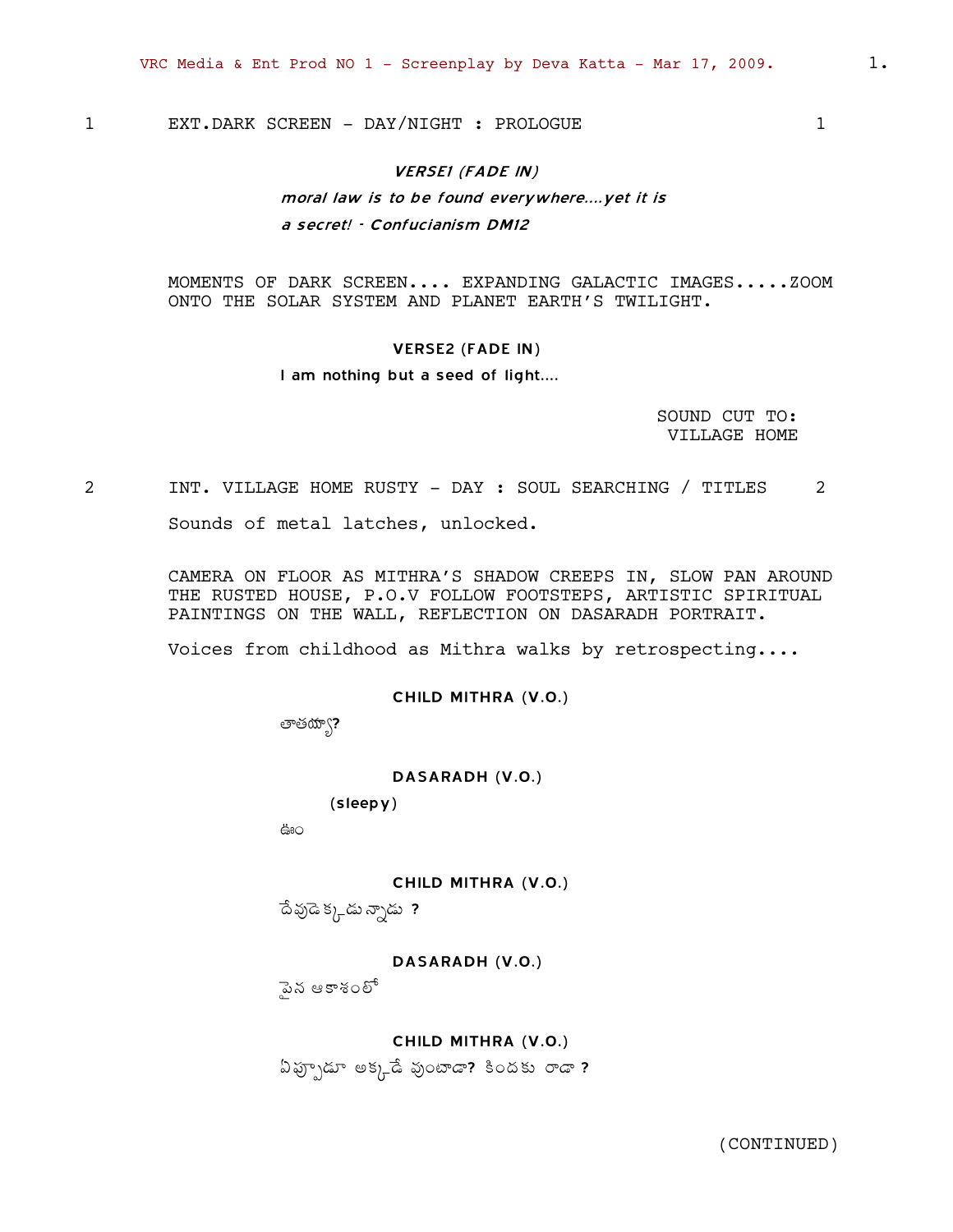CONTINUED:

 $\overline{2}$ 

# DASARADH (V.O.)

ఊ~ు౦, మనమే అక్కడెకెలాౖ౦

CHILD MITHRA (V.O.)

ఎప్పుడెళు న్నాం?

DASARADH సీకు వందేళ్ళొచ్చినప్పుడు

# CHILD MITHRA (V.O.)

బు మ్వ్వ్ అంటూ సిమానంలో పెళ్తామా?

# DASARADH (V.O.)

ఊ~ు౦

A moment of silence, follow through the rubble and family portraits on the wall.

### CHILD MITHRA (V.O.)

దేవుడెలా ఉంటాడు తాతయ్యా?

# DASARADH (V.O.)

# (Deep sigh)

ఆ వ్రస్థ సేను మాతాతనడిగి అరనై ఏళ్ళయింది. ఇంకా జవాబు దొరకేందు

A long pause.

# DASARADH (V.O.)(cont'd)

నరే. మా తాత నాకేం చెప్పాడో అదే సీకు చెప్తా పిను! దేవుడు ఒక రూ పంలో ఉండడు నాన్న, కనిపించే ప్రతి వస్తువులో నూ కదిలే ప్రతి ప్రాణిలో నూ ఉంటాడు

FOLLOW CAMERA ON RUSTED TABLE FAN, KEROSINE LAMP ETC.

# CHILD MITHRA (V.O.)

అయితే దేవుడు ఆ లాంతరులో ఉన్నాడా?

(Superpose real converse as Mithra closes to the Swing).

 $\overline{2}$ 

(CONTINUED)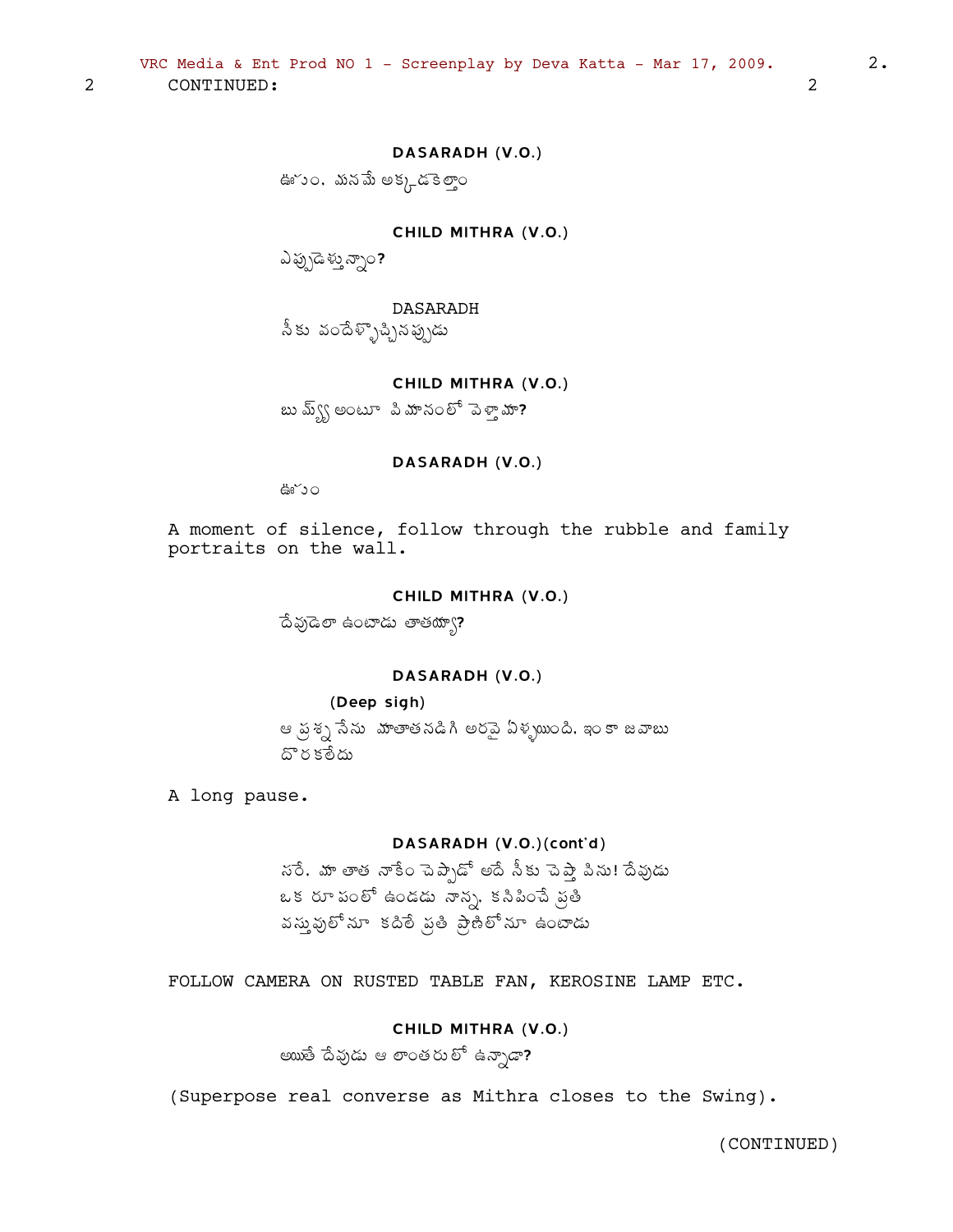ైఎన దేవుడు దగ్గర

DASARADH (V.O.)

CHILD MITHRA (V.O.)  $\mathring{\mathbb{A}}$ ు తాతె క్క్లడు న్నాడు ?

ఊo!

(Annoyed)

DASARADH (V.O.)

తాతయా $\zeta$  ?

CHILD MITHRA (V.O.)

Silence.

DASARADH (V.O.)  $\sim$ సెద్దయ్యాక కనిపి స్తాడులే, బజ్జో!

మరి నాకు కనిపించట్లేదే?

CHILD MITHRA (V.O.)

DASARADH (V.O.) (Tired)

CHILD MITHRA (V.O.) ఆ బలూ న్ $^{\rm 5}$  లో ?

ఉన్నాడు

DASARADH (V.O.) ఉన్నాడు

CHILD MITHRA (V.O.)

ఆ చంద మా మలో $\,$  ?

ఉన్నాడు

DASARADH (V.O.)

VRC Media & Ent Prod NO 1 - Screenplay by Deva Katta - Mar 17, 2009.  $\sim$  3. 2 CONTINUED: (2) 2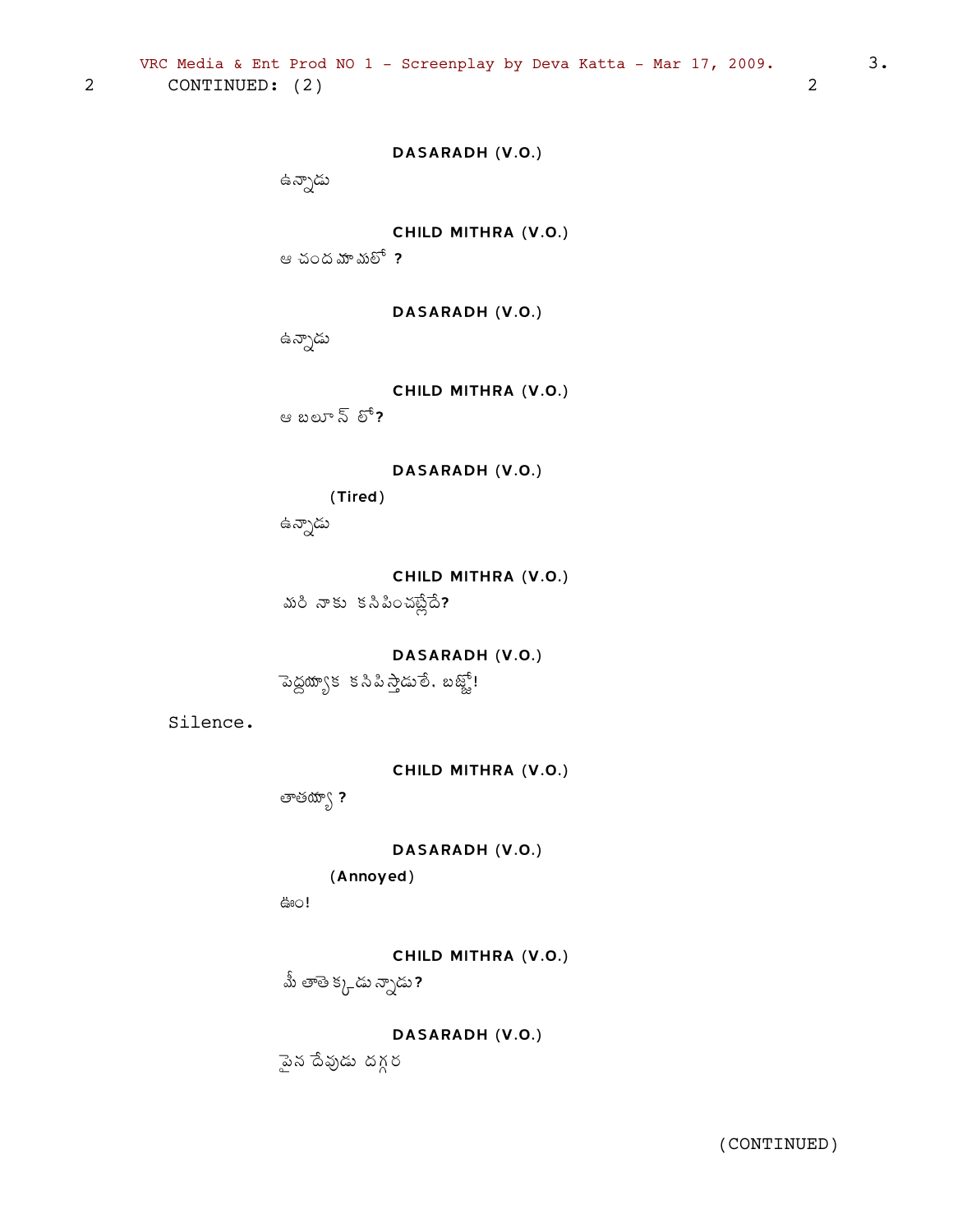# CHILD MITHRA (V.O.)

ఇప్పుడే కదా దేవుడు బలూ న్ లో ఉన్నాడన్సావ్, మీ తాత కూడా ఆ బలూ న్ లోసే ఉంటాడు

### DASARADH (V.O.)

### (irritated)

 $\overline{2}$ 

అబ్బా, సీ ప్రశ్నతో రాత్రికి రాత్రి నన్ను తీర్ద యాత్ర కి .<br>పంపిచ్చేట్టున్నావ్ కదరా, వొద్దుస్సే లేచి మా తాతని ఆ ేదేవుడ్ని ఇద్దర్స్ తోలు కొస్తా పడు కో!

Sound Jerk as a metal candle holder rolls off Mithra's feet and halts in front of a broken standing mirror.

A HERD OF BULLOCKS PASS BYE AS AN OLD MAN STOPS AT THE FRONT DOOR PEEKING INSIDE.

CAMERA ON THE DISTORTED MIRROR REVEALING MITHRA'S PAINTED FACE.

> DISSOLVE TO B&W: STANDING MIRROR

> > 3

3 INT. VILLAGE HOME - DAY : LIVELY HOME

> MIRROR VIEW OF THE LIVELY HOME AS A SWELLING BALLOON FILLS THE FIELD. CHILD MITHRA IS HOLDING A PINK 'PEECHU MITAI' AND LOOKING KEEN AT VALLI WHO IS TEDIOUSLY BLOWING THE BALLOON.

### **CHILD MITHRA**

# (chants with a needle)

దేవుడా, దేవుడా, దేవుడా

Mithra pokes the balloon bursting on Valli's face.

### **VAIII**

 $(crying)$ అమ్మా! చూడే. వీడు మళ్ళీ బలూ స్ పగలగొట్టాడు

Mithra flees.

 $\overline{2}$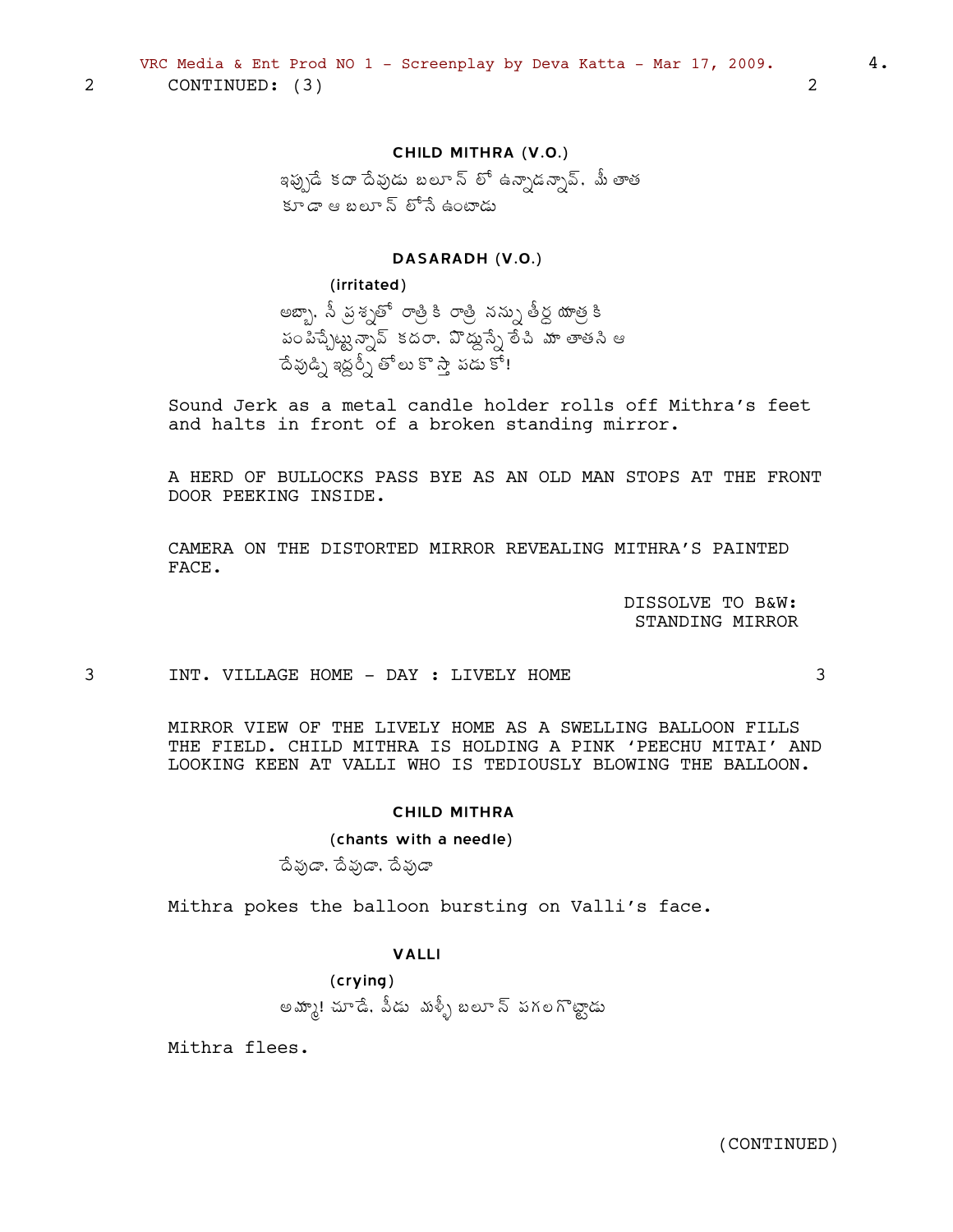3 CONTINUED: 3

### SAVITHRI

#### (from kitchen)

ేంద్ు! సేనొచ్చానంటే పిర్ణలు పగులుతాయ్! వచ్చి ఆము తి నండిద్ద**రూ** 

### CHILD MITHRA

బలూ న్ లో స్వామి ఉన్నాడని చెప్పాడు తాతయ్య, అందు<sup>-</sup>కే పగుల గొట్టా

#### VALLI

చంపేస్తే సిన్నూ!

#### 3a EXT. VILLAGE STREET - DAY : RUNNING AWAY 3a

Valli chases Mithra out through the door as Mithra makes a clown face and runs onto the street. Unable to run with a heavy ghagra, Valli turns back disappointed. Mithra picks up ice from a 'bandi'.

CUT TO: MITHRA

#### 4 EXT. VILLAGE RACHABANDA - DAY : THE RIVALRY 4

Mithra pushes through the crowd at 'racha banda' and settles on DASARADH's lap. DASARADH is attentive to crowd.

#### PEDDA1

#### (clears throat, commanding)

కాసేపు నణు గుడాపి పిషయాసికొద్దా మా?

Crowd calms down. Mithra notice Kota Giri lurking at him like an owl, Loki is chewing a 'vepa pulla'.

#### PEDDA1 (cont'd)

మూడు పల్లెల పెద్దలమూ కలిసి పంచాయుతీ ఎస్సికల గు రించి ఒక సిర్లయాసికొచ్చాం. ఈ సారి కూడా దశరధ్ నాయుడు గారినే పై*సి*ఉంట్ గా కొనసాగాలని కోరు కుంటున్నాం. ఇక నొసైటీ ఎస్సికల పిషయాసికొస్తే ఒక్కో పల్లి తరఫునా.... (interrupted)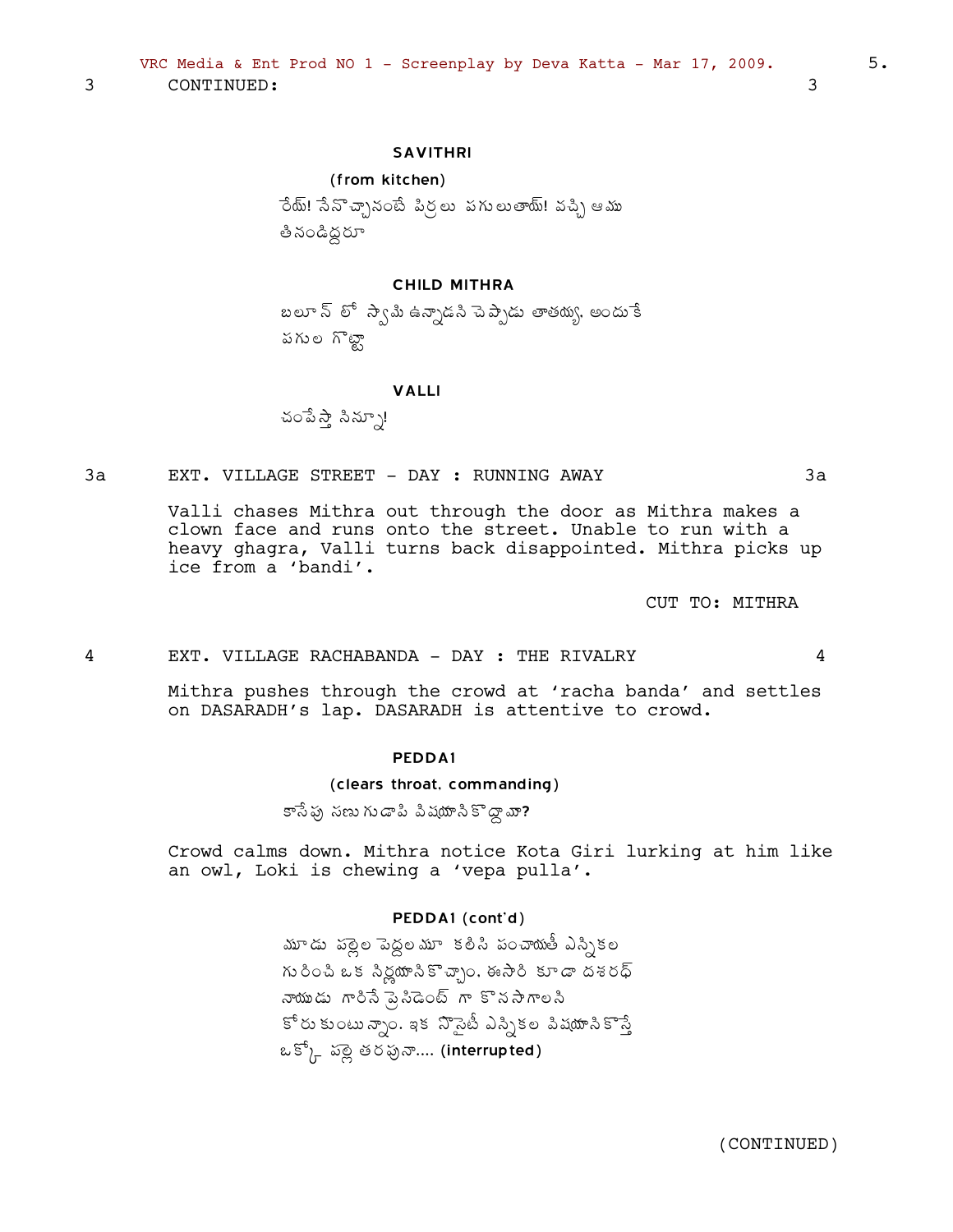# **KOTAGIRI**

#### $(qets up)$

ఏంటండే ఇంకా మీ మునలి పెద్దలంతా కూసు సి కోరు కుసేదీ? పాతికెళ్ళుగా మీ ఊరోళ్ళు పోటీలేకుండా  $\delta$ ပီပင်ငံတို့ အစားပြီး အားလေး အေးလုံး အားလုံး အ

Kota Giri throws the kanduva amidst a bunch of screaming supporters.

### **LOKI**

# (sarcastic, vepapulla)

ఏరా? హొద్దున హొద్దున గంజా కొట్టొచ్చి మాటాడుతున్నపేటి?

# **KOTAGIRI**

ను వ్వు ముయ్యరా! అనలీ పంచాయితీలో మెజారిటీ మా జాతో ల్లదే. ఏ మను కుంటు న్నారో!

#### LOKI

మండ్ జాతి కూతలెందుకురా కోతి నాయాలా! ముందు సీ పెత్తనమెంతో మాటాడు

Loki looks at DASARADH and mellows down.

### **KOTAGIRI FOLLOWER1**

### (blunt and funny accent)

యా మన్నా పెప్పుకోండయ్యా, ఈ టరంలో పెనిడెంటు మా కొటగిరి నాయిడే! ఇస్నేళ్ళు మేమేలెట్టుకోసి మీకు నపోటా ాజేసినప్టే మీరు గూడా మాకు నపోటా జెయ్యండిప్పుడు! ఏ నాకొడుకైనా మంద్రో పోటీ గీటీ అని దిగిండో, నడు గులిరిగి పోతాయ్ సెప్తన్నా!

Loki holds a cross beam and kicks the talker on the chest.

**LOKI** 

ఎవడికి రా ను ఫ్వు నడు గు లీర గ్గొట్టేది అడ్డ గాడిదా**?** పీళ్ళలో ఎవుడ్గా సీకు కోడుకు, ఓసారేలెత్తి చూ పీ! హెరుషమంతా సీ పెళ్ళాం జీడ్డల్ని ఏో షించడంలో చూ పరా నోంబేరెదవా

6.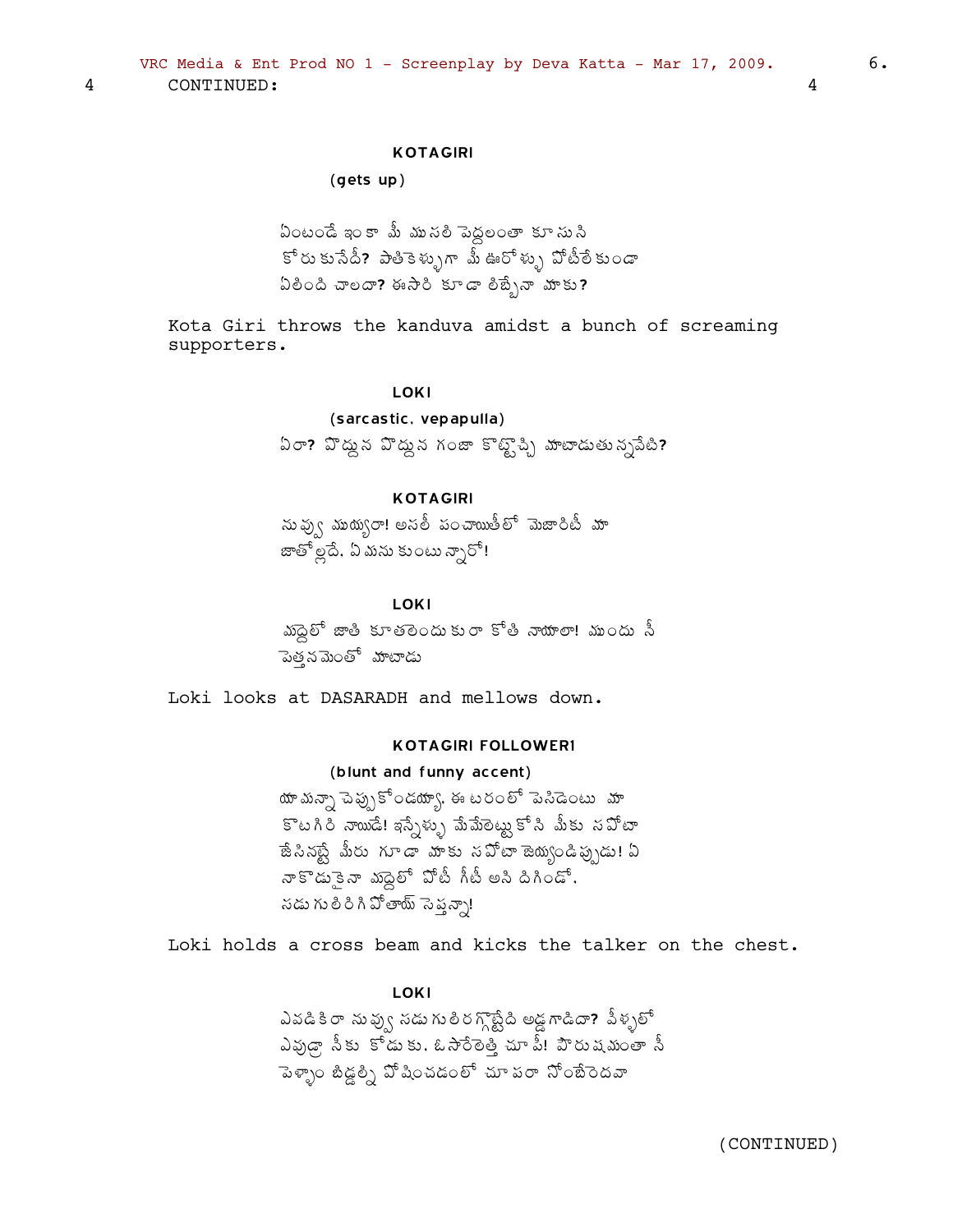VRC Media & Ent Prod NO 1 - Screenplay by Deva Katta - Mar 17, 2009.  $7.$ 4 CONTINUED: (2) 4

> A fight breaks between the two groups. Mithra is captivated by the action. Peace keepers try to pull them apart.

### DASARADH

(yells)  $\mathfrak{F}^{\mathfrak{e}}$  ရို !

Kesava pulls Loki away.

### KESAVA

```
(whispers)
```
ెఎంట మీద రాళ్ళేస్తాపేంట్గా బుడ్డి లేకుండా?

Loki is furious, Dasaradh gets up, people calm down.

# DASARADH

మన గ్రామంలో ఇంతవరకూ లేసి ఎస్సికల అధ్యాయం నాతో మొదలవడం ఇష్టం లేదు. ఏోటీ నుంచి సేసే తప్పుకుంటున్నా

O.S pan/dolly as DASARADH walks through the mumbling crowd. Loki and Kesava are surprised.

# KESAVA

నాన్నా

Loki follows pleading as DASARADH holds Mithra's hand and walks away.

LOKI

ఏంటి పెద్దయ్యా ఇది, గంజాయమ్ము కుసే ఏొరంబో కి మాటలు పట్టించు కుంటాపేంటి పెద్దయ్యా నువ్వు, తిప్పి కొడితే వందోట్లు రాలవాడి బతు క్కి, నా మాటినీ తీరు గు పెద్దయా, ెపెద్దయా్!

Dasaradh looks determined.

DASARADH

ేక శవసి తీసు కుసి ఇంటి కి రా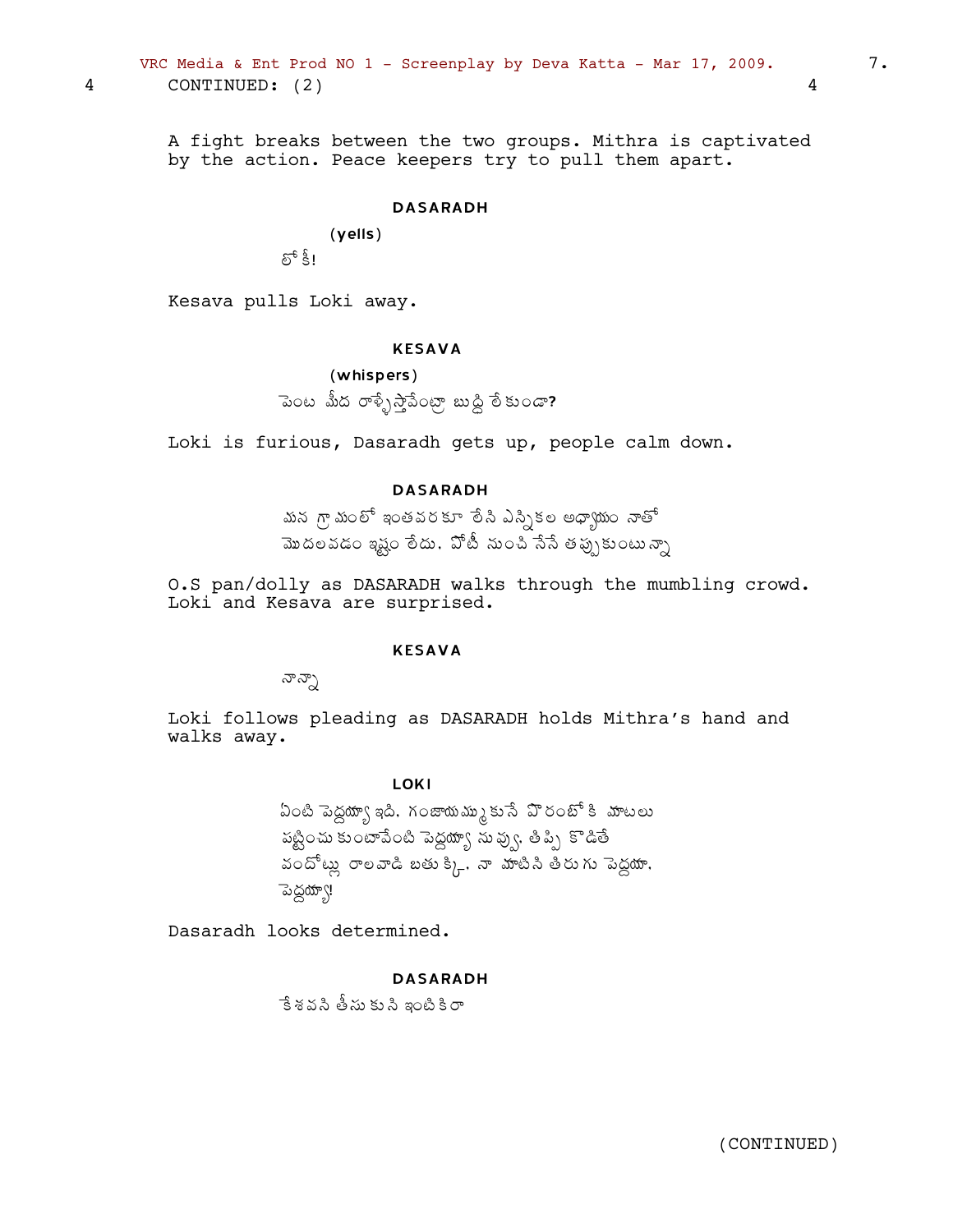# **KOTA GIRI**

# (provocative)

4

ఆయనట్టా దానం చేసి పోకున్నా , పొటీ చేసి గెలిచే సత్తా ఉందయ్యో హోకో!

Kotagiri lights cigarette, looking at Dasaradh walking away.

# **GENTLEMAN1**

నో ర్ముట్: పాతికేళ్ళుగా పంచాయితీసి నడిపిన మసిషికిచ్చే మర్యాదంట్రా ఇది?

# **KOTA GIRI**

ఆయన నడకేదీ మా యాపారరాల్లో గనిపీలేదే గంగ మామా!

Crowd lifts Kota Giri with chants.

# CROWD

పంచాయితి పై సిడెంటు కోటగిరి నాయుడు జీందాబాద్

Mithra looks back from afar holding Dasaradh's hand.

### **LOKI**

### (walking past procession)

దొంగ సారా కాసే బోకి నాయుడు తప్ప ఇంకో నాయకుడు ு மீன் மீன் **பிரி** 

Kota Giri grabs Loki by the collar.

### **KOTA GIRI**

 $\mathfrak{\hat{D}}$ రా, అక్కడ మీఏనుగే తోక ముడిసి తోండం పరిసి కూ నుంది. మద్దెలో నుప్వెంత ఆ తో కలో ఈకపి

Kota Giri pulls out a hair and makes an insulting gesture at Loki.

#### **KESAVA**

రేయ్ కోటగిరీ

Kota Giri looks around.

 $\overline{4}$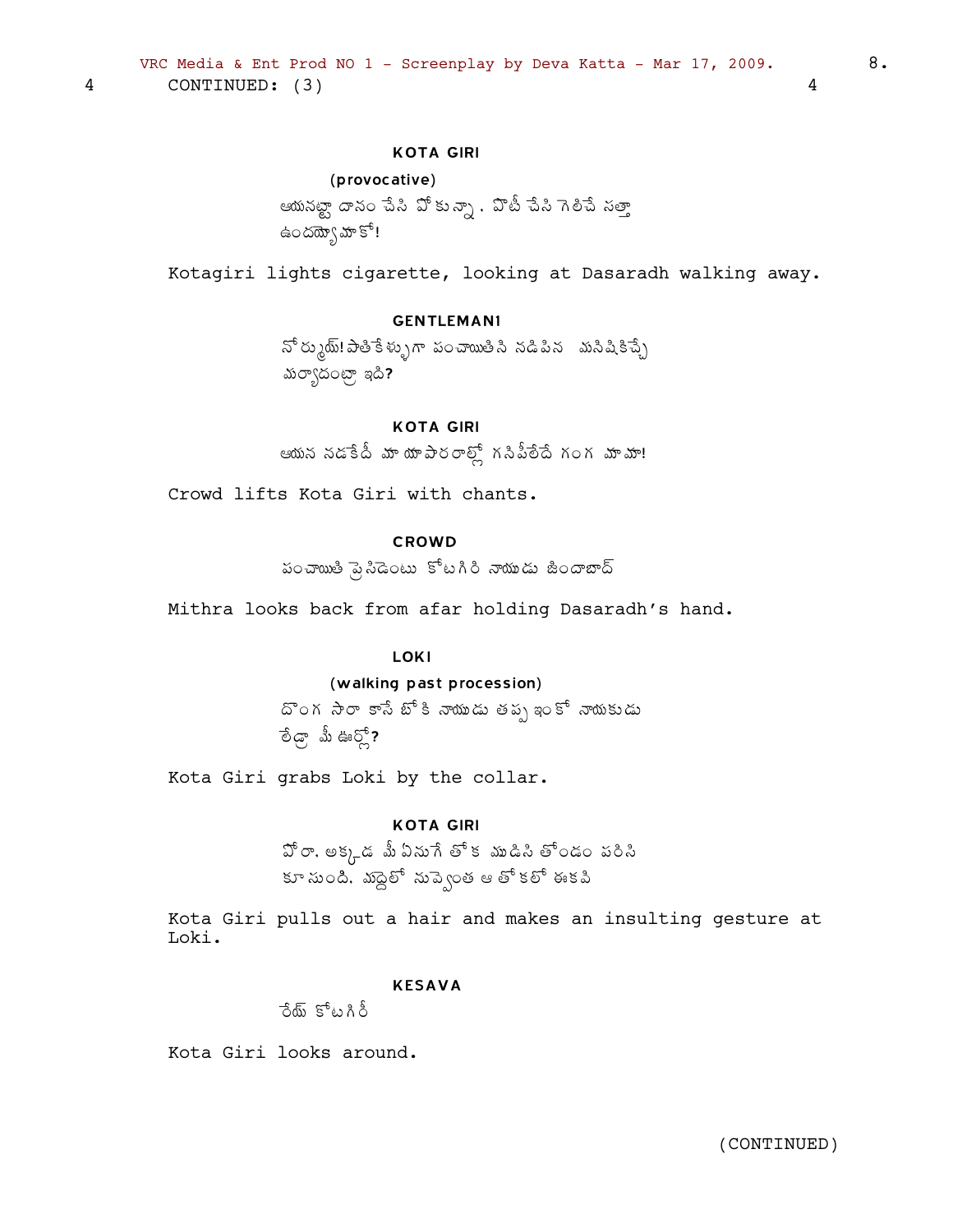# Kesava (cont'd)

# (firm)

సు వ్వంత గా వోటీపడి వొగరు చూ పాలంటే సేను సుంచుంటా దమ్ముంటే తలబడు! సీలాటోడు ఏోటీ లేకుండా  $7$ లవడం గ్రామానికే సిగ్గు చేటు

Loki feels the glare, supporters chant for Kesava.

# **SUPPORTFRS**

ేకశథులు జిందాబాద్! కేశథులు జిందాబాద్!

Kota Giri looks at Loki.

# KOTAGIRI

### (warning tone)

సు౦చో! కానీ ఫ్రచారానిక౦టూ నా పొలిమేర దాటి నీడ  $\tilde{\mathcal{S}}$ ံႀကီးဦးနီးနီးမီးမီးမီးကို နီးကိုးကို အသုံး ఒ కటై పోతాయ్!

Kota Giri folds his tongue and makes a warning gesture.

#### LOKI

<u>~!</u>నలా౦ వరసలాపి ము౦దు సీ పెళ్ళా౦ ఓటు  $\frac{1}{6}$ సం పాయించు కోరా వాగుడు గాయ్!

WIDE POV AS BOTH GROUPS PART WITH GRUDGE, H.S.

SOUND CUT TO: SWIRLING MUG

5 INT. VILLAGE HOME - DAY : COLOR OF POLITICS 5 DASARADH furiously picks up a towel.

# DASARADH

బీ కాం లు ఎం కాం లు చదిపింది కొమ్ములు చివురుతూ  $\sigma^2$ డీలో తల పడడాని కంటా?

DASARADH walks towards the swing.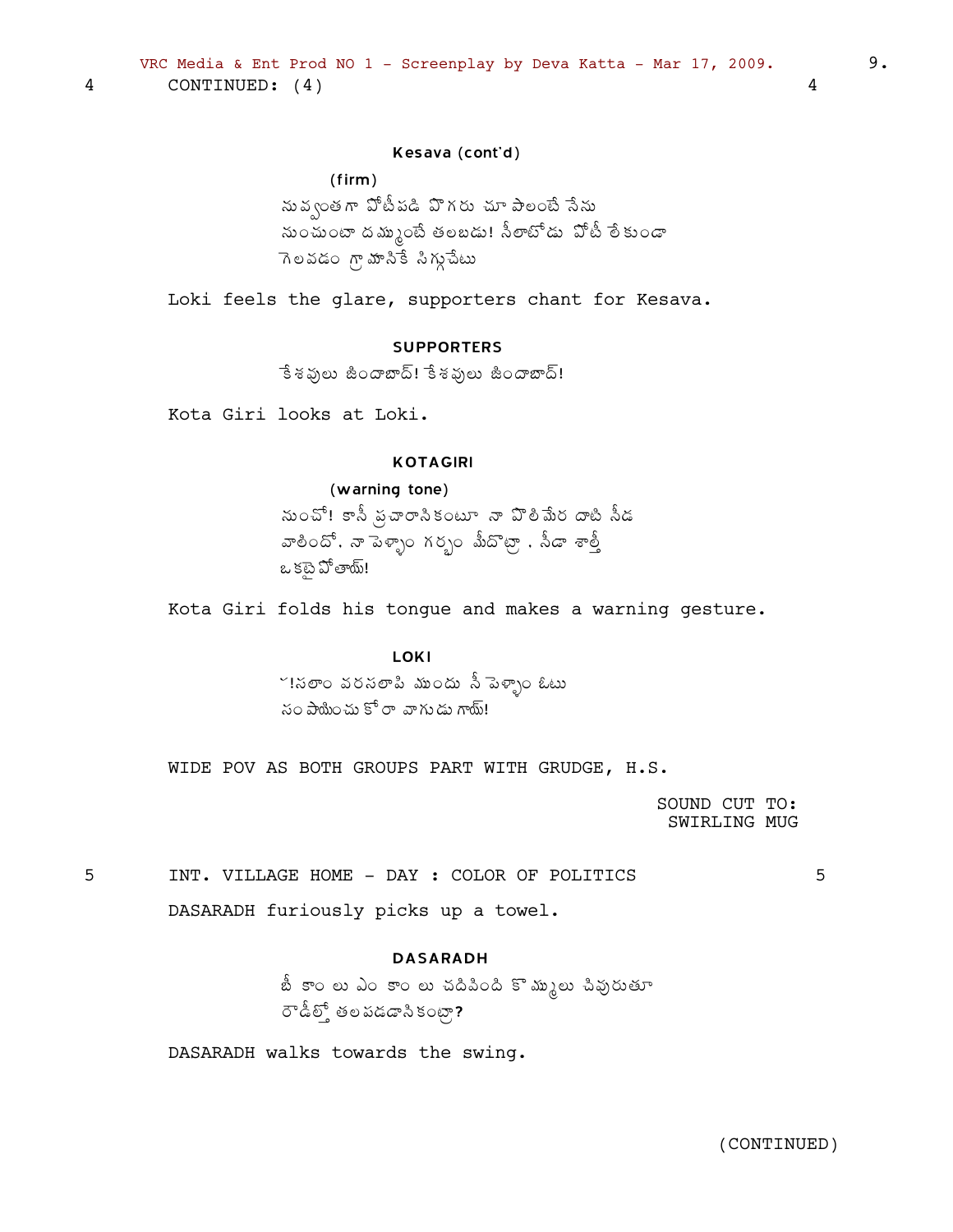### DASARADH (cont'd)

# (angry)

ఉద్యోగం వదిలి రాజకీయం చేస్తాడంట ఉద్ధండుడు!  $\delta$ గూ౦డాలతో తలపడిన ప్రతీవాడు ఇంకో గూ౦డా అవడ౦ తప $\setminus$  సాధించే మీ లేదు,

Loki, Kesava and Bhasha are standing humble amidst supporters.

> LOKI మీరి౦తవరకు చేసిన రాజకీయాస్ని రౌడీ తన౦ అనలే౦ గద ెపెద్దయ్యా

# DASARADH

ను ఫ్వు ముట్! (points to Bhasha) ఇప్పటికే ెండు సార్లు ాజెలుకేళ్ళీ, ఇంకో శ్లైదీసెంటేసు కొచ్చావ్. మీరంతా వు*మ్మ*డిగా  $\vec{a}$ చి ప్రీణీషీ ప్రామ్నా ప్రామీతో రాజకీయం అవుతుందట్గా?

#### **LOKI**

కత్తి మెడ మీదకొచ్చినప్పుడు కత్తితో ఎదుర్గ్కోవడం తపు గాదు పెద్దయ్యా

#### DASARADH

(lying down) ఏడ్పావు నువ్వూ సీ ఎదవ సందేశం

Dasaradh settles on the swing, Loki remains silent, Mithra and Savithri peek in from kitchen

#### DASARADH (cont'd)

(dense) ఆ రోజు కీ ఈ రోజు కీ రాజకీయం రంగు మారింది కాబబ్టే కడిగి పారేశాను! కడుక్క్కొచ్చిన రెండు సిమిషేలాేక కొంపలో ఇంకో పెద్దాయన<sup>్</sup>పూను కొచ్చాడు! పెళ్ళి పట్టం కట్టి హెంేగండందందరూ!

Kesava walks to Dasaradh and kneels with humility.

(CONTINUED)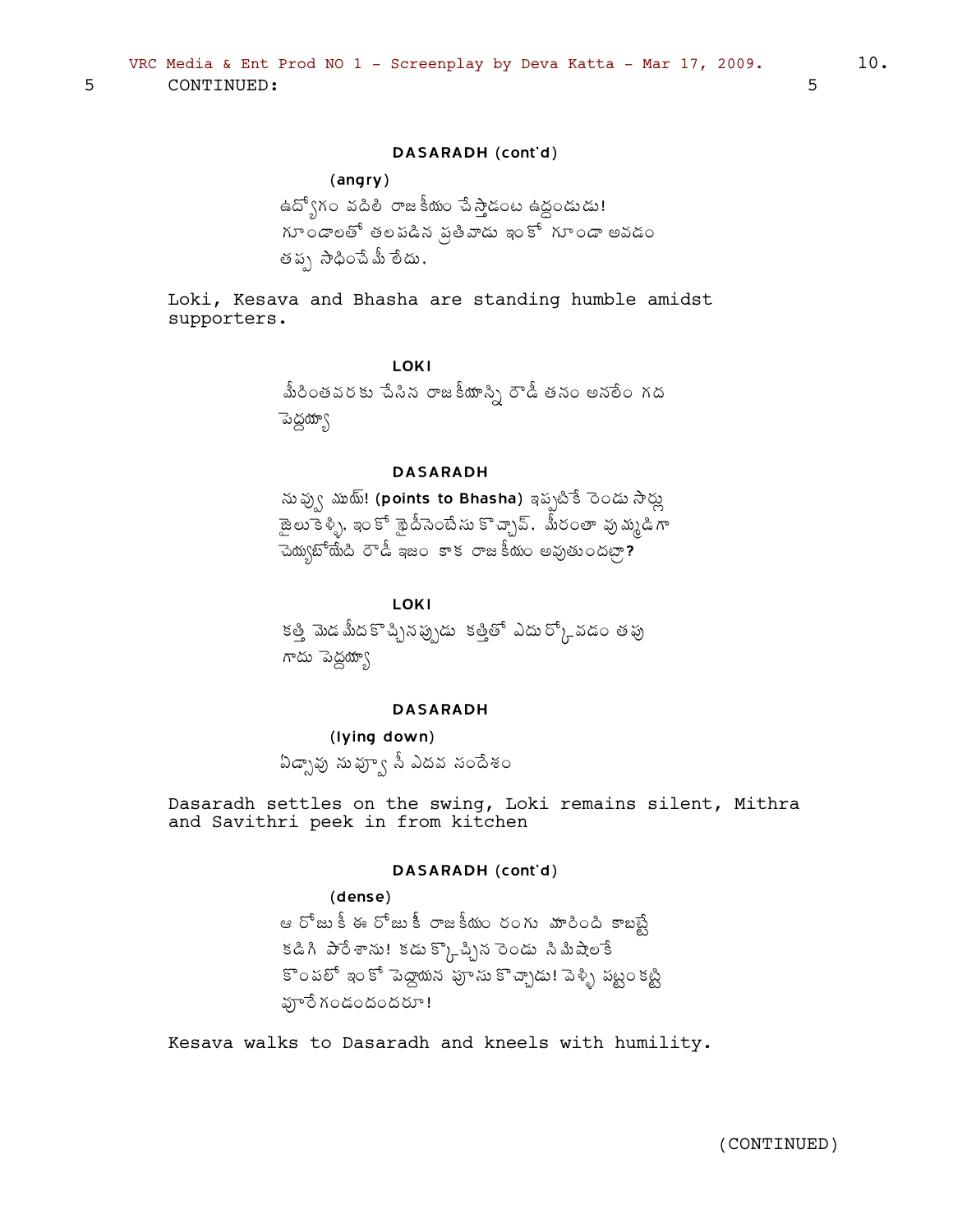```
VRC Media & Ent Prod NO 1 - Screenplay by Deva Katta - Mar 17, 2009.
   CONTINUED: (2)
```
# **KESAVA**

నీలాంటోళ్ళు రోజు కొక్కరు కడిగేను కోబట్టే రాజకీయం రంగు మారిపోతోంది నాన్న

### **DASARADH**

 $(angry)$ ఇప్పుడు మీరెళ్ళి కత్తులు దూసి బాంబులేసి తిరగ హరుత్తారా బాబూ?

**LOKI** 

ఊరంతా మన కుటుంబాస్ని నమ్ముంది పెద్దయ్యా

# **DASARADH**

మీ కుటుంబాలెవర్ని నమ్ముకుంటాయ్ రా? ఆ మదపుైటేను గు పెనకుండే వంద కుక్కలు చాలు. ఊరు మొత్తాన్ని పడు కోపెట్టడాసి కి (resigning hand signs),

Dasaradh turns away in frustration, Kesava and Loki disperse with supporters. Savithri signals Mithra to go to DASARADH who runs and crawls on Dasaradh's torso.

> SOUND CUT TO: CAMPAIGN PROCESSION

EXT. VILLAGE POLIMERA - DUSK : THE ATTACK

 $\epsilon$ 

CAMERA TIGHT-HANDS ON PALAKA, WHISTLES & MIKE REVEALING CAMPAIGN PROCESSION. WIDE DUSKY GROUND LEVEL VIEW AMIDST VAST PADDY FIELDS. KOTA GIRI AND HIS PEOPLE RISE THROUGH THE FIELDS AND GATHER IN FRONT OF THE PROCESSION. LONG SILHOUETTE 'KAGEMUSHA' SHOT AS BOTH THE GROUPS STAND OFF FACING EACH OTHER.

FREEZE CUTS: COUNTRY BOMB, CLASHING CROWD, KOTA GIRI STABBING KESAVA AND RUNNING AWAY, TIME LAPSE ECLIPSE, DAY-NIGHT.

> SOUND CUT TO: ROPE & FINGERS

11.

5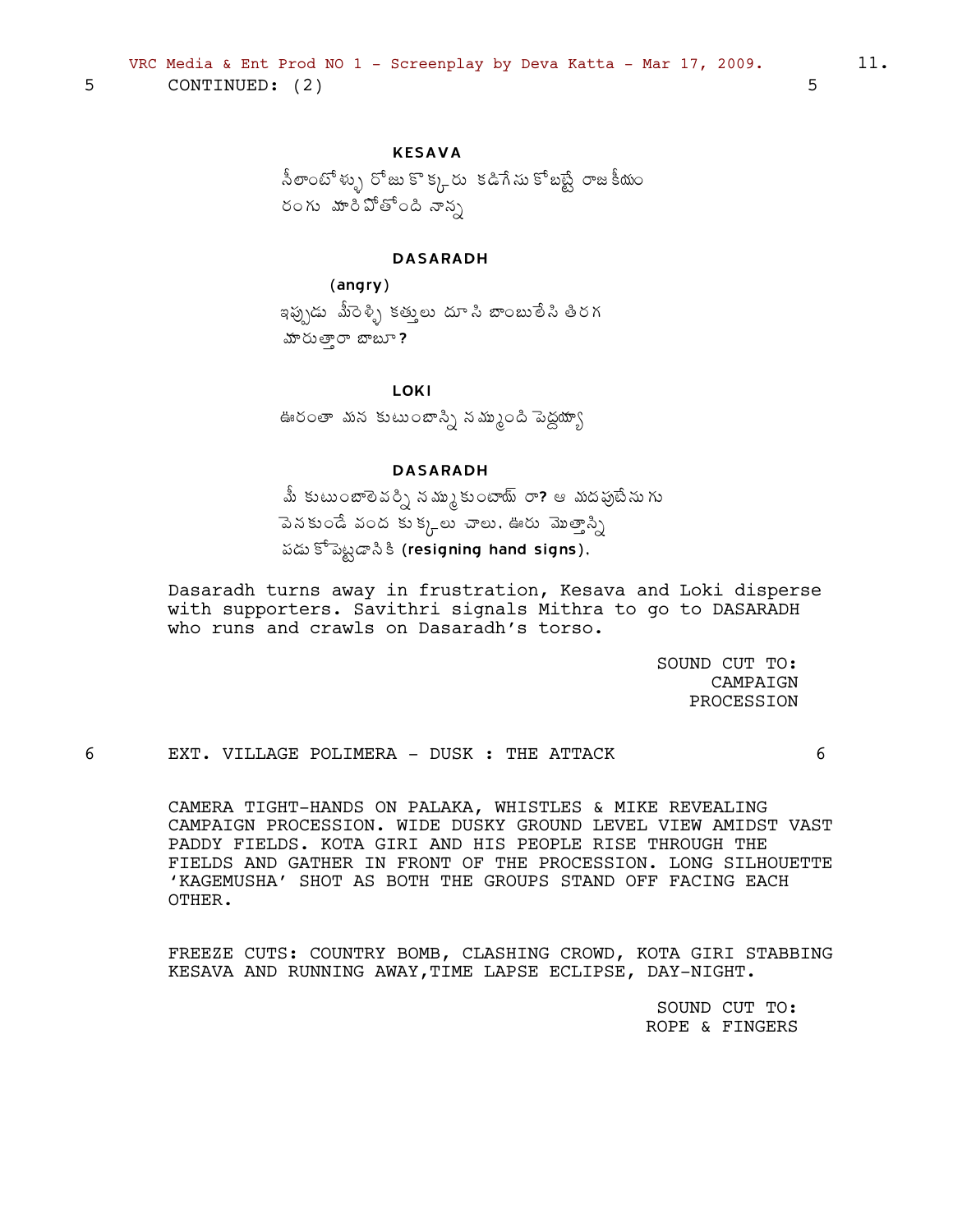# 7 INT. HOME - NIGHT : TRAGEDY 7

As Dasaradh sing lying on the swing, Mithra is playing the tangle-untangle with a rope between his little finger, Valli is on Dasaradh's lap holding a glass of milk.

### DASARADH (V.O./LIVE)

ఖగరాజు నీ ఆనతి పిని. పేగా చనలేడు. గగనానికి ఇలకూ బోు దూ రంబసినాడు, జగమేలే పర మాత్మా ఎవరితో మొరలీడుదూ, ఒగి బోధలజేసెడి వారలు గారే, ఇటులు౦డిరే. స్త్నగు మోము గన లేస్తే

TIGHT SHOTS OF EVENING 'DEEPAM' RITUALS, POURING OIL, LIGHTING VATHI, SNAPPING HANDS, BOWING LIGHT, KUMKUMA, DASARADH'S JAWS AND VOCALS WHILE SINGING.

DASARADH is interrupted at the sight of people carrying a dead body onto the hallway, gets off the swing and stands expressionless for a moment. Kesava's body is laid on the floor, Loki looks bloody and helpless.

#### LOKI

(dense)

 $\hat{\triangle}$ వతల గుడీలో పీనుగ రాలింది పెద్దయ్యా?

A moment of silence in the room, Valli drops the milk glass with a loud cry, Savithri rushes out, Mithra cries as DASARADH takes Kesava's head by both hands and tucks against chest.

#### DASARADH

# (in agony)  $\mathbf{\hat{S}}$ & $\mathbf{\hat{S}}$ ....  $\mathbf{\hat{S}}$ & $\mathbf{\hat{S}}$ ...

Loki looks dis-posessed and numb.

# DASARADH (cont'd)

(cry) మమ్మల్నిలా దండించాపేంట్రా భగవంతు*డా*, ఈ ఫో రాస్నెలా  $\upalpha$ రీంచంరా తండ్రీ!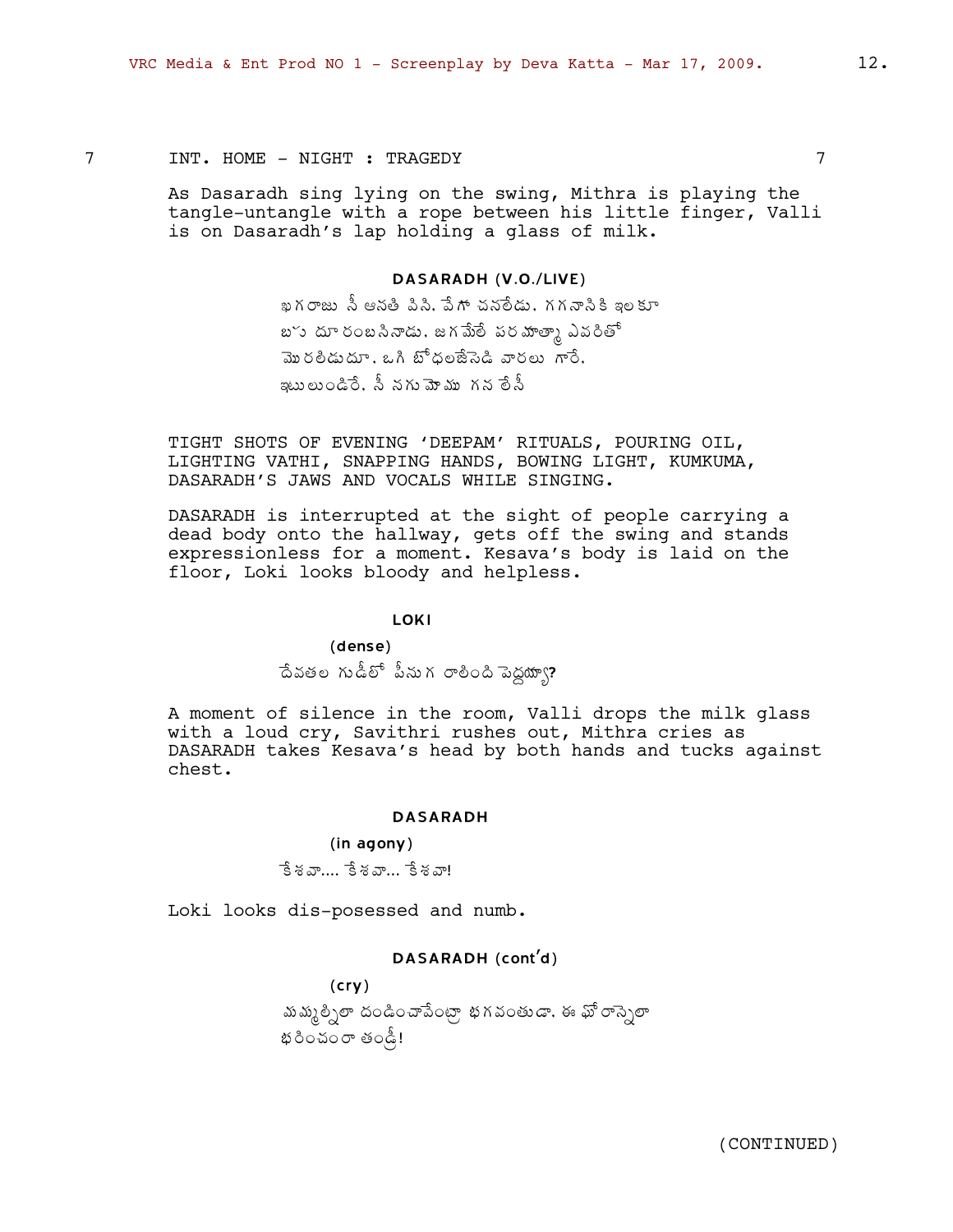$\overline{7}$ 

8

### DASARADH (cont'd)

# (looking at Loki) ఆ చెత్తేదో నేనే మోసి సచ్చుండేవాడ్నే, నా మట్టిపాలై వొయ్యిందే మట్టిపాలు చేశానే. అయ్యో! అయ్యో!

Loki walks back into the shades through the crowd, picks up a 'gunapam' and keeps walking out through the shady hallway. Bhasha and other villagers follow him. Mithra stops crying, gets up and follows Loki behind the crowd.

> CUT TO: JEEP ON DIRT ROAD

EXT. REMOTE SOIL ROAD - NIGHT : REVENGE

8

RACING JEEP ON BARREN DIRT ROAD. KOTA'S PREGNANT WIFE IS HOLDING HER BELLY TIGHT ON A BUMPY RIDE.

### **KOTA GIRI WIFE**

 $(crying)$ కాన సెమ్మళంగా తోలవయ్యా, దార్లోనే పురుడు పోయేబట్టుంది

# **KOTA GIRI**

#### (turns in panic)

హోతే మళ్ళీ పోసుకోవచ్చులేపే. ఇప్పుడు సీ పురుడు చూ సు కుంటే మొగుడుతో నవో మొత్తం పోతాం!

### **KOTA GIRI WIFE**

### (with accent)

ఆ టెదురు ఖూ సీలు చేసే ముందుండాలి మసిషికి

Kota Giri slaps and warns her not to talk. She holds her mouth tight. A wooden log pierces through the windshield at a turn. Jeep hits a curb and rolls over. Loki and his people attack the Jeep at once and chase Kota Giri out into the fields.

Loki approaches Kotagiri and plants the gunapam from behind. Kota Giri falls into an open well amidst the paddy field. Top zoom onto the well as KotaGiri drowns. Loki watches the body float with air bubbles and turns towards the fighting crowd.

13.

 $\overline{7}$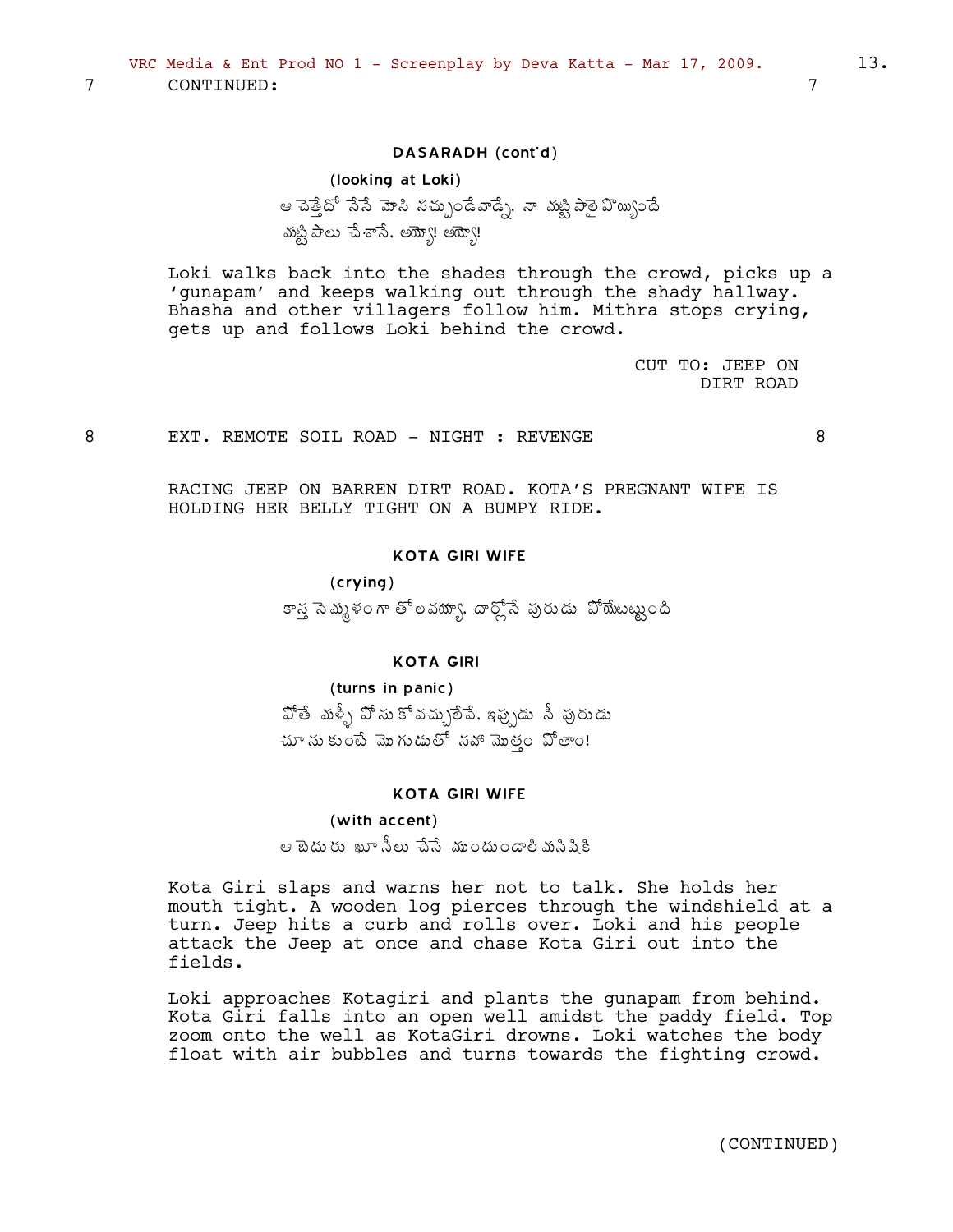The jeep is set on fire as Kota Giri's wife beg for mercy from Bhasha, Loki walk through the mud and approach the flames, Kota Giri's wife grab Loki's feet.

# **KOTA'S WIFE**

### $(b$ egging $)$

చచ్చి నీ కడపున పుడ్తాను. నా పసిబిడ్డల్ని వదిలిపెట్టు స్వామీ! ఆడ్సి కట్టుకున్న పాపం తప్ప పేరే పాపం ఎరుగను సామ్! నా హెట్టలో ఇత్తనం ఏ పాపం ఎరుగదు సామీ, పాలుగారే పనోళ్ళయ్యా, పొలాలొద్దు పశువులొద్దు దూరంగా పొయ్యి కూ లీజేను కోసి బతు కుతా మయ్యా, అయ్యా పిడికెడు జాలీ చూ పండయా్!

TIGHT ZOOM ONTO LOKI FEELING GRACEFUL AT THE PLEA, MITHRA IS STANDING WITH BHASHA LOOKING CURIOUS AND SCARED AT LOKI.

**LOKI** 

భాషా, పసోడ్సొదిలెయ్!

#### **BHASHA**

<sup>ె</sup> పెద్దయ్యాక పగతో శత్రు వువవుతాడన్నా

#### **LOKI**

ఈ రోజు పనోడే కదాా వదిలెయ్!

Bhasha lets the child go, the lady bows with gratitude, grabs her kids and runs across the fields into the oblivion.

LOOK UP SHOT ON LOKI IN FRONT OF THE FIERY FLAMES, MITHRA WALKS CLOSE AND HOLDS HIS HAND, LOKI PULLS HIM CLOSE AND STANDS IN SILHOUETTE LIKA A GUARDIAN ANGEL.

> SOUND CUT TO: **BURRA KATHA**

INT/EXT. MULTIPLE - DAY/NIGHT : THEME SONG

9

Burra kadha on stage.

('Prema annadi neelo unnadanna' adaptation from tatva saram'

Lyric in works:

8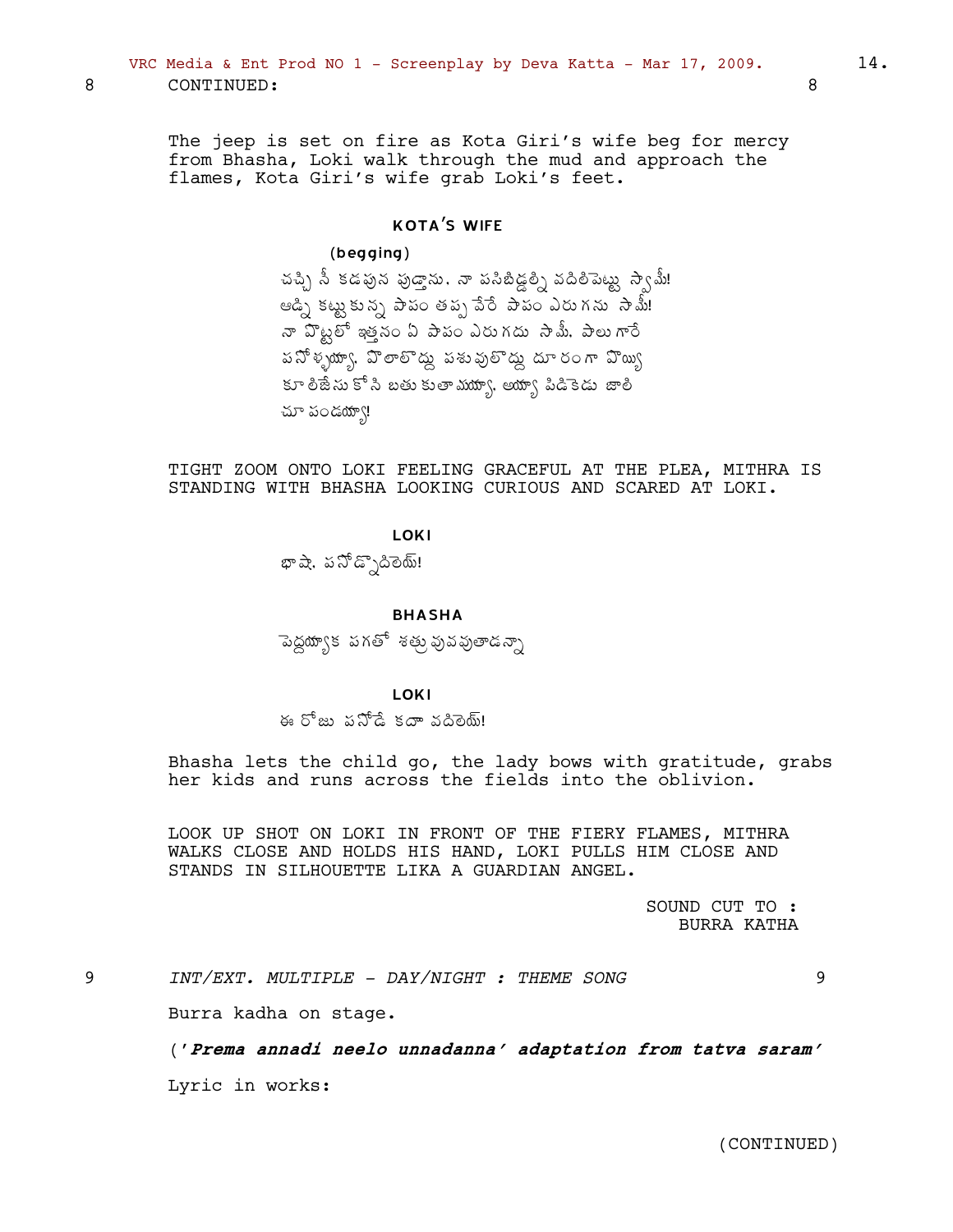సిప్పులు సివుసై పోయే, అనలం బ్రస్థం ఆయే కండలు మట్టై పోయే, కర్మం సివ్పుత మాయే పయన మే.... నీ పయనమే ఆ గమ్యం కన్నా మిన్సా పదరా అన్నా

9

ఈ జీవమే పై స్వర్గం కన్నా మిన్నా ఎరుగర అన్నా పేదమన్నది నీలో ఉన్న దన్నా, లోని పేదము దెలిసి నీవూ దారి జూడ రన్నా ్షే మ అన్నది నీలో ఉన్నదన్నా, లో సి ప్రే మను పంచి సీవూ ముక్తి చెందు రన్నా)

CUT TO: LOKI AND CROWD

 $10$ INT. VILLAGE HOME - DAY : THE GUARDIAN SON

> LONG SHOT OF LOKI WALKING THROUGH THE HALLWAY ALONG WITH SUPPORTERS, MITHRA AND VALLI SITTING SIDE BY SIDE LOOKING AT DASARADH ON DEATH BED, MITHRA STRUGGLING TO UNTANGLE THE ROPE.

#### **MITHRA**

తాతయ్య కూడా చచ్చిపోతాడా?

# **VALLI**

(shuts mouth)

ష్!

Loki enters and sits next to DASARADH on bed.

# **LOKI**

ఆపరేషన్ చెయ్యించు కో పెద్దయ్యా, టౌన్ కెళ్లాం

Dasaradh remains silent and unresponsive.

### **DASARADH**

 $(gushing)$ నా కుటుంబాస్సి దిక్కు లేకుండా చేశాడు దేవుడు! 9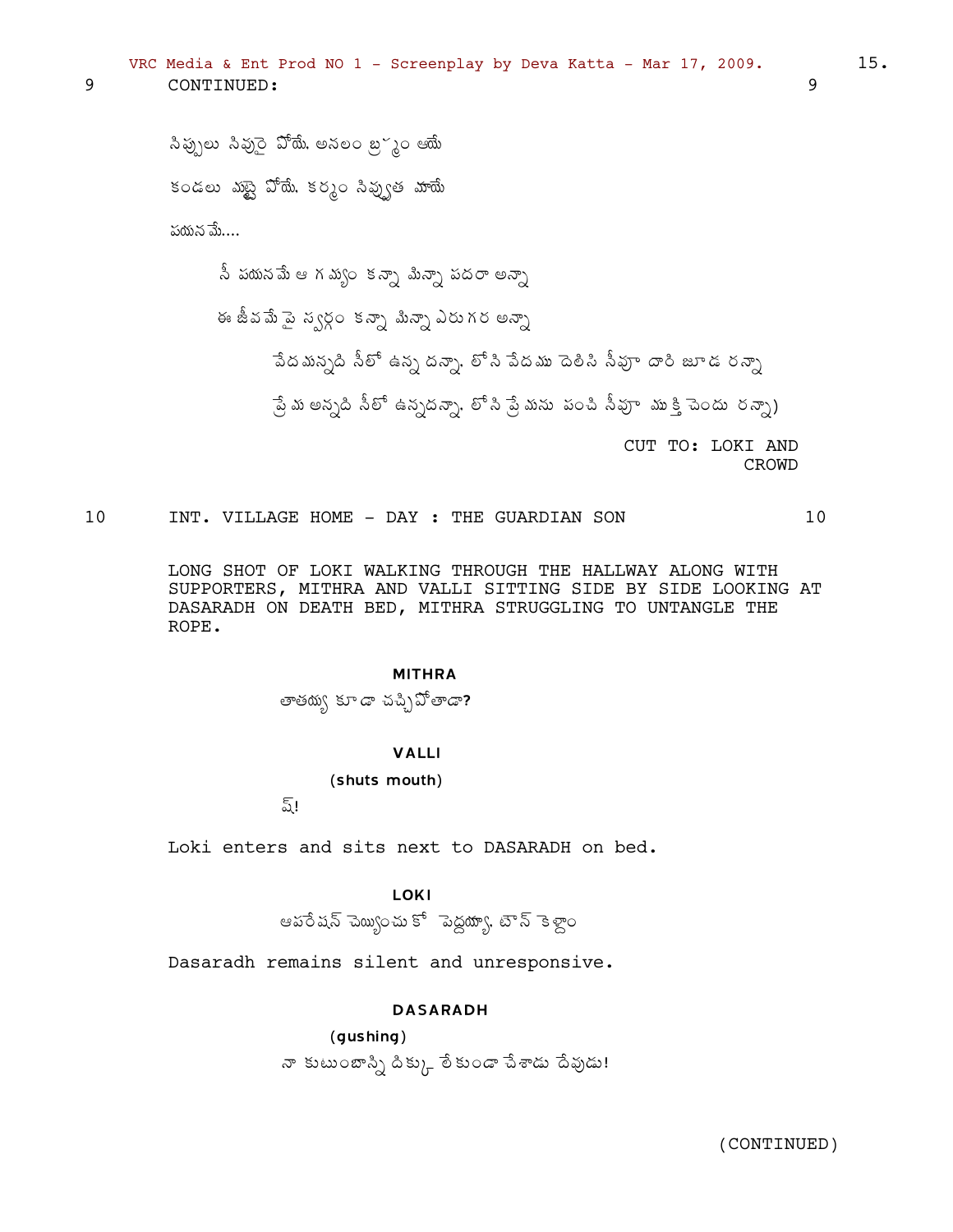10 CONTINUED:

నీ కోడు కులా బతు కుతున్నా, సేనున్నంతవరకు ఆ మాటనొద్దు పెద్దయ్యా,

# **DASARADH**

### (dense and teary)

ఆ! గాయం పచ్చిగా ఉన్నప్పుడు పగవాడు కూడా .<br>జాలి చూ ఫుతాడురే పోరా, కాలం కొలిమిలో ఈ జాలీ దయా అన్నీ మంచు ముద్దల్లో కరిగిపోతాయ్!

A moment of silence, Valli comes up to Loki who picks her up and holds Mithra by hand to walk out, Dasaradh sees Loki's reflection on Kesava's photo.

# DASARADH (cont'd)

లో కీ! కొడుకులా కాదు, నా కొడుకుపే అయిఏో రా!

Running tears in Dasaradh eyes, Loki is surprised.

### DASARADH (cont'd)

.<br>సిన్సు దత్తు చేసు కుంటాను నా కోడల్ని పెళ్ళి చేసు కో!

A moment dead silence, zoom onto Valli sliding down from Loki's shoulder, Savithri opens eyes lying down on bed, Valli walks towards the door, Mithra quits on untangling the rope.

ZOOM ONTO LOKI STAND SPEECHLESS.

**LOKI** హ్రాజ కొచ్చిన భక్తుడ్ని. పూజార్ని పేసి దండిస్తున్నావు ెపెద్దయ్యా?

Dasaradh remains indifferent to Loki's concern.

# DASARADH (O.S.)

రక్తానికి రక్తం గుండెకు గుండే పైద్యమైతే, తెగిన బంధానికి మారు బంధమే వైద్యం

Valli pushes the saline stand on the floor as Loki and people stand surprised by the decision.

CUT TO: PORTRAIT

 $16.$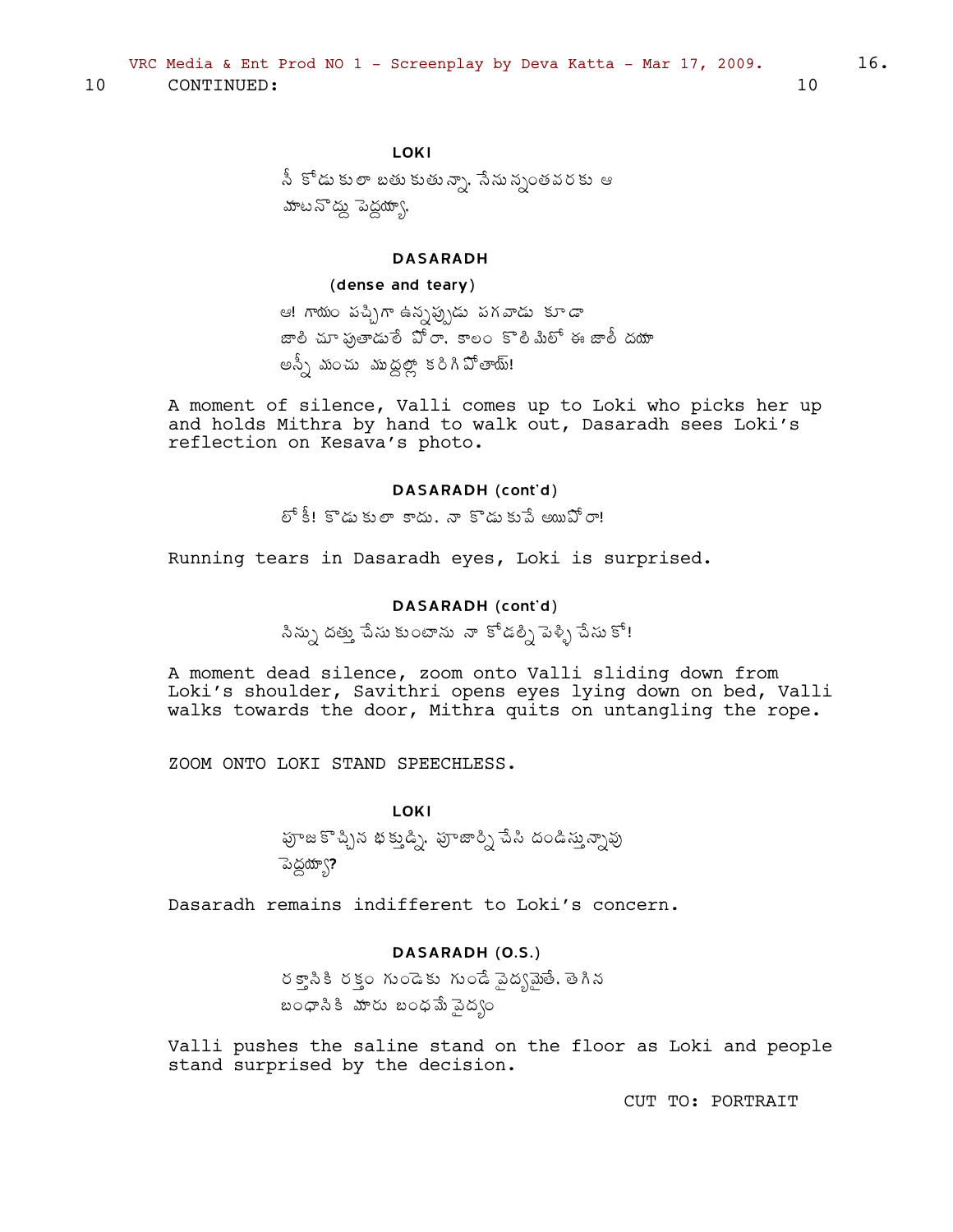11 INT. VILLAGE HOME - NIGHT : THE CENTRAL ISSUE 11

*CAMERA TILT DOWN FROM DASARADH AND KESAVA'S PORTRAIT ZOOMING ONTO THE FLIPPING PHOTO ALBUM ON VALLI'S LAP VALLI.* 

*Valli closes eyes looking at Loki and Savithri's marriage photos, closes both her ears annoyed by a newborn cry.*

> *NEW BORN (OS) (new born crying)*

*A MIDWIFE HANDS OVER THE BABY TO LOKI, WIPES SAVITHRI'S FACE WITH WET TOWEL, MITHRA LURKING CURIOUS.*

*Follow Mithra's feet running towards Valli, sits in front and*  lifts her head up.

> *CHILD MITHRA* అక్కా, అక్కా వచ్చి బుడ్డి జాబు సి చూడు

Valli does not respond. Mithra shakes her up.

*MITHRA*  అక్కా, అక్కా ఇటు చూడు

*VALLI (detests, pushes)* చీ పోరా! వాడు నా తమ్ముడు కాదో!

*Mithra hits the floor and cries looking shocked, Valli turns to the album and tear off Loki's images one by one.*

*TILT UP ON LOKI STANDING BY THE DOOR, OBSERVING.*

Valli throws the torn images at Loki with disgust and disdain, climbs the swing and looks furious at Loki. Loki picks up Mithra and walks out of the room shutting the door.

CUT TO: SAVITHRI

*MIDWIFE HELP SAVITHRI SIT UPRIGHT AND HANDS OVER THE BABY.*

Loki sit next to Savithri holding Mithra, thinks for a moment.

(CONTINUED)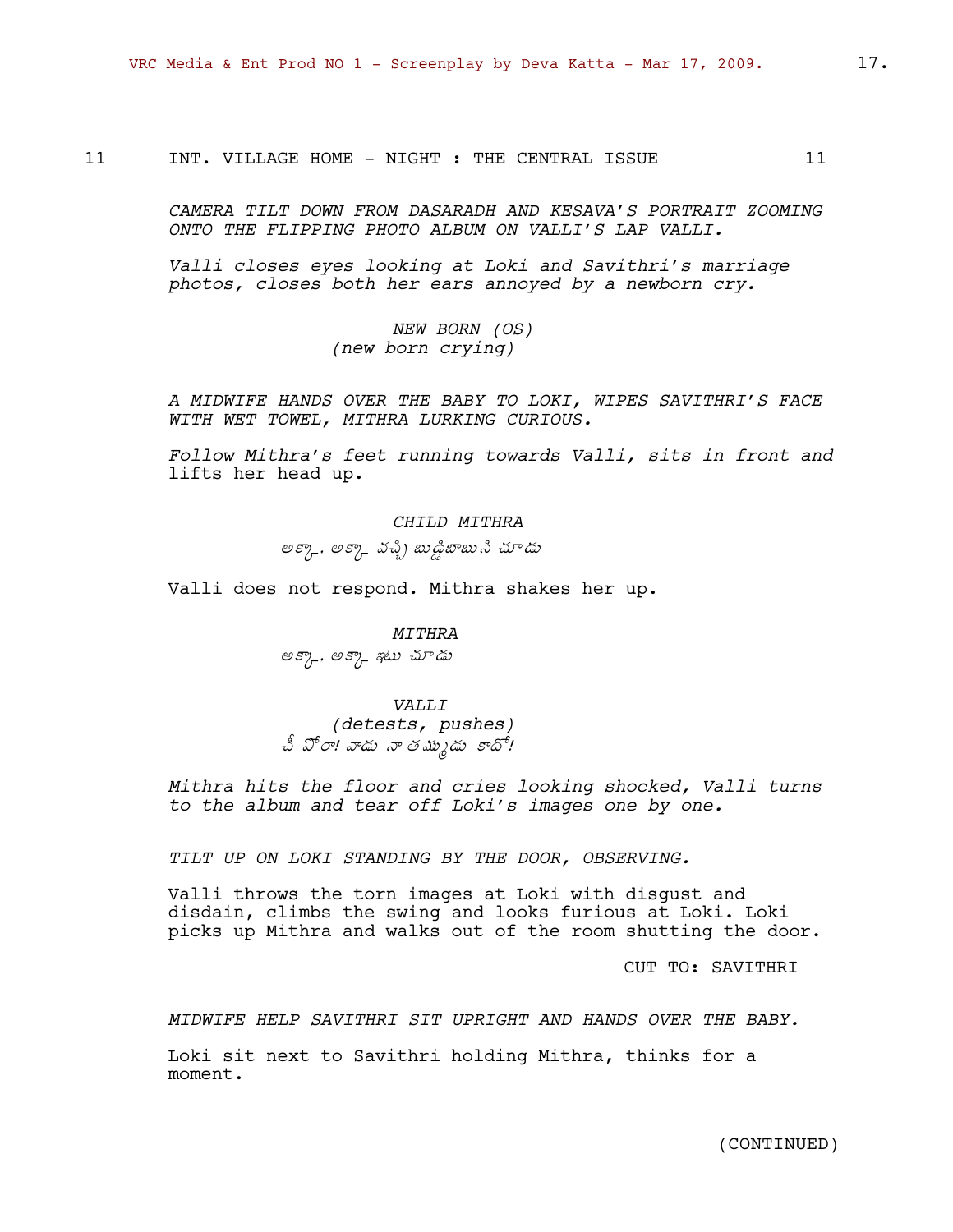11 CONTINUED: 11

#### LOKI

# మనం ఈ ఊరొదిలీ టౌను కెళ్ళడం మంచిదసిపిస్తోంది *సా*విత్రీ

Zoom onto Savithri as she looks understandable, caressing the newborn, notice Valli looking at her with anger. (Trans Valli running)

> SOUND CUT TO: VALLI SCREAMING

12 INT. VILLAGE HOME / RUGGED - DAY : SIGNATURE 12

Valli runs away from Loki yelling and screaming as Loki tries to control, Mithra looks curious standing at the door.

VALLI

సేను రాను, సేను రాను, సేనిక్కడే ఉంటా, మీరంతా ಾತ್ಸಿನಿಂಡಿ

Loki grabs her, holds tight against shoulder, walks out as she flutters crying.

> LOKI ఆర్నెల్లు టౌన్ లో ఉండి మళ్ళీ వద్దాం రామ్మ, నామాటిను ઌઁૹ

#### VALLI

సేను రాను, నన్నొదులూ, సేసిక్కడే ఉంటా నాకెవరూ వద్దూ

Mithra, Bhasha and Savithri with the newborn are standing outside by the loaded jeep. Just as Loki steps out of the door, Valli throws the candle at the standing mirror.

A FLASH INSERT OF MITHRA'S CURRENT IMAGE STANDING IN FRONT OF THE MIRROR, CAMERA ZOOM ONTO THE BROKEN MIRROR REFLECTING MITHRA'S PANT FACE AS THE DOOR SHUTS, MITHRA WALKS, SITS IN THE ROCKING CHAIR LOOKING AT THE UN-TICKING CLOCK.

> SOUND CUT TO: TRAIN

13 EXT. RAILWAY STATION - DAY : LOKI 13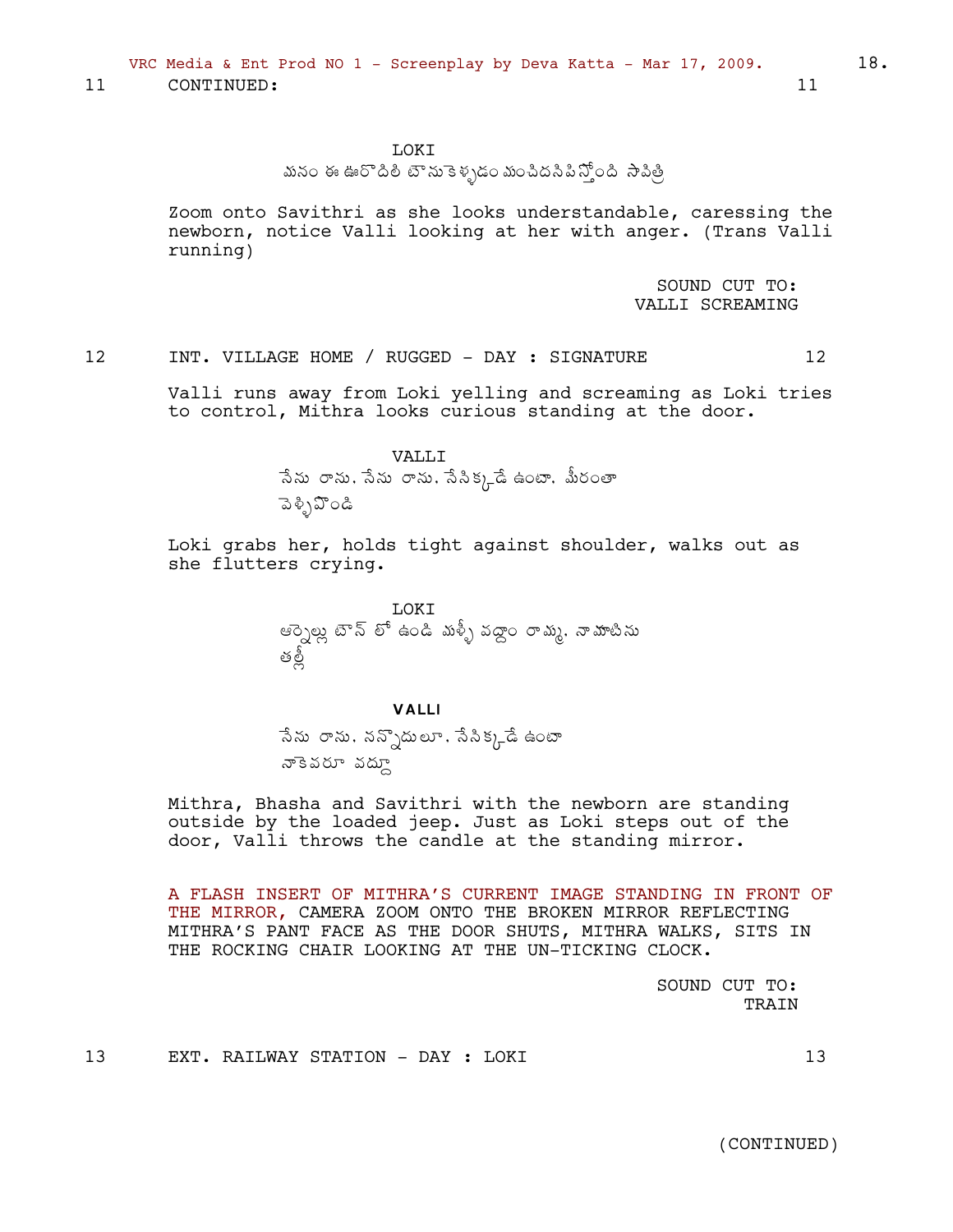VRC Media & Ent Prod NO 1 - Screenplay by Deva Katta - Mar 17, 2009.

13 CONTINUED:

PEOPLE GETTING OFF TRAIN.

Bangaru Naidu gets off following Chebrolu & Narsing. Narsing opens an umbrella as Chebrolu carries a heavy suitcase. A sizable crowd run opposing Bangaru with whistles and garlands, Bangaru glows in excitement.

### **BANGARU**

ఇదేంట్గా? జనతా అంతా ఒక్క సారి గా ఇరు సు కు పడుతోంది? నాకే దెలీకుండేదైనా గనకార్యం జేశాసేంటీ?

# **CHEBROLU**

మీరు యూత్ పెనిడెంట్ అయ్ పొయ్ ఇయా్ుల్ పాతికేళ్య్యుందిగద బావా, ఆమాత్రం గుర్తెట్టు కోరేటీజనాలు?

### **BANGARU**

ఒో, మర్చి పోయాన్!

Bangaru stands greeting the crowd.

### **NARSING**

బాగా సేరిసి గూడా బోయారు. సింగిల్ election

ెగల్వకుండా!

People rush past roughing up Bangaru in the huddle, march towards Loki dragging Bangaru and his followers along.

#### **CROWD**

#### **BANGARU**

పీళ్ళేంటా? దండేసి ఎత్తేత్తారను కుంటే. తొ క్కి దండేసేలాగు న్నారు

(loud and rhythmic)

జిందాబాద్ జిందాబాద్ సైతు రాజు జిందాబాద్! జిందాబాద్ జిందాబాద్ కార్మికుల శ్రామికుడు జిందాబాద్.! జిందాబాద్ జిందాబాద్ పేదల పెస్సిధి జిందాబాద్!

CLOSE CUTS AS CROWD GARLAND AND CARRIES LOKI.

Bangaru is left messed up in the huddle with dishevelled hair, stained clothes, umbrella twisted back and suitcases crushed.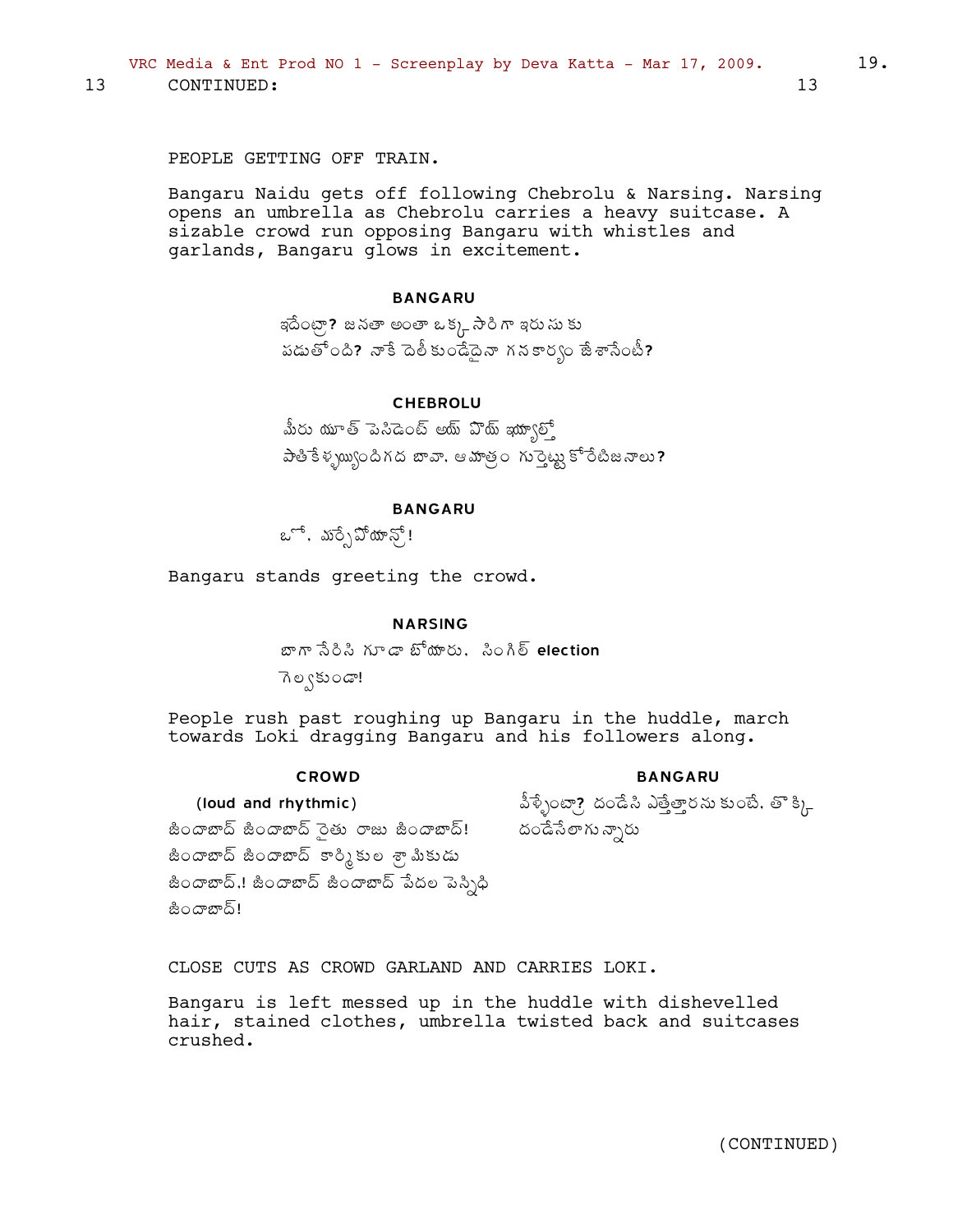# **BANGARU**

# (feeling awful)

అదే పార్టీలో ఆడికన్నా సీసియర్ నాయకుడ్ని కనీసం గుర్తు కూడా పట్టకుండా వోతుంది జనతా జూ శావా! ఒక ప్రృడు సేను పార్టీలో జేర్చినోడు. ఇప్పుడు నన్ను పురు గు లా జూ సి పైదొలి గి వోతన్నాడు. ఆడికి బలు పంటావా వా పంటావా?

#### **CHEBROLU**

వాపైతా అంత లావుగుండదు బావా, బలుపే

Chebrolu begins piling up the sarees lying on the floor.

# **NARSING**

.<br>మీరు వూత్రం ఏంటండే**?** దెశాబ్దాలు పాటు అడ్డమైనోడికి సీట్లిప్పిత్తూ కూ నో క వోతే, మీరు తెచ్చుకో వచ్చుగదా ఒకసారెనా ?

Narsing bends down to fix the umbrella.

### **CHEBROLU**

పిచ్చి నాయాలా, ఆయన కిచ్చేవోడే వుంటే, ఇప్పిస్తూ ఎందు కు గూ సుంటాడ్గా? అవతల మసిషి జనతా కోసం డిల్లీలో ధర్నాలు జేనొత్తే, ఈయన బనారస్ ఎల్లి పెల్లానికి వొట్టు సీరలు కొను కొ}్తత్వూడు. ఎవడేం చేత్తన్నాడో తెలు న్క్లోరేని ఈపీలా ఏటి జనాలు? పింగు మాలిన నాయుడికి మల్లీ రెండు పింగు మాలిన అస్సిస్టెంట్లు!

Narsing notice Bangaru looking down.

# CHEBROLU (cont'd)

బావా నువ్వు దాటి వొయ్యావను కున్నాసే

Bangaru picks up his kanduva, dusts off, Narsing stands holding the twisted umbrella.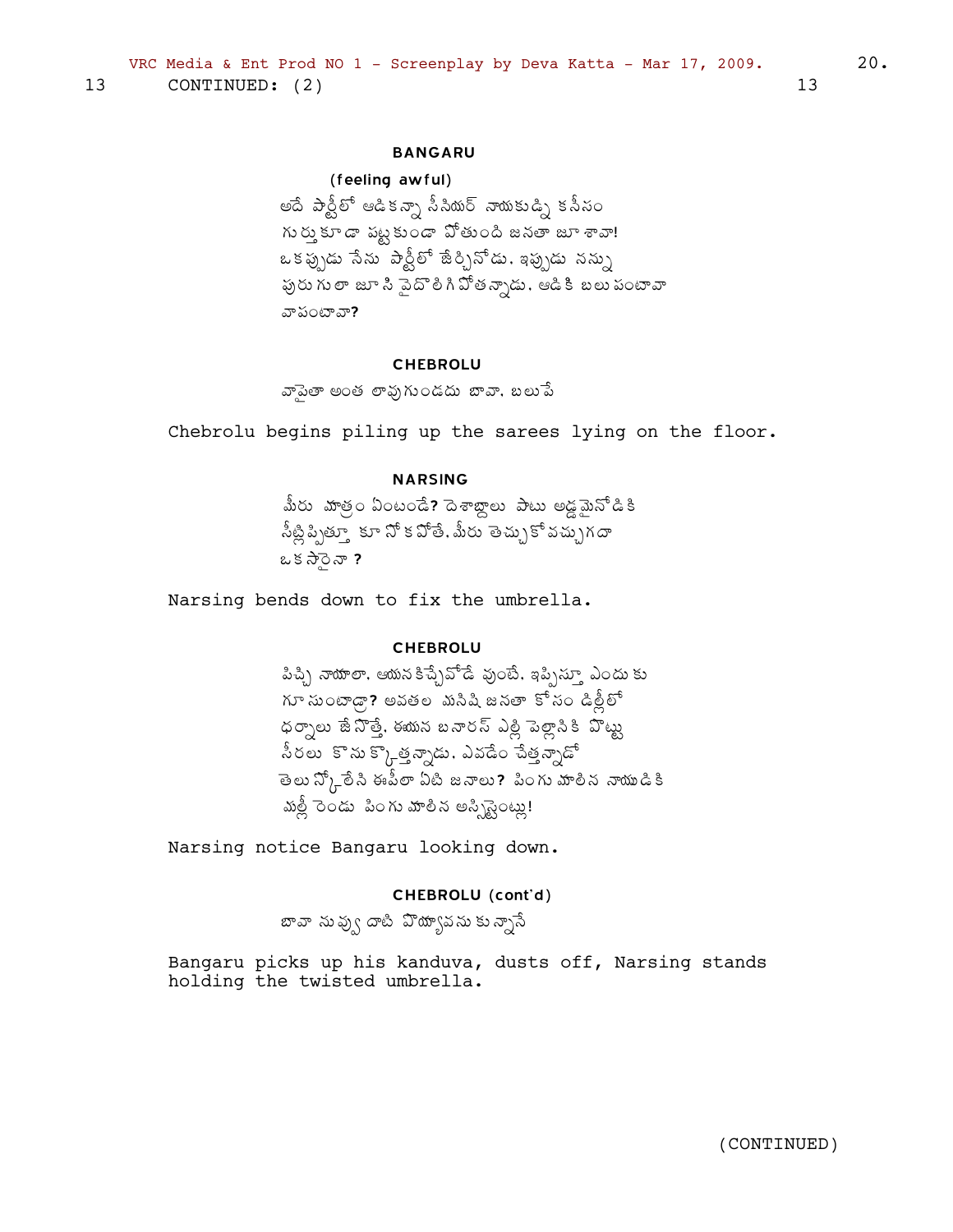# **BANGARU**

అన్గా అను. నా పీపెనకాల సియోజకవర్గమంతా ఏం కూ స్తాందో అదే కూ శావ్. సీదేం తప్పులేదు. దీనంతటికి కారణం సేను కట్టుకున్న ఆ ముండేరా

Bangaru walks away whining.

# **BANGARU** (cont'd)

ఖద్దర్ నొక్కా మీద గవ్వంత మర్యాద లేకుండా సివరికి నీరలు మోనుకొచ్చే లెవిల్ కి దిగజార్చింది

Bangaru runs back, and throw the sarees away and walks blabbering.

### **BANGARU** (cont'd)

థూ! ప్రజా నాయకుడు బత కాల్పిన బతు కా ఇది! ముందు నా నాయకత్వామేందో దాసి దగ్గర్సుంచే రెపైర్ జేసు కొత్తా! రావు గాదు కట్టేసిన కుక్కలా పడుండటానికి

Chebrolu and Narsing stand by wondering Bangaru's ferocity.

# **CHEBROLU/NARSING**

అవో, ఈ ఫులిసి ఏొయ్యిన డయిలాగులూ పెదరాయుడు నడకలకేం తక్కువ లేదయ్యా, అక్కడ ఇంటికెల్తేనే మో అక్క్ సేతిలో సివాట్లూ, సీపుర దెబ్బలు

Bangaru continues walking, non-stop this time.

## **CEBROLU**

బనారస్ హొట్లు సీరలు, వందకు రొండు కొంటారండే?

CUT TO: LOKI IN CROWD

 $13a$ EXT. PARKING LOT - DAY : LOOKING FOR MITHRA  $13a$ 

> Durga and the crowd lead Loki out of the station. Loki hands over the garlands to Dharmam.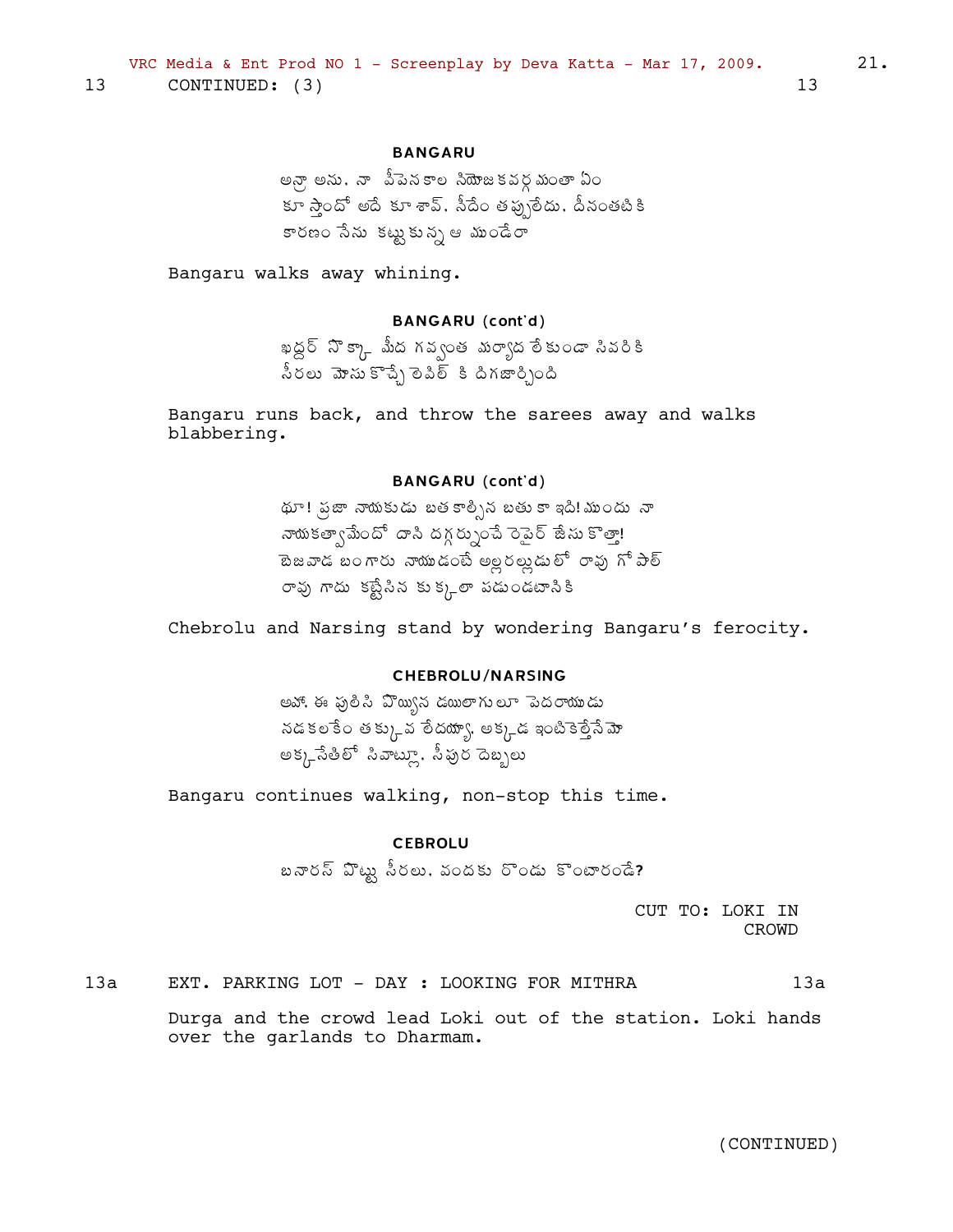**LOKI** 

మిత్రా ఎక్కడ?

**DHARMAM** 

రాతిరి మన సుబ్బారావుమీదెవడో దాడిచేశాడండి

LOKI

 $\epsilon$  $\epsilon$  $\epsilon$ 

Dharmam smirks like lord-krishna.

SOUND CUT TO: COIN ON TABLE  $22.$ 

14 EXT. TIFFIN CENTRE/STREET/WELD SHOP - DAY : GUDDU DOSA 14 Tight cut of Guna tapping coin on table, tiffin activities.

# **GUNA**

ేయ్! ఎగ్గు దోశ చెప్పి ఎంత సేపయ్యందిరా?

Tight follow of dosa pan, smacking on Guna's face as abuses the waiter.

### **MITHRA**

అన్నా సింగిలెగ్గా డబులెగ్గా?

As Guna and his people resist, Mithra silences them in an instant with the dosa pan, cahses Guna across the street and kicks him into a welding shop. Mithra takes Guna under control, holding the welding rod near Guna's musch.

# MITHRA (cont'd)

ము నలోళ్ళ మీదా ఆడంగుల మీద కండలు తిప్పే ఎదవకి మీసాలెందు కురా లిప్పి నాకొడకా?

Guna screams as Mithra takes the weld near.

SOUND CUT TO: **BAR** 

INT. BUCHI NAIDU'S BAR - DAY : MITHRA ESTABLISHMENT 15

15

(CONTINUED)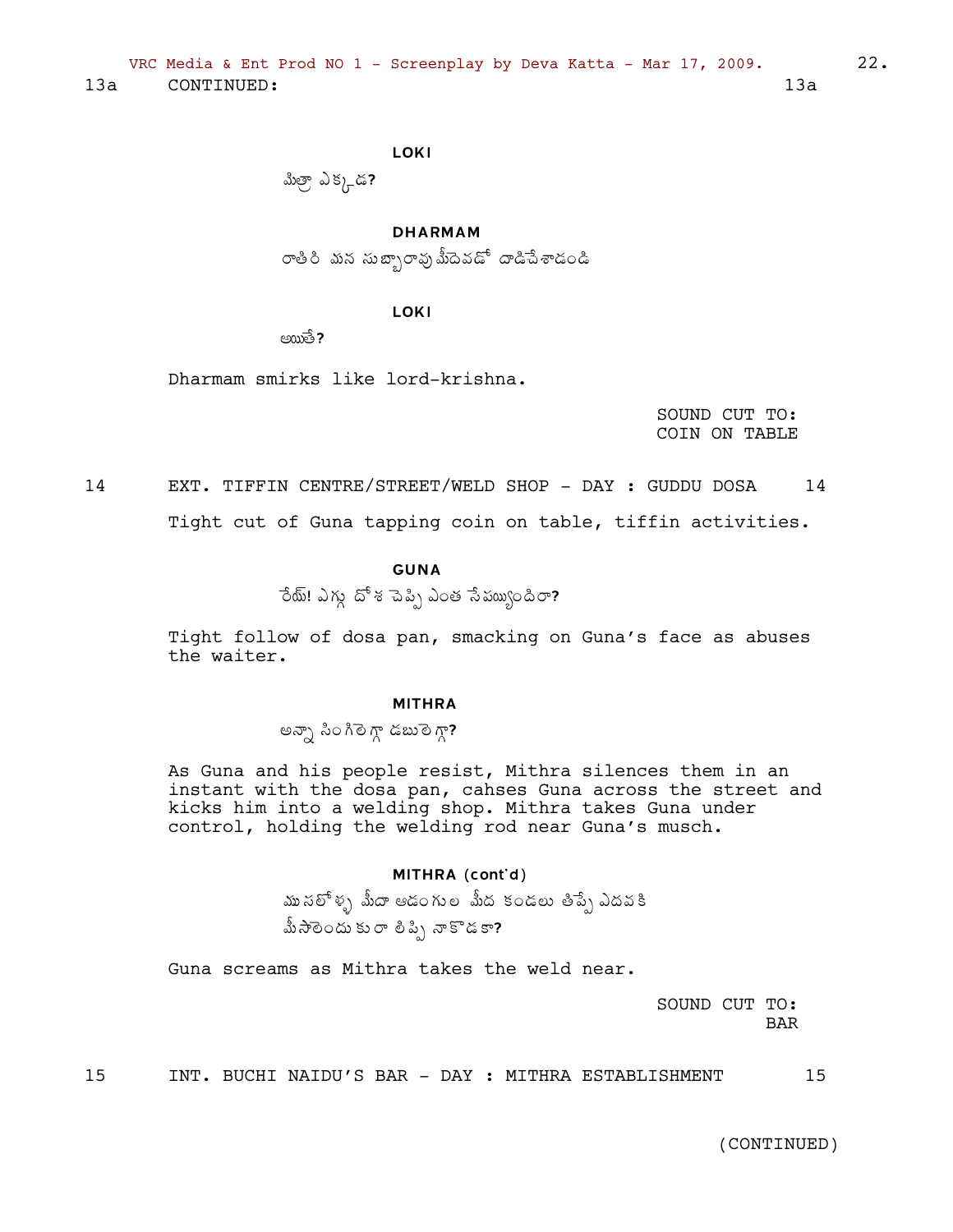### TILT UP FROM MULTIPLE FEET CLIMBING STAIRS.

Mithra drags Guna upstairs masked and tied in a shirt (police style). Buchi Naidu looks up as Mithra enters his bar, a follower floors a couple of bar workers running with empty bottles. Mithra seats himself facing Buchi Naidu and unmasks Guna, pulls the beer glass from Buchi Naidu and hands it over to Guna who empties the glass in a gulp and looks at Buchi Naidu with a huge burp, Mithra lights a cigarette.

#### **GUNA**

### (recites like a bond)

అన్నా, ఇప్పుడు ఈ అన్న పెప్పేదేంట్రా అంటే, న్యాయంగా, ధర్మంగా, నట్టపరంగా బిల్డింగ్ ఓనర్ మన ఏదూటి సుబ్బా రావు గారెతిరీ! గు మృడి బుచ్చి నాయుడైన మీరు పదేళ్ళ కిందట బాండ్ రాసుకుని బిల్డింగ్ మీదకి లీజ్ ఎంటర్ అయితిరీ! అయిన కాడను౦చి లైట్లు డి౦ చేసి అన్యాయంగా, అధర్మంగా నట్ట ఇరుద్దంగా ఎదవ పనులు జేస్కుంటూ రొజు కి ఎంతరేదన్నా లకు రూ పాయలు సంపాదిస్తుంటిరీ! గత మూడేళ్ళుగా మీరు పేరబెట్టిన బాడుగ రొక్కాన్ని వసూలు చేసుకోడానికి ఆయన పంపిన లాయర్ నోటీస్ సి ఖాతరు చెయ్యకుండా, మాంసం కుడా ముట్టుకోసి మసిషి మీదకి పచ్చి మాంసం గతికే నాలాంటి రౌడీల్ని తోలడం ఏ కోర్టులో న్యాయం అన్నది అన్నగారి ప్రశ్న!

# GUNA (cont'd)

ఇదీ నాకు మార్కెట్స్లో జరిగిన గీతోపదేశం. శాన్జీ లేకుండా పంచు కున్నా, ఎవన్నా సందేవోలుంటే గు రు వు గార్పడు క్కోండి!

Guna gets up as Buchi Naidu and Mithra look at each other.

#### GUNA (cont'd)

ఇంత కూ సారాంశం ఏంటంటే, సెల సెలా బాడు గగట్టొగ్గెట్, తేదంటే కొట్టు మూస్కుని దొబ్బేయ్! క్వార్టర్ మందు ప్లేటు ,<br>జిరియాని పోను నుప్విచ్చిన పదిపేలు! న్యాయమైన రౌడీ పస్తేదైనా ఉంటే కబురెట్టు బాబాయ్!

Mithra looks at Buchi Naidu under curly smoke rings.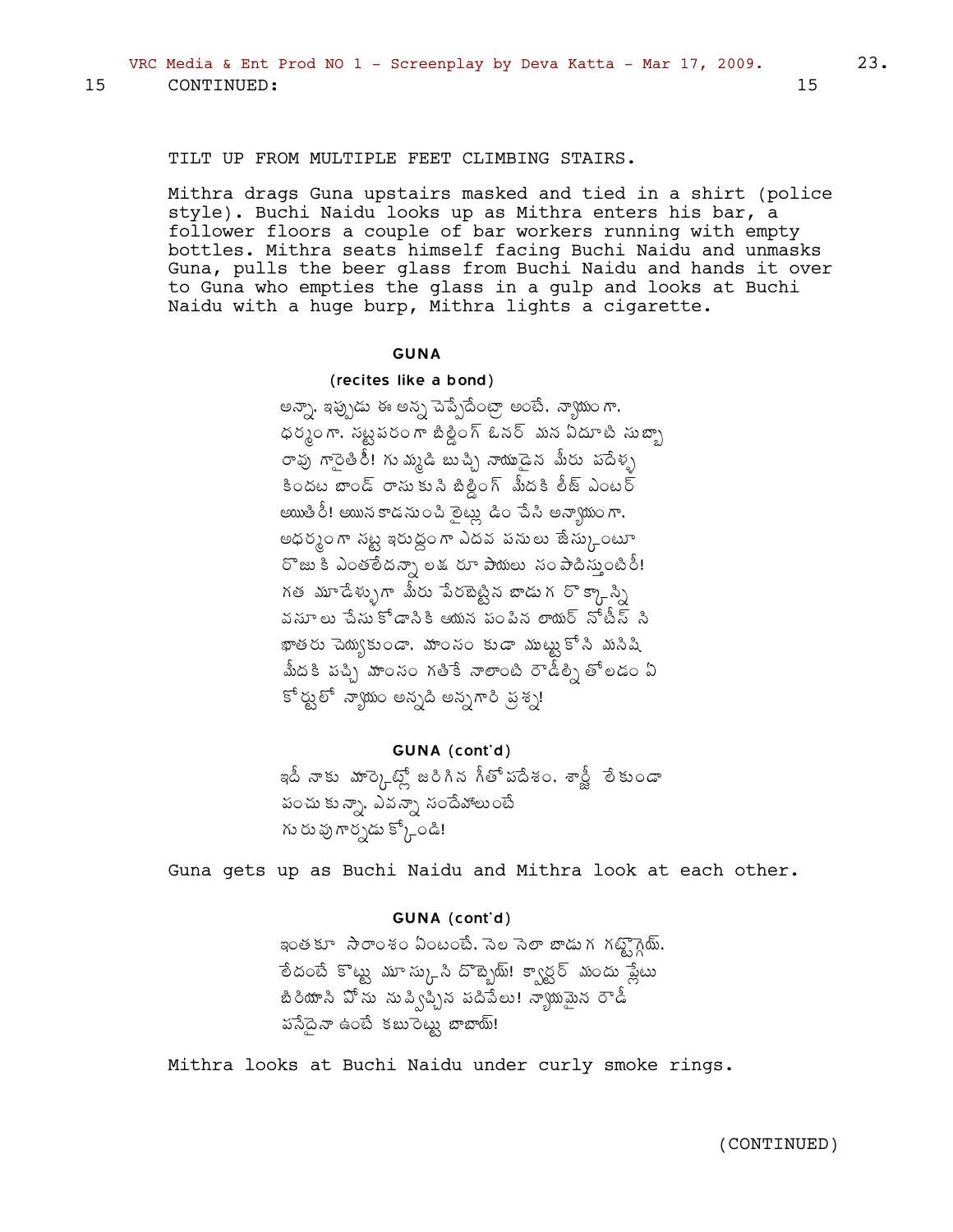### **MITHRA**

అజెండా అర్ధ ముఖ్యందా నాయుడో? ఒకే పార్టీలో ఉండు కుసి మన మాప్దెసీ గుద్దు ఠాటలెందు కు ెచెప్పు?

Mithra gets up, pats on Buchi Nayudu's cheek and walks.

### **BUCHI NAIDU (V.O.)**

(distant) అజెండాలో ఇంకో పిషయం అర్ధం కాలీదురా, ఇంతకు నువ్వు ఎమ్మెల్లే గాడి కొడు కివా? ఆడి పెళ్ళాం కొడూ కువా అనీ?

Mithra comes back, holds Buchi Naidu's ears, bend him back over the chair and leans onto his face.

**MITHRA** 

సీన్ లో సీకర్గం కావాల్సింది నా ఫామిలీ ీ రార్కీ కాదురా! ే ప్పొడ్డున టీఫిన్ టైం కీ బాకీ తీర్చకుంటే సీటు కింద మిగిలేది బారా లేక బూడిదా అసి, అల్చానందంతో నాలిక ఎటు బడితే అటు పారేసుకున్నావంటే, మెడకు జుట్టుకుని నస్న్ నా కొడకా!

Mithra pushes Buchi back onto the table as the plates break into pieces. As Buchi Naidu address his wound, Mithra lights a cigarette, walks out in style with followers.

> CUT TO: KOBBARI **BOMDAM**

16 EXT. BENZ CIRCLE - DAY : PRESS & RING ROAD 16

Loki issues 'kobbari bondams's for the fasting people. Cuts of 'palaka' and dances as some reporter swarm onto Loki, Mithra halts jeep and wait smoking.

#### **REPORTER1**

సార్. స్టే తెచ్చినంత మాత్రాన granite భూ ముల నమన్య పరి ష్కార మౌతుందను కుంటు న్నారా ?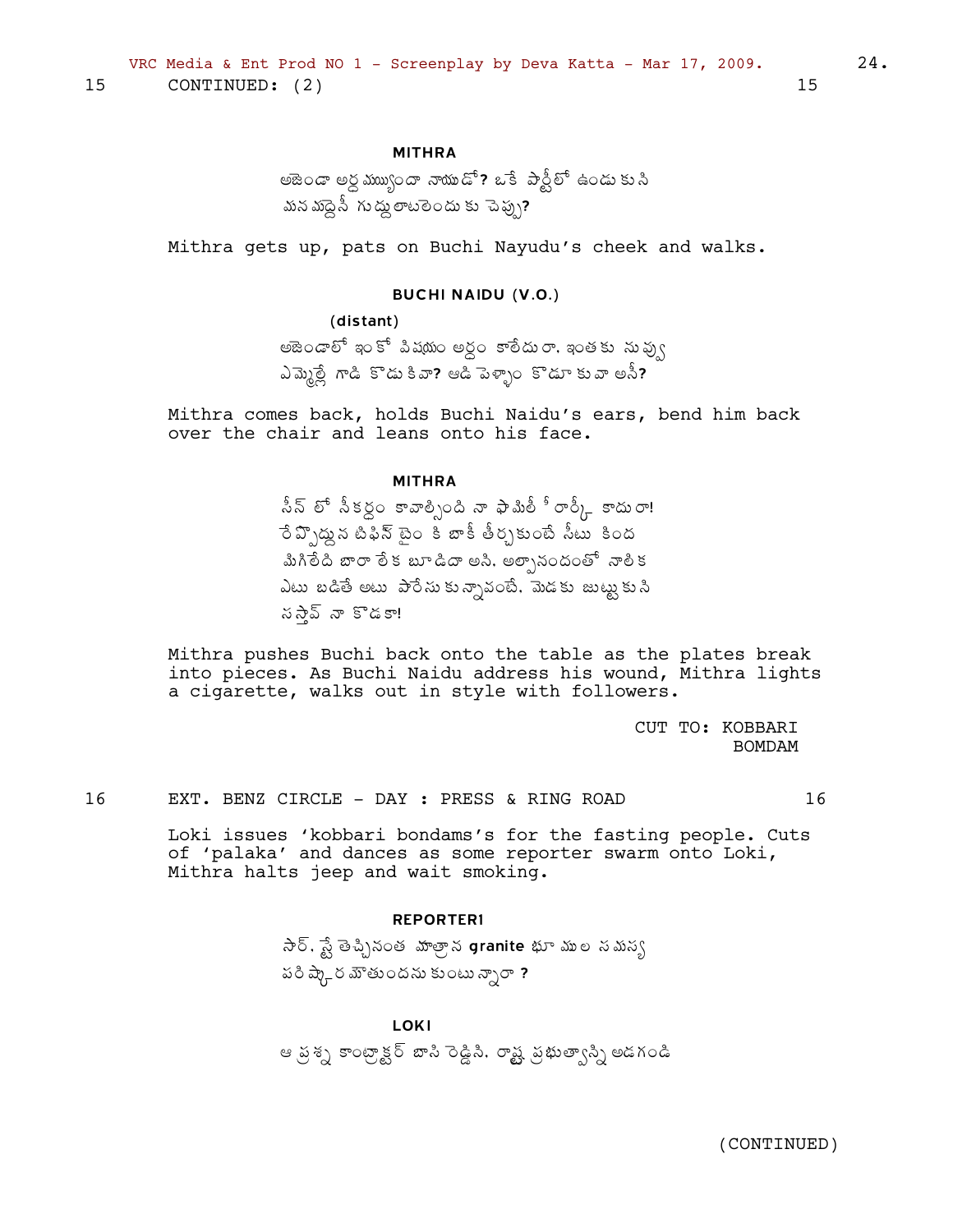# **REPORTER2**

governement ఇచ్చిన జీవో సి challenge చెయ్యడంలో ్మీ ధీ మా ఏంటి?

Loki calls him forward.

LOKI

మొన్నామద్దె మీ జావ యాభై సెంట్లు స్థలం కొన్నాడు ఎంత క్కొన్నాడు?

#### **REPORTER2**

(silent)

**LOKI** అందరి కీ తెల్పిందే పెప్పూ

**DURGA** 

అరపె లకులు

LOKI జీవో ప్రకారం పీళ్ళకొచ్చే లెక్కెంతా?

# **DURGA**

తొంబై పేలు

LOKI

త మ్ముడూ! దౌర్జ్ న్యాసికీ కూడా ~ద్దులుంటాయ్, అవి మీరినప్పుడు దౌర్జన్యమే ఓడిపోతుంది

Loki tend to move through the crowd.

# **REPORTER2**

గవర్సమెంటు దాదాగిరి చేస్తోందని తప్పు బడుతున్నారా?

# LOKI

తప్పులు పట్టడాసికి మన దేశంలో గవర్నమెంటే ేందంటున్నాను దాదాగిరి తప్ప

 $25.$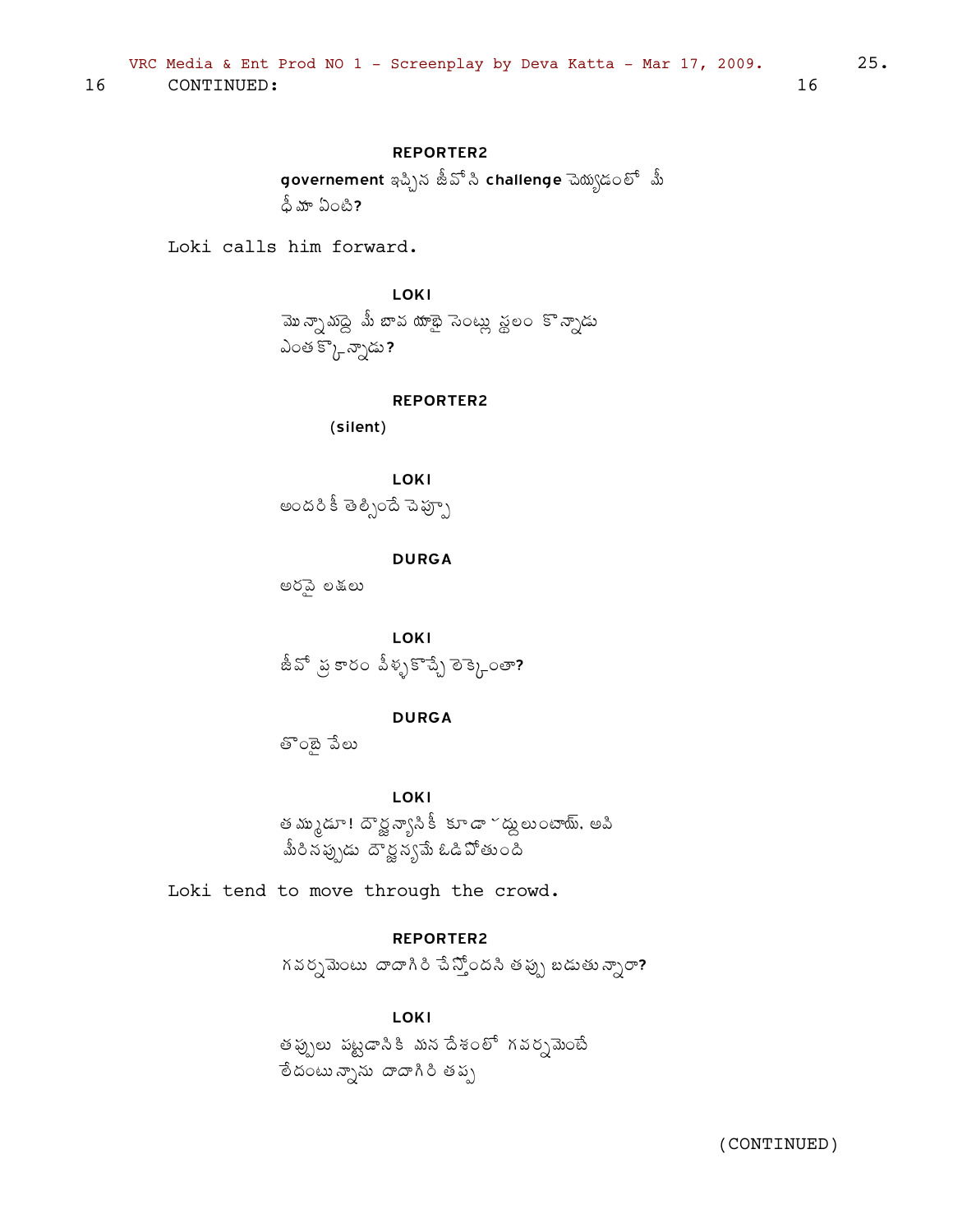Loki walks towards Mithra, a mercedez stops in front, driver gets out, bows in front of Loki.

# DRIVER

 $E\approx\lambda\Im\lambda$  శ్రీశ్రీ శ్రీ ప్రాంధిం

# LOKI

'©Âí®Á¥Á 'ÏýÍìþÊ menu £Â©ÁôÏýÅÏžÃ,¥Ä §É™ÄÝ§Êä §Á¥ÁéþÁÅ

Loki walks off, Durga and the crowd spontaneously attack the merc leaving it totally disfigured in an instant. Loki looks back at the punctured tires, broken windows and looks at Durga.

### LOKI (cont'd)

అస్సి రో గాల కీ ఒకటే మందట్రా? సేతులెన క్క్రి సెట్టి నోటితో మాచ్లాడం తెలు ను కోండి

# DHARMAM

వీ మ సిన్మాల జెనరేషన్, సిపిల్ మేనర్పట్టే ఉంటయ్,  $\Im z^{j-\circ}$ ಥಿ:

Loki nods disappointed and gets into the Sumo.

# **DURGA**

# (pulls the driver aside)

రోయ్, మీ అయ్యిగో రు నాష్టేకొచ్చాడే అను కో, అక్కడ పగిలేది కారు కాదు, అర్ధముబ్బండా? మర్యాదగా మా  $\mathfrak I$  లాల కి చుట్కావలీకే రేటు జెల్లించు కో మను, లేదంబే మం గంపేటెల్లి ము గ్గు రాళ్ళేరు కో మను

Driver runs away from the crowd.

CUT TO: SUMO

17 EXT. CAR - DAY : LOKI & MITHRA 17

Loki reads newspaper as Mithra talks on the phone holding cigarette on one hand, Bhasha drives.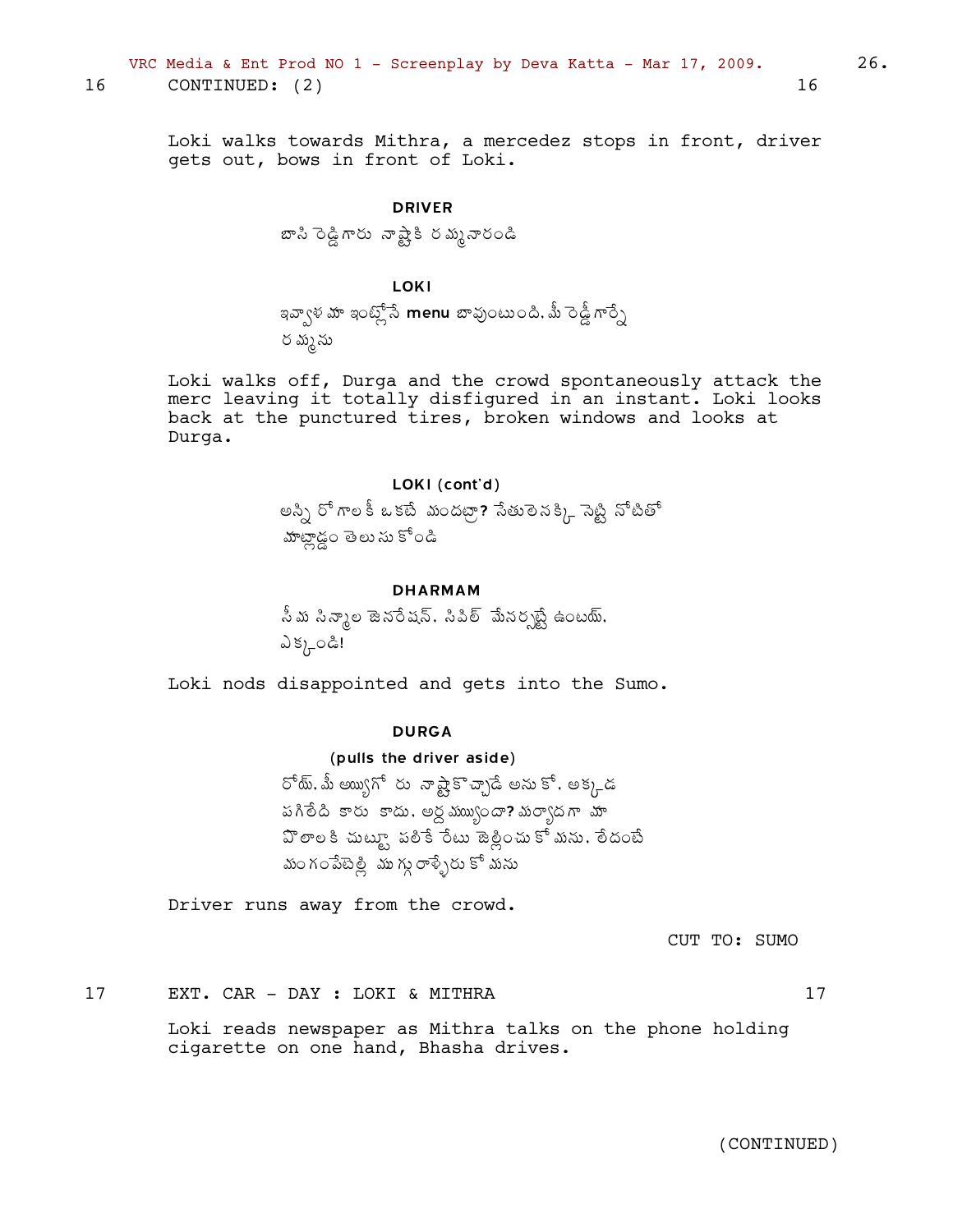# **MITHRA**

అవనరం లేదు. సేను వూట్లాడాను. నుపె్ట్బి జేయాని కలువు

Mithra hangs the phone and throws out the cigarette.

# LOKI

పబ్లిక్ లో మర్యాదకో సమైనా సిగరెట్ కబ్టెయ్యొచ్చు కదరా?

# **MITHRA**

సిగరెట్ కీ మర్యాదకీ scientific గా ఏం లింక్ లేదంట నాన్నా, సిన్నప్పట్నించి నువ్వు నా ముందు తాగబట్టే ఇలా తయారయ్యను,  $\widetilde{\mathfrak{s}}$  రోయిజం పండుద్దని!

LOKI

ఏడ్చావ్! వొద్దుస్సే రొడ్డు మీద పడి ఫైటింగు జేశారంట.  $\omega$ ంటి సంగతి?

Mithra peeks into the paper.

**MITHRA** ఇప్పుడే కదా కొట్టిందీ, అప్పుడే అచ్చయ్యందా?

**LOKI** 

ఎమ్మెల్లీ కొడుకు జనాల్ని కొడితే పేపర్ న్యూస్ కన్నా ముందు ఎస్పెమ్మెస్ న్యూస్ అవ్వుడ్డి

Loki pulls out the cigar and cuts the tip with a hand cutter.

# LOKI (cont'd)

ఇలాంటి చిల్లర పనుల్లో నీ చేతులు పెట్టకు. దానికోసం పుట్టిన మనుషులు పేరు!

Loki looks at Bhasha and turns back to the paper, Mithra pulls the cigar from Loki and throws it out.

#### **MITHRA**

సిన్నా చుట్టలు మాసి సిగిరెట్లు తాగ మన్నానా? health కి మంచిది కాదు

Cigar on the road.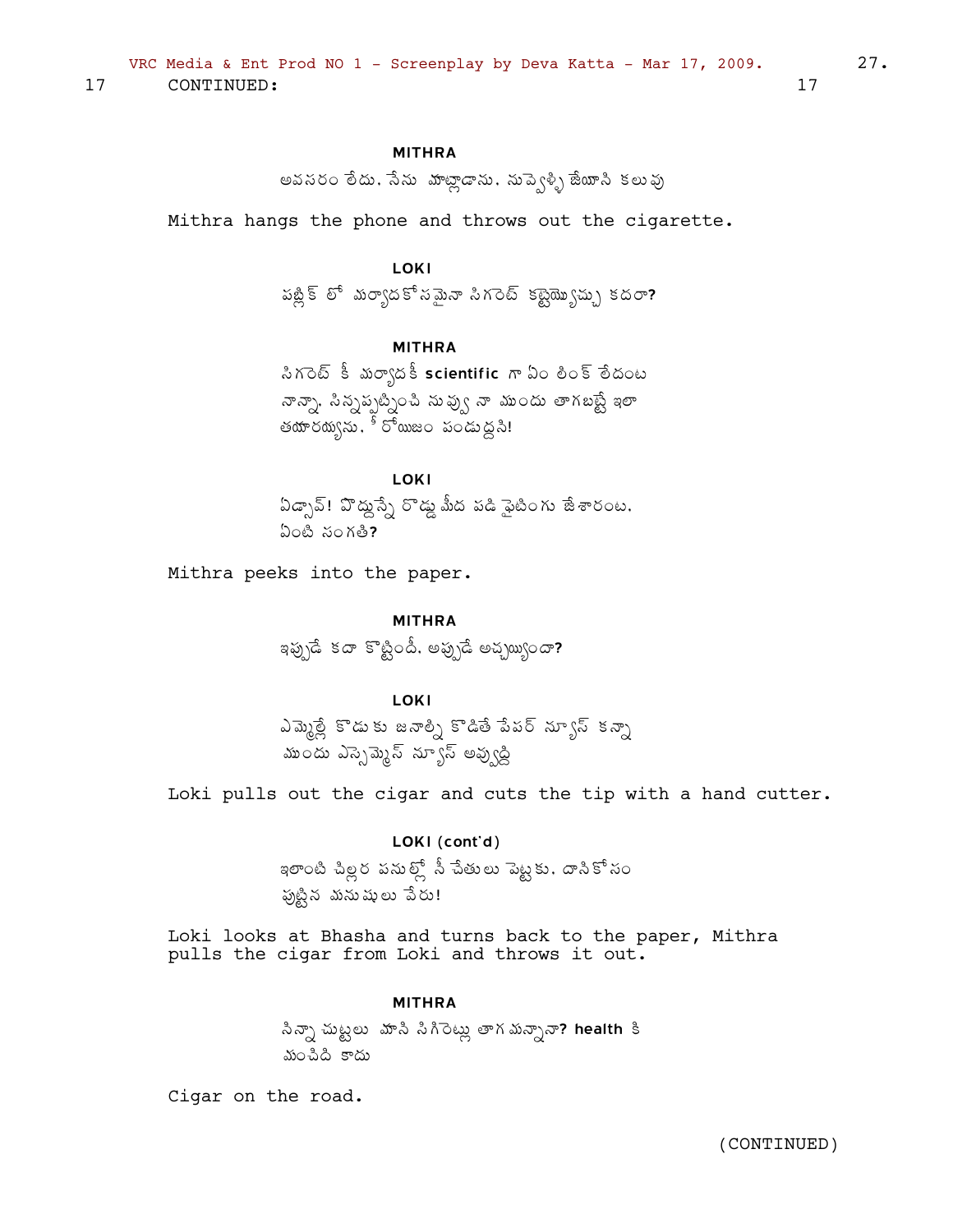**LOKI** 

హిళ్ళూడగొట్టు కోడాని కి ఏరాయైతే ఏంటో?

JEEP PASSING BY.

CUT TO: RAISING **SHAMYANA** 

 $18$ INT/EXT. HOME/FRONT OFFICE - DAY: OUTER RING ROAD 18

Jeep halts in the drive way, Loki notice people busily decorating the front yard under a shamyana.

# **LOKI**

షెహ్యానాలేంట్రా? నువ్వు కూడా మీ అక్కలాగే నోటీన్ ఇవ్వకుండా పెళ్ళి జేసు కుంటు న్నాపేటీ?

Mithra walks to lend a hand in erecting the shamyana.

### **MITHRA**

సేను చేన్కో బోయే మోడల్ కింత కలర్ అవనరం లేదులే. అది పెళ్ళికి కూడా బీకినీలో వచ్చుద్ది!

# MITHRA (cont'd)

### (with workers)

రేయ్ ! ఆ గుంజసి దారికడ్డం పాతారేంట్గా? అబేఫు మార్చండి!

**DHARMAM** 

త మరి వయసు గురు చేద్దామనండే అరేంజీ మెంటు

**LOKI** 

అంటే ఇ~ ము సలీ కు క్కన ప్పుడే రెటైర్ క మ్మంటు న్నారా?

# **DHARMAM**

### (follows)

ఇంచు మించు! కుర్రాడు ఇప్పటికే జనాల్లో డీప్ గా నాటు కు పోయాడు. క్రిష్ణే రామా అని భజన చేసు కోకుండా ఇం కా ఎందు కండే మీకు రాజకీయాలు?

(CONTINUED)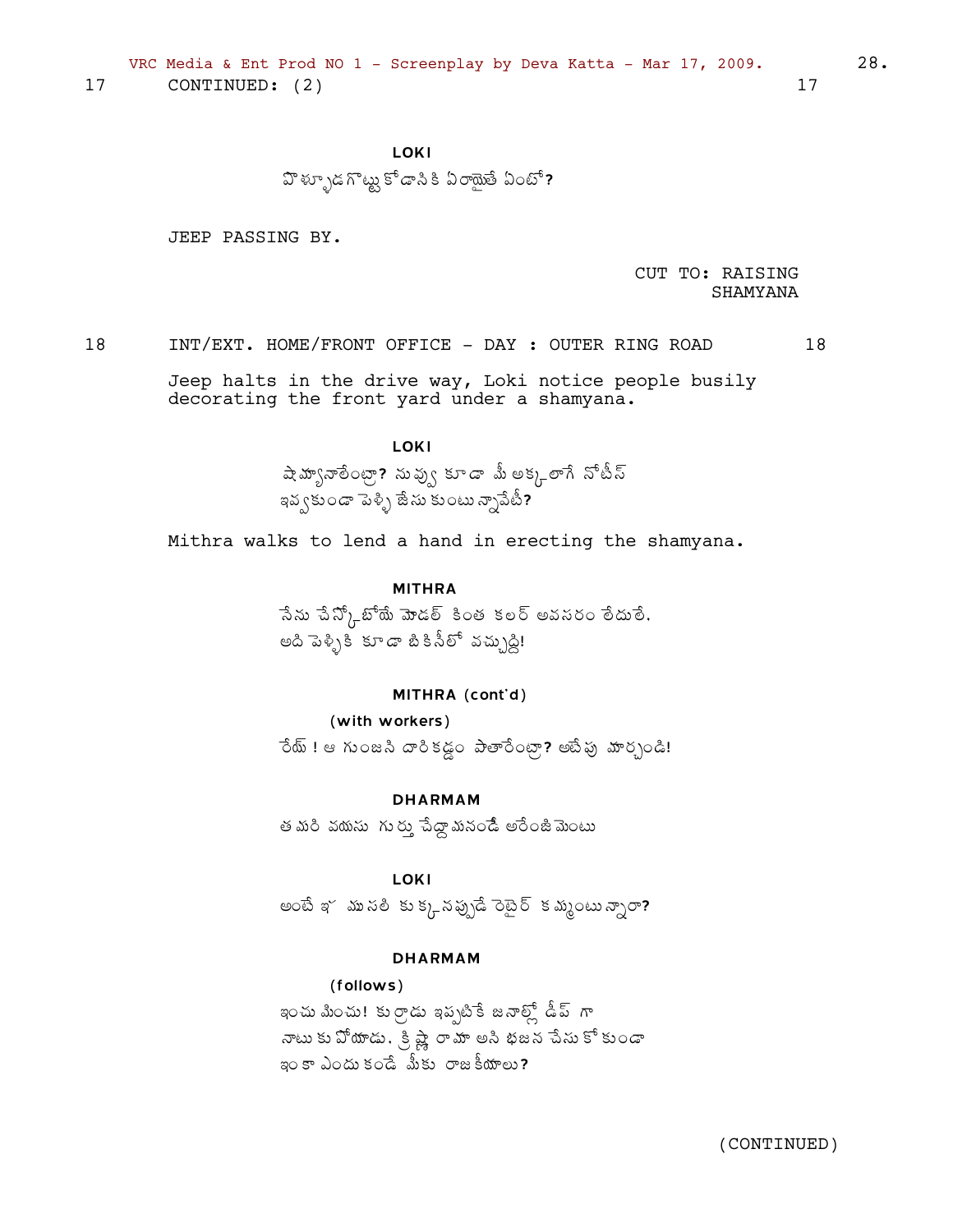VRC Media & Ent Prod NO 1 - Screenplay by Deva Katta - Mar 17, 2009. 29.

18 CONTINUED: 18

People giggle as Loki enter his office room, Mithra follows Loki inside.

> CUT TO: BASI REDDY

18a INT. LOKI OFFICE - DAY : BASI REDDY ON RING ROAD 18a

BASI Reddy is waiting in the office room along with Chinna and Dinesh, Loki turns serious.

BASI REDDY

వందనాలు ఎమ్మెట్లే గారు! అచ్చం ఆంధ్ర ేసరిసి జూ సినట్టుండాది,

Mithra closes the door.

#### **CHINNA**

(introduces)

డాడీ, ఈయన బాసి ెండ్డి అని పెద్ద కాంట్గ్ాక్టర్, మిమ్మల్ని కలవాలంటే తీసు కొచ్చాను

# BASI REDDY

 $\lambda$ త్లే వయ్వా న క్కి లీ గిలీ! మీ నాయిన పంచాయితి పీట మీద  $\widetilde{\mathbf{F}}$   $\widetilde{\mathbf{S}}$   $\widetilde{\mathbf{S}}$   $\widetilde{\mathbf{S}}$   $\widetilde{\mathbf{S}}$   $\widetilde{\mathbf{S}}$   $\widetilde{\mathbf{S}}$   $\widetilde{\mathbf{S}}$   $\widetilde{\mathbf{S}}$   $\widetilde{\mathbf{S}}$   $\widetilde{\mathbf{S}}$   $\widetilde{\mathbf{S}}$   $\widetilde{\mathbf{S}}$   $\widetilde{\mathbf{S}}$   $\widetilde{\mathbf{S}}$   $\widetilde{\mathbf{S}}$   $\widetilde{\mathbf{S}}$ రూ లింగ్ లేకుండా సైడ్ అయినంత *మ*ట్టుకే మర్సి పోతామా  $\rm{Co}$ దీ? ఏమంటాన్ లోకమా? కాలేజిలో మీ వోడు మా వోడు  $\bm{x}$ ံ బేండ్స్ అండే! నాయినలాలా $\bm{x}$ , మీరు బయిబీకి బొయ్య కారం బోర్డ్ ఆడు కోబోండి!

Chinna leaves the room with Dinesh, maid walks in with tea, Loki trims the cigar tip and settles down in his chair as Mithra stands leaning by the door. BASI Reddy sits across.

# BASI REDDY (cont'd)

ఎంది లో క $\overline{a}$ , నాగబూ షణాస్ని జూ స్పట్టు, జూ స్తండావో?  $\bm{g}$ ranite భూ ముల మీద సీ తాత్కాలిక పిజయానికి నా అభివాదం! సెప్పుతో గోట్టినా చింతామసే గతన్నట్ట రాజీ కొచ్చినాలే!

BASI Reddy looks at Mithra, rolling the paper weight.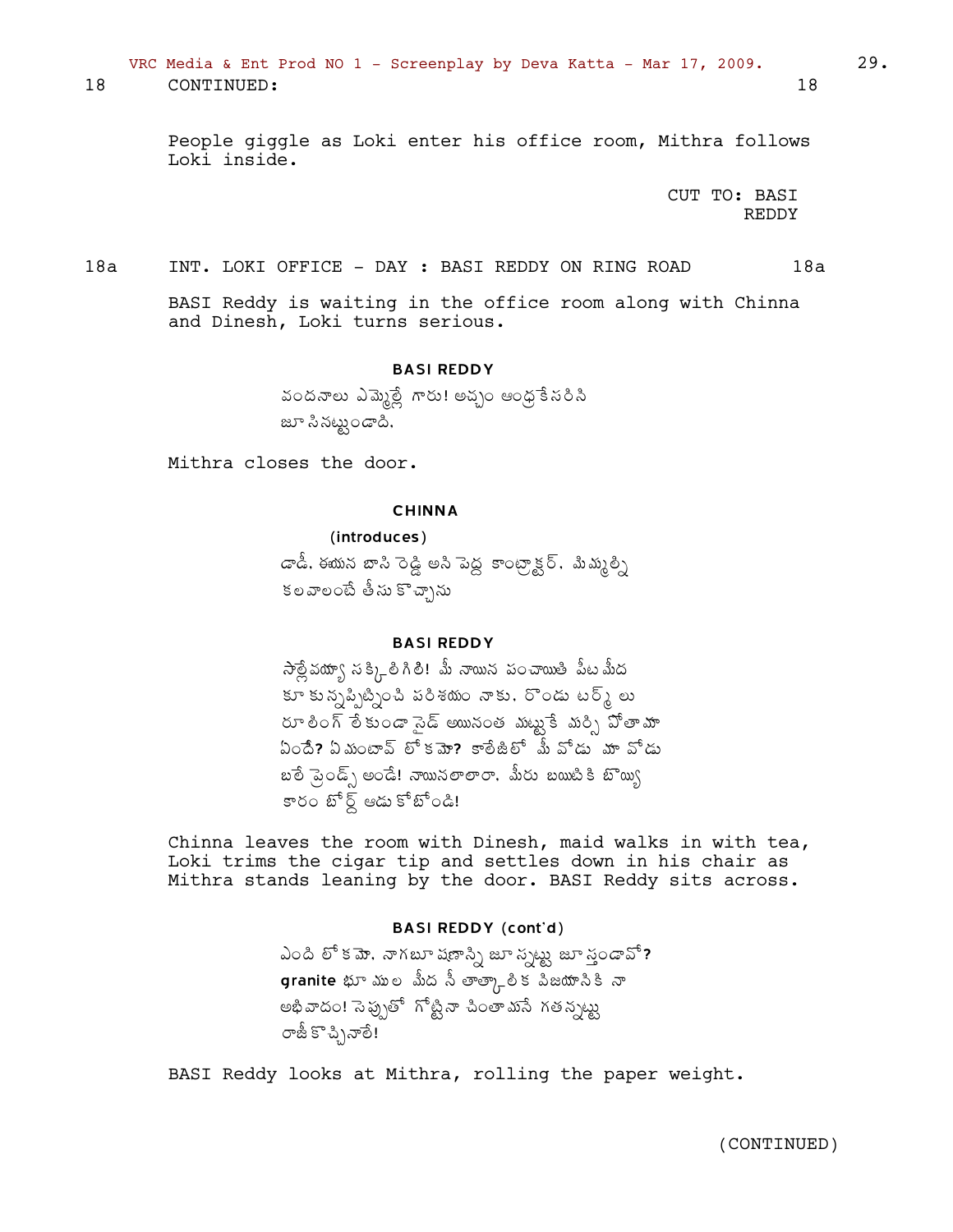# BASI REDDY (cont'd)

 $\mathfrak{B}$ න්දුවයි පරිද කීර් පිරිදි සහයා වි $\varpi$ ?

Mithra greets with a grin, Loki lights the cigar.

# **LOKI**

వాడు సేర్చిన ఆటలు పేరు రెడ్డి

# MITHRA

```
(clears throat)
```

```
వచ్చిన పసేంటో జెప్తే, ఆగి వోయిన టైం మళ్ళీ కదులుడ్డి!
```
Mithra lights cigarette as BASI Reddy stares at him and Loki.

# LOKI

(understandably) సిగరెట్ కీ మర్యాదకీ scientific గా లింక్ లేదంట రెడ్డే

# BASI REDDY

్న, బీడ్డసి శానా ముచ్చటగా పె౦చినావ్ నాయిడో! నాలోంటోళ్ళ కొంపల మీద సిచ్చులు టో స్త్రన్సావ్. ఆ మట్టుకు  $\varphi$ లో జుంగ్ లేకుంటే కష్టంలే!

### MITHRA

గుడిసెలు పీకి కొంపలు కడ్తు*న్నావ్*, కాలీన కడుఫులు కాలుత్తమ్ గద రెడ్డే? system balance అవ్వోద్ధూ

# BASI REDDY

కం ఫ్యూటర్ శతాద్దెంలో ఫుట్టి నక్సలీజ్<sub>థి</sub> హజ్లాడతాపేంది నాయినా? ఏ దేశం బొయ్బనా పాలించే ఇజమల్లా ఒక్కటే,  $\Sigma$ రీకినోడు దొరికినంతా దొబ్బుకుతీసే ఇజం!

### MITHRA

# (retorts with same accent)

ఆయుతే ను వృ్ౕ ఓొయ్ ఆ పని మీదు౦డరాదో, మాతో కూ సోని యమగోల జే స్తాండావో!

BASI Reddy looks at Loki who shrugs with a smirk, BASI Reddy springs up and looks at Mithra.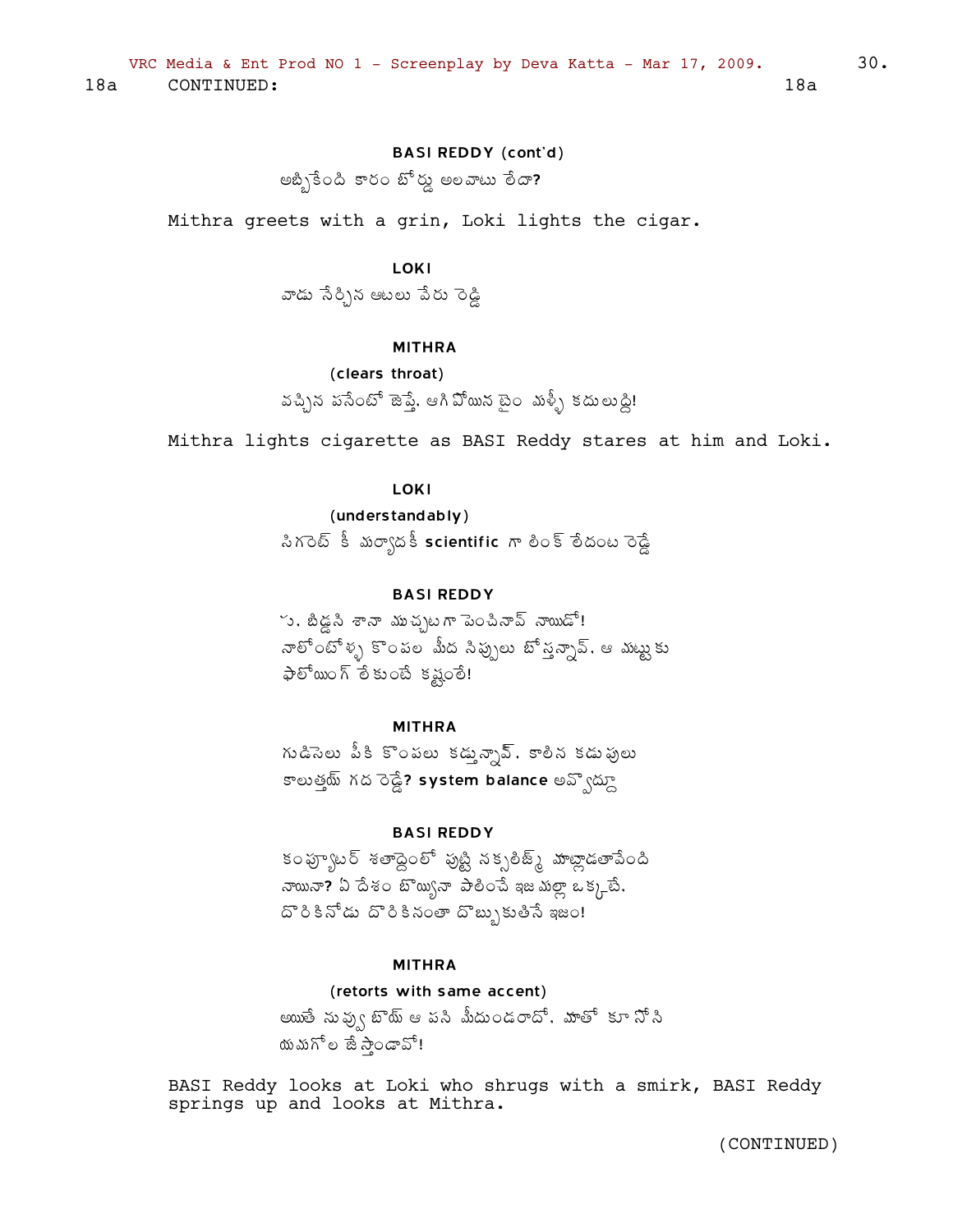# **BASI REDDY**

పంచాయితీ బోర్డ్ ఫ్ఫ్వాన్ ల కాడ సించి prime minister పియ్యేల దాకా అడ్డమొచ్చిన గాడిదనల్లా మేపి తెచ్చుకున్న **G.O** రా ఇది, ఐదొందలె కరాల granite కి గండి బెట్టి నొక్కా దులు ఫుకుంటా దిగినాడు మీ నాయిన! ఆపిళిస్తే ఎలకున్ లు, ఆయిసెంత గాంధీ ఏనమేసినా నోటు రాలందే వోటు రాలదు నాయినా!నా ఫుట్ట మీద ను౦చి కాలు తీసి matter సెటిల్ జేస్తే, ఆ నోట్లేవో సేను రాలుస్తా! ముదురు సేత పిల్ల సేత సి మృళంగా ఆలో సించండి!

Reddy turns to the door, Mithra pulls out a file from table.

#### **MITHRA**

ैठ

Mithra throws the file at Reddy's feet.

# MITHRA (cont'd)

నువ్వు రాలు స్తానన్న నోటేవో ఈ సెటిర్మెంట్ , వ్రకారం రాల్సు, ఓట సంగతి మేం చూ సు కుంటాం

BASI reddy looks at people through the window who are peeking anxiously from outside, BASI Reddy looks at Loki.

# **BASI REDDY**

కొడుకు శానా పదునుగుండాడడయ్యో, పదును తప్ప పలు కు దెలీసి వదుసు! బద్ధరంగా వరలో టెట్టుకో!

BASI Reddy looks serious at Mithra.

# **BASI REDDY (cont'd)**

పిల్ల ఏొకురు మీదు౦డావ్, ఆటలో సేర్సుకోవాల్సింది శానా ఉండా ది. తగ్గు! మాది మంగంపేట నాయనా! ఆకులు రాలకుంటే కొ మ్మలూ, కొ మ్మలు తెగకుంటే పేర్కూ నరు క్కుంటా బోతాం!

BASI Reddy leaves the room, Mithra and Loki look at each other with a smirk, turns attentive to the huddle outside.

> SOUND CUT TO: FRONT YARD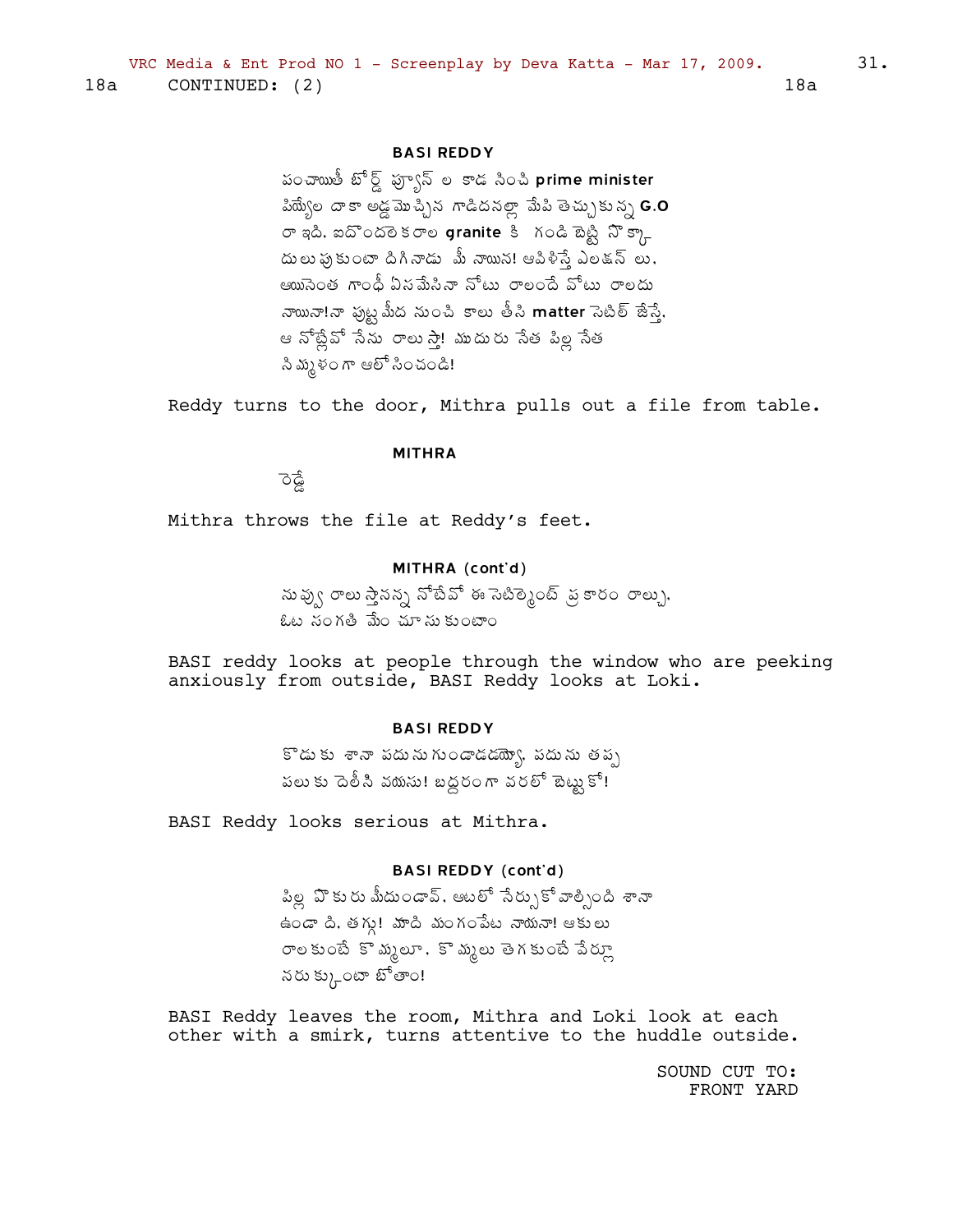18b EXT. LOKI HOME - DAY: BASI REDDY ABUSED 18b

Durga and his people mush around and beat BASI Reddy with chappal.

# DURGA

ఇం కె స్ని కోట్లు సం పాది స్తాపురా? మీదేసు కు సి తగలడతావంట్గా దొంగ నా కొడకా? లేబరోడి సెప్పు దెబ్బ తిన్పోడెవడూ బాగు పడ్డు, పురుగులు పడినస్తాన్,  $\check{\mathfrak{g}}$ రుగులు పడి సస్తేన్ నా కోడకా!

Mithra rushes out.

#### MITHRA

(yells)

 $\omega$   $\infty$ 

Durga holds back, BASI Reddy wipes his face and gets into the jeep with a wicked look.

# MITHRA (cont'd)

ఇలాంటి మను షు ల్ని చెప్పుతో ్కొట్టాలంటే డిత్లీదా కా తీరుంది ైంను, కొట్టుకుంటూ  $\tilde{\mathfrak{D}}$ తావా?

# DURGA

దొంకి నొడ్ని కొట్టు కుంటా *మం*డే

Durga mums up looking at Mithra's furious eyes.

CUT TO: SAVITHRI

19 INT. LOKI HOME - DAY : HOME 19

Savithri walks towards dining table carrying gaarelu. Golie is busy eating and reading.

#### SAVITHRI

అఫ్సుడే మింగుతాపేంట్రా? ప్ర సాదం తెచ్చే వరకు ఆగ మన్సానా?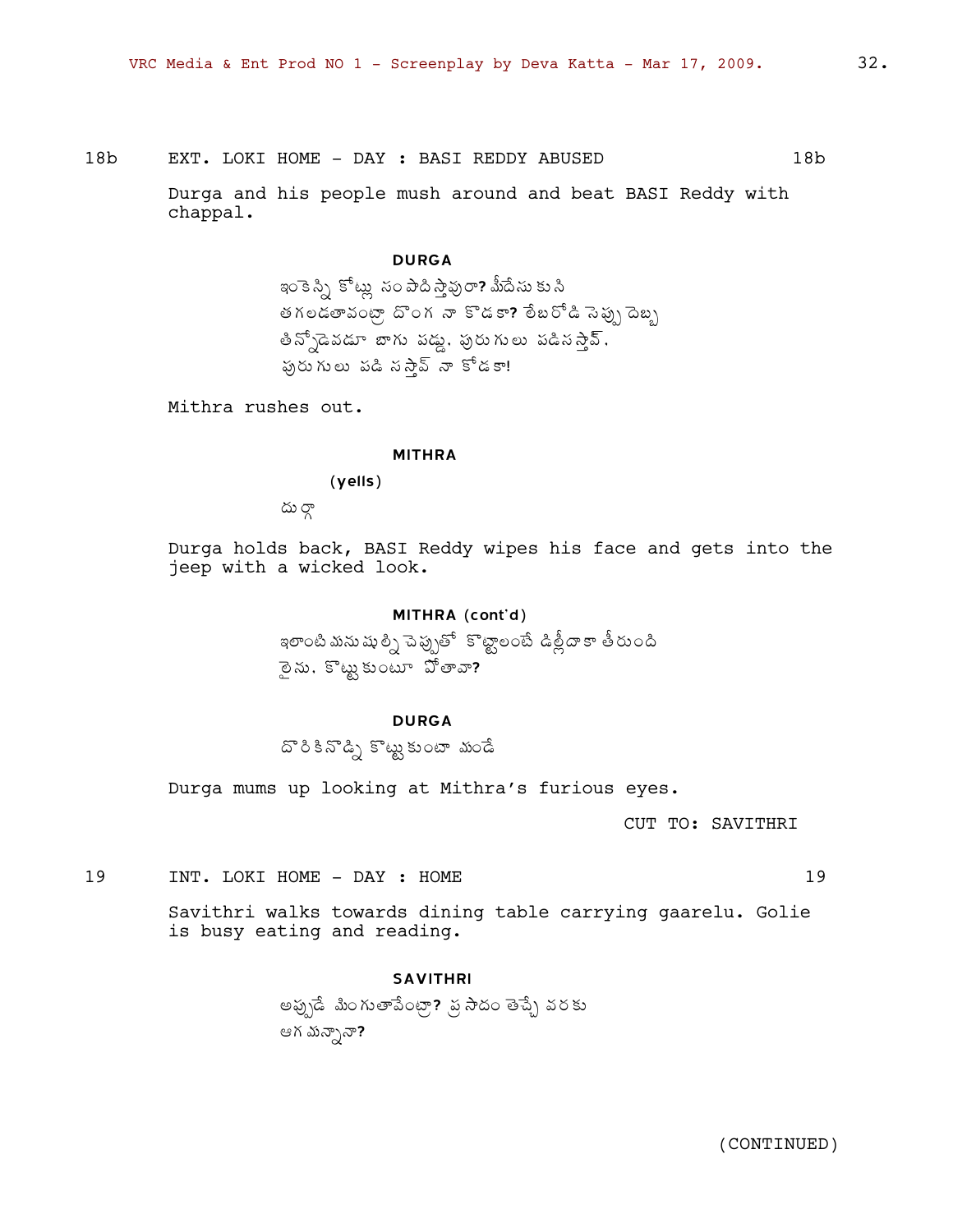# **GOLIE**

్ర సాదం ఎప్పుడు తింటే ఏముంది ఆంటీ? న్వర్గంలో మీకన్నా రొండడు గులు ఎనకుంటానంతే గా?

Golie grabs a handful of gaarelu.

# **SAVITHRI**

కాన్త సెమ్మదిగా మింగు! గొంతున పడి పోతావ్!

Mithra joins table.

### **MITHRA**

ఆడు ఫుట్టిందే మింగడానికి, రూల్సు పెడితే workout అవద మ్మీ

# **GOLIE**

అలో! ఒకపక్కన అరగదీసి సదూ కుంటున్నాం ఇక్కడ. ,<br>సీలా డ్రాప్ అవుట్ టేవార్స్ అను కుంటు న్సాపేటీ**?** 

Mithra smacks on Golie's head, Dharmam stops bye.

#### **DHARMAM**

### (graceful)

బాబూ , భొంచేసి తరువాత చదువుకోవచ్చు కదా? ఏకాగత ెదెబ్బ తింటుందే మో!

Golie folds the book and looks serious at Dharmam.

### **GOLIE**

ేనను చదివేదేమన్నా clerk exam కా? రొండు లకుల మంది రాస్తే రొండు పేల మంది పాన్య్యే అయ్యేయెస్! అంటే తిసే ప్రృడు,కూ సుసే ప్రృడూ,వో సు కుసేట ప్రృడు సదు ఫుతాసే ఉంటాం!

# **MITHRA**

అంతే గాని మిగతా అప్పుడు సదవం

**GOLIE** ను వ్వు మా న్కో్టే! bloody political dog!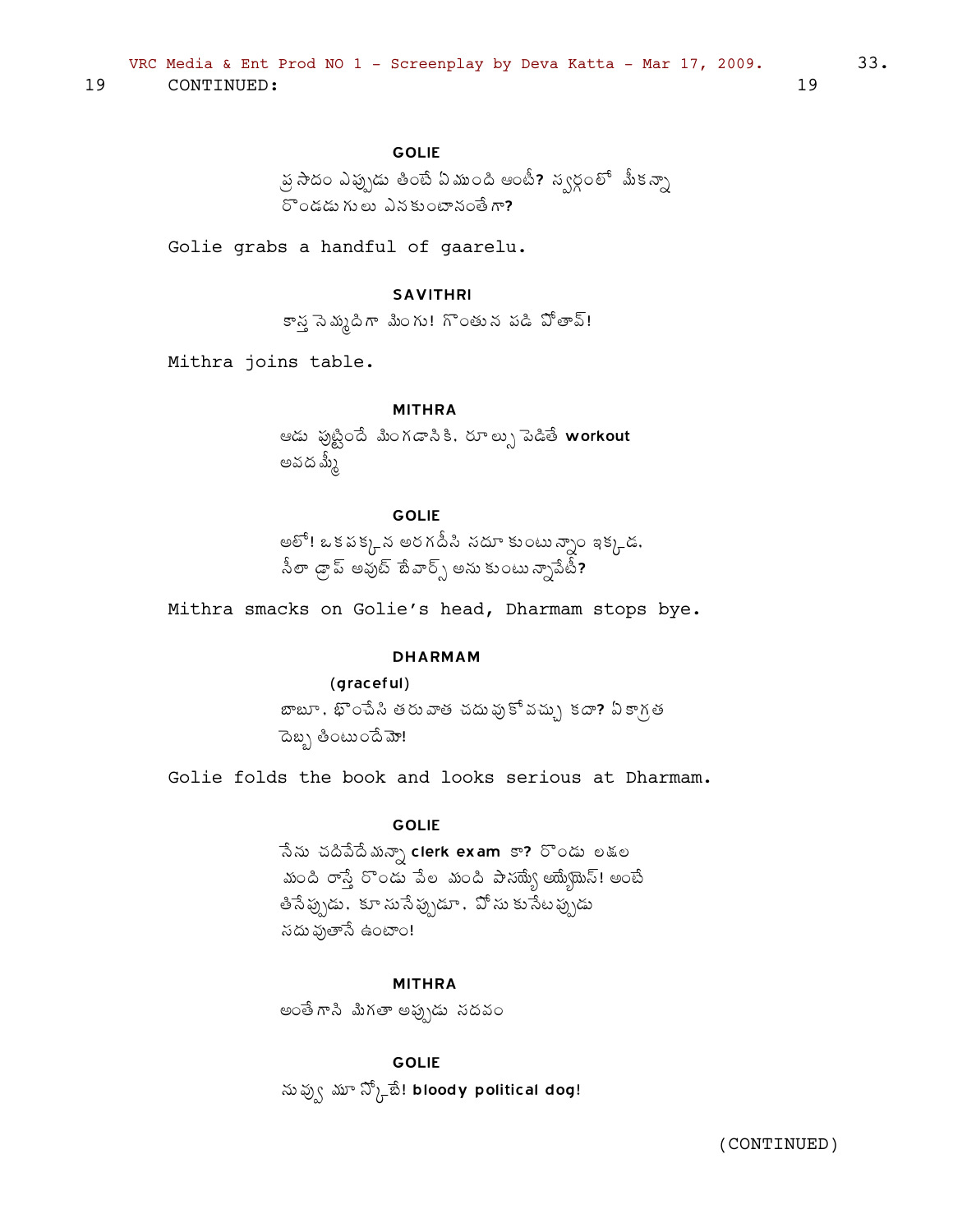19

Turns to Dharmam.

CONTINUED: (2)

# GOLIE (cont'd)

చూడు జనకా, ఇది సైంటీన్ సిక్ట్ఫీ సైన్ కాదు, సద్దెన్నం తీసి, పెద్దబాల శీకు పట్టగాసె డిగ్రీ లిచ్చెయ్యడానికి! పాసవ్వడానికీ ్థెల్ అవ్వడానికిమండై ముద్ద ముద్దకీ మండైలో ఉన్న గాపే తేడా

Golie turns back to the book. Dharmam looks like a caricature and leaves the table.

#### **DHARMAM**

but mine is a small doubt my dear son! ිරයෝ వారాల్లో ఎక్టాం పెట్టుకుని ఇంకా రెండో పేజీలో ఉన్నాపేంటి?

Golie flips to the rear of the book.

**GOLIE** ఎనక సించి లెక్కెడ్డే ఎన్నో పేజీ?

Dharmam blinks.

### GOLIE (cont'd)

రిపిజన్ చేత్తన్నా ఇక్కడడ!నా శీలాస్ని శంకించావంటే ఉత్తరం రాసి ఆత్మ ~త్య చేస్కుంటా చెప్తున్నా! ఎల్లీ పసి జూ స్కో నయ్య!

Dharmam walks away obediently. Mithra peeks into Golie's book.

#### **MITHRA**

#### $(subtle)$

shadow నాపెల్ తోనే ఇంత బిల్డ ప్పే? మసిషివా, WMD Bush వా? ఆయన్ని చూస్తే జాలీ స్తాందిరా

### **GOLIE**

(flips paper) నాకు కూడా! ఇనేవోడు ఈపీ అయితే ఏనుగు కూడా ఎలికాషైర్ తోలుద్ది మరి

CUT TO: LOKI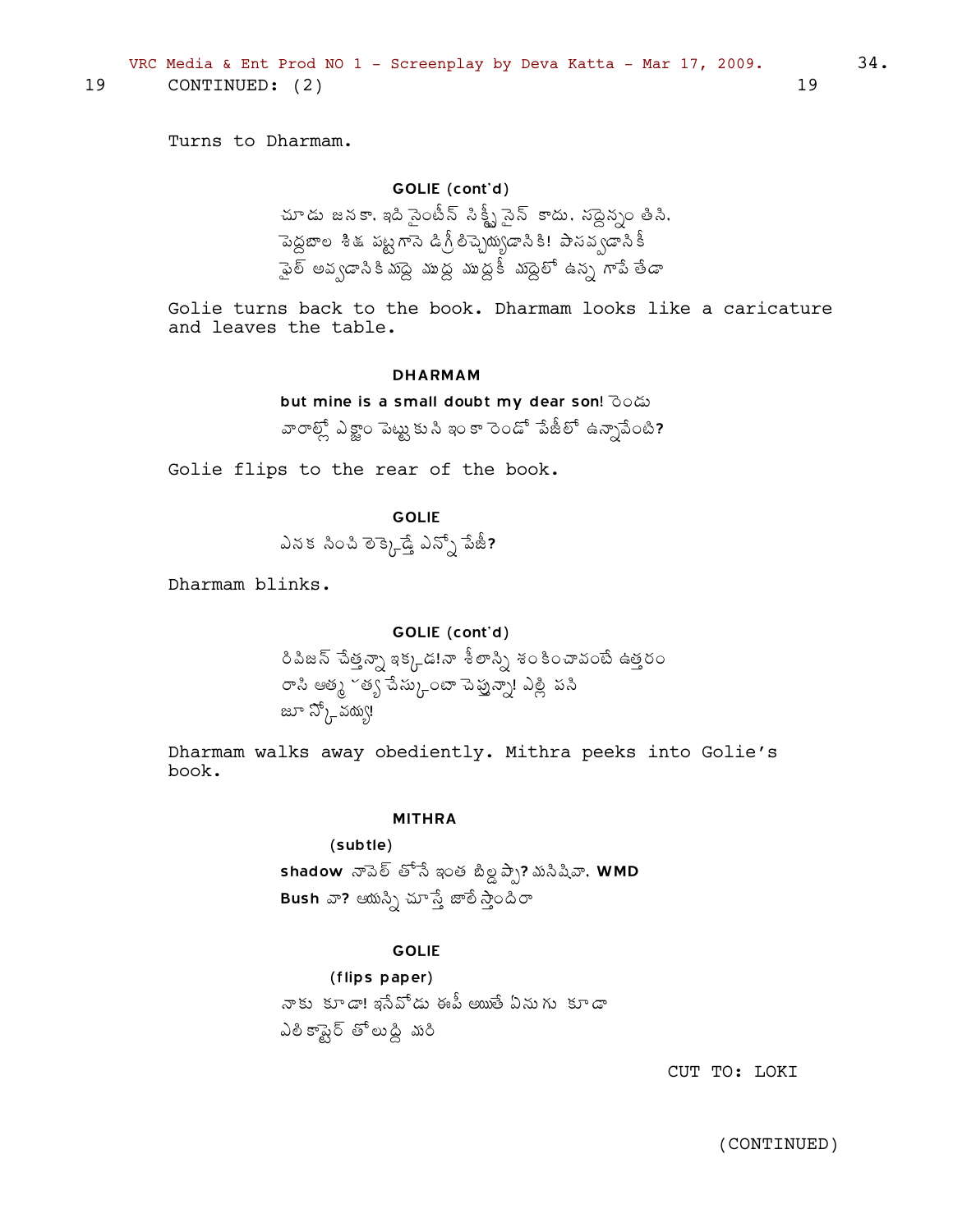# VRC Media & Ent Prod NO 1 - Screenplay by Deva Katta - Mar 17, 2009. 35. 19 CONTINUED: (3) 19

Loki comes out of shower drying his head, Chinna is playing Wii with Dinesh and Jitu.

# LOKI

# (to Chinna)

ఏంట్రా, ఇం కా కాలెజీ స్టుడెంట్స్ తో తీరు గుతూ ఎలకున్ను నడు ఫుతు న్నావంట?

### CHINNA

 $\delta$ డు నుంచుంటే సేను <code>campaign</code> పేస్తున్నా డాడీ

### LOKI

 $\delta$ డా బాసి రెడ్డి కొడుకు కదూ?

Chinna nods yes. Both of them get busy with the game.

### LOKI (cont'd)

్తు! బావుందిరా, అబ్బా అబ్బా కత్తులు దూ స్మంటే కొడు కులిద్దరూ మూతులు ూ $\mathfrak{F}^{\lambda}_{\mathfrak{h}}$ డం! కాస్త లో క్లాస్ మనుషుల్తో కూడా freindship సెయ్, ఆరో గ్వాసికి మంచిది!

Loki throws the towel on Chinna's face to distract from the game.

### LOKI (cont'd)

ఇంట్లో ఒకడు గాడి తపిృంది చాలూ, ఊరేగింపులు మాసి next ఏం చెయ్వాలో ఆలోచించు! సాపిత్రీ, నాకూ థాషాకూ టి పిన్ పం సించు

Loki walk towards stairs and greets Bhasha and Nadiya at the door.

# GOLIE

అంకుల్ ఇందాక సిన్ను D.A.B అన్నాడు, పిసిపిచ్చిందా?

### MITHRA

<u>నీ</u>లా కొంటె ఫున్హకాలు చదిపే మేధాపిని కాదనీ!

Loki receives a file from Nadiya and flips through.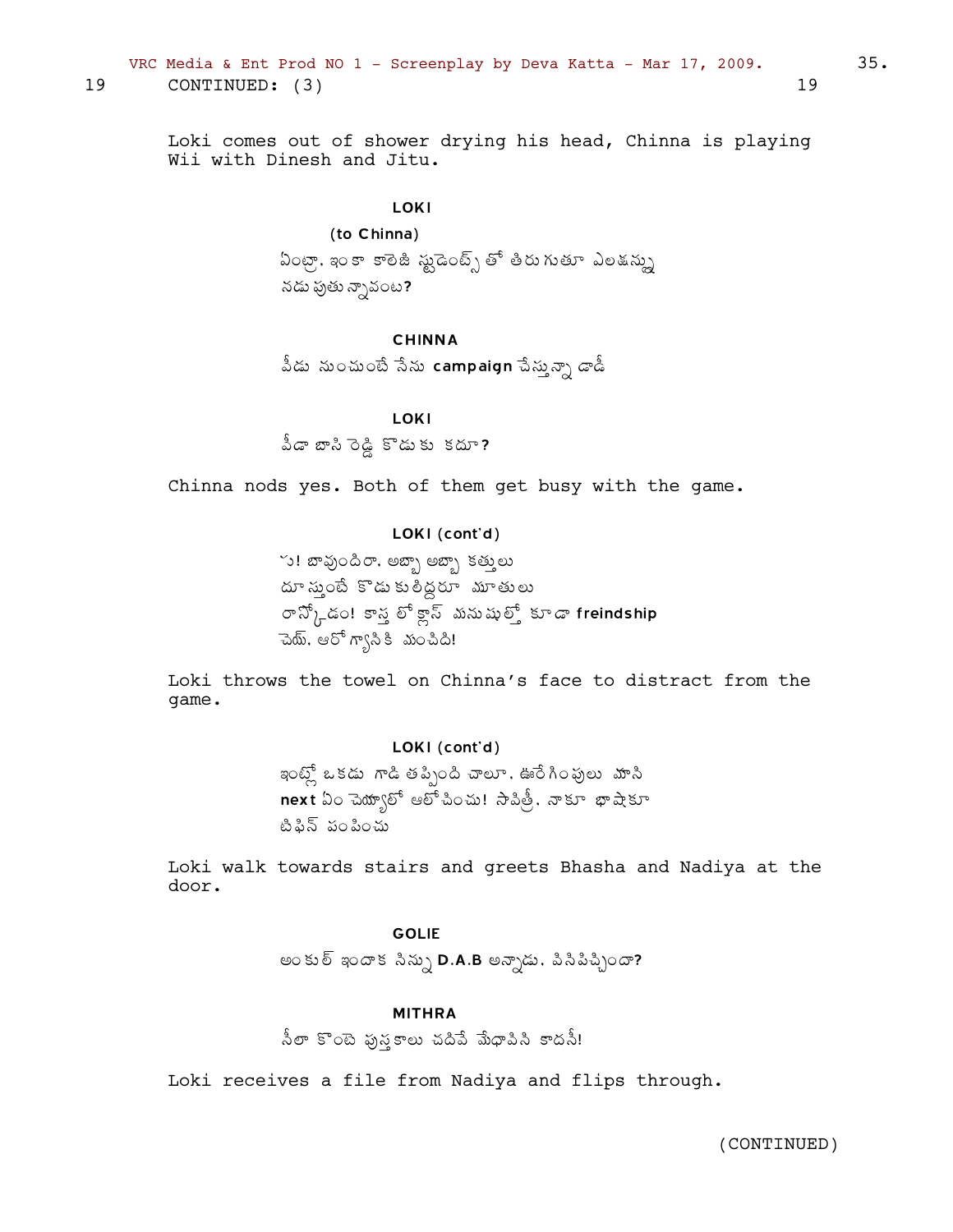# LOKI

```
(kind smile)
చాలా పెద్దమ్మాయిపై వోయాపే! సడన్ గా మీ నాన్స
పుద్యోగానికర్ణీ పెడితే అనలు కాలేజీలో ఎప్పుడు చేరిందబ్బా
అం కు న్నాను
```
LOKI (cont'd) ధర్మం! అమ్మాయిసి మన hotel కి మేసేజర్ గా appoint ్నెయ్

Loki hands over the file to Dharmam.

# **NADIYA**

# **DHARMAM**

thanks uncle

అయ్యా మరిప్పుడున్న మేసేజర్ సంగతో?

LOKI (cont'd)

### (walk upstairs)

పీకే సి ఇంట్లో అంట్లు తో మడాసికి పెట్టుకో, తాగుటోతెదవ!

Loki goes upstairs followed by Dharmam, Bhasha walks Nadiya out with a carry bag. Mithra washes hands and get up.

### **MITHRA**

ఇక గతికింది చాలు. లెగవరా!

# **GOLIE**

ేయ్ !ను ప్వింటి కొచ్చిన మసిషితో సం స్కారం గా మాట్లాడడం ేనేరు}కో!

Mithra whistles for Chinna who is leaving home.

### **MITHRA**

రేయ్ చిన్సా!

Mithra throws a key onto Chinna's face, Chinna catches, Mithra approaches with a hand towel.

> MITHRA (cont'd) enjoy, ఇవ్వాల్టి నుంచి van సీదే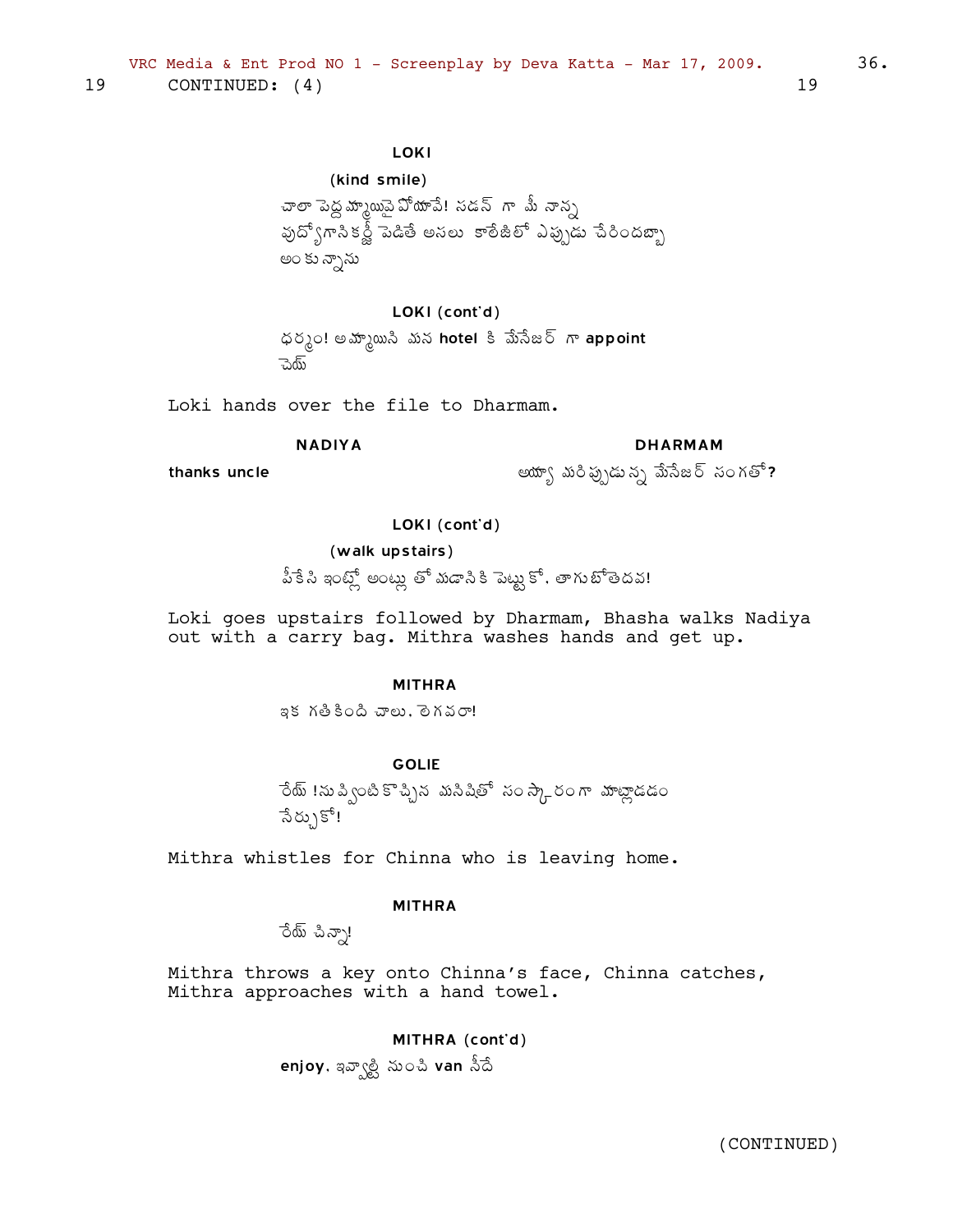### CHINNA

అంబే సీకు పాతై పోయిందా?

Mithra feels intrigued.

#### CHINNA (cont'd)

(elated) Just kidding! ఈ profile లక్ష్మి సిసిమాలో పెం కీలా ఉన్నావ్ రా. థాంక్స్!

Chinna hugs and kisses Mithra repeatedly.

#### MITHRA

ఆ కారేజీతో లింకులు తగ్గించుకో

### CHINNA

 $\bar{\psi}$ టు తీన్కో. సీతులు సీకు ఆస్తులు నాకు అన్నట్టంది  $\frac{1}{2}$ సలవో, మనం చదిపిన కాలీజ్ లో ఆ హాత్ర legacy  $m$ aintain చేయ్యకుంటే family పరువు ఏోడ్డి!

Mithra stands watching Chinna a bit concerned.

CUT TO: EXT HOME

19a EXT. LOKI HOME - DAY: 'BABUGAARU' 19a

Chinna walks out with Dinesh, a client is waiting.

#### CLIENT

బాబు గారు న్నారండి**?** 

#### CHINNA

 $\Omega$   $x$ ాలు గారండే?

Mithra walks out, client notices.

#### **CLIENT**

చినబాబు గారు

Chinna looks at Mithra.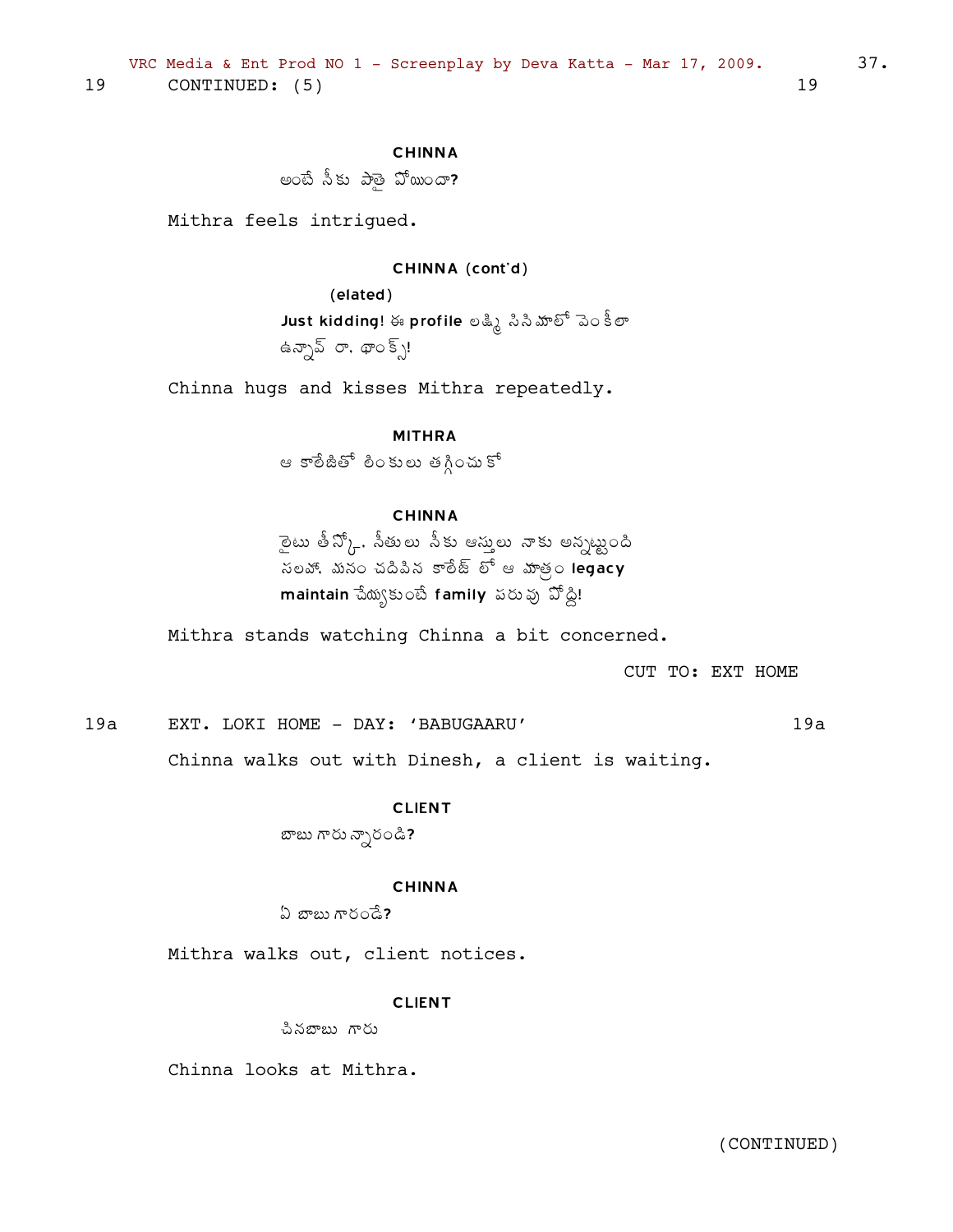VRC Media & Ent Prod NO 1 - Screenplay by Deva Katta - Mar 17, 2009.  $19a$ 

CONTINUED:  $19a$ 

#### **CHINNA**

నురి పేపేంటి?

Client winks, Chinna gets in the van and leaves as Mithra invites the client into the office.

> SOUND CUT TO: **JEEP STOPPING**

INT/EXT. VALLI HOME - DAY : VALLI 20

20

Mithra & Golie get off, notice Vikki crying relentlessly sitting in the doorway, half naked.

### **MITHRA**

ఏంట్రా బుజ్జీగా, ఈధినబడి ఇప్పేసు కు సి మరీ ఏడుత్తున్నా?

Vikki tardily gets up, turns around to display spanking marks on his bums.

#### MITHRA (cont'd)

ఎవరు? మీ అత్త కోతేనా?

Vikki nods yes, Mithra comforts.

### MITHRA (cont'd)

ఆను కున్నా అప్పుడే, మసి షా మాయావతా అది! ఇంతకు సుప్పేం చే సావు బుజ్జి బంగారూ?

#### **VIKKI**

దాని స్కూటర్ key వాటర్ టాంక్ లో పడేసానూ

### **MITHRA**

అంత మంచి పని చేశావా? ఏందు కేటీ?

#### **VIKKI**

ఇవాళ నాకు స్కూల్లో ద్దు మావయ్యా?

#### **MITHRA**

್ರಿ ತಿಟ್ಟ್?

Vikki nods yes, Valli throws nikker out and yells.

(CONTINUED)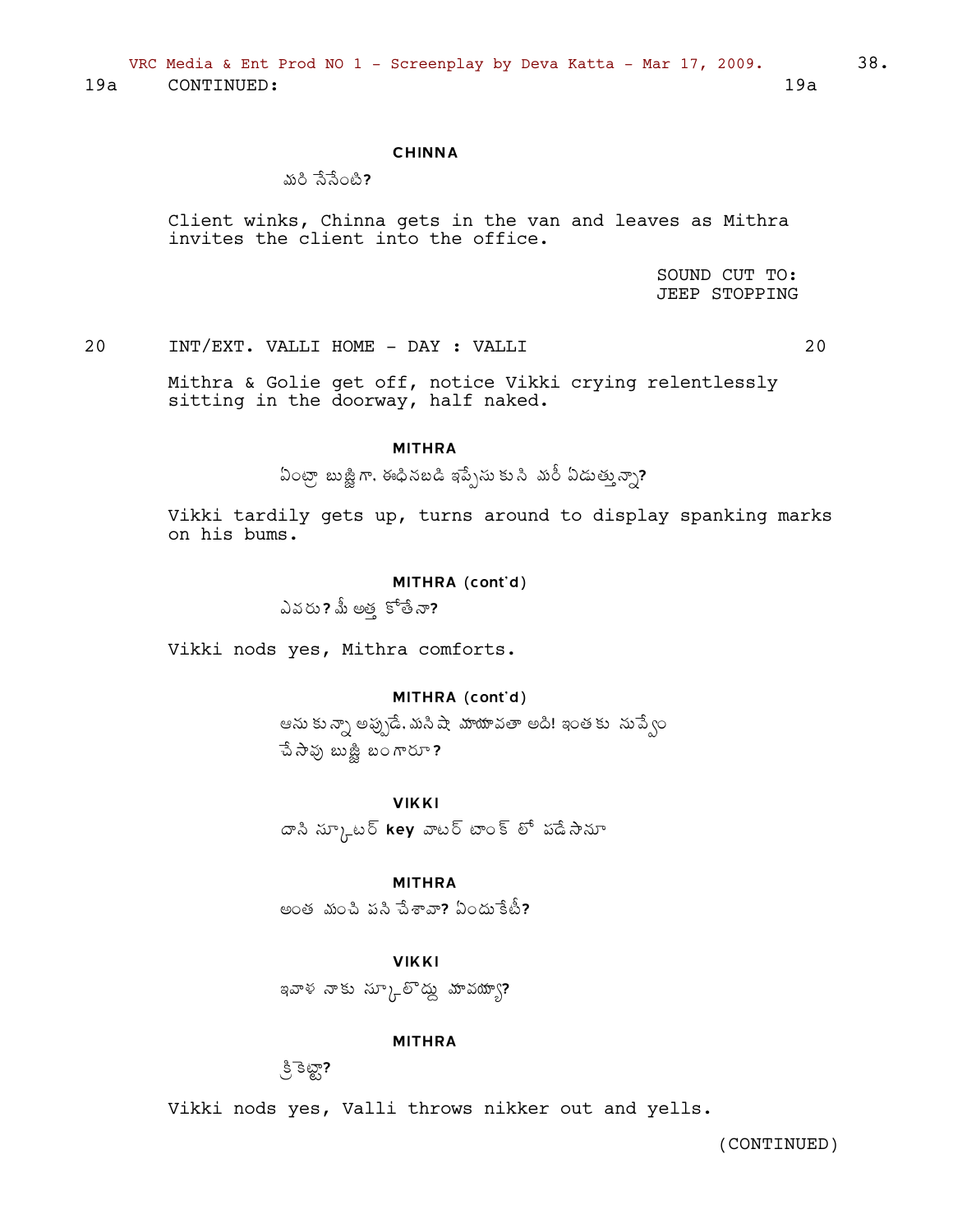తోలు తీస్తా పెధవా! వచ్చి సిక్కనేసు కో!

### **MITHRA**

నా బుజ్జీ కొండే! ఇలాంటి ఇడియాలె ప్రృడూ పబ్లిక్ గా డిక్లేర్ ేచేతే వర్కవుట్ కావమ్మా! సద్ద్దూ సప్పిడీ లేకుండా స్కూల్ ెకెళ్ళామా, టాస్ అయ్యే సరికి పొట్టట్ట కోసి ఇంటికొచ్చా మా అన్నబ్బండాలి. ఎల్ల సిక్కరే స్కోట్!

Vikki stops crying at once runs inside. Mithra looks up to notice Latha leaned into the tank struggling to find keys.

### MITHRA (cont'd)

ఒసే సూర్పణకా! రాపే కిందకీ! పసి పిల్గ్లోడి సిక్కనిప్పడం కాదే, దమ్మంటే...(interrupted)

A flood of water rushes onto Mithra's head from terrace. Mithra looks up, Latha looks down with sorry feeling.

#### **LATHA**

 $\partial \overline{\partial}$  బావా! key అందలేదూ, అందు కే నీళ్ళొదిలే శానూ

EXT. VALLI HOME TERRACE - DAY : THE KEYS  $20a$ 

(Jump Cut) Mitra appears in front of Latha.

#### **MITHRA**

ఆవునా పిల్లా? టాంక్ లో key అందు కోడానికి అస్సి సీళ్ళు పేష్ట్ చెయ్యాలా చెప్పు! అవతల మద్రాసులో బిందెకో ఖూ నీ జరు గుతుంటే నూ!

Mithra turns the valve up, lifts Latha and drowns her upside down into the tank, pulls her out drenched as she comes out with key in hand.

#### MITHRA (cont'd)

ఇప్పుడు చూడు! టాంక్ లో సీళ్ళు మిగిలిఏోయే చేతికి తాళం దొరికొపోయే

Mithra is suddenly distracted and baffled by Latha's figure.

20

 $20a$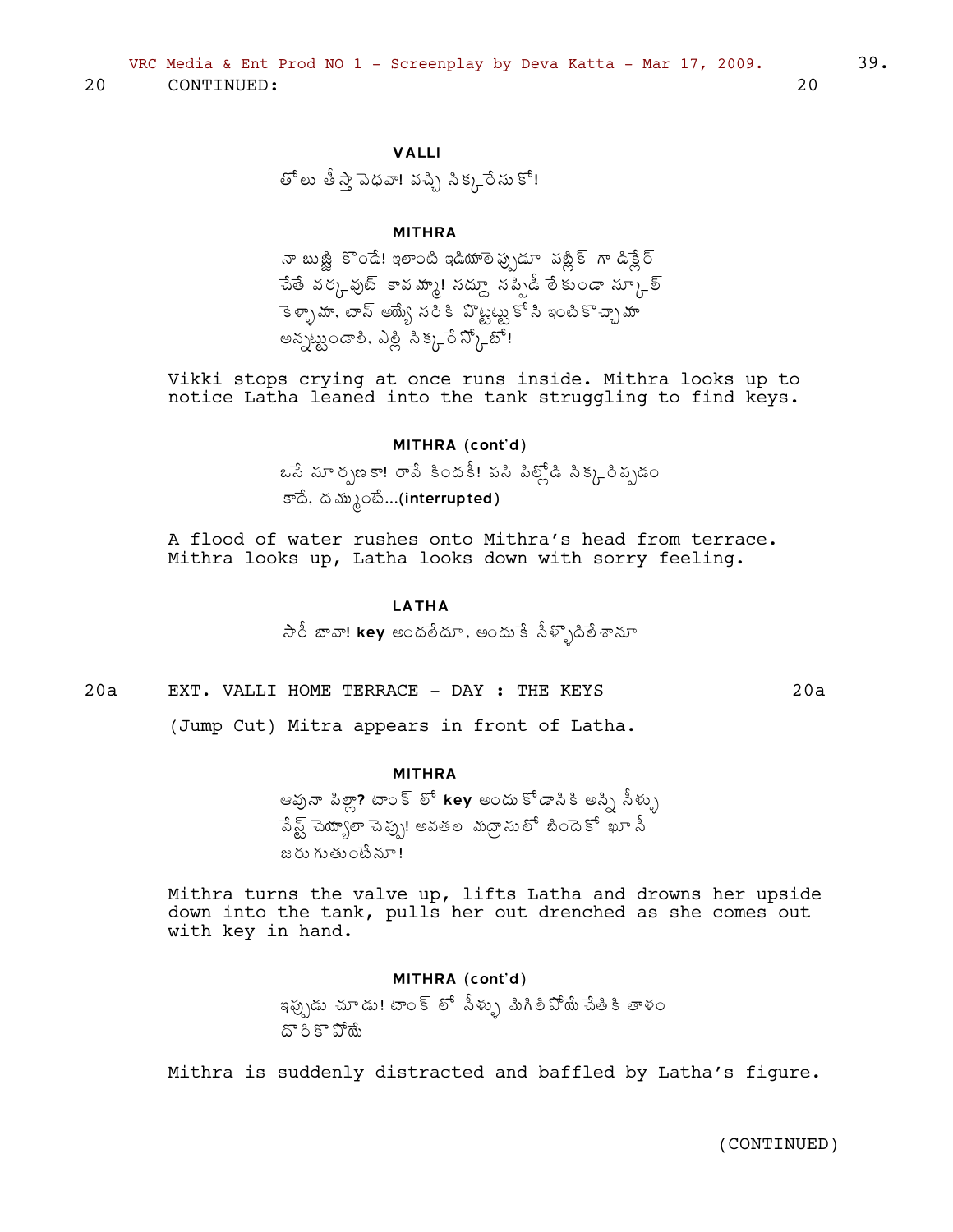### MITHRA (cont'd)

#### (sparse and airy)

వో, ను ప్వింత tight ఫిగ**ా?** 

Latha screams, cries and chases Mithra on the terrace.

### **LATHA**

థూ నా కాలెజీ డ్రస్ పాడు చేసావు బండ నచ్చినోడా!

Latha chases, beats and floors him, Mithra kisses her mildly and feels guilty as she remains stunned.

### **MITHRA**

 $\partial \mathring{\partial}$  పిల్లా, ఉడుకు మీద కాలు జారాను!

Latha becomes anime and furious.

**I ATHA** 

వామ్మో! వార్నాయనో ఇక నన్ను పెళ్ళెవడు చేసు కుంటాడురా రేపిష్ట్ పెధవా!?

#### **MITHRA**

(innocent tone) సేనలా వదిలేసే టైప్ కాదులేపే!

### **LATHA**

అదే కదరా నా ఖర్మ! ఈ అర డిగ్రీ పెధవని చేసు కుని బతు కంతా ఎలా చావన్గా సామీ సేనూ ?

#### **MITHRA**

(relieved) ~ మృథ్యూ, అబ్జైతే రైట్ తీసు కో! single kiss తో బతకంతా బస్ స్టాండ్ అయ్యిందను కున్నాను

Latha chases Mithra down the stairs beating and screaming.

### LATHA

సిన్నూ...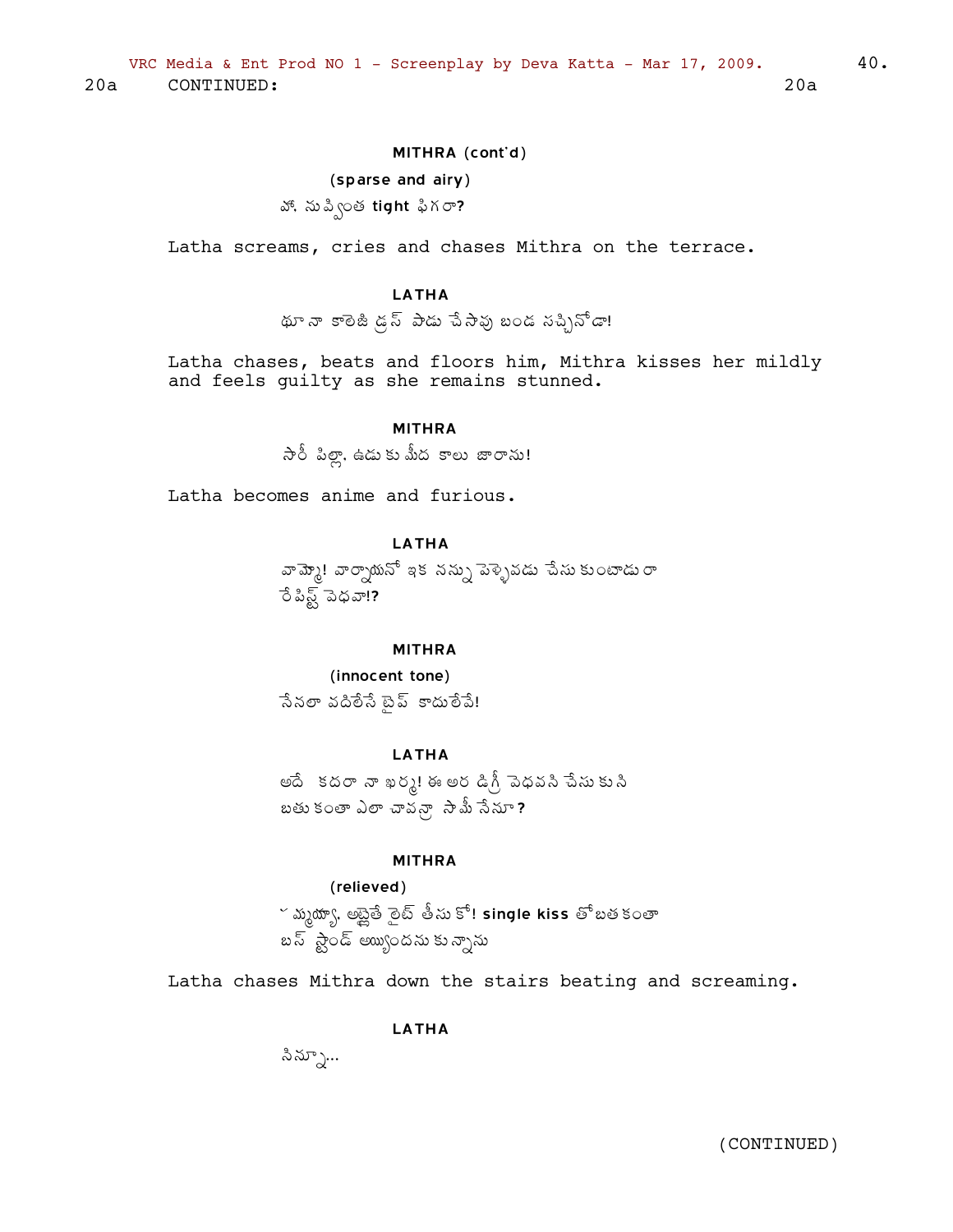### **MITHRA**

ఇదిగో! ముద్దు మేటర్ పట్లిక్ జేశావంటే గారంటీగా నా కంటగడతారు, గమ్మున మూతి కడుక్కుని బట్టలు మార్ుుకో పో!

Mithra and Latha run downstairs.

EXT. VALLI HOME - DAY : BROTHER & SISTER  $20<sub>b</sub>$ 

> Vikki greets with a smirk, Latha notice the scooter tires punctured, Vikki hides a screw driver in hand. Latha collapses and start crying at the same spot as Vikki. Valli walks with the school bag.

### **VALLI**

వచ్చీరాగానే దాని మీద బడ్డాపేంట్గా? నాకు clinic టైమైంది. పీళ్ళని తీసుకెళ్ళి స్కూల్ లో డ్రాప్ చెయ్. దాస్నిగూడా!

#### **MITHRA**

**LATHA** 

 $\widetilde{\omega}$ ్రీ లో నా?

అక్కన్లేదు! ఆ గూండాతో పెళ్ళడం కన్నా సే ఆటోలో పెళ్ను

Valli starts combing Nikki's hair.

### VALLI (cont'd)

పళ్ళు రాల్తాయ్ మర్యాదలే కుండా మాట్లాడావంటే! నుప్వే బొడ్డారేస్కుని తిరిగే రౌడీ రాణిపి

### **LATHA**

అవ్హాహా, త మ్ముడ్సొక్క మాటన గాసే చి మ్ము కొచ్చేసింద మ్మా  $\mathbb{S}^{\hat{a}}$  iso! అన్నలు డాబా మీద వాడేం చేశాడో తెలు సా నీకూ?

Mithra looks at her with a smile, Lathe further unnerved.

Latha walks inside helpless and furious.

#### **MITHRA**

అయితే లక్స్ కి బదులు బేగాన్ స్చే వాడు

 $20<sub>b</sub>$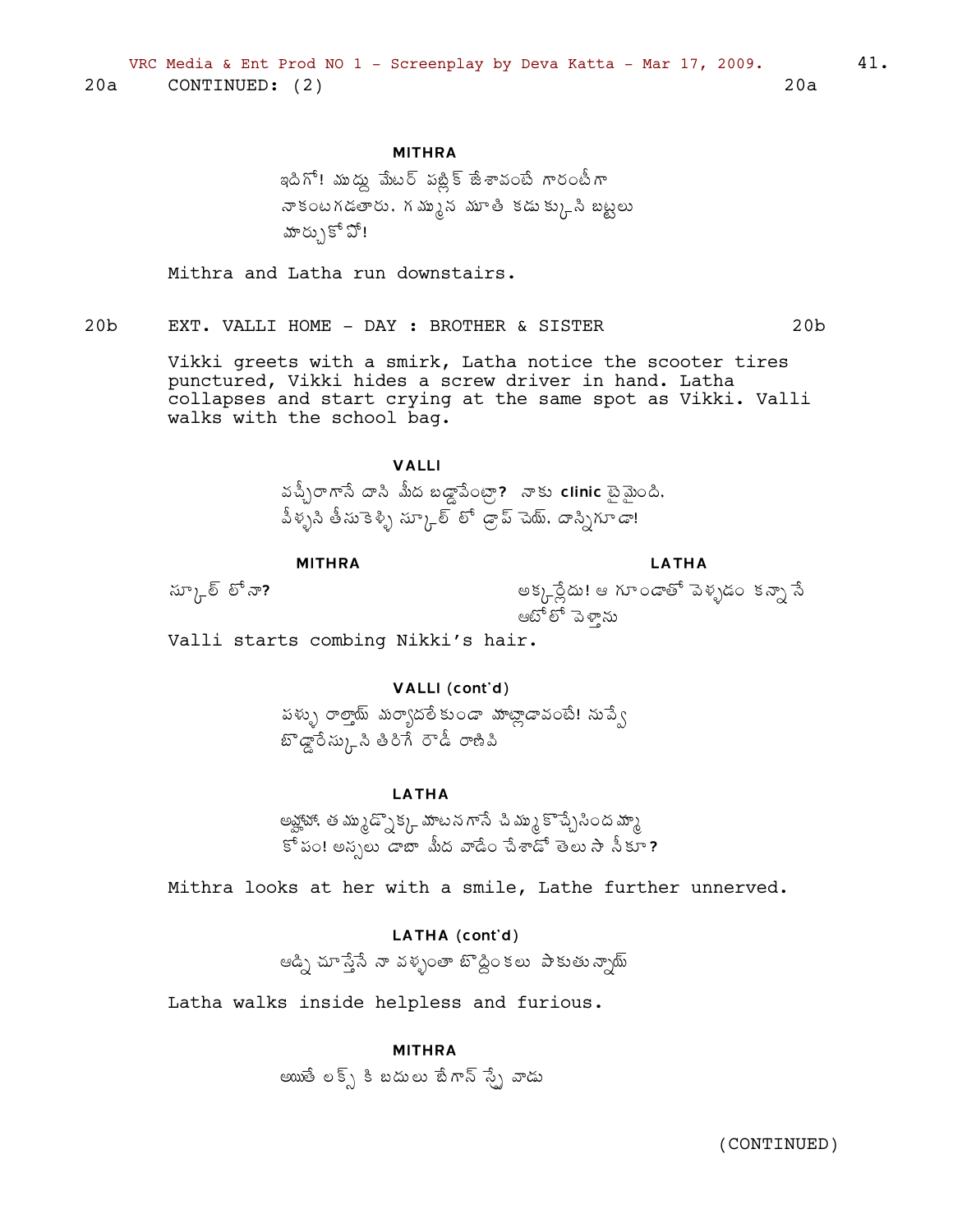### **VALLI**

ఎదృటికైనా న్ ము కు)\_ పిండే మొగుడు వాడే పోపే

Latha bumps onto Ashok at the door.

### **LATHA**

ఏరా? హిద్దుస్నే పెరుగన్నం కట్టుకుని బయలుదేరావా? చూ శావా అక్కాత మృళ్ళ దౌర్జ నదుం? ఆస్ట్రేలియా టూ రెళ్ళిన కి కెటర్ లా ఉందిరా నా బతుకు!

#### **ASHOK**

clinic కి టై మౌతోంది తప్పుకోవే

### **LATHA**

వాడికి తోడు ఈ పిల్ల కోతులు రెండు, ఏదో ఒకరోజు చెప్పా చెయ్యకు౦టా వోస్టల్ కెట్లిపోతాన్రే సేను,

Latha spanks Vikki on her way, Vikki cries again, Mithra lifts Vikki & Nikki on both hands.

#### **MITHRA**

చుచుచూ పోసిలే నాన్నా, అది చేసిన పాపాలకో బండ మొగుడు దొరకాలసి కోరుకుందాం, మనం స్కూలు కెల్లీ నదూ కుందాం వద

#### **LATHA**

(cries from inside) సేనూ వస్తున్నా ఆగూ!

Mithra smiles and halts, Valli hands in a bag to Mithra.

#### **VALLI**

ఇదిక్కడికి రావలసిన సారె కాదు! రాని మనిషికి పేరంటం ెపెట్టి ఆకూ వక్క పేష్ట్ చెయ్యొద్దని చెప్పామెకి

#### **MITHRA**

కనీసం ఆ పిలు ఫు దేనికో చూ శావా?

Valli walks back to the car as Ashok waits.

(CONTINUED)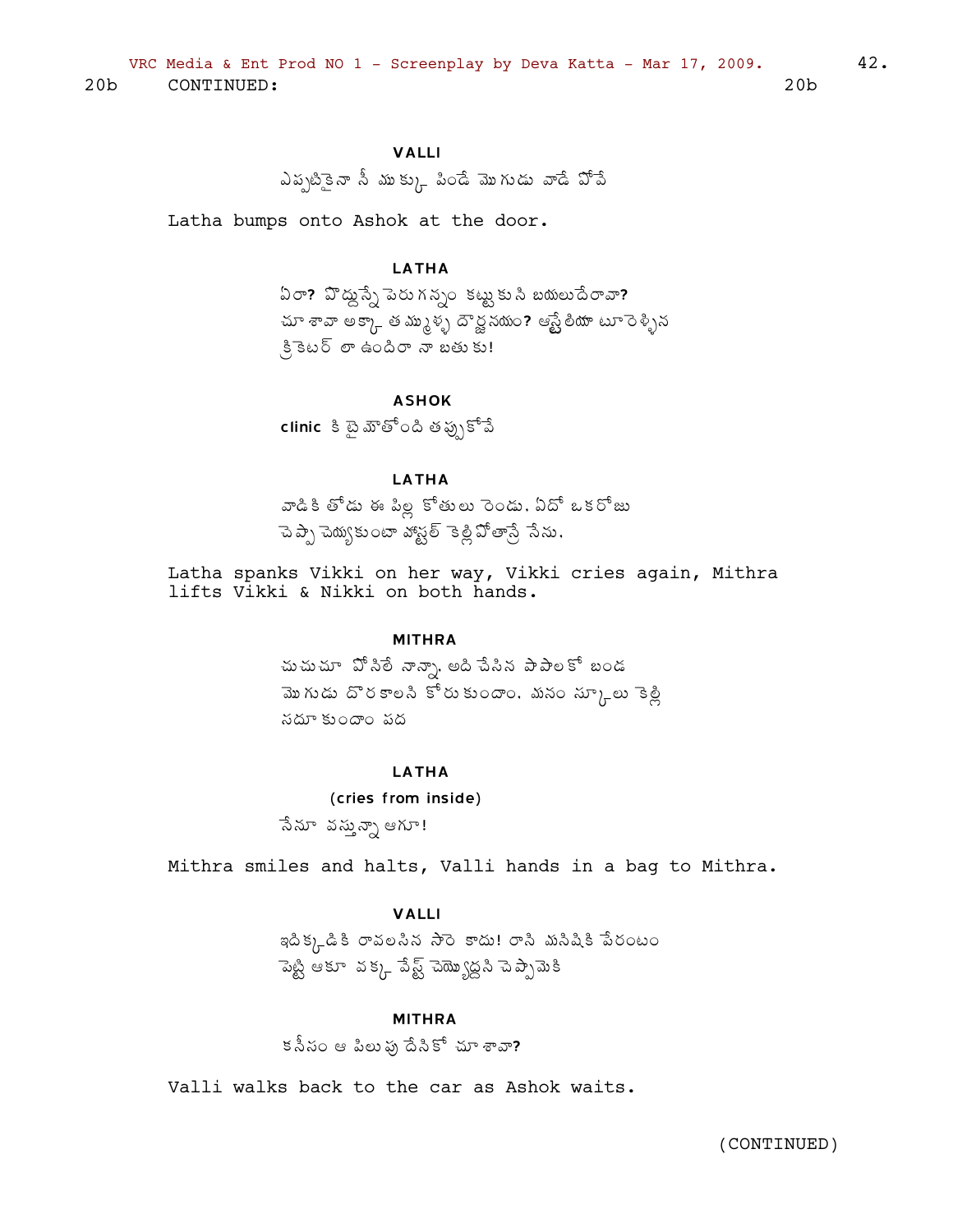### **VALLI**

Mithra looks at her in despair as she drives away car.

CUT TO: JEEP

Mithra finds Golie leaning on the jeep, posing for Saira talking'peter' aloud.

#### **GOLIE**

అసలు russian revotion ఎలా start అయ్యందంటేరే, 1817 లో బోల్టపిక్కు లందరూ జార్ల మీద తిరగబడ్డార్గా! ఊరగాయ్ జార్లు కాదు రా సీయజ్బా, Russia లో రాజుల్నే జార్ 

#### **MITHRA**

తప్పుకోరా! సీ సెల్ నా దగ్గరుందే. ఎలా మాట్లాడుతున్నా?

Golie feels punctured in front of Saira, Mithra seats and buckle up kids.

#### MITHRA (cont'd)

sorry, act చేస్తన్నావసి తెలీదురా నాకు

Mithra gets in the jeep as Golie follows disappointed, Latha runs in with lipstick and hops in.

#### **LATHA**

ఇది గో ఆగ మన్సానా

SCUT TO: JEEP ON **ROAD** 

 $21$ EXT. SCORPIO/ROADS/BUS STOP - DAY : JOY RIDE  $21$ 

(CONTINUED)

43.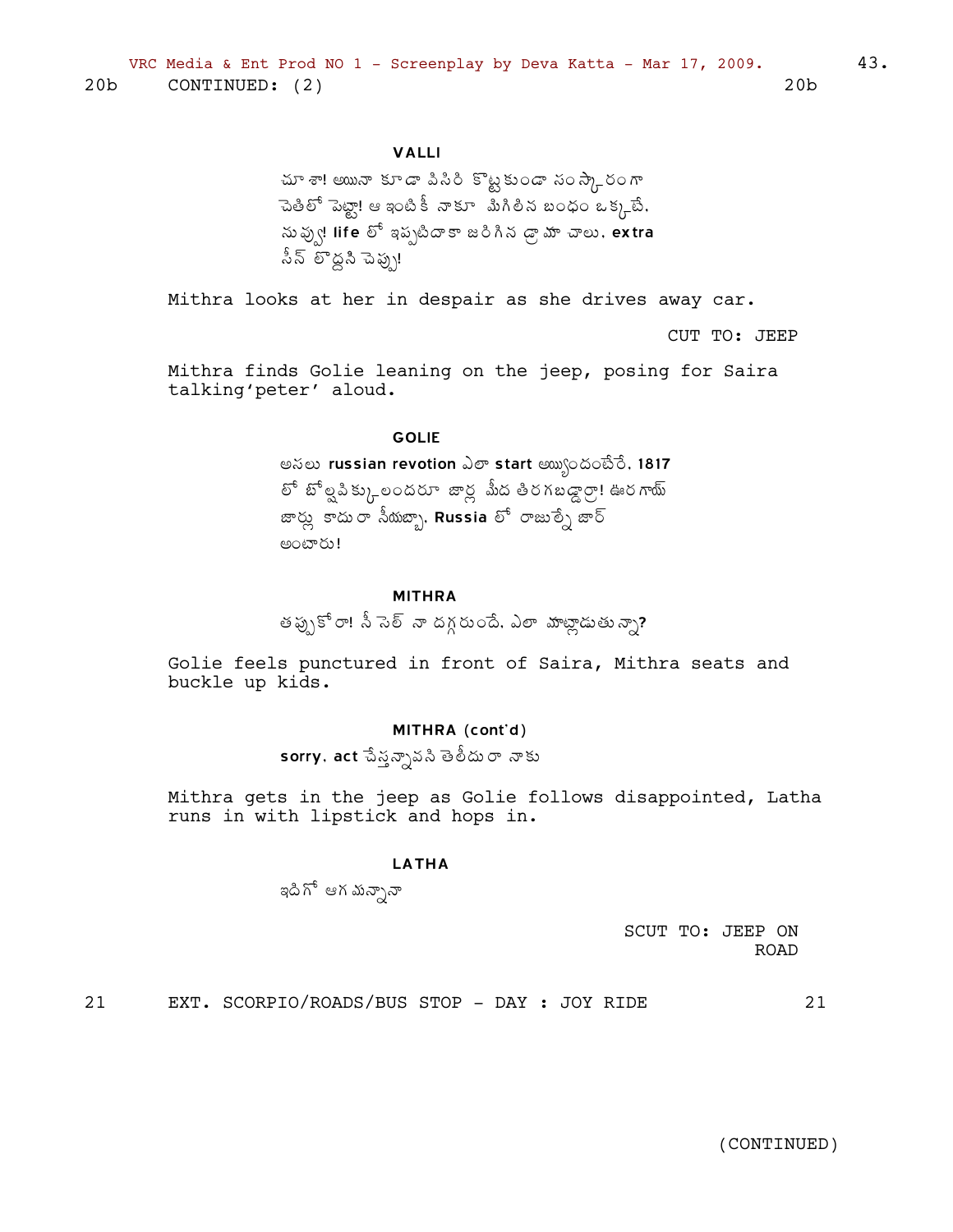VRC Media & Ent Prod NO 1 - Screenplay by Deva Katta - Mar 17, 2009.  $21$ CONTINUED:

> LATHA IS BUSY WITH MAKEUP, VIKKI EATS ICE CREAM AND LOOKS AT GOLIE.

### **GOLIE**

ఎంత అందంగా తింతున్నావ్ రా! ఒరే పిక్కీ! ఇన్ఫ్రోజులుగా బీటేన్త్యనానే, ఒక్క సౌరన్స్తా సామారా నా గురించి అడగలేదా?

**VIKKI** 

ಹಿಂಗೆ ವಿಅ

### **GOLIE**

ఏ మసీ?

#### **VIKKI**

రోజూ మీ ఇంటి ముందు నుంచు సి ఇటే పు ఆంటెన్సా తీ ప్పుతు న్నాడే ఆ ముట్టి ఫేసేం జేస్తుంటాడూ అసి!

#### **GOLIE**

IAS రాస్తున్నానని చెప్పేవా?

#### **VIKKI**

ఊొూ, IAS రాస్తున్నాననీ చెప్పమనీ చెప్పాడూ అనీ చెప్పా!

Golie feels restrained anger.

**GOLIE** 

గుద్దానంటే, అన్నల్ె ల్పింగ్ టైపే కాదురా నువ్వు

### **LATHA**

~ లో. ఇక్కడాపు మా ఫ్రెండ్స్ సెక్కి-చ్చుకో వాలి

Mithra stops the jeep in the bus stop.

### **MITHRA**

ఫ్రెండ్స్? డ్రెస్సులు చూస్తే బెత్లీ డాన్స్టర్స్ లా ఉన్నారూ

Latha slaps Golie.

44.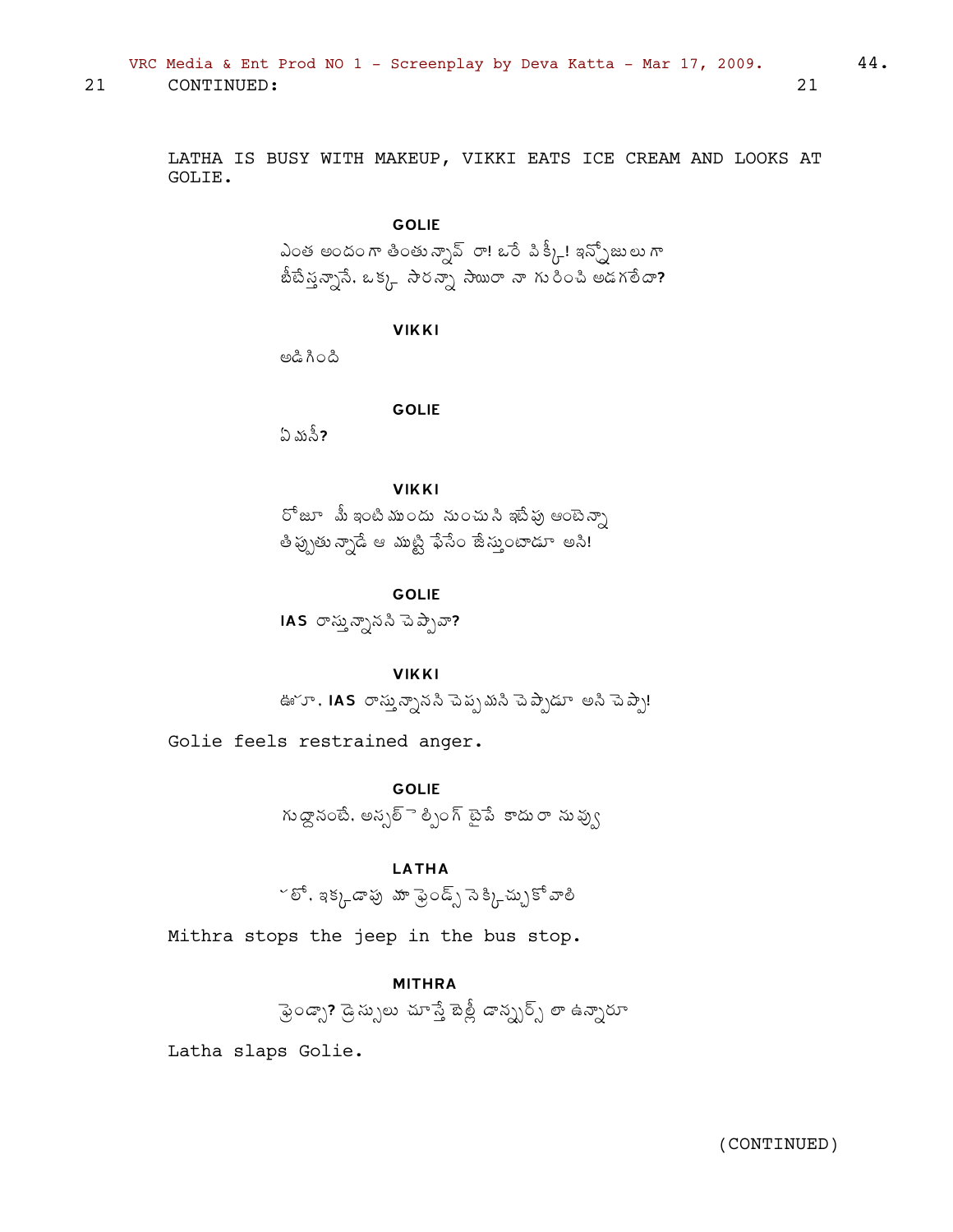### **LATHA**

సీకు fashion sense లేకుంటే మూస్కుని కూర్చో!

### **GOLIE**

బీన్ లాడిన్ అటాక్ చేత్తే, సద్దాం మీద బాంబేసినట్ట్యంద్ధి, ఆడంటే నన్ను పీకుతాపేంటి?

Latha's friends get into the jeep.

#### **LATHA**

 $\overline{\phantom{a}}^{\mathsf{s}}$  భానూ, $\overline{\phantom{a}}^{\mathsf{s}}$  ఇందూ!

Golie drools at their flashes, Mithra slaps to distract.

### **MITHRA**

అట్ట సూత్తాపేంట్రా? పక్కన పిల్లలు న్నారసే sense లేదా?

#### **GOLIE**

(controlled anger) ఒరేయ్! అమ్మాయిలు న్నప్పుడు నా మీదexcess ెచెయ్యొద్ద న్సానా?

Vikki slaps Golie.

### **VIKKI**

(slaps Golie)

మొ~ం మీద ఎంగిలి పడాకుండా మాట్లాడమన్నానా?

Golie looks at Vikki feeling breathless and angry.

### **GOLIE**

.సీను సీను కీ సేను కామెడీ అయిఏోతన్నాన్రా మీకూ . మడ్డర్<br>జేసిపారేస్తా ఏమను కుంటున్నారో

Golie pauses looking at girls in the mirror.

#### **BHANU**

## (leans forward) ఏంటే మీ డ్రైవర్ కూడా ఇంత పదును గున్నాడు? కొంపదీసి వీడేనా నీ బావ?

(CONTINUED)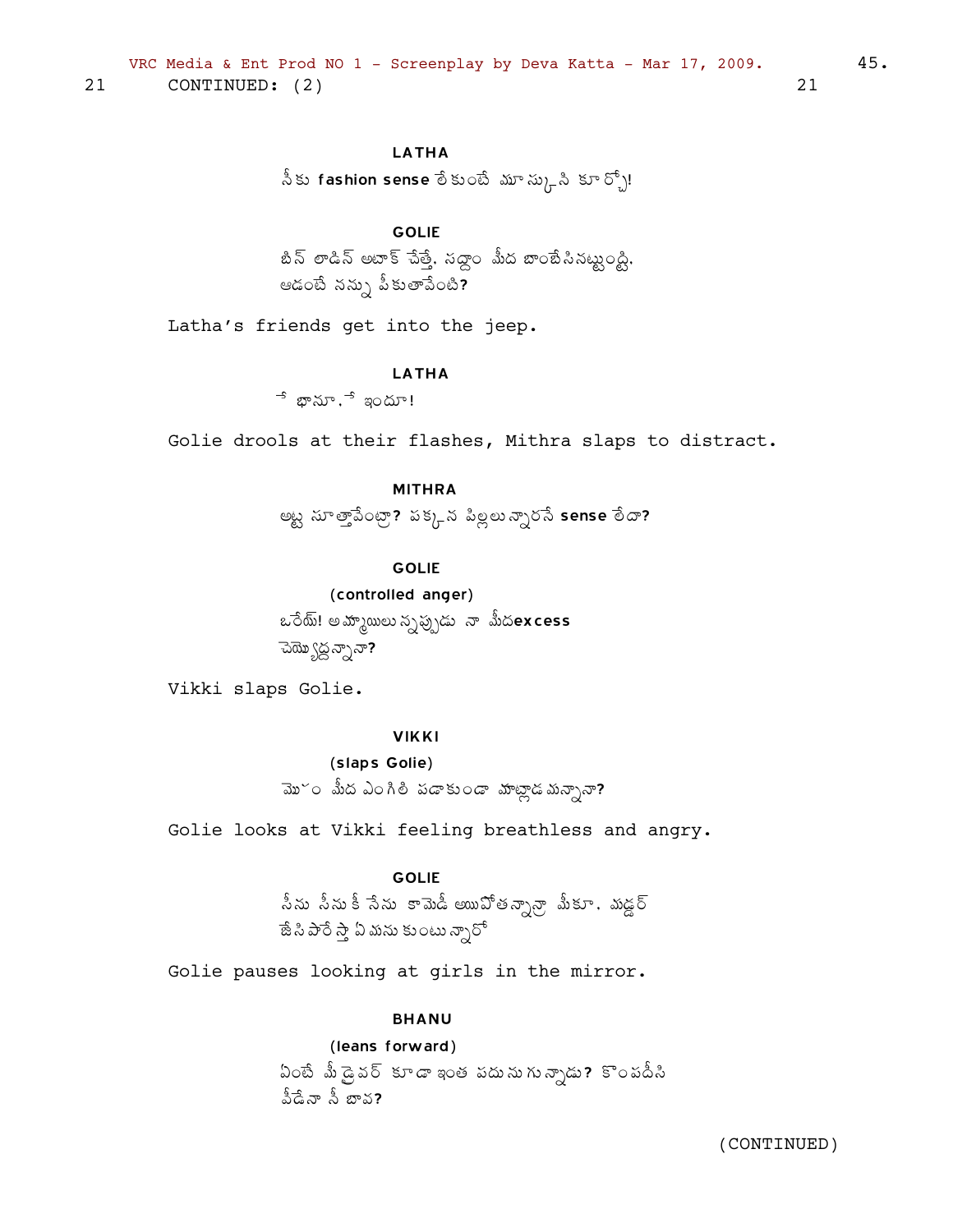### **LATHA**

కాదు, పీడు నాకు ఠైసేస్తూ అప్పుడప్పుడూ సైడిస్తుంటాడు, కావాలంటే మీరు try చేసు కోండి! అదిగో ఆ పక్కనున్న కేబేజీ కుడా free సే

Girls laugh, Golie is lost staring at the grils.

### **VIKKI**

ఆళ్ళు గేలి చేస్తుంటే, నీకు కోపం రావబ్లేదా?

**GOLIE** 

్రస్థ స్థుతం నా brain కంత processing పవర్ లేదురా!

#### **LATHA**

### (irks Mithra)

~ లో! ము నలి నక్కలా ఆ తోలుడేంటి బాసూ! కొంచెం , స్పీడ్ తెచ్చుకో ఠైఫ్ లో! మా కోసం అక్కడ boys waiting, အစားသီနီ ဖြံ႔ ညီညြင်္ခြင်္သြန္း အက်က္အေပါင္း

#### **BHANU (R V MIRROR)**

పాపమే, చూడడానికి పప్పు సుద్దలా ఉన్నాడు

### LATHA (R V MIRROR)

పప్పు సుద్ధలా ఏంటి, వప్పే (laughs)

Mithra and Vikki look at each other in slow motion, Vikki and Nikki wear the seat belts understandably.

SQUEAKING WHEELS, CUTS OF GEAR SHIFTS, TIRE SCRATCHES ON ROAD, CAR RUSHING AT HIGH SPEED.

> CUT TO: COLLEGE **ENTRANCE**

22 EXT. COLLEGE - DAY : SPEED EFFECT 22

(CONTINUED)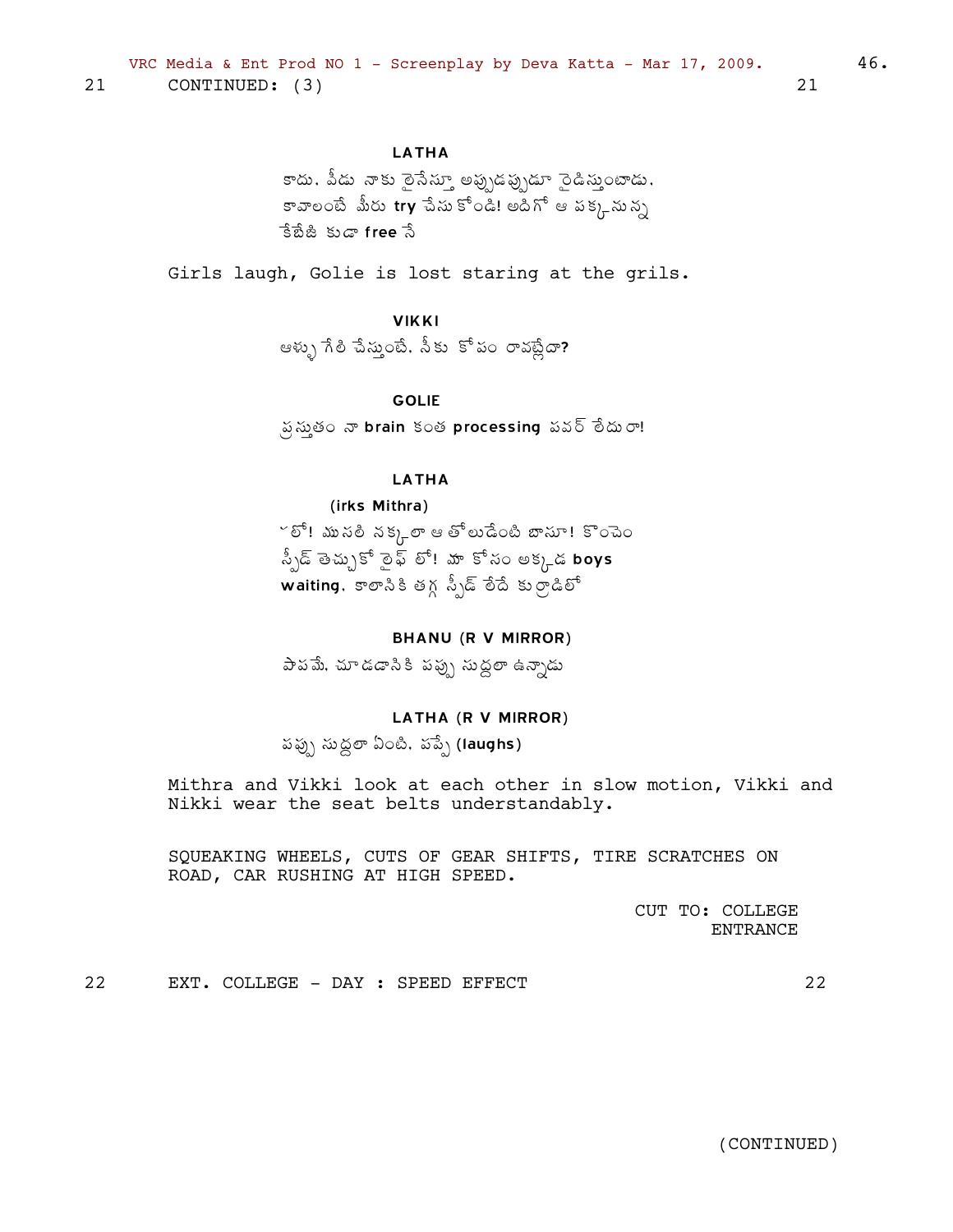A LONG SHOT OF THE JEEP IN FRONT OF COLLEGE WITH A HUGE TRAIL OF DUST BEHIND, HARD STOP AT THE ENTRANCE.

Everyone in the car is in a state of shock, thumping heartbeat, Vikki and Nikki are stuck to Mithra like bugs, Golies hands by the roof. Latha and friends get off the jeep in a trans.

#### MITHRA

 $\lambda$ క్కడ్ ఎస్నిగంటలేకటి మర్దలా?

Latha draws blank, waves no from behind and walks in.

GOLIE  $\bm{x}$ బా. పీళ్ళు మళ్ళీ సీ జీపెక్కుతారంటావా?

#### MITHRA

డాటే! పీసికి కాలీజీలో ఎవడో బీటేత్తన్నాఢ్తా అందు<sup>-</sup>కే మనతో అంత లె పిల్ జీకుతోంది ఎల్లి తేల్చుకుందాం పద

Golie laughs like a quail.

GOLIE

ీ రో ఠా ఉన్నాకూడా ఎదవ అను మానాలు తప్పపేం

#### VIKKI

మావయ్యా నా $\lambda_{\Gamma}$ లు!

Mithra picks Nikki and walks in.

#### MITHRA

ఇం కా స్కూరేంట్లా? ఏకంగా కాలేజీలో చేర్చిత్తా పద

CUT TO: CAMPUS

22a INT.COLLEGE - DAY : TEASE 22a

Latha straightens her walk and styles up, some beggers at the gate change shirts, wear coolers and stand by the gate looking at her. Students playing cricket at the center of campus, drool around her, batsmen gets bowled looking at her.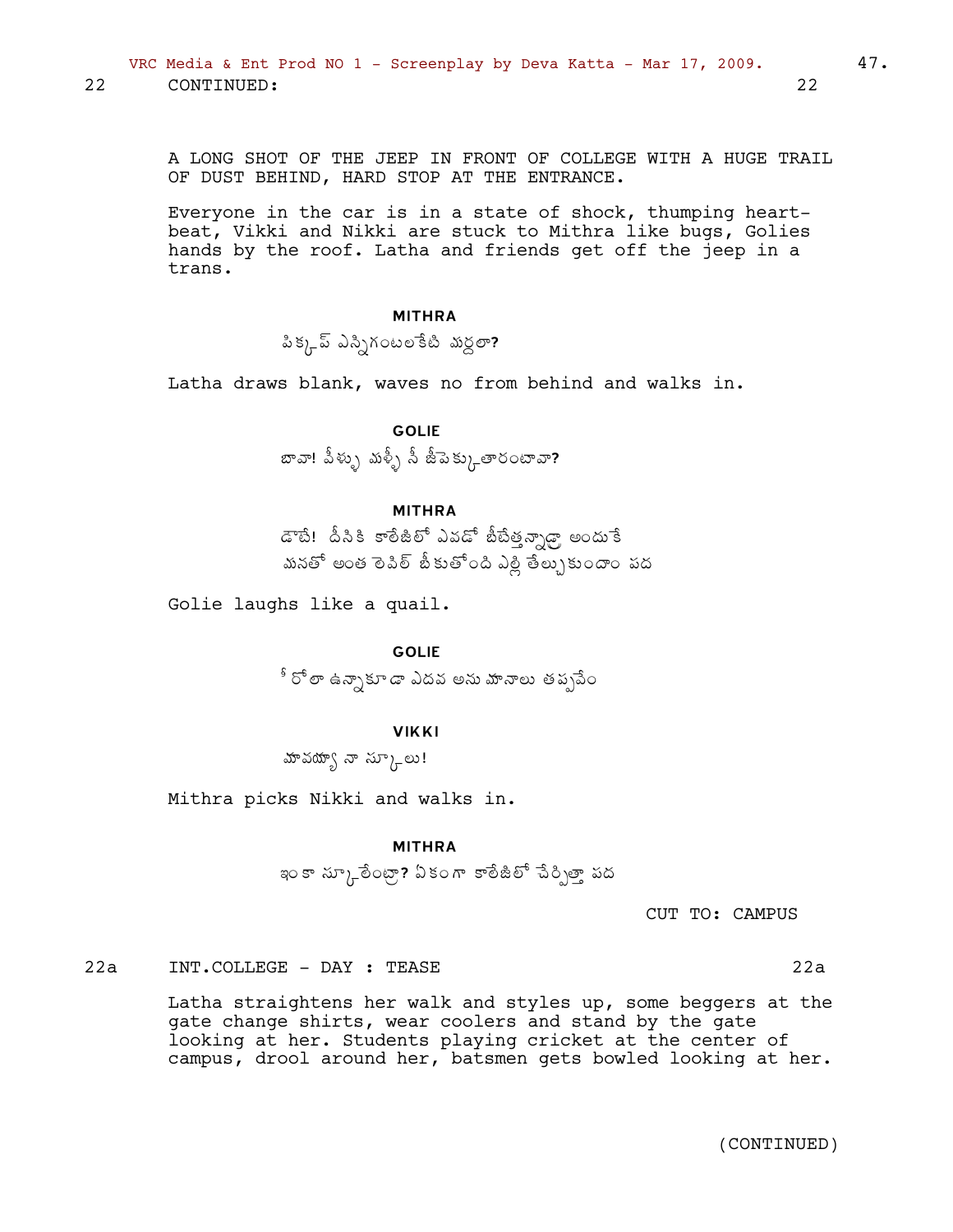### **BATSMAN**

miss college site లో వున్నప్పుడు ball not count అసి తెలీదా సీకు? మల్లీ ఎయ్!

Latha walks across proudly greeting everybody

#### **MITHRA**

 $\hat{\mathring{\vartriangle}}$ సి oxygen అంతా కాంపస్ లో ఉందిరా, ఇక్కడ  $p$ uncture అయితే గానీ బలు ఫు తగ్గడు

Mithra pulls Vikki and Nikki, whispers and drives them after Latha, grabs the harmonium and mouth organ from a couple of beggers at the entrance.

#### **KIDS**

(hug her) మమ్మే, మమ్మే, మమ్మే మమ్మే

Cricketing boys turn around shocked, batsman is bowled again.

**KIDS** (cont'd) ఈరోజు డాడీతో కలిసి జూ కెల్దాం మమ్మీ

#### **LATHA**

(beats them up) ఏరు్, ఎవర్రా మమ్మీ? చ్కూల్ కెళ్ళకుండా ఇక్కడేం పని మీకు?

Students mumble around Latha.

 $23$ 

As Latha turns around, Mithra sings. (Song2 - Y2K kaalaMlO)

### **LATHA**

You bloody moron హిద్దున చేసింది చాఠ్లేదా?సిన్సూ

#### **GOLIE**

చెల్ల <mark>హ</mark>్మ చెల్లె హృ వదిలెయ్యవే.!పదో క్లాన్ లోనే బావతో อึ๋ง มีพง 5! พยุ้) มสสต์ อึงมีอามี ผงหน รอกซ పడ్డం లో *తప్పేంటి*?

(CONTINUED)

23

48.

**BOYS** 

(wonder) వామ్మో ఇద్దరు పిల్లల తల్లా ఇది? దీస్ని మిన్

కాలెజ్ చేసి పెద్ద వీపీ లయా్ం కదరా

INT.COLLEGE - DAY : SONG 2 - BEDARO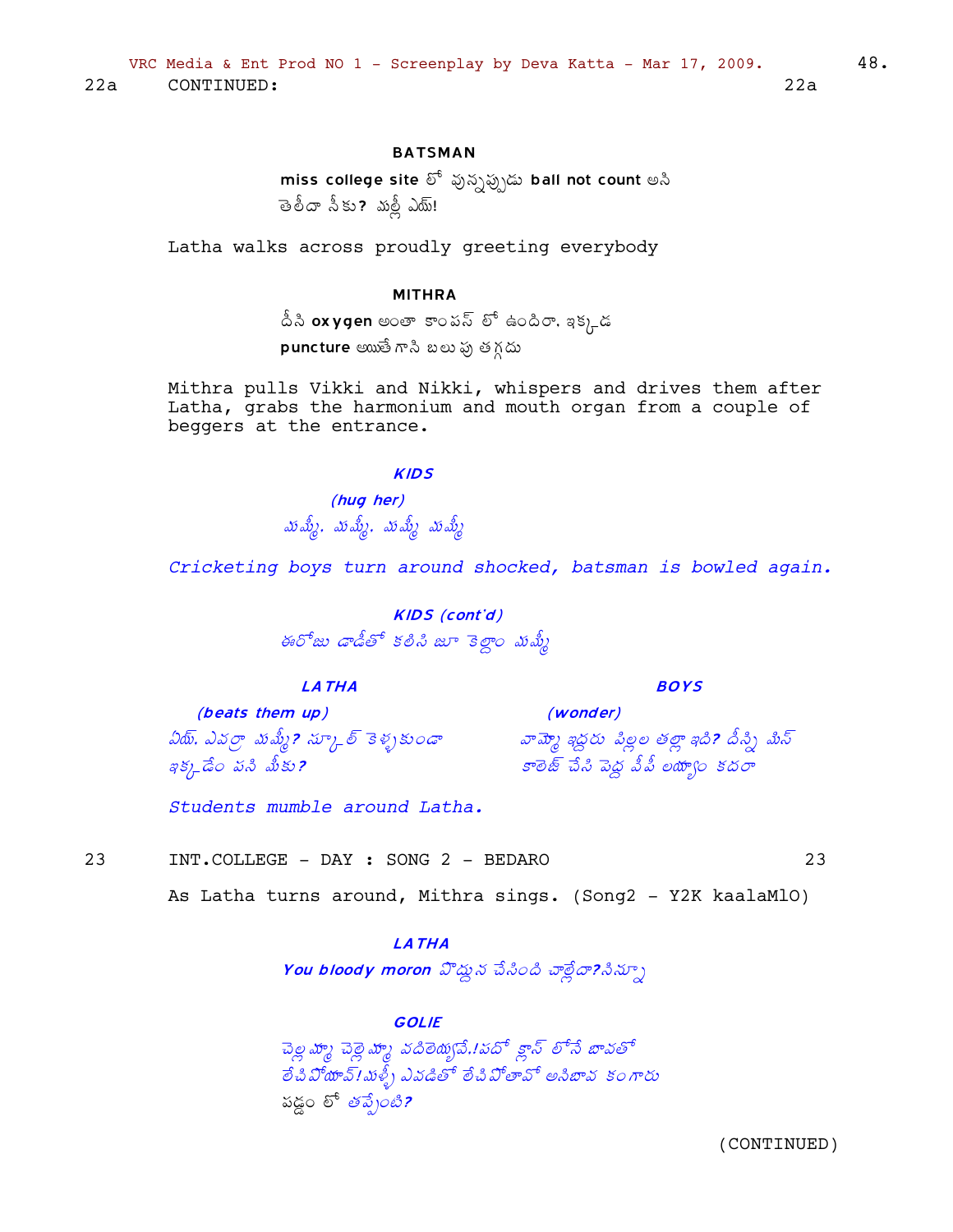Latha grabs cricket bat and chases Golie.

### **LATHA**

# హిరంబోకి వెధవ. నీ మొ~ం చూస్తే నా అన్నలాగా పున్సాపురా?

Latha chases Mithra, Golie and kids out of the campus.

CUT TO: LOKI & **MIRROR** 

INT. LOKI HOME BEDROOM2 - DAY : PELLI KODUKU 24 24

Loki turns around from mirror wearing a Dhoti.

LOKI

ఇప్పుడే మంటార్గా?

#### **DHARMAM**

అబ్బబ్బణ్బా, ఉక్కు మనిషి వల్లభాయ్ పటేల్ లా ఉన్నారండి!

Mithra reaches out to the hanging dhothi.

#### **MITHRA**

ఎంటీ? ఆయనక్కూడా ఇలాసే తో కుండేదా?

### **LOKI**

సు వ్వాగరా. ఆ మాత్రం పంచ కట్టు తెలీయకుండాసే ఇంత నాయకు ల మయ్యా మా? ఇప్పుడు చెప్పు!

Mithra looks affectionate, Loki looks back and feels liks he is missing something.

#### **MITHRA**

పెళ్ళి కొడు కులా ఉన్నావు నాన్నా?

Loki looks at Chinna and feels uncomfortable, takes off the kanduva, sits on the sofa feeling reluctant and dense.

#### **LOKI**

ఇదంతా అవసర మంటావా?, నామోషిగాఉందిరా

Mithra walks close to Loki.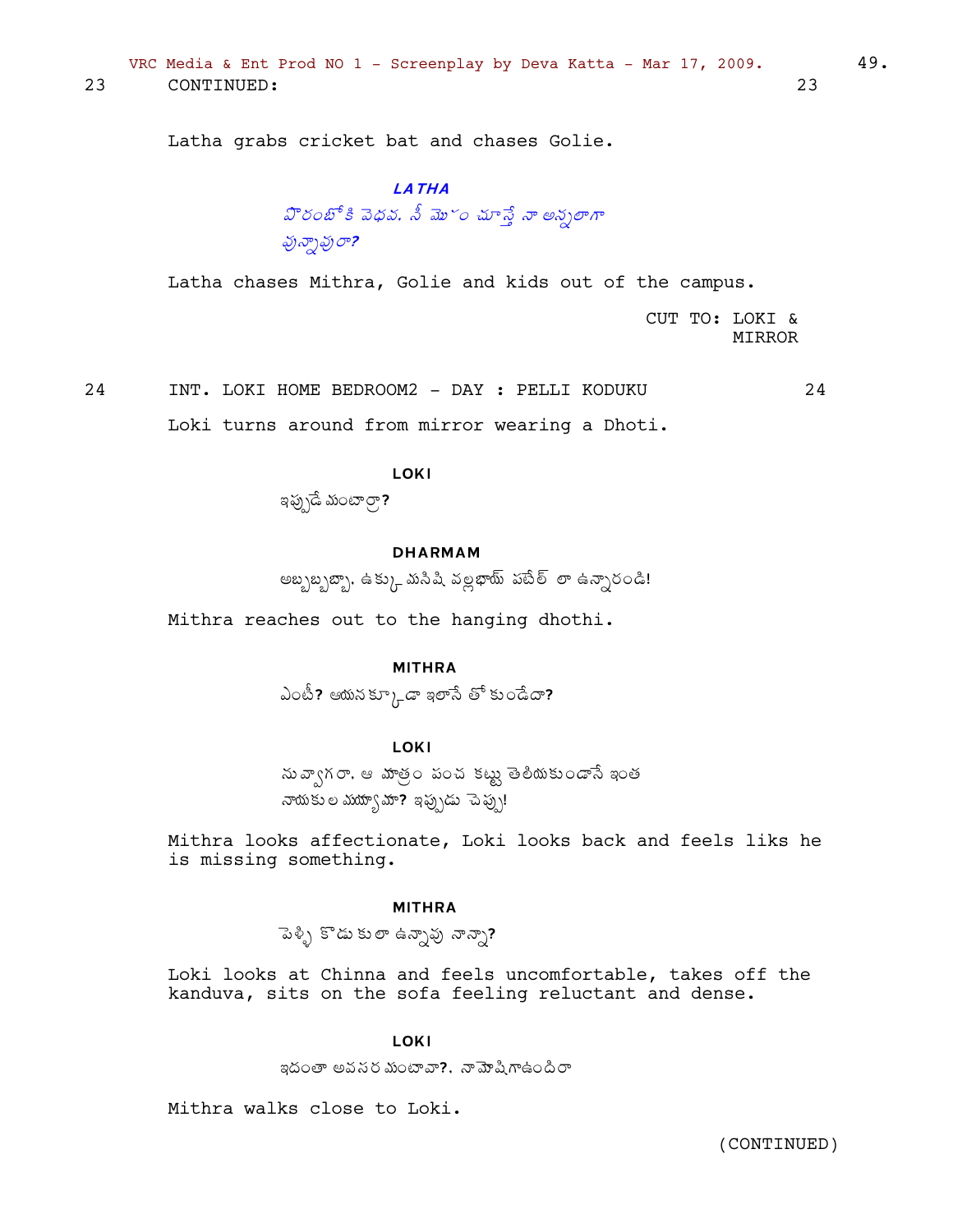### **MITHRA**

పెదిరిన కుటుంబం కోసం నడీ సందడి లేకుండా ఒక సారి ెవెళ్ళికొడు కువయ్యావ్, ఈ సందడి సీ కోసం నాన్నా, సీ సిండు జీపితం కోసం! తలెతుకుని సందాగా దిగిరా!

Loki looks up at Mithra and collects himself.

CUT TO: LOKI ON STAIRS

 $24a$ INT. LOKI HOME - DAY : SASHTI PURTHI  $24a$ 

> Loki walks down the stairs followed by Mithra and Chinna as panthulu waits reciting manthras in the hall, gets seated.

#### **PANTHULU**

అమ్మ గారు రావచ్చు

**LADIES** 

ఇందా కట్నుంచి తలు పులు కొడుతు న్నాం, ఉలు కూ పలు కూ తెదండి

### **DHARMAM**

ా! సిగ్గు పడుతు న్నట్టు న్నారు . వో సి మీలో ఎవర న్నా కూర్చోండమ్మా? ఆయసేం సిగ్గు పడడు

As Mithra walks towards the bed room a bit worried, Dharmam pushes one of the maids in front making fun.

#### **MAIDS**

కావాలంటే మీరే కూర్చోండి

#### **DHARMAM**

సేను కూర్చుంటే ము~ూరాలే మారిపోతాయమ్మెప్!

People laugh intermittently in the back as Mithra opens the door and finds the room empty, turns around a bit uneasy.

24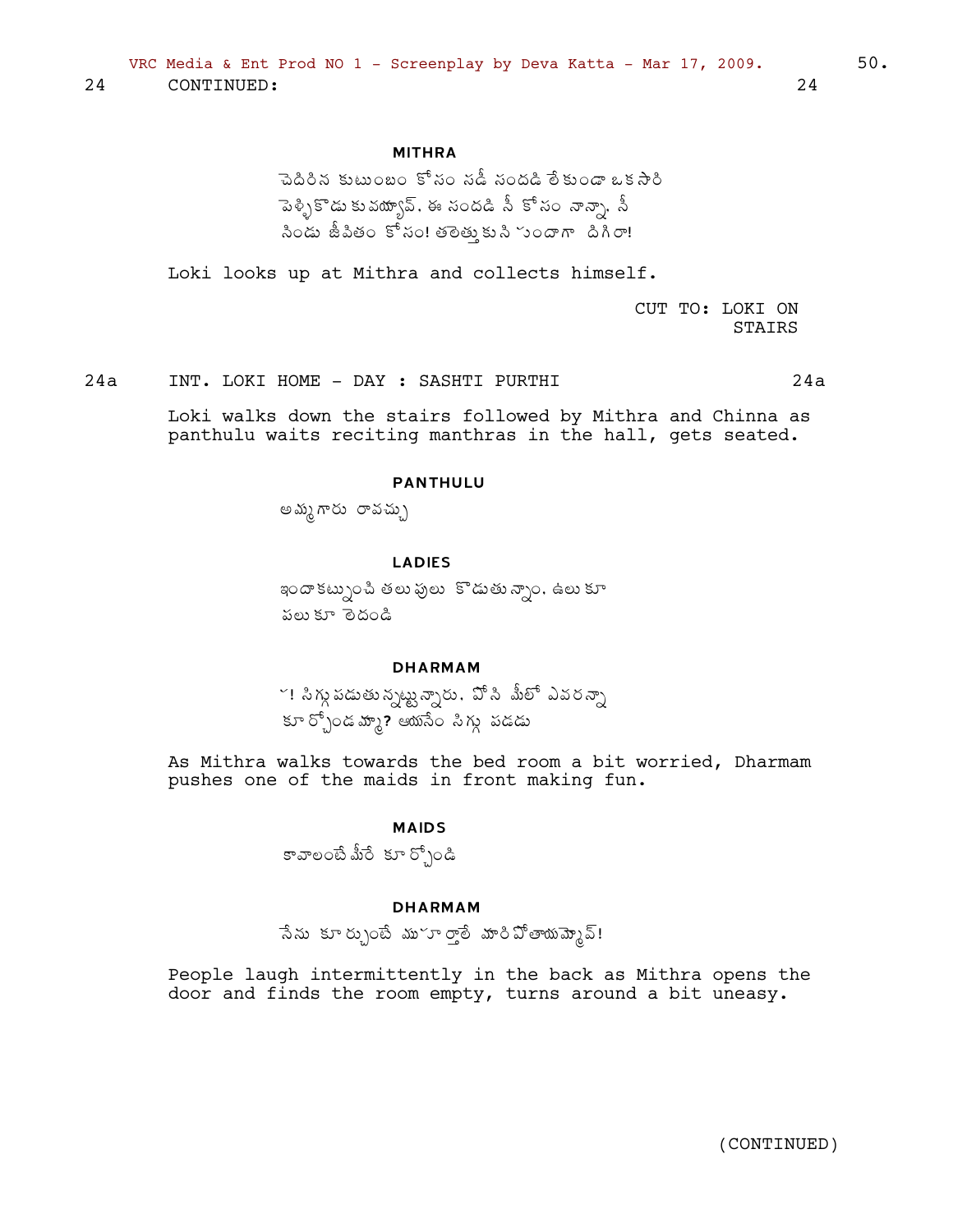### DHARMAM (cont'd)

### (distant)

ఏంటయ్యా, పెళ్ళికొడుకు నచ్చలేదా? ఆ పిషయం మాకింత ేలేటు గానా చెప్పేది?

Everyone laughs, Loki looks serious.

LOKI

ధర్మం! (looks at priest) పంతులూ మంత్రాలాపు!

Panthulu turn silent, Loki gets up and walk upstairs as people wonder, Chinna seriously walks to Mithra.

### CHINNA

 $\overline{\mathsf{good}}$  try  $\sigma$ , కాసీ అరవ సినీమాలా కొంచెం $\overline{\mathsf{effect}}$ ఎక్కుచైనెంది! జీవితంలో కొన్ని తీగల్ని కదపకుండా  $\dot{\tilde{\mathbf{a}}}$ ండడం మంచిదని తెలుసుకో!

Mithra stands disappointed as Chinna walks out.

CUT TO: WATER GLASS

#### 25 INT. VALLI HOME DINING - DAY : DENIAL FOREVER 25

Valli fills water and places the glass on table, tilt to Savithri sitting across, Nikki runs with a notebook.

#### NIKKI

అమ్మ మ్మా, నా drawings చూడవా

Savithri looks at the picture, Valli is portrayed whiny, Nikki and Vikki giggle.

#### VALLI

ఏయ్, బొ మృలు  $\hbox{\AA}$ సింది చాలు పెళ్ళి home work చెయ్

Nikki and Vikki walk away turned off, Valli looks impatient at Savithri.

#### VALLI (cont'd)

నాకు hospital కి టైం అవుతోంది!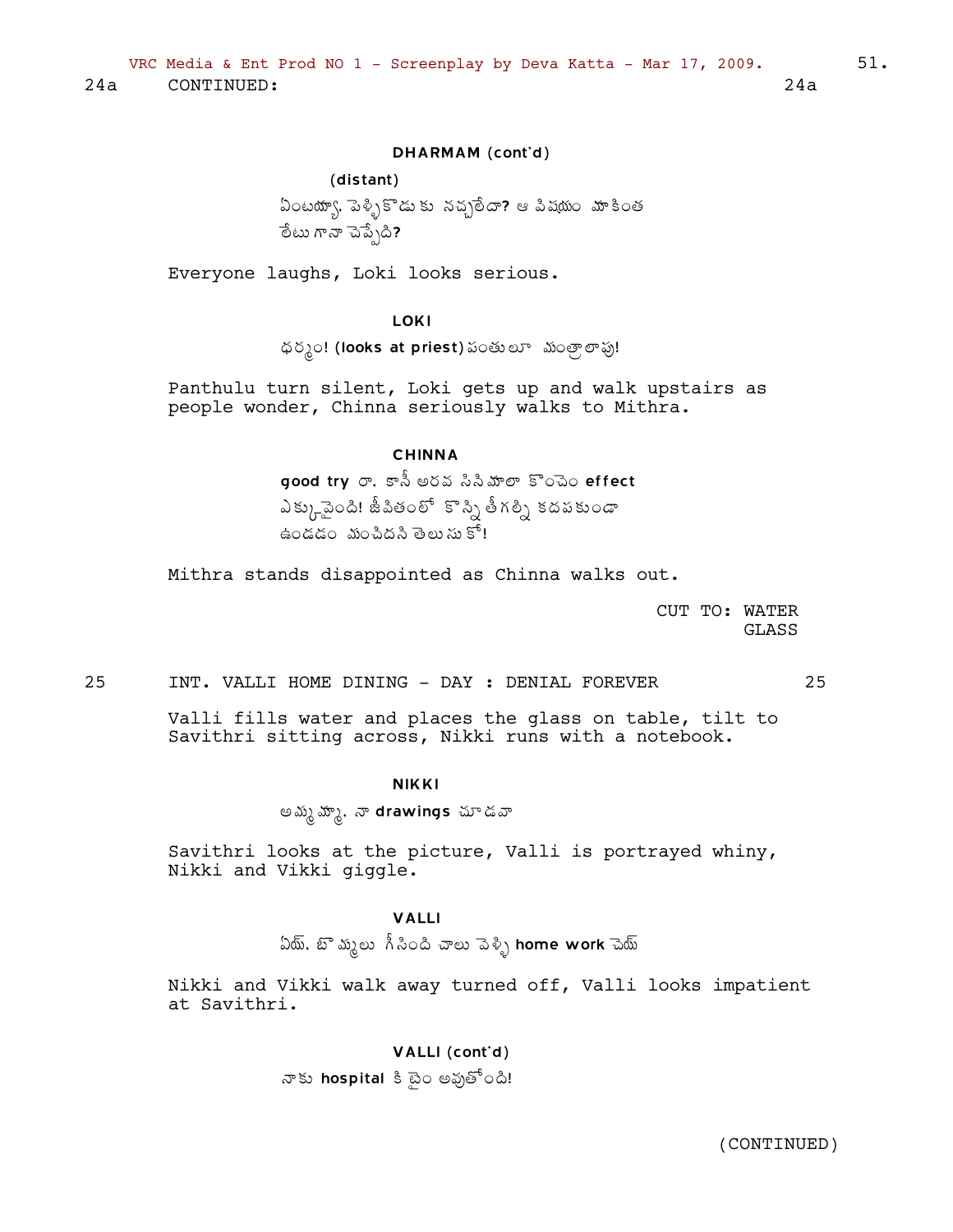VRC Media & Ent Prod NO 1 - Screenplay by Deva Katta - Mar 17, 2009.  $52.$ 25 CONTINUED: 25

Savithri gets up to leave.

VALLI (cont'd) మళ్ళీ ఇలా ఏడు పు $\vec{a}$ ు మేసు కొచ్చి నన్నూ పిల్లల్నీ మోదీ మేట పెట్టే దు

Savithri halts and look gracious at Valli.

### SAVITHRI

ఇం కా సేను పేసిన తప్పేంటో తెలీయప్లేద మ్మా, అందు కే అమ్మతనం తన్నుకొచ్చినప్పుడల్లా వచ్చి చీవాట్లు తి ని పోతు న్నాను

Savithri become teary, Valli gets up indifferent.

### VALLI

్రూ, మొగుడు చచ్చిన ఆర్పెల్లకే పట్టుచీర కట్టుకుని ఇం కో మగాడితో పడు కున్సావ్. సిన్సు జూ సినప్పుడల్లానాకు అమ్మతనం కన్నా ముందు లజ్ఞ తన్నుకొ స్తోంది (interrupted)

Savithri slaps Valli interrupting, looks fiery.

### SAVITHRI

ఎవరి కోసం చేసు కున్నాసే పెళ్ళి?

#### VALLI

మా కోసమయు∫ంటే ఇంకో కొడుకుని కని నవితి తల్లి వద్యేదానిపి కాదు

Savithri bursts with tears, kids watch as Savithri walks out crying, Mithra is standing at the gate under a drizzle, holds Savithri by the shoulder and walks towards the jeep.

Valli grabs the uniform and walks to the bed room, Vikki and Nikki look curious sitting on Ashok's lap.

#### NIKKI

(whisper) అమ్మ మృ bad girl నా డాడీ?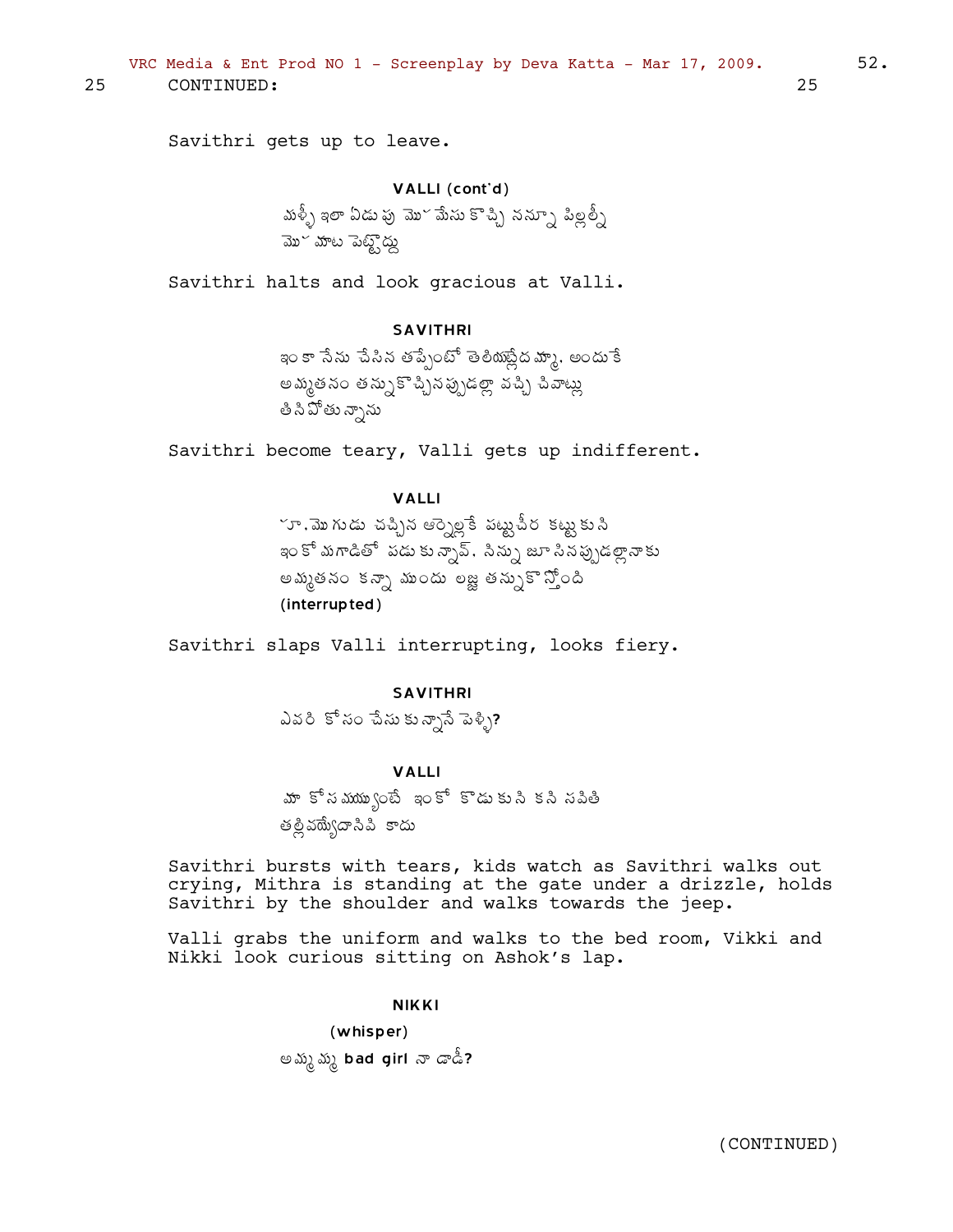### ASHOK

ত্রু।

NIKKI

(whispers) మమ్మీ కి అమ్మ మృ మీద కో పం దేసికి?

### VIKKY

మమ్మీకి కొంచెం మెంటల్ అని చెప్పాడు కదే?

### ASHOK

ే్ే ప్రామ్!

Ashok shuts Vikki's mouth, Valli shuts the door on them.

CUT TO: LOKI HOME

26 INT. LOKI HOME - DAY : THE DILEMMA 26

As Savithri walks home, everyone become alive, panthulu recites.

### DHARMAM

 $\sim$  మృథ్యు, మూసర్తం దాటక ముందే వచ్చేశారూ! ఈ దండట్టు కు సి అలా కూ ర్చోండ మ్మా!

Savithri throws the garland into the fire.

### SAVITHRI

 $\delta$ ြယ်း? ఈ ముండకి ఇప్పటిదాకా జరిగిన పెళ్ళిళ్ళు చాలదా?

Savithri walks upstairs filled with agony and anger.

CUT TO: BEDROOM

26a INT. LOKI HOME BEDROOM - DAY : AGONY 26a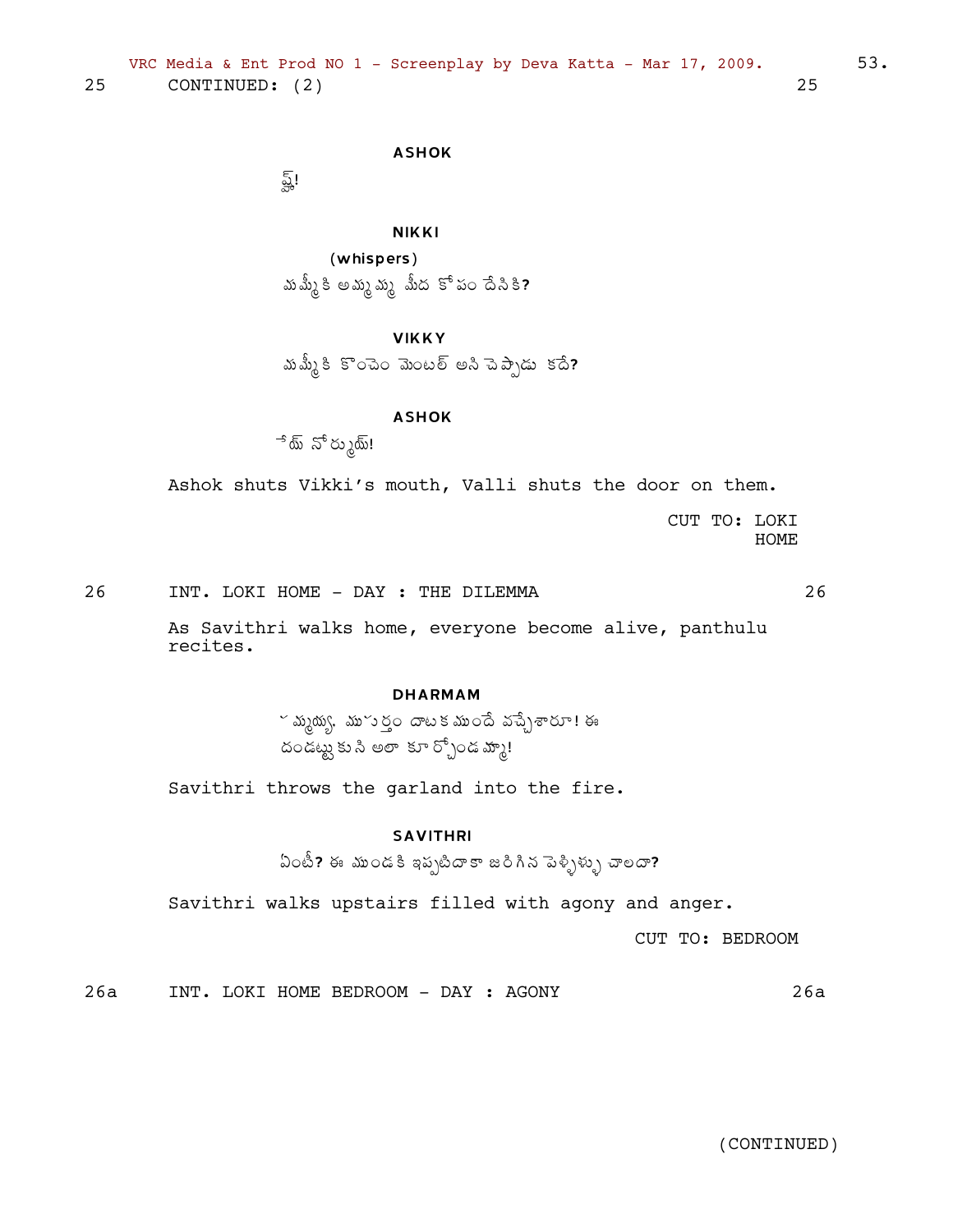CAM T.V ABOVE CEILING FAN, SAVITHRI IS LYING ON THE BED, LOKI WALKS IN AND SITS NEXT.

#### LOKI

ఈ function కి ఒప్పుకుని సేసే తప్పు చేశాను (sigh) చిన్న వయసులో పడిన ముద్దలు చెరగడానికి టైం పడుతుంది సాపిత్రి

#### **SAVITHRI**

ఇంకెంత కాలం పడుతుంది? లో కం తెలీయనీ పసి పిల్లనీ కొంత కాలం, ఆపేశం సిండిన పడుచు పిల్లని కొంత కాలం ఓపిక పట్టాను, ఇద్దరు పిల్లలకు తర్లైంది. ఇంకెంత కాలం పడుతుంది? కూతురికే ధర్మం కాసి బతుకు లో కానికెలా ధర్మ మౌతుందా అసి తలుచు కుంటే ఊపిరి బిగబట్టి చచ్చిపో వాలసిపిస్తోంది

Loki watches her cry out, caress her.

**LOKI** 

సిస్ప్వార్ధంగా చేసిన పనులేవీ అధర్మం కావు

#### **SAVITHRI**

పెళ్ళి చేసు కోవడమే కాకుండా పేగు తెంచు కు సి సపితినయ్యానంట! నా పిల్లలకీ నాకూ -మధ్య మిమ్మల్ని బాసినగా వాడు కోవడం ధర్మం కాదసే నా గర్భాస్ని రుణంగా పెట్టాను! ఈ పిషయం దాసికి చెప్పడానికి కూడా నాకు గొంతు రావట్లేదు

Loki stops caressing for a moment, feel hurt by the comment.

#### SAVITHRI (cont'd)

ఆ చివరి పిండమే ఇలా ఆరసి చిచ్చౌతుందని తెలిసుంటే అనలు కనుండేదాన్నే కాదు

Savithri shrinks crying, Pan to Mithra and Chinna standing near the door, Loki steps out.

ZOOM ONTO CHINNA WONDERING ABOUT THE COMMENT.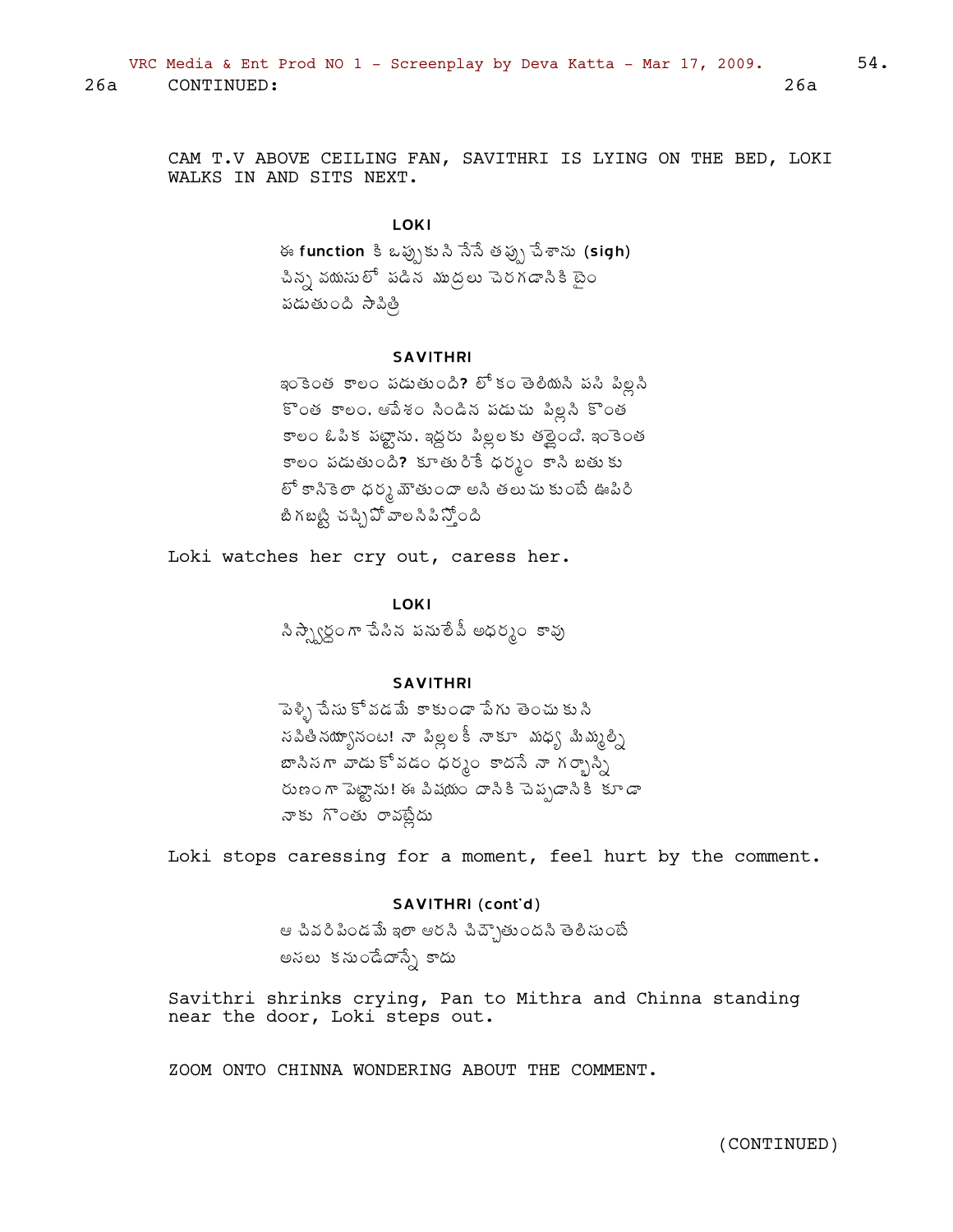CUT TO: FACE PAINTS

27 INT. BUCHI NAIDU'S BAR - NIGHT : CHINNA, THE BEGINNING 27

CHINNA'S FRIENDS ARE BUSY DANCING ON THE FLOOR WITH FACE PAINTS.

A waiter places beer and a straw wrapped in a napkin on Chinna's table, Chinna completes the beer in a gulp, leans forward and inhales the powder filled inside the straw. Buchi Naidu observe sitting afar.

#### BUCHI NAIDU

టౌన్ లో ఫిగర్లన్నీ తోలకొచ్చి ముగ్గులేత్త*న్నా*రు. ఎవర్రా batch?

#### BAR TENDER

 $\hat{a}$ పడ్డ బలు పు బాద్ అండే, ఒకడు ఎస్పీ కొడుకు, ఒకడు  $x^{\delta}$  అని సౌడు కూడి బాధ్ డేస్టీ పాడు ఉన్న అండాడు పాడ కల్ల సే మార్చేత్తన్నారు, డాన్సులూ డ్రగ్గులూ అంటూ

Chinna lights a cigarette in the dark, Jitu comes out of the crowd and approach Chinna sitting in a trans.

> JITU  $\hat{\vartheta}$ ప్రీ host చేసి అలా నోలోగకూ సున్నాపేంటి మామా? floor swing  $\delta^6$  ఉంది, c'mon dog

Chinna notice a stranger standing next to Jitu chewing gum.

#### CHINNA

ను పె్నవడా?

JITU First year student, మన గాంగ్ లో చేరతాడంటా

#### CHINNA

(smoking) అవునా? మన గాంగ్ అంత ఫేమస్సా?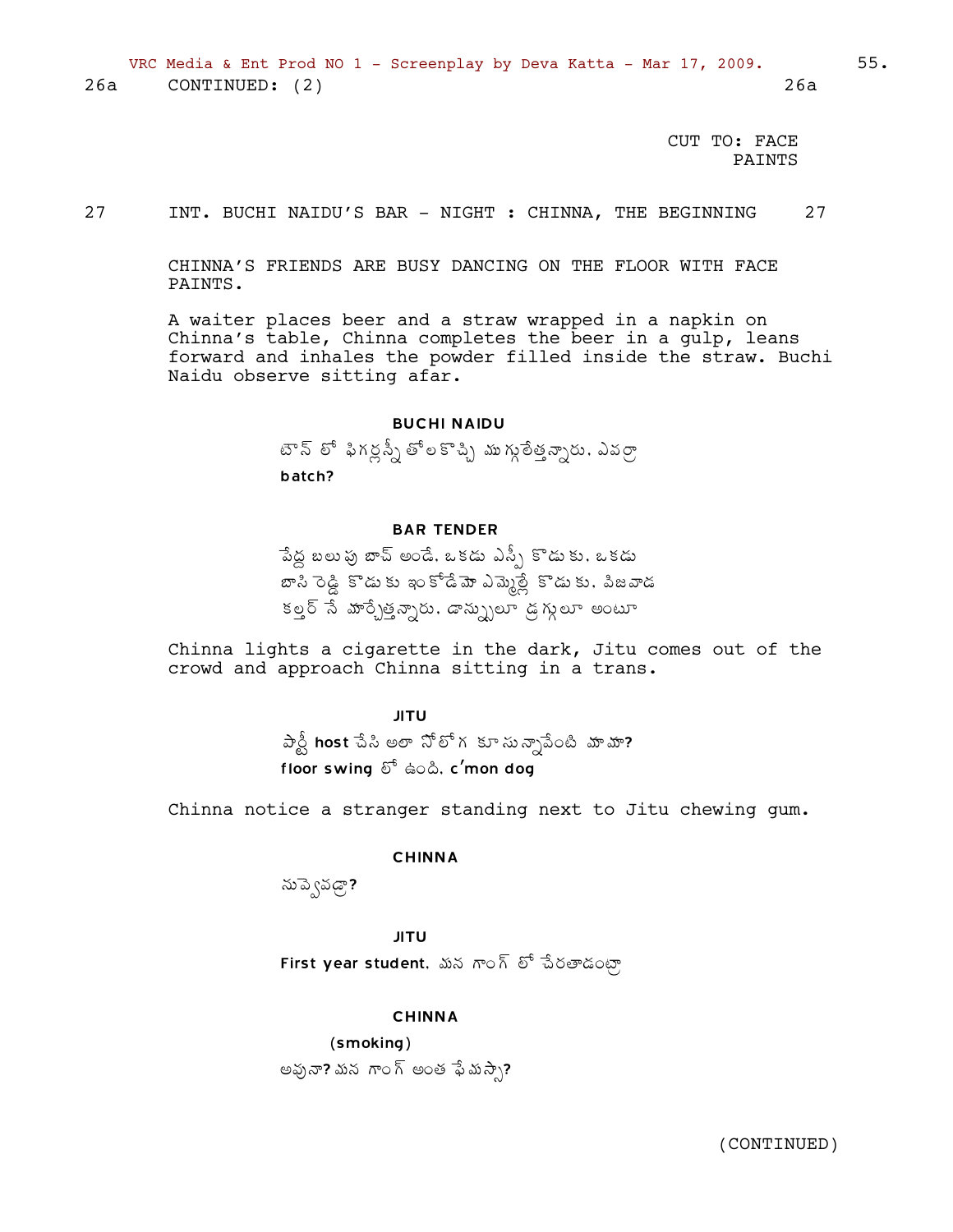JITU (whisper) ఆడి జాబు రాజ∫ నథ మెంబర్ రా

#### CHINNA

 $\epsilon$  $\frac{1}{2}$ 

Jitu remains silent, Chinna gets up smoking heavy.

CHINNA (cont'd)

మాకు కావాల్సింది సీ అబ్బ qualification కాదు, మా floor exam  $\delta^5$   $\stackrel{5}{\sim}$  resiliance, ಸಿಲಬಸ್ ತಾಲು ನೀ?

#### VISHNU

తెలు ను

#### CHINNA

ెండీనా?

Vishnu nods head, takes off his clothes showing the tattoo '18' on his chest and kneels down.

#### JITU

#### $\delta$  public place  $\sigma$ !

Chinna looks at Jitu who withdraws the objection, friends form a ring around Vishnu, Chinna sets the stop clock to zero and hangs around Jitu's neck.

Chinna and his friends start kicking Vishnu with full force all over his body for 18 seconds, bottles and glasses are smashes all over the floor, Vishnu remains mum enduring the beatings, everyone in the bar watch the strange episode with confusion, some girls run out screaming. Buchi Naidu gets up from his table in tension.

Chinna pulls Vishnu up, looks at his face and makes an inclusive gesture as friends clap.

#### CHINNA

#### Welcome to chinna gang

(CONTINUED)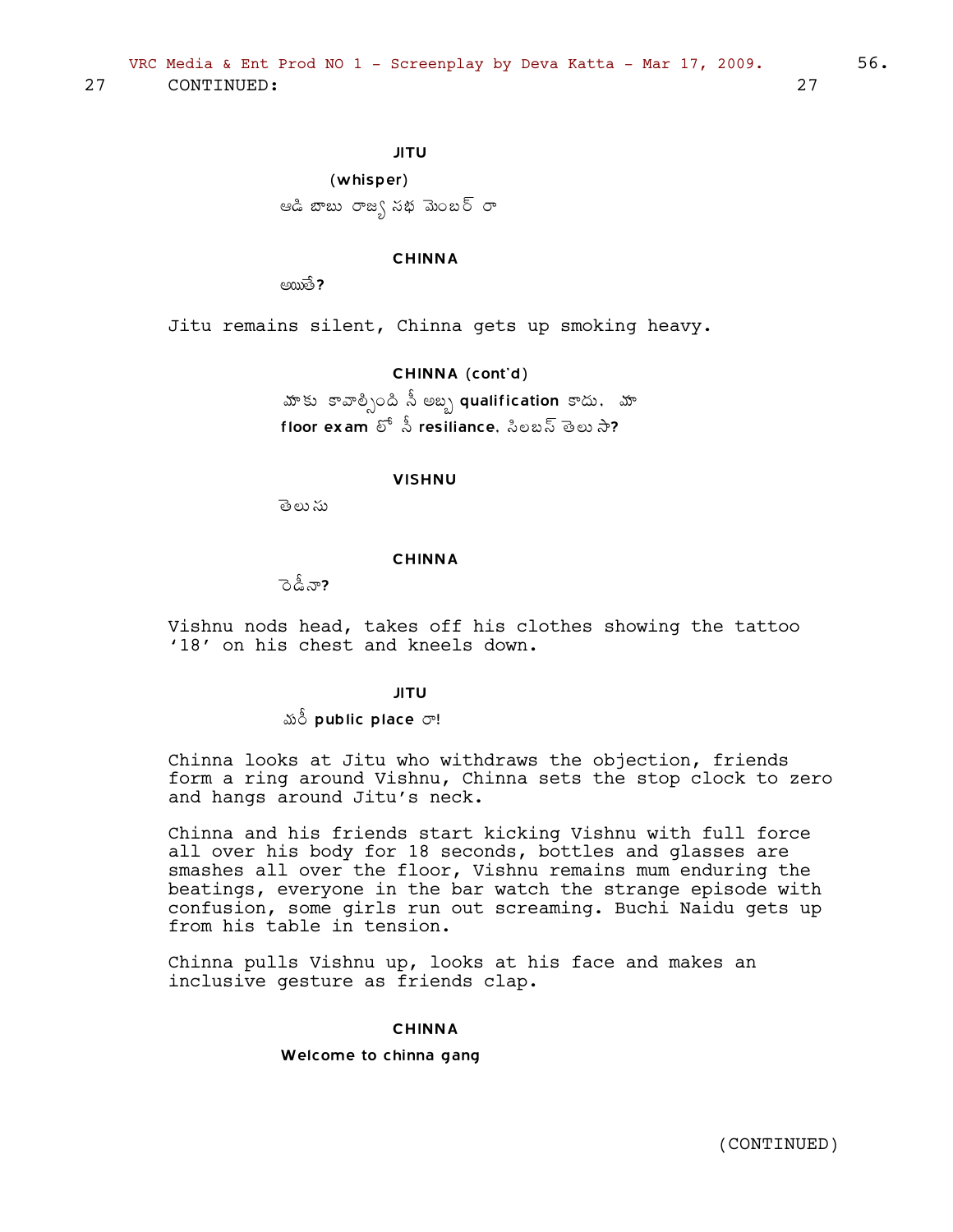Dinesh hands over a beer bottle to Vishnu as Chinna gets back to his chair, Buchi Naidu pulls Chinna up holding the collar.

### **BUCHI NAIDU**

సేమేమన్నా సిజయవాడ పీపీనను కుంటున్నార్రా మీ ఫామిలీ లో? సిన్న మీ అన్న ఓ గాంగ్ తో వచ్చి తగలెట్టి పోతానంటే. ను పి<ు కో గాంగ్ తో పగల గొట్టి పోడానికొచ్చావా?

As Buchi Naidu goes on slapping, a series of bullet sounds surprise and freeze everyone in the bar.

Buchi Naidu looks down at his lAlci to notice a line of bullet holes in V shape, Prakash is sitting on a table loading his revolver again with a wicked smile, Buchi Naidu shivers.

#### **CHINNA**

బుల్లైట్ సెంటర్ లో దిగిందేమో అని డౌట్ గా ఉందా? అది ెనెక్ట్స్ రౌండ్ బుచ్చీ, ఇది వార్సింగ్ రౌండే! ఉచ్చ కంపు కోడుతోంది floor క్లీన్ చెయ్యమను

Chinna picks up his cigarette from the floor and sits back in his chair.

#### CHINNA (cont'd)

అవునూ మా అన్నగాడు సీకేమని వార్నింగిచ్చాడు**?** 

Chinna looks steady at Buchi making smoke rings.

China throws the cigarette stub on the table as the fire picks up, Chinna look determined under the flares.

CUT TO: SMOKE

 $27a$ EXT. BUCHI NAIDU'S BAR - NIGHT : BAR IN FLAME  $27a$ 

Zoom out and pan as Buchi Naidu is screaming in front of the burning bar with unbuttoned shirt.

#### **BUCHI NAIDU**

ఆయ్యో, ఆయ్యథ్యా! నా బాతు కంతా బూ డిదై వోతోందే, ఆయ్యో తొందరగా సీళ్ళు వొయ్యండా

27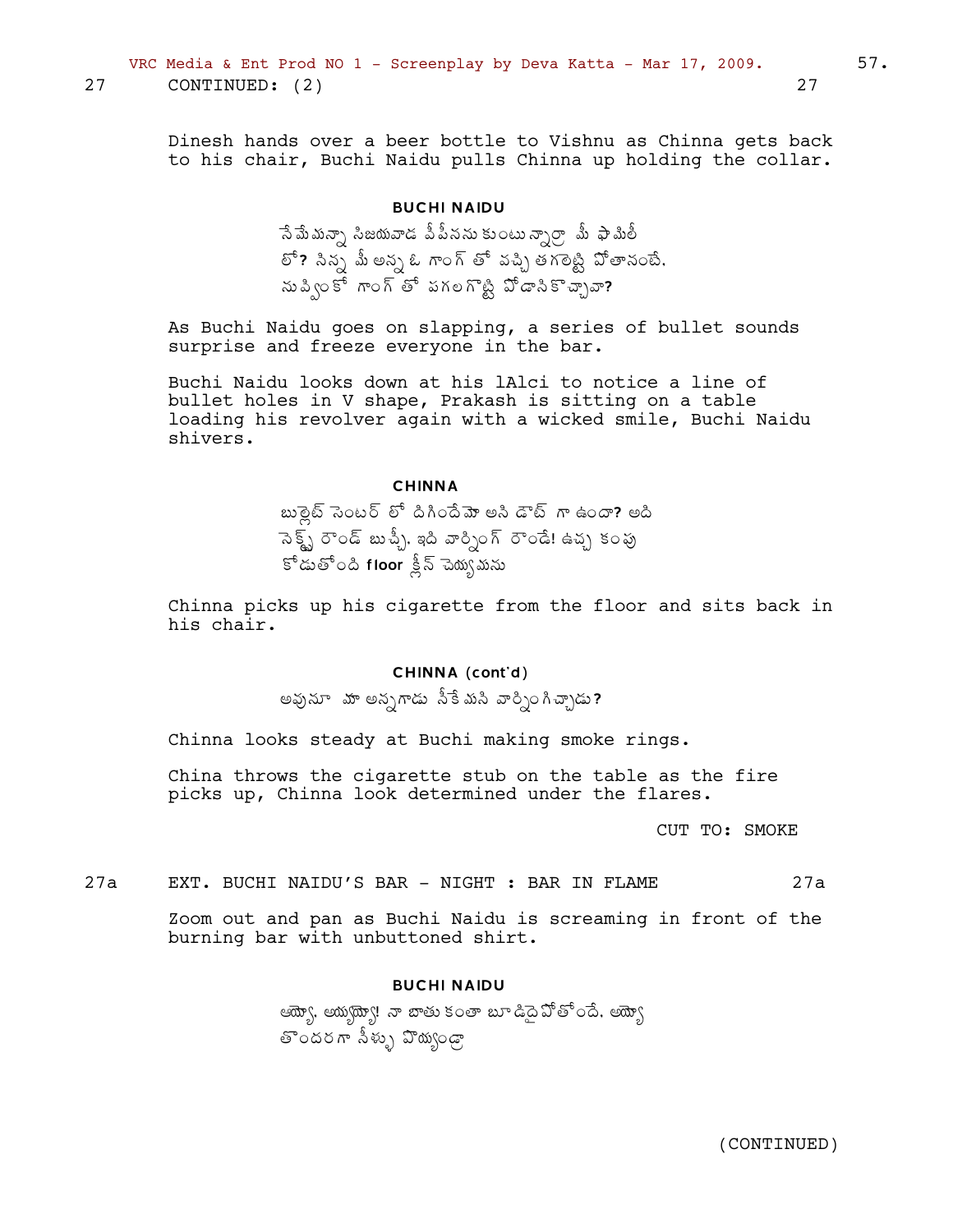#### **CHINNA**

Chinna throws away the stub and gets into the jeep.

### **BUCHI NAIDU**

ఒరేయ్, లో పల పాతిక లడలు కాష్ ఉందిరా, ఎవరన్నా ఎళ్ళి ్నాంపర్ ఇ

#### **DINESH**

చు, చు అలాంటి secret లు అగ్గిపెట్టక ముందు

ెపెప్పాల మృడూ, Too late, take it easy babe!

Dinesh boards the running jeep throwing away the beer bottle on road, Buchi Naidu screams from behind.

#### DINESH (cont'd)

(distant)

ఈ మంద్ద బౌన్ లో పసురున్న గాంగే లేకుండా ఏొ్యుందిరా, దీసి తల్లి ఇవ్వాల్ట నుంచి మనమంటే ఉచ్చలు వొయ్యాలి!

Buchi Naidu throw dust at fire crying loud and turn to the running jeep.

#### **BUCHI NAIDU**

.<br>సీయబ్బా, మా అన్నతొ చెప్పి సిన్నూ సీ కుటుంబాస్నే నరికే స్తా ுகி!

CUT TO: ATUKULU

28 INT. BANGARU HOME - DAY : BANGARU'S RESOLVE 28

PAN FROM ATUKULU FOLLOWING BANGARU'S HAND.

Bangaru is reading news paper as Chebrolu does hair cut.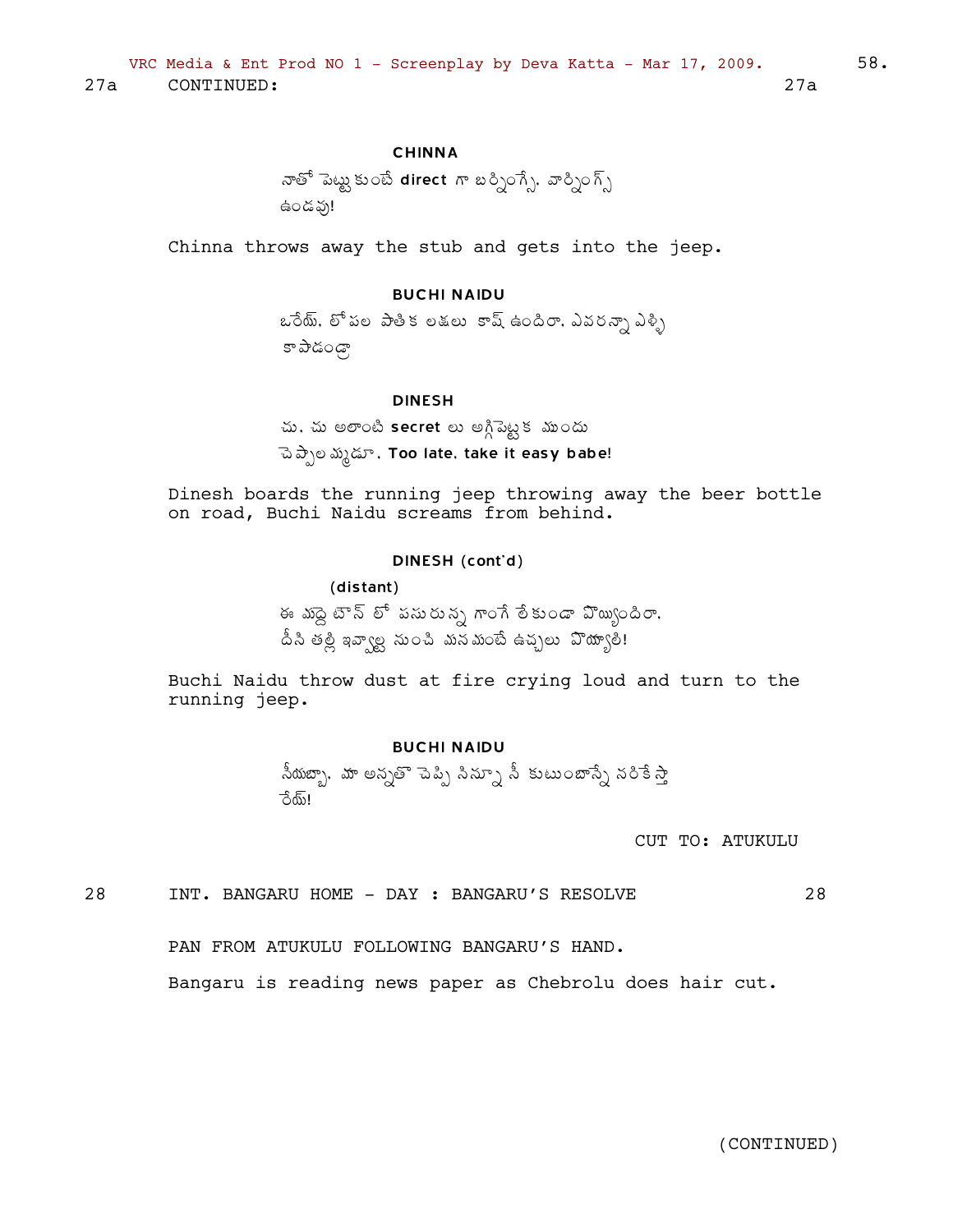#### **BANGARU**

గత ఎడాది ఘన పిజయం సాధించిన బోకు చిత్ర దా $\sigma$ పరిచయమైన బొడ్డు నుందరి మె బూ బా ఈ నం క్రాంతీకి అగ్గ నటుడు పవన్ కల్వాన్ సరసన ఆరటో సి వడ్డించడానికి సన్నధ మౌతోంది! (self) ఇంకా ఏం మిగిలిందో ఆరబోయడానికి? ముంబై కి చెందినసుందరి కోట్లలో పారితో షికం డి మాండ్ చెస్తున్ను సిసీ వక్తల భో గట్టా

Buchi Naidu walks in and drops ash into the plate, As Bangaru reaches to the plate, Buchi Naidu is standing with a shmuck face in dusty clothes.

### **BUCHI NAIDU**

తీనరా తీను! వొద్దున లేసి అట్లూ అటు కులు దొబ్బితీసి నట్టింట కూ నో సి టౌడ్డు నుందరి కబుర్లు నదుకో! బోరు గొట్టినప్పుల్లా ఆ బో కుల్నెంటేసు కు సి. నడ్డిరు సు కుంటూ యూత్ పెనీడెంట్, యూత్ పెనిడెంట్ అంటూ రొడ్ల మ్మట తీరు గు! థూ సీ బతు కు! మాప్పై ఏళ్ళు రాజకీయం చేసి తమ్ముడి బారు కూడా కాపాడుకోలేని దద్దమ్మవురా నువ్వు! సీ కోతలినకుండా ముందే ఆడి బాడు గ సెటిల్ చేసుంటే ఉట్టి పది లచ్చల్ తో పోయేది!

Buchi is restless.

**BANGARU** 

ఏంట్రా బుజ్హోడా, పిషయం తేల్చకుండానే అలా మదన పడుతు న్నావూ!

Buchi Naidu turns the paper around.

#### **BUCHI NAIDU**

పేపర్ ముట్టగానే నొల్లు పేజీజీలకెల్లకుండా, ఫ్రంట్ పేజీలో అచ్చేసిన తాటికాయలు చదువు

#### **CHEBROLU**

 $(qiqqles)$ మీకింకా సిషయం తెలియదా బావా? రాత్రి ఎమ్మెల్లే కొడు కు చిన్న బావ బార్ సి సిట్టసిలువునా తగలెప్టేశాడు గదా!  $(MORE)$ 

28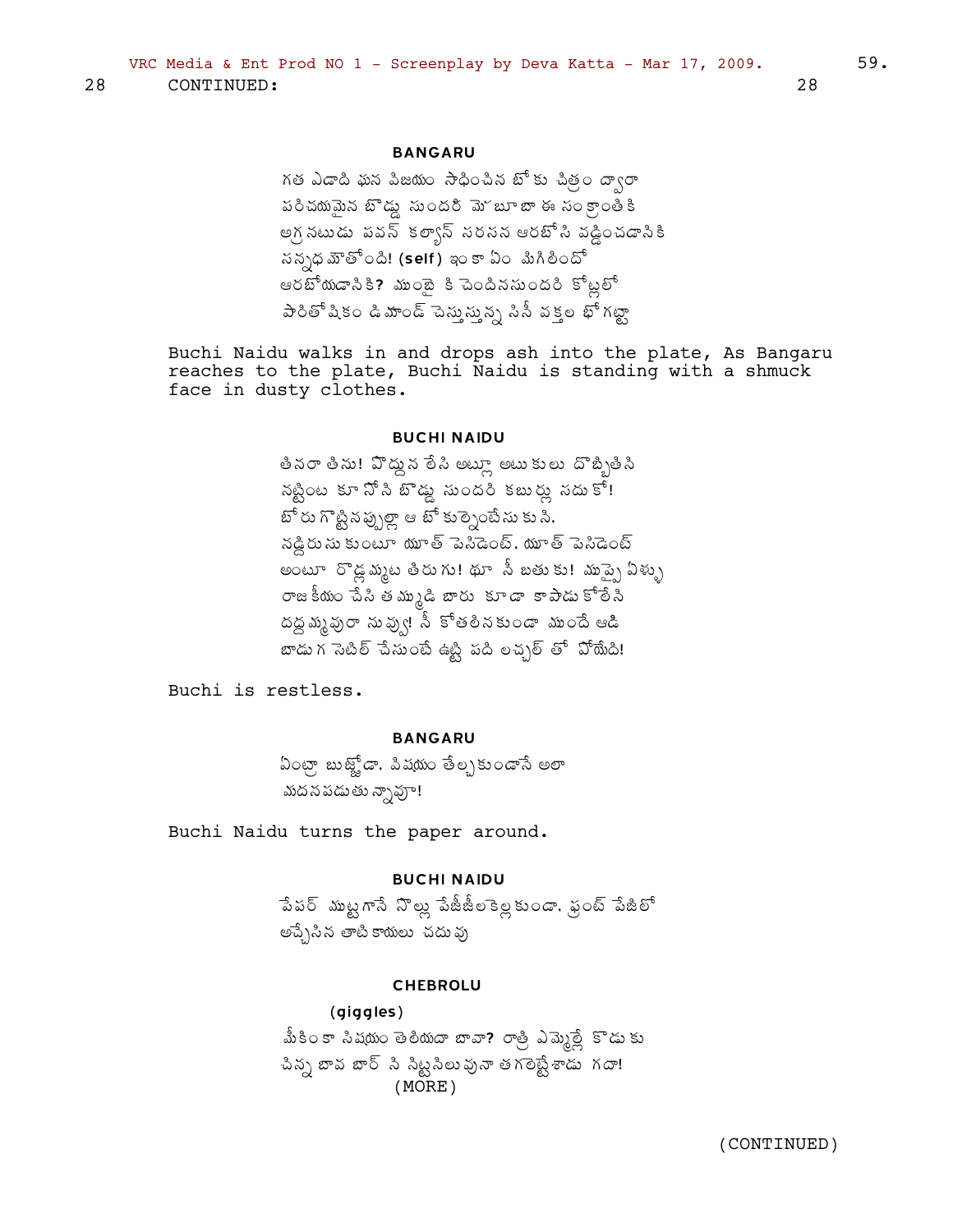VRC Media & Ent Prod NO 1 - Screenplay by Deva Katta - Mar 17, 2009.

28 CONTINUED: (2)

> CHEBROLU (cont'd) ఈసేదో ఆపేశపడి ఏోతున్నాడు గానీ, ఇలాంటి పిషయాల్లో ను వ్వు మాత్రం చెయ్యగలి గిందే ముంది చెప్పూ!

Bangaru Naidu looks into the paper.

#### **BUCHI NAIDU**

సుట్యూ నీతో పాటు రాజకీయం మొదలెట్టినోళ్ళంతా ఎంపీలు ఎమ్మెల్లేలూ అయ్యి కూసున్నారు, ముప్పై ఏళ్ళుగా ఒకే  $\hat{\sigma}$ న్లీలో బూరగ వయించడమే గానీ కనీసం నీటు తెచ్చుకునే గతిలేదు, నీ ఫేసు కి మల్లీ బ్స్ కరేజ్ కొంత

Buchi Naidu throws the ash on bangaru's face in an instant and walk out of home ranting non-stop.

### **BUCHI NAIDU (cont'd)**

త మ్ముడ్నని సెప్పుకోడానికే సిగ్గే స్తాందిరా నాకు! మర్యాదగా నా దగ్గర దొబ్బిన డబ్బులు తిరిగెచ్చెయ్! మానంగా ఏదన్నా బట్టల కొట్టో పెట్టుకుని బతుకుతా!

Bangaru Naidu looks serious and determined, CHEBROLU holds a red towel against the sun to change light color.

#### **CHEBROLU**

face కడుక్కుంటారా, ఎఫెక్ట్ కోసం maintain జేత్తావా బావా?

#### **BANGARU**

(In a trans) కామెడీ సేత్తన్నావా సేట్రో లూ ? సెయ్యరా సెయ్.! ఏదో ఒక రోజు ఈ కామెడీ కారక్టర్ సీరియస్ అయ్యిడ్డి, అప్పుడు సీరియస్ కారక్టర్లప్స్ కామెడీ అయితయ్ జూ సుండు!

CHEBROLU rolls his eyes on a light vein and start applying oil to Bangaru's head.

#### **BANGARU** (cont'd)

యు ద్ద ప్రాతిపదికన నా ఖద్దర్ ఇమేజ్ రిపేరన్నా చేస్కో్ వాలి. ేల దంటే రాజకీయ నన్యానం పుచ్చుకుని రంగు బట్టులే స్కో వాలి

60.

28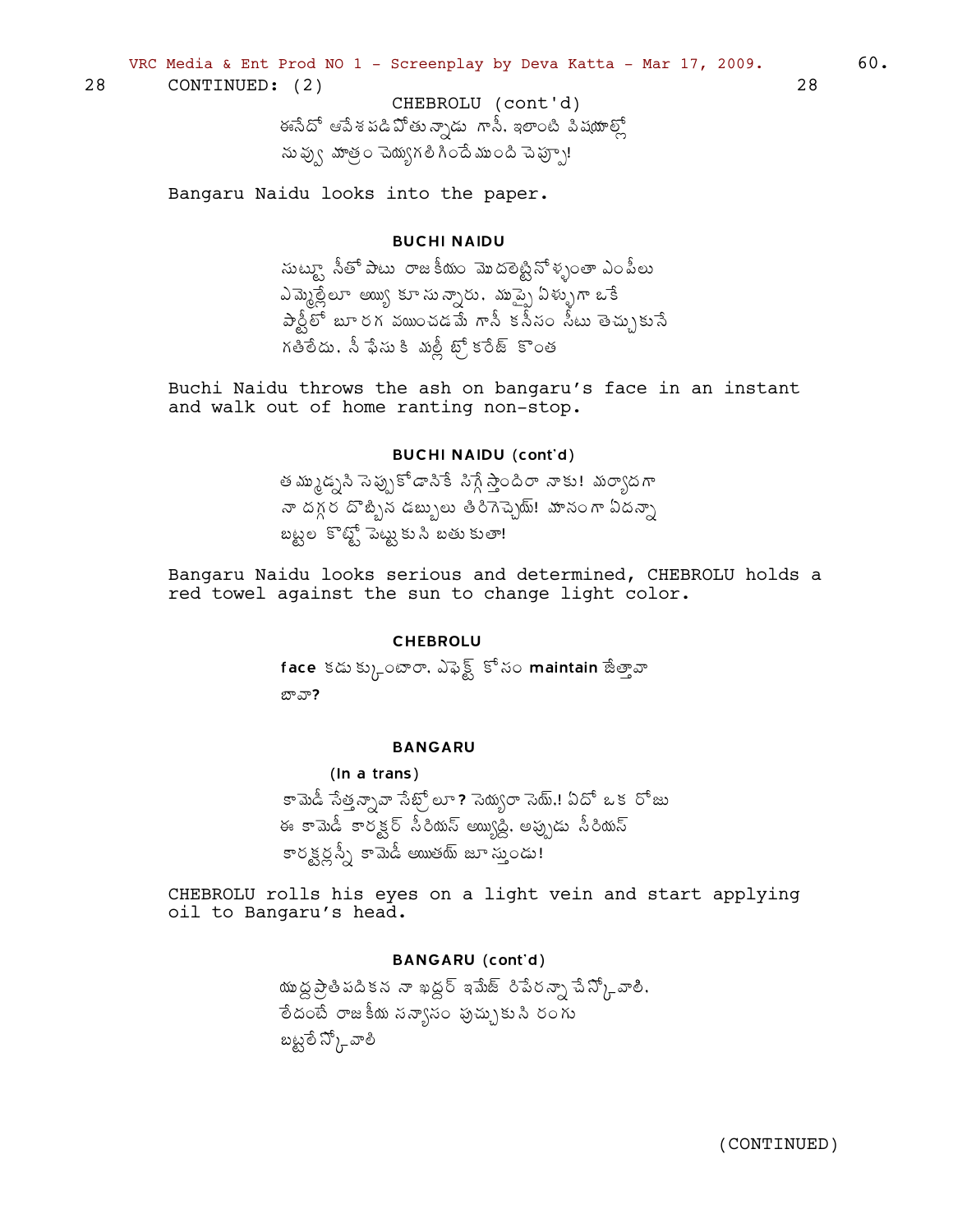### VRC Media & Ent Prod NO 1 - Screenplay by Deva Katta - Mar 17, 2009.  $61.$ 28 CONTINUED: (3) 28

Oil drips on Bangaru's face mocking his seriousness, turns conscious of Chebrolu's deliberate gesture, look up.

> CUT TO: BAMBOO ROOF

#### 29 INT. LOKI HOME TERRACE - DAY : LOKI'S OUTBURST 29

Tight follow as Loki picks up a bamboo from the roof, walk furiously into Chinna's room holding newspaper on the other hand, pulls the rug off and starts beating up Chinna.

#### **LOKI**

#### MITHRA

™డిదకొడకా ఎప్పటి నుంచిరా ఈ రౌడీ చేష్టు. తాగు ళూృ తగలెట్టడాలు పెద్ద గాంగ్ తీడర్ వను కుంటు న్నావా ను వ్వూ**?** పసికి మాలీన  $\bar{a}$ ండ్ను, పసికి మాలీన పనులు, డొసేషన్ లు గట్టి కాలేజీలో చేర్చిందిందు కేనట్లా**?** 

నాన్నా ఆగూ! నాన్నా ఆగు! ఆ బార్ మీదకి మసు షుల్ని పంపింది సేసే

(interrupts)

### LOKI

ూల్లే నోర్కుయ్! అన్నగా తస్సి తీర్చడం ఏో సిచ్చి  $\vec{a}$  నేకేసు కొను న్నావ్!

#### MITHRA

 $x\bar{b}$  తగలెట్ట మసి భాషేసి పంపింది సేనూ , కావాలంటే అడు గు

#### MITHRA (cont'd)

 $\mathfrak{g}_{\mathfrak{S}}$ ల మైం కి వీడూ అక్కడ తగలడ్డాడంతే

Bhasha looks innocent, Loki understands the lie.

#### LOKI

భుజం మీద ఆ వచ్చ గుర్తేంటి? gang సింబలా?

Mithra pushes Loki back, controlling.

#### MITHRA

అబ్బా ఈ కాలం లో అమ్మాయిలు కూడా ఎక్కడపడితే అక్కడ పచ్చలూ వం కీలూ ఏస్కుని తీరు గుతున్నారు అబ్బాయిలు ఇంకెలా ఉంటారు? పద నాన్నా!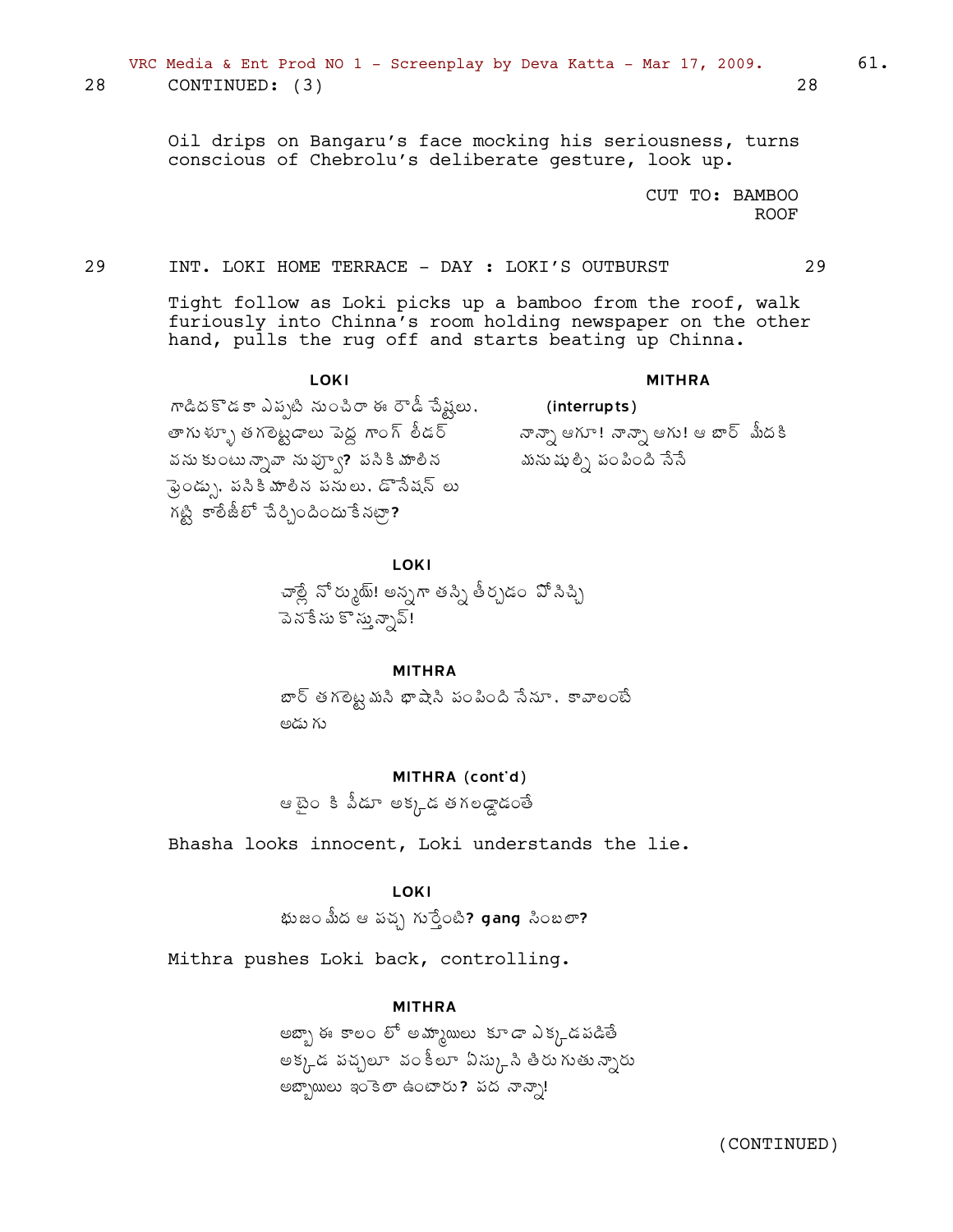Loki throws the paper on bed and picks up the cigar.

#### **LOKI**

ేచిన పార్టీలు చాలు. ఫారెసెళ్ళి చదువుకుంటావో లేక ేం కి క్కడే ఉండి business చూ ను కుంటావో వారం  $^{56}$ జుల్లో తేల్చి చెప్పు! లేదిట్టాగే తో కాడిస్తూ తిరు గుతానంటే కాళ్ళు పేతులీరగ్గొట్టీ మూలదో స్తానే మను కుంటున్నావో!

Loki walks out of the room as Chinna calls.

CHINNA

™Â™Ä

Loki looks back.

#### CHINNA (cont'd)

వాడు తగలెట్టడానికి సేను తగలెట్టడానికి తేడా ఏంటి తేడా?

Loki springs back with anger as Mithra holds.

#### LOKI

 $\mathfrak A$ ౦కూ శావ్? (warning gesture) నా ముందు ఇంకో $\mathfrak A$ రి వాడు గీడు అన్నావంటే ఏొళ్ళు రాలగొడతా సెదవా!

#### MITHRA

(commands) నుప్వేళ్ళు నాన్నా

#### **LOKI**

ఆడేది జేసినా ఆలో సించి జేత్తాడు, నువ్వాపేశంతో జేత్తావ్, €žÊ§Â œÊ™Â!

Bhasha and Dharmam walk Loki out onto terrace.

### LOKI (cont'd)

తీరు గుడు చాలు రే పట్నుంచి రె స్టారెంట్స్లో accounts చూ సు కో

Chinna settles down on the sofa looking away from Mithra who looks down on him with command.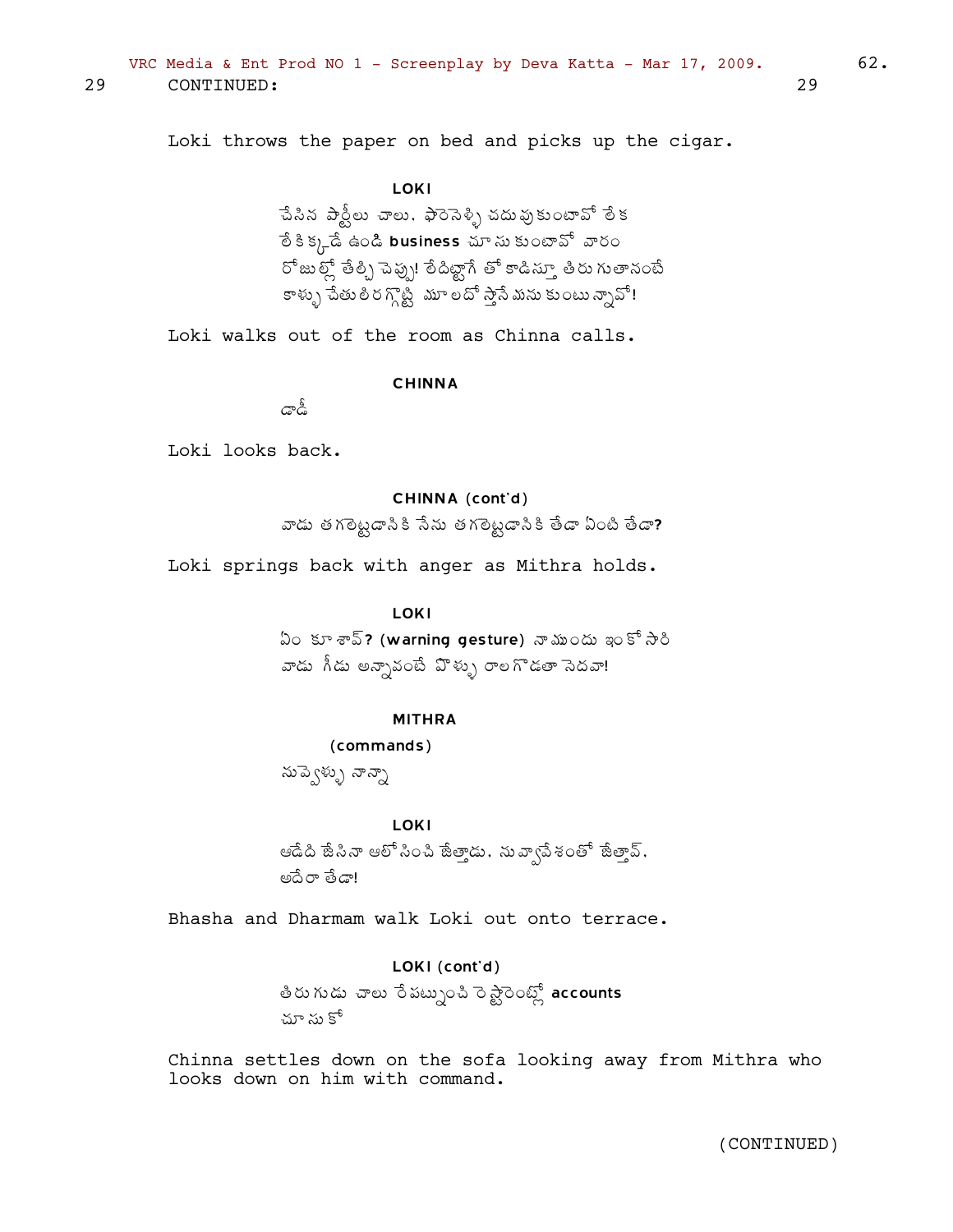### **MITHRA**

పిషయం ఇంత రొంఫు కాకముందే నాకు ఫోన్  $\mathbb{R}$   $\mathbb{R}$ ్పుకదరా? ఓ పక్కన election దగ్గరడుతోంది. అందుేకే tension గు న్నాడాయన

Chinna remains indifferent, biting nails.

### MITHRA (cont'd)

వంట్స్లో మందు కంపు పడికట్లదాకా కొడుతోంది. పెళ్ళి స్పానం చెయ్ ముందు!

Mithra throws a towel at Chinna, walks out and shuts door.

CUT REVEAL: LOKI

 $29a$ EXT. LOKI HOME TERRACE - DAY : LOKI WORRIED  $29a$ 

> Loki is standing on the terrace looking out at the town, smoking cigar, Mithra hands in phone.

#### **BANGARU**

అన్నం పెట్టిన సేతులు మెత్తగున్నాథు్ కదా అని కొరికితే, అదే సేతులు ప్కలు కూడా పిసుకుతాయ్ నాయుడో! రాజకీయంగా నన్ను మట్టిగుడపడమే కాకుండా నా తమ్ముడి బతుకు బూ డిద జేసి అసంత్రుత్తి నషేళాసికి రే పావ్!ి ఈ దఫా నా ఆస్తిమొత్తం అడ్డేస్తా, సీ వల్లైతే పార్టీ సీటు తెచ్చుకో సూధ్దాం!

Loki hangs the phone and ponders.

#### **MITHRA**

ఇలాటి నక్క్లలు పక్క్ నుండేకన్నా కన్నా ఎదురుగుంటేసే మంచిది నాన్నా! పోయిన ఎలడన్ లో మనతో ఉండి గోతులు తవ్వాడు జూ శావ్ గా!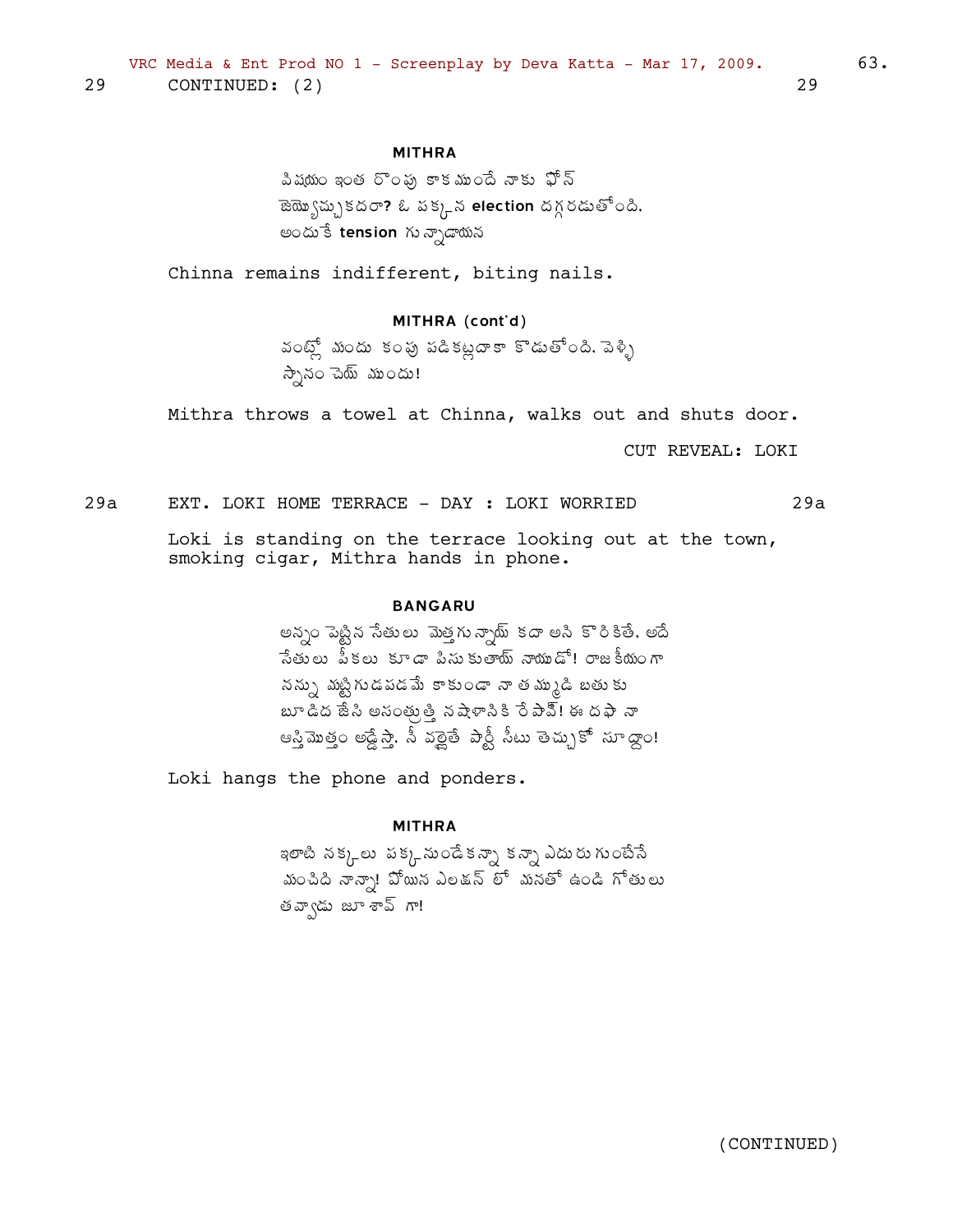VRC Media & Ent Prod NO 1 - Screenplay by Deva Katta - Mar 17, 2009.  $29a$ CONTINUED:  $29a$ 

CAMERA ZOOM ONTO LOKI, TURNING COLD AND DENSE.

### **LOKI**

నా ఆలో శన ఆ బఫూన్ గాడి గురించి కాదురా, ఇంట్లో మొదలైన cancer గురించి, సిన్సూ నన్నూ జూ స్తూ చిన్నా గూడా ఇంకో లీడర్ గావాలని బుసలు కొడుతున్నాడు, రాజకీయ నాయకుడికి పుట్టిన ప్రెంతాడూ ఆ ఊ్తోసే పెరుగుతాడు, చుట్యూ నాలుగు భజన గాళ్ళు జేరగాసే తమకు తాము లీడర్లనుకుంటారు

Loki turns to Mithra seriously.

### LOKI (cont'd)

ఈ ఇంట్లో ఇంకో లీడరంటూ ఉంటే అది నుప్వే కావాలి.<br>నాయకత్వం నీకు పుట్టుకతో వచ్చిన లకుణం. ఆడి లకుణాలు పేరు

Loki turns back to the busy street smoking, Mithra stands by.

CUT TO: BANGARU **NATDU** 

30

30 INT. BANQUET HALL - DAY : BANGARU & THE SPEACH

> Bangaru Naidu cleans his face with both hands and gives a quirky shrug looking at the long conference table, CHEBROLU and Narsing watch sitting on either end of the table.

#### **CHEBROLU**

ఇందాకట్పుంచి జూత్తన్నా, George Bush లాగా మీట కరిత్తన్నారు గాని మాటాడట్లేదు.

Chebrolu turns to Narsing with a pen and paper.

#### CHEBROLU (cont'd)

ేయ్, సేను వూటలు జూ స్కుంటా, నువ్వు పేష్టలు జూడు

Bangaru starts with a pimp like bow.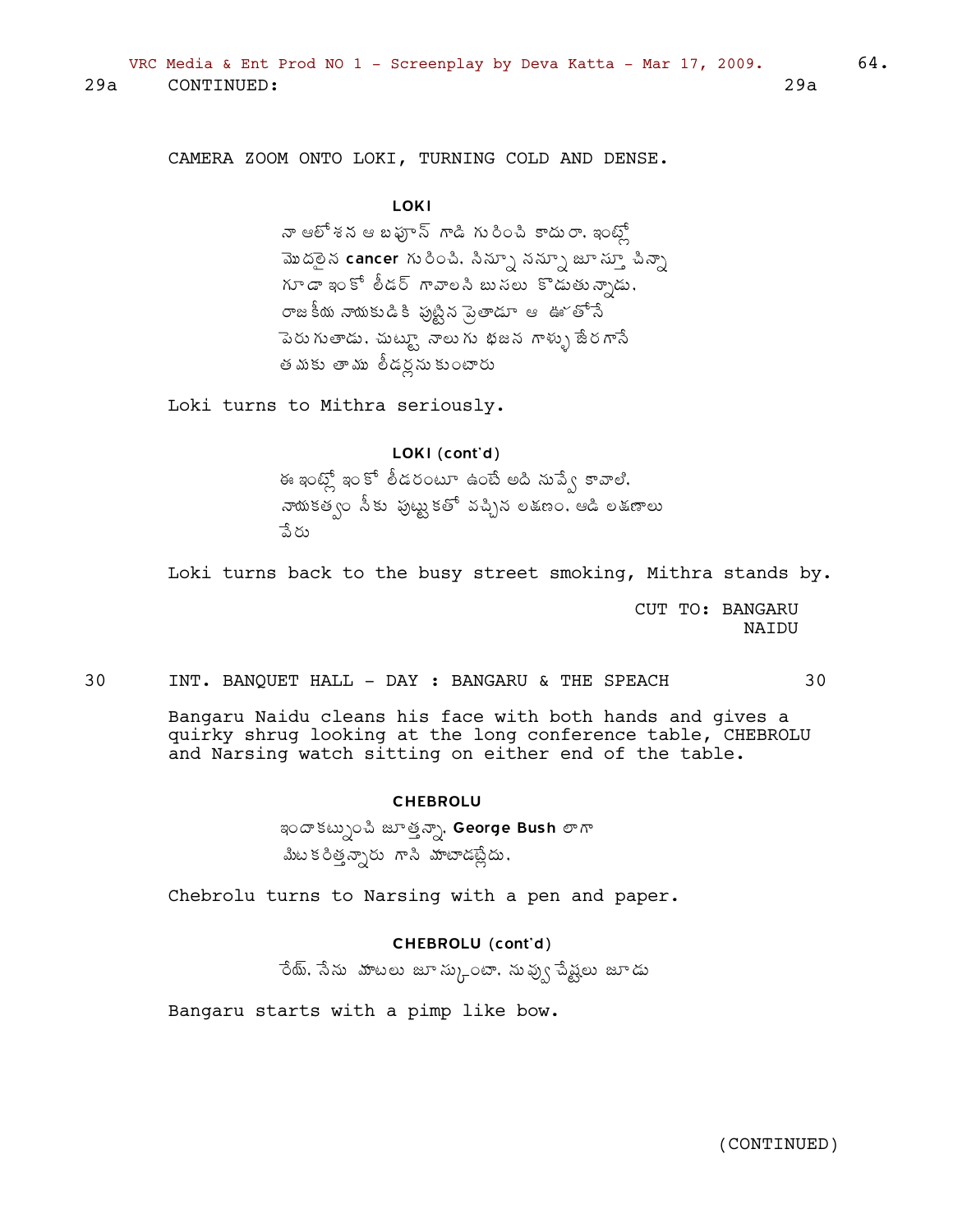#### **BANGARU**

పార్టీ యువతకి నమస్కారం. ఈరోజు మనమీ స్టార్ ఓటెల్లో ా<br>కలు సు కోడానికెన్స్తో కారణాలు న్నాయ్!

### **NARSING**

కట్, కట్, కట్! మీ చేష్ట్రలస్నీ సెక్కాగాని లెక్కు న్సాయండే

#### **CHEBROLU**

అది ఫర్లేదులేరా, మగరూ పంలో ఉన్న ఆడపడు ససి ఆడపడుఆడపడు సులోట్లేత్తారూ , బాషమాత్రం బాష్ఠిజం ఇచ్చే  $\partial \tilde{\omega}$ ద్ లాగుందండి, అది మార్చుకో సి ఇంకో take  $\Im \mathfrak{D}_{h}$ ියි, ready, action!

Bangaru stiffens up, switches into dramatic NTR-ish postures.

### **BANGARU**

సభకు నమస్కారం. నోదర నోదర్మణులారా. పార్టీకి మూ లాధారమైన యువకులారా!

Bangaru pauses and looks for comments.

#### **CHEBROLU**

next తొడగొడ్తారా ఏంటీ? ముమసభ డపిలాగుల్లా ఉన్నాయ్

### **NARSING**

అబ్ట్గా సీలు క్కోసి మాటాడితే అటెంననంతా బొజ్ఞ మీదికే బోతందండే

Bangaru looks at tummy and pulls back.

#### **BANGARU**

సీయమ్కా బడవల్లారా ఎట్టా మాట్లాడినా ఏకుతారేంట్రా?

### **CHEBROLU**

మరి లీడరన్సాక మాటా మతీ గతీ న<sup>ం</sup>జంగా ఉండాలండే! ఓ ఫూ నుద్దేమో నూ ద్వాం!

Bangaru turns around, looks at NTR portrait on the wall.

65.

30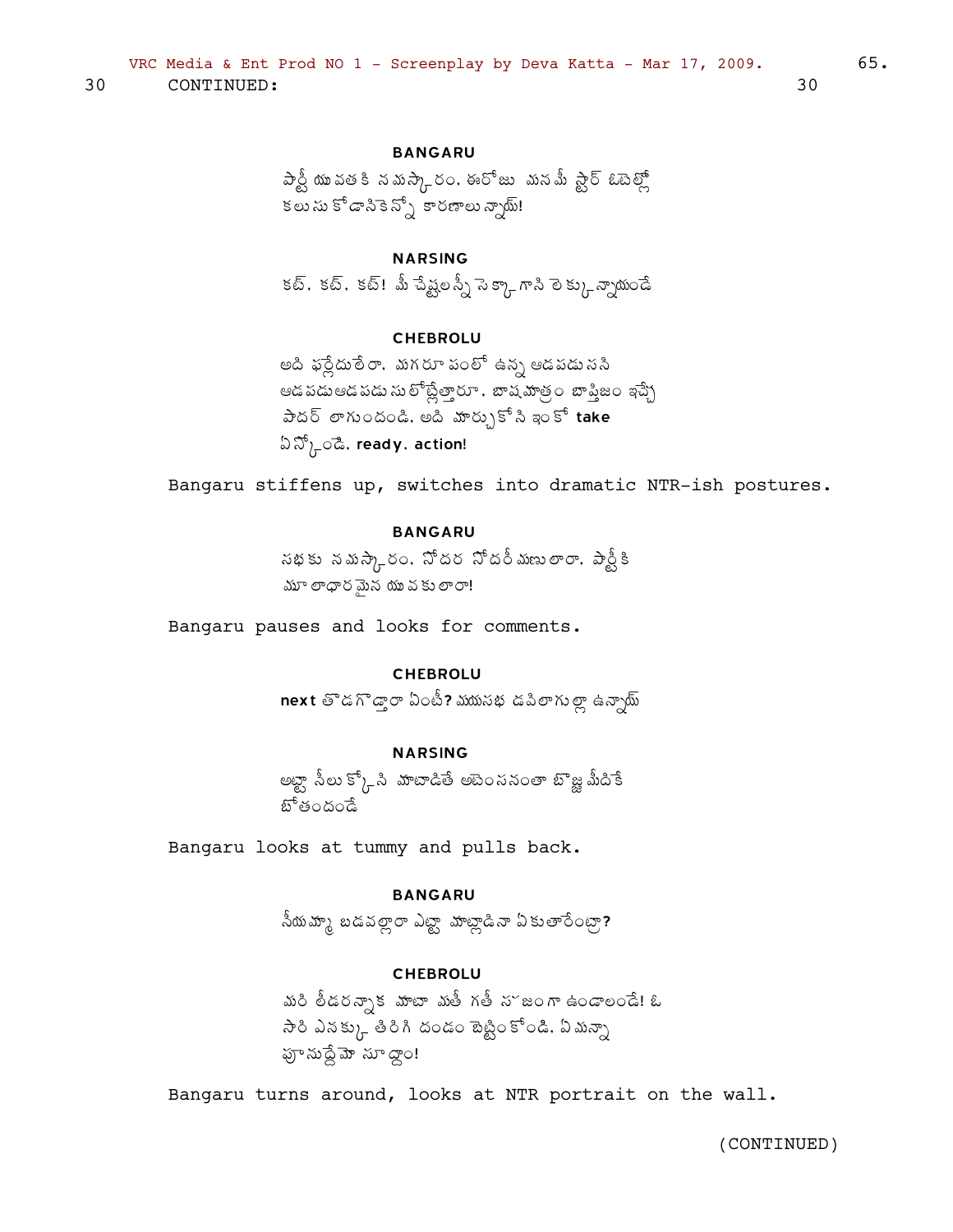### **NARSING**

ముందు గొడ్డు మాంసం తగ్గించి గుర్రం లెక్క పరిగెత్తాలండే. లుక్కు సానా బాడ్ గా ఉంది

Bangaru feels frustrated and restless.

#### **BANGARU**

వే, tension పెట్టింది జాలు, అసలాడ కార్భకర్త తారంబారా?

> MUSIC CUT TO: SOMBABU & PARTY

 $30a$ INT. HALLWAYS/CONFERENCE ROOM - DAY: KARYA KARTALU  $30a$ 

> SLOW MOTION (KILL BILL STYLE) AS SOMBABU WALK THROUGH THE CORRIDORS WITH A BUNCH OF REPS IN WHITES, WEARING COOLERS.

Reps pause at the entrance, take a good look at the table and suddenly break in to find a comfy spot like a bunch of carnivals in front of food and drinks, await Bangaru's speach restraining the impulse. Chebrolu signal Bangaru to speak.

#### **BANGARU**

#### (clears throat)

నోదర నోదర్ (notice no ladies) మణులారా! ఇక్కడ మనం కూడు కోడానికి కారణమేంటంటే. మన సియోజక వర్గ నాయకత్వం లో తడణం మార్పు రావాలి! మన పార్టీ మళ్ళీ తెలెత్తుుకు సి తిరగాలంటే. వచ్చే ఎస్సికల్లో మళ్ళీ గెలిచి మీ జీపితాలు మూడు కాయలు ఆరు ఫువ్వులుగాఇకసించాలంటే, మీరందరూ ముక కంటంతో ఇంకో నాయకుడ్ని ఎన్సుకో వావాలసి పార్టీ యూత్ పెసిడెంటు గా సేను మసిపి పేసు కుంటూ పిన్నపించు కుంటూ ప్రార్ధన ెచేసు కుంటు న్నాను!

### **GUEST**

యో. ముందు మాకు పోసేది పోసి పెబ్టేది పెట్టండయా్య, ఆయన మాటలతోపాటు ఈడ పనులు కూడా సాగి పోతాయి గదా!  $2 \omega \omega$ ప్ సోంజాబో?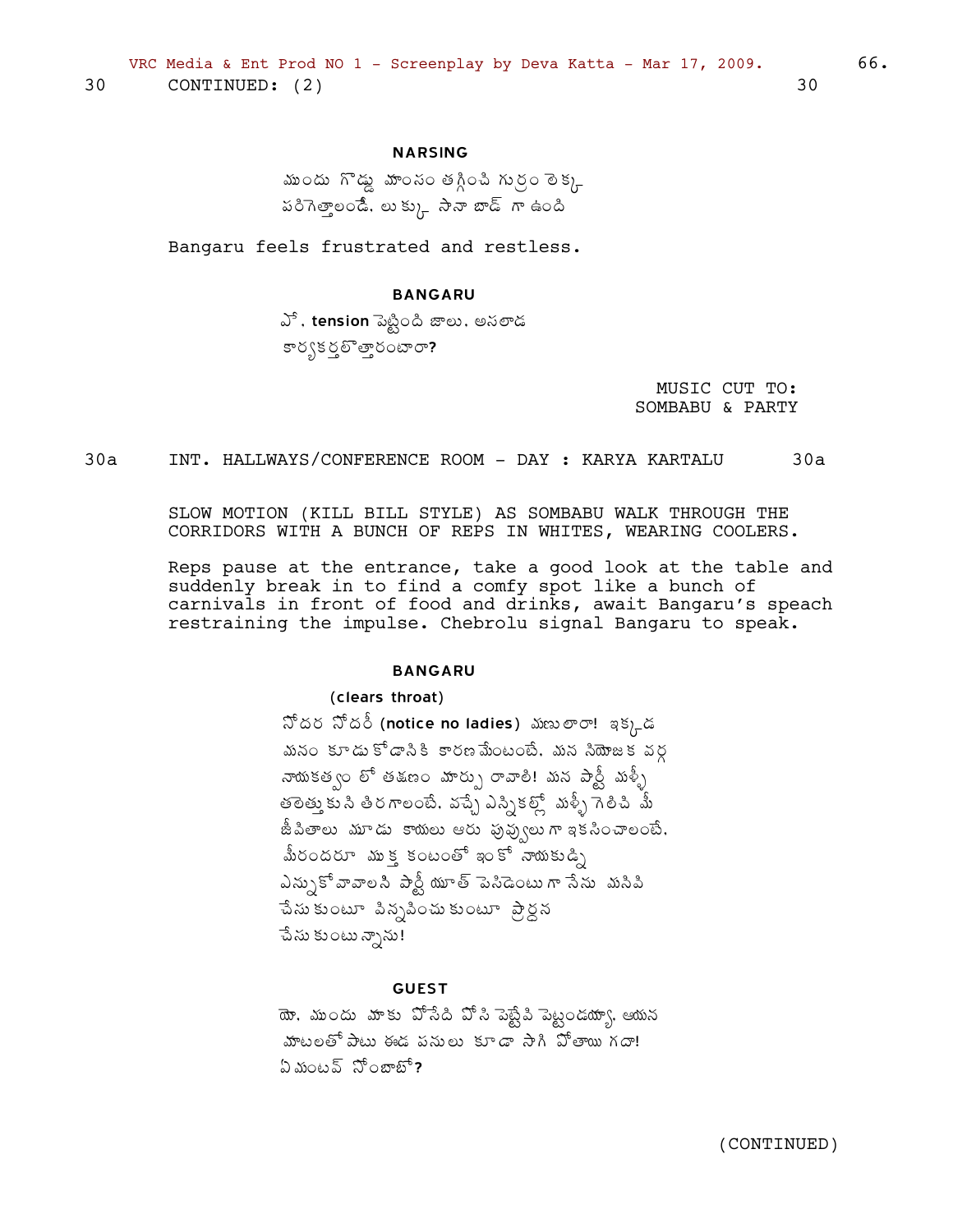### **SOMBABU**

ఆ, కదలకుండా ఇనడాని కీసే మన్సా ఎంటీ యారా మెగా స్టారా?

### **GUEST**

బలే పెప్పావ్ సోంజాటో! ఆ పనులేవో మనమే పేసు కుంటే హోదూ ?

#### **SOMBABU**

(grants permit)

నరే కాసిండా

Everyone grab liquor bottles and food, busy helping themselves.

#### SOMBABU (cont'd)

మీరు పెనంగంచండి, ఒళ్ళంతా సెవులే మాకు! అనలే బాలయ్య బాబు సినిమాిరిలీజింగు, మాటినీకి బైమౌతోంది

Bangaru's feels unattended and looks at CHEBROLU.

#### **CHEBROLU**

అబ్టాగే ఉంటారండి! అక్కడ టెల్ మోగేలో పు మీరు పాయింట్ కొచ్చెయ్యండి

#### **BANGARU**

#### (looking at table)

ఇప్పుడు సేను చెప్పేదేంటంటే, సేనూ పాతికేళ్ళుగా వ్రజాసేవ పేసు కుంటూ అత్తవ్నాను కదా? ఎన్నో మద్దిస్తాలు పేశాను, మడ్డర్ లు చేశాను (corrects himself) చీ మర్డర్ ేకే సులు పరిష్కరించాను. పార్టీ కో సం లచ్చలు ఖర్చుబెట్టాను, ఇస్సి చేసినా పార్టీ నాకేం చేసిందీ అసి బల్ల గుద్ది మరీ అడు గుతున్నాను!

Bangaru smacks on the table and looking for response.

#### **SOMBABU**

మెల్లి గౌ గు ద్దు వయ్యో, బాటిల్లు పగు ల్తాయ్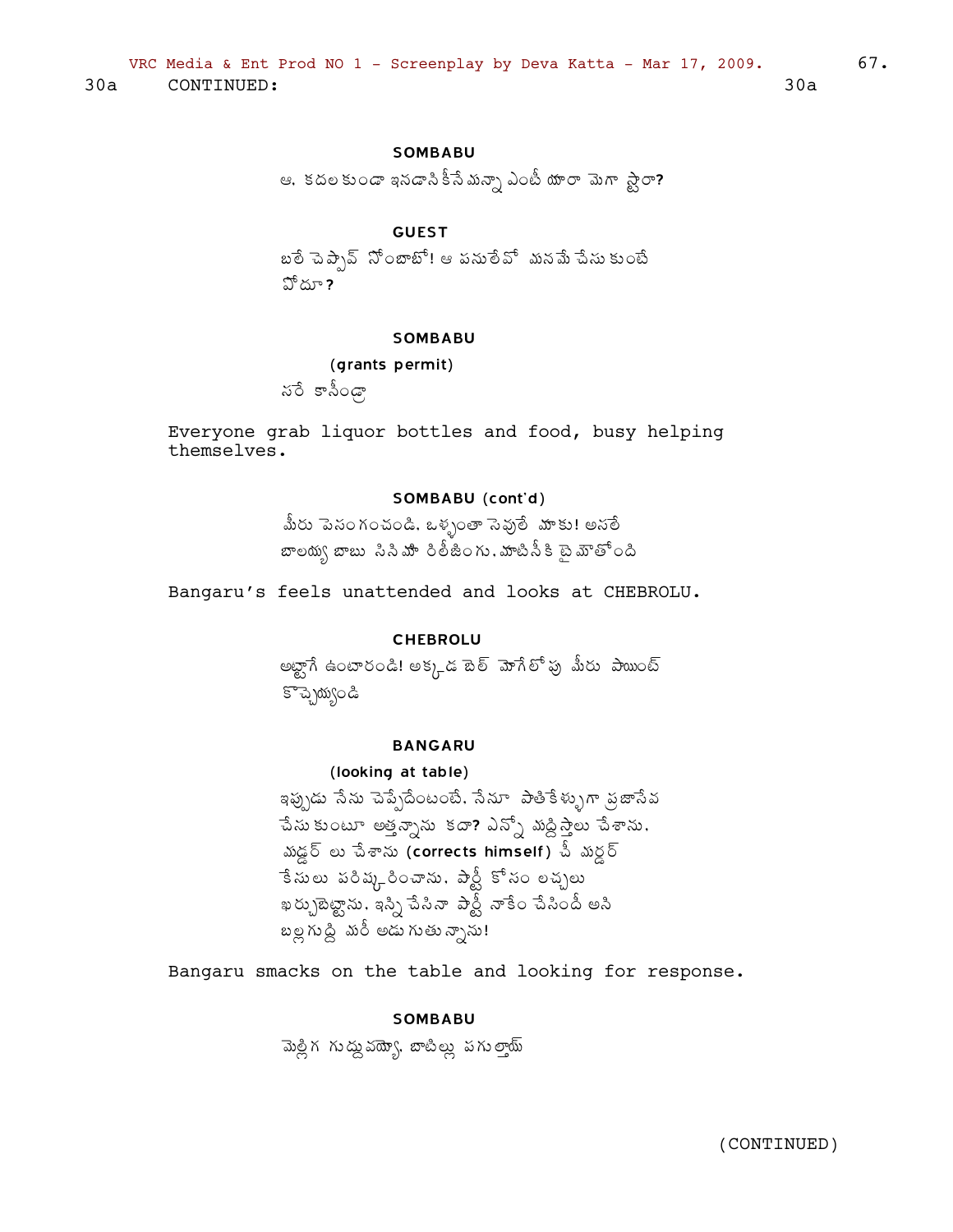A MUSICAL MONTAGE AS BANGARU CONTINUES HIS SWEATY SPEECH, FAST CUTS OF PEOPLE EMPTYING THE BOTTLES, PILING THE TRASH ON TABLE, FINALLY REACH FOR KILLIS.

One of the karyakarta in the front sneezes hard, interrupting Bangaru.

#### SOMBABU (cont'd)

బంగారు బావా, సదిపిన బొంకు రామాయనం సాలు గానీ, ఇంత కు మమ్మల్నేం జెయ్యమంటావ్ సెప్పు!

Chebrolu displaces the exhausted Bangaru at the Mike.

### **CHEBROLU**

ఈ ఎలకున్ లో బాబు గారికి సీటివ్వమని ధర్నాలు జెయ్యాలయ్యా

Reps look at each other and stand up seriously.

#### **SOMBABU**

ఏట్రా, బాక్స్టాళ్ళలాగ కనిపిత్తన్నామా? ఓఫూట తిండెట్ట్టగానే మన స్పాడిన మ్ము కుసేంత సీపుగ కసిప్పిత్తన్నా మా? అ~ ఏటీ మీ ఉద్దేశ మూ ?

#### GUEST2

#### (toothpick)

ఆల్లేదో అండర్ ఎస్టిమేసం ఏస్కున్నారు గాసీ, మ్యాపిసీకి బైమాతోంది బయల్దేరు సోంజాబో!

#### **SOMBABU**

హి హోజల్ <sup>-</sup>వెబ్టే ముందు - వొల్లు దగ్గి రబెట్టు కో సి ఆలో సించండ్రేయ్!

Everyone leave the banquet table leaving Bangaru and his assists behind, Bangaru crumbles into the chair looking at the leftovers on the table.

#### **BANGARU**

మనం పెట్టిన మాంసం కన్నా బొపికలెక్కువ క సి పిత్త న్నాయేంట్గా?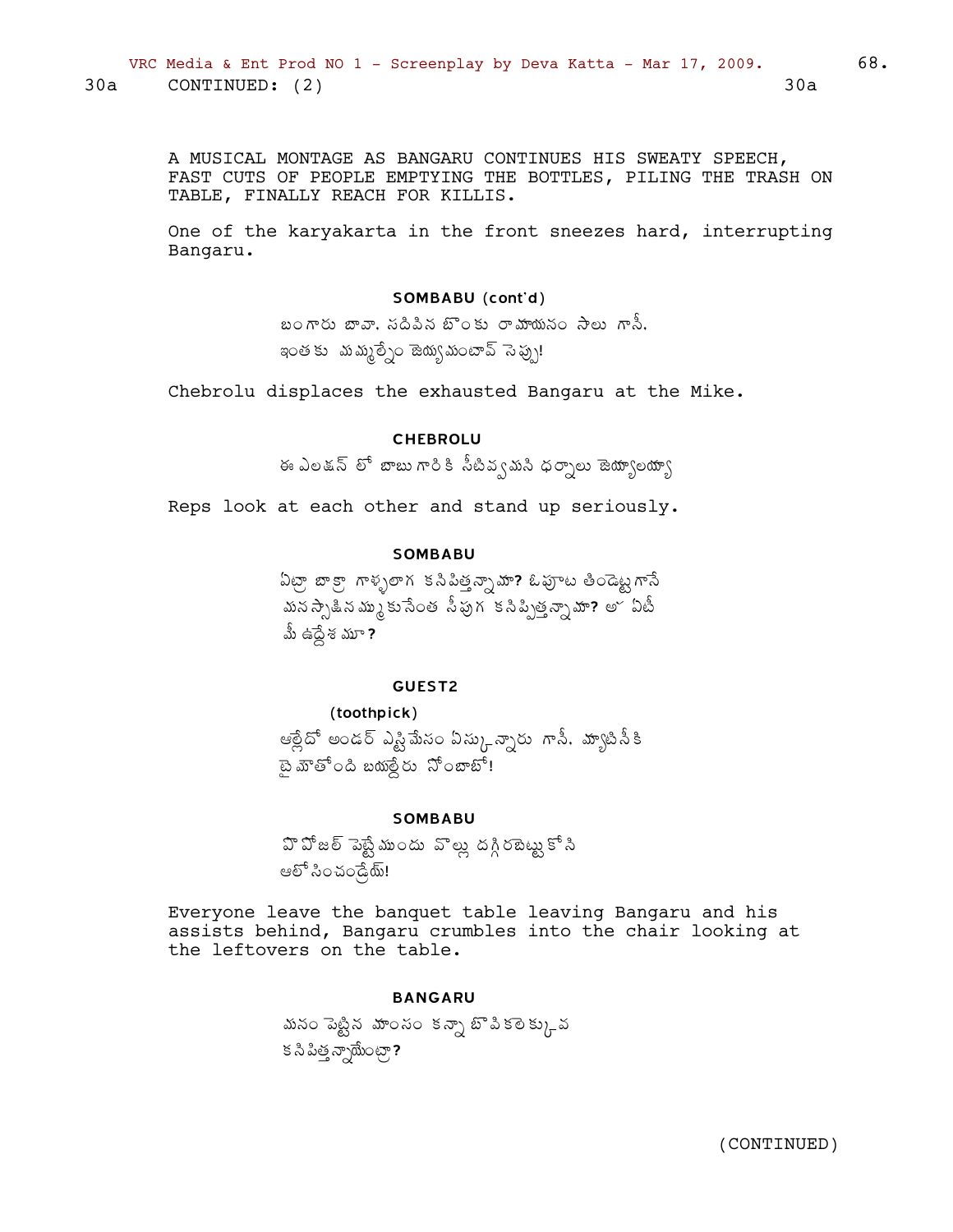Bangaru lifts the vodka bottle, a couple of people run back and snatch away the remaining liquor bottles.

CUT TO: HALLWAY

#### **SOMBABU**

రాజకీయం సెయ్యాలంటే మడిసిలో ఎలు గన్నా ఉండాలి. సేతిలో ఎన్నవ్సన్నా ఉండాల, ఎలుగూ తేదు ఎన్న తేదు, రాజకీం సేతాడంట ఆడింగి నాయాలు!

CHEBROLU goes after and holds Sombabu by the wrist.

### **CHEBROLU**

ఆన్సా బంగారు బావనంత తేలిగ్గా తీసేత్తే ఎట్టన్సా? ఆయన ేపేరులోనే బంగారముందన్నా, మీ అందరికో సం సిస్సే ముప్పై టాటా కార్లు ఆర్డర్ చేసొచ్చాడు!

Bangaru coughs out vodka with those words.

### CHEBROLU (cont'd)

అటు సూడండి, పిల్లా బీరకాయలేకుండాగొడ్డు బతుకు బతు కున్నాడు. డబ్బంతా మూట కట్టుకు పోతాడా సెప్పండి! ఏదో పోయే ముందు పెజా సేవ చేసి పుస్సెం కట్టుకుందామసి హ్రాను కు న్నాడాయన, మీకు బ్రహ్మాండమైన మర్యాదలు న్నాయ్, రండన్నా

CHEBROLU pulls Sombabu who's stand convinced.

**SOMBABU** ేయ్ ఆగండ్రా, ఈర్లేదో మర్యాదస్తుల్లాసే ఉన్నారు

GUEST2

మరి మ్యాటిసీ సంగతో?

**SOMBABU** 

పష్ట్ నోకి వోదాంలేరా!

#### CROWD

ఒరేయ్ పద్దు సోకి పోదాయంటా

Reps look at each other yielding.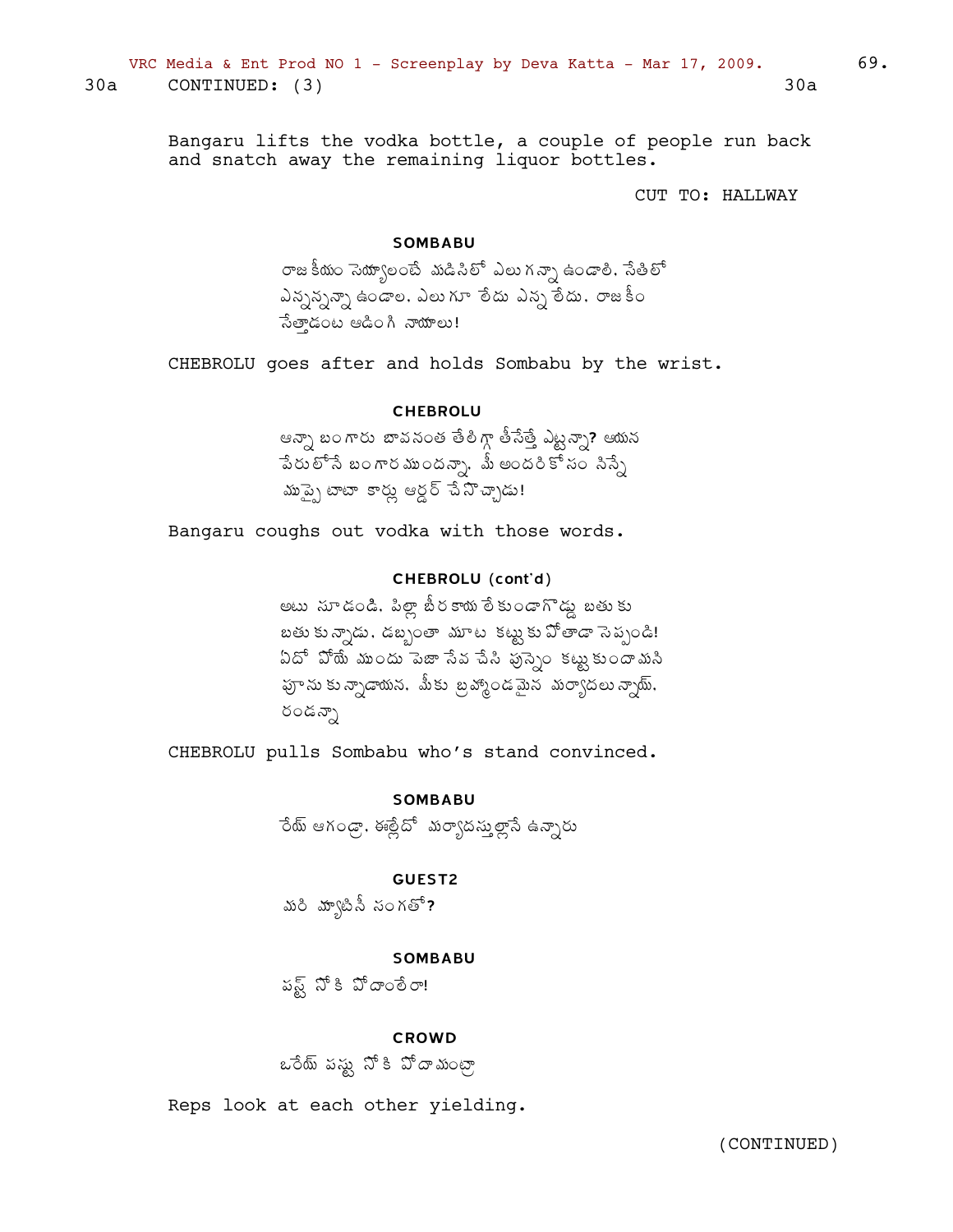### CROWD (cont'd)

నరే పదండి

Top View as everyone walk back into the room.

#### **GUEST2 (0.S.)**

 $(mumble)$ 

ఇదిగో, మా బాలయ్య బాబు సినిమా రిలీజ్ సో తప్పడం ఇదే మొదిటి సారి జెప్పన్సా!

Chebrolu shuts the door on camera.

CUT TO: VIKKI

70.

31 INT. LOKI RESTAURANT - EVENING : BUNNY'S BIRTHDAY 31

Kasi looks into camera with a 'waiting to burst' expression.

### **GOLIE**

నా pen name పెప్పేనా సీకు? జ్వాల! రుధిర జ్వాల! సేనో కధ రాస్తున్నా దాని పేరు రక్తంలో ఈత. a swim in the blood! bloodshed  $\omega$ s is political system  $\alpha$ **blood** తోనే కడగాలి! అదే నా కధలో ఉన్న అద్భుతమైన పాయింట్! కుళ్ళిపోయిన రాజకీయ వ్యవస్థ పునాదులు అట్టడుగునా కదిపి మట్టిగుడిపే వరకూ, నా కలం సిద్ద హోదు! చే గుయెవరా, పిడేల్ కాన్హో, మావో తుంగ్, జోసెప్ స్టాలిన్, అడాల్స్లో ట్లర్ లాంటి revolutionists సి isnpiration గా చేసుకుని, కలం బలం తో మన దేశాస్స్రి ఉటో పియా చెయ్యడమే నా లక్యం!

Kasi Reddy breaks the glass and freeze with emotion, waiter hops in to clean up.

#### **WAITOR**

ెుప్పినోళ్ళంతా ి స్టరీలో దిజాన్టర్ లే! ఆళ్ళ తొ క పట్టు కు సి మీరేం పీకుతారు సార్!

#### **GOLIE**

Did you listen to that bloody capitalist? by the way ivvALa birthday neekA dAnikA?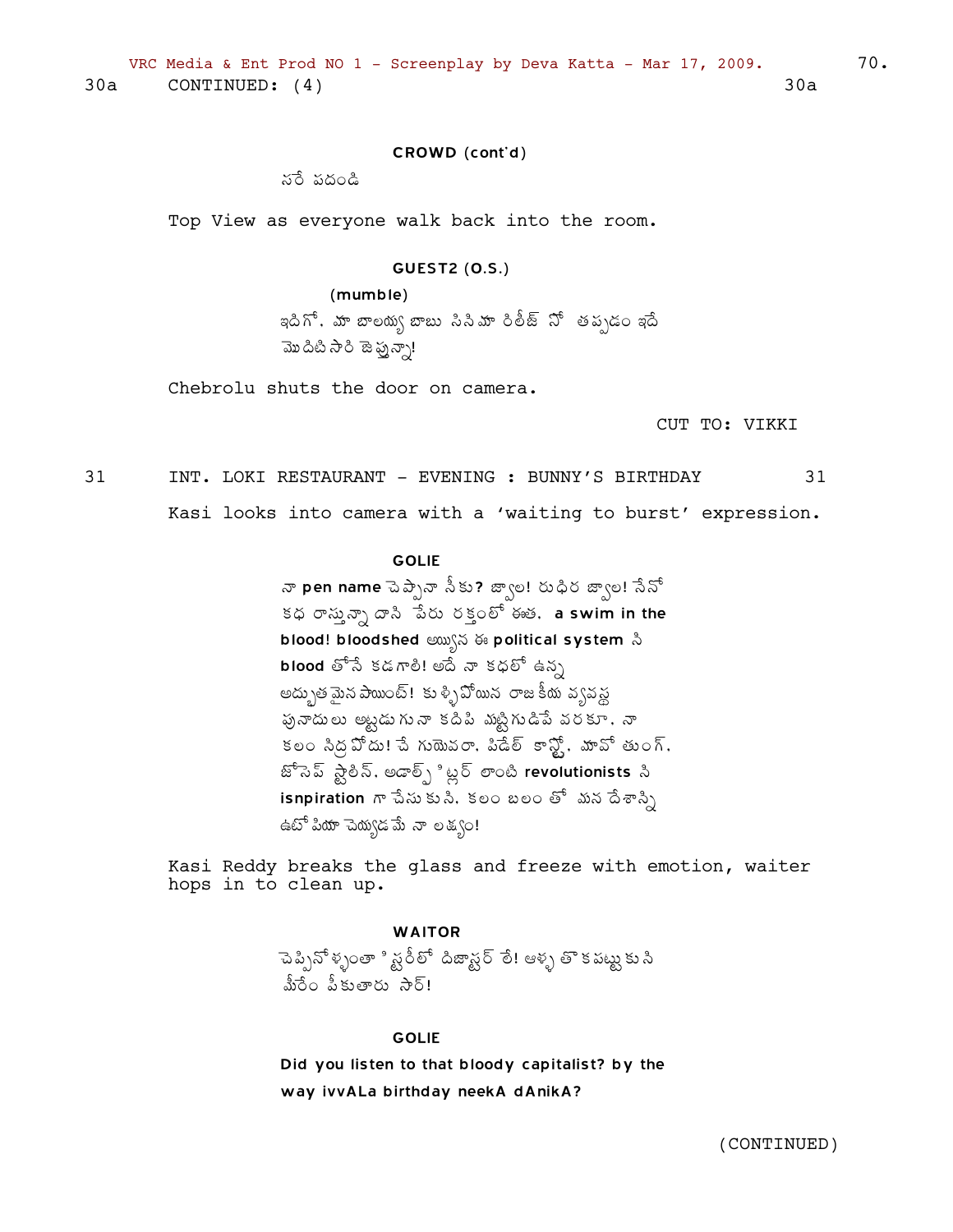### **LATHA**

MA banneeki

### **GOLIE**

ම! afteral 6 inch puppy & six feet  $\hat{S}$  5? ಬಲು ඨ? వా పా? ఏ మిటే మీ డబ్బున్నోళ్ళ జులుం?

Vikki puts his finger on the cake.

### **LATHA**

చంపేస్తా ముట్టుకున్నావంటే. మీ ముద్దుల మావయ్యేగా వచ్చే వరకు ఆగు!

Latha smoothens the cake.

CUT TO: ASH TRAY

CHINNA IS LOOKING AT LATHA SITTING AFAR WITH HIS FRIENDS IN A CLOSED ROOM.

#### **DINESH**

ఆ కేకు బలే ఊరిస్తోంది బావా

### **CHINNA**

నో రుృ్య, అది నా relative

**DINESH** 

వరనైన రిలేటివా? వరసకాసి రిలేటివా?

#### **CHINNA**

మా అన్నగాడి వరస

#### **DINESH**

ఆయుతే నీకూ వరానే!

### **PRAKASH**

అరే, వచ్చి గంటైంది, ఇం కా గొంతు తడపపేంట్రా బాబూ?

Chinna calls the passing waiter.

(CONTINUED)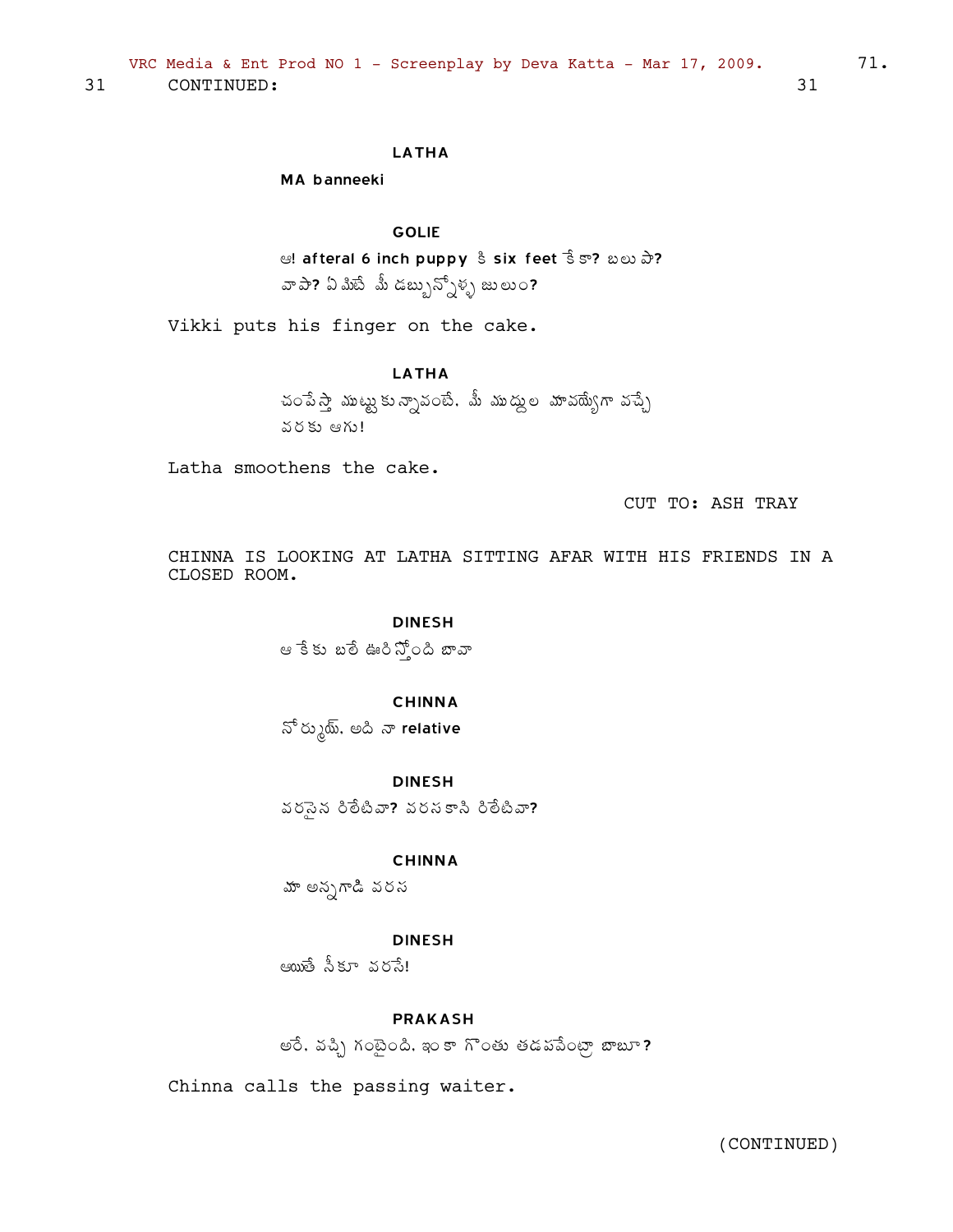**CHINNA** 

శివా! నాలుగు మార్గరీటాలు పట్రా

**WAITOR** 

ခေ့သလို အောင် အောက် အောင်

### **CHINNA**

**PRAKASH** 

మందు మాకు బాసూ గాంధీకి కాదు

అయితే **?** 

WAITOR (cont'd)

ఇవ్వాళ మందు serve చెయ్యకూడదని ో టెల్ పాలసీ సార్

**PRAKASH** 

ಹೊಂದೆ?

**CHINNA** గాంధీకి సేను నచ్చ పెప్పుకుంటాలే, నుప్వెళ్ళి పట్గా

Waitor leaves.

CUT TO: MITHRA

 $72.$ 

Mithra and Golie join Latha at the table.

### **MITHRA**

సారీ బుడతలూ, లేబైపోయింది! కేక్ సిలా పచ్చడి  $33222300$ 

### **GOLIE**

(crying) చూ శావా బవా? afterall ఓ కుక్కవీల్ల birthday కి ఎంత ేక్ కొన్సారో

Mithra turns around hearing slapping sound from Chinna's table.

### **CHINNA**

(shaking and slapping)

ఏంటి బలు పా? ఎస్నిసార్లడిగినా అదే న మాధానాం పెప్తాపేంటి?

Nadiya walks towards Chinna's table.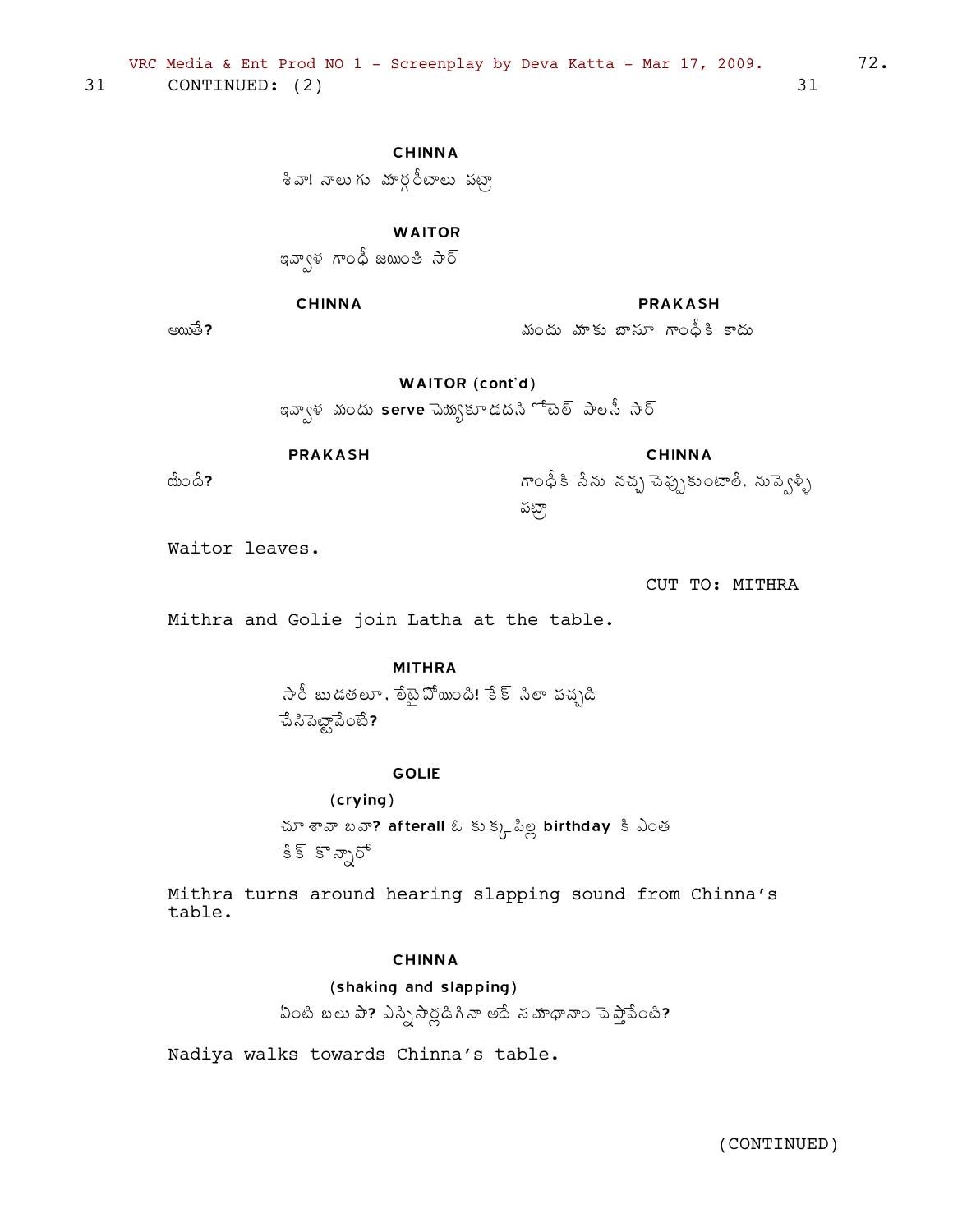# NADIYA

excuse me sAr, can you please control yourself?

Chinna looks up and down on her.

#### CHINNA

who are you?

#### NADIYA

I'm the new manager here, we do not serve liquor today, can please go to another restaurant

Chinna laughs looking at her.

# CHINNA

 $\sim$ ు! ఏస్పిరోజునైందే పిల్లా నుప్విక్కడ చేరి?

# NADIYA

One week

#### CHINNA

అంటే ఇంతవరకు ఓసారి గూడా ఆ ఫోటో పేఫు చూడలేదా?

Nadiya notice Chinna posing with Loki and Mithra, Mithra walks towards the scene, Chinna shears off Nadiya's badge.

### CHINNA (cont'd)

 $\delta\tilde{\mathfrak{g}}$ ్  $\tilde{\mathfrak{g}}$  restaurant కెళ్ళు, you are fired!

Chinna turns towards his table, Nadiya feels insulted and walks out crying past Mithra.

# MITHRA

చిన్నా ఆ అమ్మాయి ఎవరో తెలిసే మాట్లాడుతు న్నావా?

#### CHINNA

తెలీయదన్నయ్యా, కాసి చూడడాసికి బావుంది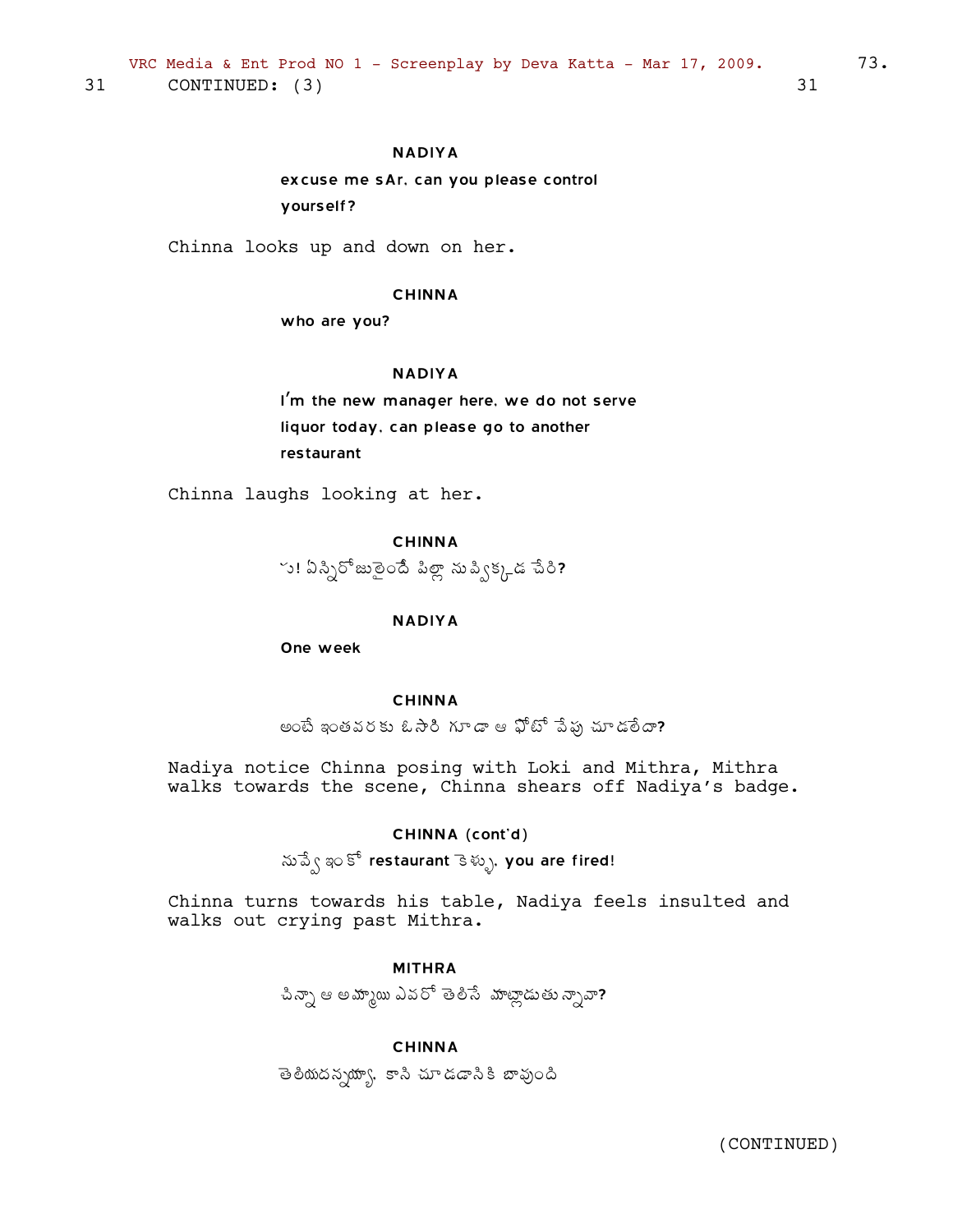**MITHRA** 

థాషా కూతురు. పెళ్ళి సారీ చెప్పు!

Chinna gets up and comes onto Mithra's face.

# **CHINNA**

జాస్ణి బుష్ కూతురంటాపేమో అనుకున్నా, భాషా కూతురే కదన్నయ్యా, మరీ bad అయిందనిపిస్తే నుప్వే సారీ చెప్పేయ్. పక్కన ఫ్రెండ్స్ ఉన్నారు, సేను జెప్తే ఇమేజ్ down అయిద్ది

Chinna places the badge in Mithra's hand and gets back to the table, Mithra is surprised at Chinna's attitude, looks out for Nadiya who drives past on scooter.

> CUT TO: DINING TABLE

32 INT. LOKI HOME DINING - DAY : LOKI'S REPRIMAND 32

HAND FOLLOW AS LOKI TAKES A BITE AND LOOKS UP NOTICING CHINNA, CHINNA WALKS DOWN FROM UPSTAIRS AND JOINS TABLE.

#### **LOKI**

భోజనానికి కూర్చునే ముందు చుట్టూ చూ*సి* కూ నోడానికి అర్తటందా లేదా తెలు సు కో

Chinna notices Nadiya and Bhasha at the table, Savithri serves.

#### LOKI (cont'd)

#### (screams at Savithri)

చెప్పిన మాట అర్ధం కాలేదా?వడ్డించొద్దు వాడికి! లేచి అమ్మాయికి సారీచెప్పినప్పుడే కంచంలో మెతుకులు రాలతాయ్

Chinna half-heartedly looks at Nadiya sitting across.

#### **CHINNA**

र्ले है।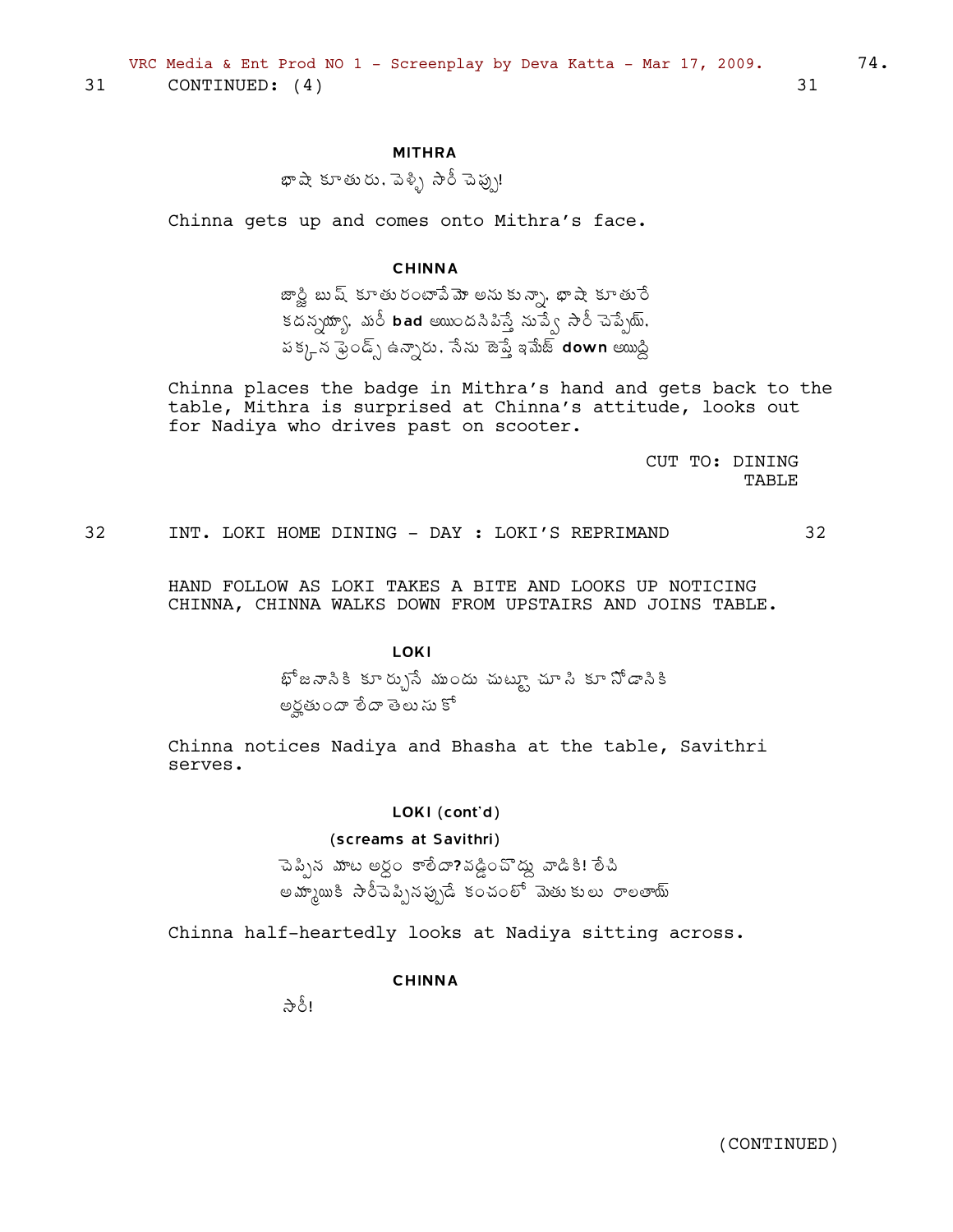# LOKI

(yell) సుంచో సి భవ్వం గా చెప్పూ!

Chinna trembles at Loki's voice and stands up in attention.

# CHINNA

Restaurant ಲ್ ಮಿೆಟ್ ಪ್**ಲ್ mis-behave ವಿ**ಕ್**ನು. I am** very sorry!

Bhasha and Nadiya get up from the table feeling uncomfortable, Loki commands.

# **LOKI**

మీరు కూర్చోండి

Bhasha and Nadiya follow the orders.

# LOKI (cont'd)

ఈ లేస్తే, వాలీ ఏో డాసికి ఈ నాయుడుగారు జీతమిచ్చే కూలి మనుషులు కాదు మీరు, ဝိ పట్నుంచి ఆ అమ్మాయే నీ <code>boss,</code> పే షాఠెయ్యకుండా  $m$ anagement సేర్చుకో! తో కడుుడుచు కుని చక్కబడితేసే ఈ ఇంట్లో స్థానం సీకు

Loki washes his hand and gets off from table.

# LOKI (cont'd)

సదువు సేరుత్తారో లేదో గాసీ, కాలేజీ తొక్క $\rho$ ంగాసే సం $\partial \eta$ రం తగలెడ్డారు గాడిద కొడుకులు, లో కంలో  $\bar{\lambda}$  గెలిచే వాడికీ డేడినాడికీ మాద్ది గురిగింజంత లౌక్యమే తేడా! ఆ ఆప్లి లేసి ఎదవ కి ఏస్ని ఆస్తులు న్నా వ్యర్ధమే!

Loki walks upstairs, Chinna swallows food with a heavy breathe, Mithra observes sitting across.

CUT TO: PHOTO

33 INT. RESTAURANT RECEPTION - DAY : A FRIENDLY APOLOGY 33

Cam tilt down from the photo as Nadiya turn from desk to notice Chinna approach in waiter's uniform.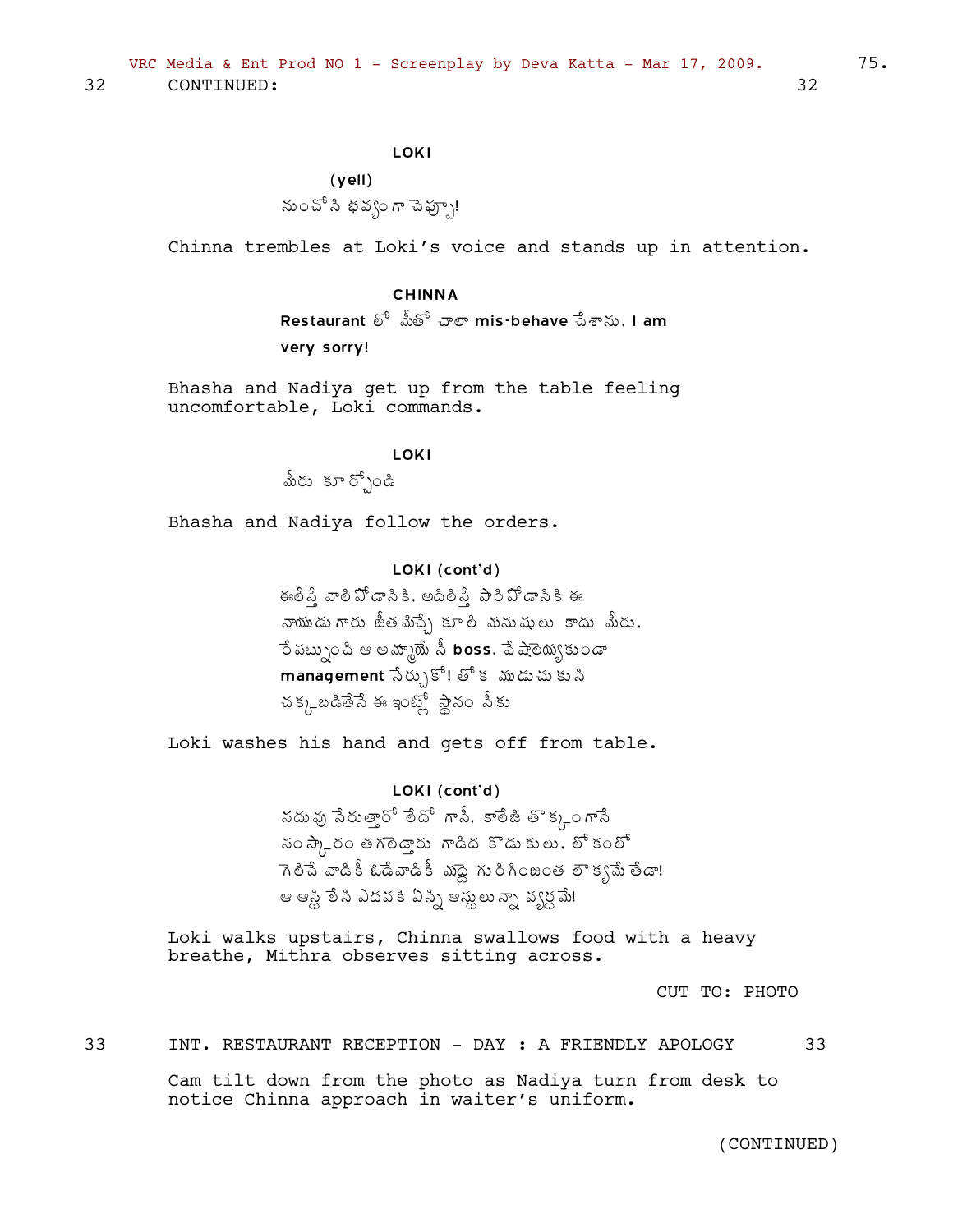# CHINNA

Training tables తో start మెద్భు మంటారా?

Nadiya feels uncomfortable.

# NADIYA

Please, don't do this! sorry, నావల్ల చివాట్లు తీన్నారు

# **CHINNA**

 $\frac{1}{2}$ పర్లీదండి, అలవాబై $\frac{1}{2}$ హ్మింది, నా కోసమే కద చెప్పారు? అందమైన అమ్మాయి అడు గు జాడల్లో నడుస్కూ business  $\mathsf{\mathop{std}}$ y చెయ్య మన్నారంతే గా? ఏడీ ఓ సారిటొచ్చి నడు స్తారా,  $try$  చే స్తాను

Nadiya bursts out with smile as Chinna responds.

CUT TO: BUDUSU

34 INT/EXT. VALLI HOME - NIGHT : DIWALI 34

Vikki lights the 'budusu' and runs away closing ears.

# NIKKI

మశ్కే, పీడు నా బుడుసులస్సీ కాల్చెస్తున్నాడు

# VALLI

ఏయ్ దెబ్బలు పడతాయ్

#### **VIKKI**

 $\varpi$ సికి కాల్చడం సేర్సిస్తున్నా మమ్మీ

Mithra parks the jeep rear-facing in front of kids. Golie gets up through a heep of crackers piled in the jeep, with a big 'saram' hanging around neck, jumps on road.

#### GOLIE

#### VIKKI & NIKKI

ఏదు్, రండ్గా పిల్ల నరకాసురులారా! దీ పావళంటంటే ఏంటో చూ పిస్తానూ! టపకాయల Hey! ఇవన్సీ మాకే నా? āబ్బకీ ఒక్కోడికి పొప్పు డిగాలి. రండే! (excited)

Kids hop onto the crackers pushing each other, Golie struggles to control them.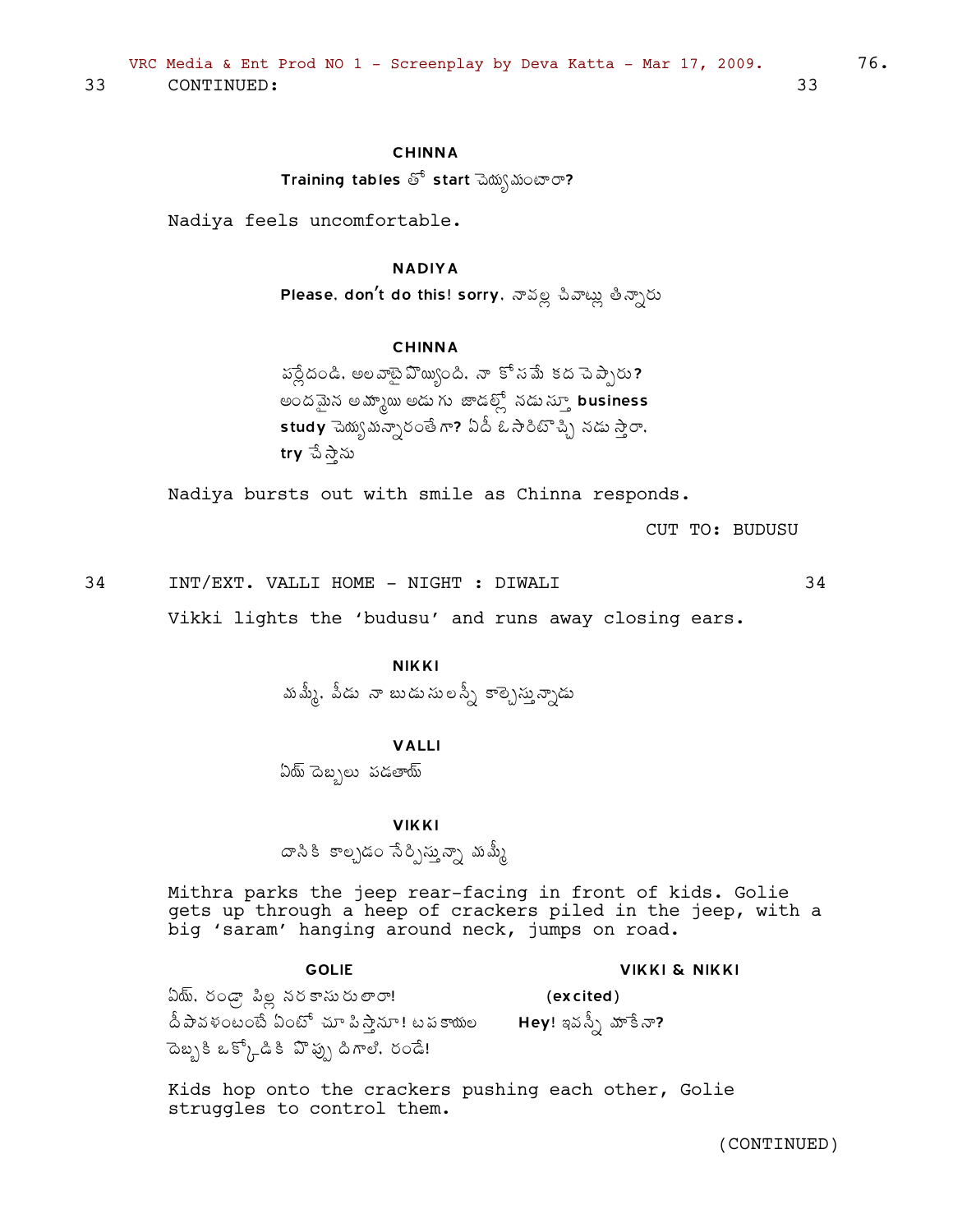# **KIDS (0.S.)**

#### (each jave a demand)

రాకెట్లన్నీ నాకు, నువ్వు బుడుసులు కాల్చుకో నాకు రాకెట్లు కావాలి, నాకు, మీరపకాయ పటాకులు, నాకు ఆటం బాంబులు కావాలీ

#### GOLIE (O.S.)

ముందు పీధిలో ఉన్న వానర సైన్యాన్నంతా తోలు కురండి. హిండే

EXT. VALLI HOME - NIGHT : STUMPED 34a

> Mithra gets down carrying a pile of shopping bags wearing a laalci. Mithra stumps on Latha who is lighting candles at the footsteps, drops everything on the floor.

# **I ATHA**

~ లో ఏంటి? ఇస్సి దీపాలున్నా కళ్ళు కసిపీట్లేదా?

Mithra is lost in Latha's beauty, Latha snaps to distract.

#### **MITHRA**

#### (lost himself)

ఆ దీపాల మద్దె మెరు పులా సిన్ను జూ సి కళ్ళు జెదిరినయే పిల్లా

# **LATHA**

# (mocks his comment)

~~~ అమ్మాయిల్ని పటాయించడానికి కాళీదాసు నుంచి కసాయొడి దాకా ఒకే style లో మాట్లాడలాలాలా మీరూ! నా అందం మీద అంతగా ఆశలు పెట్టు కోకుదేవదాసుపై పోతావ్ ! next week నన్ను చూడ్డాసికి అందమైన america బుల్లోడొ స్తున్నాడు, తప్పుకే!

Latha pushes him aside, walks in with candles crossing Valli.

# LATHA (cont'd)

.<br>సీ తమ్ముడి సెత్తిన ఓ బక్కెట్ సీళ్ళు వొయ్యొదినా. బాగా ెందిరి నట్టు న్నాడు!

(CONTINUED)

34

 $34a$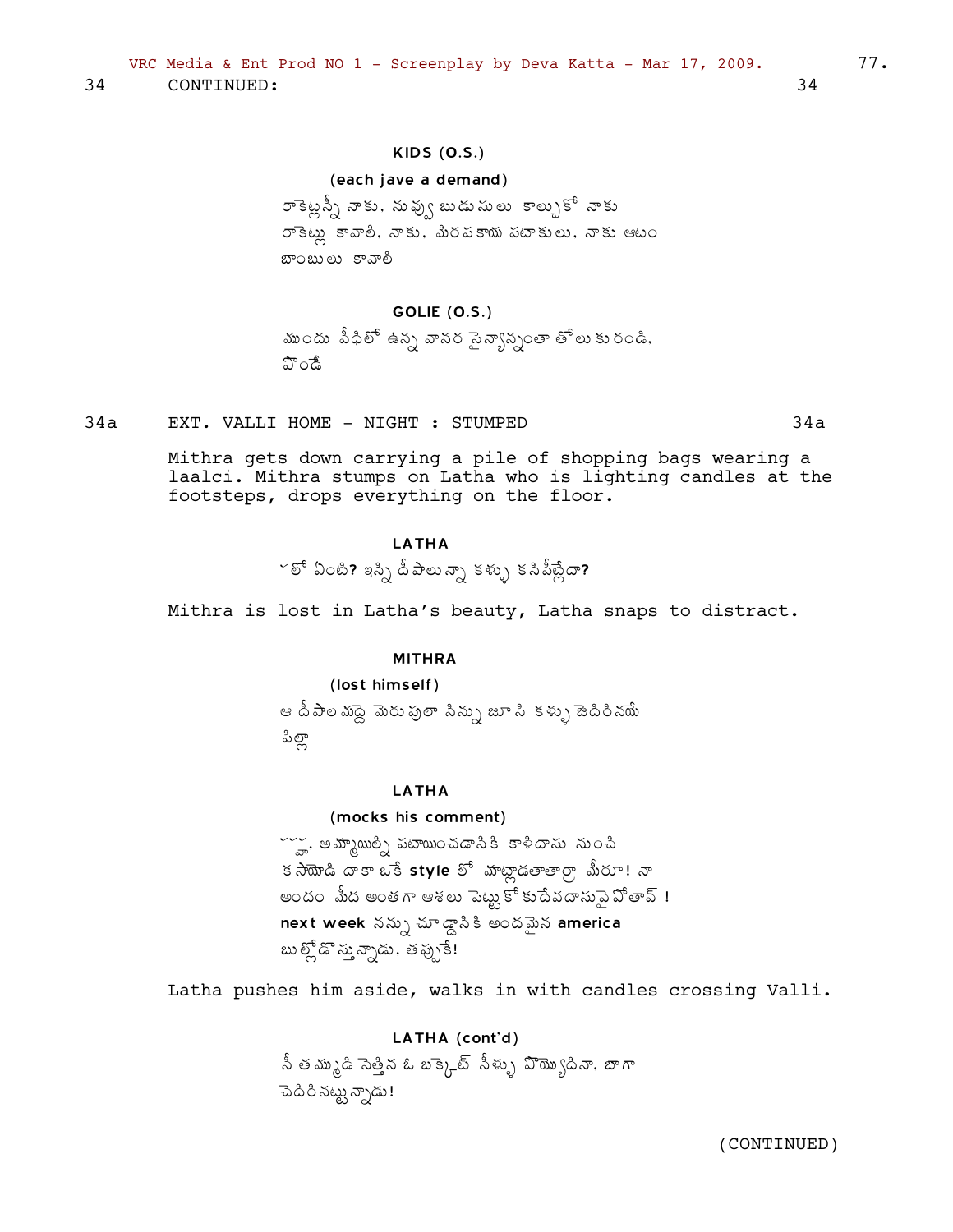VRC Media & Ent Prod NO 1 - Screenplay by Deva Katta - Mar 17, 2009.  $78.$ 34a CONTINUED: 34a

Mithra is still in a trans, sits down to gather bags, Valli joins to help.

# MITHRA

(whispers)

అక్కా, ఇవ్వాల దాస్సి జూ స్తుంటే కిడ్సాప్ షేసైనా పెళ్ళి  $\hat{a}$ సు కోవాల సిపిస్తాంది, నా ఒక్కడినల్ల కాదు సువ్వు $\hat{b}$ న్న పే స్తావా?

# VALLI

ఐడియా బాసే వుంది. కానీ మీ బావ నన్నొదిలే సాడే్మా*రా* 

# MITHRA

మళ్ళీ ఓ వారానికి నర్నుకు పోతాడులే క్కా

Latha is playing with the puppy sitting on a sofa lurking at Mithra, turns around as Valli peeks in to check on her.

# VALLI

 $\bar{\sigma}$ సి దొంగ చూ ఫులు చూడు. మనసులో ఎక్కడో  $\Sigma_{\delta}$ వృవృ $\sigma$  ను వ్వు $\varsigma_{\delta}$ . పెంటబడి పేలాడేవరకు బయటపడదు  $\mathfrak A$ గరుబోతు

Latha makes a face at Mithra and runs into the bedroom with bunny, Mithra shakes up.

#### MITHRA

 $\lambda$ ంటే? సేసేంటి నా లెపిల్ ఏంటి దాసెంటబడ్డ్ మా? చీచీ! నా  $\Delta$ ట్లన్ అదే లవ్ జేస్తే సరి లెదంటే దాని ఖర్మ!

Valli nips on Mithra's head.

# VALLI

అయితే తగలడు, ఈ డాబుల్తోసే సీలాంటెదవలు అమ్మాయిత్సాదు లు కుంటారు, సీ ఖర్శ!

Valli walks inside with bags, Mithra follows pleading.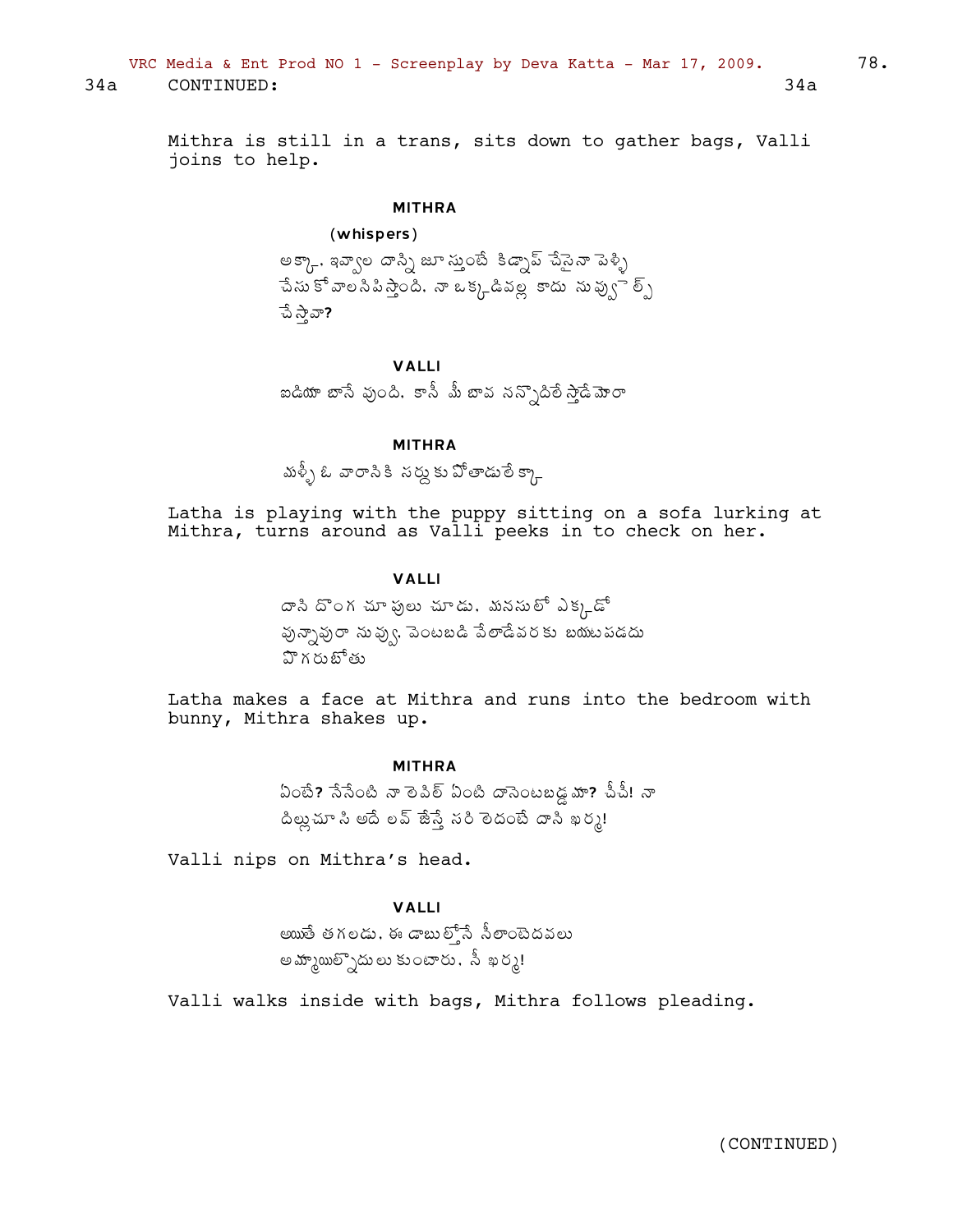#### **MITHRA**

అక్కా ఆగపే, ఇంకో మాట జెప్పపే

CUT TO: SURA **SURAS** 

 $34<sub>b</sub>$ EXT. VALLI HOME - NIGHT : GOLIE & CRACKERS  $34<sub>b</sub>$ 

> Golie notice Saira, tries to control kids with a bamboo stick.

#### **GOLIE**

నో నో! crackers are very dangerous, పేతులు

కాళ్ళు కాల్చుకుంటారు దూరంగా పెళ్ళండి. ముందు సేను కాల్చి చూ పి స్తాను , చూ సి సేర్చుకోండి, నరే నా?

The kids stand bye pissed as Golie exhibits bravery with crackers firing with bare hands.

CUT SHOTS OF GOLIE FIRING ALL KINDS OF CRACKERS, RECEDING THE CRACKERS HEEP, KIDS FEEL INCREASINGLY FRUSTRATED, VIKKI LOOKS AT ONE OF HIS RADICAL FRIENDS, ALL THE KIDS SURROUND GOLIE IN BHASHA STYLE.

Playing ecstatic with the crackers, Golie sense the looming trouble.

GOLIE (cont'd)

ఏంట్రా, సెంటర్ జేత్తన్నారూ?

Kids close in on Golie and bury him in the crackers, top view as Golie screams from under, Vikki sets fire, cracks on all directions.

Gilie gets up and runs across the street screaming and fluttering like a flashing super-hero.

CUTS OF PEOPLE TURNING AROUND FROM HOMES TO HAVE A GLIMPSE AT THE MOBILE CRACKER-MAN.

#### **EXCITED KID**

#### hey, look! A CRACKER MAN!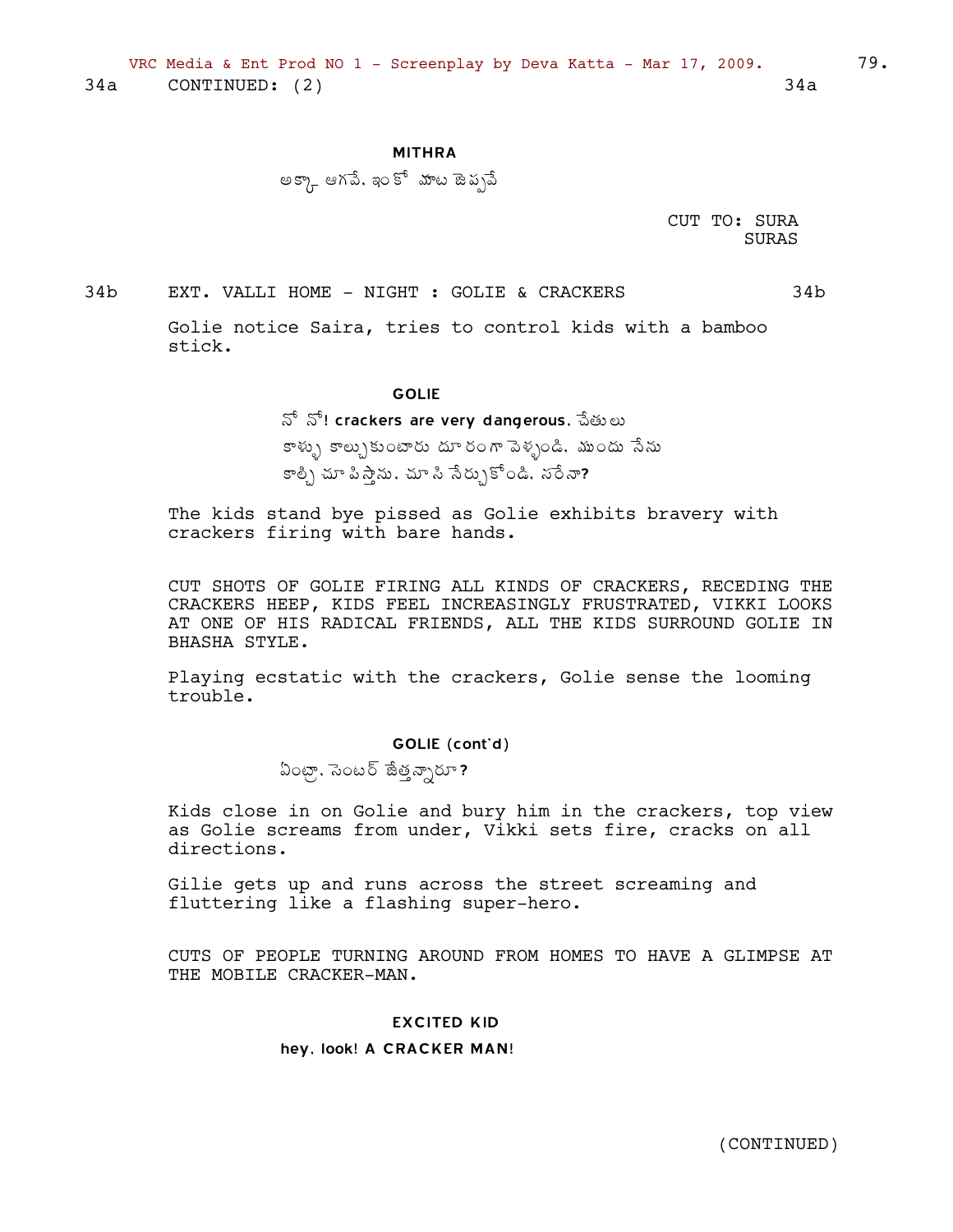VRC Media & Ent Prod NO 1 - Screenplay by Deva Katta - Mar 17, 2009. 60. 34b CONTINUED: 34b

> Golie flutters to the end of street and turns back screaming, Kids take control of the remaining crackers.

> > CUT TO: LATHA

34c INT. VALLI HOME BEDROOM - NIGHT : LUCKY MIRROR 34c

Latha stands stiff in front of mirror assessing her beauty.

LATHA

(talks to mirror)

ఒసే అద్ద వా? ఎంత అద్భష్టపే సీకు! రాళ్ళకు కూడా రసికత సేర్పే నా అందాల్ని రోజు కి వంద *సా*ర్లు చూ స్తున్నావ్!  $\tilde{\mathfrak{so}}$ డీరోజు పీరలో చూ సిందానికే అలా సిలబడి $\mathfrak{so}$ ియాడంబే....

Covers her face and jumps onto the bed, turns around holding bunny.

#### LATHA (cont'd)

(caressing bunny)

ఇస్సిరోజులు అణుచు కున్ను చూ పంతా ఒక్క సారిగా  $\partial \tilde{\phi}$ సు కు న్నాడు, దొంగ సచ్చినోడు! (giggles)

Latha hugs the bunny tight as it screams with a sweet tone, Valli recites 'murali lola'.

> CUT TO: VALLI SINGING

35 INT/EXT. VALLI HOME - NIGHT : SONG 3 (MURALI LOLA) 35

(Valli starts the song in the front yard holding Nikki in her lap. Feature Krishna and sathyabhama skit from kids. At the mention of Narkasura in song, Golie walks in with torn clothes and chases Vikki with a bamboo stick. Mithra and Latha humorous interaction).

> CUT TO: BANGARU CUTOUT

36 EXT. HYD PARTY OFFICE - DAY : PICKETING FOR TICKET 36

Party general secretary gets out of the car and looks up, up up and up at the extra tall cutout in front of the office, feels neck spain, turns to the PA.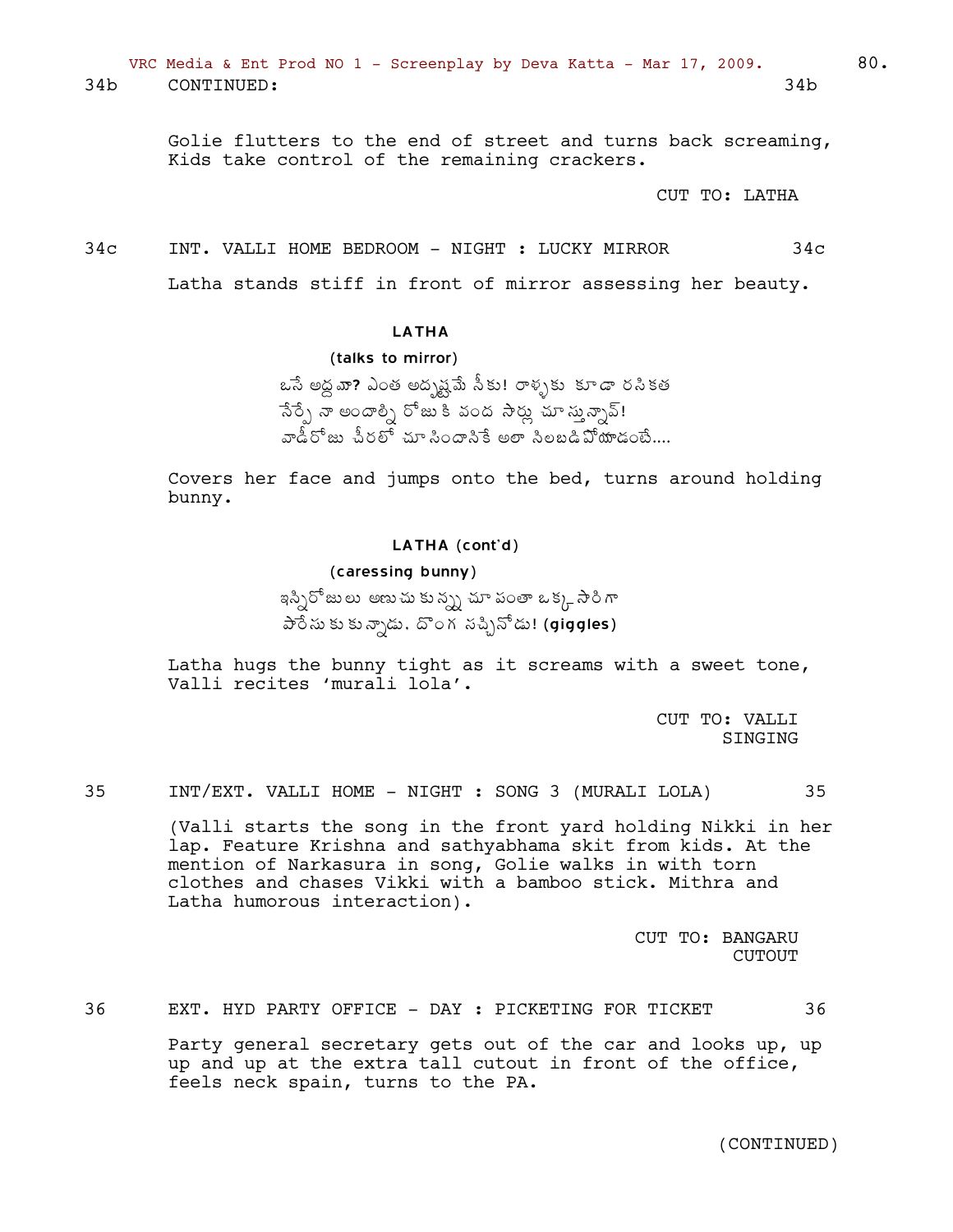# **GENERAL SECRETARY**

 $\hat{\sigma}$ న్లీ ఆఫీస్ ముందు ఫేస్ కూడా కనీపీనంత లంబంగ కటౌట్ టెట్టిండు, ఏవుడ్గా ఈ పితా మాుడు?

# **ASSISTANT**

మన యూత్ పెనిడెంటు బంగారు నాయుడు గారండి! టిక్కెట్ కో సం పిక్కెటింగ్, అటుచూ డండి!

A massive crowd is sitting on office walls like monkeys, shaking fens.

# **SOMBABU & SUPPORTERS**

# (collective)

ఉత్తరాంధ్ర చిచ్చర పిడుగు బంగారు నాయుడుకే జిందాబాద్! ఉత్తరాంధ్ర చిచ్చర పిడుగు బంగారు నాయుడుకే జిందాబాద్!

# **GENERAL SECRETARY**

చిచ్చర పిడు గా ఉచ్చల పిడు గా! జీల్లాలో కోతులన్నీ తాలు కొచ్చి జీలు దమ్ము జేస్తుండేందిరా వీడు!

GS walks into the office, a supporter interrupts.

# **SOMBABU**

ఇదిగో పెనిడెంటో, బంగారు నాయూడికీసారి కానూరు సీటియ్యలేదను కో, సీ కల్ల ముందే బూడిదై వోతా జెప్తున్నా!

### **GENERAL SECRETARY**

వాసికి సీటిస్తే పార్టీ బూదిదయ్యిడ్డి, మీ నాటకాలు మాకు ెదెల్వదూ తప్పుకోబే!

GS walks into the office amidst the rampage of people.

#### **SOMBABU**

#### secretary down down

Crowd resonates.

CUT TO: BANGARU

36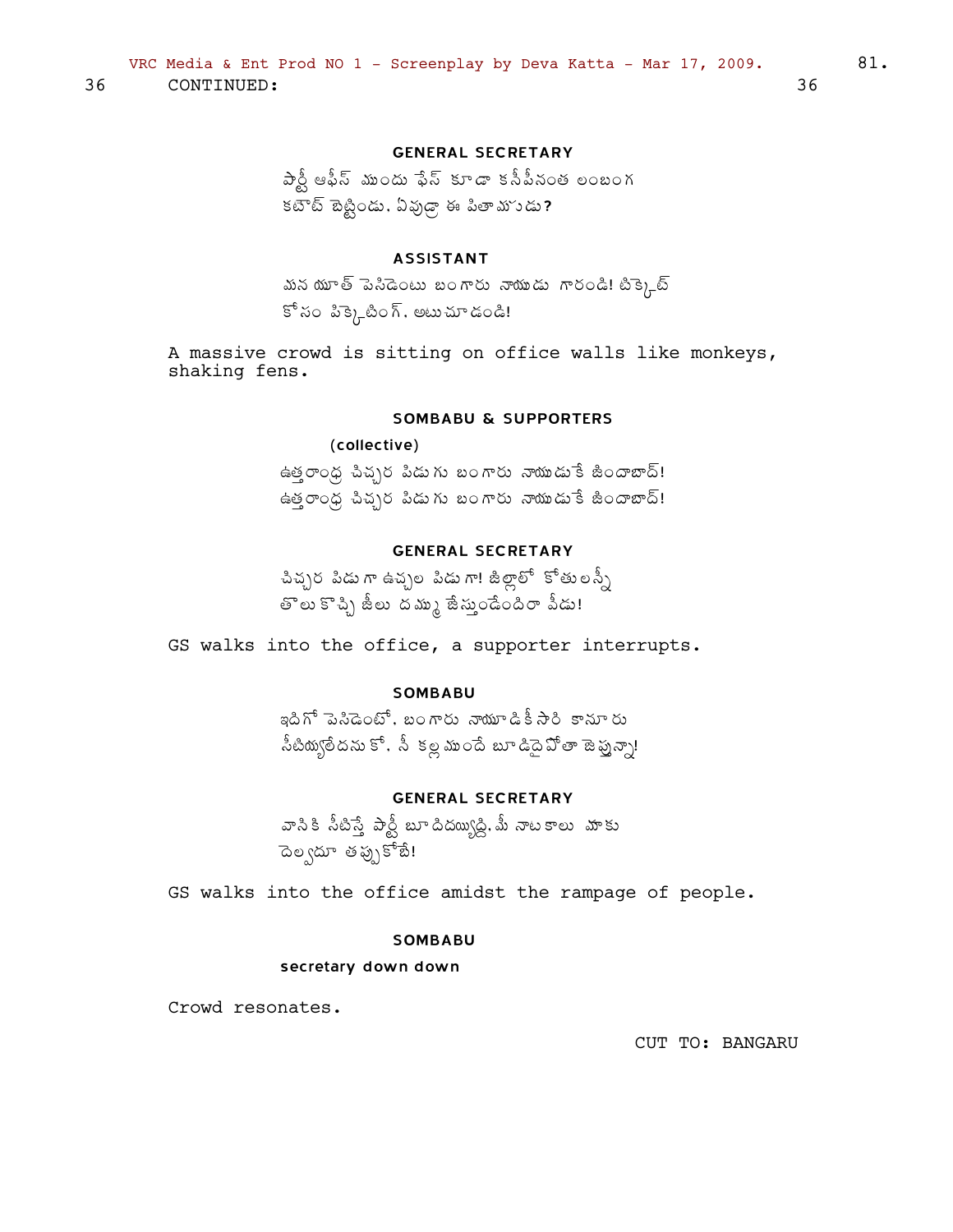$36a$ 

Bangaru is sitting in a chair with coolers, accompanied by CHEBROLU & Narsing.

#### **GENERAL SECRETARY**

ైలట్ తక్కు, వగుంది. అద్దాలు తీస్తే మనుషులు కసిపిస్తారు నాయిడో

#### **CHEBROLU**

తియ్వరండే! బయట చూ శారు గా! జనాల అభి మానంతో వల్లు పేడి జేసి మడ్గాస్ ఐ వచ్చింది

# **GENERAL SECRETARY**

ేర పు nomination బెట్టు కో సి ఇయ్యాలొచ్చి సీటు మార్చమంటావ్ ఏందయ్యా సీ జబ్బర్లస్తే?

# **CHEBROLU**

సీటు సేతిలో పెబ్టేవరకు ఆయన నోటితో మాట్లాడరండే!

Lights a cigarette.

# **GENERAL SECRETARY**

#### (negligent and angry)

గట్టయితే ఈడ్సే కూ నో మను, ఆఫీస్ ఇం కో నో సైటు కి హర్చుకుంటాం! అరే ఏందిభై మీరు హాట్లాడేది? అవతల్ ఐదు సార్లు గెల్చిన మిసిషిని పక్కన టెట్టి సీటియ్యడానికి .<br>ఈసేమన్నా లాల్ బొుదూ ర్ సాన్తినా? కావాలంటే మండాలానికి పోటీ చేసుకో మను!

#### **BANGARU**

ఒరే నర్సిగా, సేతులు వణక్కుండా ఆ సూట్కేసులు తీసి టేబిల్ మీద పెట్టరాదు!

### **CHEBROLU**

ఎల్లండయ్యా, ఎల్లండి మంతనాలయ్యేదాకా బయటుండండి

Chebrolu drives the supporters out and closes the door, Narsing reaches for the suitcases lying in the corner.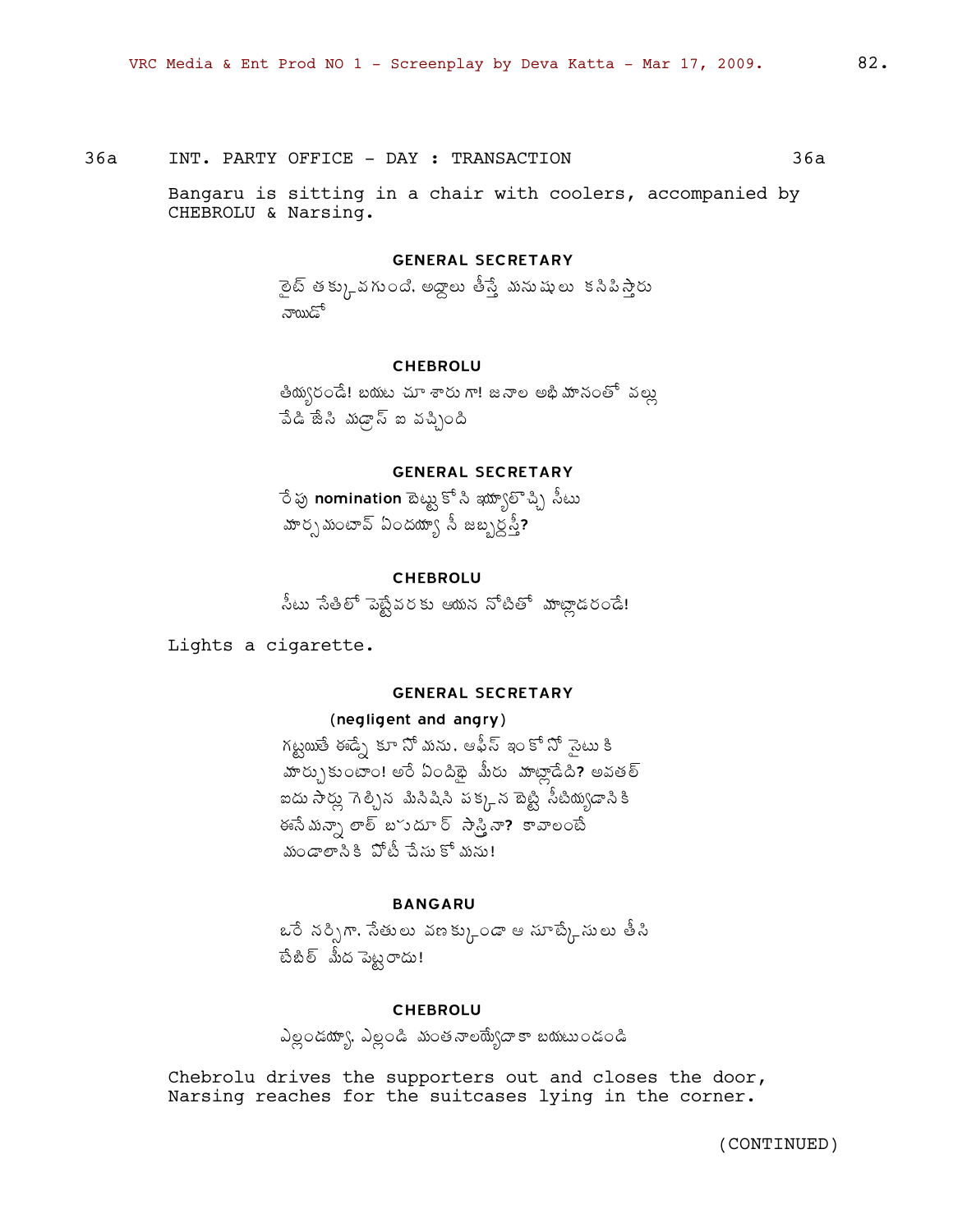# **GENERAL SECRETARY**

ఏందిది? ఇదే మన్సా income tax యా పార మను కుంటిరా?

Narsing opens the suitcases filled with currency.

# **CHEBROLU**

ఓక్క్ సూట్కేసు లోను ఐదొందల నోట్లు పదిపేలు*న్సా*థ్, ఎక్కాలొస్తే లెక్కే న్కోండి. సీటు మార్చి సైటు కి సైటు 'గో వా  $\overline{\mathbf{f}}$  is the state of  $\overline{\mathbf{f}}$  is the state of  $\overline{\mathbf{f}}$  is a state of  $\overline{\mathbf{f}}$  is  $\overline{\mathbf{f}}$  is a state of  $\overline{\mathbf{f}}$  $\bm{\mathsf{nom}}$  induction ముగినిపోద్ది, తమరు రాజకీయం వదిలేని ల పాకీల్సి టెట్టుకు సి ఫిల్మ్ నగర్ లో సిన్కాలు తీస్కో వచ్చు! ఎట్టాగూ సెక్టరీగా టరం ముగినిపోతోంది

#### **GENERAL SECRETARY**

(softer) నాకు పార్టీ గెల్వడం ముఖ్యం, సిట్టింగ్ ఎమ్మెల్లేకి అన్యాయం -పెద్యులే స్!

#### **CHEBROLU**

అరే, గెలు పంతా సూట్కే సుట్ట్ పెట్టుకు సి లో కీ లో కీ అంటపేందయ్యా? మొత్తం జిల్లాకే funding జేన్పూంటేనూ!

Party GS looks into the suitcases.

# **GENERAL SECRETARY**

గానీంత డబ్బులు నీ దగ్గిరేడిది?

#### **CHEBROLU**

మరదే. పాతికేళ్ళుగా రాజీకయం చేసినోడిదగ్గర ఆ మాత్రం ఆకులుండవా ఏంటీ? లేకపోతే బాసిరెడ్డి దగ్గర ఫ్రూట్ వాయించి తెచ్చాడను కుంటు న్సారా?

Bangaru seriously looks at CHEBROLU.

# **GENERAL SECRETARY**

అంతా బ్లాకే నా?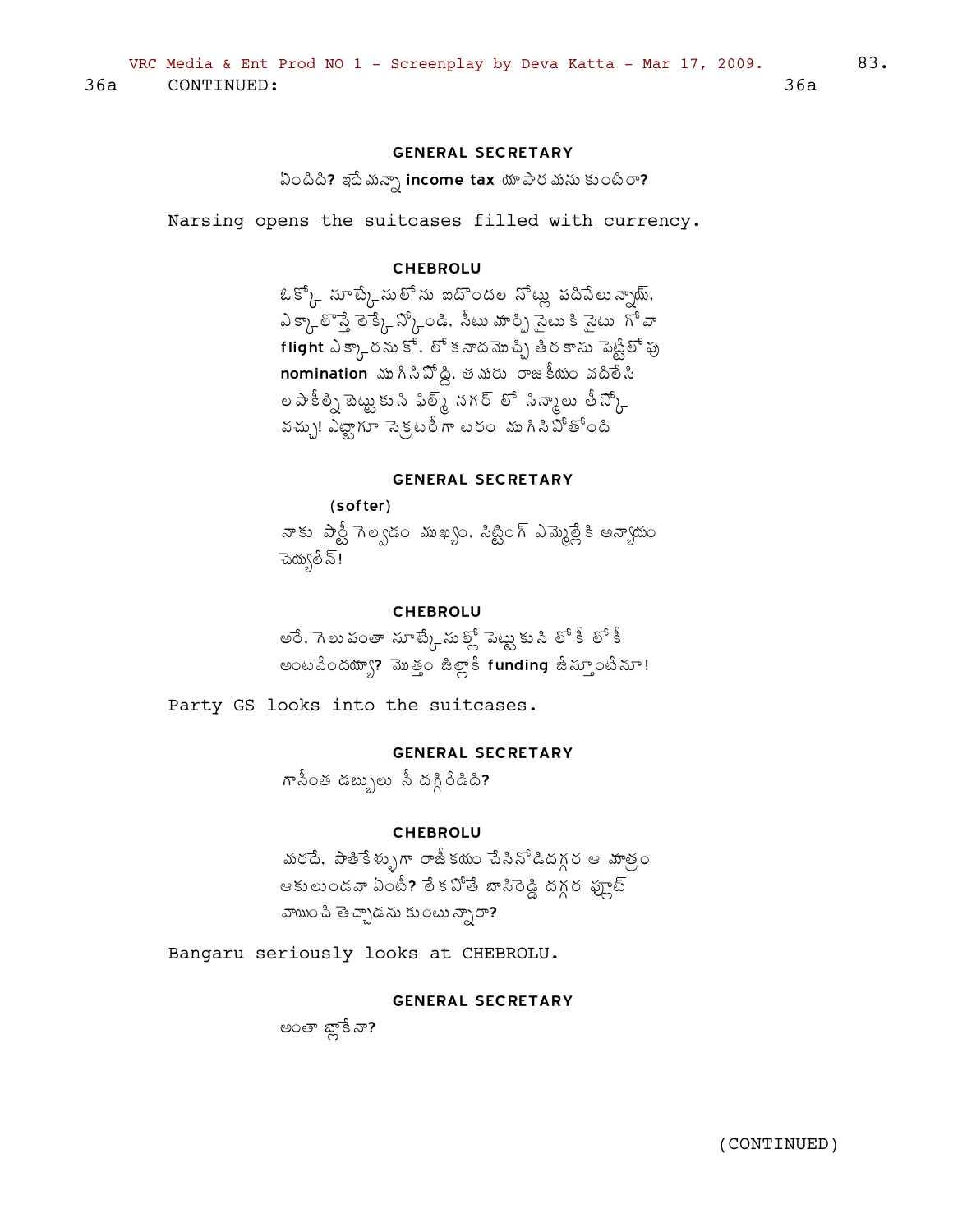# **CHEBROLU**

ఆయన రంగు జూస్తే తెలవట్లే?

Zoom onto the money as conversation continues.

# **GENERAL SECRETARY (0.5)**

సింగిల్ సీటు కిస్ని నోట్లు ఎవడు రాల్చలే, రికార్డు బ్రేక్ ాజే స్తుండ్కు

CUT TO: CROWD

 $36<sub>b</sub>$ EXT. PARTY OFFICE - DAY: BANGARU REPLACES LOKI  $36<sub>b</sub>$ Chebrolu runs out of the office towards crowd.

# **CHEBROLU**

కానురు ఎమ్మెల్లే టిక్కెట్టు బంగారు నాయుడుకే. ఞో నే స్కోండ్గా దరు వు!

Crowd whistle and clap, start dancing teen maar.

#### **CROWD**

ఉత్తరాంధ్ర చిచ్చర పిడుగు బంగారు నాయుడు జిందాబద్! ఉత్తరాంధ్ర చిచ్చర పిడుగు బంగారు నాయుడు జిందాబాద్!

Cuts of the tribal daruvu, Sombabu leads the gross dance in front of Bangaru with tied up dhotees, folded tongues, Bangaru gets into the jeep.

# **BANGARU**

ెంట్. ఎంత ఖర్చైనా పర్లేదు, నామిసేనసే ఎలక్షన్ గెల్చిన లె పిల్లో ఊండాలి!

# **CHEBROLU**

తప్పకుండా బావా, నుప్వెల్లీ బాసి రెడ్డి దగ్గర ఫ్రూట్ వాయించి సూట్ కేసులు సింఫుతుండు

CUT TO: TV

84.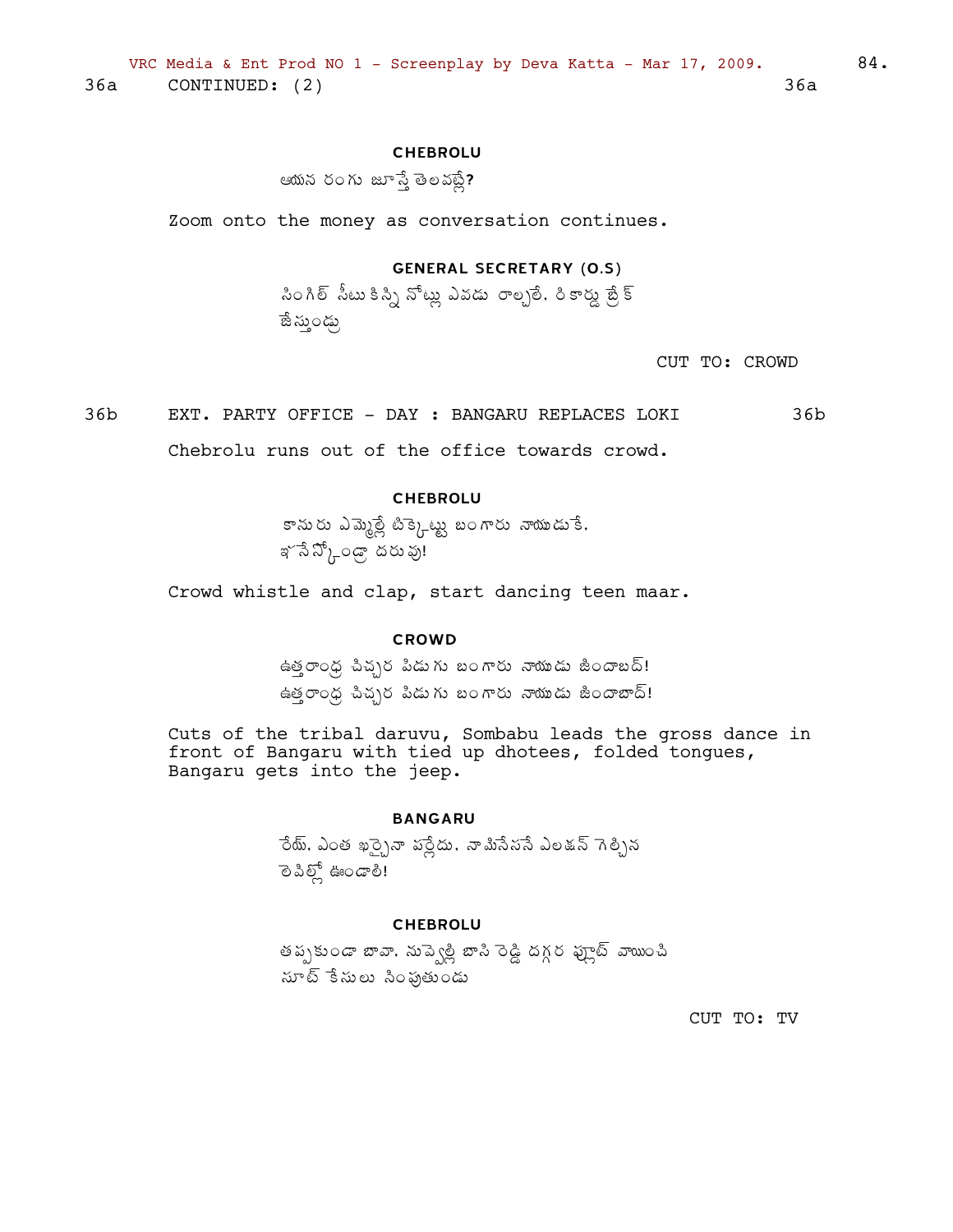INT. BASI REDDY HOME - DAY : BREAKING NEWS 37

# TV ANCHOR (TV)

ఇప్పుడే అందిన వార్త.! nomination గడువు రేపు ముగు సు్తుండగా కానూ రు సియోజకవర్గం అనధికార పార్టీ అభ్యర్ధిత్వంలో అనూ~్యమైన మార్పు జరిగింది. ఆ సియోజకవర్గం నుంచి గత మూడు ఎస్నికల్లోనూ ఘన విజయం సాధించిన లోకనాదం స్థానంలో,

BASI Reddy watches news with a smile, feeding dogs.

CUT TO: RADIO IN **JEEP** 

38 EXT. JEEP/BUSY MARKET - DAY : BASI REDDY'S CALL

38

# **RADIO (0.S.)**

పార్టీ యువ సేత బంగారు నాయుడుకి అవకాశం కల్పిస్తున్నట్టు పార్టీ ప్రధాన అధికారి పిలేకరులకు ాంతు<br>అంటేశ్రారు, ఈ మార్పు పెనుకర్కికల్ కాంట్రాక్టర్ బాసి రెడ్డి ప్రభావం బలంగా ఉట్టట్టు పిసికిడి

Loki turns attentive to the radio as Mithra increases the volume and inally cuts it off.

#### **DHARMAM**

డబ్బులు పారేస్తే గాడిదను కూడా .<br>సెత్తిసెట్టు కు నూ రే గుతారు. ని స్ప్వార్ధం గా పని జేసే వాళ్ళకి కాలం తేదండే. జనాలే అట్టడుగునా స్వార్ధపరులండి

Loki gets back to reading the news paper.

**LOKI** 

సీ ఆపేశాసికర్ధం లేదు ధర్మం! స్వార్ధమే మసిషి అసలు లక్షణం, సిస్పార్ధం దాస్స్తి కాచే కవచం,

Mithra picks up phone, while driving.

# **BASI REDDY**

నాయిన ఫోసెత్తే పరిస్తితీలో ఉన్నాడా నాయినా?

37

85.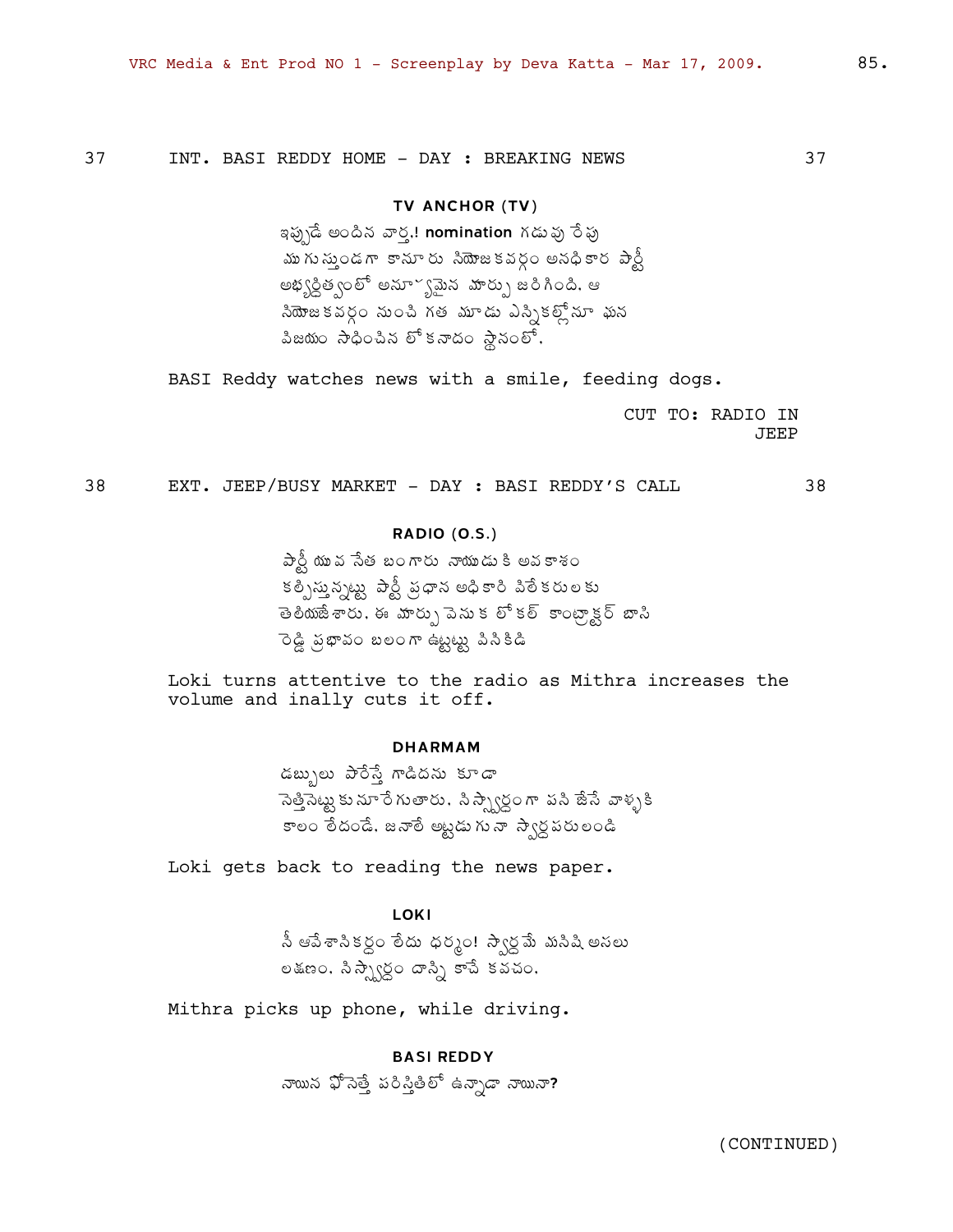# **MITHRA**

 $\mathfrak{P} \, \overline{\! 5} \,$  పేసిన బూ షడీకే సిబట్టి!

# **BASI REDDY**

ఓ బఫూన్ గాడి సేతిలో టిక్కెట్టు కోల్సోయినాడు గదా, సంతాపం తెలు ఫుతు న్నా నాయినా

#### **MITHRA**

```
(accent)
```
సంతాపం కొంత దాన్కోేందో, ఎలక్సన్ అయినాక సీగ్యూడా అవనరం బడతాదే!

# **BASI REDDY**

్హో, ఓడిపోతన్నా గూడా కాస్న్రిడేన్న్ను మొబంటిన్ జెయ్యడం బాగ సేర్చినాడయా్య మీయబృ

### **MITHRA**

ెగెల్ఫే ఓడికీ ఓడే ఓడికీ తేడాగూడా కాస్ప్రిడెస్స్నే గదరా మసి 'ਡ੍ਰੈਟ

#### **BASI REDDY**

సిన్న ఉపాయం జెప్తా కొడుకో, రేపు నామిసేనన్ అ్యుందాకా నీయబ్బని బయిటికి రాకుంటా జూ స్కో. జాతకంలో గ్రహాలన్నీ సేనా పెత్రీ కూలం గా దీరు గుతాండాయ్!

BASI Reddy hangs phone, Mithra looks ahead at the signal thinking. Bhasha, Dharmam and couple of followers sitting mum in the car. Loki looks out through the window and notice Chinna chatting with a girl in the ice cream parlor, Loki identifies Nadiya and looks at Bhasha who is looking the other side. Loki worries.

A couple of guys riding on a scooter stop next to the jeep. Slow Motion as Mithra notice the raising hand from the back of the scooter covered with a towel. Gun fire at Loki, Mithra pulls the jeep away and cuts through the traffic, Bhasha jumps off the running jeep and chases the shooters.

SHAKY TELE-CUTS AS MITHRA NURSES LOKI'S INJURY, TIES LOKI'S RIBS WITH KANDUVA, BHASHA CHASES THE ASSAILANTS IN THE TRAFFIC, MITHRA DRIVES OFF THROUGH THE TRAFFIC.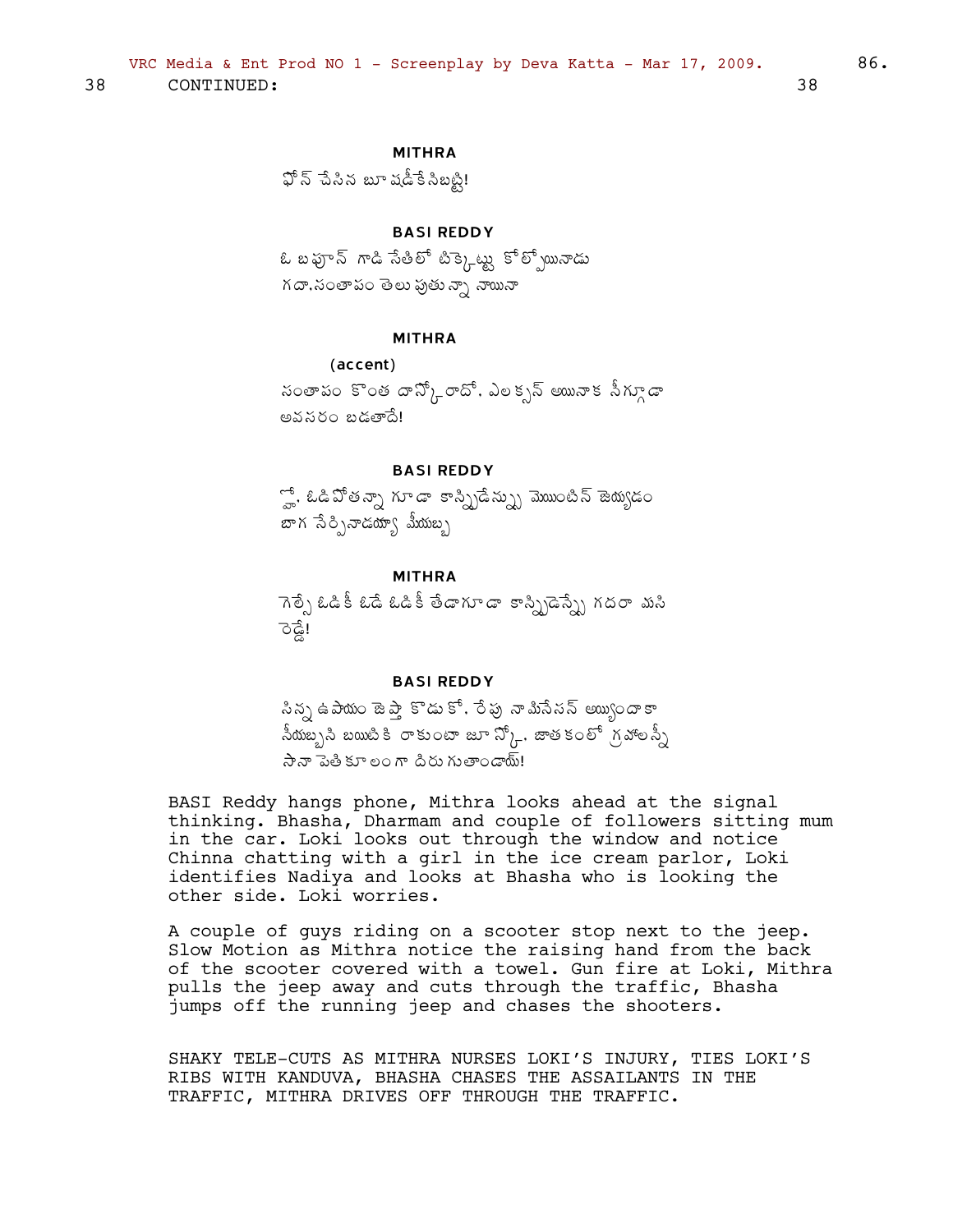# 38a EXT. BUSY INTERSECTION - DAY : DRIPPING LOYALTY 38a

Bhasha grabs the scooter and bangs it against a moving truck, stabs the assailants repeatedly, stands looking down as the blood drips on the road from knife, Intercuts with Loki being taken into the hospital.

> CUT TO: HOSPITAL HALLWAY

#### 39 INT. HOSPITAL - DAY : THE RIVAL 39

Loki is taken on a stretcher into the ER leaving Mithra outside, Mithra turns to the followers in the hallway.

# DURGA

£Ï§ÁÅ ™à ͬÁÏ ¥Áþ®ÁÅò ¢Ä¨÷Ý ¨Í "þÂä§ÁÏ™Ê

Mithra slaps him and surprises everyone with an intense look.

# MITHRA

వాడి మీదకెళ్ళమని ఎవరు చెప్పారు నీకు?

Mithra turns around scratching his head.

# MITHRA (cont'd)

ఇదంతా ఆ బాసి రెడ్డిగాడి జూ దం, ఇండిపెండెంట్ గేసినా మనం గెలు స్తామసి తెలు సాడికి, nomination తో బంగారు  $\bar{m}$ డ్పి బుట్టలో పేసు కు సి. oppsositon cleanup ె య్యెడాని కి గీ సిన స్క్రె ఇది

# DURGA

అయితే తెల్లారేలో పు ఆడ్సే లే ప్తామండే

Mithra raises hand and signals Durga to tone down.

#### MITHRA

 $\lambda$ లడన్ ఆయ్యేలో పు నా మాట మీరి కత్తి పట్టారో. నరికి వో గులెడతా చెప్తు*న్నా* 

Durga mellows down, doctor approaches Mithra.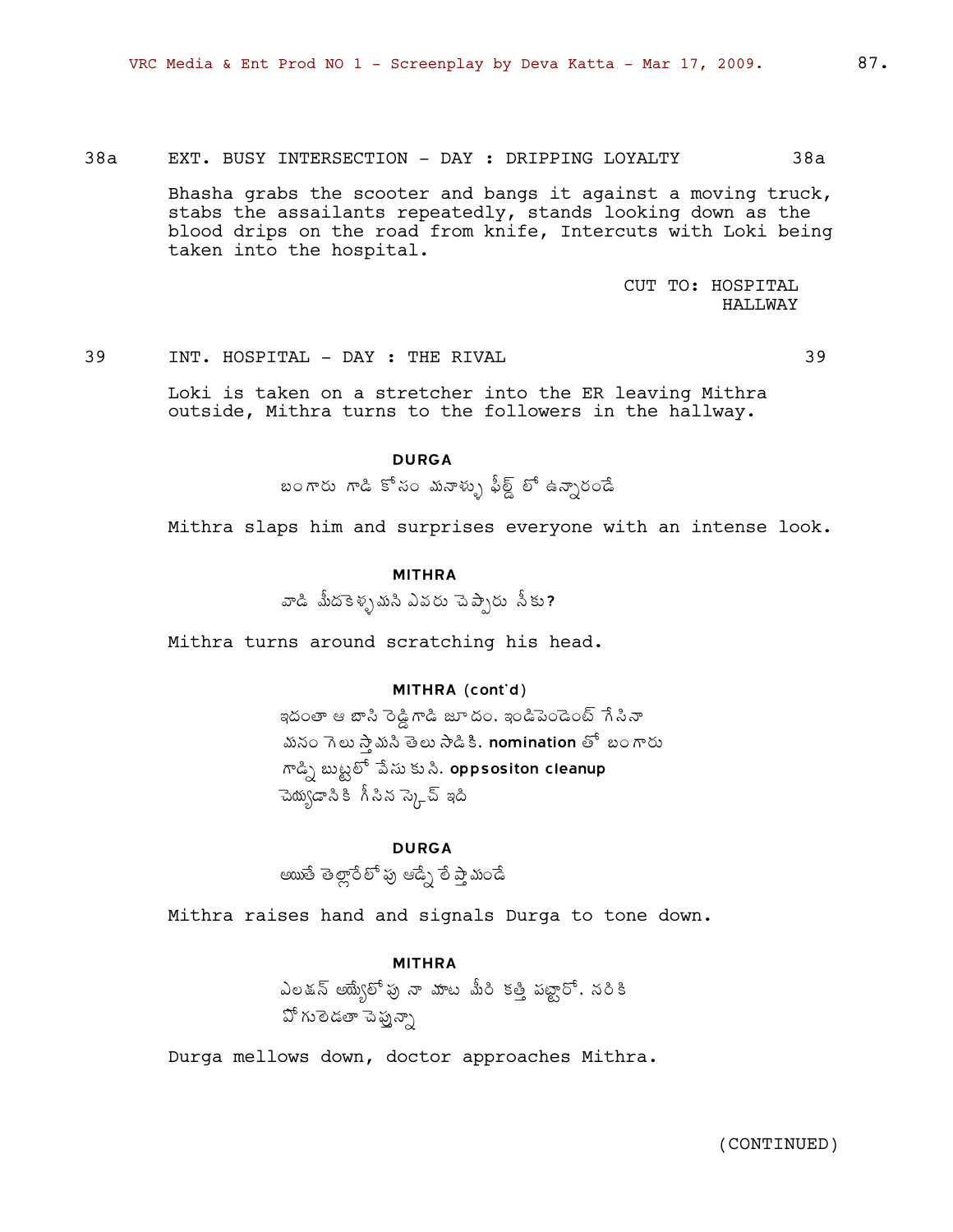# DOCTOR

# బుల్లైట్ పక్కెమ్ కలోంచెళ్ళింది he'll be okE, ఎక్కువ  $b$ lood  $\mathfrak A$  కుండా మంచిపని చేసాన్

Doctor gets back into the room, Mithra notice Valli walking through the hallway into the ER.

Bhasha walks revolving doors carrying the assailants on both shoulders, hospital staff rush to get the victims on stretchers. Doctors check the pulse and give up.

### DOCTOR (cont'd)

అటాప్స్కీ తీసుకెళ్ళి పోలీసులకి కాల్ చెయ్యండి

Bhasha walks aside, sits on the side bench in the hallway.

Mithra approaches Bhasha, Bhasha looks up with an eccentric loyalist expression.

#### MITHRA

±Í¨Ä¬ÁŨÌúÊ֨͡Áô ¡Á¨ÉìÉ®ÁÅò ¤Â´Â! þÂþÁä ‹Ê

Long shot at the tensed atmosphere in the hallway.

CUT TO: OPERATING ROOM

39a INT. HOSPITAL ER - DAY : STEP DAUGHTER 39a

Valli walks into hospital room with a report.

#### VALLI

Mark one, thirty four degrees horizontal, fourty mm deep, mark two seven mm deep and five degrees horizontal, first mark is tightly close to the lever.

#### SURGEON

#### Thank you madam

Valli hangs the chart, looks at Loki and walks out of the room.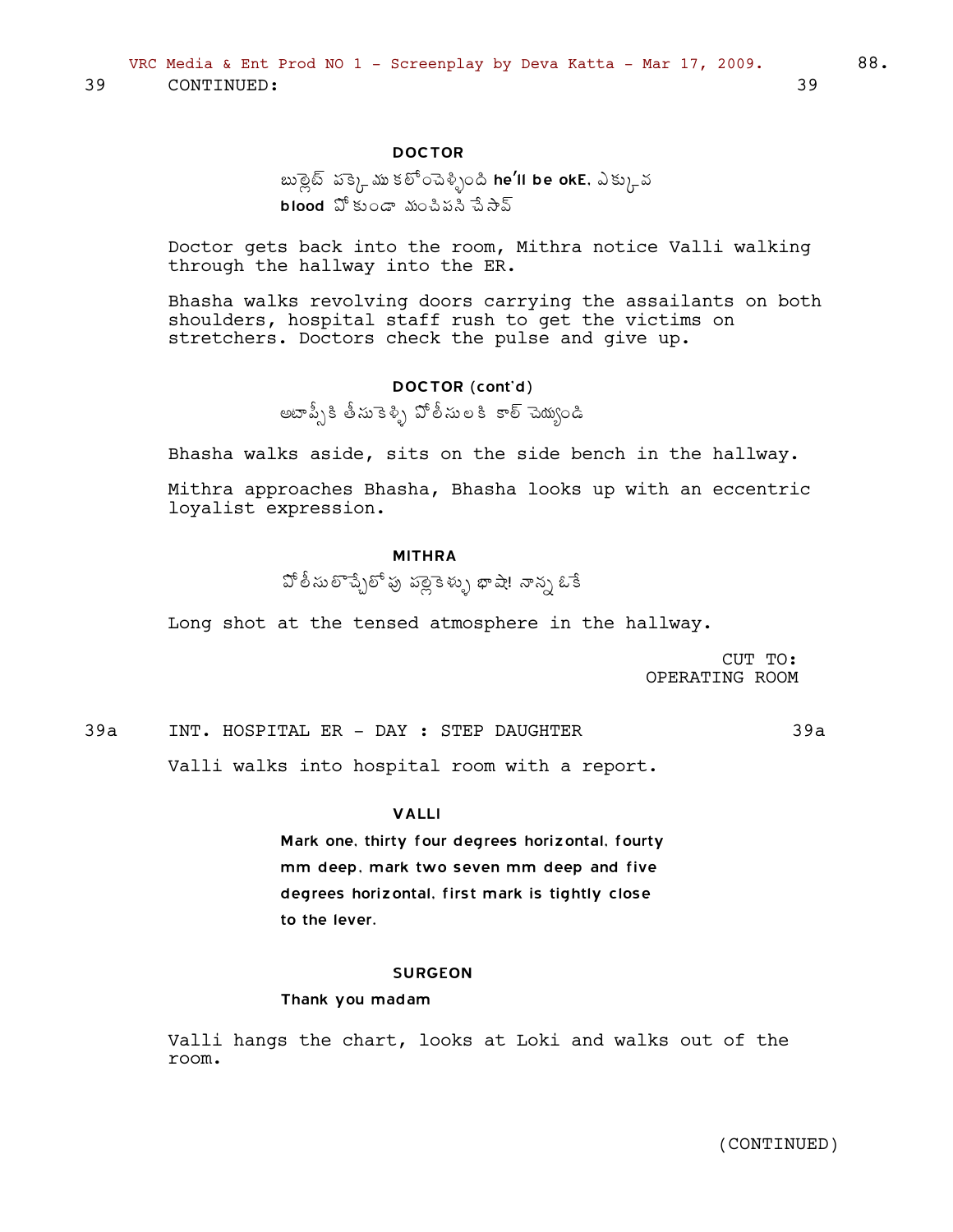#### **ASSISTANT**

#### local or general sir?

Surgeon picks up the instruments.

#### **VALLI**

#### General

Assistant injects Loki, Loki's pov as vision turns completely blurred.

> CUT TO: HOT COFFEE

#### $39<sub>b</sub>$ INT. HOSPITAL HALLWAY - DAY : THE CONCERNED SON  $39<sub>b</sub>$

Follow coffee cup, reveal Mithra offering coffee to Savithri in the lounge. Chinna walks into the hallway with his friends and start roughing up Bhasha.

# **CHINNA**

పట్టపగలు నడి బజార్లో attack జరుగుతుంటే ఏం పీకుతున్నార్గా మీరంతా? పూట పూటా తీసి తొంగోడాసికి తప్ప దేనికి పనికిరారా? మిమ్మల్ని నమ్ముకుని gunmen ని కూడా వదిలేశాడు గదరా

Mithra looks back and walks furiously toward Chinna.

#### CHINNA (cont'd)

వయసు ముదిరి పనికిరానీ మునలి నక్క $\epsilon$ లంతా retirement తీసు కు సి ఇంట్లో కూ నోండి! మా నాన్న  $\sf security$  సంగతి సేసే చూ సు కుంటా

Mithra pulls Chinna away, slaps and pushes against the wall.

### **MITHRA**

ఏంట్రా నువ్వు చూ స్కు సేది?

Mithra drags him closer to Bhasha and other followers.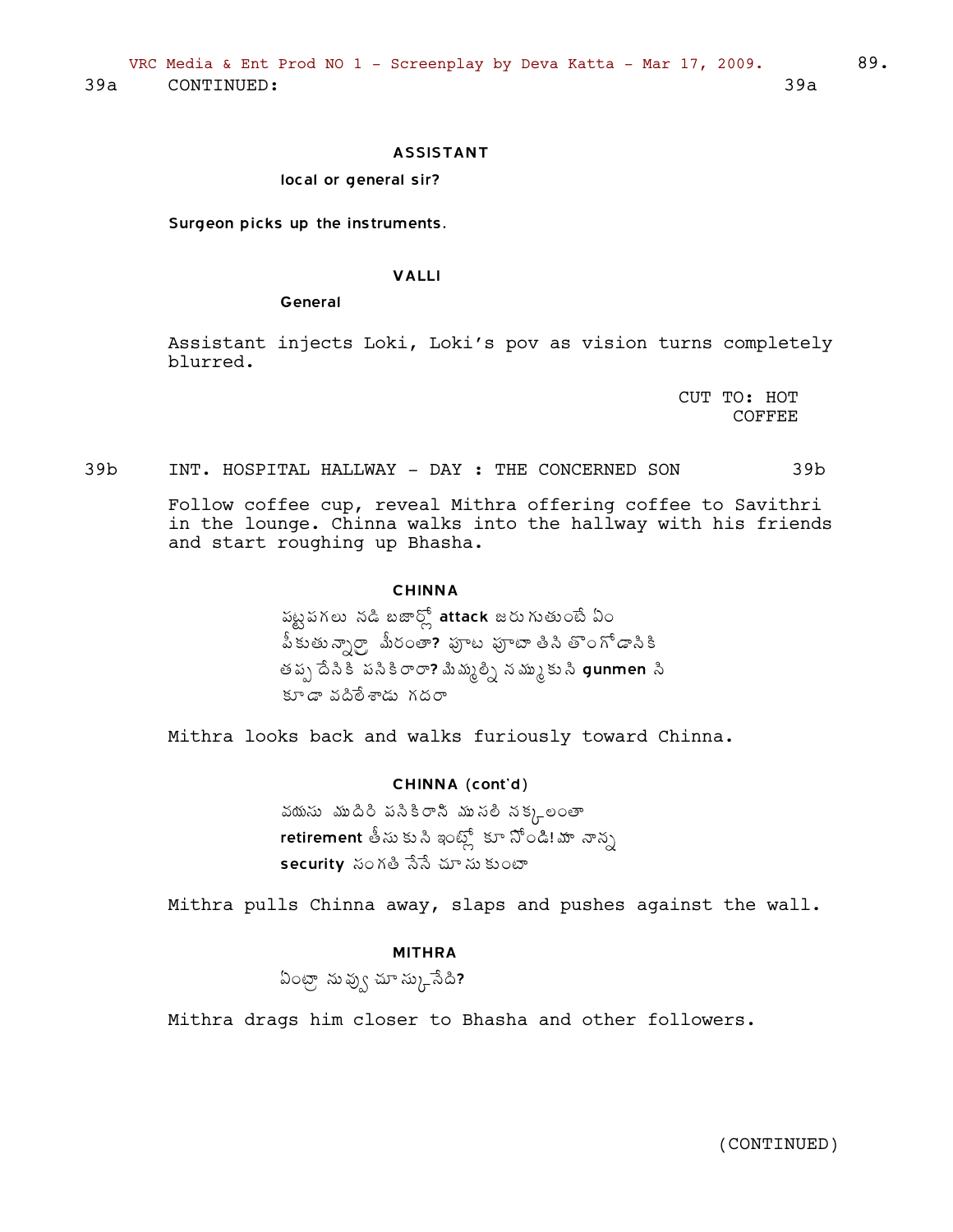# MITHRA (cont'd)

సీళ్ళల్లో ఎవడ్రా సీకు జీతాసికి పసిచేసే body guard లా కనీపించింది? కళ్ళు దెరిసి మొహాలు జూడో సారి!

Close shots of Bhasha and others, Savithri is watching worried from the lounge.

# MITHRA (cont'd)

సారా బుడ్లూ బిరియాని వొట్లాల కోసం పరుగెస్టే ఆకు రౌడీల్లా కసీపిస్తున్నారా? చూడ్రా, ఎప్పుడో ఎదో చేసిన మసిషికో సం జీవితాస్నే అర్పిస్తున్న గొర్రి మొహాలు జూడు, ఇల్లూ వాకిలి వదులుకోని ఇంటి కుక్కల్లా కాపులు కాస్తున్న  $s$   $\frac{1}{2}$   $\frac{1}{2}$   $\frac{1}{2}$   $\frac{1}{2}$   $\frac{1}{2}$   $\frac{1}{2}$   $\frac{1}{2}$   $\frac{1}{2}$   $\frac{1}{2}$   $\frac{1}{2}$   $\frac{1}{2}$   $\frac{1}{2}$   $\frac{1}{2}$   $\frac{1}{2}$   $\frac{1}{2}$   $\frac{1}{2}$   $\frac{1}{2}$   $\frac{1}{2}$   $\frac{1}{2}$   $\frac{1}{2}$   $\frac{1}{2}$   $\frac{1}{2$ 

Mithra takes an astounding pause at Chinna.

# MITHRA (cont'd)

ఏ retirement program తో కొంటావురా ఈ ఉద్భోగాల్ని?  $v \in \mathbf{z}$ 

Mithra drags Chinna to his friends.

# MITHRA (cont'd)

ఇదిగో, నుప్వెగేసుకు తిరిగే అట్టు <mark>మొ</mark>హాలు జూడో సారి

Chinna retaliates.

#### **CHINNA**

ఏయ్ ఆపరా సీ నోది! నోదరాపేశంతో ఎక్కింది చాలు తగ్గు తగ్గు! ఆయబ్బకి అన్సలు కొడికిని సేను, నుప్వేదో పెద్ద ,<br>ఒరిజీనల్ కొడుకులా ఊగిపోతున్నావ్! రాజకీయమైనా వారసత్వమైనా నా తర్వాతే సీది!

Stunned by the comments Mithra stands still for a moment, slowly walks close, hold Chinna's neck tight against the wall.

#### **MITHRA**

నీ కూతలో ఆపేశం తప్ప అర్ధం లేదని తెలుసు కోడాని కర్ద గంట టై మిస్తున్నా, ఆ మట్టి బుర్రల్ కె క్కిన పురుగు దొలిగిచ్చుకో, లేదో...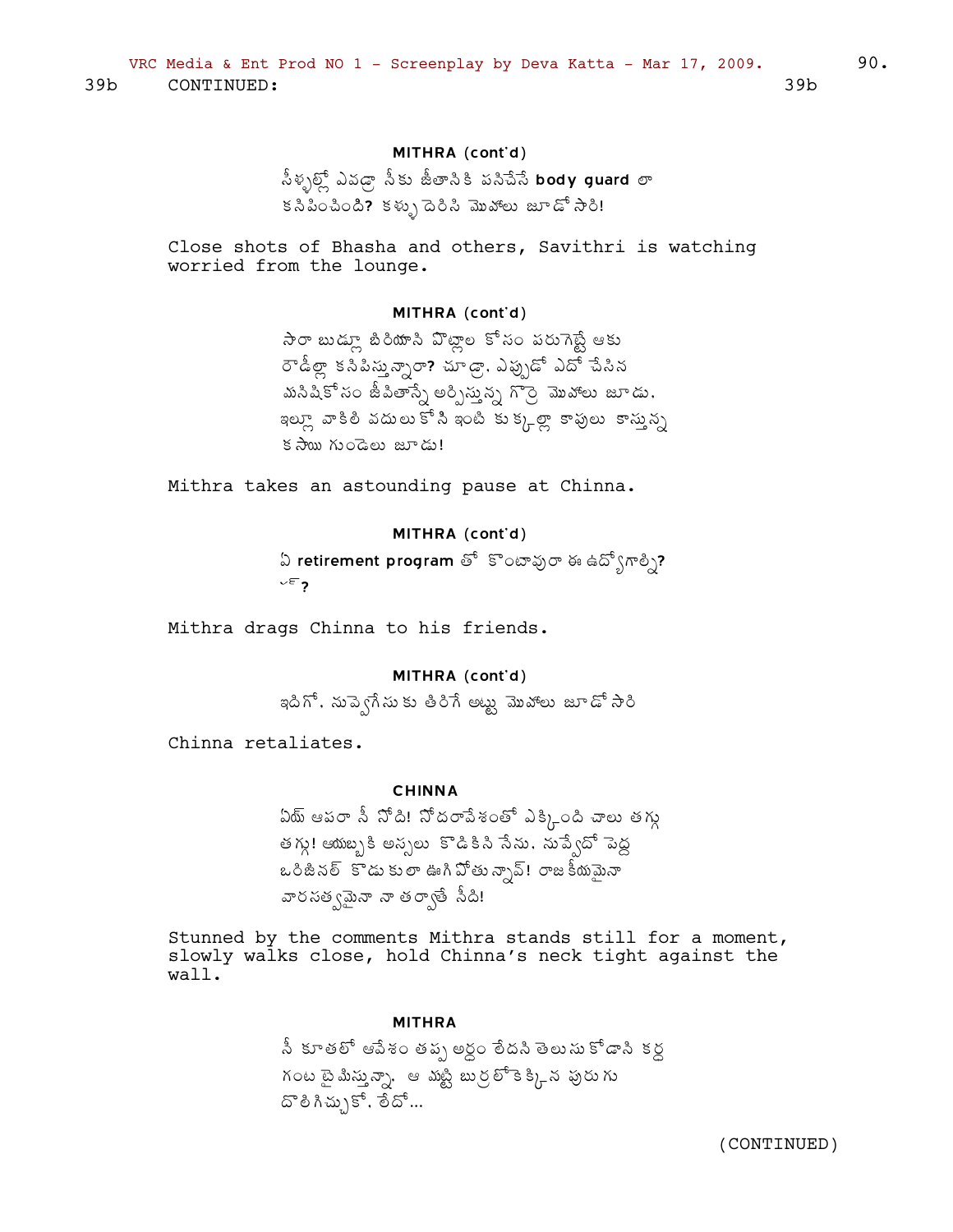# **CHINNA**

ేందంటే ఏం చెస్తావ్ రా? ఏం చేస్తావ్ రా?

Chinna pushes him away in a spurt, Mithra looks astounded.

#### **MITHRA**

ఇస్సిరోజులు సీకు పరిచయం లేసి తమ్ముడ్ని మాట్లడుతున్నా .<br>పిను! ఆ పురు గు సిన్నా మొన్నా ఎక్కింది కాదు. ఊో తెలిసిన రోజునుంచి తొలుస్తూనే ఉంది. ఈరోజు బయట బడిందంతే, face చెయ్యడాని కి రెడీ అవ్వు, లేదంటే నైడై ఏో!

Chinna stares eccentric at Mithra and walks out ferociously, Mithra stands in awe, Savithri is standing by, Valli walks out of the ER.

REVEAL: DOOR

INT. ER - NIGHT : SURVIVAL  $39<sub>c</sub>$ 

 $39c$ 

Reveal Loki coming out of anesthesia. Mithra and Savithri walk in from out-focus, Mithra gets close.

# **LOKI**

మధ్య కై లాసం దాకెళ్ళి మళ్ళీ తిరిగొచ్చినట్టుందిరా

Mithra looks at him with a grin face, Loki smiles.

# LOKI (cont'd)

ఇసిర్న్లోక త్తీ పూలదండైనట్టు సింపతీ మీదైనా ఈ ఎలక్షన్ గెలి) పోతాం పో

Loki takes a deep sigh.

LOKI (cont'd)

నాదో ఆలోచన, ఈసారి నా స్థానంలో నువ్వు పోటీ జీస్తానా?

Mithra nods no, still caught in Chinna's hangover.

#### **MITHRA**

ేసేను రెడీగా లేను నాన్న! నువ్వు nomination paper మీద సంతకం పెట్టు, మిగిలిన లెక్కలు సేను తేల్చుకుంటా

(CONTINUED)

91.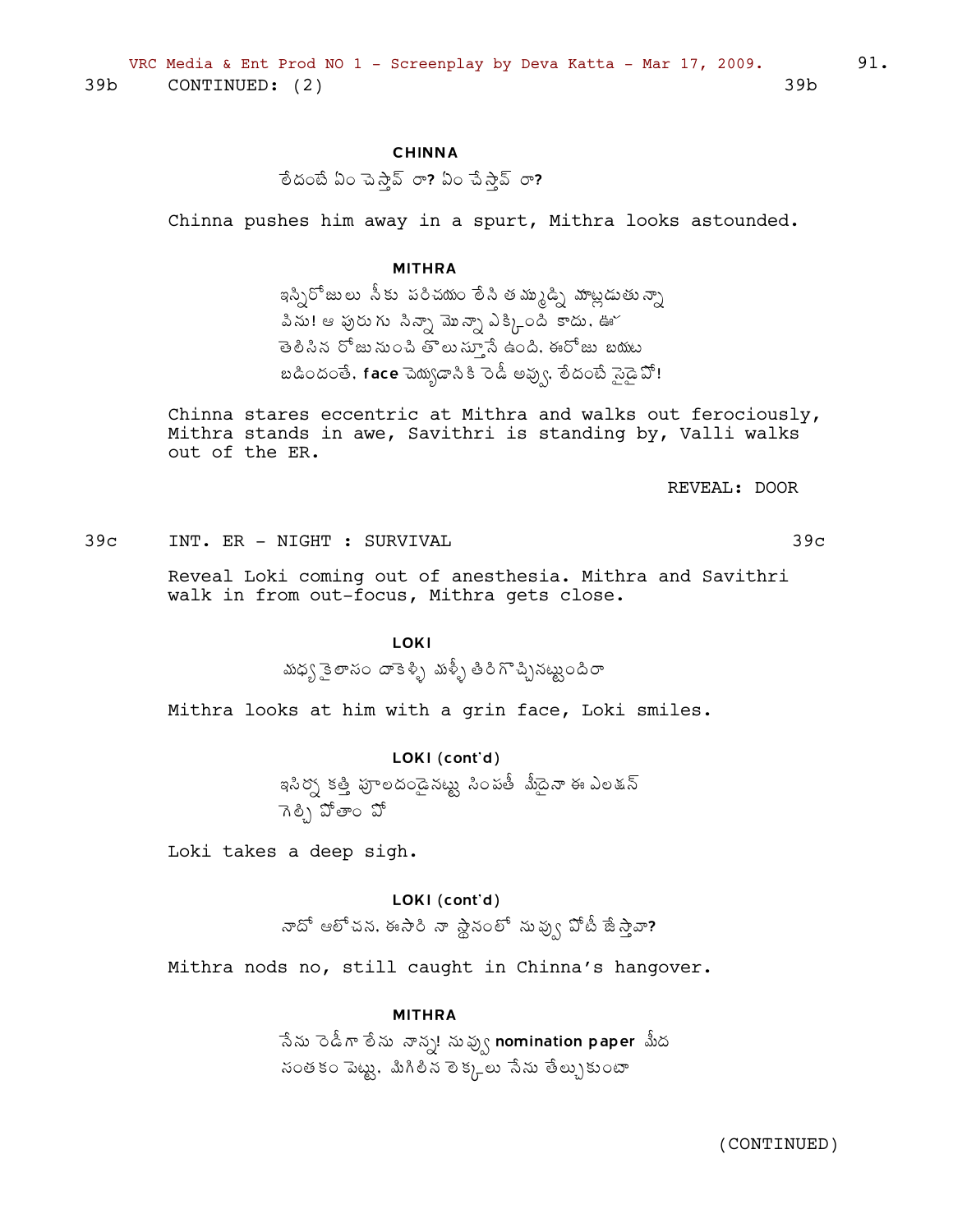VRC Media & Ent Prod NO 1 - Screenplay by Deva Katta - Mar 17, 2009. 92. 39c CONTINUED: 39c

> Loki looks into Mithra's concerning eyes and feels a bit guilty and sad.

> > CUT TO: SOMBABU DANCING

40 EXT. ROADS/OLD BUILDING - DAY : BANGARU'S NOMINATION 40

TILT DOWN TO THE DANCING CROWD AS BANGARU WAVES FROM ATOP THE JEEP, CUTS OF WHISTLES, DANCES AND DRUM STROKES, PEOPLE SPILL COLOR ALL ALONG THE PROCESSION.

CUT TO: BANGARU

40a INT. GODOWN - DAY : TRAPPED

Entire crowd leads Bangaru into an abandoned building, stop the rituals all at once, spread towels, setup for card games and open beer bottles. Bangaru and CHEBROLU look at each other wondering.

#### BANGARU

(confused) ఇదేట్గా? మండలాఫీసుకెల్ల మంటే ఎదో బూతాల  $\mathbb{S}$ ంపకిచ్చి

#### CHEBROLU

మందు దిగినట్టుంది. నామిసేననవగాసే మళ్ళీ పొతాౖం గదలండే

#### **BANGARU**

ఉంకో రొండు గంటల్లో నామిసేసన్ close క్లోజ్ జేత్తార్రా అక్కడా

Building shutters are closed from behind, Mithra lights a cigarette in dark and walks close.

#### MITHRA

.<br>అరైనే ఉంకో రోండు గంట మేరకు రాఫుకాలముంది కదా బంగారో! శుభ కార్యాసికెట్లేప్పుడివన్సీ సూ స్కోసి కదమ్మా బయలుదేరేది? నామిసేషన్ సంగతి వచ్చేటెర్మ్ లో చూ స్కుందాం గానీ సల్లగా ఓ బీర్ కొట్టి దమ్మే  $\mathfrak{F}_{\lambda}$ చ్కూ

$$
40a
$$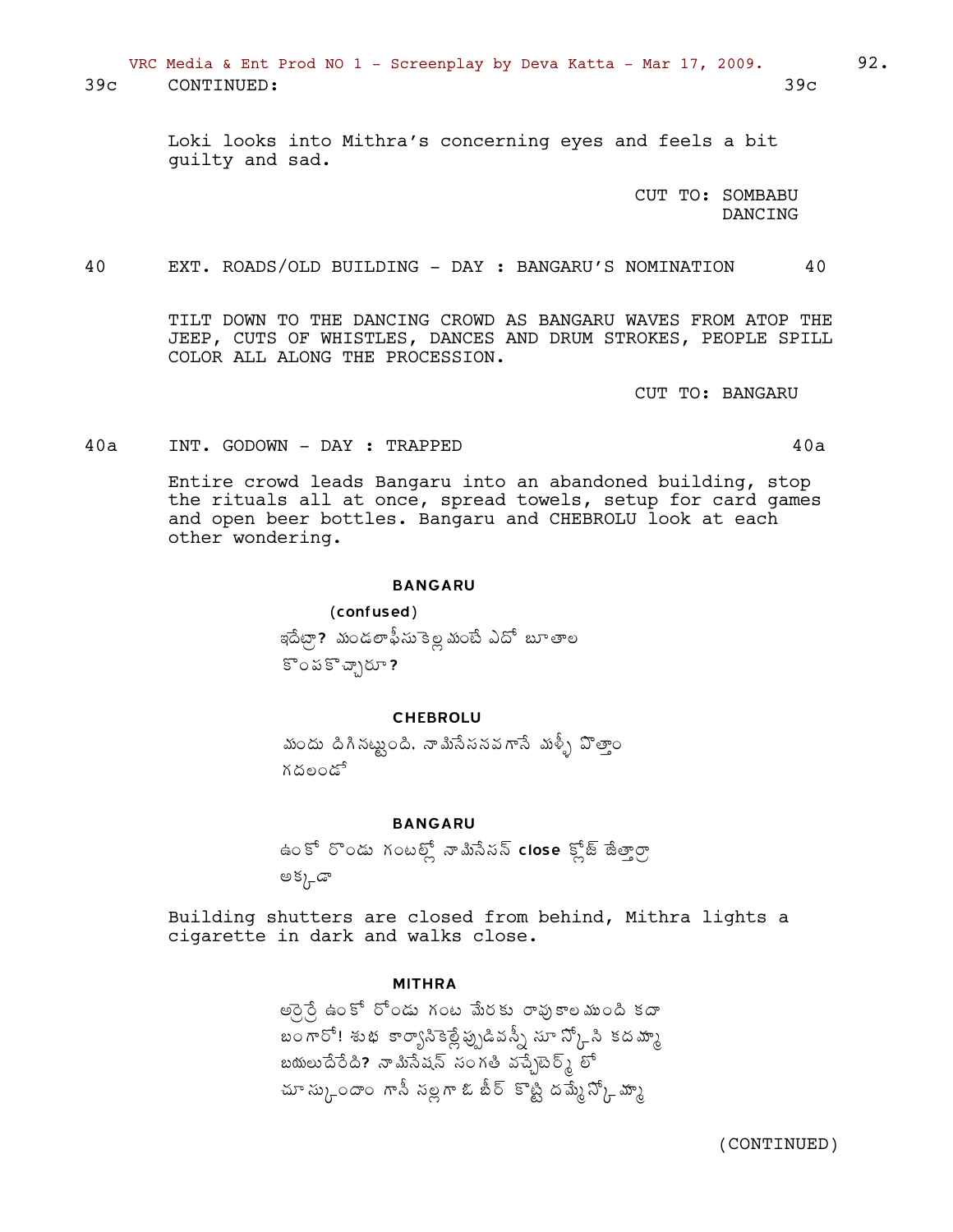VRC Media & Ent Prod NO  $1$  - Screenplay by Deva Katta - Mar 17, 2009. 93. 40a CONTINUED: 40a

One of the follower hands in beer bottle and beedi to bangaru. Bangaru looks at Chebrolu for explanantion.

# BANGARU

అస్సలీడెలా వచ్చాడ్రా మన గుంపులో కీ?

# CHEBROLU

ఇం కా అర్ధం కాలేదా ? అన్సలీ గుంపే ఆడిది బావా? ఇందుకే  $\partial^2 \partial^2 \xi \xi_0$ స్ లో మాగిలీ పొయ్యింది

Bangaru looks at the crowd, who are busy playing cards.

# CHEBROLU (cont'd)

అస్పల్ నాకు పెలీకడు గుతామా , పోటీ చేసే పెతి  $E^*$ చ్చుగాడూ అఖిరి గంట వరకూ నా మిసేసనా ఫుతారెందు కండే? సివరి సి మీషంలో ఇట్టా తు మ్కులూ దగ్గులూ వత్తే ఏంటి పరిస్తీ అసి? అ $\check{~}$ ఏంటీ  $5\delta$ పీతీ అసి?

Chebrolu gets off the jeep and runs toward 'pekata' batch.

# CHEBROLU (cont'd)

నాకో ము<sup>-</sup>క్కేస్,ంఢ్,

Bangaru jumps off the jeep and goes around the masses.

#### BANGARU

అరేయ్, ఏంట్రా ఈ మోసం? ఇస్సిరోజులు గవుడుగేదెల్లా మేసి  $\tilde{a}$  మర్యూ  $\tilde{a}$  and  $\tilde{a}$  is  $\tilde{a}$  in  $\tilde{a}$  in  $\tilde{a}$  is an  $\tilde{a}$  in  $\tilde{a}$  is an  $\tilde{a}$  is an  $\tilde{a}$  is an  $\tilde{a}$  is an  $\tilde{a}$  is an  $\tilde{a}$  is an  $\tilde{a}$  is an  $\tilde{a}$  is an  $\tilde{a}$  `కనీసం **nomination** ఏసిన పరువన్నా దక్కుద్ది, ఈ మొనలి మొప్పునయూత్ బతుకు బతకలేక నత్తన్నాన్రా

Bangaru cries and begs like a baby.

BANGARU (cont'd)

కావాలంటే ఊరికో ఎలికాష్టర్ కొనిపెడ్వాన్గా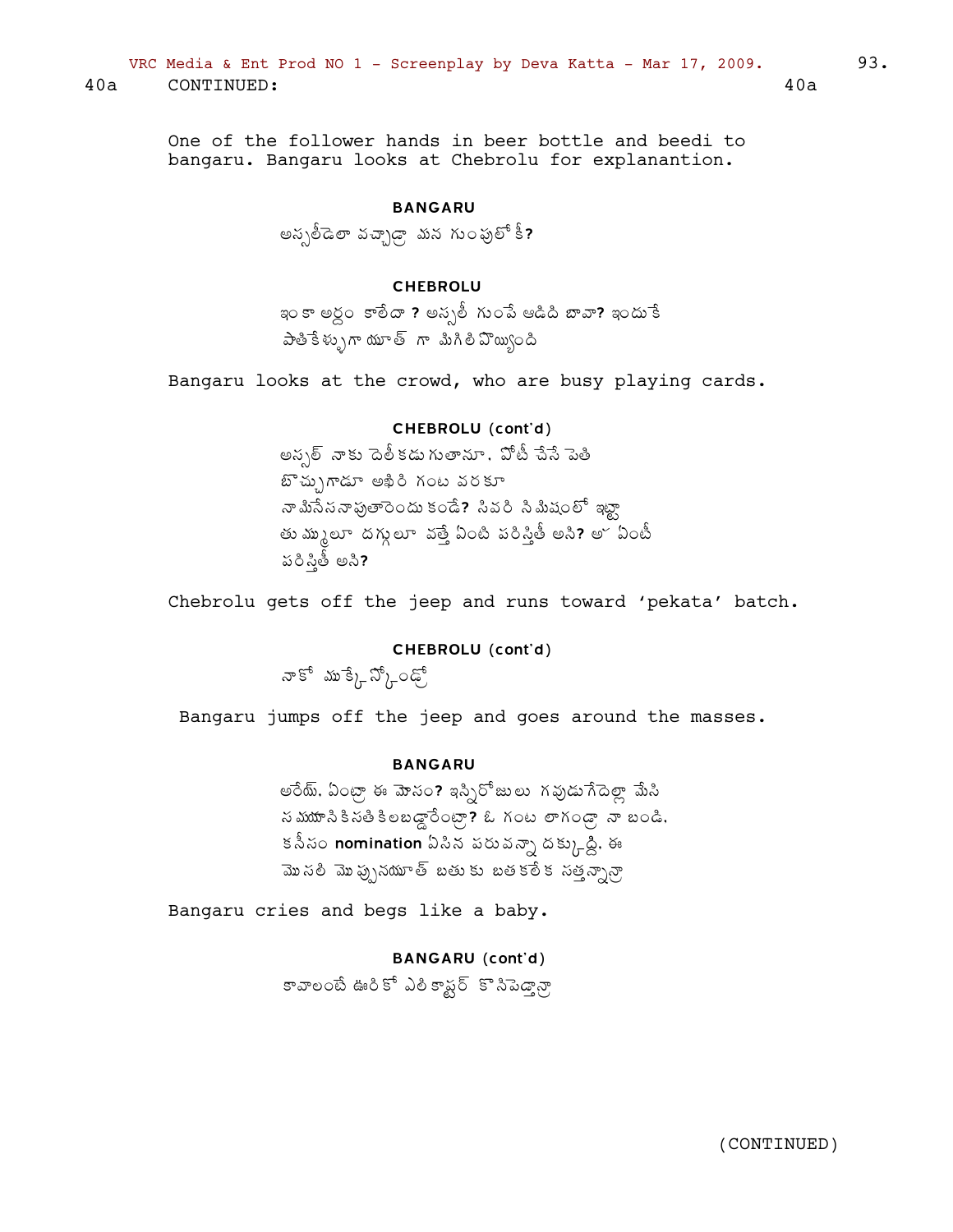# **MITHRA**

మా వాళ్ళు మరీ అంత కక్కుర్తి మనుషులు గాదులే బంగారూ, సీతో కాన కామెడీ చెయ్యిడ్డా మని కమిట్ ఆయ్యారంతే, మొత్తాసికి nomination దాటకుండాసే ఆరు కోట్లు ఖర్చుబెట్టిన పీపీపీ గా చరిత్రెకెక్కుతున్నావ్, ఈ ఎలక్షన్ కదే పదిపేలను కో!

Mithra pats Bangaru and walks to the shutter. Bangaru tries to run behind him and finds his legs already being chained to a pillar, screams.

MITHRA (cont'd) **BANGARU** సీటు కొని దండేసు కుని ఏడాది ఊరేగినా ఒరేయ్ ఈ పాపం నిన్సూ సీ కుటుంబాన్ని బఫూను బఫూసే గాని నాయకుడు గాడు సత్వము ఉత్తిసేవదల్లు రా ను నటీ!

Mithra closes the shutters from outside, Bangaru looks at the busy masses, Chebrolu is immersed in cards, Bangaru look pissed.

#### **CHEBROLU**

ను ప్విటు గూ నో బావా ! ఒరే. సానుబూ తీకైనా ఆయనకో ము క్కెయ్యండ్ర

Sombabu looks up and throws an extra card, zoom onto the flying cards on floor.

> CUT TO: NOMINATION PAPERS

INT. MANDAL OFFICE - DAY : LOKI'S NOMINATION 41

41

Loki is brought into the Mandal office physically supported by Mithra, officials rush in, set up a chair and spread the nomination papers as the clock ticks close to 6 o'clock.

CLOSE CUTS OF LOKI SIGNING PAPERS, ZOOM ONTO MITHRA'S EYES AS THE WALL CLOCK CLICKS TO 6 PM. LOKI IS SUPPORTED OUT BY MITHRA.

CUT TO: SHUTTERS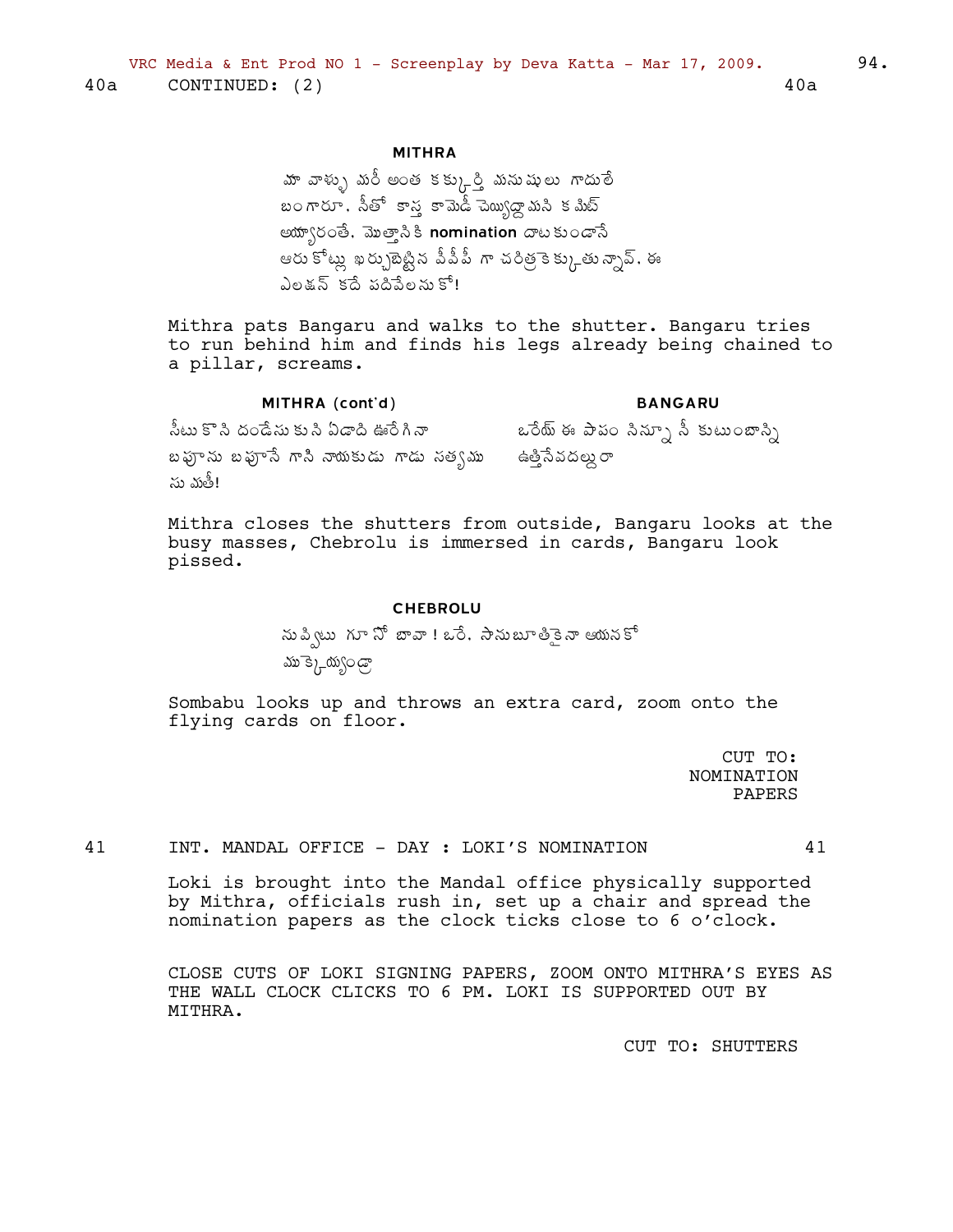42 INT. OLD BUILDING - EVENING : BANGARU FINALE 42

> Shutters lifted, Bangaru, Chebrolu and few others look at the exit holding cards, a young boy screams from outside.

# **BOY**

.<br>గడు వు పూర్తైంది అన్నగార్నిడ్సిపెట్టండో

Bangaru looks pitiable as the chains are untied.

#### **SOMBABU**

ఆట ఫూర్తి జేత్తారా మిడిల్ డ్రా పా?

Chebrolu hits the player spontaneously.

### **CHEBROLU**

ఆయనబతుకే మిడిల్ డ్రాపైంది, ఆ ప్రశ్నేంట్రా? బలు పా వాపా?

Bangaru throws the cards and walk towards exit, surrounded by the masses once again at the door.

# CHEBROLU (cont'd)

ఇప్పుడేంటీ? బట్టలిప్సి rape జేసి మసిషికో ఎద్యుడు గుతారా?

Sombabu enter the frame.

# **SOMBABU**

కొండంత నమ్మకంతో కోట్లు కర్పుబెట్టిన మైదానంలాంటి మసిషిసి బో సి గా ఎట్టా పంపిత్తా మండే?ఎయ్బ్బ్రోరా దరు వు!

Sudden drums, whistles and slogans as the mass dance around Bangaru.

#### **CROWD**

ఉత్తాంధ్ర ఉచ్చల పిడుగు బంగారు నాయిడుకే జిందాబాద్! చిచ్చర పిడుగు బంగారు నాయిడుకే జిందాబాద్! ఉచ్చల పిడుగు బంగారు నాయిడుకే జిందాబాద్

Crowd leads Bangaru out of the building with signature dances and whistles.

> CUT TO: HEAD AND CHAPPAL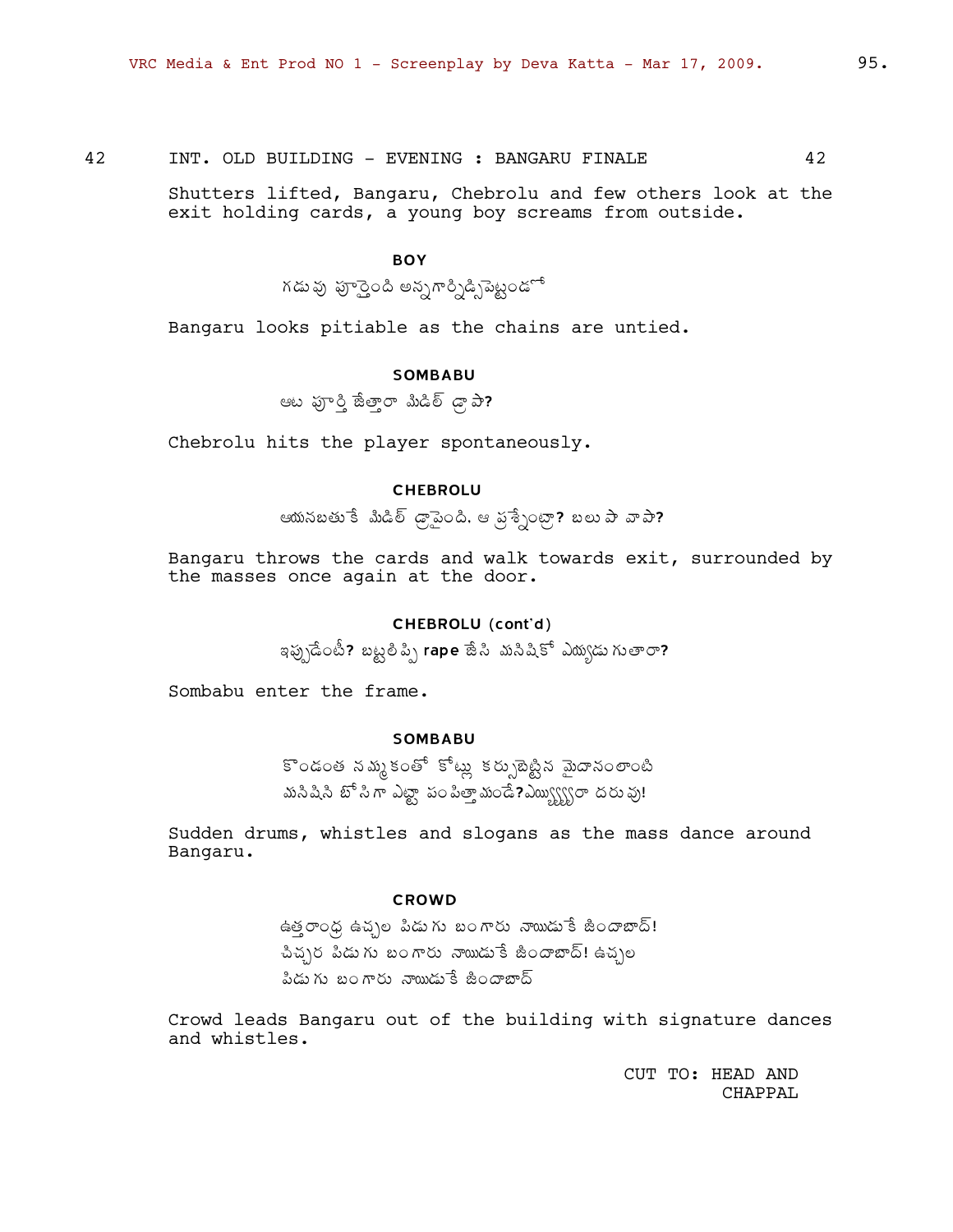43 INT/EXT. BASI REDDY HOME - DAY : 'X' MARK BASI REDDY 43

Bangaru is bent over and beaten repeatedly with an old sandal by BASI Reddy.

### BASI REDDY

థూ, సీయబ్బా, నా ముగ్గు రాళ్ళ డబ్బులంతా నామిసేషన్  $\Delta \mathbf{S} = \mathbf{S} \cdot \mathbf{S}$ స్థిశీల సిందేశేశీనా ఉది శరాం ఉక సక్కన  $\ell$ డు బతి కి ఏో్యనాడు, నువ్వు సావుకొచ్చినావ్!రేయ్, ఈడు డబ్బులు తిరిగిచ్చేదాకా సైన్ మిల్లులు తొక్కి పట్టండా!

# BANGARU

 $\Omega$ ంటండీ ఈ అన్యాయమా? గుర్ర్ పందేలకెళ్లి, కాసిన గుర్రం  $\hat{\mathbf{a}}$ డి ఏో మ $\hat{\mathbf{a}}$ ంది మ $\hat{\mathbf{a}}$ ు గుర్గా సి $\hat{\mathbf{a}}$  పోధం సిమాడన్నా?

BASI Reddy blinks, pulls him down again and sandal mars.

# BASI REDDY

అనలు సేను కాసింది గుర్రం మీద కాదురా, గాడిద మీద, mడిద మీద. గాడిద మీద! సేసింది చాలక సిలిపి కూతలు. సిలీపి కూతలు. సిలీపి కూతలు!

Bangaru silently takes the rhythmic beating, Bari Reddy looks at the door as Mithra walks in with his supporter.

#### BASI REDDY (cont'd)

ఆ! రా నాయునా సేసే వచ్చి నాయిస్సి పరా మర్పిద్దా మను కుంటన్నా, మద్దెలో ఈ తల మాసినోడొచ్చినాడో, ఉతు కుడు మొదలు పెట్టినా

Mithra holds BASI Reddy's throat, pulls out a knife, makes a cross mark on his face, pours liquor and covers with a kircheif.

#### MITHA

 $\mathfrak{P}$ డ్నుషే $\lambda$  అద్దం ముందు నుంచున్నప్పుడల్లా నువ్వు తలపెట్టిన చావు సీ పీకలకెంత దగ్గ్రెందో గుర్ను జే $\mathfrak{D}_{\mathsf{L}}!$ ఇదిగో మంగంపేట ముగ్గురాయి, కడప నాటు బాంబు, ఒకటి సోట్లో కి. ఒకటి చెడ్డీలో కి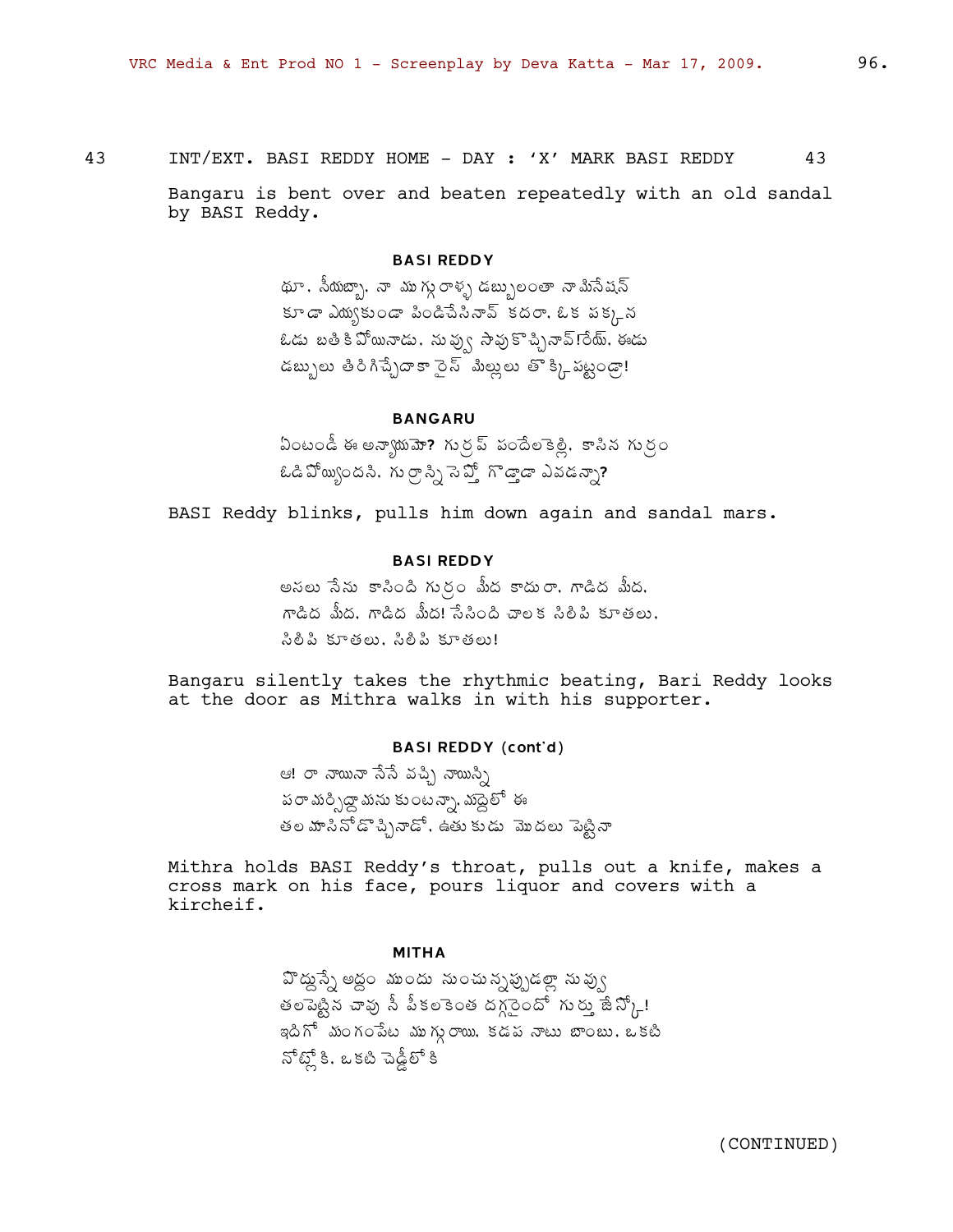VRC Media & Ent Prod NO 1 - Screenplay by Deva Katta - Mar 17, 2009. 97. 43 CONTINUED: 43

> JUMP CUT TO: ROPE ON PULLEY

#### 44 EXT. BUSY ROAD - BASI REDDY IN BUSY LIFE 44

Cut to a busy road as BASI Reddy is standing with shaved mush and head, muggurayi in mouth and a rope around neck.

Mithra walks out of BASI Reddy's face as he gets pulled up onto the lamp post surrounded by public taking pictures as he rotates in mid air. (muggurayi naatu bambu).

MITHRA RISES TINTED GLASSES AND PULLS AWAY IN JEEP.

CUT TO: LOKI

45 INT. LOKI OFFICE - DAY : CONFLICT REDEFINED 45

Loki is sitting in an easy chair sipping coffee, talking to GOWDA.

#### GOWDA

 $\overline{\text{attack}}$   $\hat{\text{a}}$ ಸಿನ್ $\hat{\text{a}}$ ృಜ್ಞರ $\text{for}$  hit list  $\delta^{\text{f}}$  ఉన్న నక్సలైట్లండి,  $5^6$ డ్డు మీద మనుషులే finish చేసారని మూ సెయ్యొస్సు

Party president walks into the office with a bunch of people, bouquets and garlands.

# PARTY HEAD

అయ్యా రాజకీయ భీష్మే, జెనరల్ సెక్రటరీ గాడు చేసిన ఎదవ పసికి పార్టీ పై సిడెంట్ గా చెంపలేను కుంటున్నా, ఇదిగో ఇపి చేతులు కాదు కాళ్ళనుకో,మీరు మళ్ళీ మన పార్టీలో చేరాలి!  $\mathfrak{P}$ టో ల్ తియ్యండయ్యా! ఇక్కడే పత్రి కాన మశుంలో న్ర మాణం చేస్తున్నా, ఎలక్షన్ అవగాసే కెబిసెట్ ఏోస్టు, అంతే కాదు  $65$  కన్ అడ్వాన్ను)గా ఆ బఫూన్ రాజా బంగారు నాయిడు  $\lambda \rightarrow \infty$ లో మీ అబ్బాయిని యూత్ పై, సిడెంట్ గా నియమిస్తున్నా! మీకీ సీనులో డయిలాగులే౦ లేవు మీరు మాట్లాడొడ్డు, ర౦డ్రా ఆయన పిశ్రాంతి తీస్కోేవాలి నుచార౦ చెయ్యాల్సినోడు!

President exits, crowd breaks in and carry Mithra with cheers and slogans as Chinna watches.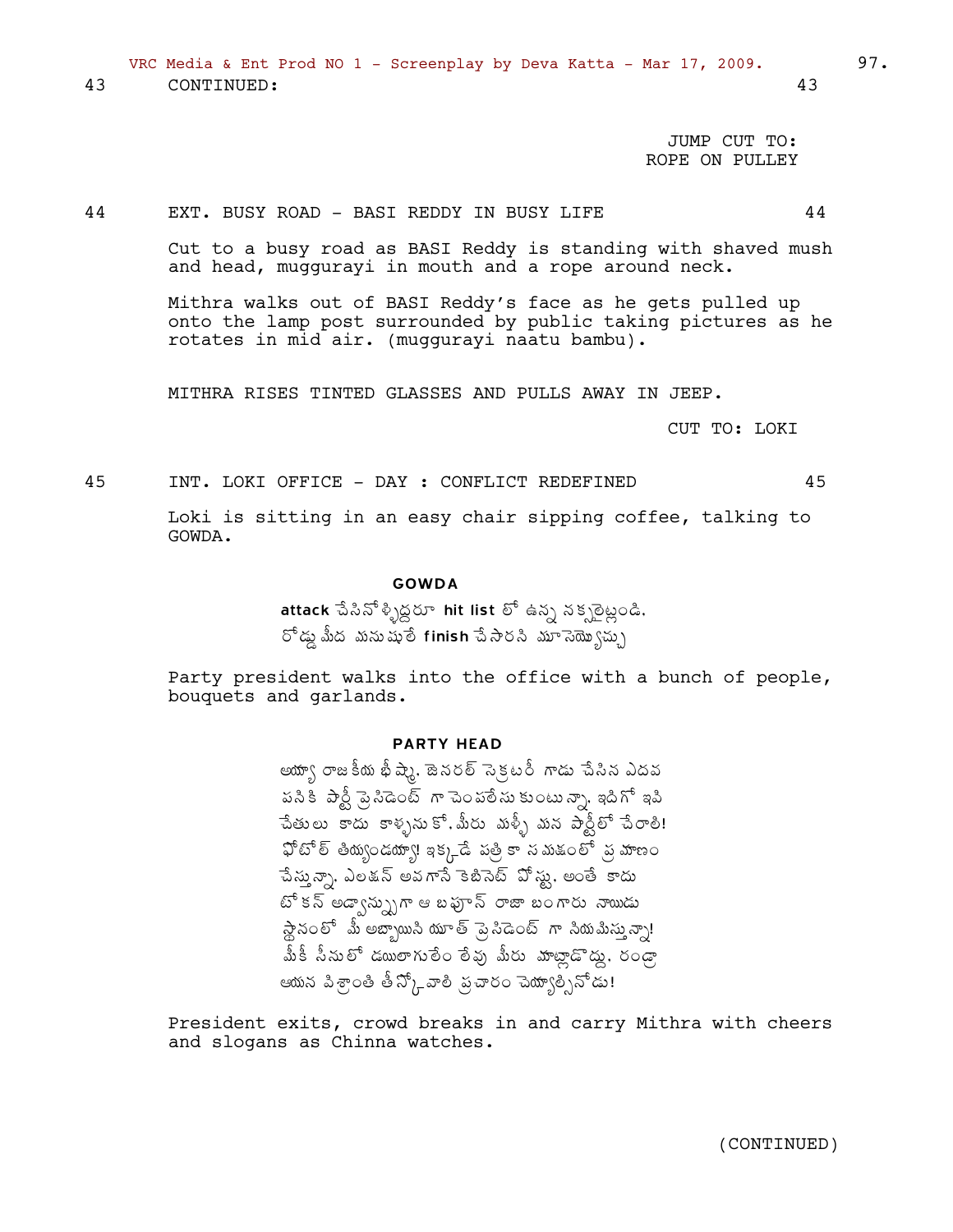#### **CROWD**

ಪಿುತ್ರಾ! ಮಿತ್ರಾ! ಮಿತ್ರಾ!

Loki looks content, grabs the cigar and searches for lighter. Chinna lights his cigar and sits in front of Loki.

#### **CHINNA**

వాడి కెరీర్ సెటిల్ చేశావ్. మరి నా సంగతేంటి డాడీ

#### LOKI

సిస్సే తేల్చుకో మన్నాను కదా?

# **CHINNA**

తేల్చుకున్నాను, నాకు సీ రాజకీయ వారసత్వం కావాలి

Loki senses trouble and smiles off.

#### LOKI

్ స్క్రై, నాయకత్వం వారసత్వం కాదురా, పుట్టుకతో వచ్చే ం<br>అక్షణం, లేనిదాని కోసం పాకులాడి ఉన్న దాన్ని పాడు ేచేసు కోకు, పెళ్ళి business చూసు కో, లేదంటే ఫారిసెళ్ళి చదువుకో! పాలిటిక్స్ లో నీకన్నా ఆడు ముందున్నాడు

Mithra is having a charming chat with crowd outside.

# **CHINNA**

నాకు పాలిటిక్స్ మీద తప్ప దేసిమీదా interest లేదు డాడీ. .<br>ను వ్వొద్ద సేకాద్దీ ఇం కా పెరు గుతోంది

# **LOKI**

ఆయుతే try జెయ్, కానీ నా support ఎదురు చూడకు

Chinna gets up, shakes head and walks out determined.

# LOKI (cont'd)

(commands) ేయ్. నువ్వు రాజకీయానికి పనికిరావు నా మాట పినూ

45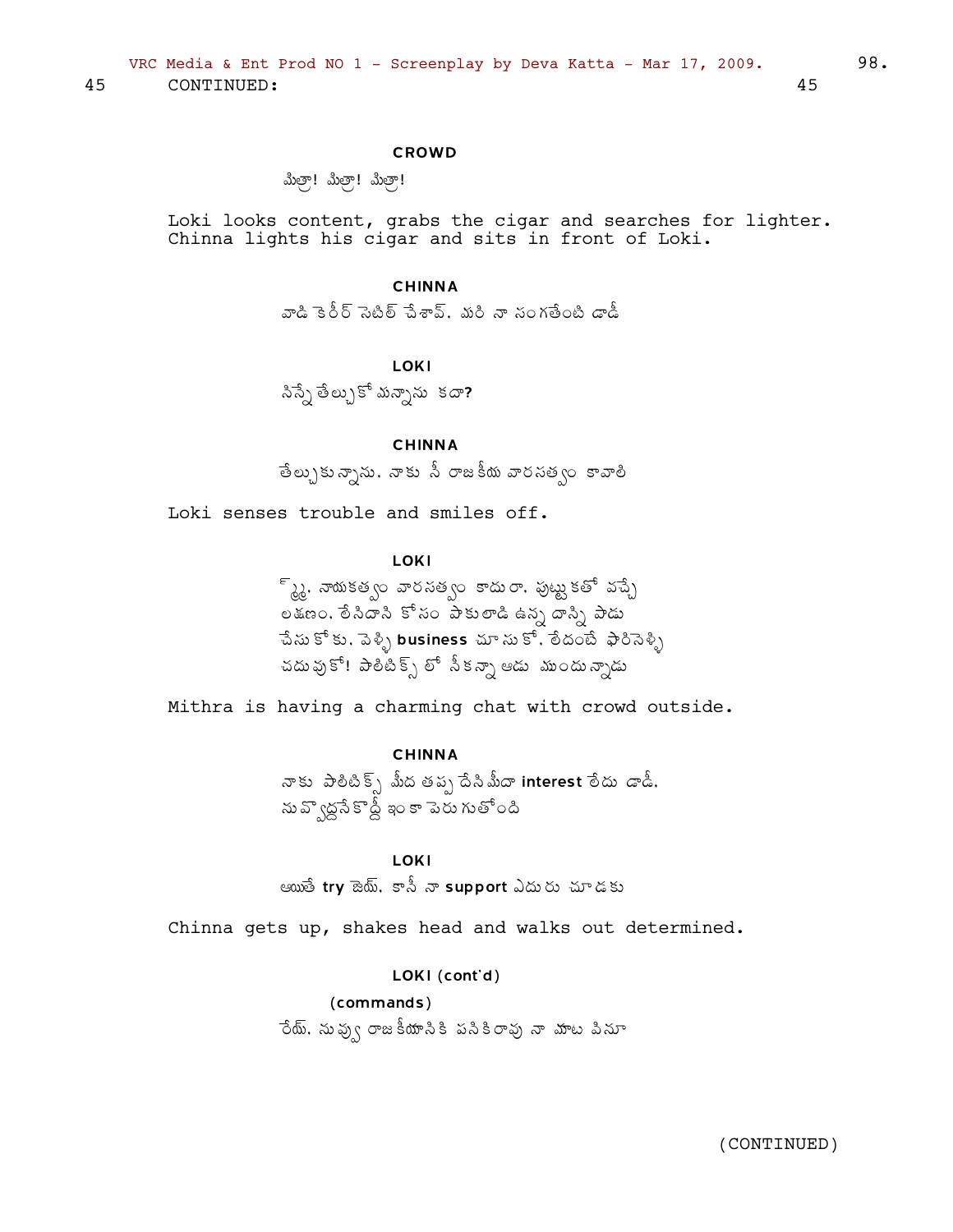# **CHINNA**

్ర, నా వయసు పాతికేళ్ళు! అంటే మసిషి active life లో నగం, దేనికి పనికొస్తానో పనికిరానో నేనే తెల్పుకుంటా

**LOKI** 

ಪಿನ್ಸ್…ಪಿನ್ಸ್… ಪಿನ್ಸ್.

Loki looks at Chinna from behind the window as he goes past Mithra amidst crowd. (Abstract design and composition).

CUT TO: VASAMTAM

46 EXT. VILLAGE TEMPLE - DAY : SONG4 (CAMPAIGN KICKOFF) 46

> (Horn sounds, cuts of jubillant vasamtam, kickoff with garlands. Rural crowd gathers on the street as Loki and Mithra get off from the jeep. Spilling energy and love of innocent, ignorant yet passionate folks. Bhasha drench Mithra with color water and carry him on the streets, Sombabu lifts Loki on shoulders and follow the crowd, Mithra looks at the childhood home through the campaign colors, People getting drunk etc. Mithra shed tears immense responsibility at their innocent love and exuberance by the end.)

> > CUT TO: CHINNA

47

47 INT/EXT. HOTEL ROOM - NIGHT : CHINNA BREWING

> CAM ZOOM OUT FROM INSIDE REVEALING THE TALL BUILDING AS CHINNA SIP BEET LOOKING INTO SKY.

#### **CHINNA**

నొంత కోడు కుసి ఎదవసి జేసి సపితి కొడు కుసి ెసెత్తిసెట్టు సి ఊరే గు న్సావ్రా, లో కీ! సీయబ్బా మసిషి బతకడానికి ఆస్టీ అంతస్తే కాదురా, కూ స్త అపెన్ననూ ఆంటిషనూ గావాలి. నాకన్నా ఆడెలా ఎక్కువయ్యాడ్గా సీకూ? 45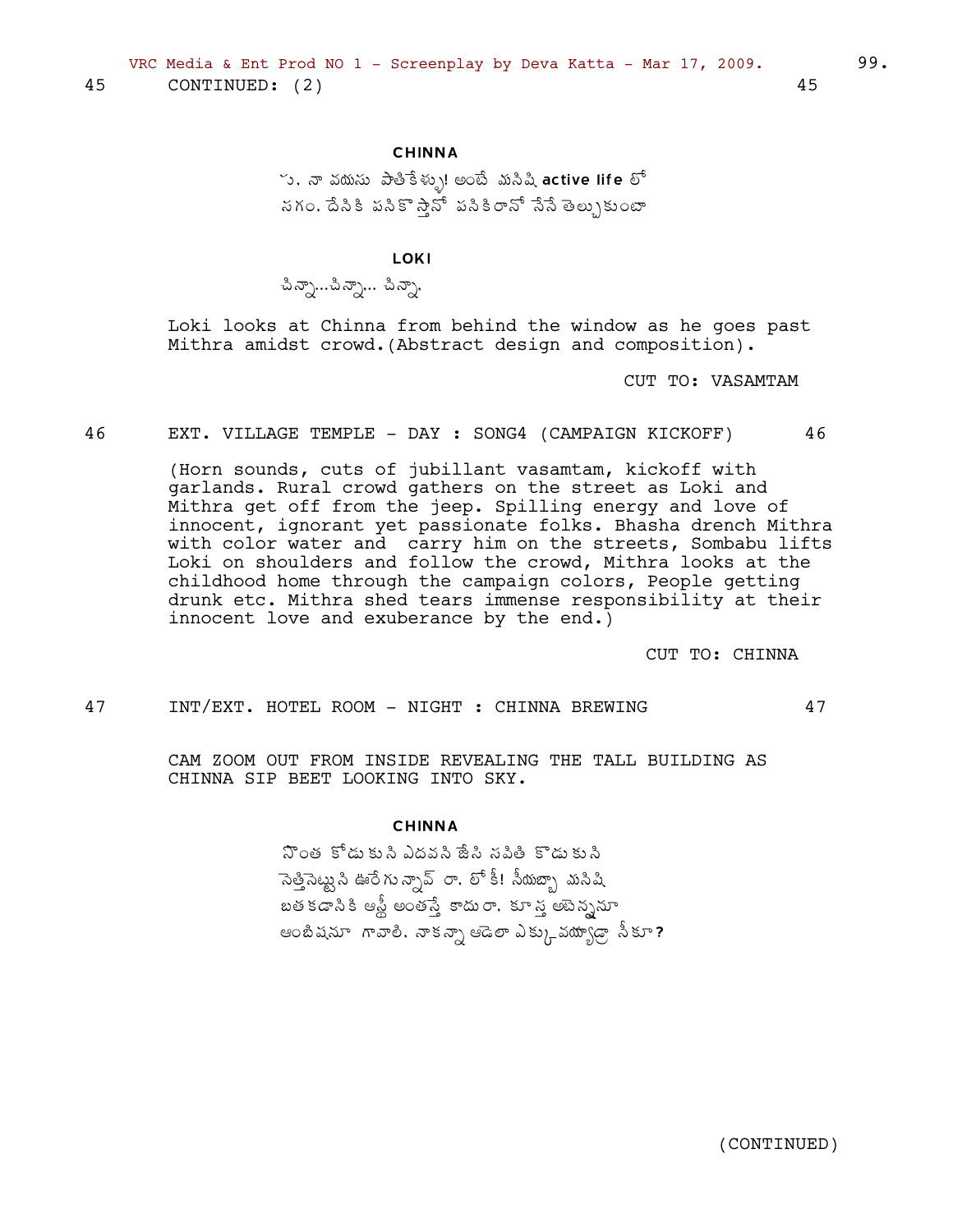FLASH CUT OF MITHRA IN CROWD, TIGHT OF CHINNA DRINKING, THROWS THE BEER BOTTLE ONTO THE ROAD.

CAM FOLLOW AS LOKI BREAK COCONUT AND NOTICE IT BEING ROTTEN.

Mithra lights a cigarette sitting in front of campfire, thinking - three way split with Chinna-Loki-Mithra.

INTERMISSION

47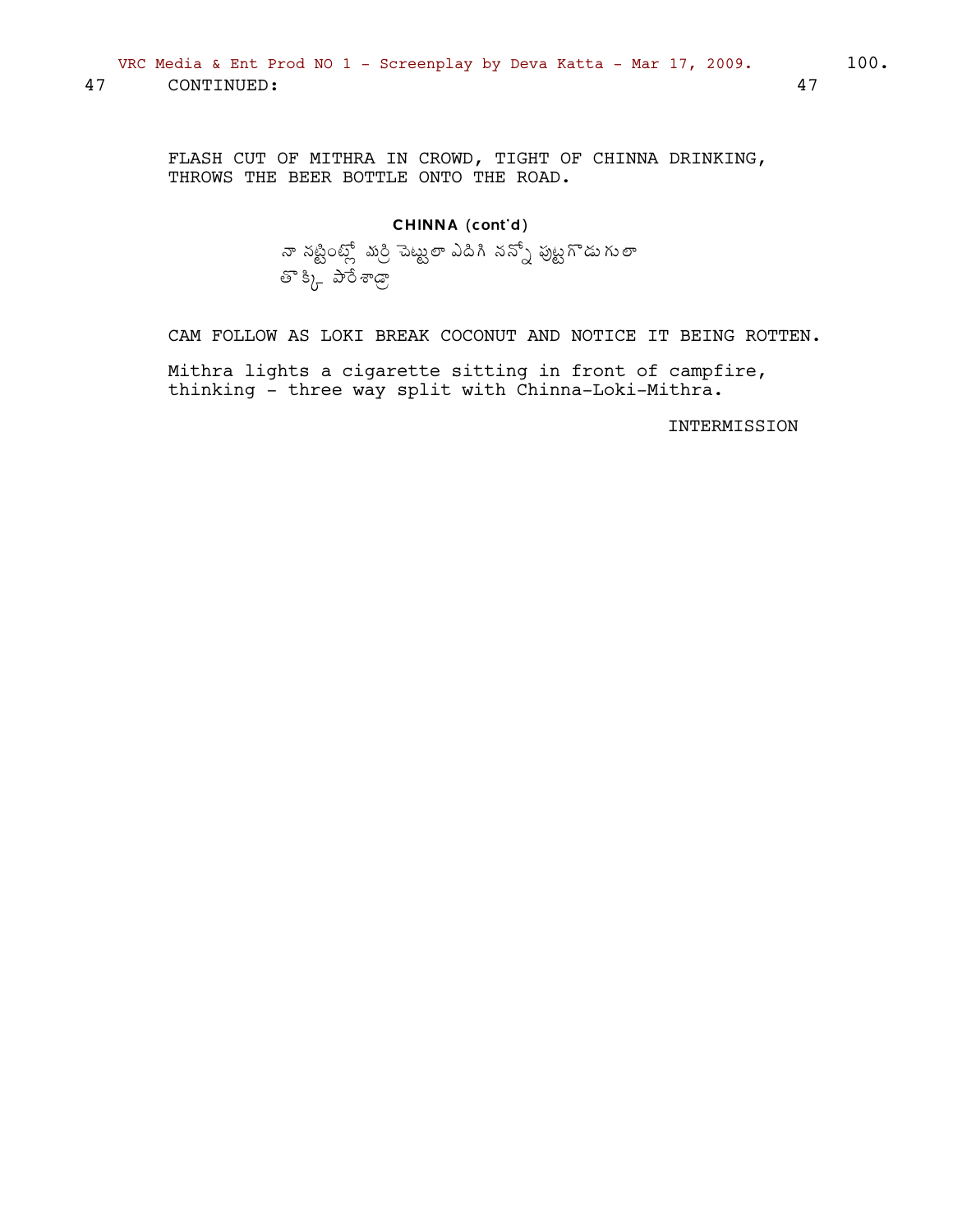47a 1NT/EXT. RESTAURANT/HOTEL - NIGHT : CHINNA BREWING 47a

Pan down from the moon onto Chinna who is inhaling dope through nostril, inhaler rolls over on to the floor, Chinna looks drony, sweaty with thumping heart. Prakash snatches the ingaler as Jitu goes for another round, smacks on head.

#### DINESH

ఇప్పటికే over dose లో ఉన్నావ్, ఏకంగా పైకి పోతావ్  $\mathbb{F}^\times$  কৰা

JITU

అంటే ఓ.డీకి మందు లేదా సీ దగ్గిర, థూ సీయంకమా<sub>గ్ది</sub> మీ మెడి కల్ స్టుడెంట్లని నమ్మితీ నమ్మితే ఇంతేరా బతు కు. one  $w$ ay traffic, ఆడబ్జా శవంలా బడుంటే డిప్పైషన్ గా ఉంది మామా

Prakash smacks Jitu again to calm him down, Chinna gets up sipping beer bottle, stand by the window looking at the half moon, sits atop facing the breeze, swaying outside.

CAM ZOOM OUT FROM OUTSIDE REVEALING THE TALL BUILDING AS CHINNA LIGHTS A CIGARETTE, CUT BACK TO ROOM, CAM BEHIND CHINNA, ZOOM IN.

#### CHINNA

 $\mathfrak F$ ంత కోడు కు సి ఎదవసి జేసి సపితీ కొడు కు సి ెసెత్తిసెట్మనీ ఊరే గు న్సావ్ రా, లో కీ! సీయబ్బా మసిషి బత కడాసి కి ఆస్టీ అంతస్తే కాదు రా. కూ స్త అపెన్ననూ ఆంబిషనూ గావాలి, నాకన్నా ఆడెక్కెవయా్్గడా నీకూ?

FLASH CUT OF MITHRA IN CROWD, TIGHT OF CHINNA DRINKING.

# CHINNA (cont'd) శా నట్టింట్లో మర్రి చెట్టులా ఎదిగి నన్నో పుట్టగొడు గులా తొక్కి పారేశాఢా

Cinna grinds teeth, shivering with anger, sipping beer.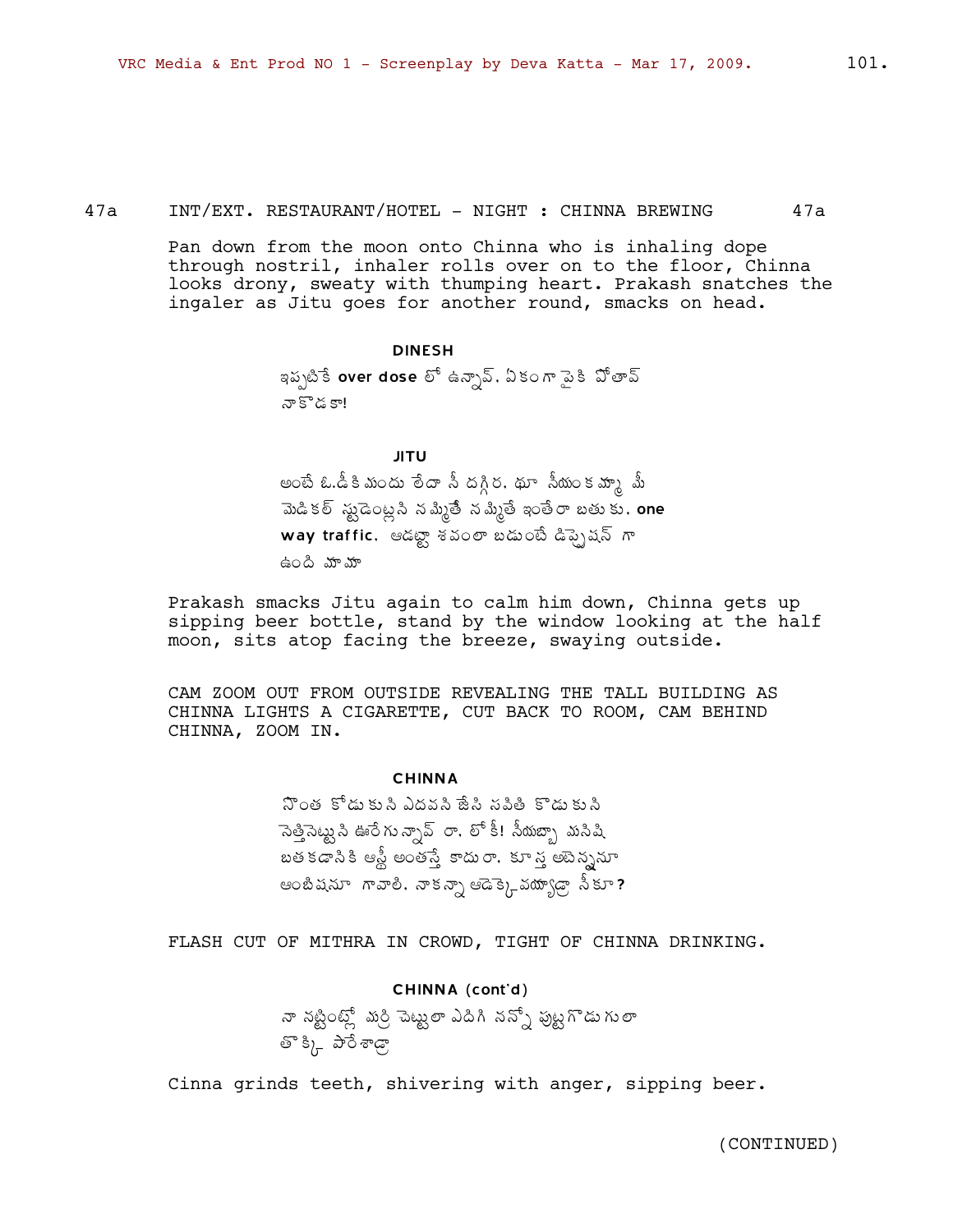ి స్ట్రేల్<sup>8</sup> అమ్మా బాబుల్ని చంపినోళ్ళు కూడా ా.<br>కింగులయాృరు బావా! జనాలె పృుడూ తల పోతే తో క, తో క వోతే కాళ్ళూ పట్టు కుసేలాడతారు

JITU

 $\Delta$ సి తల్లీ ను వ్వొక్కడు గెు్ను వూమా, మేం వందడు గులేత్తాం, we are not your friends, we are your soldiers, bloody!

Chinna turns around looking at Jitu.

#### CHINNA

అఫునా? ఇలా రా

Jitu walks crooked towards Chinna, Chinna puts his arm around Jitu's neck as Dinesh and Prakash stand up feeling nervous.

#### CHINNA (cont'd)

సే సిటే ఫు ఒక్క డుగే డ్రా మను కుంటు న్నా, ఏ స్తావా? ఊ, ఏ స్తావా?

Jitu hesitates as Chinna squeezes him tight.

# CHINNA (cont'd)

వందక్క్రస్దేదురా, ఒక్కడుగెయ్ రా చాలు

Jitu fiercely resists as Chinna pulls him into the window, Prakash and Dinesh walk close. Nadiya looks up from the parking lot, notice Chinna, drops the scooter and runs inside.

#### NADIYA

నారాయణా ఓసారి వైకీ రా

#### CHINNA

freindship మీద అస్సి promise లు జేశవ్ గదరా, ఈ ఒక్కటి prove చెయ్ అస్నీ నమ్ముతాా, ఆ, రా! అడుగేద్దాం, ్ధం<br>ఇందాకేం కూ శావో గురుందా అనలూ

Dinesh and try to Prakash help Jitu, huddle intensifies.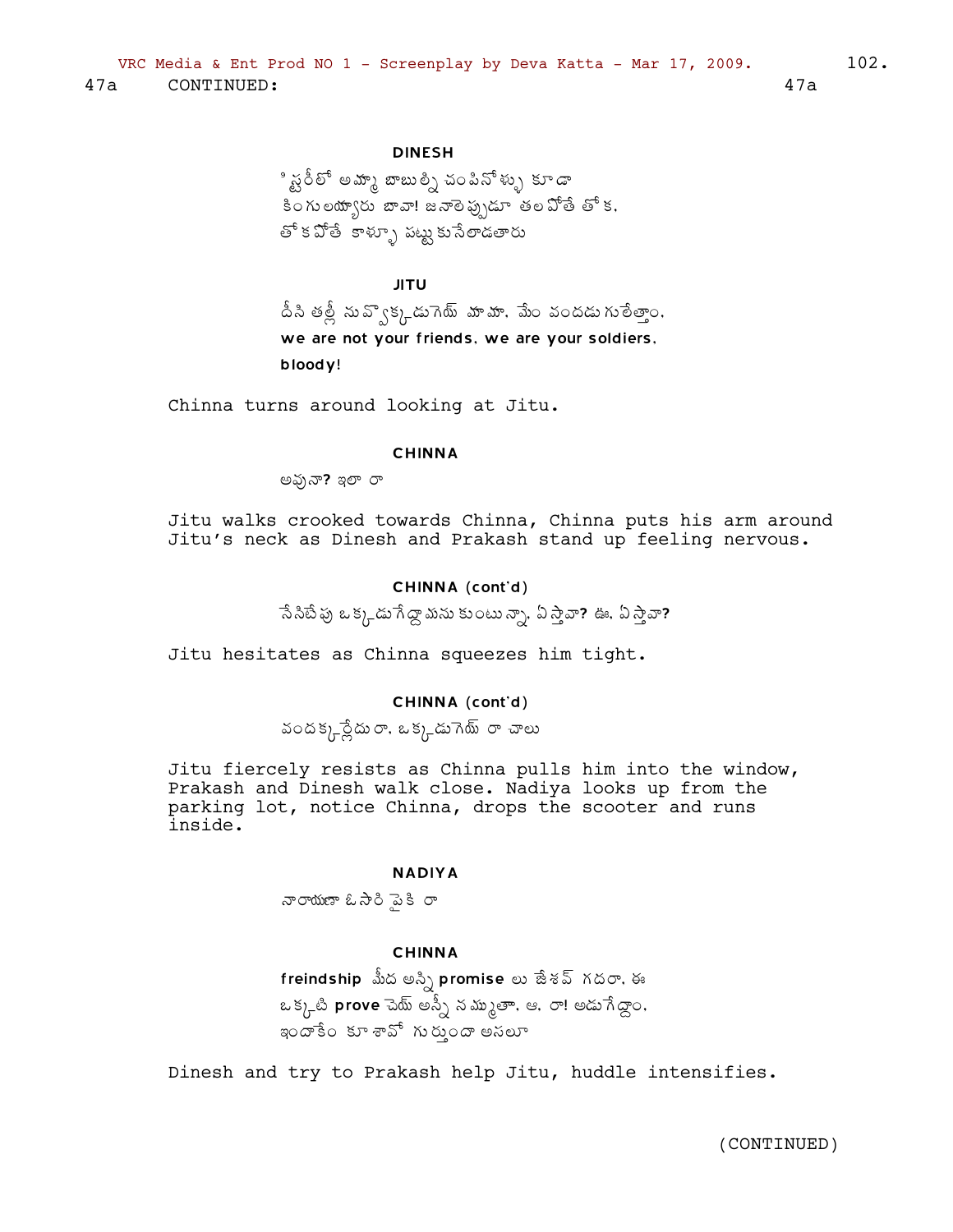# **DINESH & PRAKESH**

,<br>సీకు మెంటలెక్కిందిరా, వదులాడ్నీ

They pull Jitu away, Chinna swings the bottle at them.

#### **CHINNA**

థూ సీయంక మ్మా, రోజూ తాగడం, వాగడం, తొంగోడం ఇదే బతు కై వొయ్యింది మీతో, దొబ్బెయ్యండ్రా ఇక్కడ్నుంచి

Chinna continue smoking, Nadiya and Narayana open the door, Chinna looks back and notice Nadiya staring at the the room. Chinna hangs upside down from the window like a kid (pov).

#### CHINNA (cont'd)

నారాయాణా, ఈ పిచ్చి నాకొడకల్పి బైటికి గెంటెయ్...

# **DINESH**

ాక్పు దిగ్గానే మళ్ళీ కాల్ జేలాడ్లే పద**ా** 

Friends leave the room. Chinna picks up another bottle of rum and sits back up on the window, drinking, Nadiya approaches.

ZOOM ONTO CHINNA'S PROFILE, SUGGESTION, INTERCUT WITH TIHTS.

#### **CHINNA**

 $(sad)$ 

కడు ఫులోసే అర్ధం లేసి పిండం అను కున్న అమ్మ, కంచం లో రాలీన ఈగలా తోసి పారేసిన అక్కు. మొ<sup>ర</sup> మాటం ేల కుండా పసికి రాసి ఎదవనసి కొట్టిపారేసిన అబ్బ, ఇస్సి .<br>సినిమా గాట్లతో పెరిగిన మసిషికి మందూ చావుా తప్ప<sup>ొ</sup>చేరే దారే ముంద మ్మాయ్ి?

Chinna drinks with gushing tears, Nadiya puts a hand on shoulder, Chinna breaks down and start crying like a baby. Nadiya hugs, pulls him down, holds him on her lap and caress.

#### **NADIYA**

it's okay.... relax...relax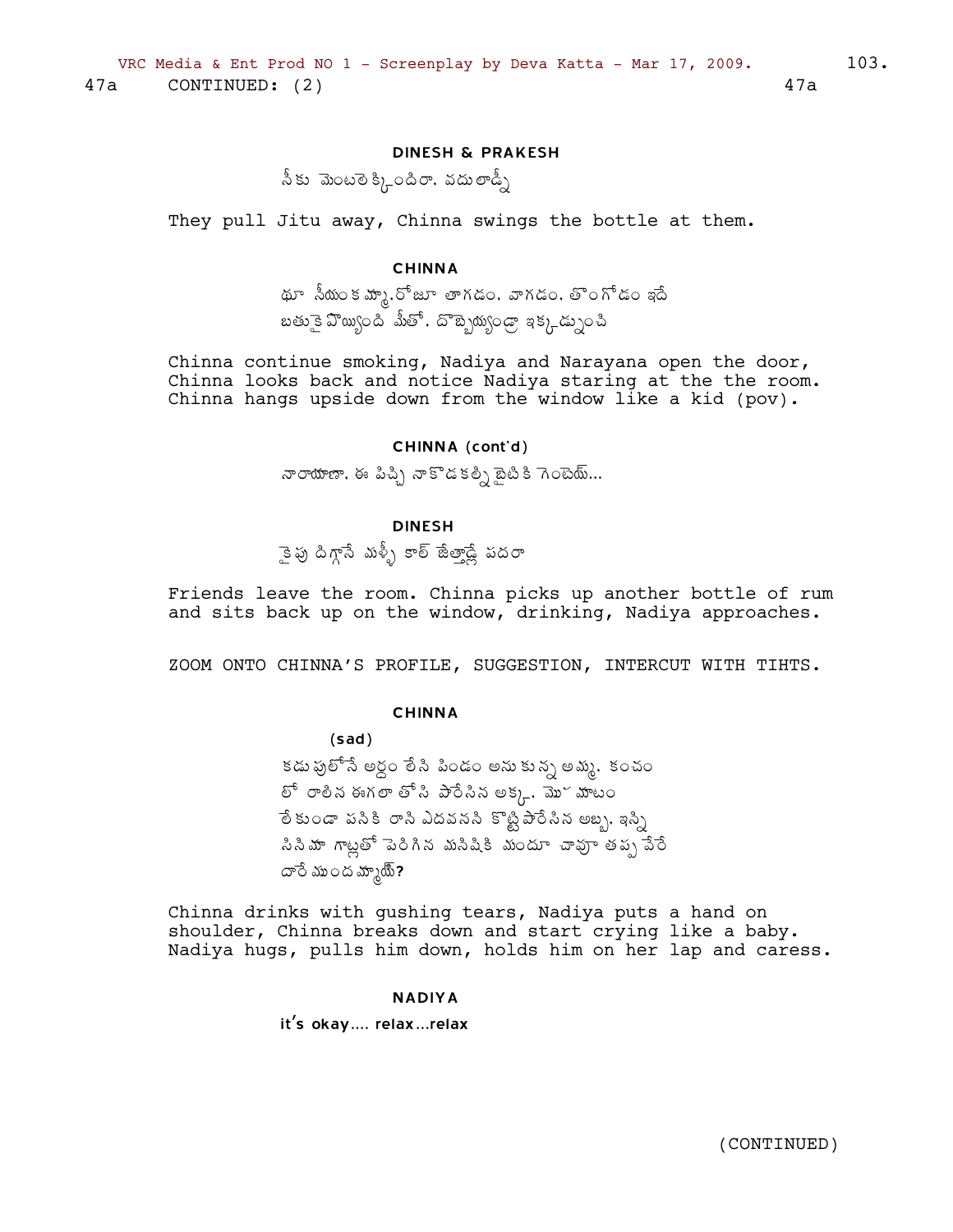Nadiya unbuttons his shirt for air and nibble on chest and fore head, hickups stop, Chinna gradually becomes intimate with her, she resists as the intentions become loud and clear, Chinna forcefully kisses her, she pushes him away, gets up and stands in fear and shock, Chinna walks close, grabs her by the neck, shuts the door, forces her to inhale the drug, and throw her on the bed, breaks the lights off.

CAMERA PAN AWAY FROM WINDOW ONTO THE FOGGY MOON THROUGH A PALM TREE.

BGM PAN TO FIRE FROM MOON, BHASHA PLAYING MOUTH ORGAN.

PAN TO: OPEN **FTRE** 

EXT. VILLAGE HOME - NIGHT : FIRE, LIFE AND LIGHT 48

48

Crane down from full moon, pan through the bullocks, scintillating fire, Bhasha, oldman and Mithra lying back.

# MITHRA (O.S.)

చీకట్లో ఆకాశాస్సి చూస్తే భయమేన్తొంది తాతయ్యా, అస్నికోట్ల నక్షత్రాలు న్నా చీకటే గెల్చిపోతోంది.

# **OLDMAN**

స్కటి ఆరిపోయిన సిప్పే సామ్!

Cut to Bhasha who is lying in trans by the woodfire, playing mouth organ looking into the sky.

# OLDMAN (cont'd)

మసిషికూడా సేలమీద రాలిన దగ్గర్నుంచి నచ్చేదాకా సిప్పులా మండుతాసే ఉంటాడు. ఆకలితో మండుతాడు. కో పంతో మండుతాడు, కోరికతో, ఈర్వతో మండుతుసే పెరు గుతాడు

INTERCUT: CHINNA'S FRIENDS LOOK UP FROM THE PARKING LOT AS A FLOWER POT BREAKS THROUGH THE WINDOW CHINNA'S ROOM, RUN BACK INTO THE HOTEL.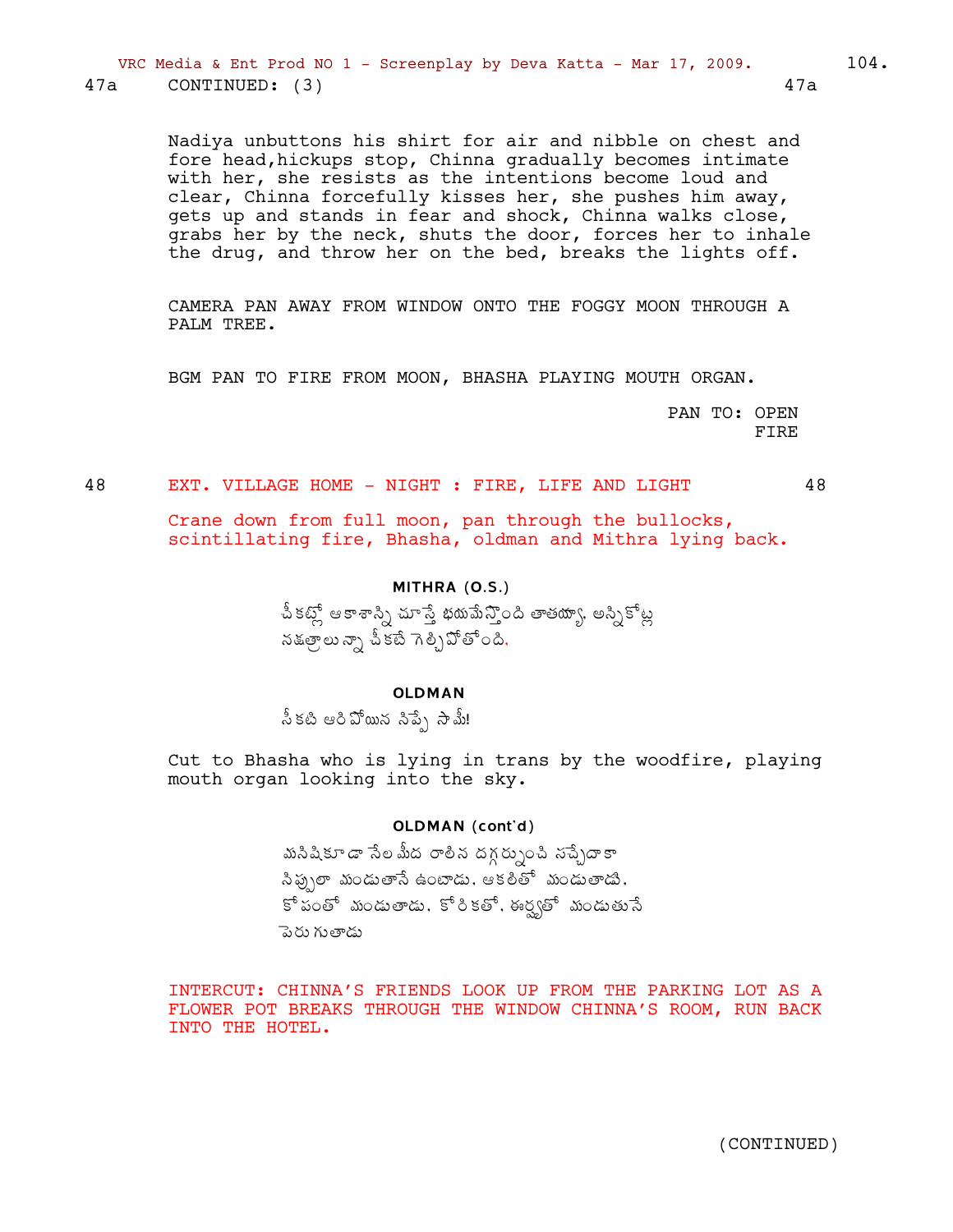# OLDMAN (O.S/live.) (cont'd)

ఆ మంటతో కొందరు ముట్టుకున్న వస్తువున్నా త గలెడుతూ మండే సుడిగుండాల్లా ఎదు గుతారు, ఇం కొందరదే మంటతో జ్నానాన్నెతు క్కుంటూ లో కాసికి దారిజూ పే దీపాల్లా ఎలు గుతారు.

> CUT BACK TO: OLDMAN

OLDMAN (cont'd)

తి దీపం ఒకటి ఈ ఇంట్లో ఎలిగారి వోయింది బాబయ్యా! ఆ ఎలుగు మళ్ళీ సీలో కసిపిస్తోందసే ఊరి జనం కుక్కల్లా ఎంట బడుతున్నారు, అల్ల అబి మానంలో అవోస్ని జూ స్కుంటవో, బాద్దెత నేతు క్కువి దీవంలా ఎలు గుతావో .సీ సేతల్లో ఉంది

ZOOM ONTO MITHRA'S EYES FILLED WITH RESPECT, RESPONSIBILITY AND RETROSPECT.

> CUT TO: HOTEL **ROOM**

> > $48a$

49

 $48a$ INT. HOTEL ROOM - NIGHT : THE WILDFIRE

> FRIENDS BREAK IN THE DOORS, NOTICE NADIYA STRUGGLING TO BREATHE, CHINNA IS IN PANIC.

Chinna and his friends carry Nadiya out of the room, superposed and shady.

> CUT TO: JEEP ON **ROAD**

49 EXT. CITY OUTSKIRTS - NIGHT : THE FRENZY

> INTERCUTS OF A FAST PACED INNOVA, NADIYA IS LYING UNCONSCIOUS IN THE BACK, HICKUPS, CHINNA AND FRIENDS PANIC AND FRENZY.

# CHINNA (O.S.)

ేయ్ సీళ్ళు, సీళ్ళు తాపరా, ఎలాగైనా కాపాడ్గా, please

Dinesh fills an anti dote injection.

(CONTINUED)

 $105.$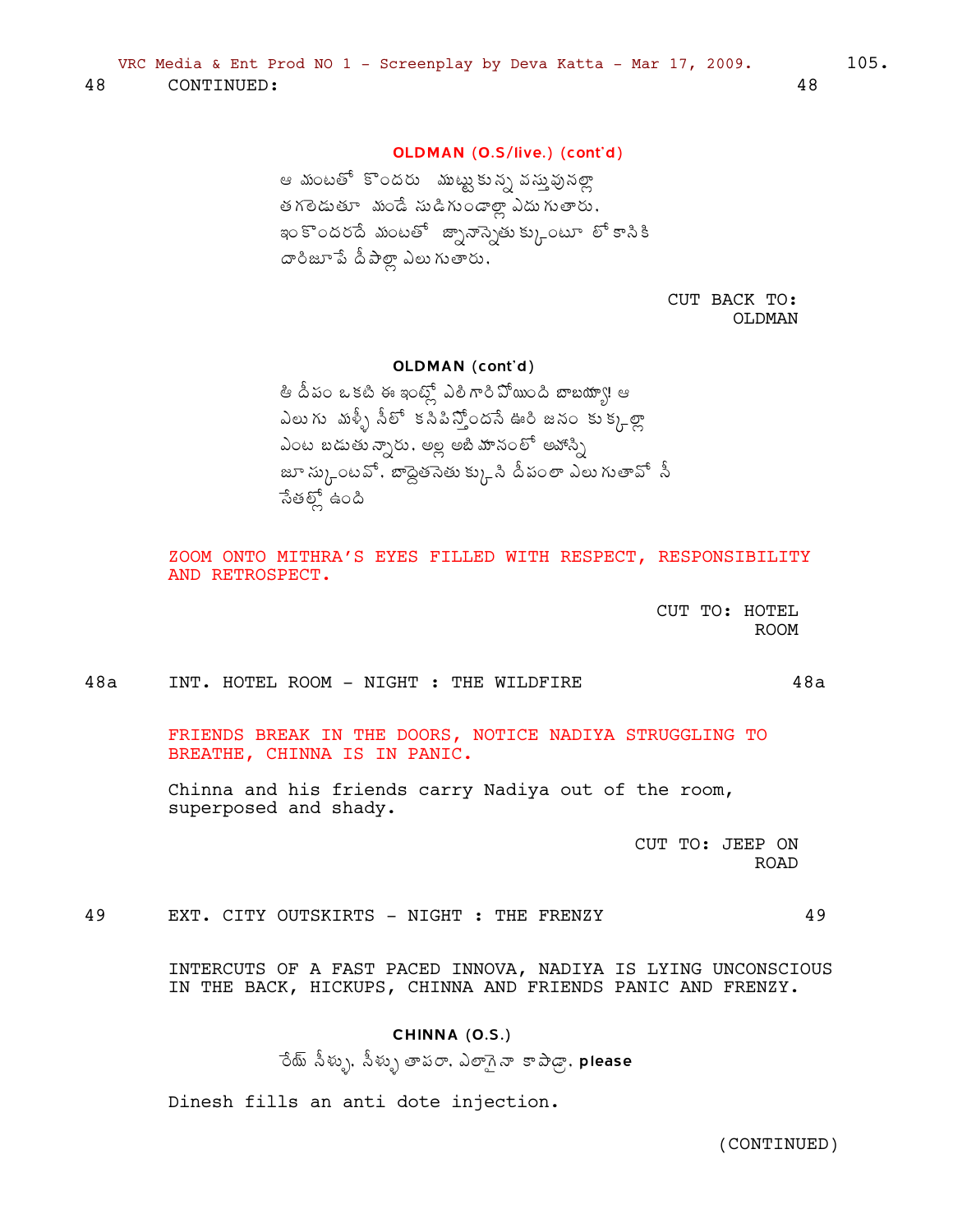తాపితే గుటకలో చస్తుంది. ముందు ఇంజెక్షన్ పడాలి. ఇదిగో direct ಗ್ heart ತಿವ್ರ್ಸ

# **CHINNA**

అరే నాకు చేతులాడట్లేదు. నుప్వే ఇవ్వరా

# **DINFSH**

నా వల్ల కాదు వాస్సిటల్ కెళ్లాం పద

#### **PRAKASH**

.<br>నీయజ్యా, హాస్పిటల్ కెల్తే next stop జైలే ఏం కూ స్త్రన్నావ్?

Nadiya stop hickups, Chinna shakes her up worried.

# **CHINNA**

ఒరేయ్. వొయ్యినట్టుందిరా! బతికితే గుంజీళ్ళు బెట్టి పెళ్ళి ేపేసు కుంటాసే తల్లీ, బత కపే $\,$  please

Chinna cries, Dinesh looks for an angle to inject, smacks on Jitu as the ride is bumpy.

# **DINESH**

వదిత్తే ఒరి స్సా ఎల్లేట్టున్నావ్. బండాపరా

Jitu loses control, Van climbs onto a check dam and rolls over into the fields. Chinna, Jitu, Prakash and Dinesh slowly crawl out of the jeep, Prakash kicks Jitu in anger.

#### **PRAKASH**

గుడ్డి నాకొడకా,కళ్ళు దొబ్బినాయా?

Chinna curiously looks at Dinesh.

# **CHINNA**

ఇంజెడన్ ఇచ్చావా?

Dinesh nods no, Chinna rushes towards the rubble, Dinesh pulls him away.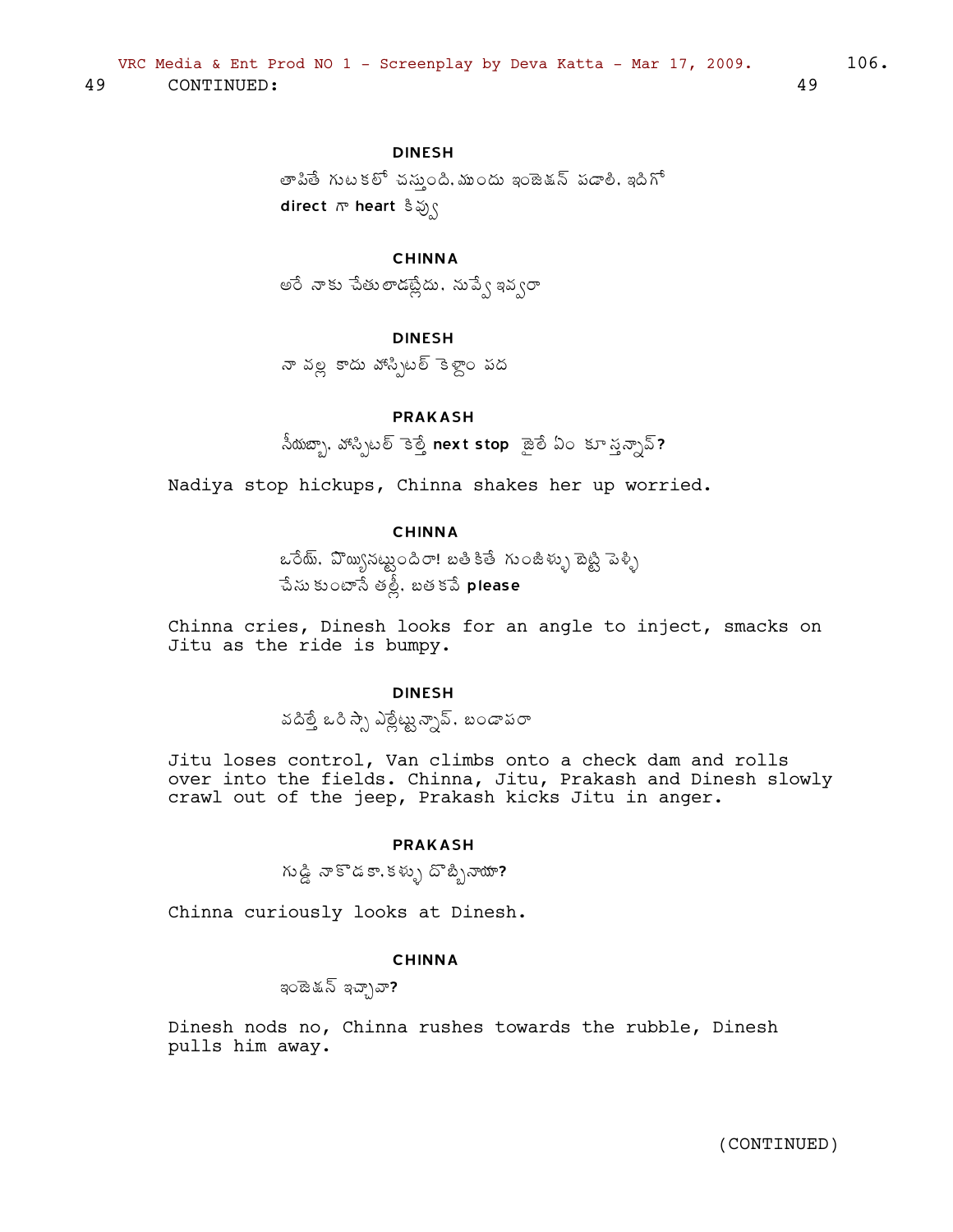ను ప్విచ్చిన dose తో first timers ఎవరూ బతకర్రా, ఇం కో దారాలో సించు

Jitu is stirred up.

**JITU** 

అంబే?

#### **PRAKASH**

ఆడ్లమైన మందులు కలిపి డోప్ లా వాడితే ఇట్టాగే అ్యుడ్ని

Dinesh picks up a dry paper and lights it up, Jitu is scared.

**JITU** ేందు్, వద్దు రా, మర్దర్ కే సయిద్ధిరా!

**DINESH** 

ఇప్పుడు జేసిందిమర్డర్ కన్నా తక్కువా  $\Omega$ on?

Chinna thinks hesitantly.

# DINESH (cont'd)

అదెట్టాగూ బతకదు, కాసీ ఇష్టే బాడీ దొరికిందను కో డ్రగ్ ేకే సూ. రేచ్ కేసు అని అందరం బొక్కలో కెలాం. వ్రత్యూష ెకేసై నట్టు

**JITU** 

(question mark)

ప్రత్యూష కేసులో బొక్కల్ కిళ్ళిందెవర్రా?

Dinesh draws blank.

JITU (cont'd) గోతిలో బడ్డా మసేడుత్తుంటే ఇం కా తవ్వమంటాపేందిరా  $\frac{1}{2}$ నీయబ్బా !(looks at Chinna) అరే ఈ నాకొడికి హాటీనకు రా, దీస్సి పెంచకు రా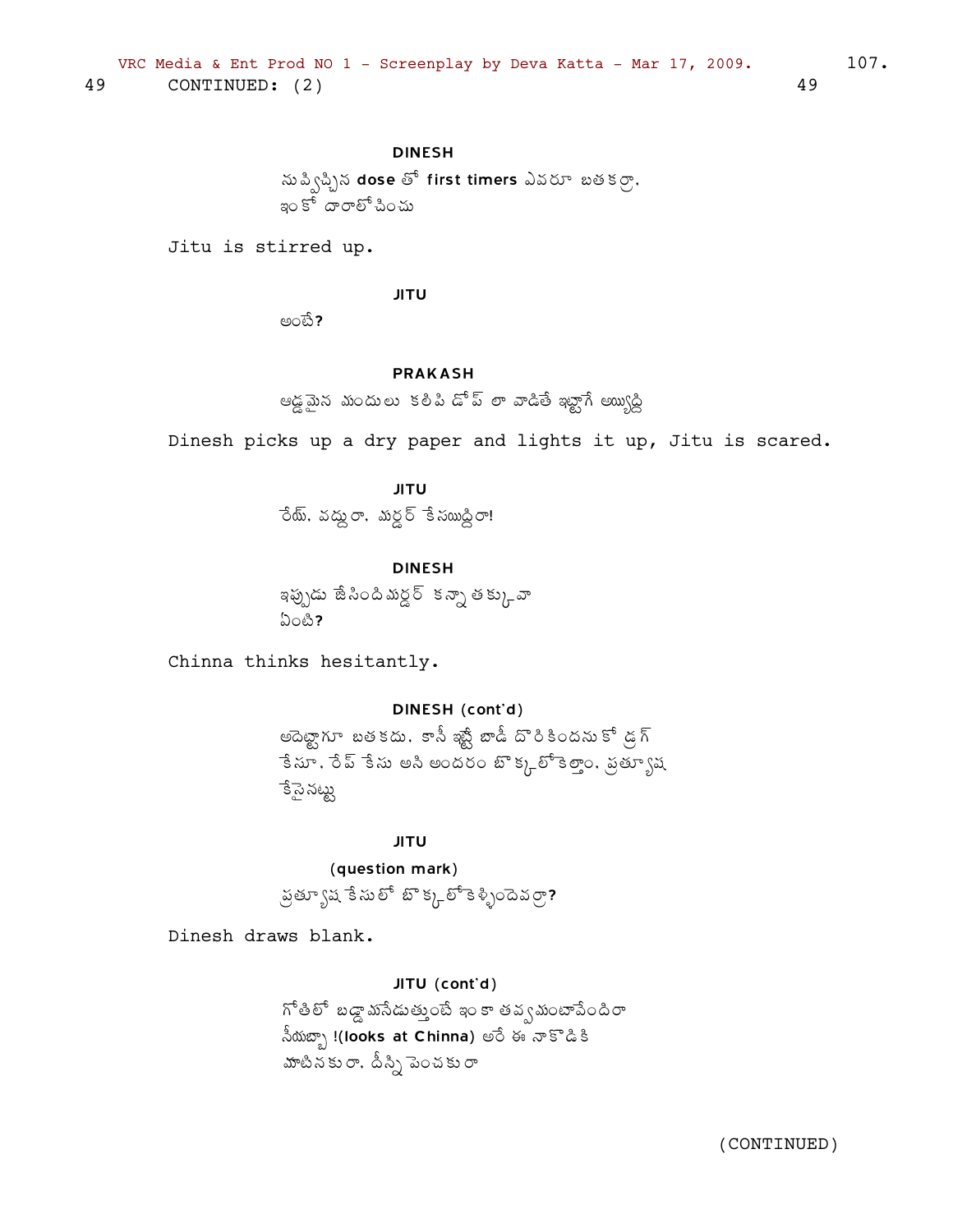అది బూడిదైతే మనం బయట బడ్డాసికి కనీసం ఫిఫ్టీ ఫిఫ్టీ చాన్స్పుంది, లేదంపే hundred percent guarantee  $\pi$ , దొబ్బి పోతాంరా, సీ ఇష్టం!

Chinna determines as Jitu and Dinesh argue, picks up fire, walk towards the van, Dinesh forces down Jitu who remains terrified and screaming.

CHINNA INSERTS THE BURNING PAPER INTO THE FUEL TANK AND WALKS BACK AS VAN CATCHES FIRE. LONG SHOT WITH FLAMES IN THE FOREGROUND AS THEY WALK AWAY INTO THE DARKS.

#### DINESH (cont'd)

నుప్వెళ్ళి van మిస్స్అుందని complaint జేసిరా, మేమా నాయాయణ గాడి నొరు మూ సాం

CAM SLOW PAN AWAY FROM FLAMES ONTO NADIYA'S BODY LYING IN THE FIELDS AWAY FROM FIRE. ZOOM IN TIGHT AS SHE BREATHES HER LAST.

CUT TO: NADIYA

50 EXT. CITY OUTSKIRTS - DAY : CRIME ON CAM 50

Paramedics pull Nadiya away and take her on a stretcher. GOWDA adjusts his hair in front of the TV cameras.

#### **GOWDA**

నా right face కాస్త దొబ్బుగా కనిపిస్తుంది కేమెరా left లో పెట్టు కోండ మ్మా, (clears throat) ఈ అమాయకు రాలి జీపితాన్ని నాశనం చేసిన దుర్మార్గులెవరైనా నరే. కఠినమైన చర్యలు తీసు కుంటాం

PAN AWAY AS POLICE ARE FISHING FOR EVIDENCES INSIDE THE MARKED TERRITORY, PEOPLE WORKING AROUND THE BODY, TAKING PICTURES, ARRANGING THE STRETCHES ETC. (RUSTIC AND GRAINY).

> CUT TO: CRIME SCENE ON TV

 $51$ INT. HOTEL ROOM - DAY : BAD MORNING

(CONTINUED)

49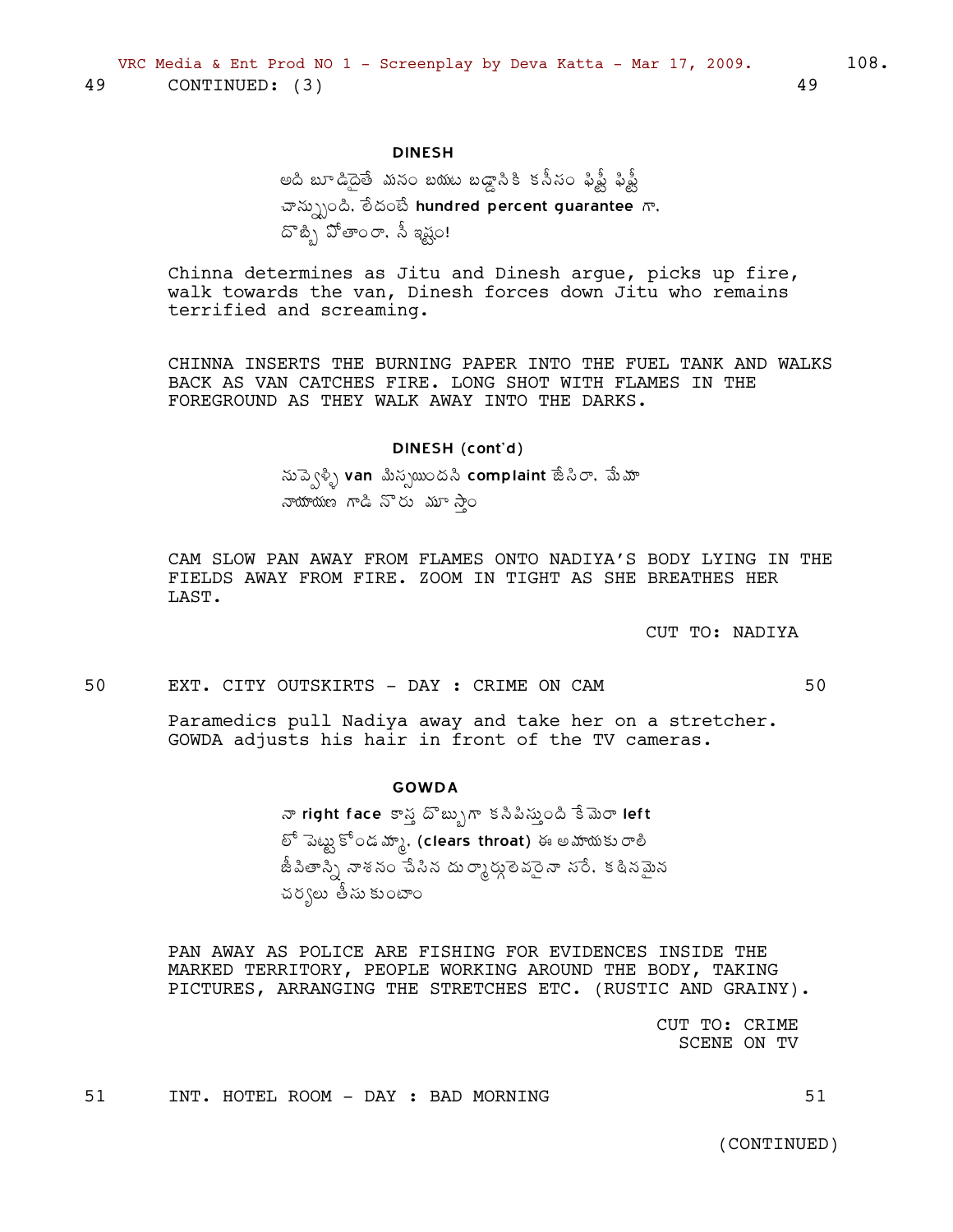CAM ZOOM OUT FROM TV AS JITU IS SITTING STIFF, SHIVERING, SQUEEZING A WATER BOTTLE WITH BOTH HANDS.

Jitu shakes up Chinna, points to the TV screen bursting with high pitch cry.

> JITU  $\bar{\alpha}$ సి శవం కాలి పోలీదురా, దొరికిపొ్ు బృందిరా! పోలీసుల్ తీసుకెల్లన్నార్గా!

Chinna sits up with a blank face, looking at TV, Nadiya's body is carried away on a stretcher with news commentary, TV voice becomes increasingly clear and disturbing to Chinna, Dinesh and Prakash wake up one by one. Chinna shakes head imagining image streams of the incident.

Jitu looks at Chinna's face and continues a frantic moan. Dinesh smacks on his head.

### DINESH

సుప్పెందు కేడు స్తున్నావ్? murder చేసింది నువ్వా? (slaps) rape သိ $\lambda$ ဝါထိ  $\infty$ ္း (slaps)  $\delta^5$ ိပာ $\delta$ ် $\delta$ !

Jitu tries hard to control himself, Dinesh gets holding a cigarette.

#### DINESH (cont'd)

ఆడి బాబు  $\bm{{\sf quarter}}$  century  $\bm{{\sf m}}$  ఎమ్మెల్లేగు న్నాడు. ఈ తొట్టి ేకే ను ను కూడా handle చెయ్యకుంటే ఎందు కు రా ఆడి బతు కు? <sup>ా</sup>రెగండే

Dinesh, Prakash and Jitu leave the room one by one leaving Chinna alone.

TRAVEL ZOOM FROM BEHIND TV AS CHINNA LOOK INCREASING NUMB AND BLANK.

> CUT TO: CRIME SCENE

52 EXT. CITY OUTSKIRTS - DAY : CRIME ON CAM 52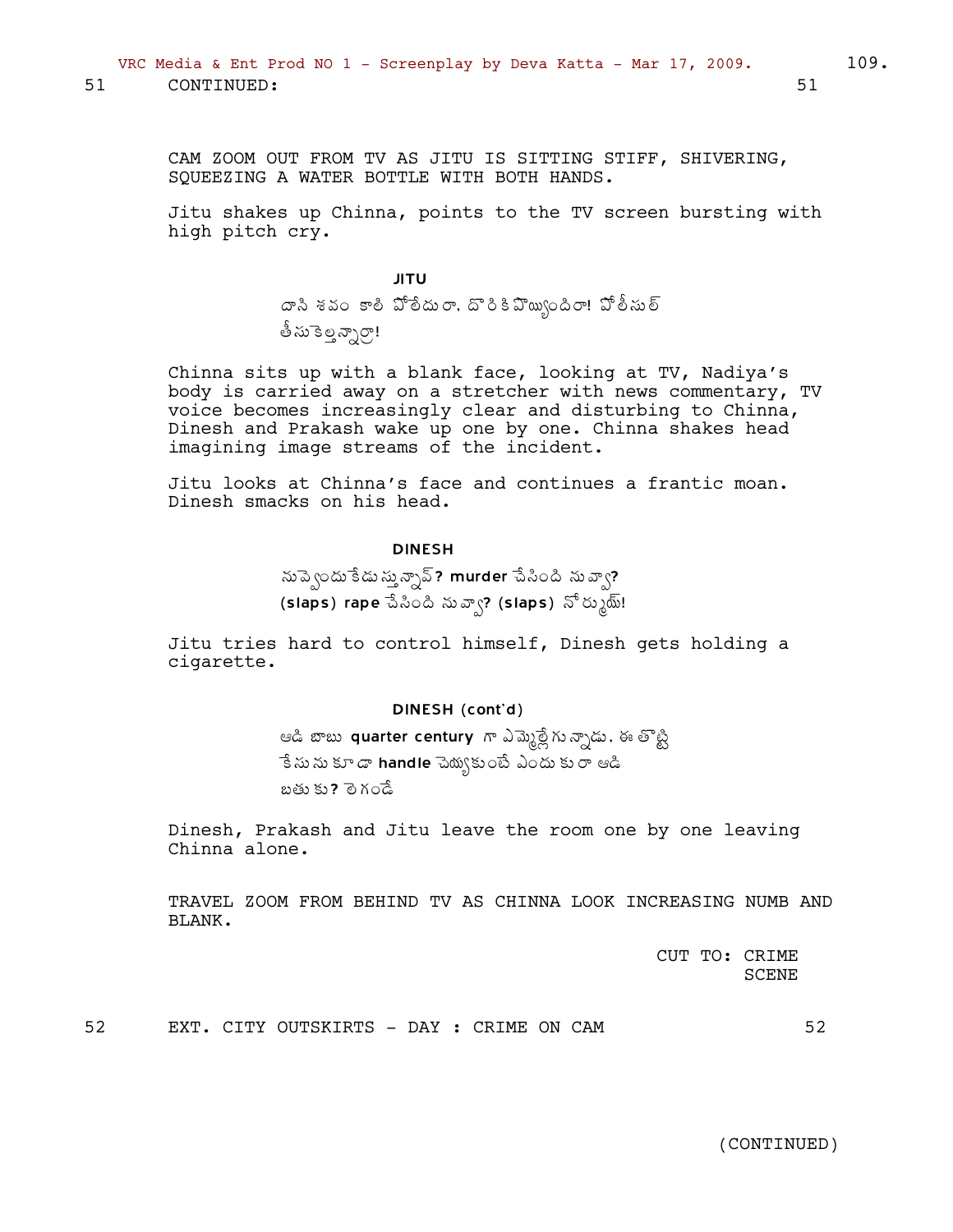A PLUMPY CONSTABLE APPROACHES SP.

## GOWDA

 $\checkmark$ ంతకుడ్పి కనిపెట్టి శీజీంచే వరకు మా డిపార్ట్నైంట్ సిధ్`దండే

Constable interrupts and whispers in GOWDA's ear.

## CONSTABLE

van registration ఎమ్మెల్లే కోడు కు మీదుంది సార్

GOWDA look surprised for a moment.

#### GOWDA

One minute please

GOWDA walks away with Constable, lights a cigarette.

### GOWDA (cont'd)

 $\overline{\text{max}}$ మ్మేల్లే నా?

GOWDA picks up the phone and walks aside, Constable grabs his collar.

## **CONSTABLE**

ై లెపిల్ `కేసను కుంటిా, లీడ్ ఇచ్చినోడ్ని నన్ను గు రుమైట్లు కోండి సౌర్

Constable looks with a sense of insult, constable losens the shirt, GOWDA squeezes his ear angry looking at a curious reporter.

#### GOWDA

మట్ట్స్తా కె మెర్రాలు న్నప్పుడు volume తగ్గించి కుయ్య మన్నానా, పావలా పసిచెయ్యగాసే పద్మభుషణ్ లు పరం మీర్ చక్రాలు కావాలా మీకు. ఎల్లో!

GOWDA gets back with phone, a reporter interrupts.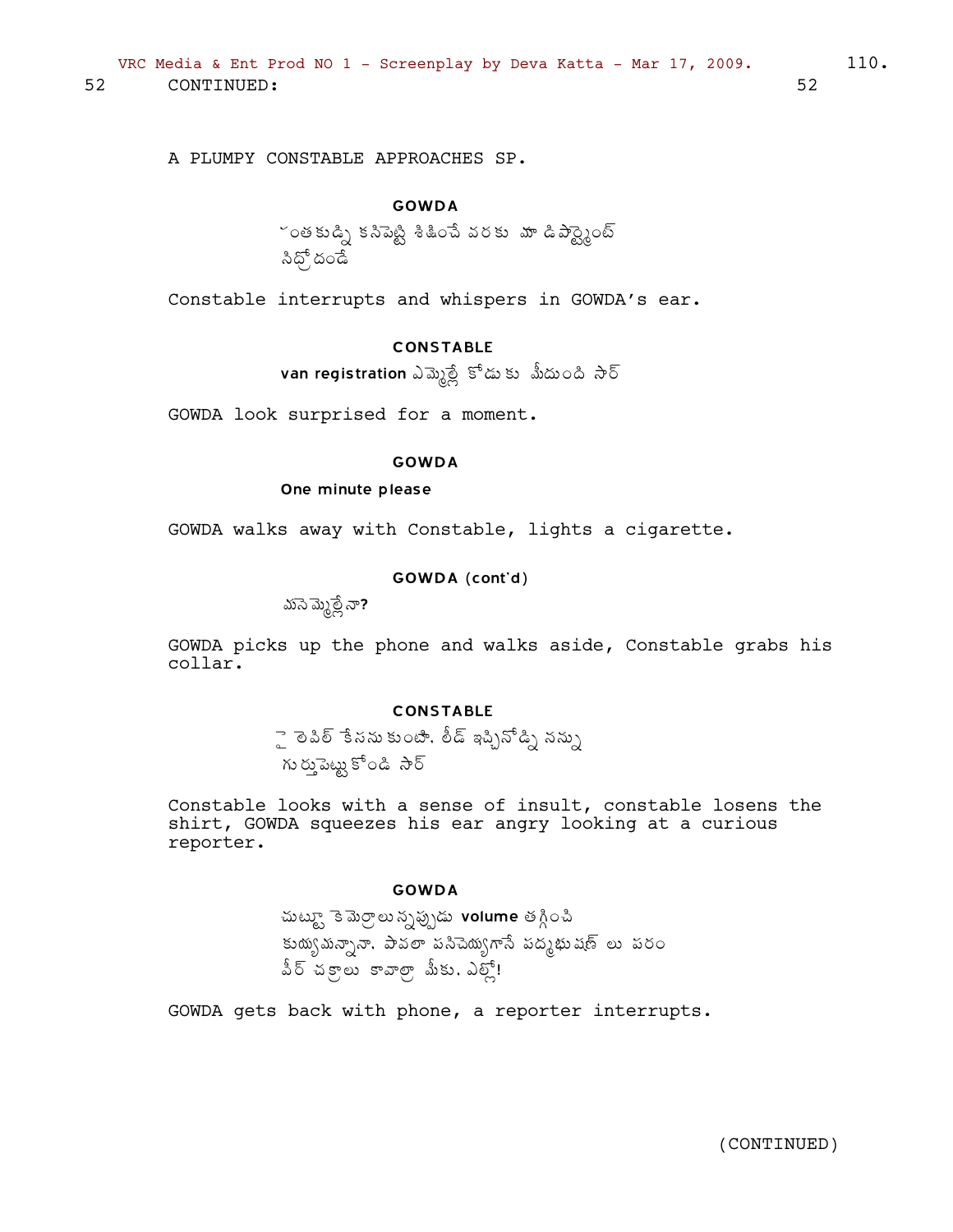### **REPORTER**

 $\partial \partial \bar{\partial}$  ఇది plain murder అను కుంటు న్నారా, rape & murder అను కుంటు న్నారా?

GOWDA walks aside with the cell phone.

## **GOWDA**

ఏ మయ్యా, ఒక మ్మాయి చింపిరి జుట్టుతో రోడ్డు పక్కన చచ్చి పడుంటే పెంటసే రేపులూ మర్డర్ లూ తప్ప వేరే ఆలోచనలే రావా మీకూ? వాల్ పోష్ట్ చూ సి సినిమా review రాసినట్టుంది. ఎళ్ళండట్యా ఎళ్లండి! మమ్మల్ని ఉద్వోగాలు చెయ్యసీండి

#### GOWDA (cont'd)

(on phone) సేర్, కొంప్ కొర్లేర్!

> CUT TO: VEHICLES ON ROAD

53 INT. LOKI HOME - DAY : DAMAGE CONTROL

PASSING JEEPS ON ROAD, TOP VIEW.

Loki and Mithra get off from the jeep and notice a bunch of police waiting at home, Savithri looks worried.

#### **SAVITHRI**

చిన్నా ఎక్కడ? ఏమైంది బాబూ?

**LOKI** 

వాడికేం కాలేదు, కన్నందు కు మనమే ఎమన్నా జేసు కో వాలి, ముందు మనుషుల్ని పంపి అయ్యగారెక్కడు న్నారో పెతకండి, (murmur) మీసాలు రుప్వి బయలుదేరినప్పుడే అను కు*న్నా* మొనగాడేదో ఒకటి ముంచుకు తెస్తాడసి

Savithri is confused and worried, Mithra leads her inside. Loki walks into office, lights the cigar, looks out the window, tensed.

53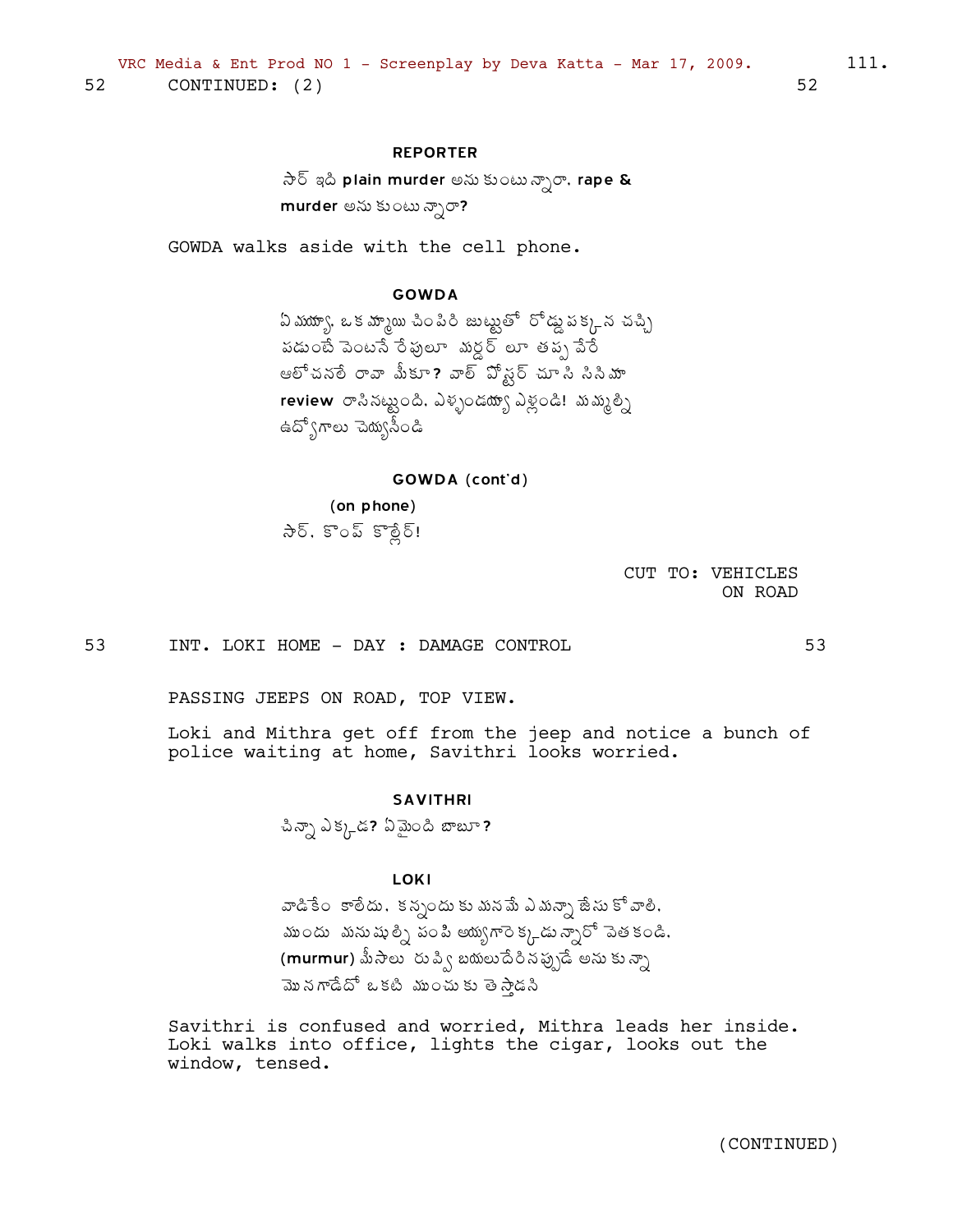### GOWDA

# మాకు లీడొచ్చేలో పు body post mortem కెళ్ళిపోయింది  $\alpha$ సేర్, లేదంబే ఈపాటికి మేటర్ కంట్స్ల్ లో ఉండేది

Mithra, Bhasha and Dharmam are standing by seriously, Loki walks to his chair.

#### **LOKI**

అమ్మోయేవరు?

SP remains silent, hesitant to reveal. Every look increasingly curious, GOWDA gradually turns to Bhasha.

Zoom onto Bhasha as he stands in disbelief, looks around confused, can't feel the truth. Mithra and Dharmam wonder in disbelief, Loki drops onto the chair, moaning.

#### GOWDA

 $Body$   $GH$   $\delta^6$  ఉంది  $\partial^5\delta$ 

BHASHA SHAKES HIS HEAD REALIZING THE TRUTH, SLOWLY RECEDES OUT OF THE ROOM WITH A STONED FACE, SUPPORTERS STAND BY SURPRISED OF THE IRONY, MITHRA FOLLOWS BHASHA ACROSS THE STREET INTO THE DENSE TRAFFIC, MITHRA STRUGGLES TO KEEP UP.

> CUT TO: BASI REDDY

53a INT. LOKI OFFICE - DAY : X MARK BASI REDDY 53a

BASI Reddy (with scar, gundu and clean mush) shuts the office door and sits in front of Loki caressing the X mark.

#### BASI REDDY

నమస్కేరం! `X' హర్క్ బాసి రెడ్డిసి, second innings entry

BASI Reddy inhales 'nasim' and looks at Loki who is looking up at the cieling, cigar smoke streaking straight up.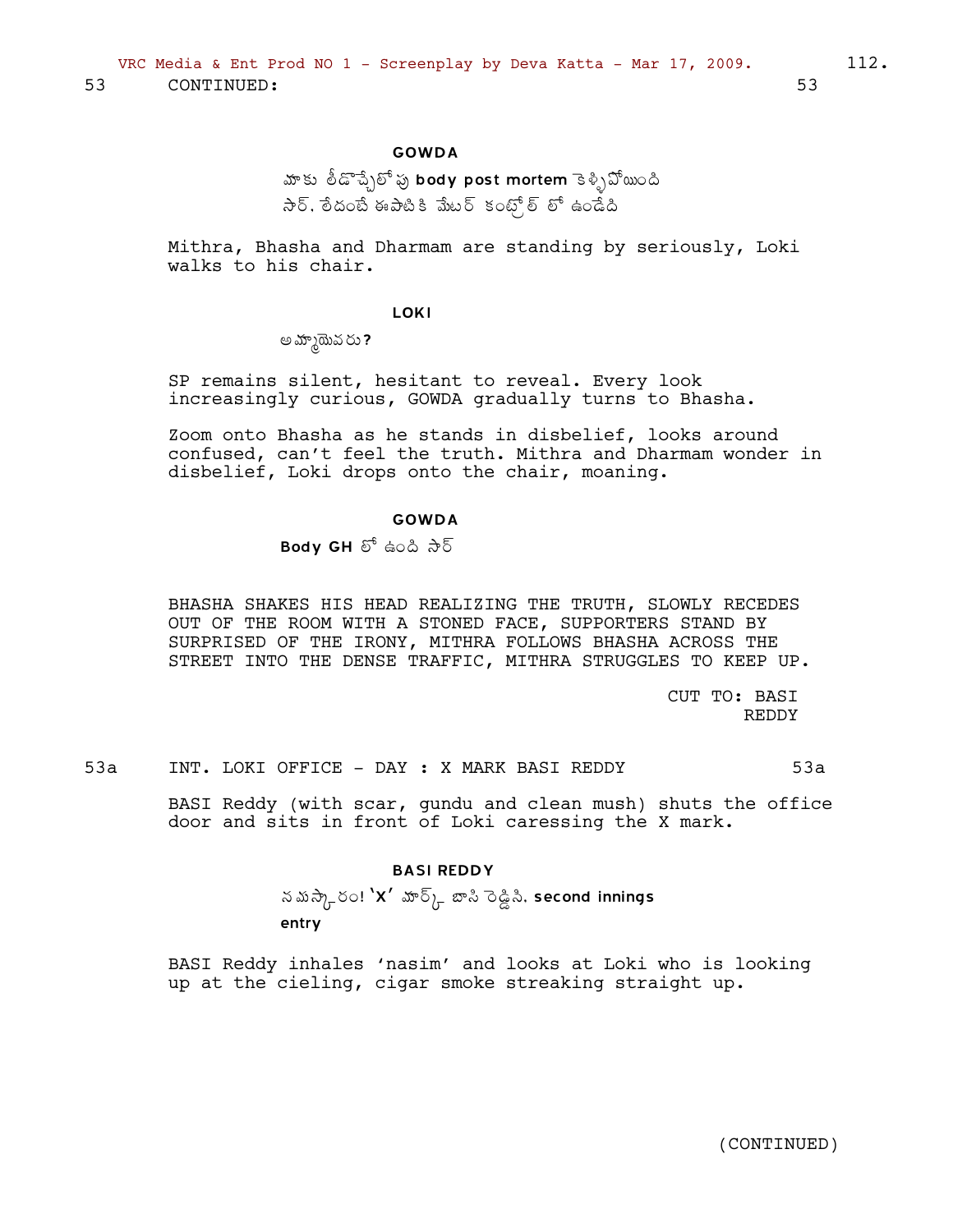## **BASI REDDY (cont'd)**

గౌడా నీకు details పెప్పినాడో లేదో, నీకొడుకు రేప్ హాత్రం తానొక్కడు జేస్కుని, మర్డర్లో మా వోడ్ని కూడా కలు ఫుకు న్నాడు

Loki closes eyes.

### **BASI REDDY (cont'd)**

మీవోడింకా ఫోన్ గూడా జేసినట్టులేడు. మా మావోడు  $\mathfrak{D}$  డ్దు మొలవగసే పుక్కు భూ సినట్టు మొత్తం కక్కేసినాడు. అబ్బాగొడుకుల మద్య connection లేకుంటే యాపారాల్ ెంబ్బతినిపోతాయ్ నాయుడో! ఉడుకు మీద గుండం దొ క్కినారు, లేట్ జెయ్యకుండా బర్నాల్ రాసే పసి జూడు!

BASI Reddy looks at GOWDA, GOWDA leans to whisper.

#### **GOWDA**

మీ అబ్బాయినీ కాపాడడనికి ఓక **idea** ఉంది సార్! గుడ్డికన్నా మెల్లీ నథుమను కుంటే confusion లేకుండా ఇప్పుడే case divert ವಹ್ಸುಾನ್ನು)! van registration ಪಿತ್ರ್ ಪಿರು మీదు౦ది

Loki opens his eyes intrigued, zoom in.

## LOKI

గౌడా, సేను లేచి నుంచుసేలో పు నా చేతికీ చెప్పుకీ అందనంత దూరం గా ఎల్లండిద్దరూ

BASI Reddy and GOWDA get up looking down on Loki.

#### **BASI REDDY**

### (scratching the scar)

మైకులు మునిరే లోపు సిజం ముఖ్యమో మొదులు ముఖ్యమో దేలు)కో నాయుడో, మొదులుతోపాటు పరువు, పరువుతో పాటు పవరూ పిండ్య్యే లో ఫు తేరు కు సి. నాష్ట్రిం! సేనూ నా కొడుకూ ఫుల్ support జేస్తాం. దాన్నే ఎలక్సన్ లో కి. వ్యాపారాల్లో కీ ఎక్ట్న్స్నన్ పేసు కుందాం!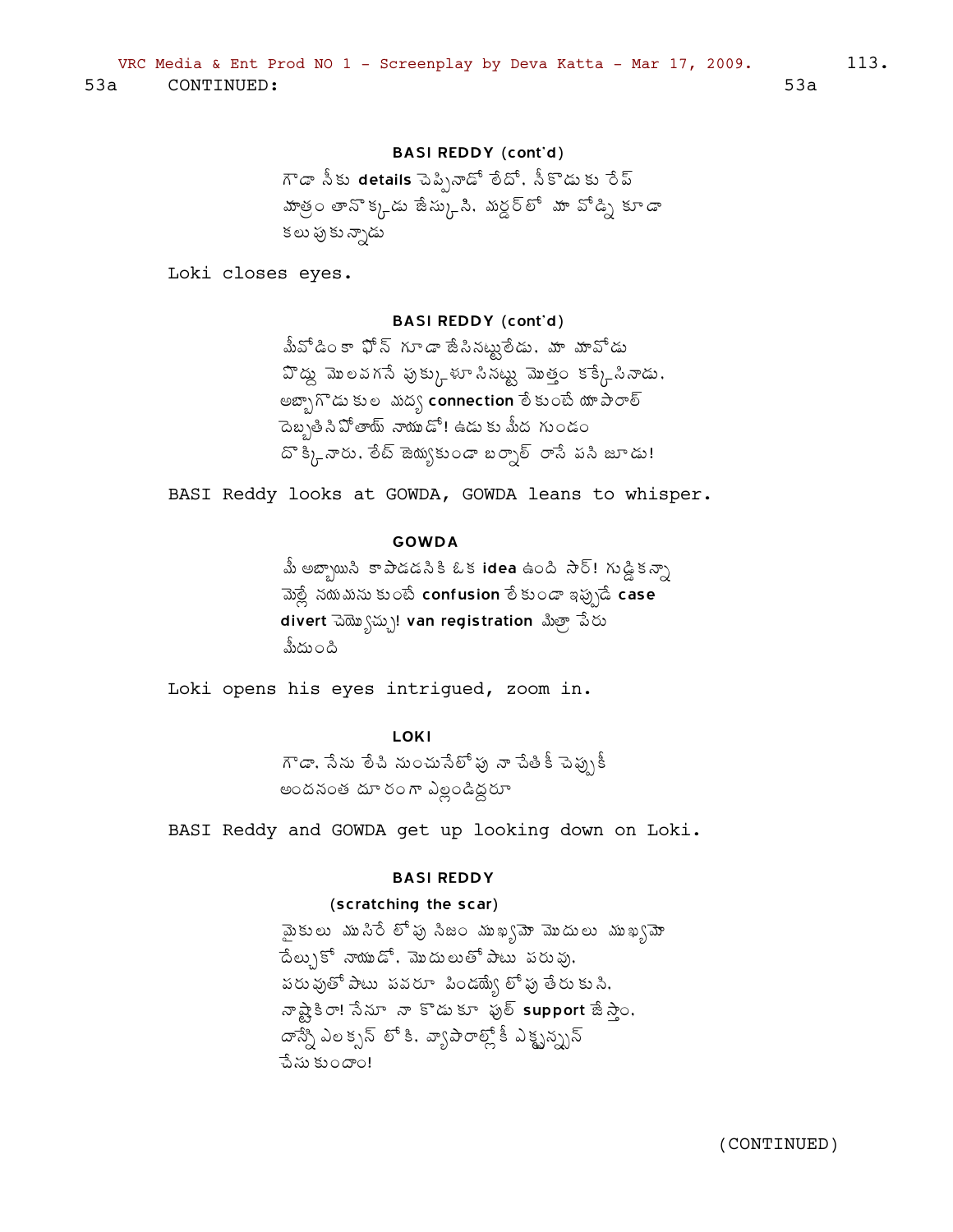ON THE WAY OUT, BASI REDDY STOPS AT THE OPPOSING MIRRORS, ZOOM ONTO BASI REDDY'S SKEWED FACE.

> **BASI REDDY (cont'd)** ఇంటు -హర్కు జూ స్కునప్పుడల్లా మనసంతా నీ పెద్దోడి మీదకే పోతాందయా\. వోడి లక్క దేల్)దాకా మీనం పెంచు కో వాలన్నా సిగ్గే స్తాండాది

> > CUT TO: TRAFFIC

54

55

54 EXT. TRAFFIC - DAY : DISORIENTED

> BHASHA WALKS NUMB ACROSS THE ROAD LOOKING TOWARDS THE HOSPITAL, THROUGH THE TRAFFIC, SMOOTH INTER CUTS OF NADIYA'S BEAUTIFUL IMAGES BUILDING UP IN BHASHA'S EYES (TIGHT CUTS).

> > CUT TO: VALLI

55 INT. POST-MORTEM ROOM - DAY : GUTTER

PAN FROM NADIYA'S BODY AS VALLI FINISH TAKING NOTES.

### **VALLI**

Valli picks up the DNA samples and takes another gracious look at Nadiya's face, attendant zips up the body.

### **ATTENDANT**

అంత ఫీలింగుంటే అటాప్సీలు చెయ్యొద్దు మేడం, లో కంలో మన్ఝంతా కొట్టుకు వొద్యే గట్టరిది. మాంసం కోసే యంత్రంలా ఉంటేత వ్పో పసి జరగదు

> CUT TO: VALLI **FEET**

 $55a$ INT. HOSPITAL HALLWAY - DAY : ATOPSY REPORT  $55a$ 

> Follow Valli's feet in the hallway as walks towards her office, stealthily followed by a reporter.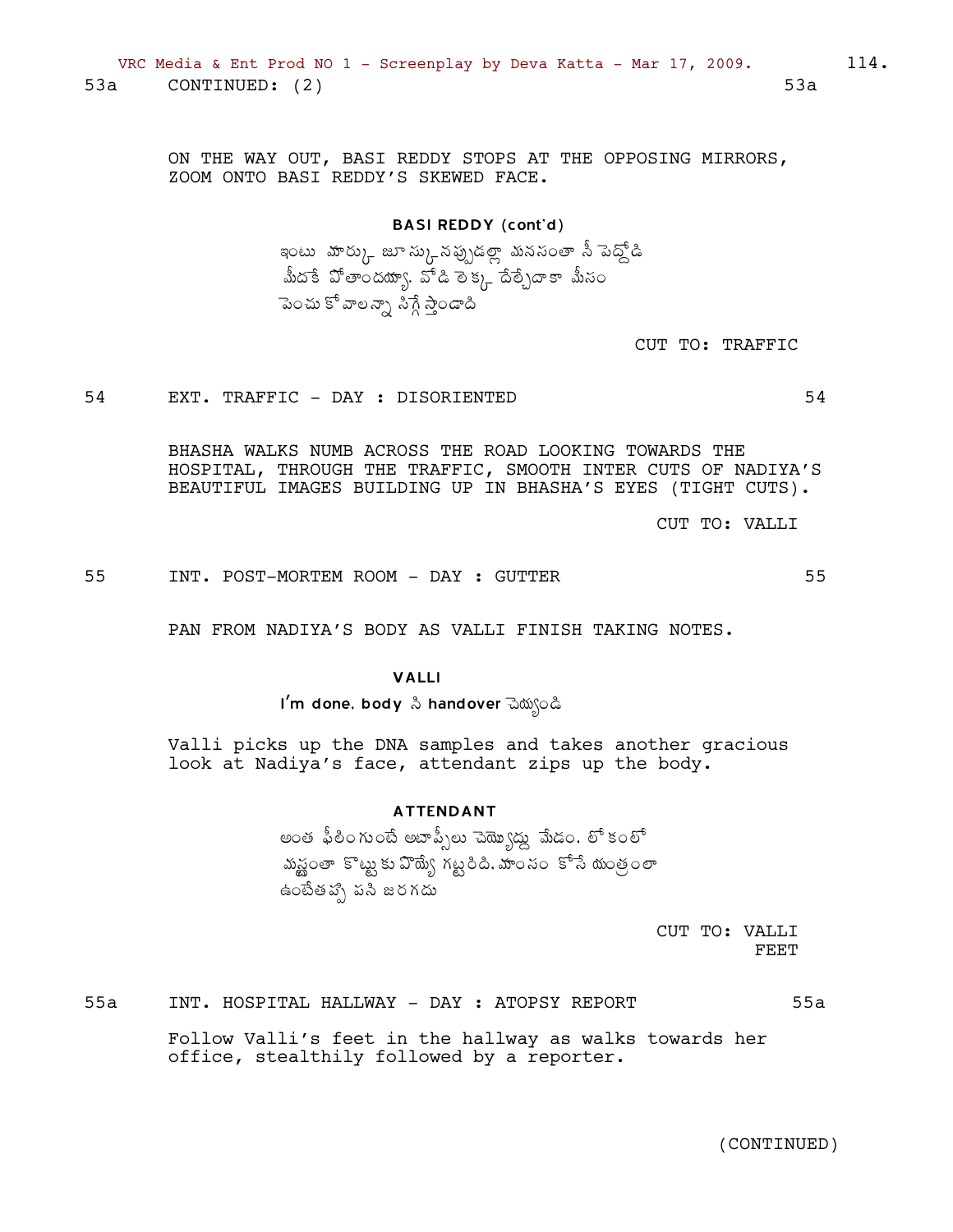### **ANONYMOUS**

fornesics ఏంటి మేడం? మర్ధా? రేప్ అండ్ మర్ధా?

Valli gets into her office evasive and shuts door.

CUT TO: SAMPLES

 $55<sub>b</sub>$ INT. HOSPITAL HALLWAY - DAY : ATOPSY REPORT  $55<sub>b</sub>$ 

> Valli places the samples on desk, walks to the basin, washes up, turns around to notice Chinna standing by, feels breathless for a moment.

#### **VALLI**

# ఇక్కడేం పసిరా నీకు?

Valli grabs the samples in an instance.

### **CHINNA**

 $\stackrel{\delta}{\sim}$  report లో నా life ఉందక్కా

Valli slowly walks behind the desk looking puzzled, picks up phone.

#### **VALLI**

#### Security please

Valli hangs phone, down on knees Chinna hold her feet begging.

### **CHINNA**

.<br>ముబ్బులో ఏ౦ చేశానో నాకే తెలియదక్కా. కేసు నామీదికి రాకుండా చుడక్కా, drug reaction తో వొయ్యిందసి రాయక్కా, please అక్కా! help చెయ్యక్కా, అక్కా అక్కా ఒక తల్లి బిడ్డల మక్కా!

ZOOM ONTO VALLI'S FACE TALKING LOW AND DENSE.

#### **VALLI**

ఇప్పుడు నా కళ్ళముందు కనిపిస్తోంది నీ తల్లికాదు రా. పళ్ళ  $\overline{N}$ బ్లతో చిరిగిన చర్మం. కొకైన్ సిండిన blood vessels. విరిగిన ఎము కలు ఎక్సెట్గా, ఎక్సెట్గా, ఎక్సెట్గా!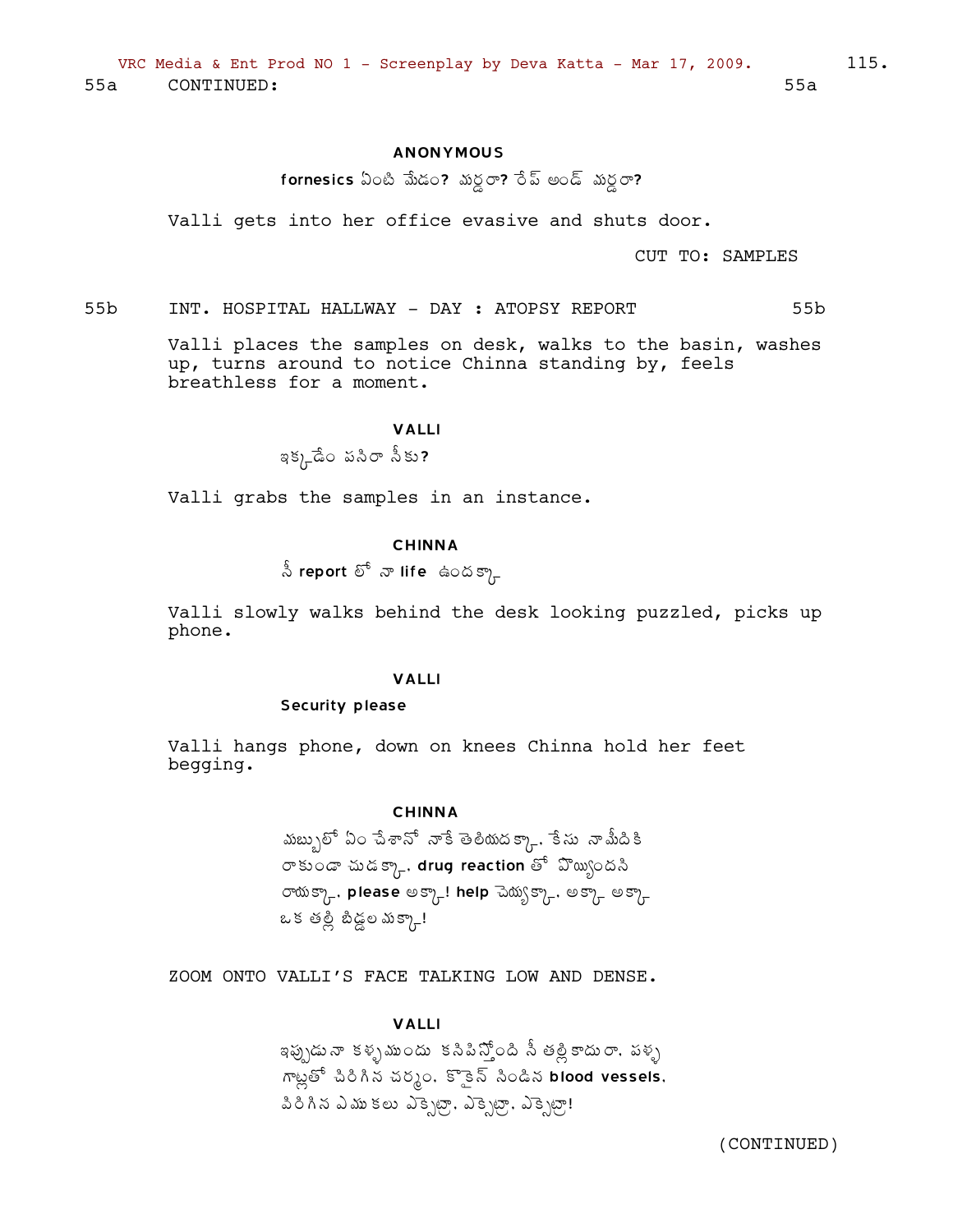Valli pulls Chinna up by the collar.

#### VALLI (cont'd)

(firm) మనుషులు పీల్సే గాలి పీల్చడానికి కూడా అర్హత లేదు నీకు, ెగిలెల్

Chinna grabs her by the hair, turn violant.

#### CHINNA

ఒసేయ్ సిఖండీ! చిన్నప్పట్నించి ఇంతేసే నువ్వూ, నా పుట్టుకే ఇష్టం లేదే సీకూ, నొంత తమ్ముడసికూడా చూడవా? పిశాచీ! ను ఫ∖ఁ నాౕ\యంగు౦బ్ మాత్౦ పోయిన ముండ అతిరిగొస్తుందా? (restless) పిజయవాడలో నరుగురు forensic doctors ఉంటే ఆపీనుగ సచ్చొప్పి నీ చేతుల్లోనే పడిందే, అంతా నా ఖర్శ! నా ఖర్శ!

Chinna lets her go, walk restless slapping on his face like a retard, security rushes in with lathis, Chinna briskly walks out of the room covering his cry face, Valli remains looking disturbed.

> CUT TO: SECURITY & CHINNA

55c INT. HOSPITAL HALLWAY - DAY : THE PUBLIC REVELATION 55c

Chinna walks brisk through the hallway as a reporter follows with flashing camera.

#### REPORTER

 $\partial_i \delta \delta$ : సేబ్ శేంపేశారా, ఎవర్తోన్నా కలిసి చేశారా?  $\lambda$ ంద మంది చేశారు?  $\lambda$ లా చేశారూ?

CAM FOLLOW - AS CHINNA GRABS THE CAMERA, SMASHES AGAINST FLOOR, BRISKLY WALK TOWARD THE EXIT.

Reporter gets up, picks up the phone following Chinna.

#### REPORTER (cont'd)

ేయ్, మర్డర్ జేసింది MLA కొడుకురా, వానట్టుకుని GH ÌúÉÖ¦÷!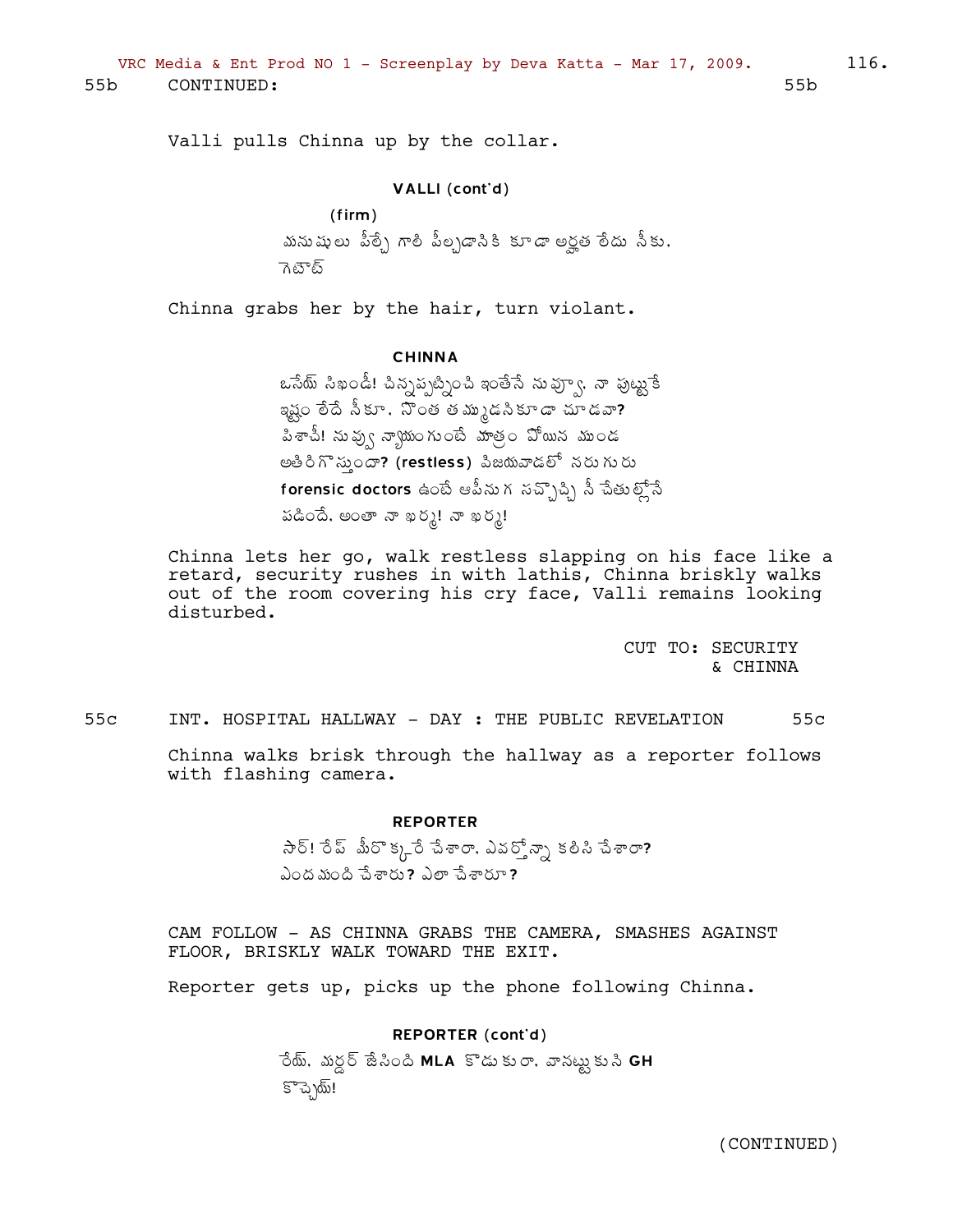CHINNA ENCOUNTER BHASHA INSIDE THE REVOLVING DOOR, BHASHA GRABS CHINNA'S THROAT, LOOKS DENSE, MITHRA REACHES THE SPOT AND GET TRAPPED INSIDE THE ADJACENT COMPARTMENT.

#### BHASHA

మొప్పై సంవత్సరాలు సీయబ్బ దగ్గర కు క్కరె్ క్క పసి  $\vec{a}$  ನ್ರಾ

Chinna struggles, pulls out Bhasha's waist knife, stabs him twice, Mithra bangs on the glass door asking Chinna to control.

CHINNA

MITHRA'

 $\tilde{\omega}$ వు $\chi$  నాయబ $\chi$  కు $\chi_{\mu}$ పే గానీ నా కుక్కపి కాదు సామీనా... చినాను..!

Bhasha slides down bleeding, Mithra comes out as Chinna drops knife, runs into the traffic, Bhasha struggles to get up wanting Chinna, hospital staff carries Bhasha. Mithra runs after Chinna onto the road and pulls him out of Dinesh's car.

CUT TO: CHASE

#### 55d EXT. BUSY ROAD - DAY : THE CAPTURE 55d

Chinna retorts violently trying to escape, hospital security and staff run onto the street and charge on Chinna, take him under control, Chinna looks callous and stay fixated on Mithra with a bloody face as the security twist hands and cuff him up, Mithra shakes up Chinna.

#### MITHRA

చిన్నా, చిన్నా, ఏమైందిరా సీకూ?

Chinna keeps staring indifferent, helpless and angry as the police and media vans stop by, police force him into the jeep and drive off disturbing the flashing media.

ZOOM ONTO MITHRA STANDING CONCERNED AND DISTURBED.

SOUND CUT TO: MEDIA CUTS

56 INT. COMMUNITY HALL - DAY : DISOWNING DNA 56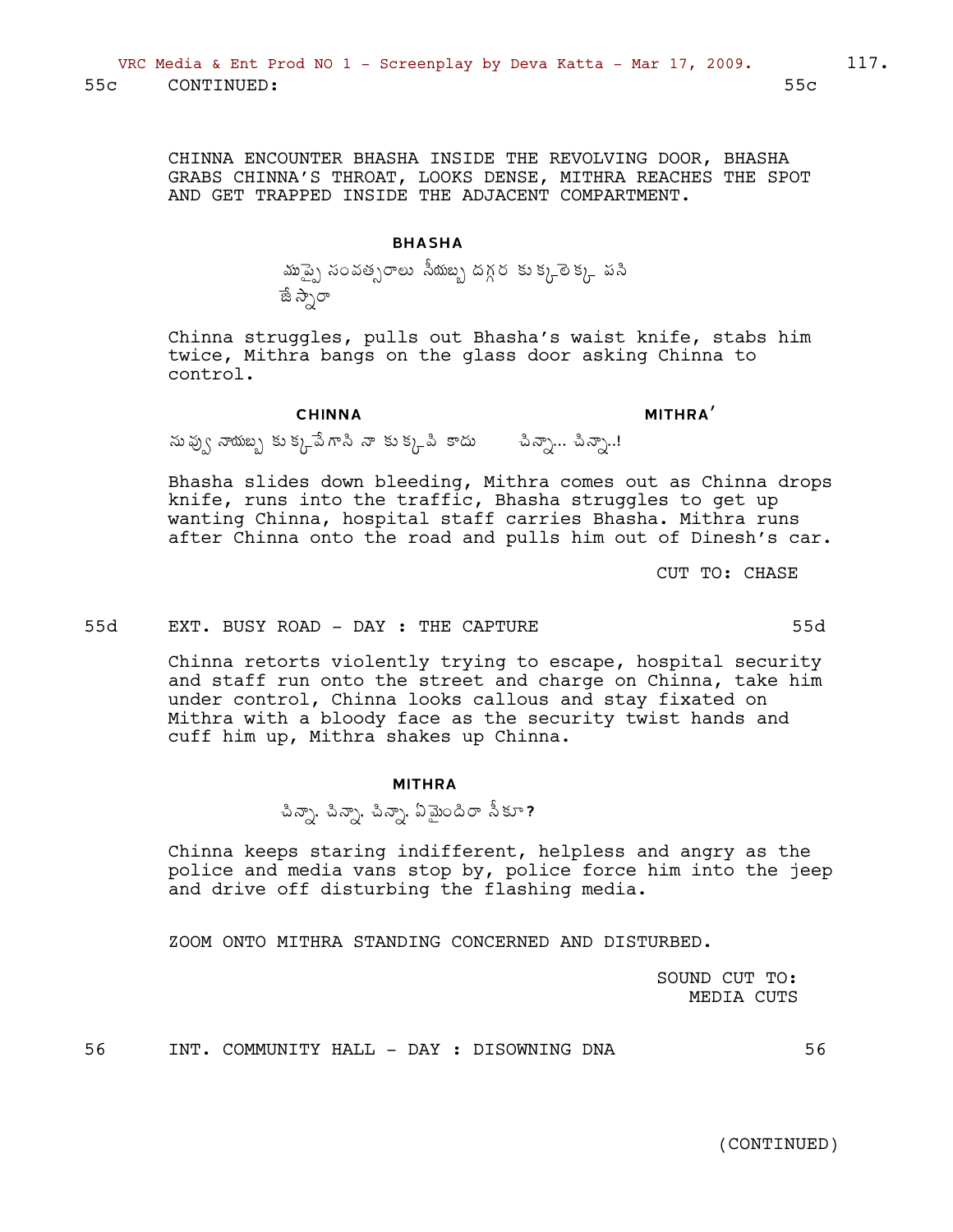56

DOLLY TRACK IN (LOW ANGLE) THROUGH THE MEDIA ONTO LOKI'S SWEATING AND NERVOUS FACE, POV AT REPORTERS.

GOWDA is looking keen amidst crowd, Loki looks up.

LOKI

'krti-maho-dadhau patana-käraëam phalam-amyata gati-nirodhakam'....... ఒక పాపాత్కుడి శరీరాన్ని కన్నాను. కాని వాని పాపాన్ని కనలేదు, ఈ దారుణంలో నా బాధ రెండింతలు... బాధించిన వాడూ నా బిడ్డే, బాధింప బడిందీ నా బిడ్డే., రక్తం పంచుకు పుట్టి రాడనంగా మారిన ఒక పిషేద జన్మనీ పినర్లిస్తూ, పి కాసించకుండాసే అన్న మించిన ఓ చిట్టితల్లి కో సం చింతి స్తున్నాను

Loki turns teary with a long pause.

LOKI (cont'd) భాషా నా అనుచరుడు కాదు, ఆత్మీయుడు!

Takes a sip of water and looks more poised.

LOKI (cont'd)

.<br>ఈరోజునుంచి నా నీడకీ గూడుకీ నొంతమైన వారసుడొక్కడే. మిల్చా!

People turn to Mithra who is standing afar from the crowd. INTER CUT TO: TV

& BANGARU

INT. BANGARU HOME - DAY : MUTTON AND MANDU 56a  $56a$ Bangaru is having lunch at home looking keen at the TV.

### **BANGARU**

ఓరే సేట్స్లూ! అనలీ మడిని పదో తరగతి పానవకుండా దర్మ శాస్త్రం మీద ఇంత వబ్టైలా సంపాదించాడబ్బా!

Chebrolu fills the plate with extra meat.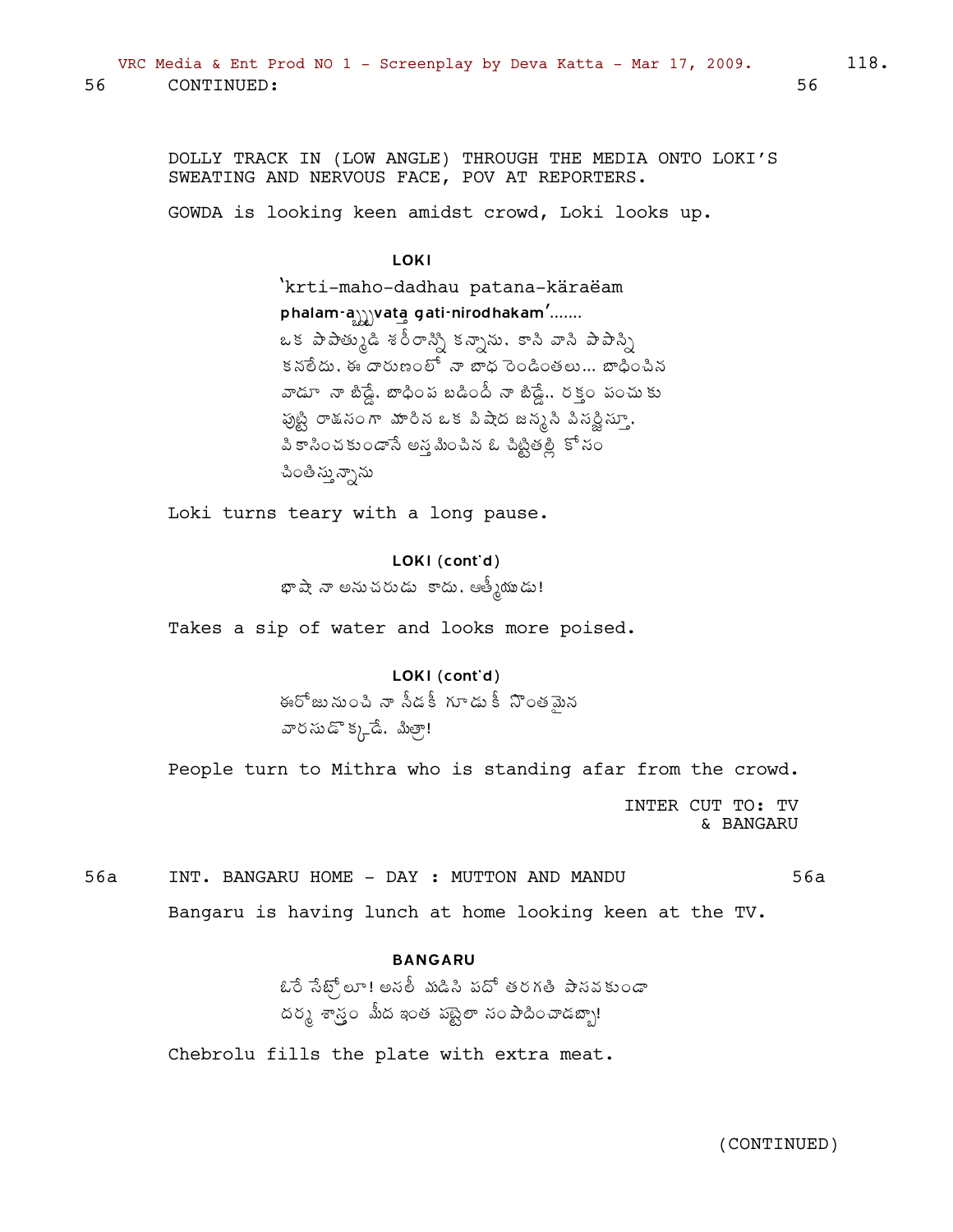## **CHEBROLU**

మాం*స* మూ - మందూ - లి మిట్ - లో - పెట్టి నట్టు న్నాడు - బావా

Bangaru looks at Chebrolu who fills up the liquor glass.

## **CEBROLU**

దానికి చాలా లేదైపొయ్యింది, నువ్వు లాయించు బావా!

Chebrolu pushes the liquor glass with humility.

CUT TO: LOKI

56b INT. COMMUNITY HALL - DAY : DRAMATIZATION 56b

Loki walks out of the podium amidst camera flashes and following reporters, a reporter cuts through in front.

### **REPORTER**

 $\partial \overline{\partial}$  ఒక question, ఇందాక ఎస్పీ గారూ van మిత్రా పేరుతో ఉందన్నారు. మేటర్ పబ్లిక్ కాక ముందు సాజాల్ని వ క్రీ కరించాల సి న్రయత్నించారా?

Loki looks at GOWDA and tries to lighten the question.

LOKI

ఎంత వక్రించినా మండే సిజాస్సెవరూ ఆహాలీరు?

#### **REPORTER**

అందుకే, matter ఎలాగూ public అయ్యిందిగదా అసి issue సి dramatize పేసి election కాపాడు కోవాలసి చూ స్తున్నారు, అంతే నా?

Loki feels offended, looks straight at the reporter.

LOKI

మన దేశంలో ఎలకుసేపెద్ద డ్రామా. ప్రజలే మహా నటులు. డ్రా మాకీ సిజాసికి తేడా మనకన్నా ఆళ్ళకే బాగా తెలుసు! <u> సీ</u>కెలా అసిపిస్తే అలా రాసు కో!

119.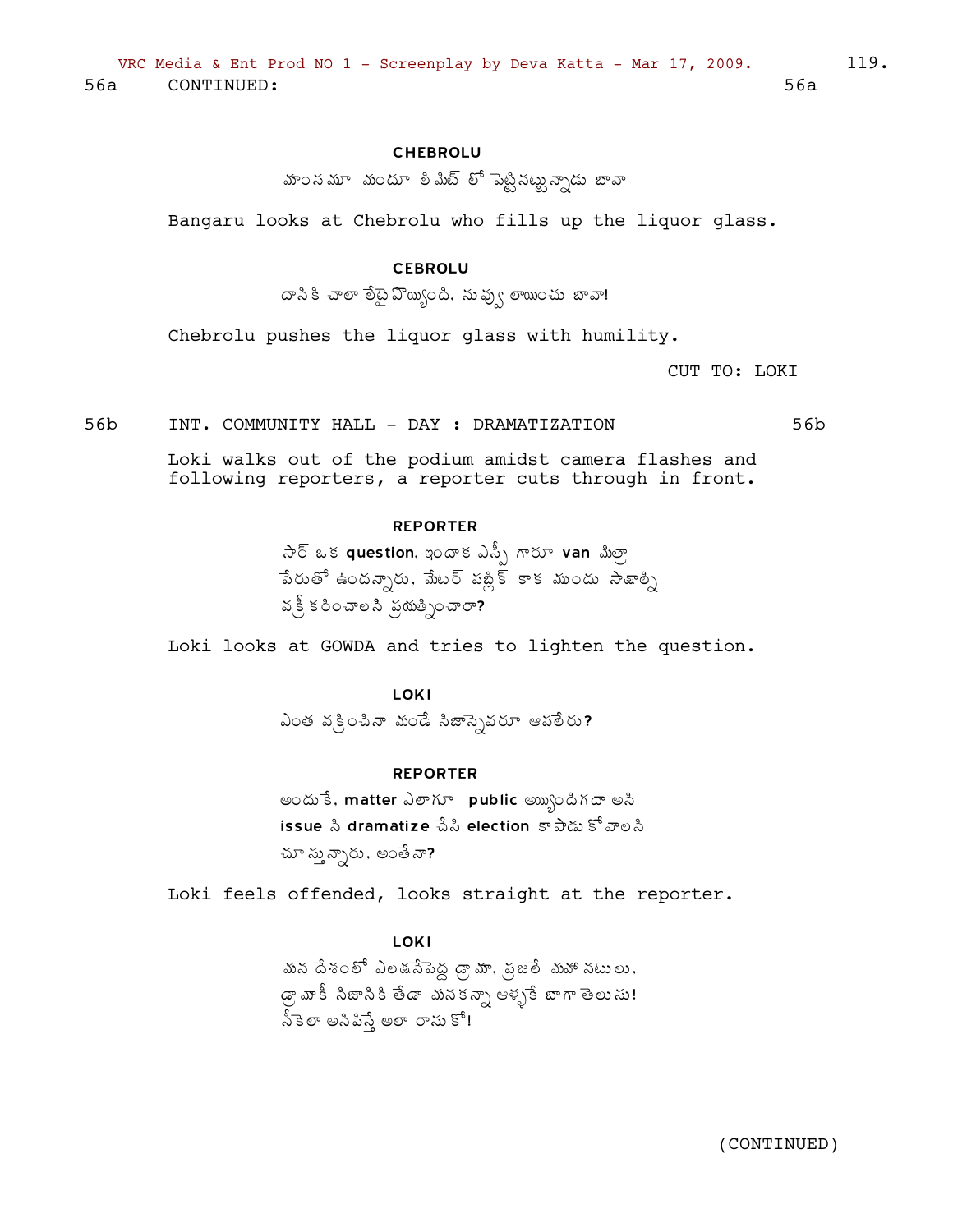VRC Media & Ent Prod NO 1 - Screenplay by Deva Katta - Mar 17, 2009. 120. 56b CONTINUED: 56b

> Loki leaves the mumbling crowd, Mithra looks angry at the reporter.

> > CUT TO: WET TOWEL

## 57 INT. JAIL - DAY : THE MAKING OF A VILLAIN 57

Chinna wets his face with a hand towel, sitting inside the cell, constable opens the gate and slides food, Chinna picks up the biriyani, makes tiny balls and throws to a rat running around the cell.

#### BASI REDDY

చు…చు…చు!నొంత కోడు కుసి జైట్లో దోసి సపితీ  $i^* \$ శ్క్, పట్టం గట్టడం సినీ మాల్లో తప్ప ఏడా జూడ్లేదయ్యా, శాదనం!

Chinna looks up to notice BASI Reddy outside the bars, smiling at him.

BGM trans as Chinna turns away throw food to the rat.

SOUND CUT TO: MAID

58 INT. LOKI HOME / BEDROOM - NIGHT : THE TIE OF GUILT 58

Mithra helps Savithri take a pill, lay her to bed and walks out as she lies distressed.

> CUT TO: SCOTCH GLASS

58a INT. LOKI HOME / DINING - NIGHT : THE LIGHT WITHIN 58a

CAM FOLLOW AS LOKI FILLS THE GLASS WITH LIQUOR UNDER DIM LIGHT, GOWDA SITTING ACROSS THE TABLE, MITHRA APPROACHES.

#### MITHRA

öÁ¬Ãåý¨÷ ¨Í úÃþÂäþà €ý¦Ïúà œÁ¡Áôå úʪÂþ þÂþÂä?

Loki holds the drink.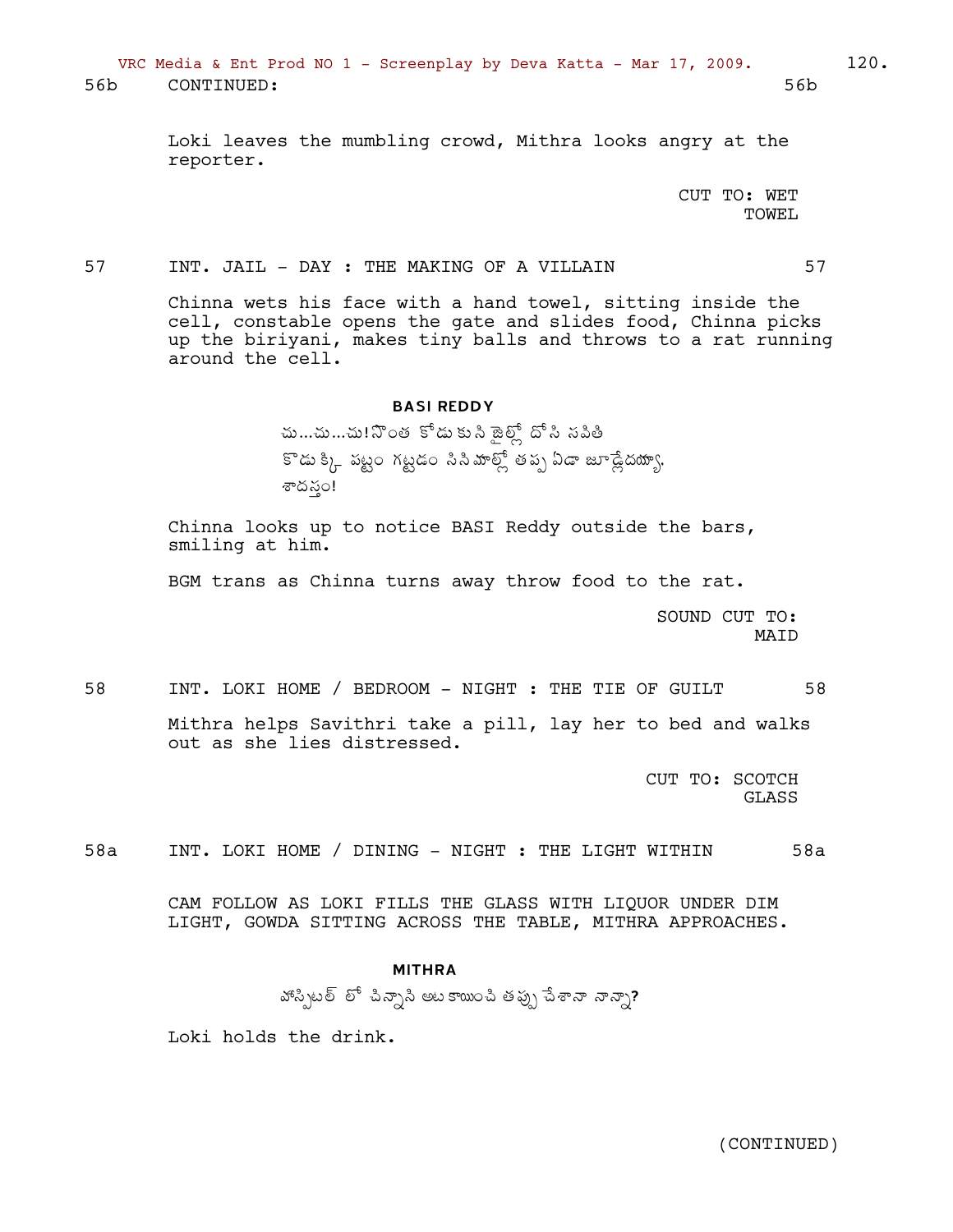LOKI

తప్పు ఒప్పులు పేరు చేసే దీపాస్ని దేవుడు శాస్త్రాలకన్నా <u>ముందు మనిషి గుండెలో పెలిగించాడు. కానీ ఆపెలు</u>రులో చూ సే ద్బిష్టి మాత్రం కొందరికే ఇచ్చాడు.... అను మానంతో ఆ ద్కిష్టిని చెరు ఫుకో కు...

Loki finishes the drink.

### LOKI (cont'd)

భాషే ఎలా ఉన్నాడు?

#### **MITHRA**

క సి పించట్లేదు నాన్నా

Loki feels intense, fills the drink with shivering hands, look at his skewed image on the glass shields, holds the glass in hand and thinks.

### LOKI

భాషా వాడ్ని బత కనివ్వడు

Loki places the empty glass on table, face the shield with hands tied back, zoom onto the shield.

### LOKI (cont'd)

నలథై ఏళ్ళు కాపిలీ గాసిన పిశ్వాసం ఒక్క హెద్దు హెడు ఫులో నా వంశం పాలీట పేటాగా మారింది

Gowda looks up with an idea.

## **GOWDA**

చిన్నా మిగలాలంటే మీరు భాషానొదులుకోవాలి సార్

Mithra looks serious at Gowda, Loki looks angry at Gowda, Gowda looks at Mithra and Loki.

#### **MITHRA**

మసిషి బత కడాసికీ, బతి కించు కోడానికీ చంపడం ఒక్కటే హార్గం కాదు, పెళ్ళి మీ పసి చూడండి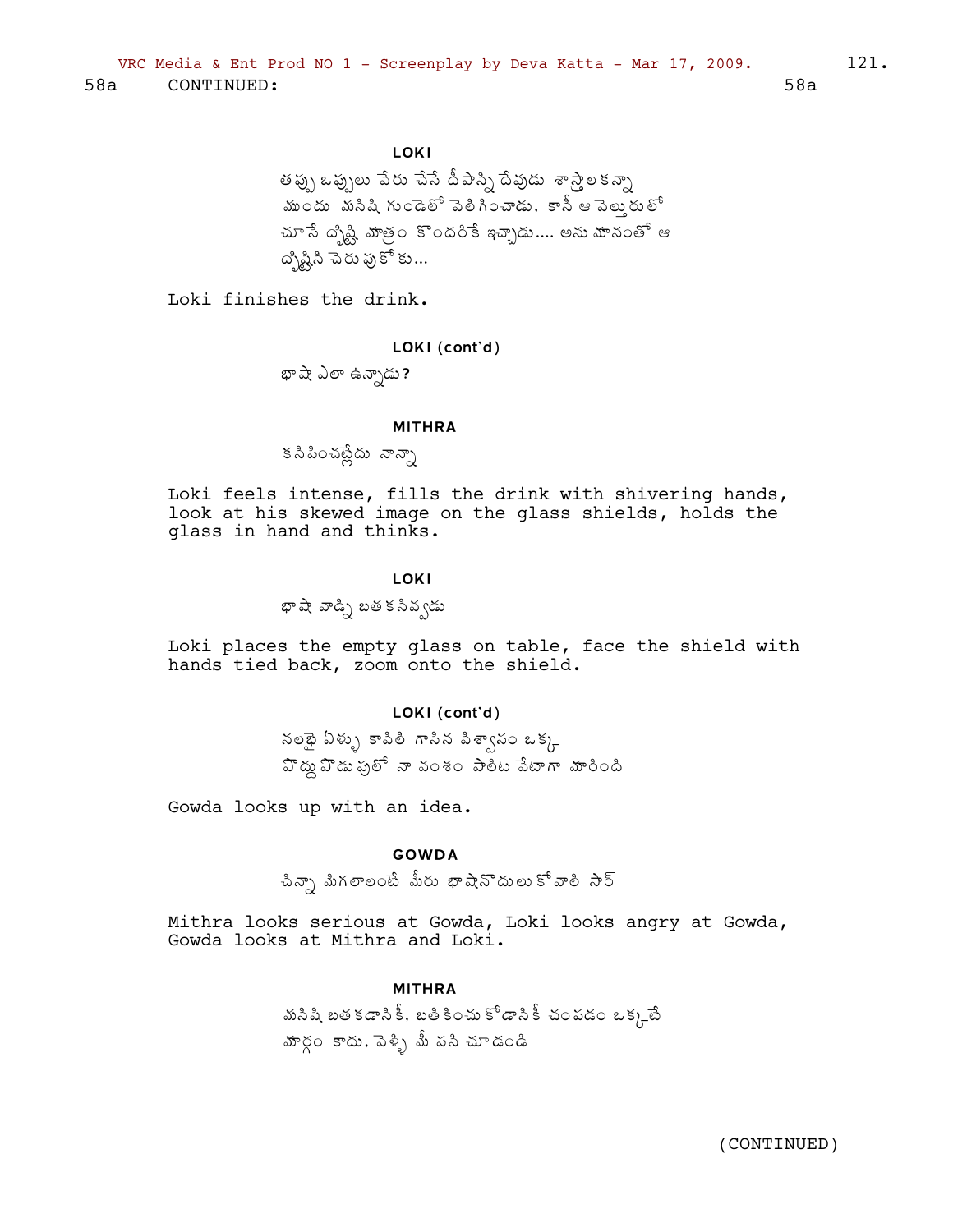Gowda leaves the room, Zoom onto Loki's reflection in the mirror.

> CUT TO: REVEAL MITHRA/SAVITHRI

59 INT. POLICE STATION - DAY : BAIL 59

Reveal Mithra and Savithri walk into the police station along with Dharmam and Savithri.

### **CONSTABLE**

నమిస్కారం సౌర్

Savithri looks around the empty cells for Chinna.

### CONSTABLE (cont'd)

ఆయస్సి సిస్సే బాసి రెడ్డిగారు జామీన్ మీద తీసుకెళ్ళారండి

Mithra hold his shirt with anger.

### MITHRA

వాడెవఢ్గా తీసుకెళ్ళడాసికి?

Constable protests and releaves himself off the grip.

## CONSTABLE

 $\delta$ ఏంటండే? మీ ఫామిలీలో డ్రామాకంతా సేనా కారణం? ఆయన సంత కం పెడితే మీవాడేలట్టు కుసెళ్ళాడు, మద్దెలో నన్పూపుతారేంటి?

Mithra slaps him and stand provoked, Savithri pulls Mithra, slaps and walks out of the station followed by Dharmam, Mithra stand by looking at her as the constable mumbles.

### CONSTABLE (cont'd)

<u>ఎమ్మెల్లే</u> కొడు కులు గదా, ఏం జేసినా పెల్లుద్దండే, మడ్డర్ను ేజీత్తారు, ఏో లీసు ల్నీ గొడ్డారు, ఎల్లండెల్లండి, *షగ్గా*లెప్పుడూ ఒకరి సేతల్లోనే ఉంచడు దేవుడు, మాకు గూడా  $5^{\circ}$ జు లొ తా్య్!

Mithra turns to the constable, walks close and picks up the hat. Mithra sets the hat back on the constable, bows with both hands.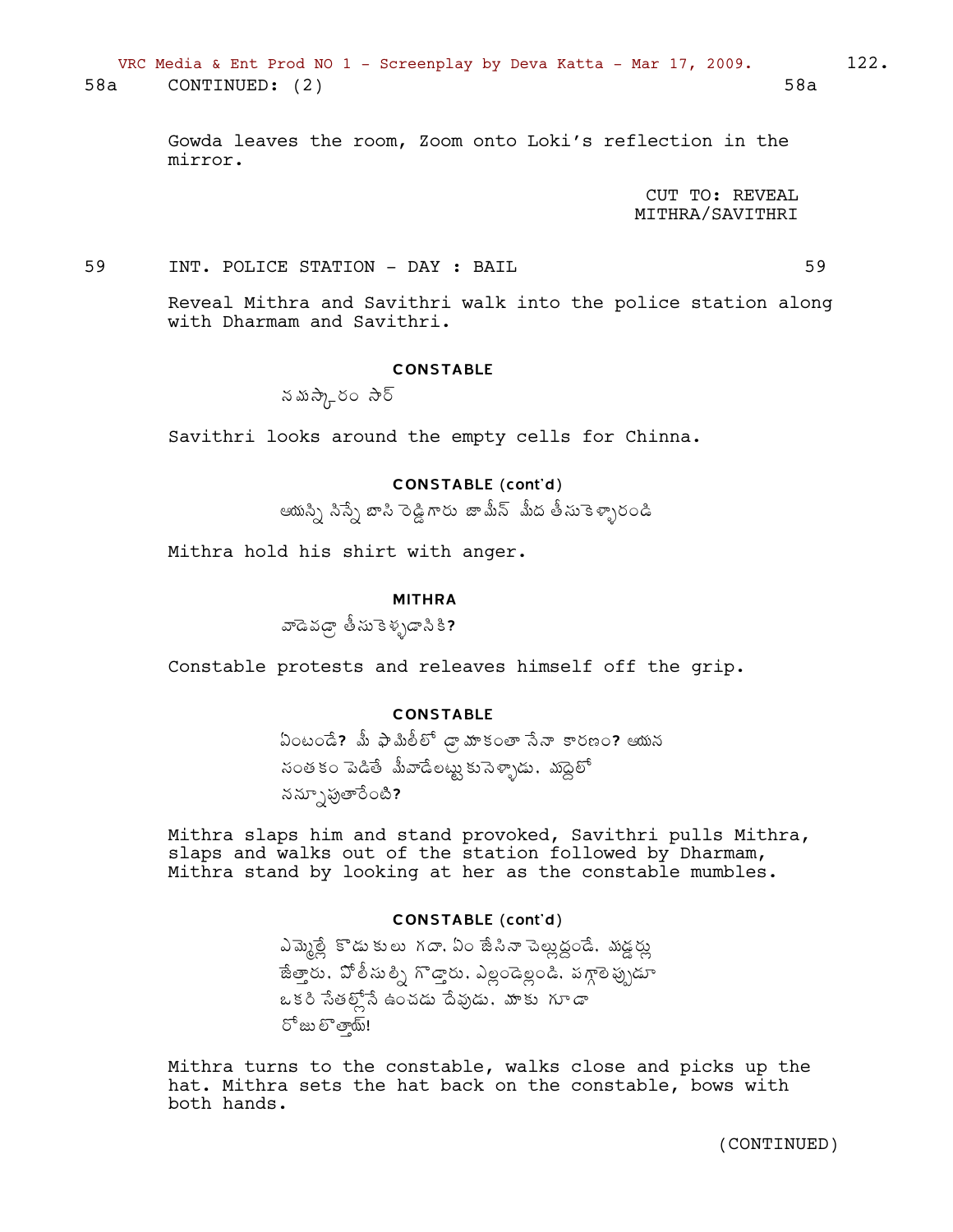#### MITHRA

(teary) సారీ బాబాయ్

Constable melts at heart, stand touched and feel uneasy by the gesture, watches Mithra walk out humble, day light bleach.

CUT TO: MIXTURE

60 INT. BASI REDDY HOME - DAY : MENTOR 60

Reveal BASI Reddy gobbling a chunk of mixture, chew looking at Chinna, maid cuts across serving.

#### **SERVER**

 $\partial \delta$  వాటర్ కలపనా?  $\Im \mathcal{L}$  గోడా కలపనా?

#### BASI REDDY

ఇంత కీరననాయలు కలపరా! సొచ్చమైన మండుసి కల్తీ ేజేసేపోడిలా కనిపిన్నన్నాడా పిల్లోడ**?** 

Maid exits revealing Chinna through smoke rings.

### BASI REDDY (cont'd)

ేపరు కి కడపోడ్సేగాని, సిన్న తేడాకే *పా*ణాలు తీసేంత కసాయపోడి) కాదు నాయనా సేనూ! మీ నాయిన నా త మ్ముడు లాంటోడు, ను ఫ్వు బీడ్లలాంటో డిపి

BASI Reddy leans and whisper.

## BASI REDDY (cont'd)

 $\vec{a}$ పే సిచ్చులెటీషన్ డృంటారు గానీ, మీ నాయిన ఉసురు బోతే అందరి కన్నా ఎక్కువ లాబం హిందేవోడు ఎవుడా? ఆ.  $\Delta$ వుడా?...  $\frac{1}{2}$ ్టీ కాం పౌండ్ లోసే ఉండాడు నాయినా

Camera zoom onto Chinna, laid back in the chair.

#### BASI REDDY (cont'd)

గురి జూ సి సరిగ్గా నా మిసేనన్ ముందు రోజు కాటేసినాడు చూ శ్నావా? (MORE)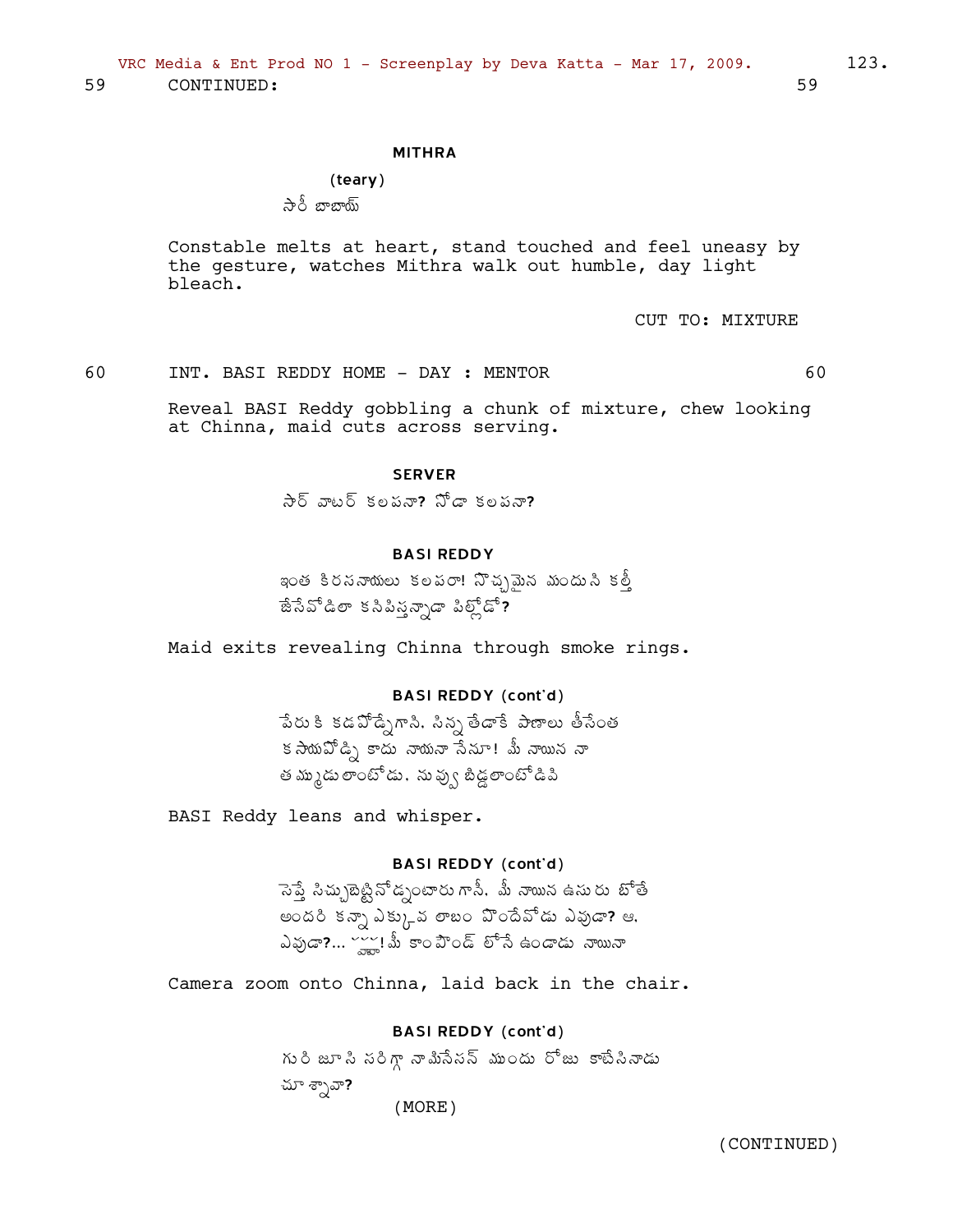BASI REDDY (cont'd) సింపతీ మీద సిటెకెలో ఎమ్మెల్లే అయ్యుండేవోడు. (wave hands) ఇంత కుట్ర మడుసుల్సి టీవీ సెరియల్ లో గూడా జూడలేదు నాయనా! సందు జీక్కిందిగదా అని ఓడూ ఓడక్కా కలిసి నీ బతుకు సింతకాయ పచ్చడి జేస్సారు పో

BASI Reddy gets up with a sigh, stealthily walks upstairs.

### **BASI REDDY (cont'd)**

ఏదో , సిన్సిడిపీడానికి నాముట్టు కయ్యింది జేస్తా , మీ అక్క రాసిన రిపోర్టే పేద్ద ములికై కూసుంది. నాంకేసు తప్పినా ఇం కేం మిగిలిందిలే. ఓడు నాయకుడైతే నువ్వు మిత్రన్నకే జై. మిత్ర న్పకే జై అంటా సెంచాగాడిలా పడుంటావ్! ఈఫూటకి నాలు గు పెగ్మలేసి ఎచ్చంగా సిద్ధరబో

Chinna leans forward, picks up a hand full of ice cubes, fills them in mouth and drinks a gulp of raw whiskey, starts cutting his own hair.

CUT TO: TV

61

61 INT. LOKI HOME - DAY : EXIT POLLS

### TV (BACKGROUND)

ఇటీవల జీల్లాలో TV9 జరిపిన exit poll లో వస్తుత ఎమ్మెల్లే త్రీ కానడం, రాష్ట్ర మంతా తన పార్టీ ముందుండి కూడా తాను మాత్రం ప్రత్యర్ధికన్నా పస్సెండు శాతం ఓట్లతో పెను కబడి ఉన్నారు. గత ఐదు ఎస్సికల్లోనూ ఘన పిజయం సాధించిన ఈ రాజకీయ భీష్ముడికి, ఈసారి వూత్రం ఓటమి తప్పదసి పండితులు పందెం కాస్తున్నారు, తన కొడుకు మర్డర్ కేస్ ద్వారా పుట్టిన negative campaign దీసికి ముఖ్య కారణ మసి తెలు న్యోంది

Pan from TV as Loki answer phone.

INT. BASI REDDY HOME - DAY : CHINNA PULI  $61a$  $61a$ 

#### **BASI REDDY**

సన్ న్టౌక్ దెబ్బతో సప్పబడినావా నాయుడో! సీ సిన్సపులిసి ెనెల్ లోంచి దెచ్చి నా బోన్ లో పెట్టుకు న్నానయ్యా, మెంటల్ గా శానా డిష్టర్స్ అయ్యుండాది. ఇడిసిపెడితే కనబడిన పీకనల్లా కొరికేస్తాది. సీ పీకతో సహా!  $(MORE)$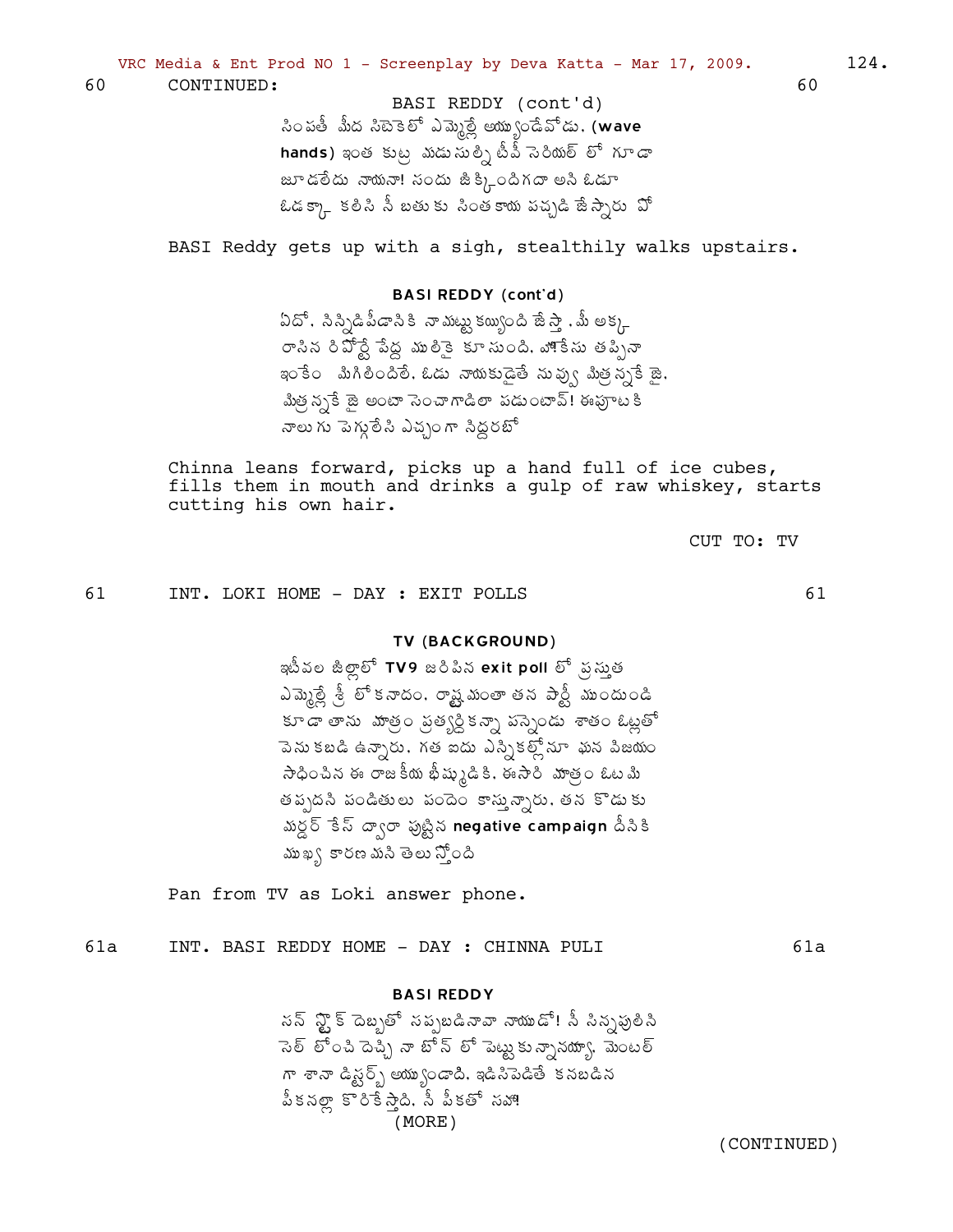$61a$ 

BASI Reddy hangs phone, Loki thinks deep, smoking, comes to a decision.

**LOKI** 

బా పా…

Loki looks back to notice the new driver, feel embarrassed, puts off the cigar, gets up and exit.

> SOUND CUT TO: **BASI REDDY**

BASI Reddy finish drink, shocked at the coking gun pointed on face, Chinna stand with an ice cold look, BASI smirks nervous and points the gun away.

### **BASI REDDY**

రొండు వారాల్లో ఎలక్షన్, అప్పుడుదాక ఓపిక పట్టు నాయినా, లేదంటే ప్లానంతా బజ్జి బజ్జెపోతాదే! రాజకీయమంటే కత్తులు దూ సి రకాలు తాగడం కాదు, నదరంగం, తెలిపిగా ఆడు కో వాలి. సేను పిజిలేసే దాకా నువ్వు underground లో ఉండు...

Chinna looks down on him, cold and collected.

CUT TO: LOKI CAR

62 EXT. BASI REDDY HOME - DAY : THE COMPROMISE

> TOP VIEW AS LOKI'S CAR ENTER BASI REDDY'S HOME, STOPS, LOKI GETS OFF LOOKING AT BASI REDDY. ROCKER DOLLY AS BASI REDDY STANDS WITH A SMILE.

> > SOUND CUT TO: **DOGS**

63 EXT. BHASHA HIDEOUT - DAY : CHASING BHASHA 63 Gowda and his people run into biriyani stall with dogs.

(CONTINUED)

62

 $125.$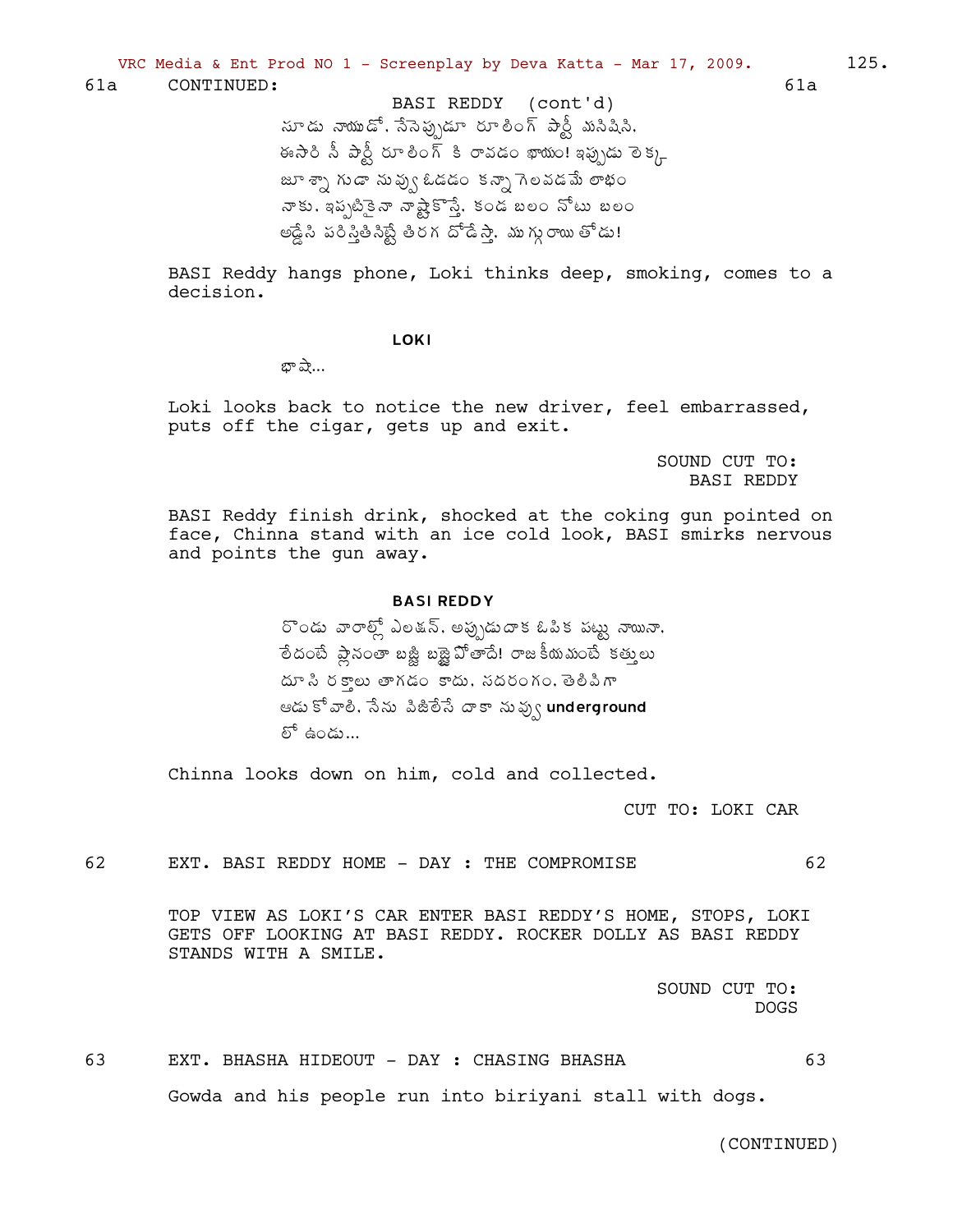63 CONTINUED: 63

#### BHASHA

## $\mathfrak A$  కుత్తే ఆగయా మాశుూ దౌడ్....

Bhasha looks at the gang lying on the cot and runs into slums through the back door.

CUTS OF GOWDA CHASING BHASHA THROUGH THE NARROW STREETS, TOP VIEW AS BHASHA RUNS INTO A DARGA. GOWDA AND HIS PEOPLE HOLD BACK AT THE ENTRANCE FACING WORSHIPPERS, GOWDA SLAPS HIS ASSOCIATED TO HOLDING THE GUN.

### GOWDA

Secret operation తీసుకెళ్లి, communal violence  $\hat{a}$   $\hat{d}$ వాండ్, బీధ్ $\hat{e}$ !

Gowda walks away with dogs, mumbling - Cam crane.

### GOWDA (cont'd)

ఎక్క్డికి ఏోడ్డిరా ఆ కుక్క్, ఇక్కడే తీరుగుతుంతుంది పద..

Camera pan into the Darga.

CUT TO: BHASHA

63a INT. DARGA - DAY : BHASHA'S HIDEOUT 63a

Bhasha is lying inside Darga looking at the prayers, feeling trapped and breathless, sweating with bleeding wound.

### MUSLIM BROTHER

 $x_{i}$ భాయా, నమాజ్ కి రావడం ఇదే మొదటి సారా?

Bhasha feel the trans of being in a mosque, the first time.

CUT TO: ASH TRAY

64 INT. LOKI OFFICE - DAY : A DIFFERENT ELECTION 64 Camera pan from ash tray onto Durga talking to Mithra.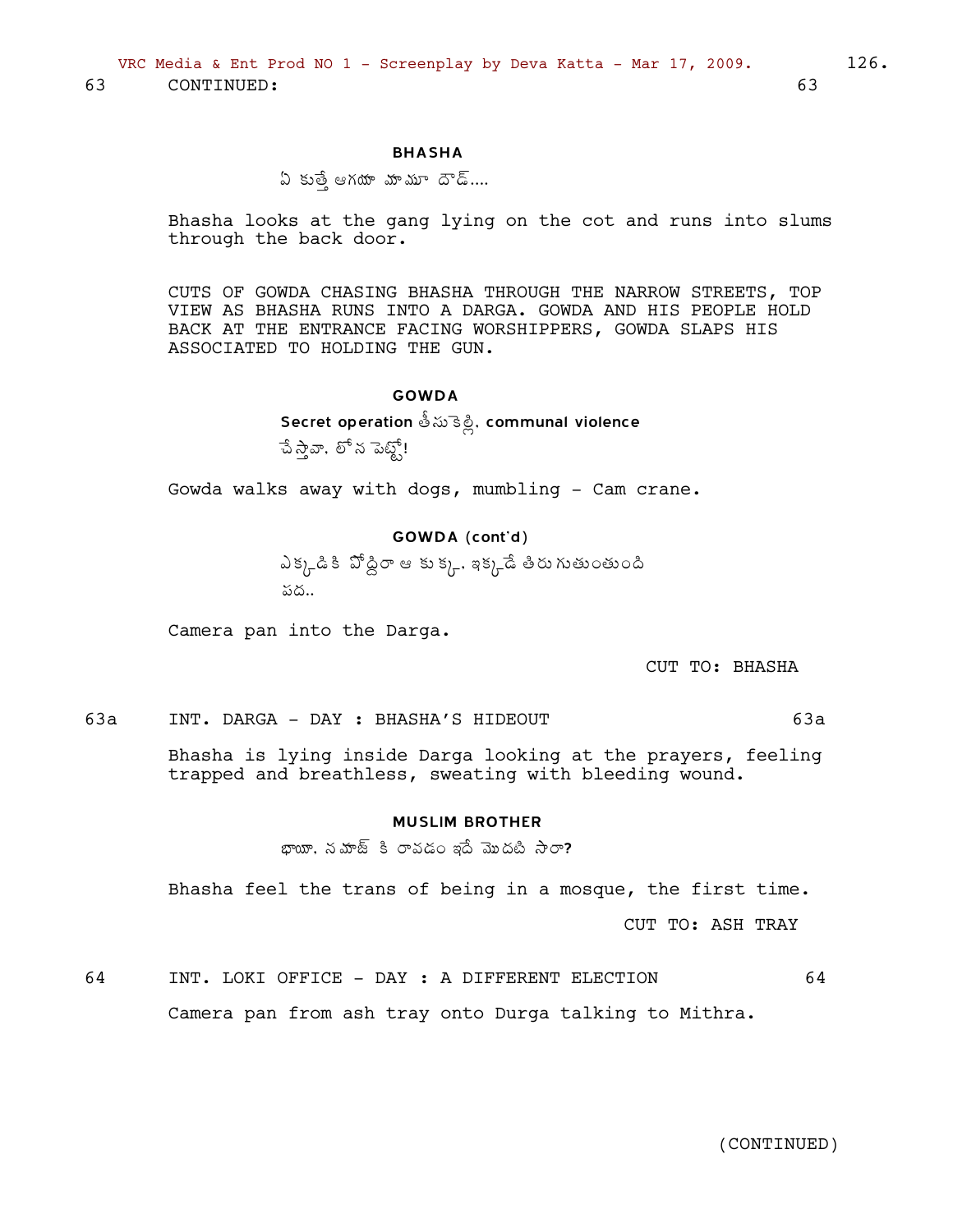## **DURGA**

ఓటు కెయ్యి రూ పాయల్ జల్హన్నారండే, మనం కూడా  $\approx$ ల్ల కుంటే ఇంతటితో సరిపెట్టు కోవాల్సిందే! రొండు వారాలు పెట్స్లో ఖర్చన్నా మిగులుద్ది

### **MITHRA**

అంచే

Durga feels uneasy to answer the question, room is filled with Sombabu and other serious party workers.

### **DURGA**

.<br>తప్పూ ఒప్పూ అని కూ సుంటే రాజకీయం నడవదండే

Mithra looks up amidst dense smoke in the room.

**MITHRA** 

ఇప్పటి దాకా ఎలా నడిచింది దుర్గా?

**DURGA** 

ఈ ఎలక్షన్ పేరండే

Taps ash in the tray.

## **MITHRA**

 $\frac{1}{2}$ ని సౌకర్యంలో మొత్తం ఓటర్లైంత మంది?

**DURGA** 

దాదాఘ మూడు లకులు

**MITHRA** 

హెళ్ళల్లో బూత్ కొచ్చే వాళ్ల లెక్కు?

## **DURGA**

ఎక్కువను కుంటే రెండు లకులు

### **MITHRA**

మిగిలీన లడ్లో కనీనం మన ఓట్లు ముప్పై పేలుంటాయా?

64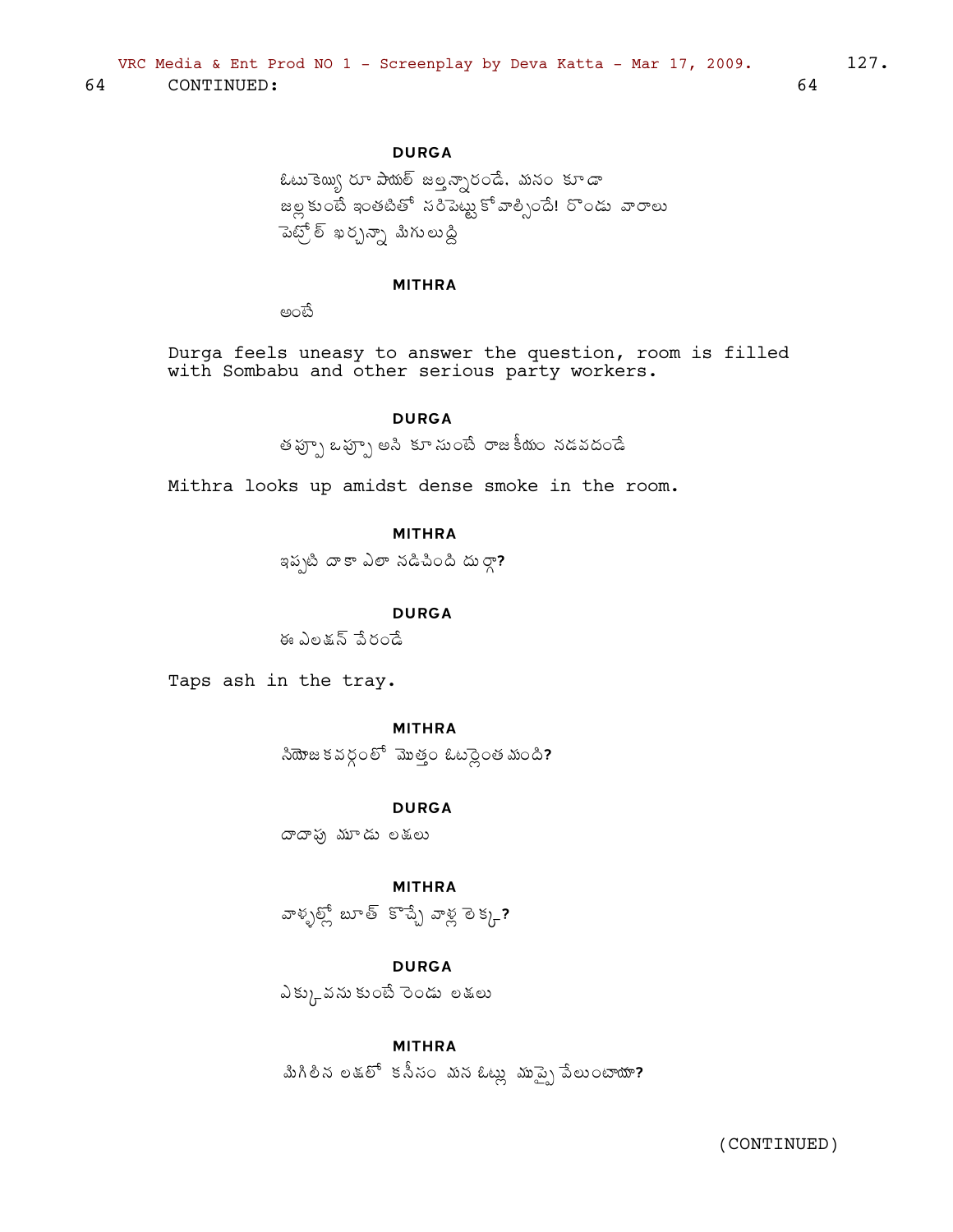Durga nods yes, Mithra smokes deep.

#### MITHRA (cont'd)

వాళ్ళల్స్తో నగం మందికి భోజనాలు పెట్టి బూతులకు తో లండి చాలు

Durga is disappointed with the suggestion and smirks.

## **DURGA**

ూ్! ఇవస్సీ జరిగే పనులు కాదు బాబూ, అంతా పిల్ల రాజకీయం అసిపిన్తోంది

### **MITHRA**

 $(yells)$ నో ర్కుట్! సీవల్ల కాదంటే దు ప్పటి తస్సి ఇంట్లో పడు కో! పసితనం లేకుండా నోంబేరుల్లా ఆలోచించే వాళ్ళే అడ్డదార్లు తొక్కుతారు, నా campaign లో ఆళ్ళకు చోటు లేదు

A moment of intense silence in the room, Mithra puts off the cigarette and drinks water, Durga looks up dense.

#### **DURGA**

ఇంకో సారి ఆ మాటనకు బాబు. పార్టీ మొత్తం ఊడ్చుకు పోయిన ఎలడన్ లో కూడా లడఓట్ల మెజారిటీతో గెలిపిచ్చాం! ఈ ఎలక్షన్ పేరు బాబూ.... ఈ ఎలక్షన్ పేరు

Durga looks down teary and coarse.

### DURGA (cont'd)

చేసిన మంచి పనులన్నీ మర్చి పొయారు జనాలు! చిన్నా -పేసిన ఎదవ పసి తప్ప ఎదీ గుర్తులేదాళ్ళకి (wipe tears) ఈ ఎలడన్ ఓడిపోతే మేం బతకం బాబూ

Mithra feels touched, tries to control and commands.

#### **MITHRA**

దు రాౖ... దు రాౖ!

Durga looks up with red eyes, Mithra look serious.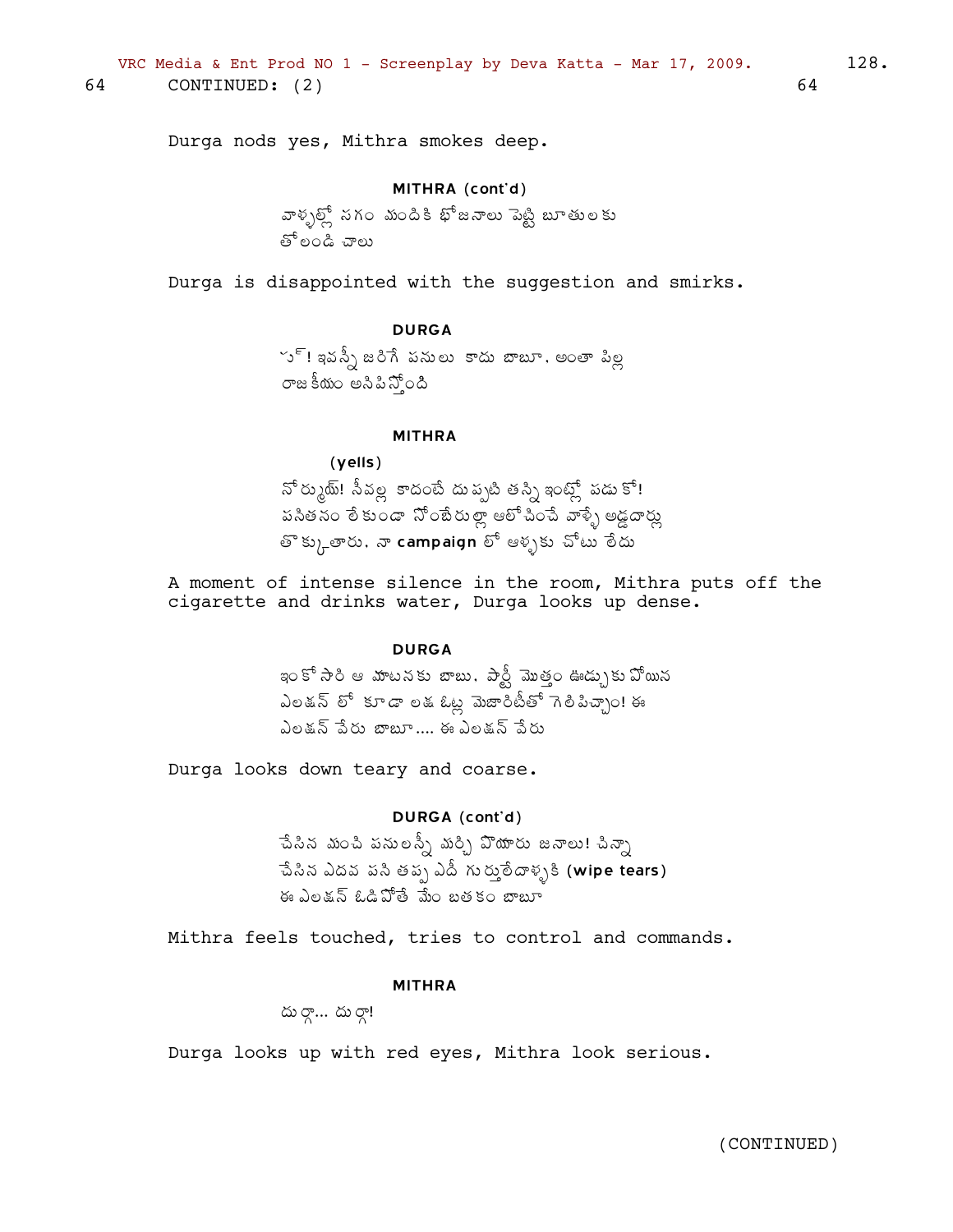## MITHRA (cont'd)

```
మసిషి ఏడ్వాల్సింది పోటీలో ఓడినప్పుడు  కాదు, మసిషిగా
ఓడినప్పుడు, నువ్వో లీడర్ వన్న సంగతి మర్చి వోకు,
ెపెళ్ళి పసి చూడు!
```
Durga settles and gets up with followers, Loki enters itno the room along with Dharmam.

### LOKI

 $\mathfrak{F}^{\delta}$ آن آن که

Loki reaches his chair, lights a cigar and looks at Mithra.

### LOKI (cont'd)

 $2\pi$ భు బాడుగల కోసం మనుషుల్చ్చారు పెళ్ళి చూడు

Mithra stands wonder about the suitcases coming in.

### LOKI (cont'd)

## ఈ రెండు వారాలు campaign నాకొదిలెయ్, పెళ్ళూ!

Mithra walks out of the room shutting the door, followers settle down in chairs.

### LOKI (cont'd)

 $\delta$  ఫంచాయితీలో ఓటర్లైంత మంది?

Durga looks surprised, CAM fade as Dharmam opens a suitcase on Loki's table.

> CUT TO: COLLECTING CLOUDS

64a EXT. LOKI HOME TERRACE - DAY : FEAR OF DEFEAT 64a

LOKI STANDS SMOKING IN THE TERRACE UNDER LOOMING CLOUDS AND DRIZZLE, TRACK IN FROM BEHIND.

### MITHRA

```
\ellట మీ కోసం ఇంత భయపడాలంటావా నాన్నా?
```
Mithra standing next to Loki.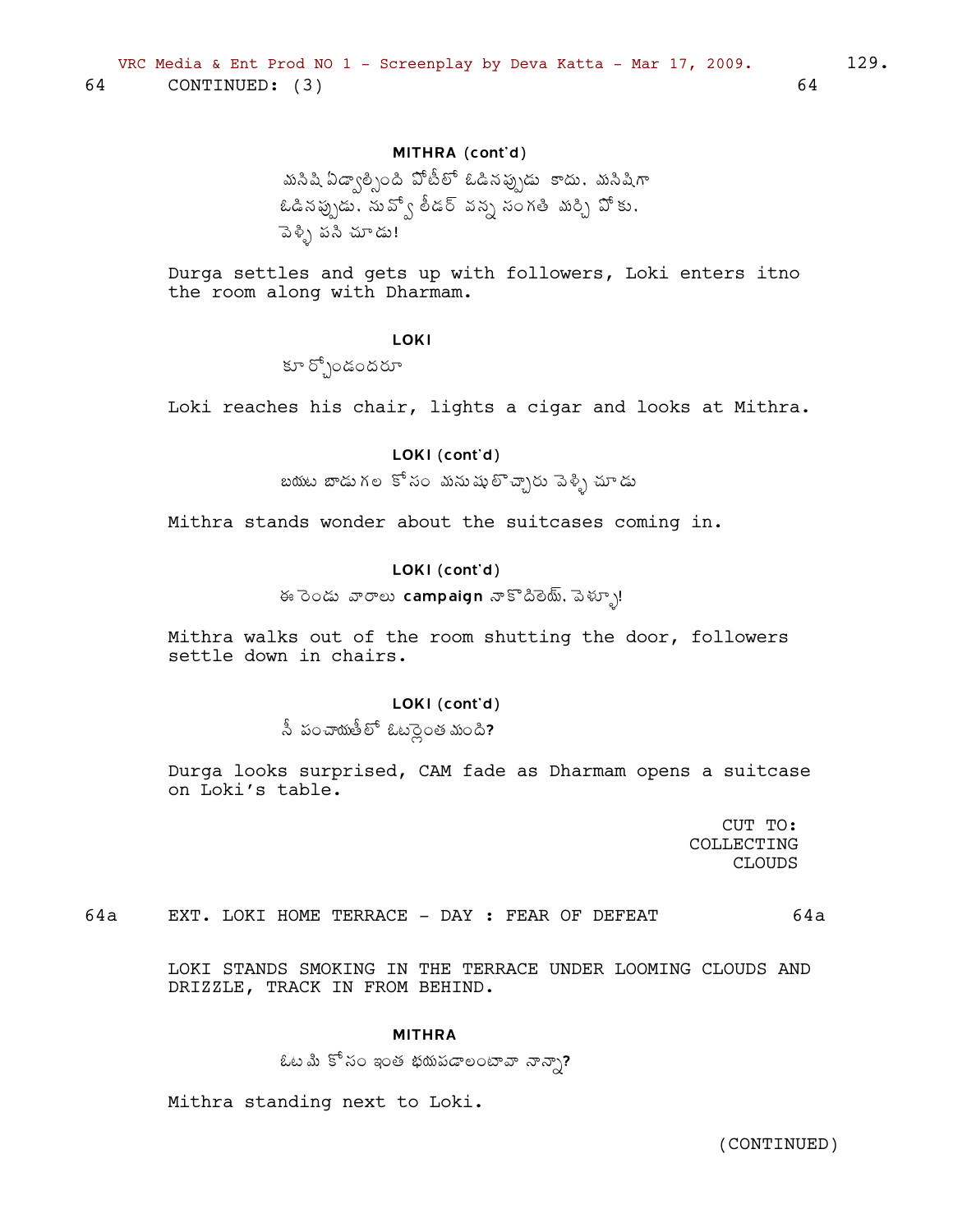**LOKI** 

రాజకీయం ఫులి మీద సవారీ లాంటిది. ఒకసారి దిగితే మళ్ళీ ఎక్కలేం. ప్రాణలతో మిగలం!

Mithra feel surprised, can't believe the change in shade, walks back with a feel of lost role model

CAMERA ZOOM ONTO LOKI FROM BEHIND, A SPARK OF LIGHTENING.

CUT TO: ELECTION MONTAGE

65 EXT/INT. ELECTIONS - DAY : ELECTION CUTS

> CAMPAIGN CUTS, FINAL FACE OF A TYPICAL ELECTION, MONEY LAUNDERING, VOTER MOBILIZATION, BALLET PRINTS PRESS, TRANSPORT TO BOOTHS, AGENT MANIPULATIONS, VOTE MARKING, BALLOT TRANSPORT, STORAGE ETC.

Election report on TV and counting date.

CUT TO: JEEP

66 INT. VALLI HOME - DAY : SAVIOUR

> Mithra & Golie get out of jeep, wonder about the Benz car parked in front of home, displaying evangelical symbol.

## **GOLIE**

సేసే మార్గము! సేసే జీవము! సేసే సత్యము! ఎంత బెంజీ కారైతే మాత్రం, ఇంత అౕంకారమా? మిగిలినవన్సీ కార్లు కాదా?

Golie suddenly stops with a spark, grabs Mithra's hand.

## GOLIE (cont'd)

ఆ! లోన రశ్కుడు దిగినట్టున్నాడ్రా. అర్రెర్రే ఇప్పుడెత్తే convert అయిపోతాం రా, కాసేపు గుడికెల్లొడ్డాం పద

Mithra relieves himself and nips on Golie's head.

(CONTINUED)

 $64a$ 

66

65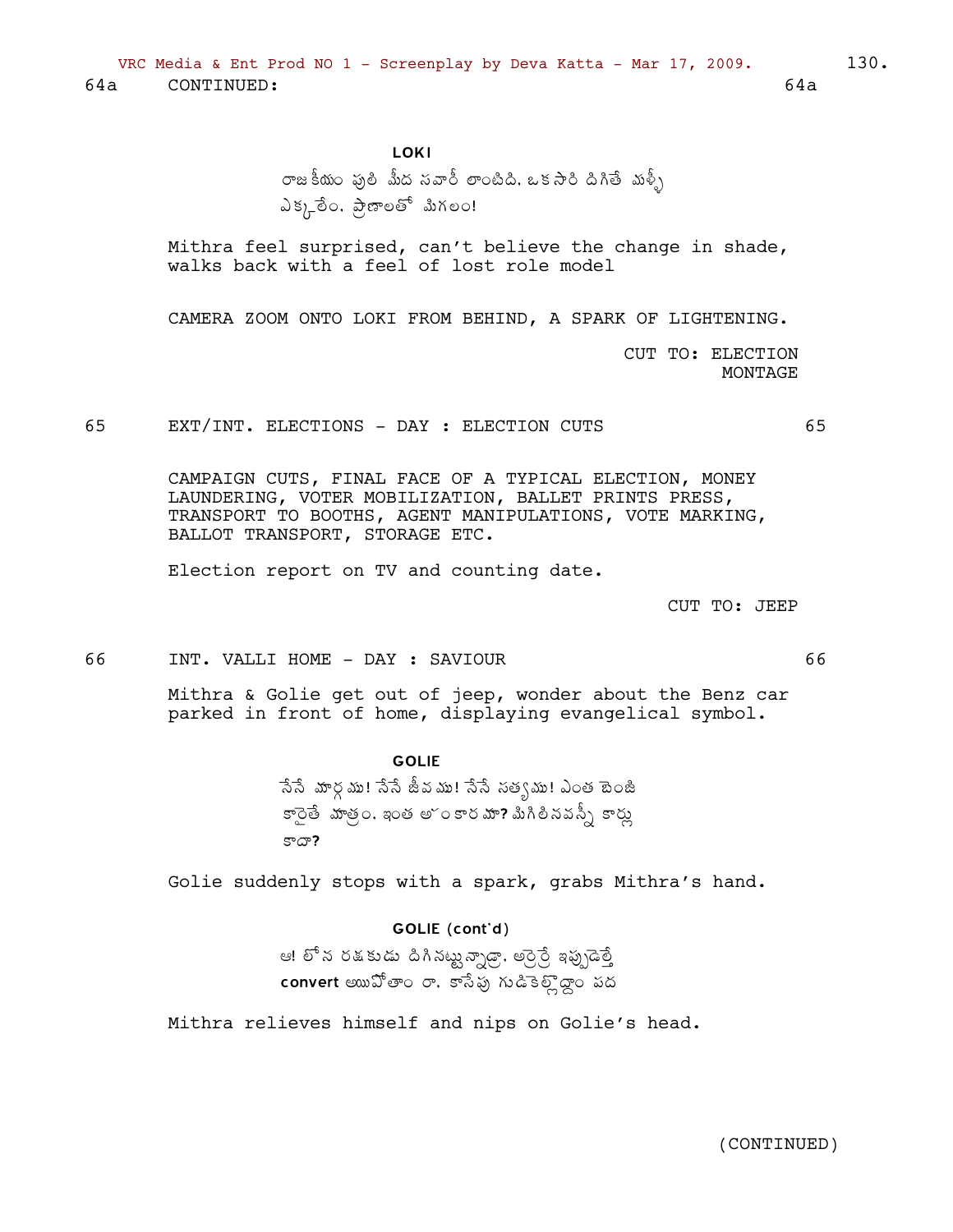## **MITHRA**

ముందు సీ నమ్మకాల మీద నమ్మకం ఉంటే కన్ప్వర్షన్ల గొడవుండదు, పద

Mithra leads Golie inside, Vikki & Nikki are sitting on the footsteps, still in uniform, with a down look.

### **GOLIE**

అదేంట్రా నో మవారం వొద్దున స్కూత్కైల్లేవాళ్ళలా face పెట్టారూ? convert అయిపోయారా?

Vikki and Nikki spring out and hugs Mithra crying.

## **VIKKI**

హవయ్యా, లట్ట్యూ సి పెళ్ళి చేసు కోడానికి అమెరికా నుంచెవడో దిగాడు

#### **MITHRA**

 $\omega$ ಂಕೆ?

Mithra drops the fruit basket and rushes inside, animated. Golie leans to Vikki with a fruit cake.

### **GOLIE**

ఆహా! సావు కబురు ఎంత సల్లగా పెప్పావురా. ఇదిగో ఫూట్ ేక్ కు

Golie settles next to kid looking out for Saira.

CUT TO: VALLI IN **KTTCHEN** 

66a INT. VALLI HOME - DAY : PELLI CHUPULU 66a

Valli is busy arranging the tray, Mithra breaks a vessel.

#### **MITHRA**

అస్సలెవ్వర్సడిగి సెట్ చేశారే పెళ్ళిచూ పులు? వరసైనో నోడ్ని దాసి పిలక పట్టుకుని పేలాడుతున్నాసే  $\mathbb{S}$ ంచెం గూడా జాలి రేదా మీకూ?

66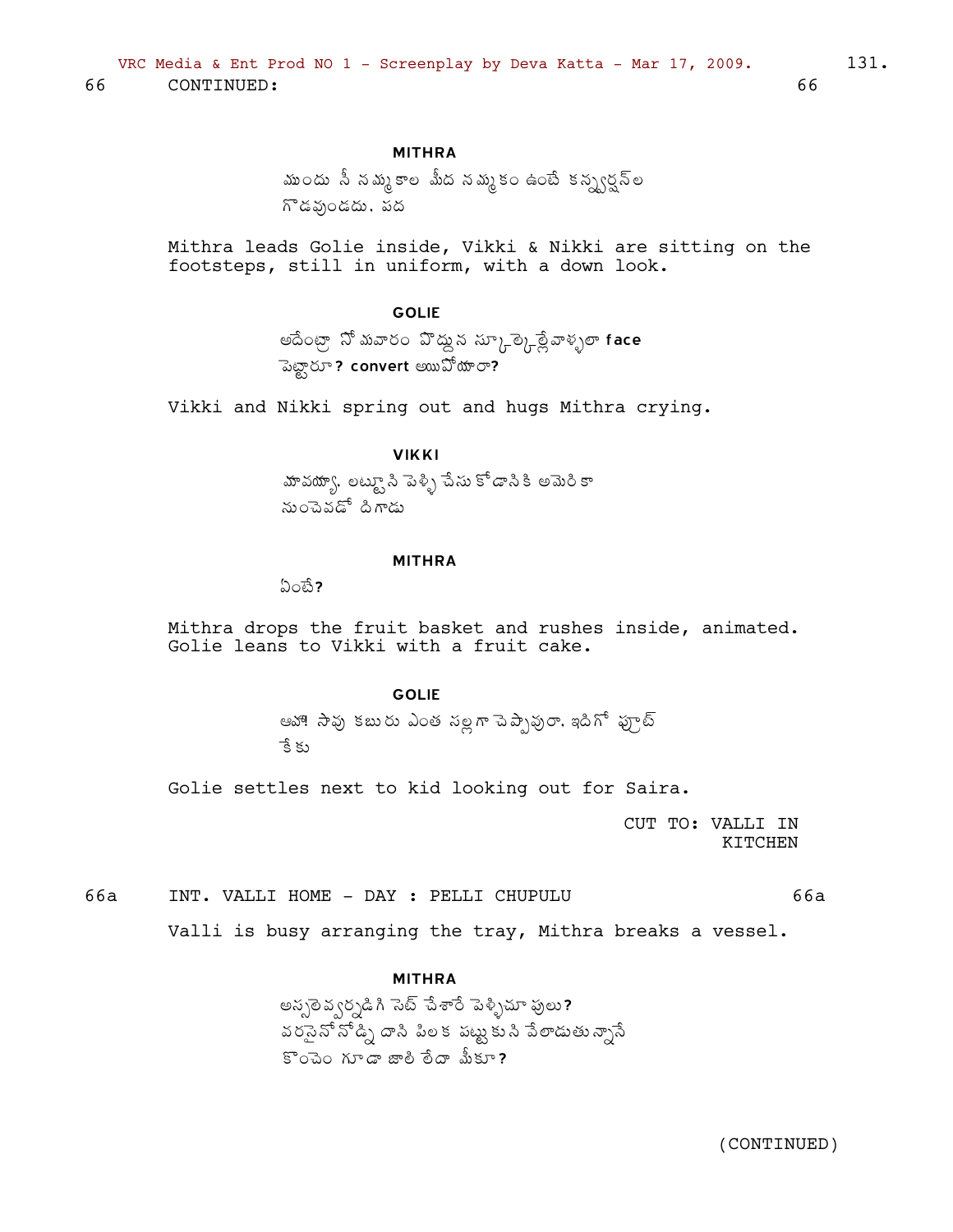## **VALLI**

ఆయ్బో, ఆళ్ళకి సిపిస్తుందిరా!

### **MITHRA**

పిననీ, పించే లేచిపోతారంతేగా, అదే నాకు కావాల్సింది

Mithra peeks through the curtain, Latha and John are laughing.

#### **JOHN MAYER**

l like your smile, దేవుడు మిమ్మల్సి చాలా pretty గా

పుట్టి చ్చాడు

Mithra turns back stoned.

#### **MITHRA**

ఇదేంటే. మతం మనది కాదను కుంటే. తోలు కూడానా?

## **VALLI**

ఆడబ్బ ఆంధ్రా అమ్మ దమెరికా, అత్తా మామలు ఎట్టాగైనా దాన్నమెరి కాకి తొయ్యాలసి చూ స్తున్నారు, ఇందులో నా హాటేం లేదు బాబూ, ఆళ్ళ కోడు కుసి బుట్టలో పేస్కుని తొక్కి పట్టానని అనలే నా మీద పీకల వరకుంది. సేను జెప్తే ఏం పింటారు చెప్పూ? చెప్పాల్సిన కోతి చెప్తే గదా. అయినా దానికి నీమీదేమాత్రం లేదురా. ఆ చింపిరి కోతి నీకెందుకు గానీ. మన గొలివాయపాలెంలో లకునంగా బంధు వుల మ్మాయొ కటుంది, పెళ్ళి చూ నొద్దాం ఏో!

Mithra stands fuming blocking Valli, peeks through the curtain again, John and Latha are laughing and touching each other excited.

#### **MITHRA**

వామ్మో, cool యా fool యా అంటూ నప్పేత్తన్నాడు.  $s$ ంపదీసి దీనికి నచ్చేశాడా?

## **VALLI**

తెల్ల తోలుంటే చాలు కదరా మన కోతులు, చూడగానే వాలి హోతారు, తప్పుకో!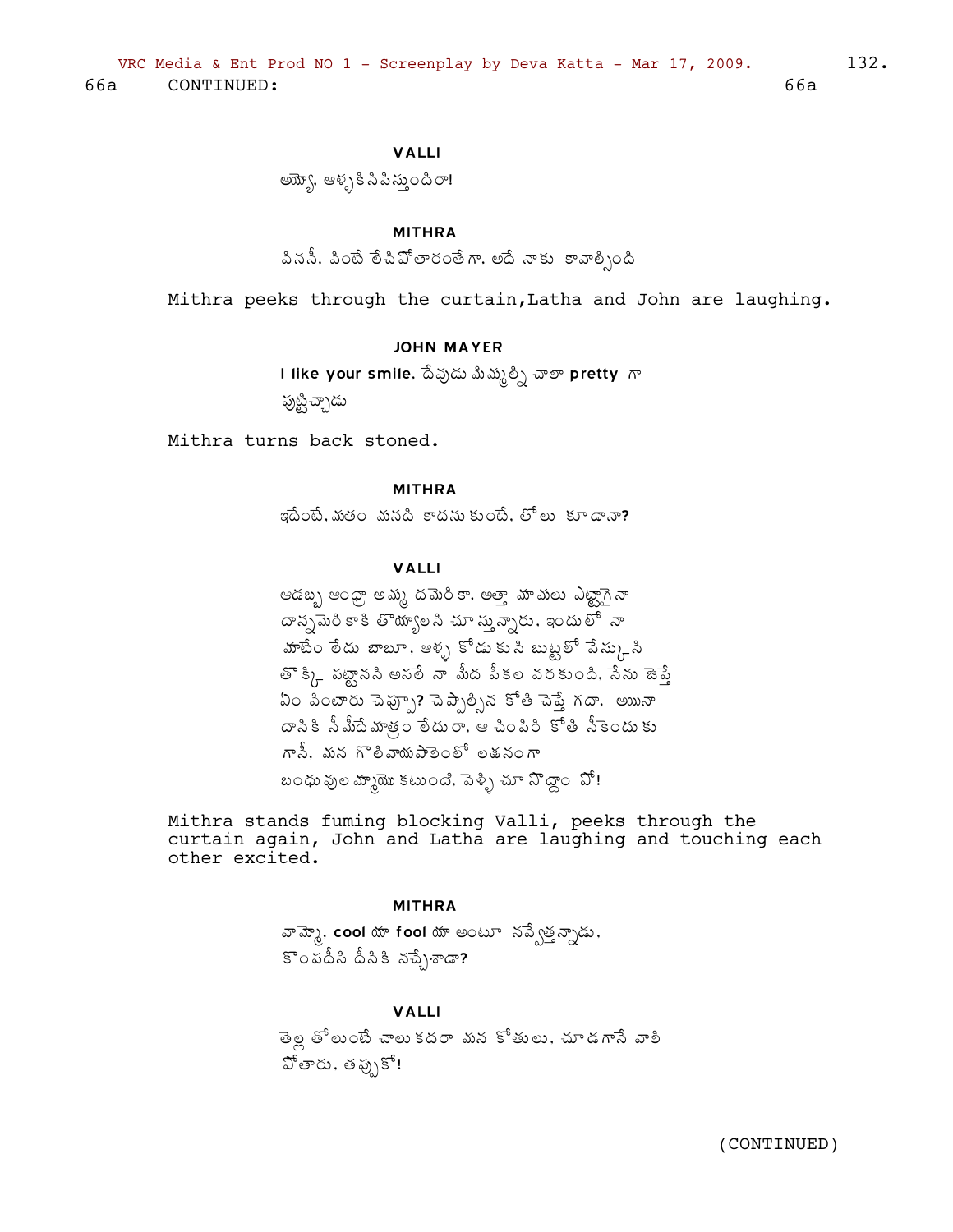#### **MITHRA**

ను ప్వే తప్పుకే..

Mithra grabs the tray and walks towards them furiously.

CUT TO: LIVING **ROOM** 

INT. VALLI HOME - DAY : JOHN MAYER 66b

> Mithra places the tray on table sitting in between. sits between arming around Latha's shoulder, Latha looks at him smiling.

#### **LATHA**

(fake smiling) Hahahha, John ఇలాంటిపేం పట్టిచ్చుకోడు, right John!

#### **JOHN MAYER**

Yah, right! I'm full of love

**MITHRA** 

ఏంటీ? బ్రదర్ బాగా నచ్చేశాడా?

#### **LATHA**

I told you no, he is very funny, my bAvA

John jumps up and shaakes hands and keeps on shaking.

**JOHN** 

Oh, nice to meet you, my name is John Mayer, తెల్ల తోలుతో పుట్టిన తెలు గోడ్ని

## **MITHRA**

Sext, my name is Mithra, Drop Out Bewaars from Bejawada

**LATHA** గూండా వ్యాపారం జేస్తుంటాడు

(CONTINUED)

66b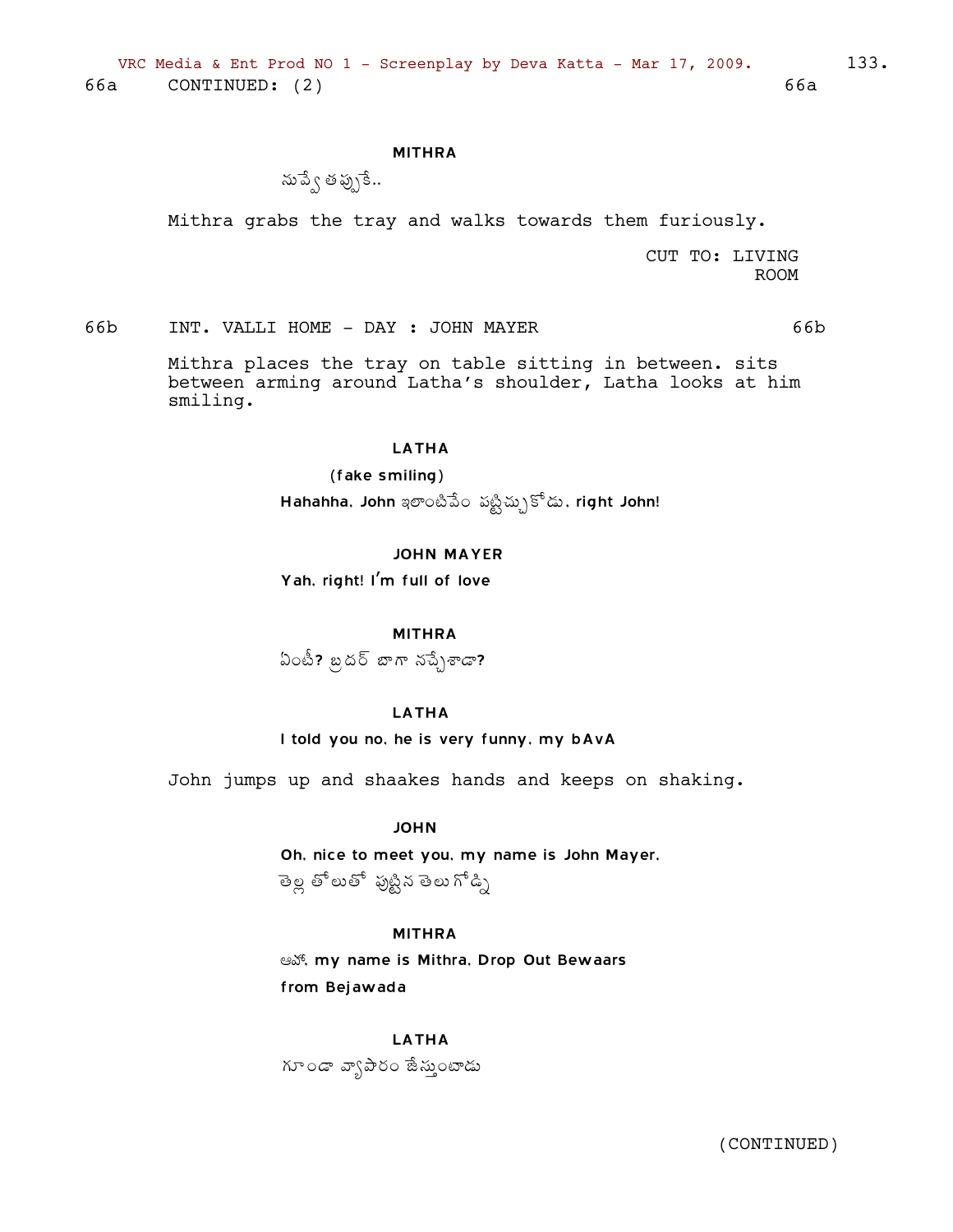## **JOHN**

Oh yah, I heard it's a very tough job

### **MITHRA**

అవునండీ, చాలా tough, deadline తప్పకుండా రోజు కో సైటు, వారానికో మర్డరు సేలకో రేపూ జేస్తుండాలి, రేదంటే వీకె పోతాం!

John turns serious.

**JOHN** అయితే మీరొకసారి, ప్రభువు నస్సిధికొచ్చి ఆయన మెసేజ్ ಪಿ ನಾಶಿ

#### **MITHRA**

ఓ తప్పకుండానండి, ముందు మా superstar cinema ెకెల్లాలి, పిల్లలు డల్లుగున్నారు

John coughs out coffee and looks stumped.

### **JOHN**

 $O$  yah,  $\vec{\partial} \Delta \vec{v}$  వస్తాను

Mithra blinks with discomfort.

SOUND CUT TO: FLAT TYRES

66c EXT. STREET - DAY : PUNCTURE 66c

Close shot on flat tires.

### **JOHN MAYER**

Jesus Christ, my tires are punctured, damn, all of them!

**GOLIE** అంతే కాదు, పెట్స్ల్ టాంక్ లో సుగర్ లెపిల్ కూడా <u>ಾ</u>ರಿ ಗಿ ನಟ್ಟುಂದಿ

Vikki drops the sugar hiding behind, lurks around.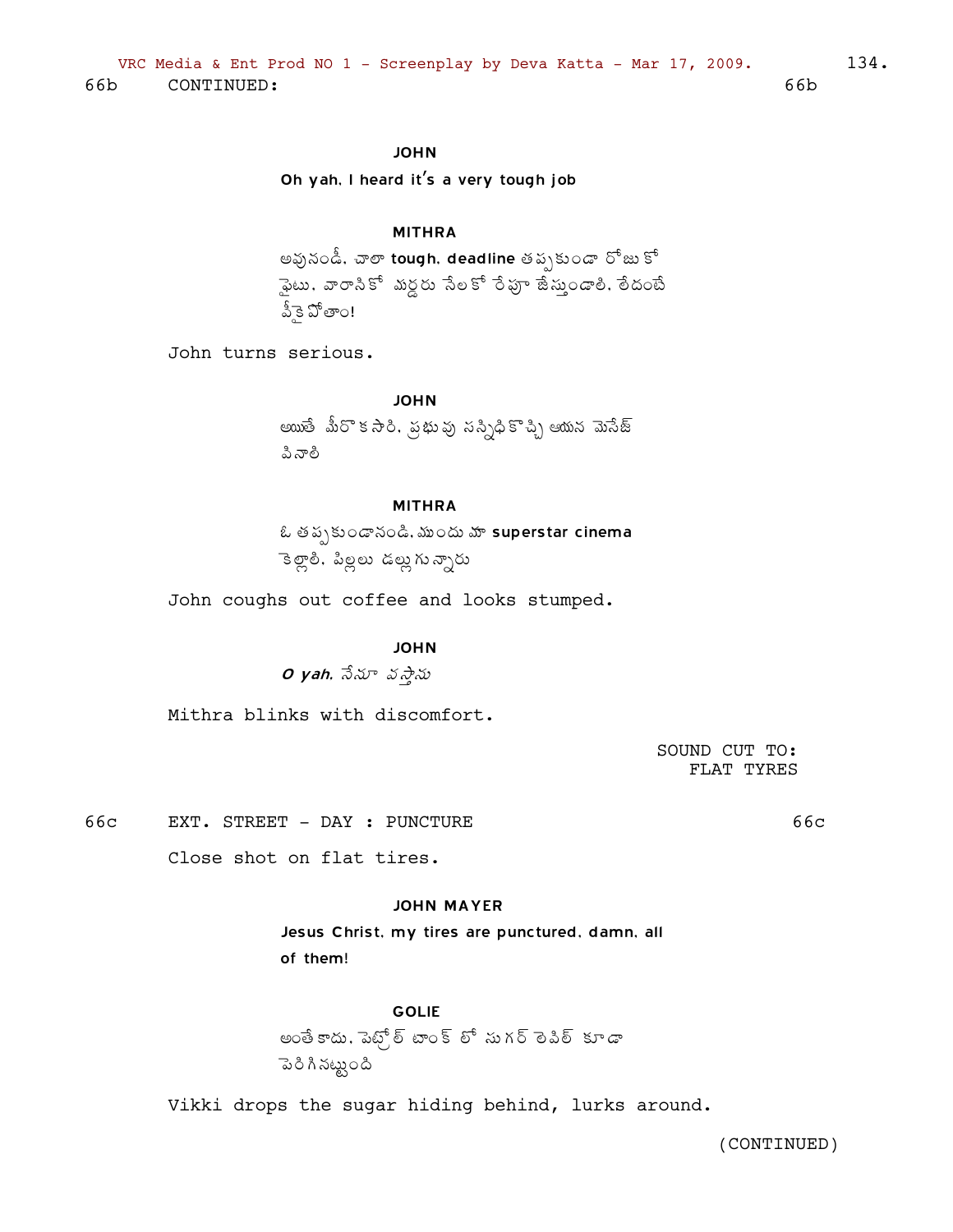## **JOHN MAYER**

What do you mean? who did this? who did this?

#### **MITHRA**

చుట్టు పక్కల పిల్ల సైతాన్ లెక్కువండి. చూడ్డానికింతే వుంటారు గాని మహా పాపులు, ఆళ్ళ పాపిష్టి జీపితాల్లో ఇం కా న భువు ఉదయించినట్టు లేడు..!

John Mayer brings himself under control.

#### **JOHN MAYER**

అయితే వాళ్ళ రకుణ కొరకు ప్రైనపేదాం. పదండి

CUT TO: RUNNING **JEEP** 

67 EXT. SCORPIO/ROAD - DAY : THE CONVERSION 67

Everyone is squeezed inside the jeep, dead silence, heart beat, clock ticks, Golie is tensed expecting the inevitable, John leans onto Golie's ear like an eagle, Golie looks back like a scape goat.

#### **JOHN MAYER**

పాపీ. నుప్వీరోజు చస్తే స్వర్గానికి పోతావో నరకానికి హీతాన్ తెలు సా

Golie screams closing ears, stops and looks back.

### **GOLIE**

ఒక సారి face చూ సి guess చెయ్

Jump cuts as John starts ranting, Golie closes his ears in agony, John's rant is muted, overlated with music.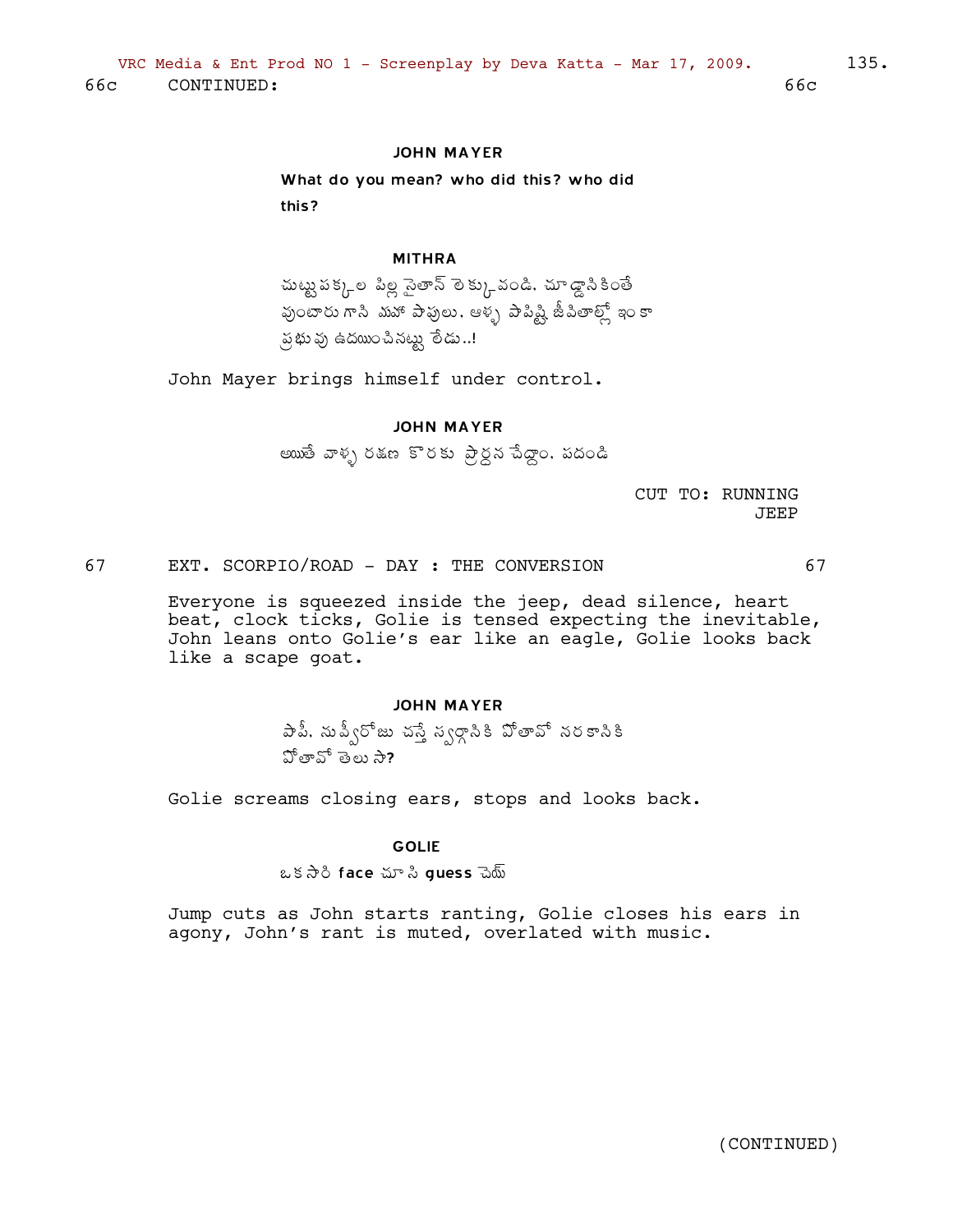### **JOHN MAYER (MUTED)**

పాపులారా! మీరు తప్పకుండా నర్కంలో వద్దో, సేను పాపిసి గాదో, సేను పాపిసి గాదో, కాలిపోతారు! రాళ్ళన్ మొక్కి పాపం చేస్తున్నారు, సేను పాపిని గాదో, convert కానో, సేను ఆంటరాని తనంతో పాపం చేస్తున్నారు, దెయ్యాలకి రెజింపబడనో... నాకు రశుకుడొద్దో.... temples కడ్తున్నారు! పది చేతుల సిండా  $vi$ olence చూ ఫుతోంది మీ దు రాగా సేల మంది girl freinds తో సెక్స్ చేశాడు క్రిష్ణుడు, పెళ్ళాస్సి divorce సేశాడు రాముడు, shiva is a murder సేశాడు, పిష్ణ మోసం సేశాడు, దయ్యాల్ని పూజీస్తున్నందుకే మీ దేశం దరిద్రంతో ము రి గి పోతోంది. సిజమైన దేవుడ్ని తెల్పుకు సి అమెరికా పెలిగి పోతోందే

#### **GOLIE**

Mithra pulls over by the side of a temple, lights cigarette, holds John by the hand.

#### **MITHRA**

ఒక సారి దిగు brother

Mithra helps him get down.

### MITHRA (cont'd)

అమెరి కాలో civil rights legalize అయ్యిందెప్పుడు? మీ history හි minority presidents ఎంత మంది? lady presdents ఎంత మంది? average గారెండు పిడాకులు మూడు పెళ్ళిళ్ళూ, ఆరు అఫైర్కూ, ఏడు కార్లు, నాలు గిళ్ళు, ఇదీ మీ బతు కు!మీరు ప్రపంచానికి బోదించే మోడమేంట్రా?ఆయుల్ దొబ్బుకుపోడానికి యుద్ధాలూ, దేశాలు కొట్టుకు చావడానికి ఆయుధాలూ, బానినత్వం సేర్పడానికి converion లు, ఇపేగా freedom పేరుతో పెట్టే గుడ్లు?, ను వ్వు convert చెయ్యాలంటే మొన్నటిదాకా white house లో పడుకున్న war lord లతో మొదలెట్టు!

Mithra gets close onto his face.

67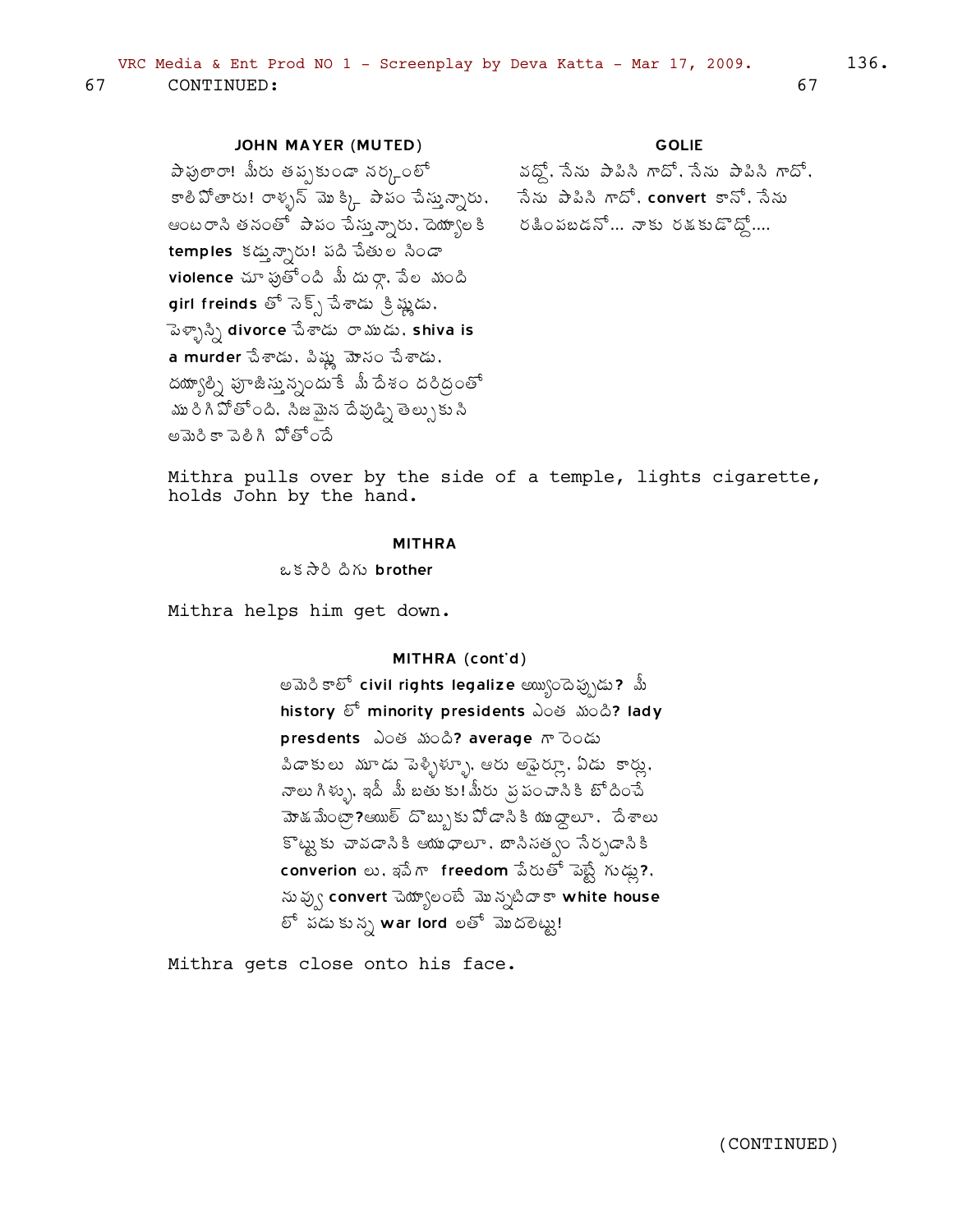## MITHRA (cont'd)

నీ లెక్కలో మనిషి ఫుట్టక ముందే నా దేశంలో ఒక civilization ఫుట్టింది. అణు ఫులో ఉన్న శక్తి సి science కన్నా ముందు గుర్తించాం కాబట్టే, పెట్లకూ పుట్లకూ మొక్కుతున్నాం, we are not a religion, జ్నానం ఒక్క పున్హకంలో కాదురా, ప్రపంచమంతా పరిచి పెట్టాడు దేవుడు

Latha comes forward trying to distract Mithra.

#### MITHRA (cont'd)

నడు వ్! ఇక్కడనుంచి airport దాకా కళ్ళుతైరుచు కుని కాళ్ళీడ్చుకుంటూ నడువ్, వొట్టకోనం కొట్టుకుసే భిత్గాళ్ళే కాదు, అడు గడు గు నా వ్ర పంచం కనిపిన్తుంది, పీధి పీధినా గుడి గోడల మీద మానవ పికాసం పెలుగుతోంది. convert పేస్కుంటూ పోతావో, నువ్వు convert అవుతూ పోతావో సీ ఖర్మ!

Mithra discards the cigarette stub and gets back into the jeep leaving John stranded on busy road with a blank expression.

CUT TO: LATHA

 $67a$ 

 $67a$ INT. JEEP - DAY : DUET PRELUDE

> A moment of silence in the Jeep as Golie keeps staring at at everyone, Latha slowly wraps her arms around Mithra's neck.

#### **LATHA**

ఆడేం పాపం చేశాడ్గా అంతాపేశ పడ్డావ్?

### **MITHRA**

ఆడేం చెయ్యలా, సేను సిన్సు లవ్ జేసిన పాపాసికి మాద్దెలో తలదూ ర్చి బలయ్యాడంతే

Kids look up at him drop their jaw for saying the love word.

**KIDS** 

Ah!, you said it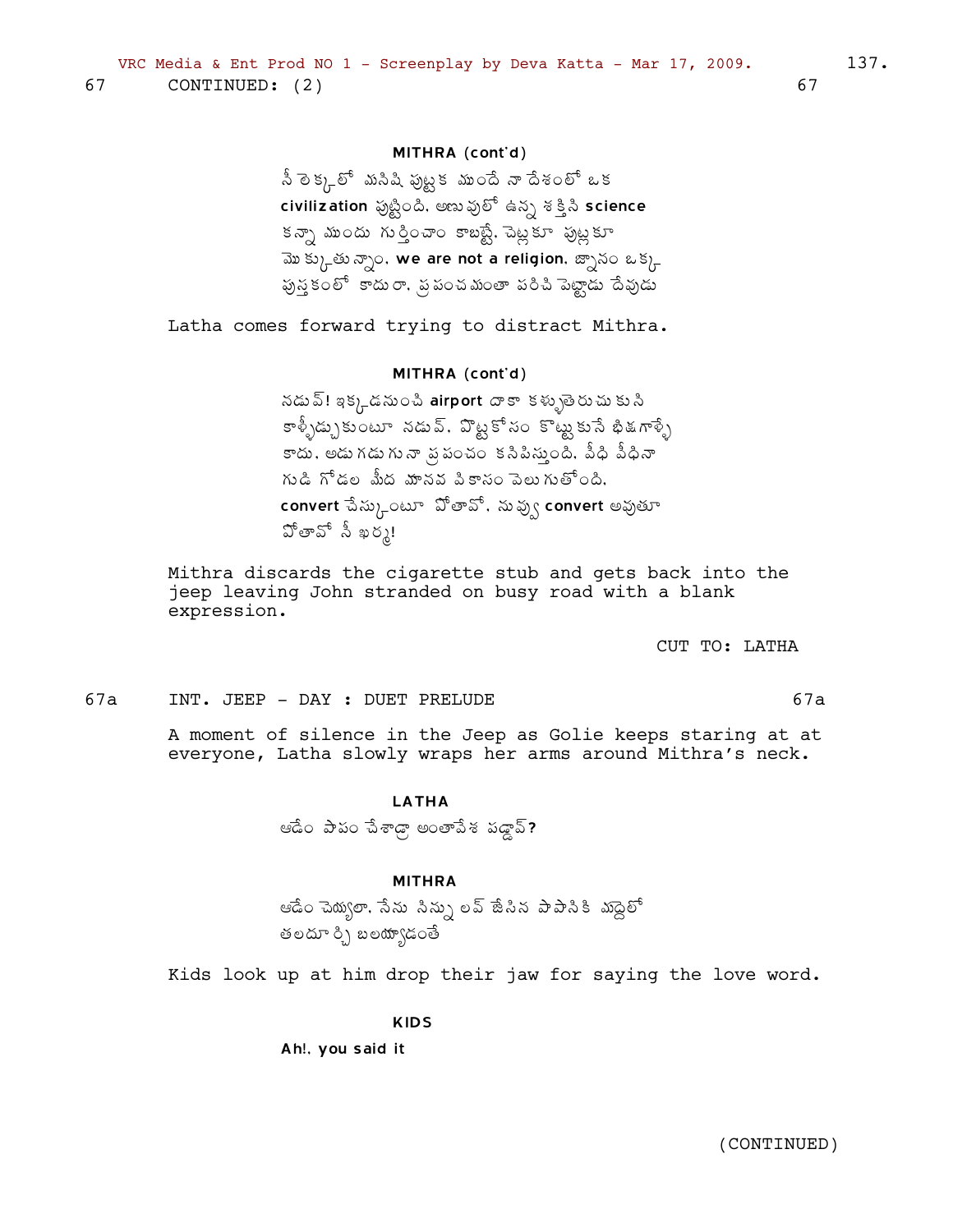#### MITHRA

 $\mathfrak{O}$ ంటా

### VIKKI & NIKKI

ను పే $\zeta$  ముందు లవ్ యూ చెప్పేశావ్. you lost it

Mithra feels embarrassed, Latha winks her eye-brows feeling victorious, Golie looks out through the windscreen and screams,

Jeep runs into a flower shops - song prelude

CUT TO: SONG 4

68 EXT/INT. SONG 5 - INNAALLUGAA (JAZZ MELODY) 68

CUT TO: MOVIE SCREEN

69 INT. MOVIE THEATRE - NIGHT : THE PLANTING 69

ZOOMOUT FROM LAHTA & MITHRA SITTING COZY AND WATCHING MOVIE. MOVIE CLIP. PAN ON THE BALCONY AS THE CRONIES SITTING SPARSED OUT, ONE OF THEM IS STANDING NEAR THE DOOR LURKING AT THE PROJECTOR ROOM, TILT ZOOM ONTO THE PROJECTOR OPENINGS, DINESH WALKS IN CHEWING PAWN.

> SOUND CUT TO: CRICKET

70 INT. VALLI HOME - NIGHT : VALLI'S ENLIGHTENMENT 70 Ashok is watching cricket lying on bed, munching pakoda.

#### ASHOK

©Á®Äò, 墀 úÉ¡Ãå ÁÏý¦êÏžÃ!

Valli walks in with coffee.

### VALLI

(angry) ఇదిగో తెచ్చా మండీ, శసి ఆదివారాలు క్రిక్కెట్ చూడడం, సిద్దరోడం తప్ప దమ్మిడీ పసి చేసేది లేదు $\check{\phantom{a}}$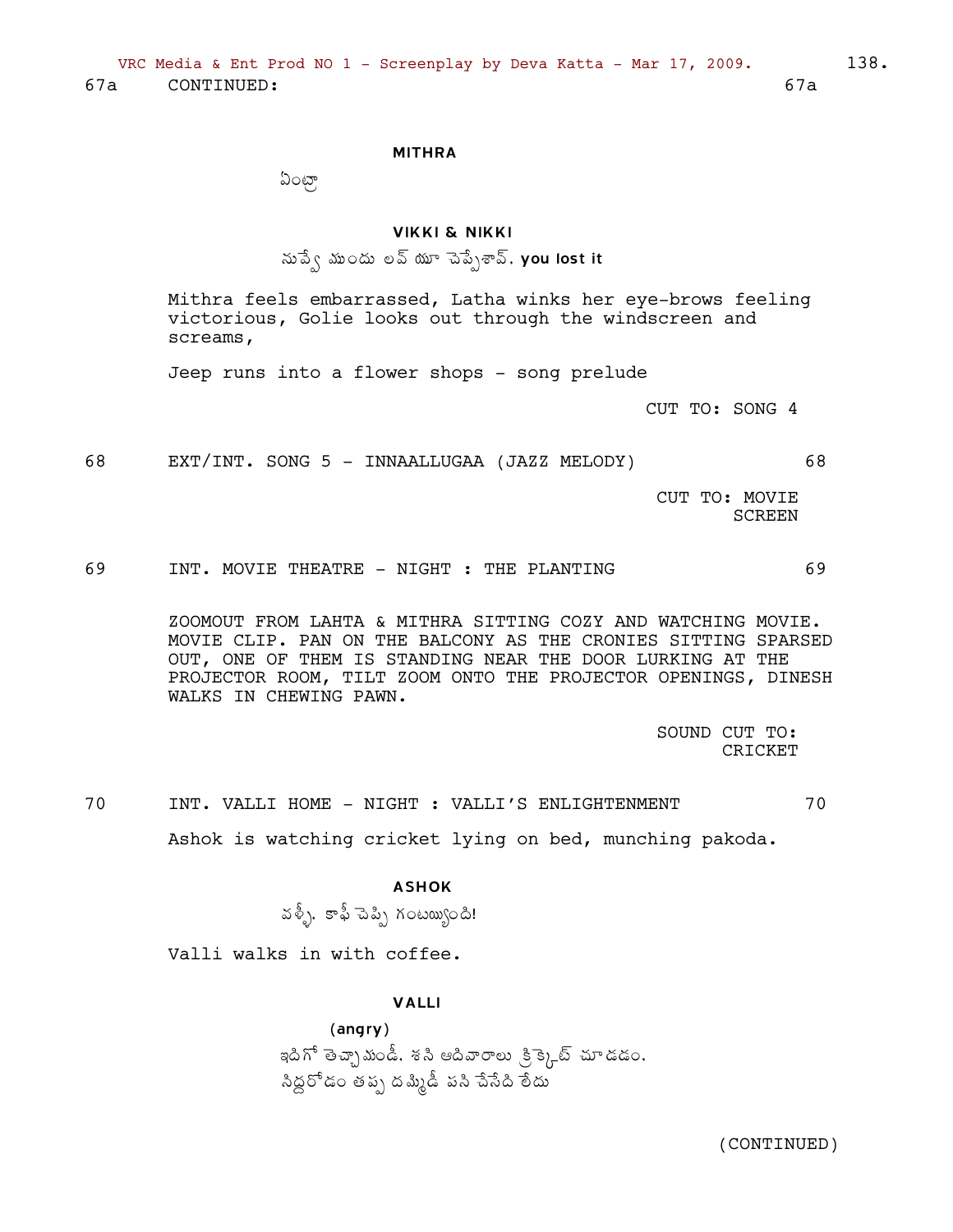VRC Media & Ent Prod NO  $1$  - Screenplay by Deva Katta - Mar 17, 2009. 139. 70 CONTINUED: 70

Valli hands in coffee, snatches remote and sits next flipping channels.

# ASHOK మార్చకే, ఇంటరష్టింగ్ గా ఉంది

## VALLI

నాకు రేదు

Ashok spits coffee with distaste.

### ASHOK

థూ, ఏంటి ఉప్పేశావా?

## VALLI

ెండూ తెల్లగసే ఉంటాయిగా? taste లో అంత తేడా ఉందా?  $\sim$  నమయానికిచక్కర కనిపీలేదు,

Ashok snatches the remote back.

### ASHOK

 $\tilde{\mathcal{S}}$  పముంటే ఒక్క సిరిగా కక్కు! కాఫీలో కొంత సెంబారులో కొంత installments లో కాకుండా

Valli lies coiled in the bed, turning aside.

## VALLI

అడ్డమైన సంకర జాతి సంబంధాలు జూ స్తారు గానీ మా త మృృడు మాత్రం కంట్స్లో పడ్డు

### ASHOK

 $\check{\phantom{a}}$ ోలీ, మనది కూడా సంకర జాతి సంబంధమే!

## VALLI

అనలేం తక్కువ నాడికి.కసీసం మీ అమ్మా నాన్నకి పెప్పి  $\mathfrak{g}$ దా డాస్ట్రే అలో చన్ స్ప్రిందా?

ASHOK ెచెప్పాల్సింది సేను కాదు. ఇష్టముంటే అదే చెప్పేది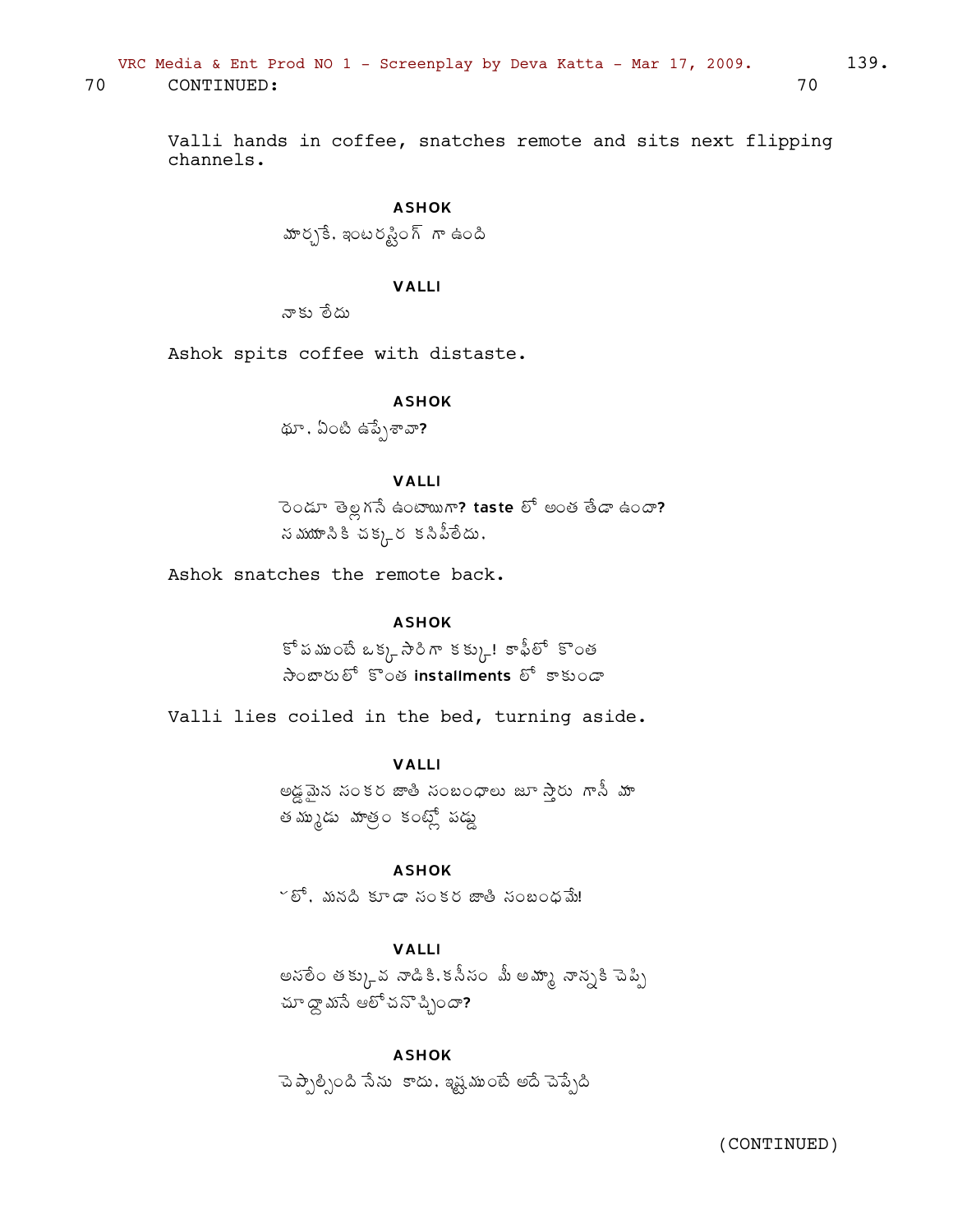Ashok starts munching pakoda.

### ASHOK (cont'd)

ఒన్ సైడెడ్ గా ఆలోచిస్తే చాలదు వళ్ళీ, అది డాక్టరూ ఆడు  $\mathcal{F}_{\mathcal{G}}$   $\mathbb{Z}^n$   $\mathbb{Z}^n$   $\mathbb{Z}^n$   $\mathbb{Z}^n$   $\mathbb{Z}^n$   $\mathbb{Z}^n$   $\mathbb{Z}^n$   $\mathbb{Z}^n$   $\mathbb{Z}^n$   $\mathbb{Z}^n$   $\mathbb{Z}^n$   $\mathbb{Z}^n$   $\mathbb{Z}^n$   $\mathbb{Z}^n$   $\mathbb{Z}^n$   $\mathbb{Z}^n$   $\mathbb{Z}^n$   $\mathbb{Z}^n$   $\mathbb{Z}^$ 

Valli grabs the remote and throws it away with anger.

### VALLI

 $\mathbb{Z}\otimes \mathbb{S}^{\mathbb{S}}$  family  $\mathbb{Z}\otimes \mathbb{Z}$  and  $\mathbb{Z}\otimes \mathbb{Z}$  is tamily  $\mathbb{Z}\otimes \mathbb{Z}$   $\mathbb{Z}\otimes \mathbb{Z}$ తెలుసు నీకు**?** 

### ASHOK

నాకు బాసే తెలుసు, స్కే తెలియంది! ముందు మీ అమ్మ కారక్ల తెల్సుకో చాలు

Valli attacks Ashok with a anger and frustration.

### VALLI

 $\tilde{a}$  సడన్  $\tilde{a}$  ఇప్పటి కి ఫ్లేషీ శులీ కంపై హెబ్బుందా, ఏం హాట్లాడుతు న్నావురా ను వ్వు?

Ashok brings her under control with force, shakes her up and slaps to draw attention.

### ASHOK

 $\tilde{\mathfrak{S}}$  రు $\chi$ ్య, చెప్పేది పిసు! రోజు లోజు కీ psychopath లా తయార వుతు న్నావ్ , సీ $\,$  personality ఏ మౌతు $\,$ ందో ఆలో చించావా? ఒక psychiatrist గా మాట్లాడుతున్నా.  $3\degree$ ంత తల్లిని కూడా అర్ధం చేసుకునే capacity లేని మేసియాక్ వయా్న

Valli is shocked looking at Ashok, breathing on her face with, look numb as tears roll over her eyes, Ashok lets her go.

#### ASHOK (cont'd)

మసిషినర్ధం చేసు కోడాసికి జీపిత కాలం అవసరం లేదు,  $\iota$  క సి మీషం ఆ మసిషి స్థానంలో నుంచుసి ఆలో చిస్తే చాలు,

Valli weeps like a baby in regret.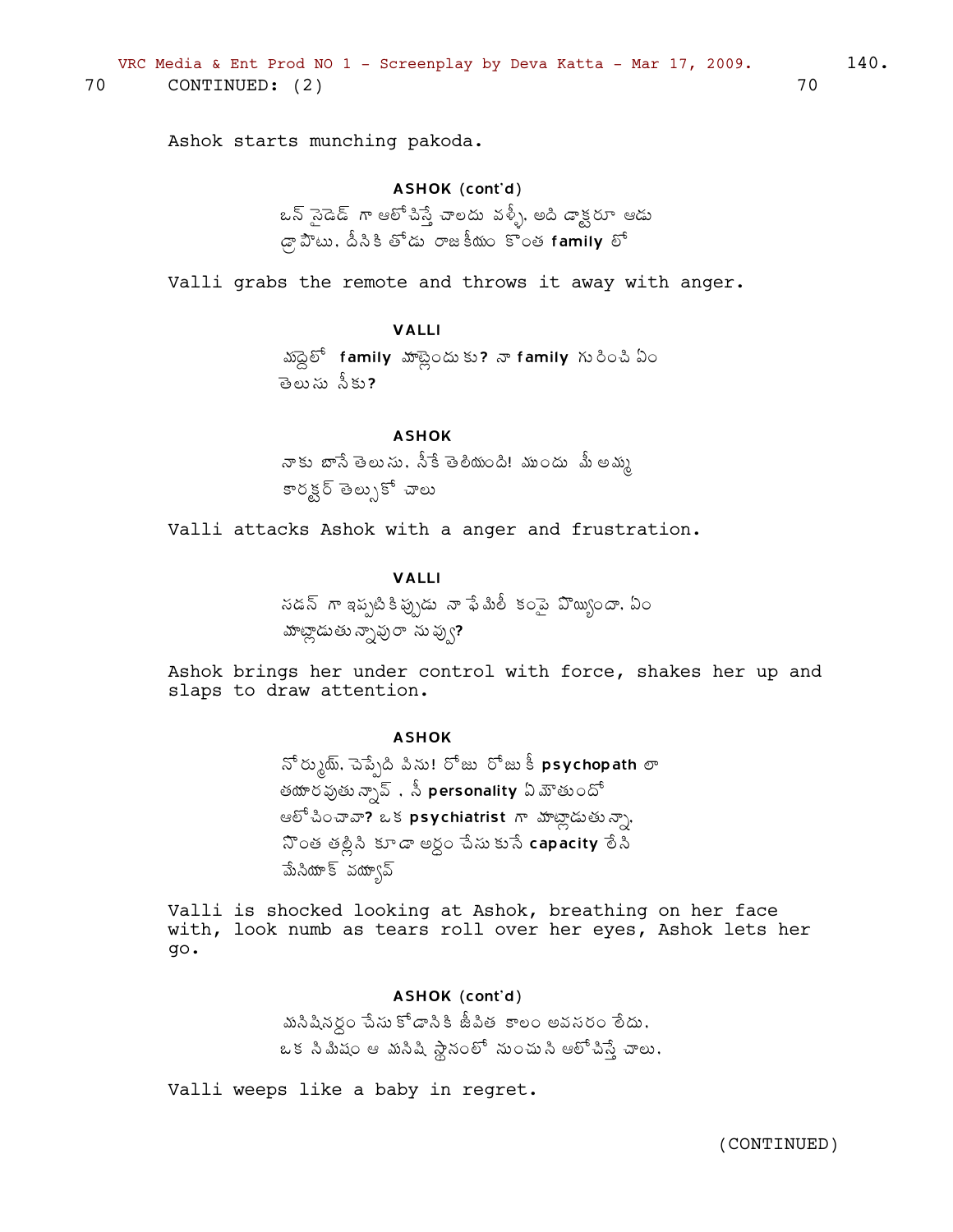### ASHOK (cont'd)

.<br>మీ నాన్నని కోల్పోయి ఇద్దరూ గాయపడ్డారు..... కానీ ఆమె గాయానికి మాత్ర నుపేఁ ఆరని ఫుండు గా మారావ్. just think

Ashok looks at Valli crying, softens, hold her face in hands.

## ASHOK (cont'd)

సారీ..! ఈ టాపిక్ గురించి ఎఫ్సుడూ హాట్లాడ కూడదను కున్నాను, sorry!

Zoom in as Ashok takes Valli close to his chest caressing her head.

### ASHOK (cont'd)

.<br>జీపితంతో వచ్చిన నొప్పులు చాలు. ఒకరికొక్కరు పెంచు కో న క్క్లర్లేదు

Ashok kisses and hugs Valli as she cries uncontrollable.

CAMERA ZOOM OUT FROM DOOR KNOB AS CHINNA UNLOCKS, ENTER THE LIVING ROOM, LIGHT CIGARETTE, LURKS AROUND, PICKS UP THE REMOTE, TURNS ON TV, SEATS IN THE SOFA WATCHING 'PLANET EARTH'.

> CUT TO: PROJECTOR LIGHT

 $70a$  $70a$ INT. MOVIE THEATRE - NIGHT : THE ATTACK

> PAN, DINESH SIGNALS THE PROJECTIONIST TO LEAVE, PICKS UP CELL PHONE, PHONE LIGHTS UP IN ONE OF THE GOONS POCKET.

> CUT TO THE MOVIE SCREEN, SUDDEN INTERRUPTION WITH A HUGE SHADOW OF ANGLING AXE, CUT MITHRA ESCAPING NARROWLY, SCREAMS, FIGHT AND STAMPEDE AS THE MOVIE CONTINUES. PEOPLE RUSH TOWARDS THE LOCKED DOORS, MITHRA FIGHTS TO PROTECT KIDS AND LATHA. MITHRA BREAKS THE DOOR OPEN AND LETS LATHA AND KIDS EXIT ALONG WITH GOLIE.

**MITHRA** పిల్లల్ని తీసు కు సి పక్క చోలీస్ స్టేషన్ కెళ్ళు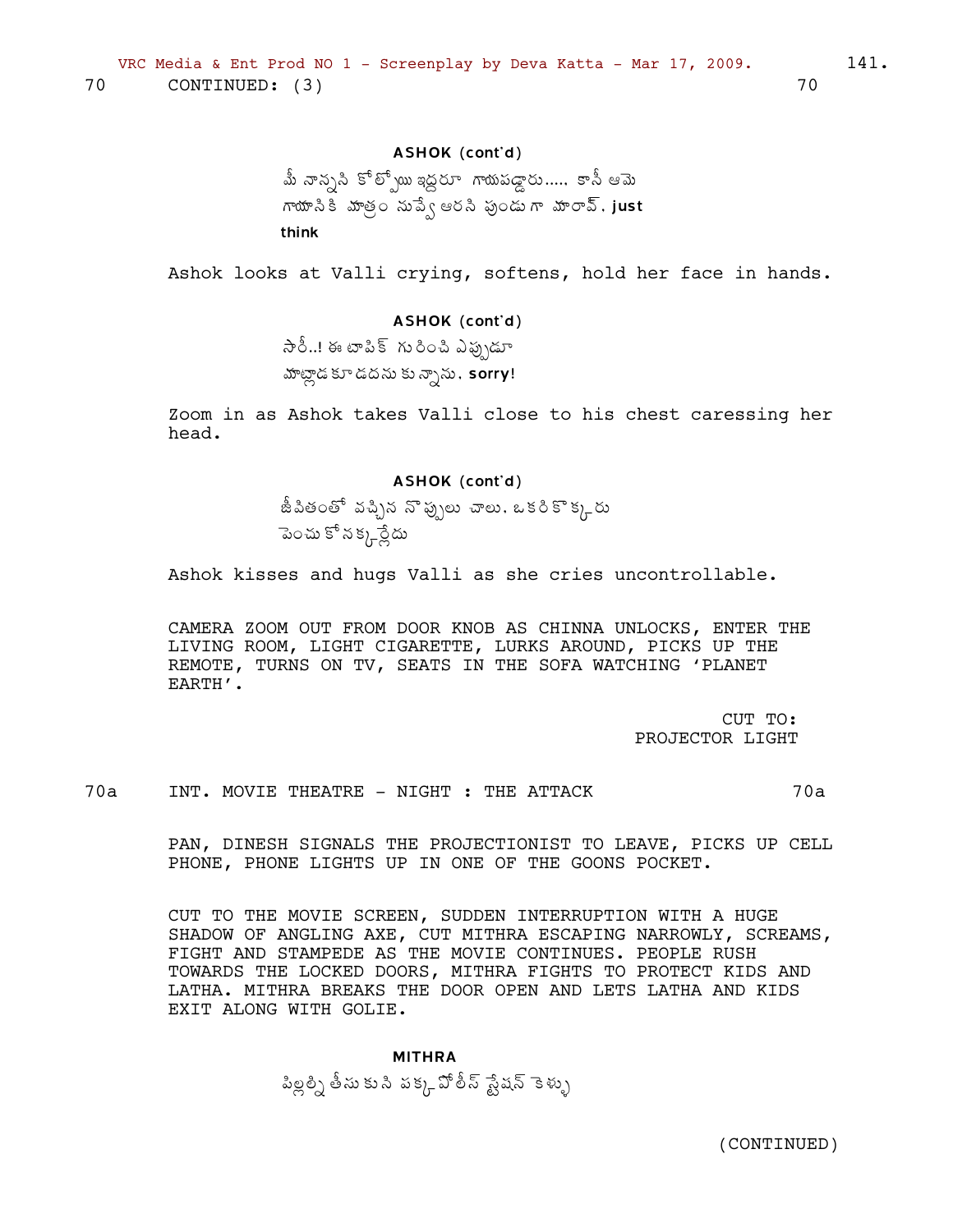VRC Media & Ent Prod NO 1 - Screenplay by Deva Katta - Mar 17, 2009. 142. 70a CONTINUED: 70a

> Mithra grabs the door lock bar cut lose in the stampede, counter attacks, spots Dinesh running out of the projector room.

At the end of the fight standing in the empty theater as the movie rolls on, Mithra makes a phone call to Valli.

> CUT TO: RINGING PHONE

70b INT. VALLI HOME - NIGHT : HISTORY OF SIBLING WARS 70b Quad-cir dolly as Valli is lying calm on Ashok's chest.

#### ASHOK

 $\stackrel{1}{\text{a}}$  అమ్మతో మాట్లాడతావా?

Valli nods yes wiping her tears, phone rings, Ashok looks attentive.

CUT TO LIVING ROOM:

Chinna picks up the receiver and puts it and puts it back on, unknowingly mis-align the reciever.

Mithra screams on the phone.

Ashok notices Chinna from balcony, picks up a cricket bat, stealthily walks down the stairs.

#### CHINNA

 $\sim$ గ్ బాగా

#### ASHOK

 $\omega$ ం కావాలా?

#### CHINNA

అక్క గుర్తోననూ చూసెల్లా మన్చ్స్ బావా, sunday  $\overline{\phantom{a}}$ evening ముచ్చటగా లోనున్నారు గదా అసీ, కింద పైట్ ేజే న్హ న్స్టా

Ashok walks close to Chinna.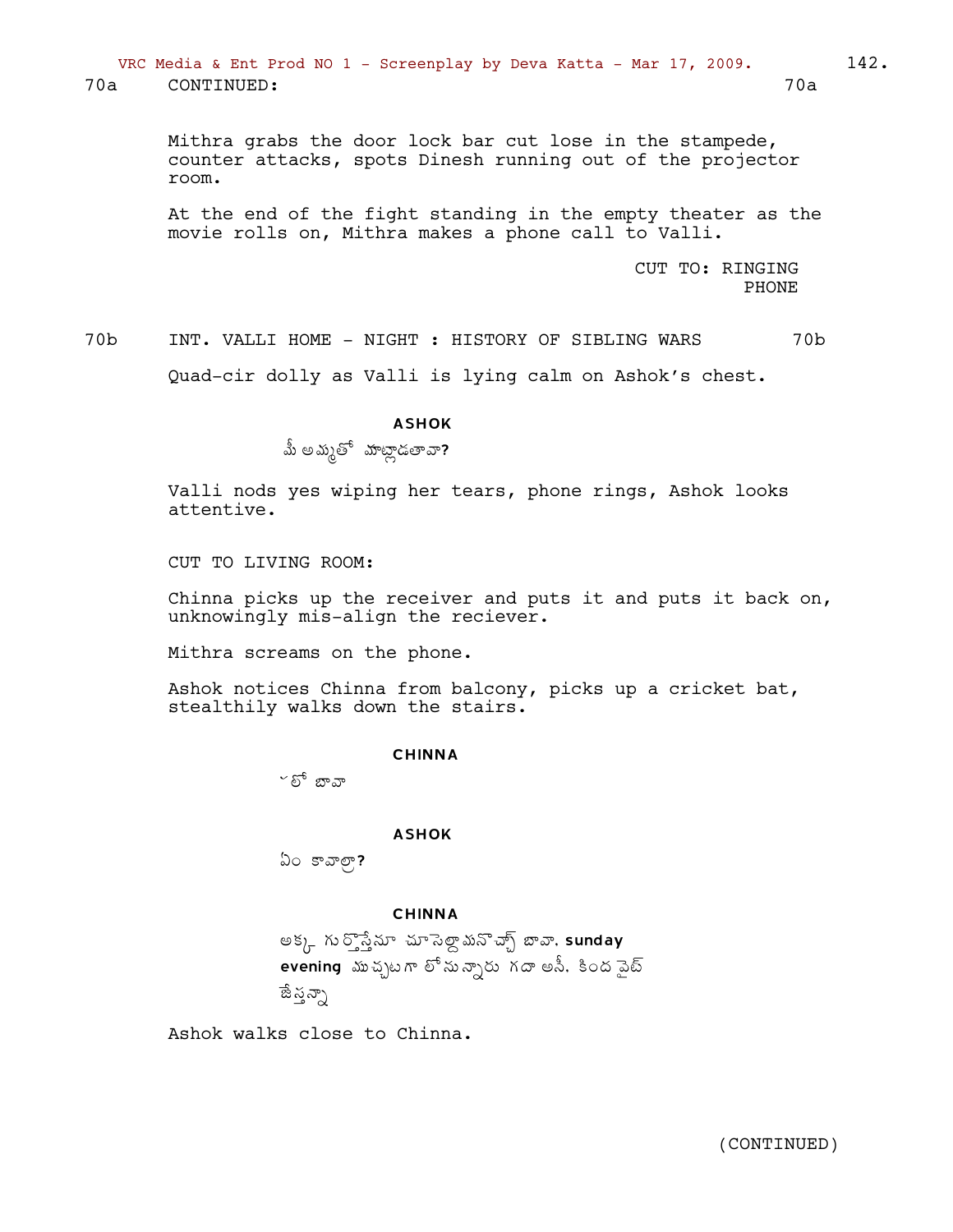### **ASHOK**

బయటకు పోరాం ఎదనా

Chinna smiles.

### **CHINNA**

ఎంత step-in-law అయితే మాత్రం, అంత మర్యాద లేకుంటా మాట్లాడతావ్ బావా...?

Chinna walk towards the door, locks it up, looks at Ashok.

### CHINNA (cont'd)

 $\mathfrak{I}^{\natural}$  ఓ క పేషెంట్ గా రిసీవ్ జీ $\mathfrak{I}^{\flat}$ ) లాదూ..?

Chinna approaches Ashok, Valli comes out of the room.

### CHINNA (cont'd)

చిన్నప్పట్నుంచి నా గుండెలో ఓ ముల్లుంది బావా, పెద్దయ్యేకొద్దీ సెప్టిక్ అయ్యి నా కారక్టర్ సే కుళ్ళబెబ్టేనింది.  $\overline{\text{treatment}}$  and  $\overline{\text{t}}$  and  $\overline{\text{t}}$  and  $\overline{\text{t}}$  and  $\overline{\text{t}}$  and  $\overline{\text{t}}$ 

CUT TO THE UN-HUNG PHONE, MITHRA SCREAMS ON THE LINE.

## MITHRA (o.s.)

రేయ్ చిన్నా! అక్కా

INTERCUT OF MITHRA SPEEDING THROUGH THE BUSY STREET LIGHTS, AS LATHA AND KIDS SCREAM HOLDING EACH OTHER.

Ashok lifts the bat as Chinna closes in.

#### **CHINNA**

ను ఫ్వు action setting లో పెరగినోడిపి కాదు బావా, బాటిస్తే సేను train జేసా?

Chinna grabs the bat in a whisker and beats Ashok on head in a whisker, Valli runs screaming as Ashok drops on floor.

> **VAIII** పాతకుడా! సీ అమ్మకు పుట్టిన పిండాస్ని రా సేను!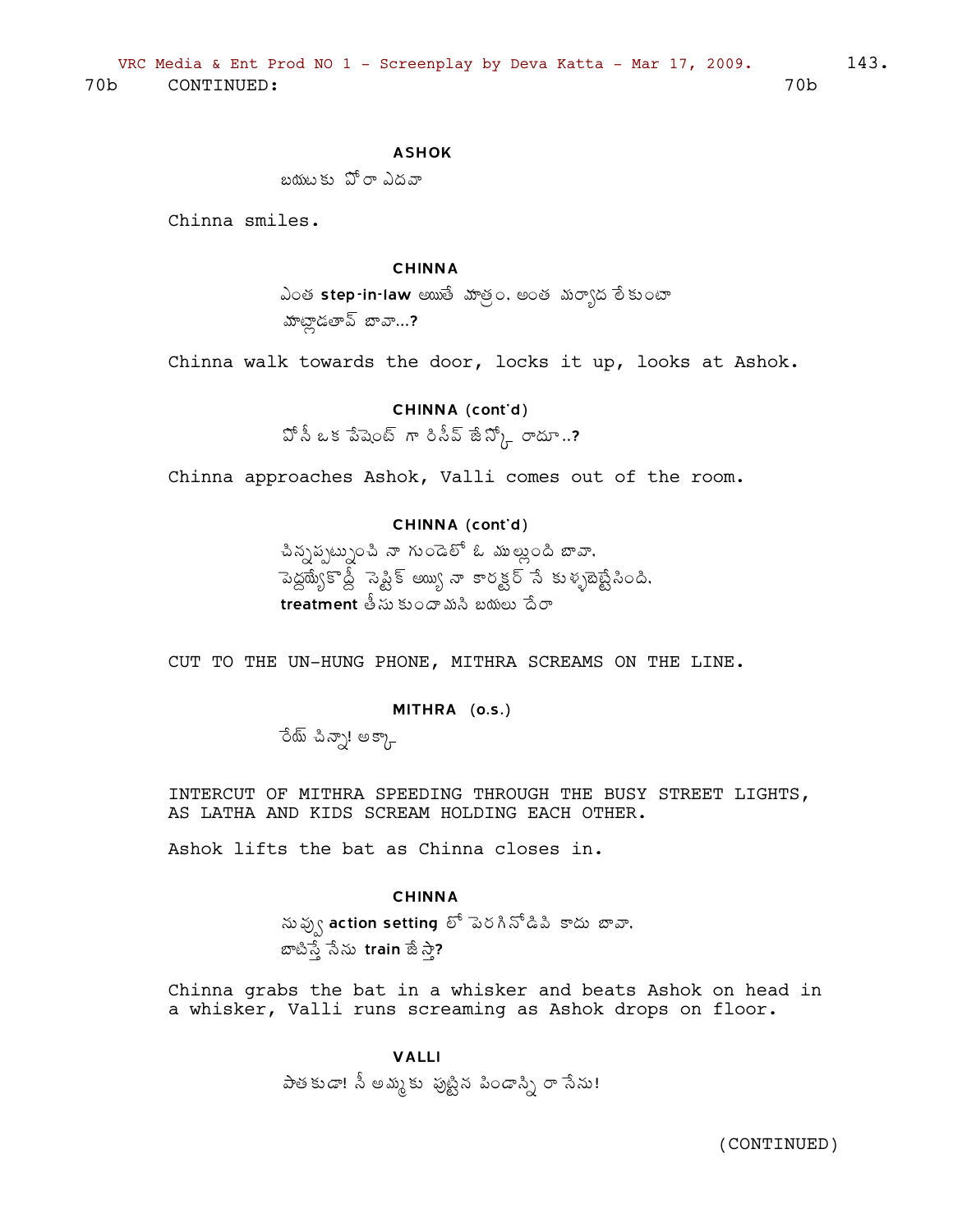Chinna pulls her by the hair and pushes onto the floor.

### **CHINNA**

అవునా?నా డయిలాగ్ నాకే repeat చేస్తన్నావా? మీ ఇద్దరికి పిండాలు పెడితే గాని సేను మసిషిని గాసే, నన్ను బొక్కలో ఇరి కిచ్చి నీ త మ్ముడి కి పట్టాభిషేకం చేద్దా మను కు న్నావా?

#### **VALLI**

### $(begs)$

చేసిన పాతకం చాల్రా,పిల్లల కోసం బతకనీరా!

Chinna walks close to her as she fears crawling back, Chinna drops the bat on floor pretend mercy for a moment.

#### **CHINNA**

పేతు కం ఒక్క్టటి పేసినా వంద పేసినా character ఒకటేనక్కా, ఈ జన్మకిదే నా కర్మావతారం అనుకో!

CHINNA pulls out gun aiming at vALLI as she begs shivering.

CAMERA PANS AWAY ONTO A 1000 FRAME/SEC IMAGERY OF A GIANT WHALE PREYING ON SEAL (PLANET EARTH - DISC 1, SECTION 1), GUN SHOTS AT THE PEAK OF THE IMAGE.

MITHRA DROPS THE CELL HEARING THE GUN SHOTS (HIGH SPEED).

CAM LOOK UP ON CHINNA'S ICE COLD FACE.

### CHINNA (cont'd)

మసిషి చరిత్రే అన్నదమ్ముల యుద్ధంలో పుట్టింది....centuryలు గా ఆయుధాలు మారినయ్ గాని యుండాలు మారలే

> SOUND CUT TO: **SQUEAKING JEEP** ON THE STREET

 $70c$ INT/EXT. VALLI HOME - NIGHT : THE MASSACRE  $70c$ Vikki & Nikki cry in panic, Latha holds them tight.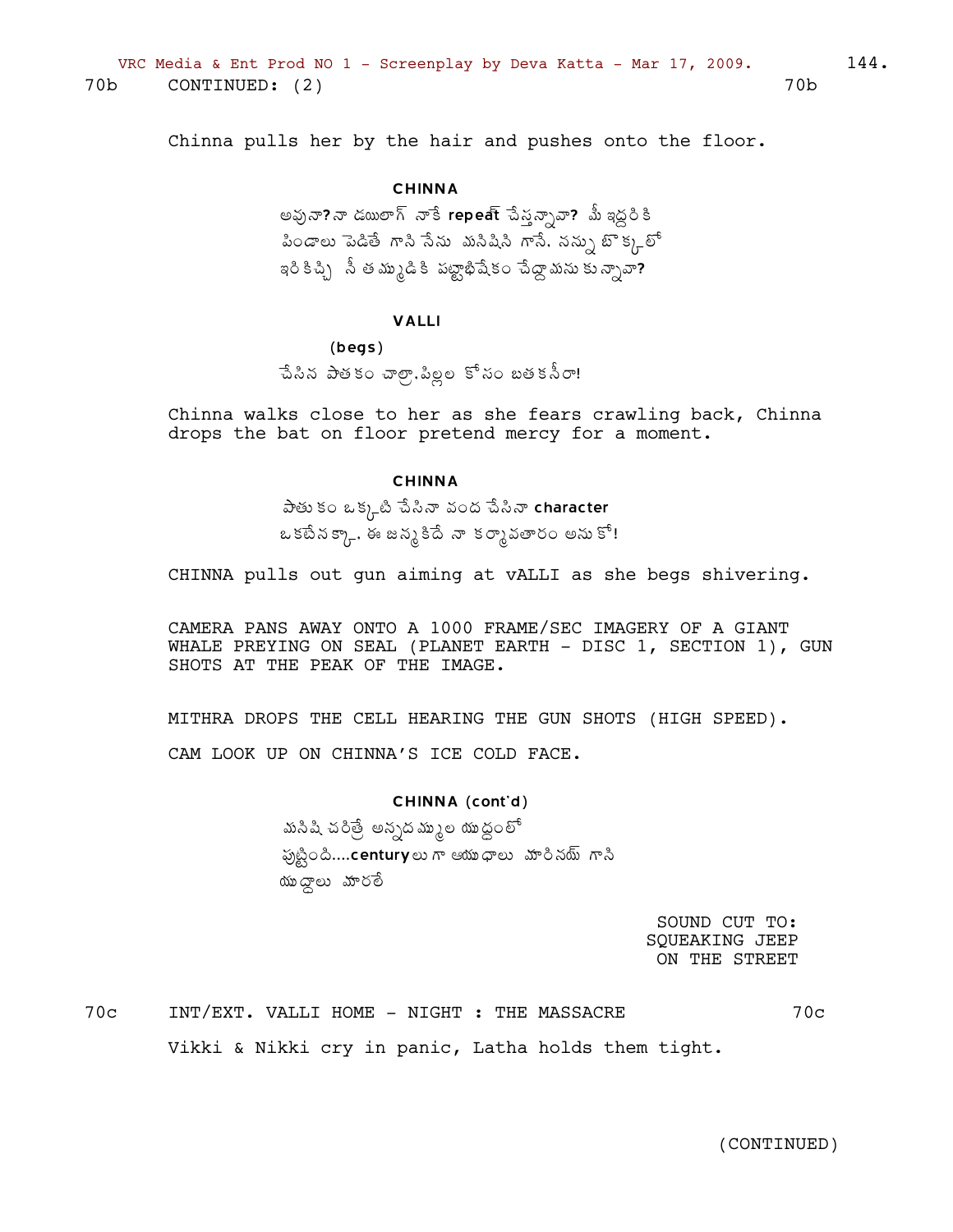MITHRA GETS OFF THE JEEP, SIGNALS LATHA AND KIDS TO STAY BACK LOOKING AT HOME, SLOWLY WALK IN.

Mithra enter the house filled with neighbors, turn the light off refusing to look at the bodies, crowd disperse as Latha walks in with kids facing Mithra sliding down along the wall numb and helpless.

CAM OUT-FOCUS ON DEAD BODIES.

Latha & kids hug Mithra tightly as Vikki's dense voice break the silence....

#### **VIKKI**

### (wrenching)

మావయ్యా... మావయ్యా....

Mithra pulls them all together and hold tight frozen in disbelief.

FADE OUT.

71

FADE IN: LOKI

71

INT. LOKI OFFICE - NIGHT : LOKI REVEALED

Loki is with Durga, listening.

### **DURGA**

రిజల్ట్ చెప్పలేం, గేరంటు గా రీ కౌంటు కెల్లుడ్డి, ఏజెంట్లైవర్నీ వదలట్లేదండే, మీరో సారి కలెట్టర్తో మాటాడండి

**LOKI** 

మిత్రా, ఎక్కడ?

### **DURGA**

వొద్దు న్నుంచి ఫోన్ జేత్తన్నాను, దొరకట్లేదు

Loki looks up noticing Chinna walk in with sweaty face, holding the gun behind.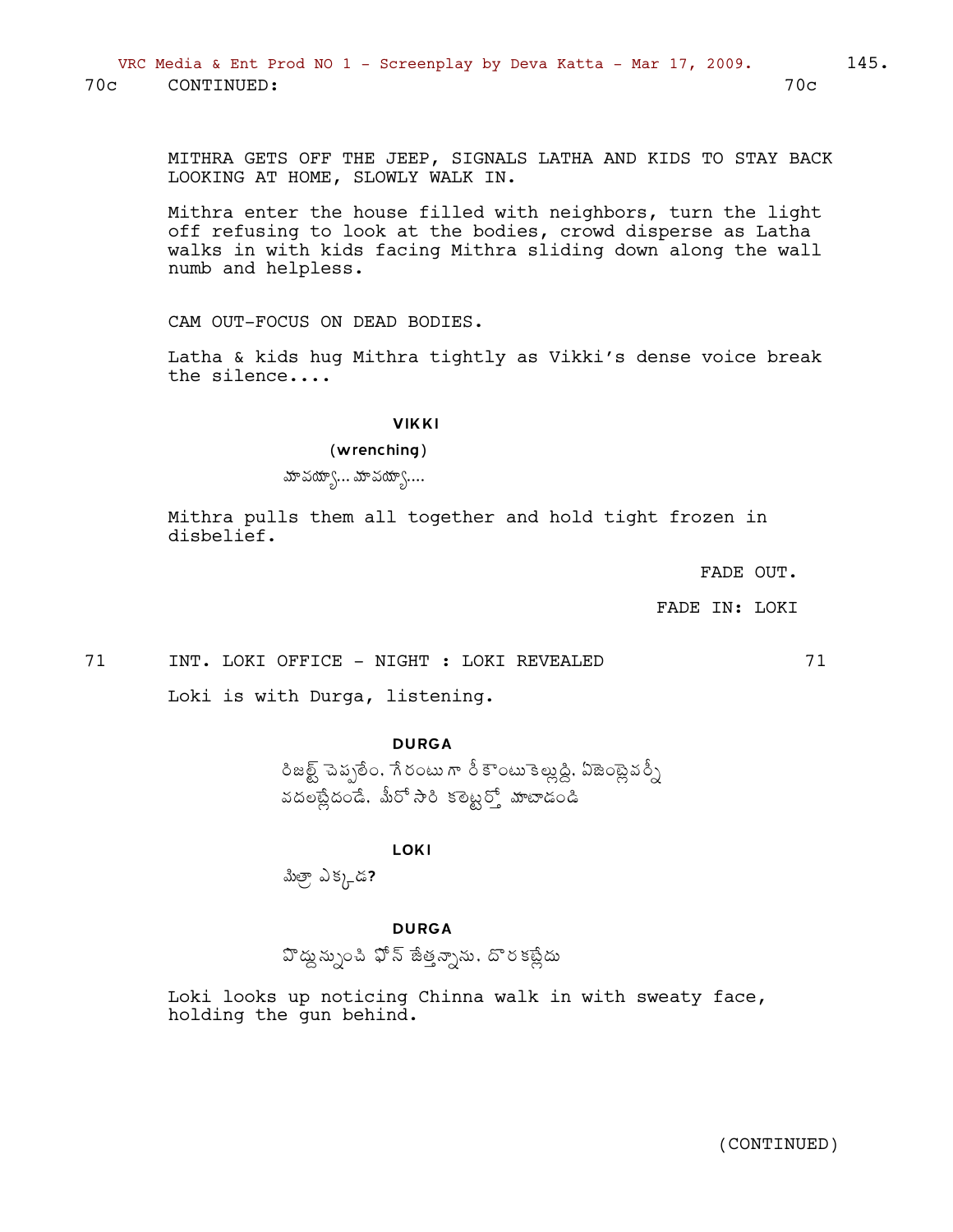## **CHINNA**

counting అడాపిడిలో వున్సావ్, result తెల్సుకుసేంత టై ముందంటావా డాడ్.?

Phone rings, Loki picks up wondering.

## PHONE VOICE (V.O.)

మిత్రా మీద అటాక్ జరిగిందయ్యా! మనుషులెవరసి తెలీదు గాని. బాబు తప్పిచ్చుకు న్నాడు

**LOKI** 

(staring at Chinna)

ఎక్కడ?

#### **CHINNA**

అలం కార్ తియేటర్ లో

Chinna approaches Loki, as Loki hangs the phone.

### CHINNA (cont'd)

అయిదొందల మంది జనాల్లో ఇరనై మంది మంగంపేట రౌడీల్తో design చేశా డాడీ... స్! నీకు కొరివి పెట్టకుండా బంగారు కొడుకు చావడనుకుంటా, త ప్పించు కు న్నాడు...

Durga and supporters stand up nervous, Loki hints them to leave, Loki puts off the cigar, hands shivering.

### CHINNA (cont'd)

అట్లా వణు కుతున్నపేంటి జనకా, ఇంకా సీ కూతురూ అల్లుడూ ఏో యిన సంగతి జెప్పసే లేదూ

Loki stands in sheer disbelief, walks away from desk looking at Chinna.

#### CHINNA (cont'd)

ూ్! అసలీడు నా కొడు కా కాదా అసి జూత్త న్నావా? చూ డూ ...ను వ్వు పెంచి పెద్ద జేసిన పైశాచి కాన్ని చూ డు!  $(MORE)$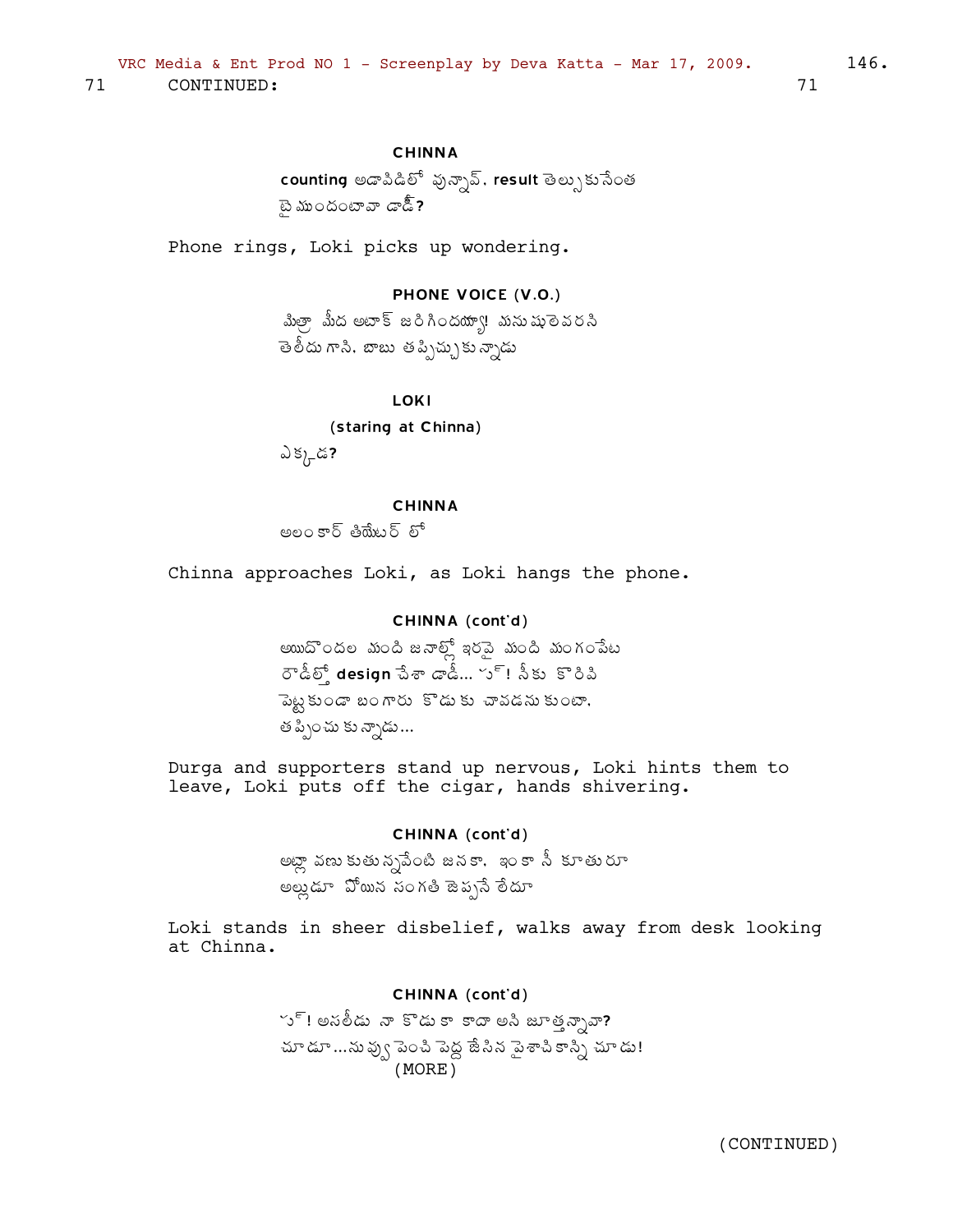VRC Media & Ent Prod NO 1 - Screenplay by Deva Katta - Mar 17, 2009.

71 CONTINUED: (2)

> CHINNA (cont'd) అబ్బ పినిరి పారేనిన కొడుకులో తన్సుకొచ్చే కసాయితనం చూ డు! తాటినొ దిలీ నూ లు ఏో గు లట్టు కే లాడాపే, ఏం మిగిలిందో చూడో!

Loki walks closer conflicted, looks intense, wraps both hands around Chinna's face with compassion, squeezes... slaps repeatedly, snatches the gun and pelt him into a corner.

**LOKI** 

ఏం దెలుసురా సీయబ్బ గురించి సీకూ, అర్ద పిండమా?

Loki looks at Chinna with a long pause and heavy breathe.

## LOKI (cont'd)

ప్రాణాలు 'వొట్టసెట్టుకుని ఏం సాదిత్తావురా దగుత్బాసీ ఎధవా?

Loki start kicking him with bursting anger.

## LOKI (cont'd)

.<br>సీ పుట్టు కలోసే నా పతనం రాశాడ్రా దేవుడు, సీ జస్కే నా బతు క్కి శాపంరా, గర్భంలోనో ఉద్యూల్డ్లోనో చచ్చి పడుంటే ఈ కాష్ట్రం తప్పేది, సీ దినం చెయ్యా!

Loki walks around restless burning with anger, exhausted, breathless, looks up praying.

### LOKI (cont'd)

దేవుడా... దేవుడా! ఈ మూర్మడికెలా చెప్పనూ? ఏమసి ెపె ప్పనూ ?

Loki pulls out bundles of stamp papers from all over the room, shelves, drawers and lockers, throws them on Chinna's face in fury.

### LOKI (cont'd)

చూడూ... నీ పేరుతో చేర్చిన ఆస్త్రలు, ఎఫ్డీలు, సీడీలు, డాలర్ అకౌంట్లూ చూడు! సీ తు ఫాను ధాటికి తట్టుకోలేక పాతికేళ్ళుగా కట్టుకున్న రాజకీయ ఉనికిసే బాసి రెడ్డి గాడి దగ్గర తాకట్టెట్టానే, దేసికి? అంతరాత్మలా ఎంటాడిన భాషా మీదకి పేటకు క్క్లల్ని తో లాసే దేసికి? (kicks repeatedly) దేనికిరా? దేనికి? నీ పాపిష్టి బతుకుని కా పాడు కోడాని కి!  $(MORE)$ 

(CONTINUED)

71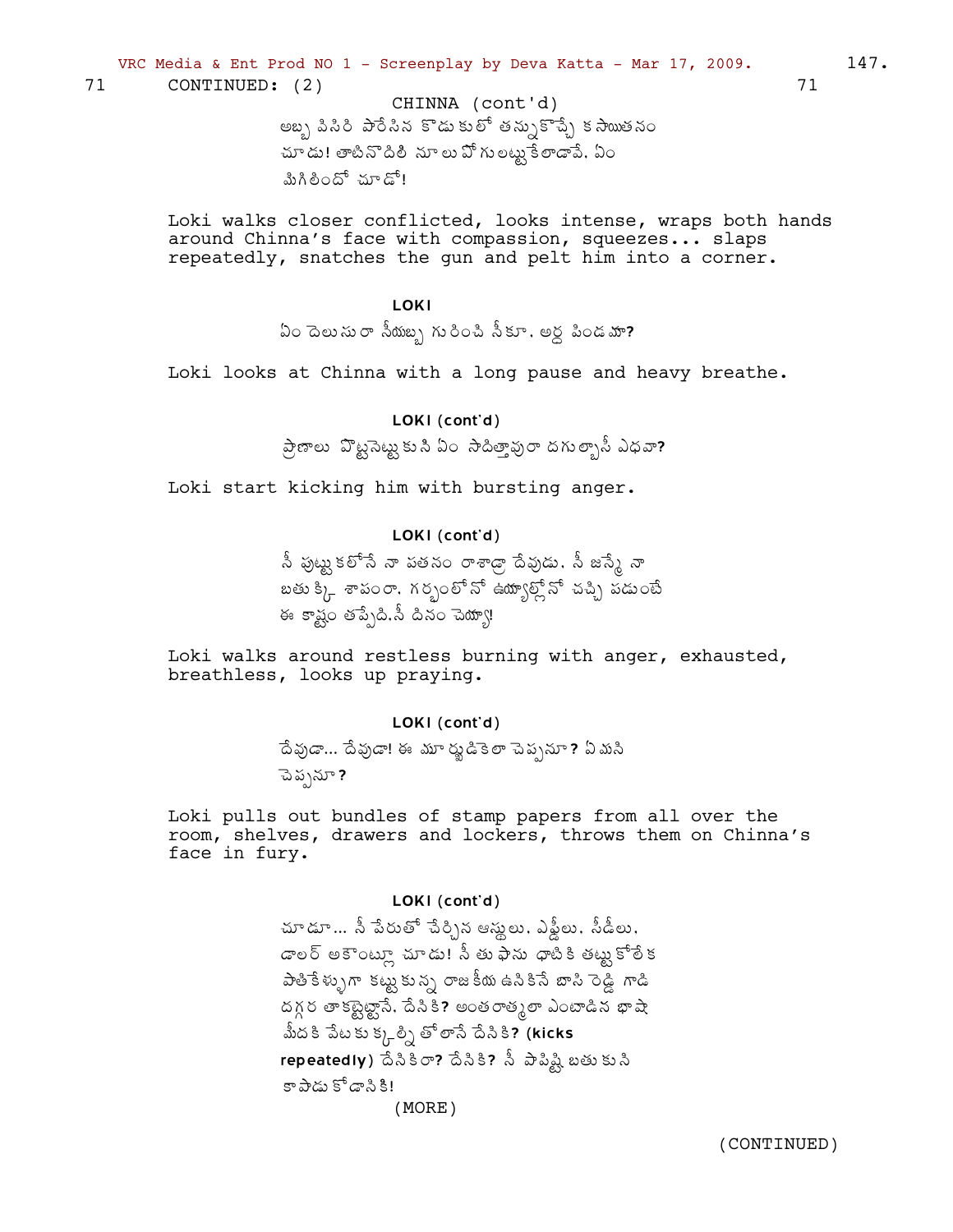VRC Media & Ent Prod NO 1 - Screenplay by Deva Katta - Mar 17, 2009.

71 CONTINUED: (3)

Loki breaks down with overwhelming affection, crumbles lean on the wall, embraces Chinna who is astounded and surreal at the revelation.

### LOKI (cont'd)

రాజకీయం చేసి ఏం సాధిస్తావురా పిచ్చి నాన్నా? ~త్యలు కుట్రలూ సిండిన ఆ సెత్తురు బతుకు సీకెందుకురా? ఆ బు రదంతా ఆడి సెత్తినో స్క్రుసి ఊరే గసీ, నా ఆస్టిననుభపించరా నువ్వు! సుకంగ బతకరా! సిన్నప్పట్నుంచి నా కోపమంతా సీ మంచికోనమేరా నాన్నా! (gushing tears) నువ్వు మానసికంగా ఇంత పెదిరి పోతావను కోలేదురా, నా బంగారు తండ్రి

Loki caress Chinna, worried and confused.

### LOKI (cont'd)

ఇప్పుడా సిరతల సేతల్లోంచి సిస్నెలా కాపాడు కో*న్నా*? సిన్ను బత క సివ ్రే!

Nervous Loki gets to the phone, dials in a hurry.

## LOKI (cont'd)

ెండ్డి గారూ , అన్లైంట్ గా ఇంటికి మను షుల్ని పంపండి

Loki hangs the phone, talks to himself worried.

### LOKI (cont'd)

ఇప్పుడు మన చుటూ ఉన్న కుక్కలు మాటింటాయో లేదో

Loki looks down on Chinna who look humbled. Loki pcckets the gun.

CUT TO: DOOR

INT/EXT. LOKI HOME / STREET - NIGHT : FACING THE ASURA  $71a$ 71a Loki walks out of office with Chinna, people stare motionless drawing attention towards the living room.

 $148.$ 

71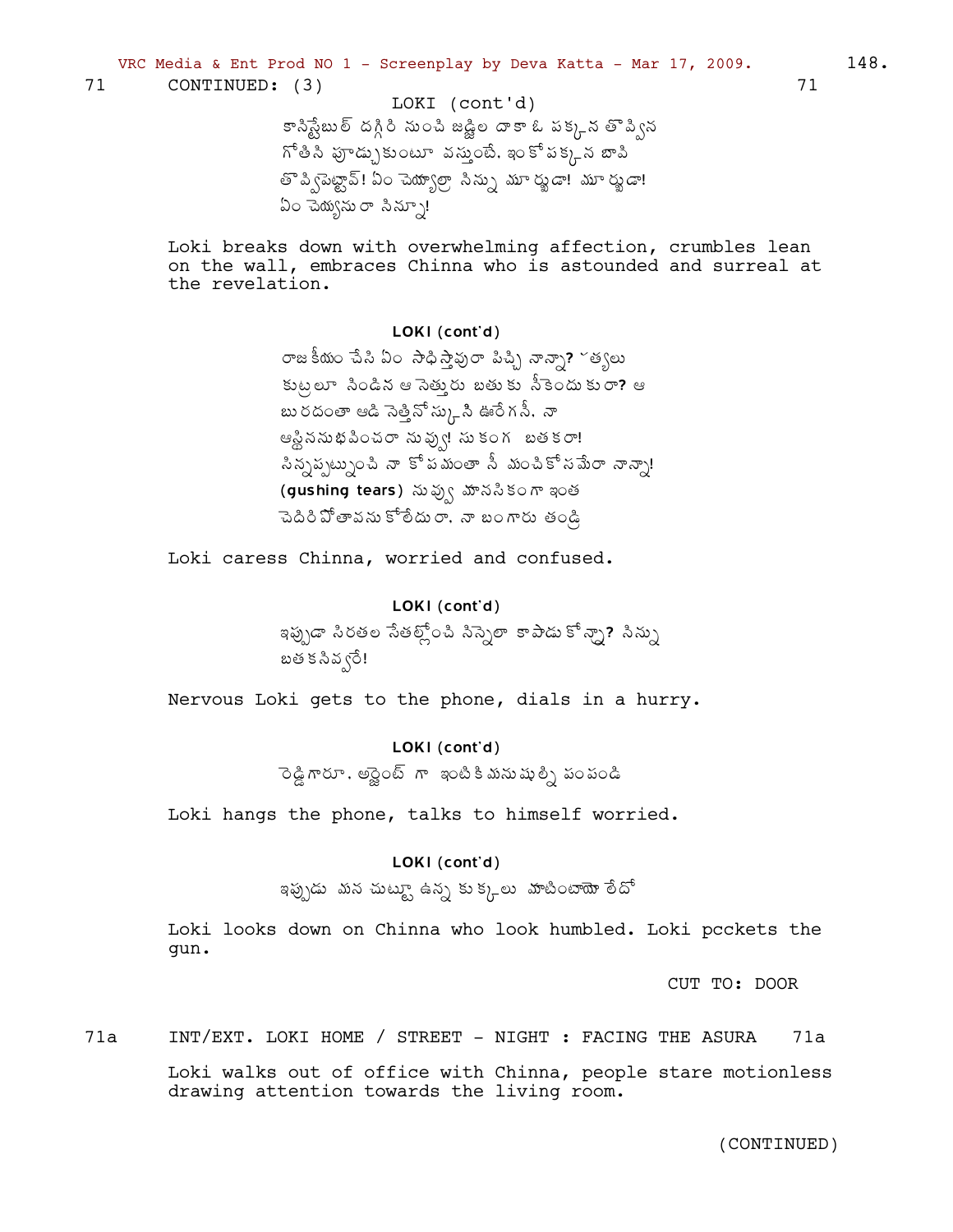VRC Media & Ent Prod NO  $1$  - Screenplay by Deva Katta - Mar 17, 2009. 149.

71a CONTINUED: 71a

Mithra is steadily walking upstairs fixated on Chinna, hidden behind Loki as supporters look stranded in between.

STROBE as Mithra hops on Chinna who jumps off the stairs and runs out onto the street.

### LOKI

ఒరేయ్! ఆపండ్గా ఆశ్చని! ఆపండ్గా!

Loki runs around for help, supporters stand inert, Savithri runs out from inside with embroidery cloth.

CUT TO: STREET

Just Mithra catch hold of Chinna at a cross road amidst sparsely lit street lights, he is struck by a group of cronies and police led by GOWDA, they beat him down with sticks and guns, take Chinna away in a jeep.

Lying blurred with injuries, GOWDA cocks the revolver and points at Mithra's face.

### LOKI (cont'd)

గాడా!

Mithra notice Loki's shadow under the street light, GOWDA pulls back.

## LOKI (cont'd)

వీడూ నా కొడు<sup>ร్కి</sup> అని మర్సిఏోకు! ....కొడు కులాంటోడు!

Loki looks down on Mitha.

#### LOKI (cont'd)

జరిగిన ఖో రాస్ని న మర్దించబ్రేదు. కానీ ఈ సెత్తురింతటితో ఆగ స్టీ

#### MITHRA

#### (dense, emphatic and agony)

ఇక్కడితో సెతుౖరాగితే భూ మి మీద ధర్మం తూ గదు నాన్సా

#### LOKI

eౠే పిను, ఎలాంటి వాడైనా తండ్రిగా కొడుకును కా పాడు కోడం నా ధర్మం!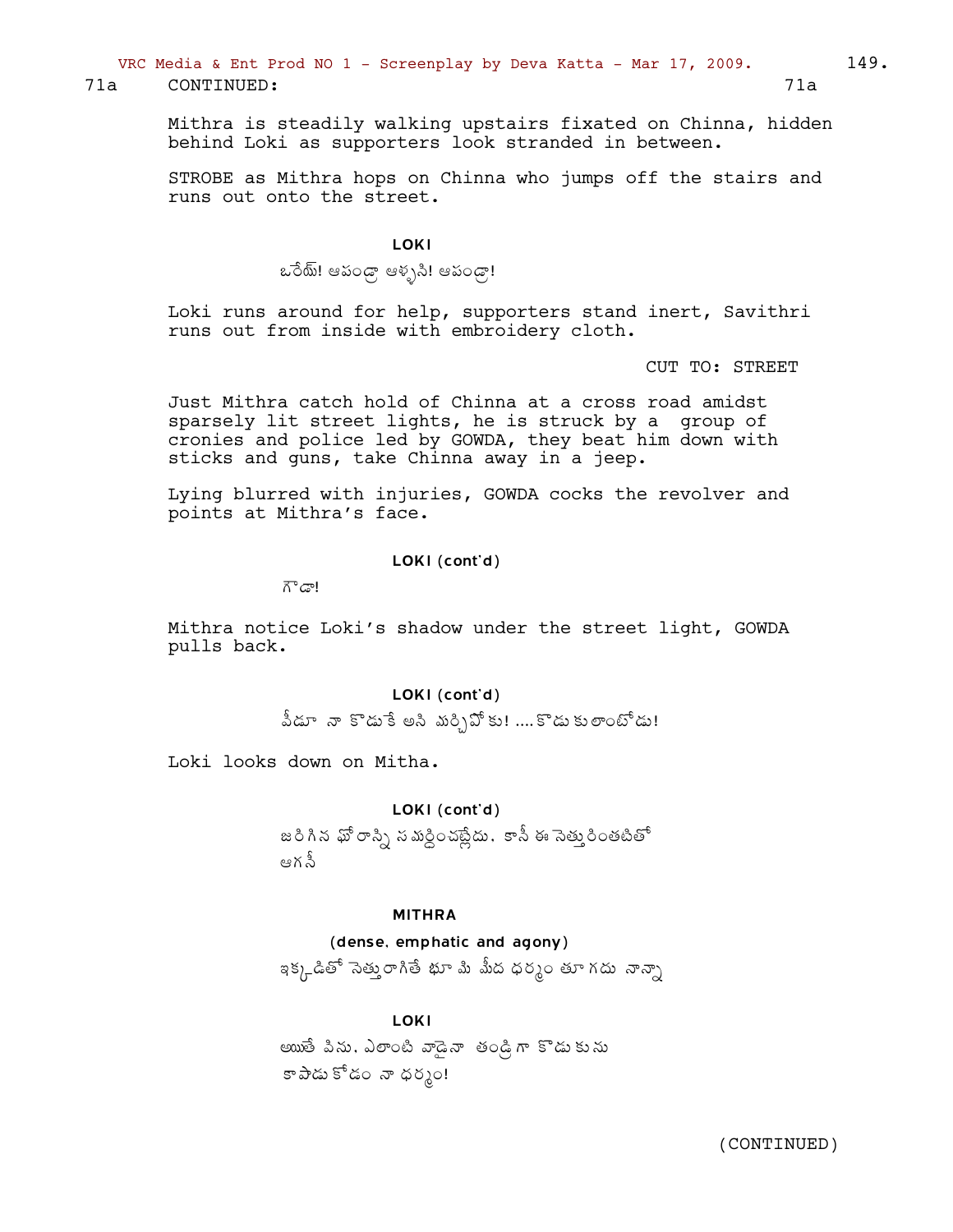Loki turns to leave, halts as Mithra holds his feet, looking up with bleeding face.

#### MITHRA

శాకు నువ్వు తప్ప ఇంకో తండ్రి గురు ైలేడు నాన్నా....

Slightly touched, Loki moves his feet away, Mithra turns flat on the road looking into the sky.

#### MITHRA (cont'd)

(distinct)  $\delta$  కొడుకు బతకాలంటే ఒకటే దారి, చిటికినేల్తో ట్రిగ్గర్  $\mathbb{S}^3_{\mathbb{A}^-}$  నస్నిక్కడే చంపెయ్!

Loki looks at GOWDA on the way, GOWDA aims the gun. As the tensed moment builds up, Durga and others close in to attend Mithra, Loki nods no to GOWDA and walks away.

Savithri walks opposite Loki. Mithra is walked away by people, Gowda takes off in the jeep, Loki walk toward home.

Savithri is left stranded at the three way intersection, kneeling down to touch Mithra's blood on the road.

> SOUND CUT TO: FIRE

72 EXT. GRAVE YARD - DAY : MONTAGE 72 (KOLUVAINA KANULE VALALAYE NEDU)

FIRE AND P.O.V OF SAVITHRI SITTING BY THE CHILDRESS WITH CRIED OUT EYES, PAN REVEALING MITHRA AND OTHERS BEHIND THE FIRE, DURGA AND FEW MORE SUPPORTERS WATCH STANDING AFAR.

Driver whispers in Loki's ear, Loki gets into the jeep and leave glancing at Durga for staying back.

Savithri is sitting tight looking with children. Latha's mom tries to pull the children away, Savithri won't let them go.

## LATHA'S MOM

సు ఫు్య కసి పెంచింది చాల్లే మాృ. వీళ్ళసి మాకొదిలిపెట్టు! మీ ఖూ సీ కోర్ల కొంపలో పడిమా కొడుకు బూడిదైంది చాలు

Latha's dad pull them away with force and walk away.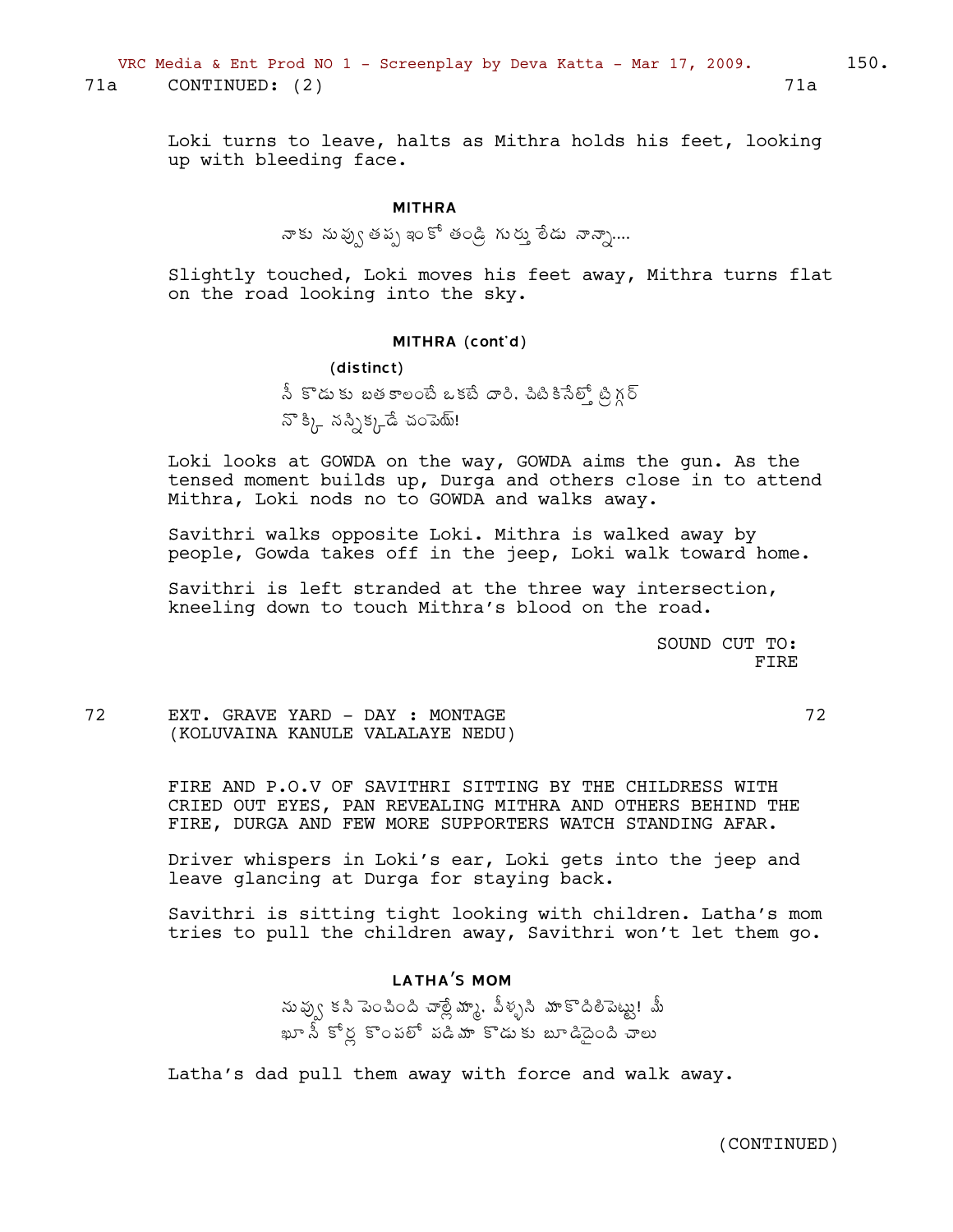## **LATHA**

నాన్నా, వాళ్ళనొలిపెట్టు!

## **LATHA'S DAD**

ఏంటే ఇక్కడట్టు కు సి ఆడితో కాపురం జేత్తావా?

Latha stand in resolve, dad drags her by hair.

## LATHA'S DAD (cont'd)

బుద్ధుందే నీకూ..? డ్రా మాలు పక్కనెట్టి నడువ్!

Latha retorts back.

### **LATHA**

(retorts) ఫీ వదులు! సీ మాట కాదసి పెళ్ళి చేసు కున్న రోజుసే చేతులు కడిగి పారేశావ్ వాడ్ని అక్కడ కాలుతోంది నా అన్సొక్కడే కాదు

Latha pulls the children away, Cam Zoom onto the ashes.

SOUND CUT TO: NEWS ON TV

73 EXT. RELIANCE DIGITAL - DAY : LOKI'S VICTORY 73

SEQUENTIALLY ASSORTED NEWS SEGMENTS FROM MULTIPLE TELEVISION SETS, MULTIPLE CHANNELS.

#### **ANCHORI**

### (sequential news)

ఆంధ్ర ప్రదేష్ శాసన సభ ఎస్సికల్లో అత్యంత రసవత్తరంగా ముగినిన కానూరు నియోజకవర్గం ఎస్సీకల కౌంటింగ్ పలు మార్లు రీకౌంటింగ్ జరు పుకుని ఒక ము గింఛు కొచ్చింది.

### **ANCHOR2**

స్ర స్తుత ఎమ్మెల్లే శ్రీ లో కనాతం తన వ్రత్యర్ధి పార్ధ సారధిపై ేకే వలం ముప్పై రెండు ఓట్ల మెజారిటీతో గెలు వొందినట్లు న కటించారు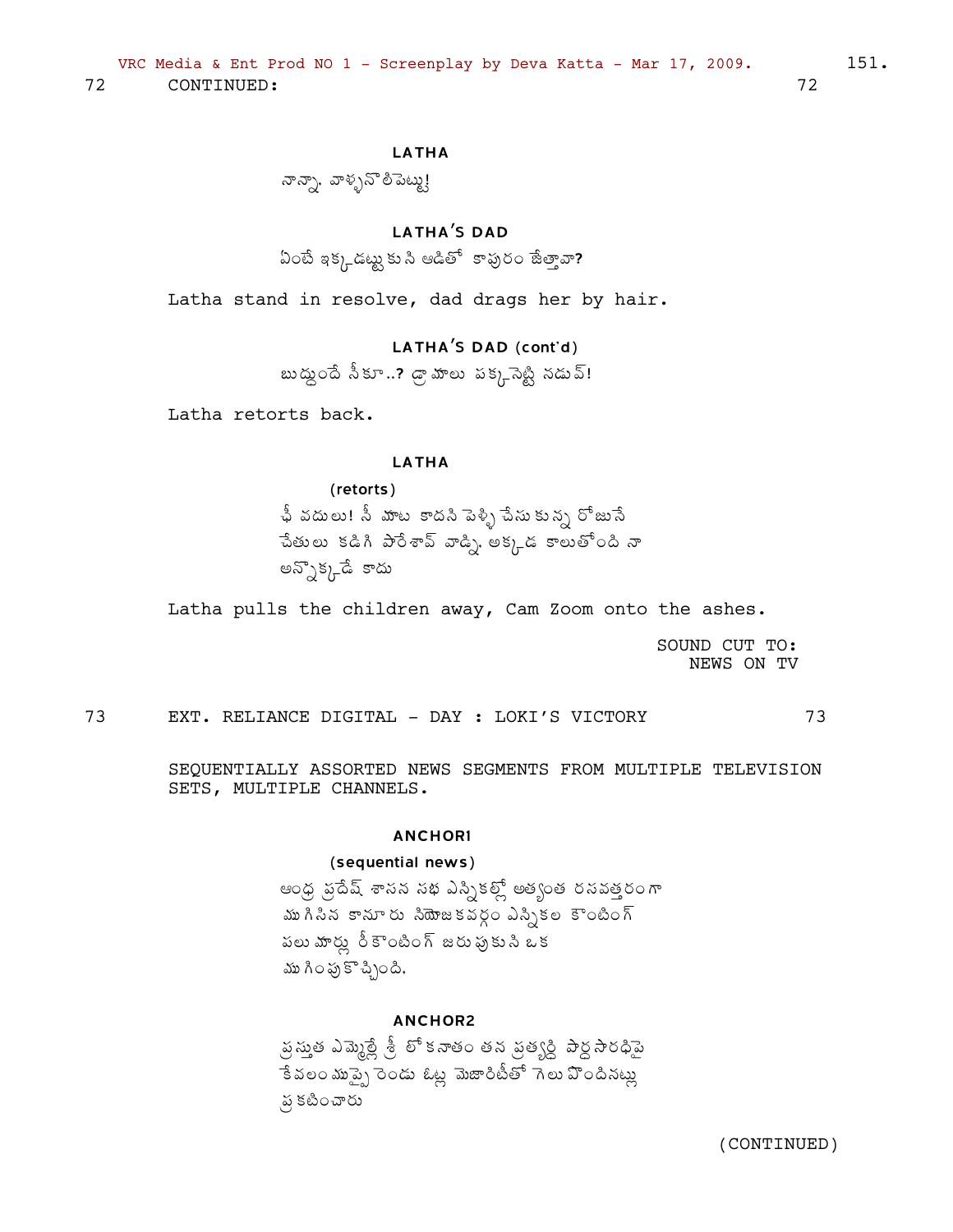## VRC Media & Ent Prod NO 1 - Screenplay by Deva Katta - Mar 17, 2009.  $152$ .

73 CONTINUED: 73

Cut to Loki walking out amidst crowd chants outside the counting office.

#### ANCHOR (OFF SCREEN)

<u>దీ</u>సీతో కానూరు సియోజకవర్గం నుంచి వరుసగా ఆరు  $\lambda$ స్డ్రీ గెలిచిన లో కనాదం ఈ దఫా కేబిసెట్ మంత్ర వ్వడం ఖాయమన్న వార్త నలు మూలలా పినిపి*స్*ంది

CUT TO OPPONENT PARDHASARADHI FULL ANIME.

### PARDHASARADHI

ఇదన్వాయమండే, అన్వాయం, అమెరికాలో జార్ణి బుష్ ఎలక్షన్ కన్నా అన్యాయం! ఒక్కో సారి లెక్కెట్టీనప్పుడల్లా ఒక్కో ఫలితాన్ని న కటించారు. ఫైనల్ *గా ఆళ్ళ పా*ర్టీ పవర్ ్ కొచ్చింది కదా అనిబాసి రెడ్డి గాడు జెండా అటేఫు  $\frac{1}{2}$ తే శాడు! ఇదన్యాయమండి, అక్ర మం! ఆంతా కలిసి డబ్బులు కు క్కి కౌంటింగ్ నొక్కే సౌరండే! ఇదన్యాయం, అక్రమం! ేంపు రాష్ట్ర వ్యాస్థుండి స్టేతా మండి

CUT TO: CROWD

74 EXT. SCHOOL - DAY : VICTORY 74

Camera pans away from the crowd as Loki gets int the car amidst cheers and garlands.

#### CROWD

లో కనాదం జిందాబాద్! లో కనాదం జిందాబాద్!

Durga observes Loki getting into BASI Reddy's car. Durga holds down the rising window, stretches his head inside and spits on Loki as the car moves.

#### DURGA

 $\blacksquare$ election ఆయిన అర్ధ గంటేకీ alliance మార్చేసారా, థూ మీ బతు కులు!

### BASI REDDY

ె దెబ్బైయ్ లంబ్డీ కొడకా! టెంజీ కారు రొచ్చు పేనన్నూవ్!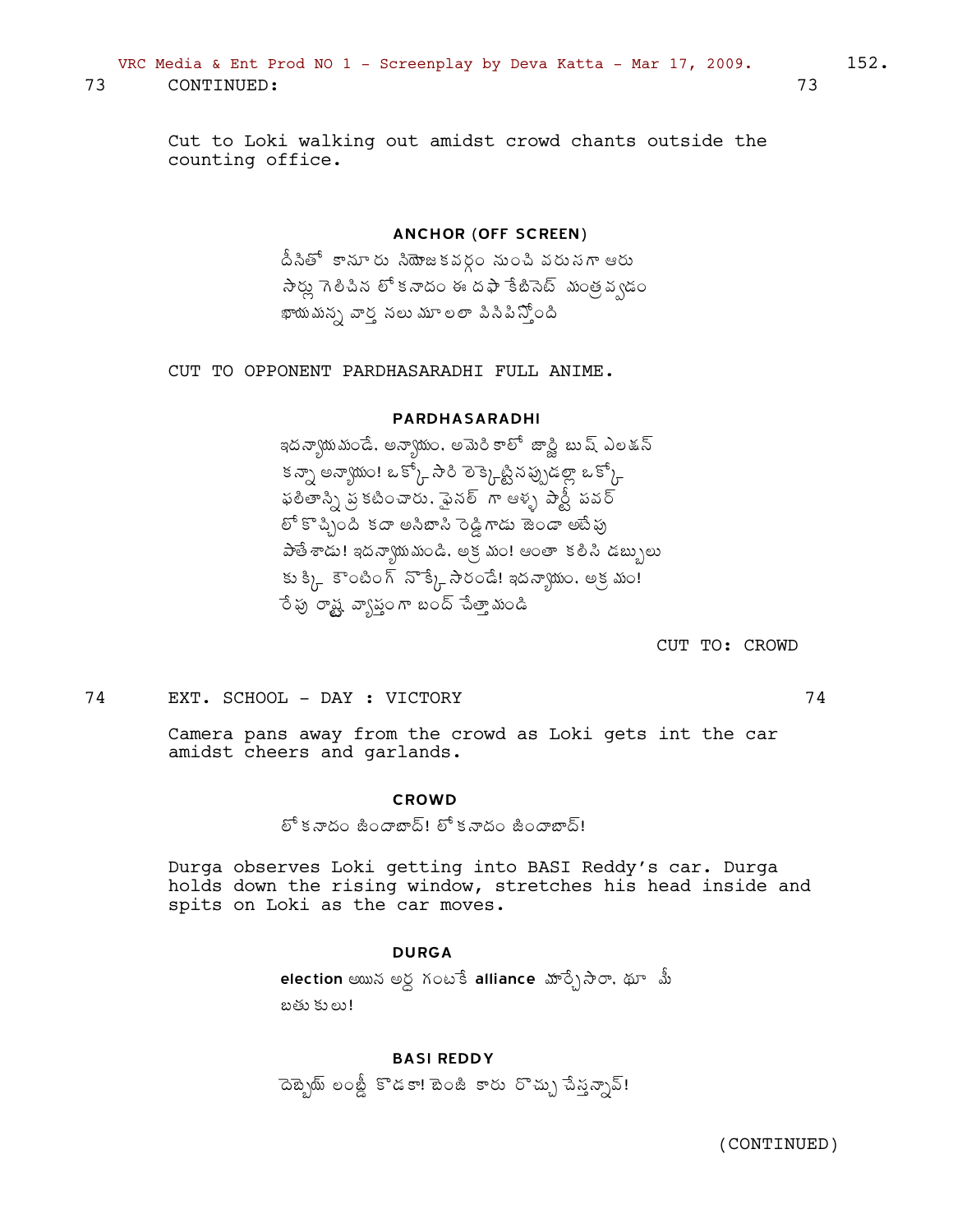74 CONTINUED: 74

BASI Reddy kicks Durga out of the window, car speeds away, Durga gets up and throw stones at the running car. Loki's supporters attack Durga from behind.

CUT TO: CAR

### 74a INT. CAR - DAY : SNAKE & FROG EULOGY 74a

Focus shift onto Loki looking at the crowd through the windshield.

### BASI REDDY

ఏంది నాయుడో, మానభంగం జే*సి*నోడి మాదిరి అట్ట బాధ పడతాండావో? ఈ లేబర్ లంఖ్లీలు ఫుట్టిందే మన దగ్గిర దొబ్బిచ్చుకోడాని కయ్యా! కప్పే పాము కీ మెద్దలో ఎవుడైనా ±Â¥ÁÅœÍ §ÂüÄ ¡Á™ÁœÂ™ÁÅ ÂþÄ Á¡ÁåœÍ ³Â©Â¬ÁÏ úʳÂà™Â ాజ ఫ్స్)**?** 

LOKI

సేను రాజీపడింది నా గతంతో

### BASI REDDY

#### (composed)

అదే సరసమంటే! కొస్సిసార్లు గతాన్నమ్ము కుసి బయిషత్తు  $\mathbb{S}^{\infty}$ సు కో $\bigcap_{k \geq 0} \mathbb{Z}$ ై గాండీగో రో! కాపిటలీజం అయినా, కమ్ృాసీజం అయినా అనృల్ పాయింటిదే నాయిడో... అజ్నానం గూడు కట్టిననోేటాల్లా మోసం గుడ్లు పెడతాది! మనం ఊజీ పోడసికే మీ లేదు

BASI Reddy places a file folder on Loki's lap.

## BASI REDDY (cont'd)

ఇదిగో నీకు ఎడ్డుకేషన్ కాయమైందంటసే? ఈ కాలేజీ  ${\mathfrak{A}}$  హీ $\bar{\mathfrak{A}}$   $\bar{\mathfrak{A}}$   $\bar{\mathfrak{A}}$   $\bar{\mathfrak{A}}$   $\bar{\mathfrak{A}}$   $\bar{\mathfrak{A}}$   $\bar{\mathfrak{A}}$   $\bar{\mathfrak{A}}$   $\bar{\mathfrak{A}}$   $\bar{\mathfrak{A}}$   $\bar{\mathfrak{A}}$   $\bar{\mathfrak{A}}$   $\bar{\mathfrak{A}}$   $\bar{\mathfrak{A}}$   $\bar{\mathfrak{A}}$   $\bar{\mathfrak{A}}$   $\bar{\mathfrak{A}}$  సంగతి సేను చూ సుకుంటా!

Loki looks at the file reluctant.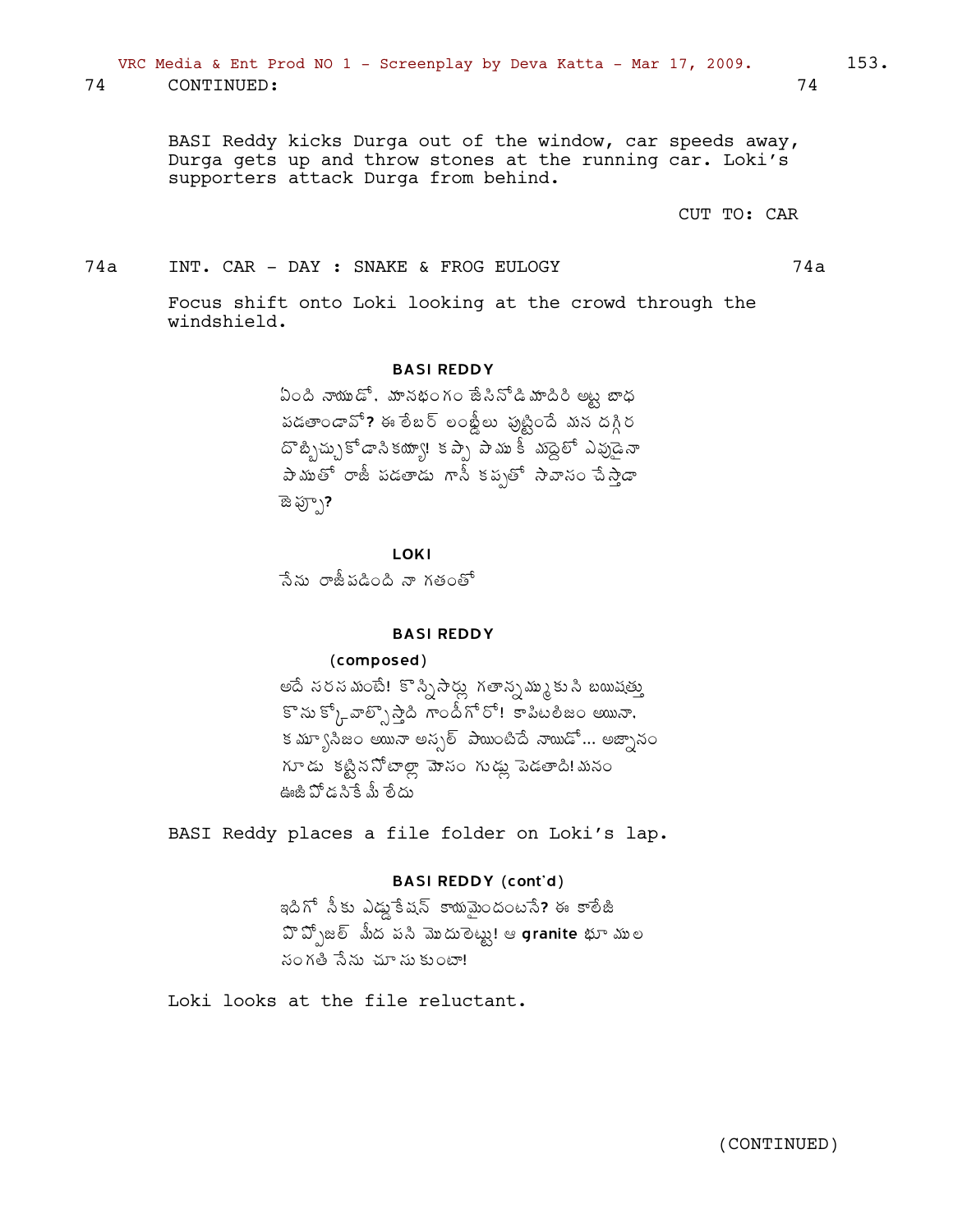## BASI REDDY (cont'd)

 $\tilde{\omega}$  సుధ సుడిందేంది నాయుడో?...ఎలడన్ నువ్వు గెలవలా, సేను గెలిపిచ్చినా! అంటే ఈ టరం లో నువ్వు నా నోల్  $\mathfrak{P}$ ్టెటరీ, అర్ధమెందా?

Loki picks up the file.

Car drives through the market and stops at a busy cross road. GOWDA get into the car munching peanuts.

#### GOWDA

 $\mathcal{S} \circ \mathcal{P}(\overline{\mathcal{S}})$  సౌ $\overline{\mathcal{S}}$ !

A moment of silence in the car.

## GOWDA (cont'd)

అబ్బాయ్ **safe**! ఎక్కడు న్నాడో మన రెడ్డి గారి కి కూడా తెలీదు

GOWDA turns around with a reluctant proposal.

### GOWDA (cont'd)

ఎక్క్డ దాపినా పగ పెంటాడుతుంది సౌర్! మనమే ముందడుగెయ్యాలి

Focus on the rear view mirror, BASI Reddy reads Loki's reluctance, Camera tight on Driver's ears.

### BASI REDDY

 $\lambda$  మీడిదిరా? ఆయన నొంత గుడ్డుసే పీక్కునేంత కసాయోడి మాదిరి కనిపిస్తున్నాడా నీకు? నోర్కుయ్!

### GOWDA

నెప్టిక్ అయితే గుడ్డే కాదు *సా*ర్, గు౦డెకాయ గూ*డా* <u> పీ కాల్పుం</u>టాది

#### LOKI

కారాఫు

Car pulls over by the road on the outskirts, Loki issues change.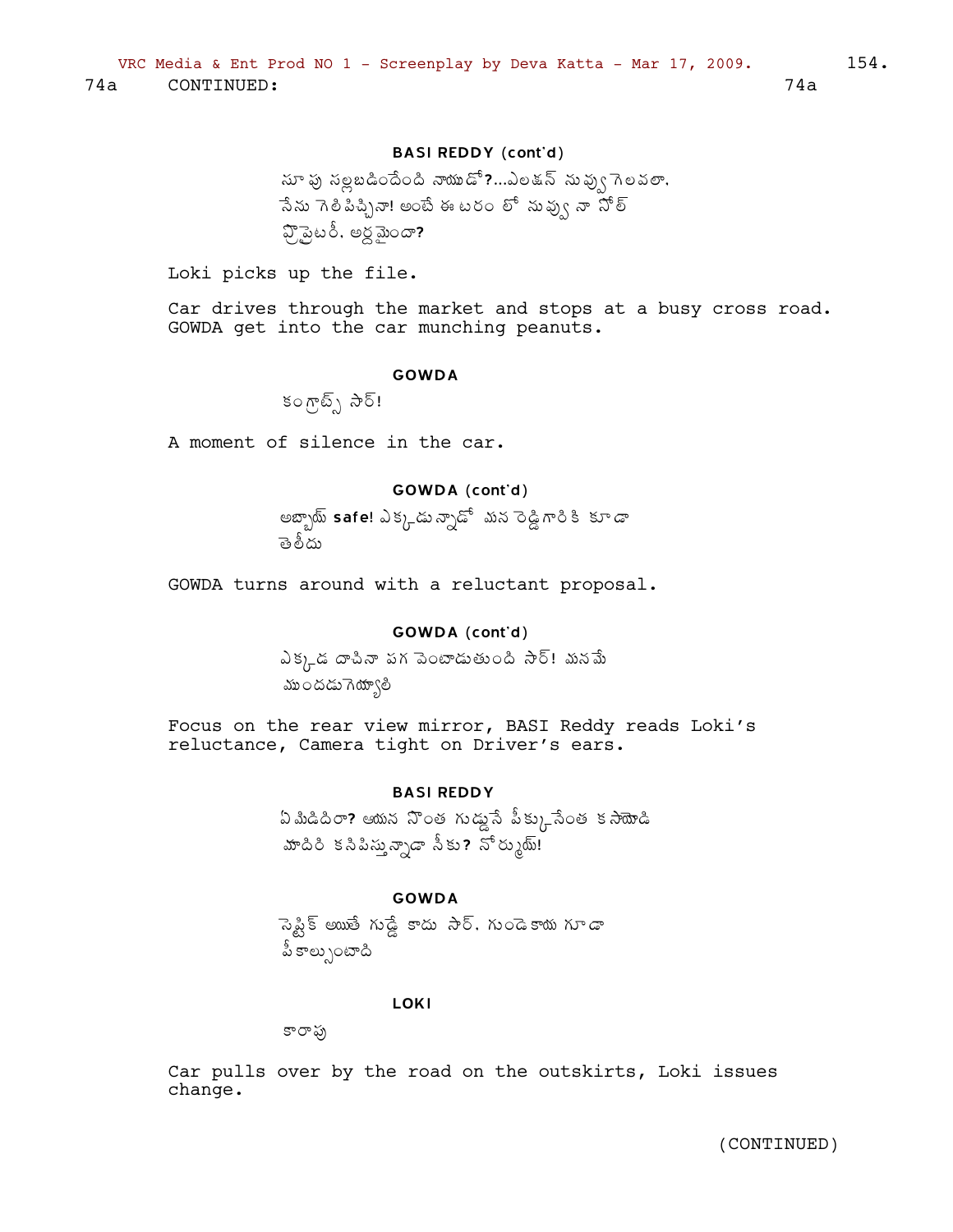### LOKI (cont'd)

# ఓ బాటిల్ సీళ్ళు పట్టా

Driver gets off and walks towards the bunk, Loki lights cigar, looks at Gowda and Basi Reddy smoking.

#### LOKI (cont'd)

మాంనం తిన్నాను కదా అసి ఎముకులు మెడకు చుట్టొద్దు....<br>మీ కొంపల్లో పెలు్తరుండాలంటే నా కొంపలో దీపం ఆరకుండా జూ స్కోండి

BASI Reddy smirks looking at Loki, Driver comes back, hands in water and drives off.

> CUT TO: FLOOR MOP

75 INT. VALLI HOME - NIGHT : THE HAUNTING IMAGERY 75

Tilt up from floor mop on the blood stains towards Mithra, mopping the floor, Vikki is sitting on table watching, Latha struggles to feed Nikki.

Mithra looks down sweating, drops the mop, meanders towards the chair, sits tired closing eyes, Vikki runs to the kitchen, Durga walks in dropping a newspaper on Mithra's lap.

### **DURGA**

దో పిడిలో జరిగిన ~త్యలసి రాసుకున్నారు బాబు, సెత్తురు జూ న్నోడే మోై దరాబాద్ క్లబ్బుల్స్లో కూ సు సి ఓడ్క్గా తాగుతు న్నాడు

Mithra remains silent, Vikki walks in with a glass of water. Mithra notice the heart wrenching innocence on Vikki's face.

## DURGA (cont'd)

లో కీ ద్భష్టిలో ఆ కొడుకు మిగిలున్నంత వరకూ ఈ కొడుకు శత్తువే జాబో! సీకోనం మేం తల తియ్యడానికైనా .<br>రెడీ వదులు కోడానికైనా రెడీ

Mithra looks at Durga with a question mark on face.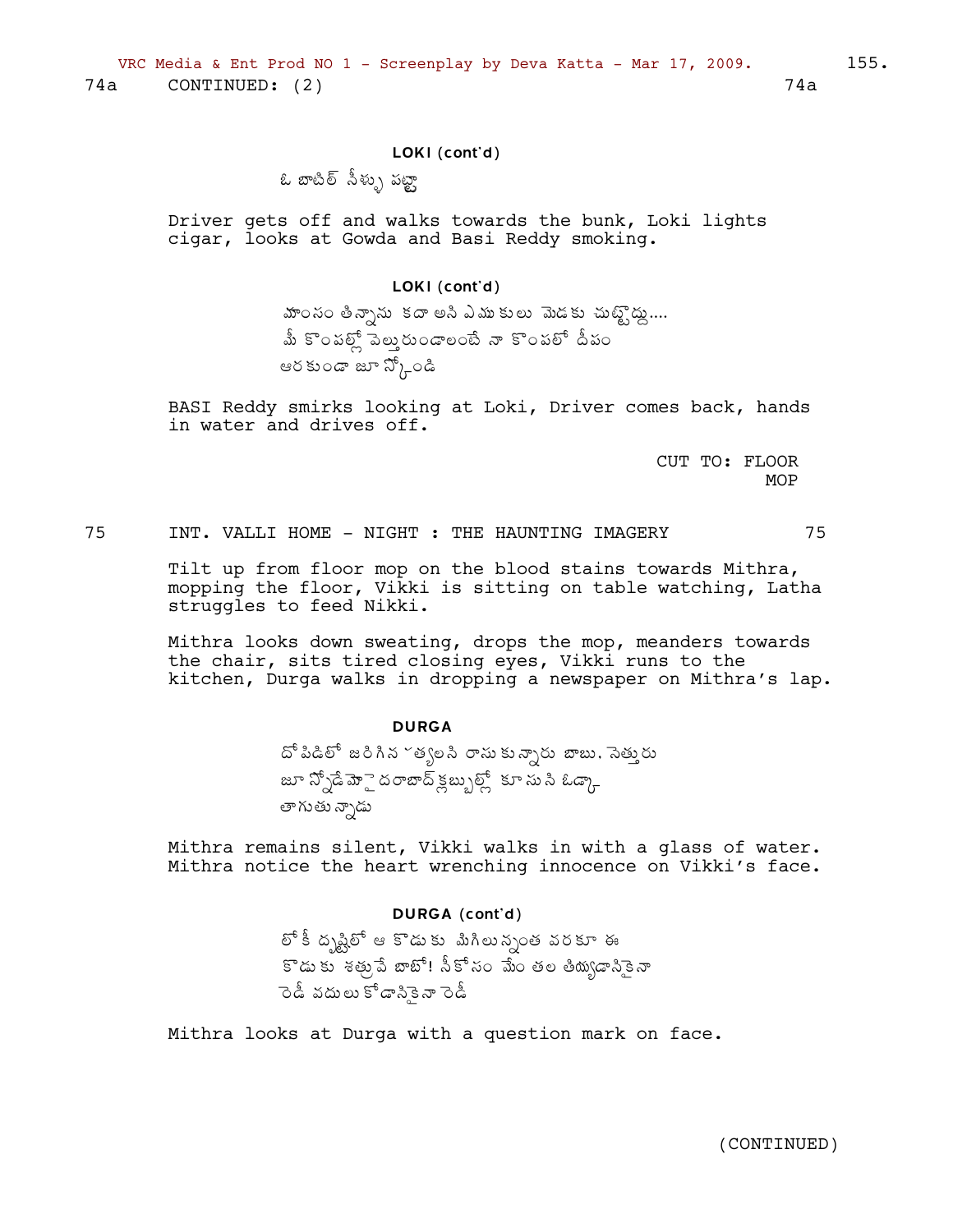## MITHRA

సీకు పిల్లలెంత మంది దుర్గా?

### DURGA

ము గ్గు రు

#### MITHRA

వాళ్ళకన్నం పెట్టి చదువు చెప్పించు కో వాలసి లేదా?

### DURGA

ఉంది, కానీ దానికన్నా ముందు మా బతుకులకి దారి చూపే <u>దీ</u>పం కావాలి

Durga walks towards the door and pauses.

## DURGA (cont'd)

సువ్వా దీపం, ఈ దీపమే మా కుటుంబం (echoes)  $\mathbb{S}^{\sharp}$ ర కుండా కురు శేత్రలో పడ్డా, చంపడమో చావడమో ెండే మార్గాలు!

TIGHT FOLLOW AS MITHRA TAKES THE GLASS AND POUR ON HIS TEARY FACE, INTERCUTS OF FACE PAINTS.

> MUSIC CUT TO: FACE PAINTS

76 INT. CLUB - NIGHT : EVADO VAADU(SONG 6) 76

(Face paints, halogen rings, i-pod shadows, Chinna distinct, shakes leg for an interlude, 'Collatoral' club atmosphere, Collodge of a typical bar materials, Mithra and Durga and few more join the crowd with face paints).

CUT TO: MITHRA

76a INT. CLUB/STREETS/RLY TRACK - NIGHT : THE MASK 76a

Durga blows off a couple lights scaring people out of the pub, Chinna pulls out a gun which is swung at by Durga, fights erupts, Chinna escapes out of the building and runs onto the streets.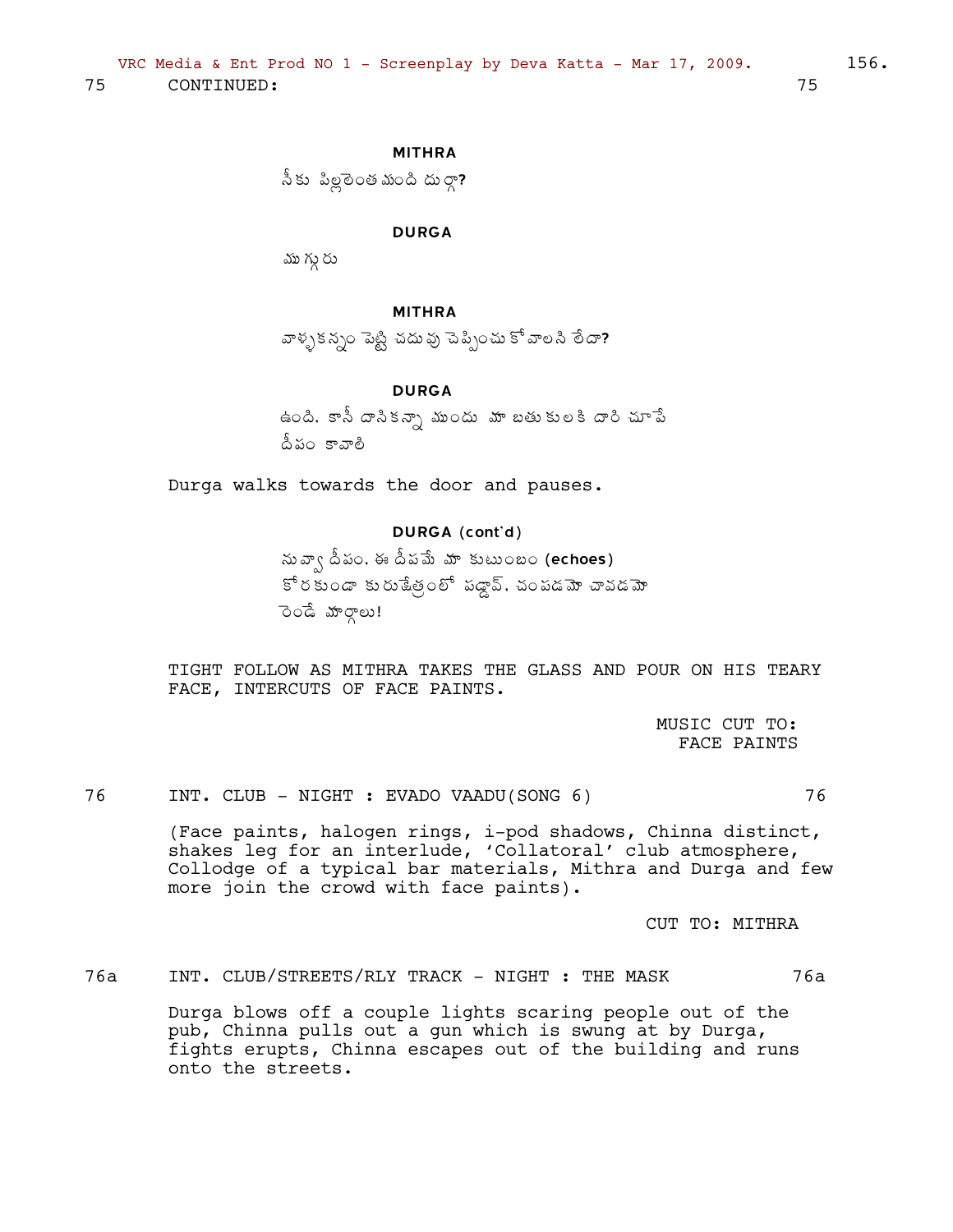### 76b INT.STREETS - NIGHT : CHASING THE ASURA 76b

Mithra chases on busy roads under street lights holding a metal rod, People wonder about the chasing ghosts with face paints.

### 76c EXT. RLY TRACK - NIGHT : SURA SAMHARAM 76c

Mithra grabs Chinna on the railway track, tussle as the train passes by. Just before delivering the death blow with a metal rod, Mithra holds back in retrospect, drops the rod, wanders restless, lights a cigarette and sits down on the track, Mithra notice Bhasha standing on the other side of the running train.

Chinna's shadow raising the boulder against Mithra.

### CHINNA

సు ఫ్వు చచ్చే వరకు జనాలు నన్ను గురు బట్టర్గా, సీ  $\check{\omega}$ మాధే నా ఫునాది....!

Mithra escapes the swing, Chinna falls on the track, gets up looing down at Mithra, Mithra screams about the train, a running train hits Chinna as Mithra wonders agitated.

MITHRA RUNS BEHIND THE TRAIN AND FALLS DOWN TUMBLING UPON CHINNA'S DEAD BODY.

GOWDA runs to the location pointing gun at Mithra, Durga and few supporters stand in between, GOWDA fears and steps back as the mass walk onto him intense, Mithra is walked out of the place, Zoom onto Mithra's semi painted surreal face as he walks with the crowd.

> CUT TO: LOKI HOME

77 EXT. LOKI HOME - DAY : LOKI MOURNING 77

GOWDA and his men bring Chinna's dead body into Loki's compound, Loki observes from terrace and walks down gloomy, sits in front of the body, looks up at GOWDA.

LOKI

చిన్నోడు కాదు కదా?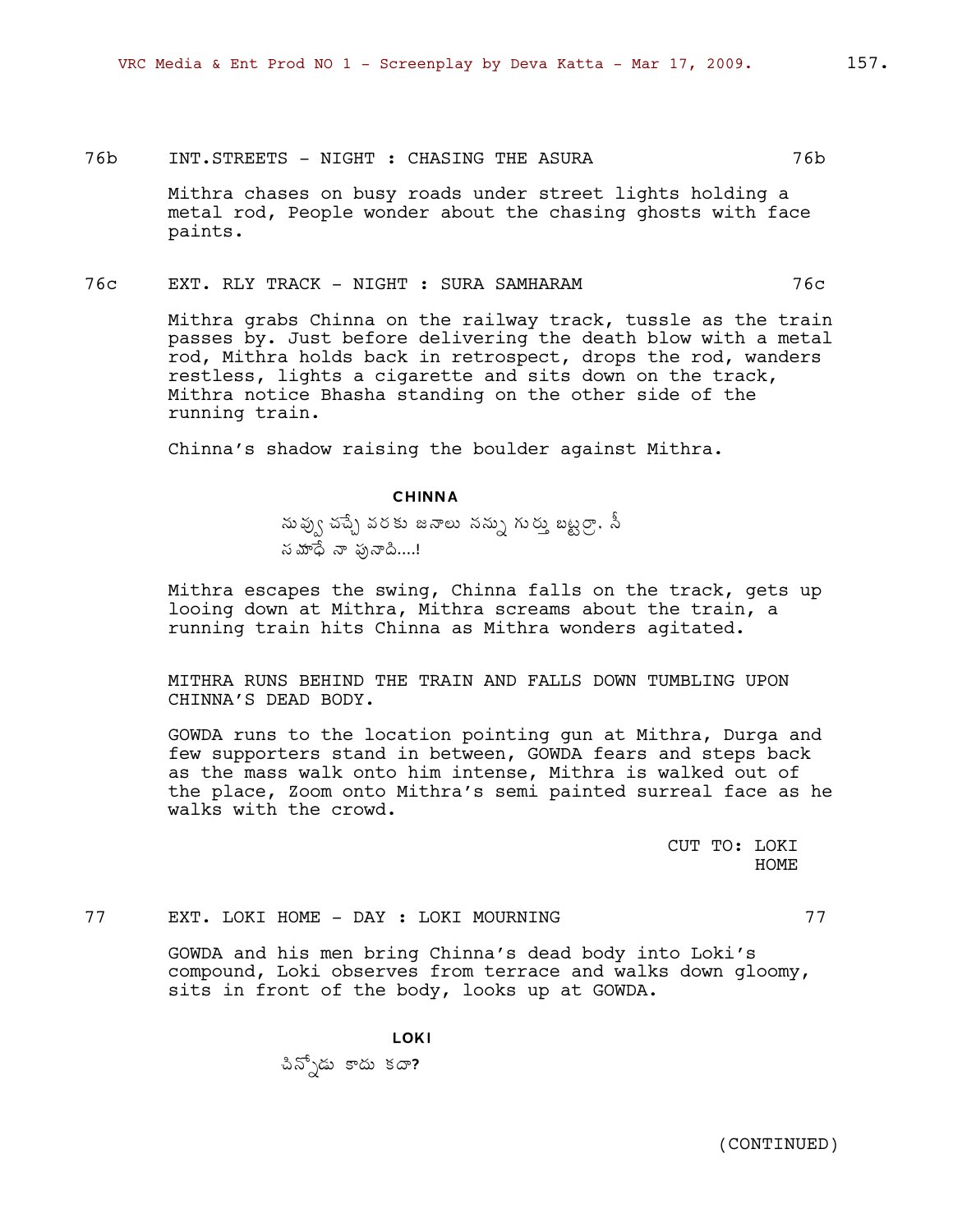## VRC Media & Ent Prod NO  $1$  - Screenplay by Deva Katta - Mar 17, 2009. 158. 77 CONTINUED: 77

GOWDA remains blank, Loki realizes, opens the cover with shaky hands.

### LOKI (cont'd)

### (sand & dense)

ఆయ్యో! చిన్నోడా, చిన్నోడా<br>ఆయ్యేటీ

Loki gets up with the burden, loss walks back.

## LOKI (cont'd)

మొదులే ఏొ్యగ్రిందే, ఇం కీ బతుకెందు కు*రా* శిఫ్ర*డా*!

Loki looks at GOWDA.

### LOKI (cont'd)

### (angry and shaky)

 $\Delta$ వడ్గా నా బిడ్డను మింగిందీ? భాషా గాడేనా?

Gowda shakes head across. Loki realizes the killer, feel surpriced and widen with anger, turns around grinding teeth, notice Savithri standing near the door, walking stoned towards the body.

#### LOKI (cont'd)

మాడూ! సీ కొడుకు నాకొడుకు కొడుకుసేం <del>సే</del>శాడో

మా డూ

Loki stands facing away from the body, Savithri looks pale at the body for a moment.

### LOKI (cont'd)

<u>నీ</u>కూ నీ కుటుంబానికి నా బతుకంతా ధారబోశాసే, నాకేం మిగిలిందో చూడూ, పి.స్వాసం కోసం బతికాను, ఊరు కో సం బతికాను, నా బీడ్లో సం బతకలేక పోయానయా్∖

Savithri stands feeling conscious about Loki's words, starts walks out of home on bare foot, as Loki rants from behind

THREE WAY SPLIT-LOKI TURNAROUND TO NOTICE SAVITHRI PARTING AWAY, MITHRA OPEN THE DOORS OF VILLAGE HOME, SAVITHRI WALKING ON STREET WITH BARE FOOT.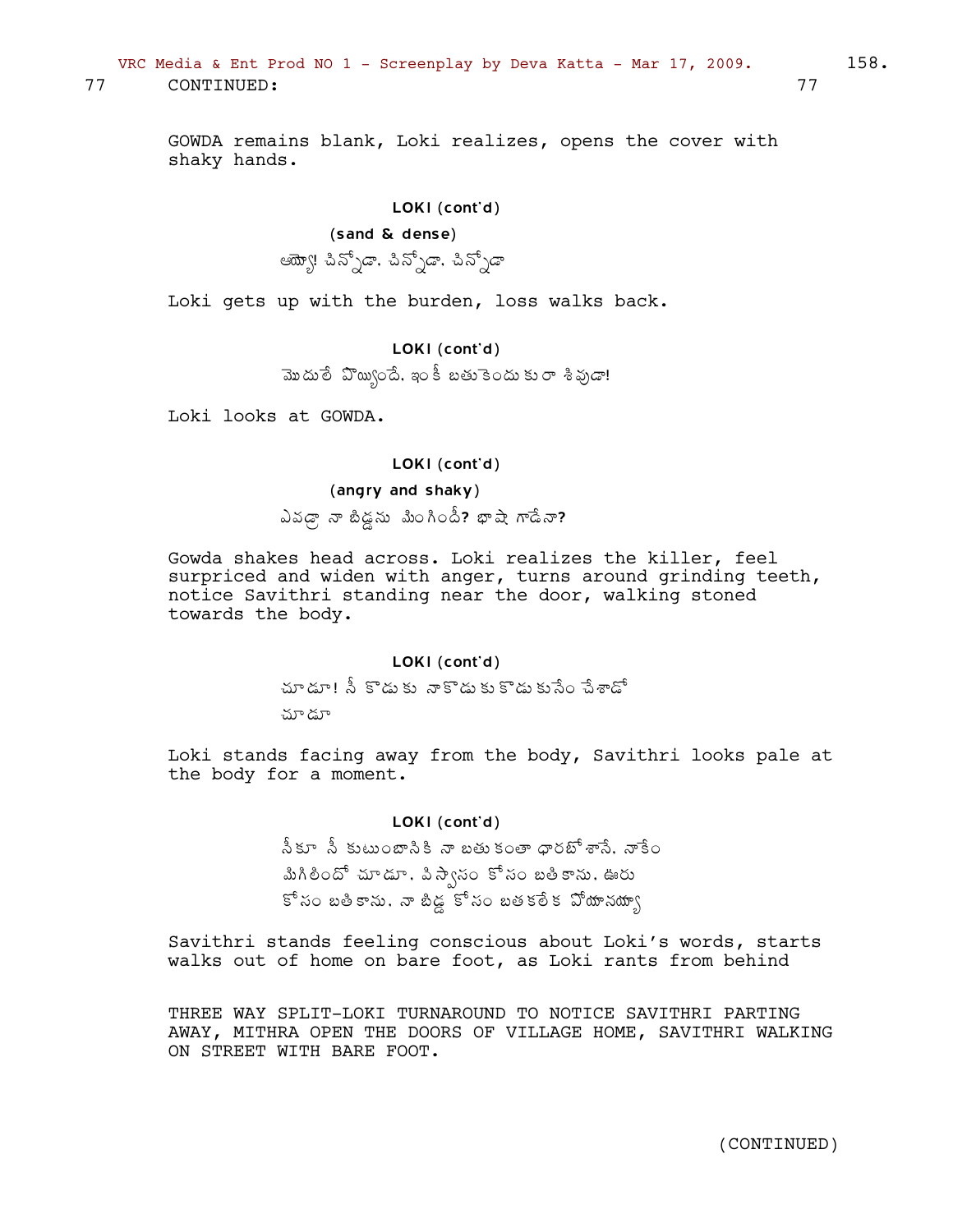- LOKI CONTINUE CRIES AND RANTS IN AGONY/ CAM FOLLOW SAVITHRI'S BARE FOOT/ MITHRA WANDER AROUND THE RUSTED HOME.

ZOOM ONTO LOKI AS HE CRUMBLES AT THE BODY.

 $77a$ INT/EXT. TEMPLE - DAY : SAFFRON  $77a$ 

> SAVITHRI DROP HER FACE IN SAFFRON IN FRONT OF THE DURGA IDOL, LOKI'S RANT ECHO IN HER EARS, RUNNING TEARS FROM EYES INTO THE SAFFRON/MITHRA LOOKS INTO THE SHATTERED MIRROR.

## BACK TO SINGLE SCREEN: WIDE REVEAL OF A HUGE SRI KRISHNA IMAGE IN FRONT OF MITHRA. (REF: TARKOVSKY'S MIRROR FOR SUPERPOSED IMAGERY).

 $77b$ INT. VILLAGE HOME - DAY : POINT OF REFERENCE  $77b$ 

> Mithra walks close to his grand father's portrait, wipes off the dust and stands looking at the face.

#### **MITHRA**

ఈ రావణ కాష్ట్రలో గుర్తులు పెదిరిమంచేంటో చెడేంటో తేల్చుకోలెకున్నాను తాతయ్యా, (cries) పీకటై వోయాను తాతయా్

Mithra slides down with remorse.

FLOODING WATER ON THE FLOOR FLUSHING THE DUST AWAY, TOUCHING MITHRA'S FEET. DURGA STANDS BY WITH A BUCKET AS SOMBABU WALKS AROUND OPENING ALL THE WINDOWS ONE BY ONE.

PEOPLE WALK MITHRA TO THE MIDDLE OF THE HOUSE AND POUR WATER AND OIL ON HIS HEAD.

### SWAMIJI (O.S.)

ఆకాశంలో పెలిగే నడత్రెలెన్నో శున్యలో రాలి పోయిన నక్ష్యులూ అస్సే! దిన వృత్తంలో చీకటి పెలుతురుల్లా కాల గర్భంలో ధర్మాధర్మాలు సిరంతం వోరాడుతూసే వుంటాయ్!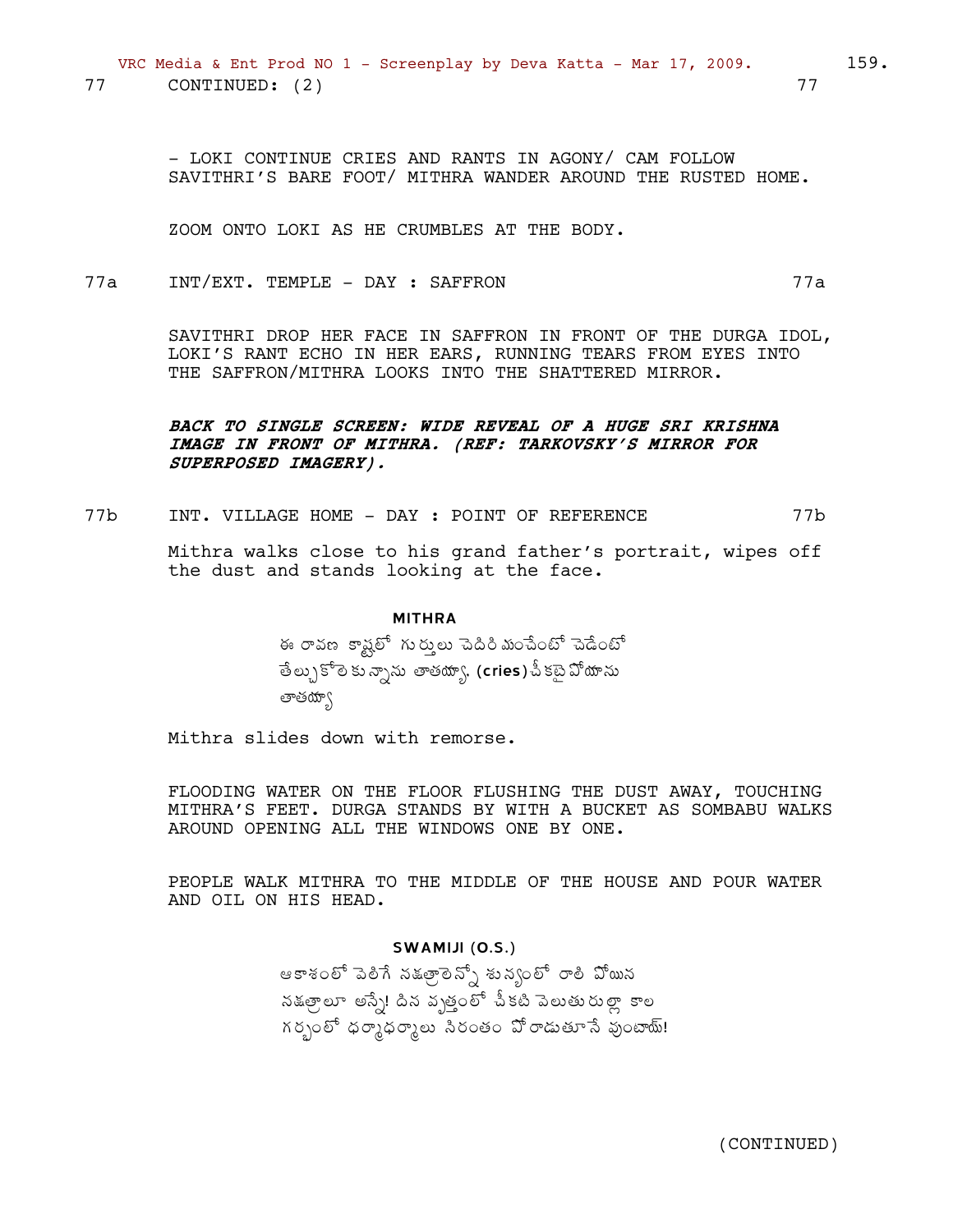ZOOM ONTO MITHRA'S EYES AS LATHA WIPES OFF THE PAINT (T**RANS - YAGNAM NEEVU).**

> VOICE CUT TO: PASSING FIELDS

78 EXT. RURAL FIELDS - DAY : TIME LAPSE 78 Passing cuts of rural fields on foggy morning.

78a INT/EXT. TEMPLE - DAY/NIGHT : THE MISCONCEIVED MOKSHA 78a

Swamiji speaks to devotees at high pitch.

### SWAMIJI

 $\frac{\hbox{Im}\, \kappa}{\hbox{Im}\, \kappa}$  , సృష్టించే కర్త కాదు దేవుడు సృష్టే దేవుడు! మోశం అంటే మంత్రాల తాళ్ళతో పాకుతూ చేరుకునే పర్వతం కాదు, మంత్రం లో సి జ్నానమే మోడం!

Mithra gets off the jeep in front of the temple and walks inside with offerings accompanied by Latha and kids. Mithra stand behind the crowd looking for Savithri.

### SWAMIJI (O.S.) (cont'd)

జీపితంలో నువ్వు చేసే పయనమే సీ గమ్వం, ఆ <sub>్</sub>ప్రయాణంలో మేలు కున్న ఆత్మే సీ న్వర్గం! ఆ పైనో ఈ కిందనో ఇంకో తీరం లేదు మరో లో కం లేదు, yes, you are

heaven you are the hell, you are the light and

you are the darks

Savithri is lying in a corner of the mandapam, listening. Mithra walks to her with the offerings, places them at her feet and leave the temple as the speech gradually fades.

### SWAMIJI (O.S.) (cont'd)

బంగారం కొలి మిలో మెరు పు సేర్చినట్లు, దుఖంలో మసిషి ఆత్క పదును దీరుతుంది.మేలు కుంటుంది! పురాణాల .<br>ఫుటల్ల్లోనే, గర్భ గుడుల మి మగానో దాగి లేదు ధర్మం! చుట్టూ ఉన్న ప్రకృతి ధర్మం! కళ్ళు మూ సి కదిపి చూస్తే,  $\delta$  సిపిస్తుంది, పిసిపిస్తుంది శాశీస్తుంది! ఆ నాదమే శక్తి ఆ  $8\bar{5}$  శాసనం! ఓం శాంతి!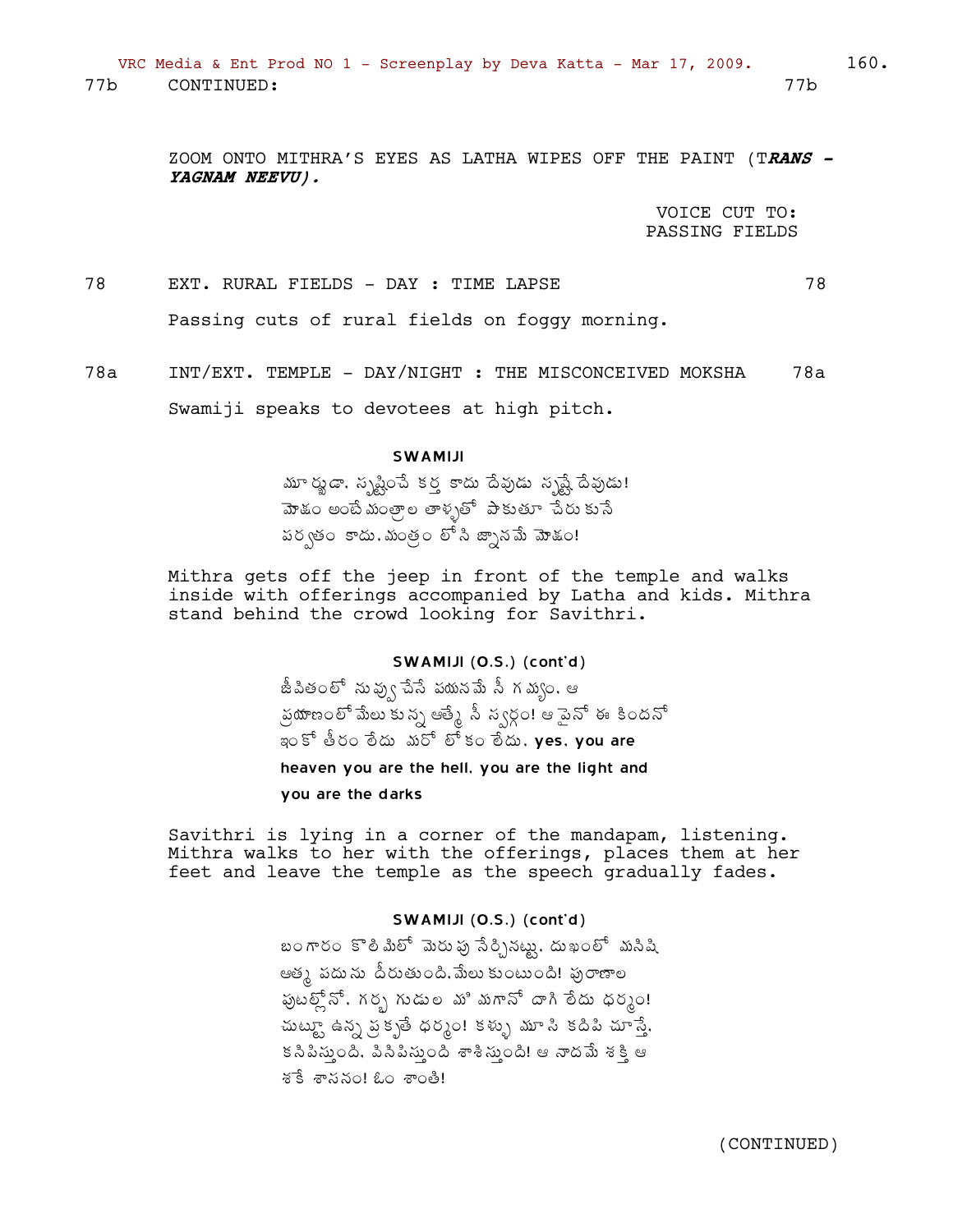VRC Media & Ent Prod NO 1 - Screenplay by Deva Katta - Mar 17, 2009. 78a CONTINUED:  $78a$ 

> Crowd disperse as Savithri sits up looking at the offerings. She picks them, walk to the trash, dumps and slowly walks into the temple against the crowd.

> > CUT TO: FIELDS

78b  $INT/EXT$ . ROAD/JEEP - DAY: LEADER

> PASSING CUTS OF GROWING FIELDS, VIKKI IS SITTING WITH ARMS WRAPPED TIGHT AROUND MITHRA'S TORSO.

#### **VIKKI**

<u>మా వయ్యా? నాయకుడంటే ఏంటి?</u>

Mithra ponders for moment.

#### **MITHRA**

జనాల మొద్ద తేడాల కన్నా పోలీకలే ఎక్కువని తెలిసినోడు

Vikki looks up curious.

## **VIKKI**

ఆంటే? తేడా వస్తే పేస్తా?

Mithra nods no looking down.

## VIKKI (cont'd)

కానీ సినిమాలో ీరో చెడ్డొల్లందర్సీ చంపేస్తాడు కదా**?** 

#### **MITHRA**

సిని మాలో చెడ్డ్ ళ్ళు కొంత మందే ఉంటారు నాన్న, బయట చాలా మందు న్పారు

Vikki looks lies down disappointed, Nikki look tired.

ZOOM ONTO MITHRA THINKING, JEEP PASSING ON RURAL ROAD.

CUT TO: BASI **REDDY** 

78b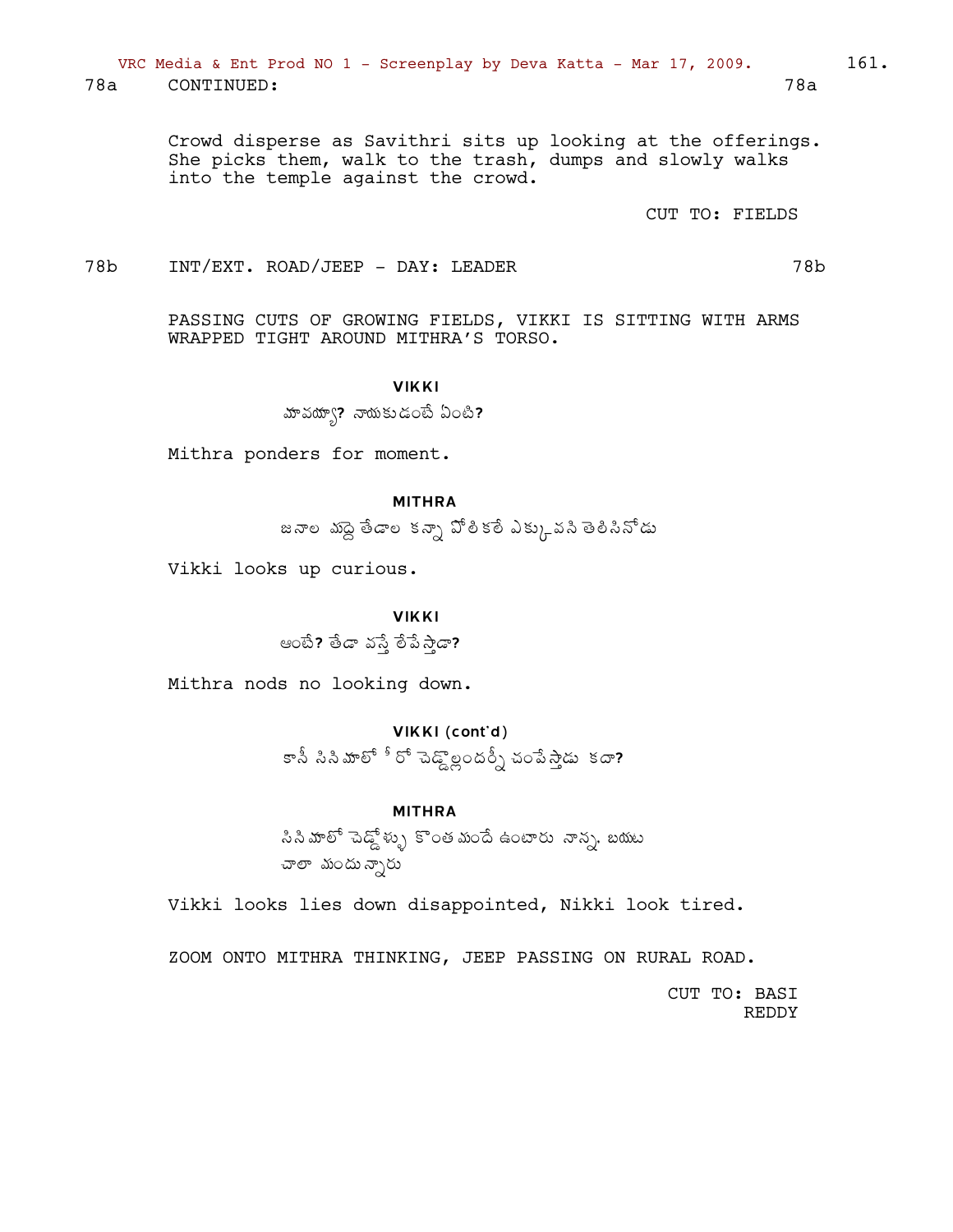79 INT. LOKI HOME - THE U-TURN AND RESOLVE 79

BASI Reddy and GOWDA walk in opening the gates, heading straight into home, the Driver runs after them.

### LOKI DRIVER

 $\partial_{\xi} \overline{\delta}$ ,  $\partial_{\xi} \overline{\delta}$ , esko $\partial_{\xi}$ ,  $\partial_{\xi} \overline{\delta}$ 

BASI Reddy and GOWDA turn back.

### LOKI DRIVER (cont'd)

లో నకెళ్ళొద్దు సౌర్

### BASI REDDY

కొత్త సుట్టాలం గాదులేరా

BASI Reddy ignores and step forward, driver hold him back by the wrist, express caution.

#### LOKI DRIVER

ఆయ్యగోరు నరిగా లేరు సార్. పచ్చి సీళ్ళు కూడా ముట్టు కోలేదు

### BASI REDDY

అయితే? అబ్నే సావమొదిలే స్తావా? ఆయన మీద శానా పెట్టుబడి  $B_{\infty}^{\delta}$  and  $\tilde{S}$ . which

BASI Reddy ignores and march forward, driver stands concerned.

#### DRIVER

మీ ఇష్ట సార్. బయిటీ కొత్తారో లేదో గారంటీ లేదు

BASI Reddy stops worried, hold GOWDA's hand and walks to the door cautiously.

79a INT. LOKI HOME - DAY : FEAR OF LIGHT 79a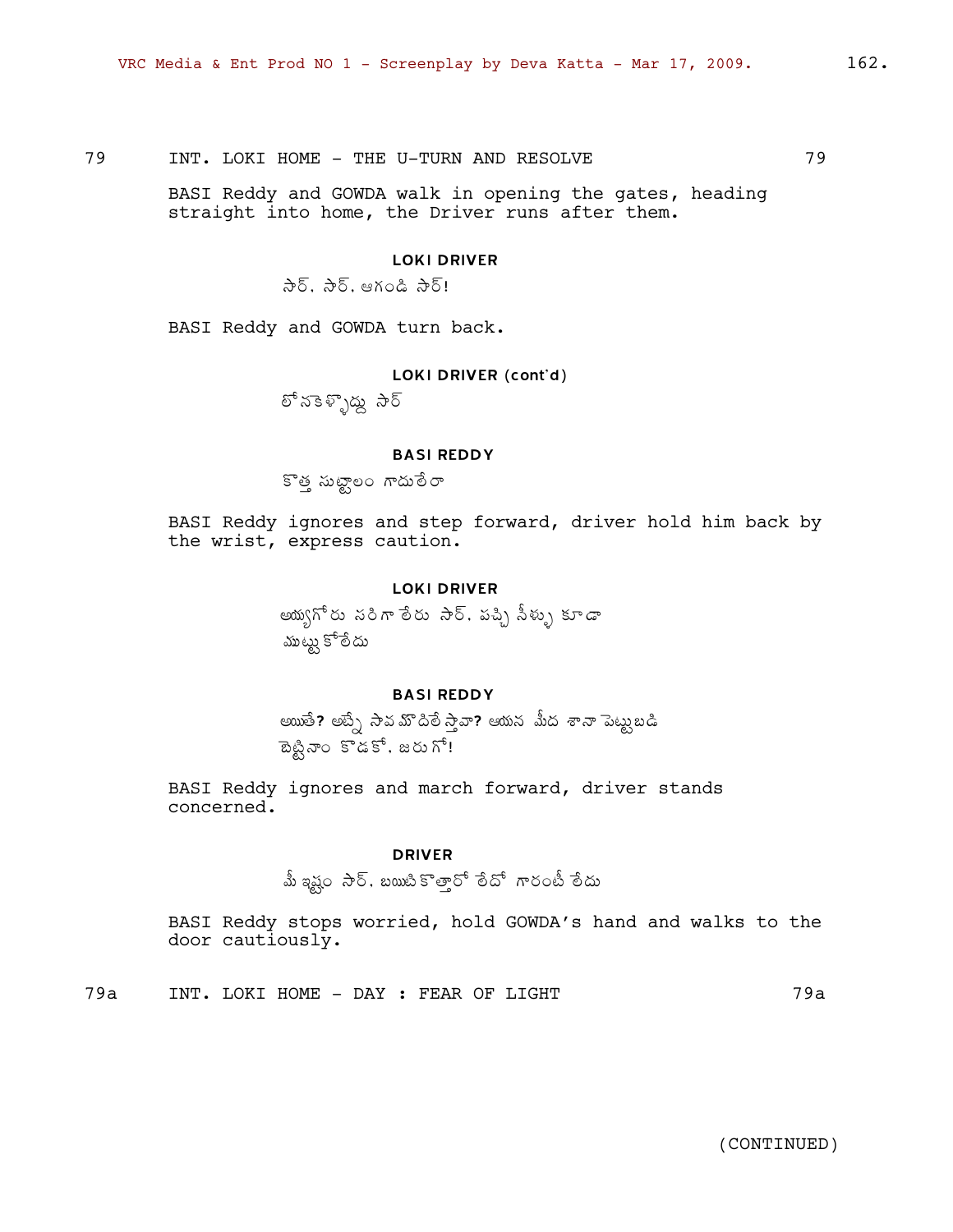BASI REDDY OPENS THE DOOR LOOKING FOR LOKI, DEEP SHADOWS.

Lying under in a corner candle lit light, Loki feels agonized by the piercing day light, screams restless blocking with hands.

#### LOKI

#### (freakish)

ఆ! కళ్ళు కాలీ పోతున్నాయ్. తల పగిలీపోతుందే తలుపెయ్ రా, టలుపెయ్, తలుపెయ్, తలుపెయ్ $\sigma$ !

Loki swings several utensils at them like a freak. BASI Reddy quickly closes the door looking stunned, Loki cools down. BASI Reddy walks to the table and picks up a copper tumbler, fills with water and walks close to facing the wall.

#### BASI REDDY

ఎన్సాళ్ళిట్ట పడుంటవ్ నాయుడో? హెయినోడితో పాటు నువ్వు  $\widetilde{\Lambda}$ r  $\widetilde{G}$   $\widetilde{G}$   $\widetilde{G}$   $\widetilde{G}$   $\widetilde{G}$   $\widetilde{G}$   $\widetilde{G}$   $\widetilde{G}$   $\widetilde{G}$   $\widetilde{G}$   $\widetilde{G}$   $\widetilde{G}$   $\widetilde{G}$   $\widetilde{G}$   $\widetilde{G}$   $\widetilde{G}$   $\widetilde{G}$   $\widetilde{G}$   $\widetilde{G}$   $\widetilde{G}$   $\widetilde{G}$ 

Loki does not respond, BASI Reddy sits at his head.

### BASI REDDY (cont'd)

ఇదిగో, నుప్విట్ట దిగాలబడి గుచ్చున్నావవంటే, అవతల్ సీ  $\tilde{\mathbf{s}}$ డుకు  $\tilde{\mathbf{a}}$  మీంగిన కొడుకు నీతో ఉన్న కుక్కలి  $\mathfrak{I}^{\sharp}$ గే  $\mathfrak{I}^{\sharp}{}_{L}$ సి పెద్ద దల పతై  $\mathfrak{I}^{\sharp}$ తాండా వుండాడు, నుప్వెంత వాలీపోతే ఓడంతగా మొలు స్తాడు *నా*యుడో, కనితో మంట్టిలో గలు పుతావో పగ్గాలిచ్చి సెత్తిన టెట్టు కుంటావో fix అయిఏో వాలి ప్ప}డు

Loki feels irritated by BASI Reddy, yells aloud closing ears.

LOKI  $\mathfrak{D}$ ్రా,  $\mathfrak{D}$ ్రా! శని కూతలాపి ఎల్లి బయట కూ  $\mathfrak{D}^*$ , స్ నలామో కావల్సినప్పుడు పిలు సా్ వో!

BASI Reddy looks disappointed, keeps the water next to Loki and heads out, followed by GOWDA.

LOKI (cont'd)

 $\vec{h}$ డా నువ్వాగ రా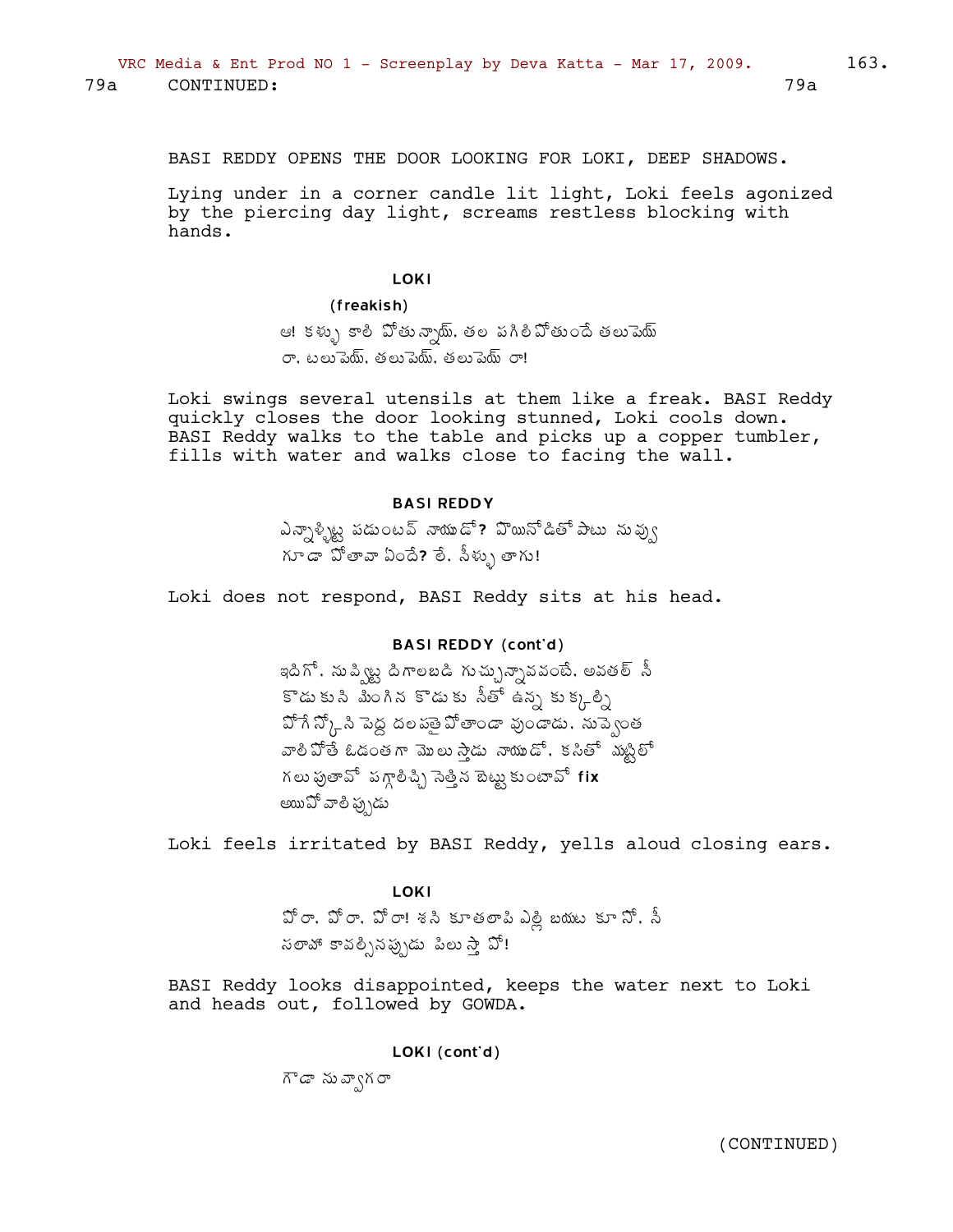GOWDA looks back a bit intrigues, BASI Reddy steps out shutting the door. Loki slowly gets up, feels his face, dry lips, eyes, reaches for water, lifts the tumbler, slurps with shivering hands and dry lips looking into the wall portrait. GOWDA tries to build frequency.

#### GOWDA

 $\vec{a}$  రెడ్డి గాంధీ నేశాధీ నిర్ధాని ఉన్నప్పటి మాట పేరు, ఇప్పటి మాట పేరు, ఎంతైనా ఒక గూటి మనుషులు.... ఈ ైటెం లో అపేశం కన్నా ఆలోచనతోసే మనసు కుదురు పడుతుంది  $\partial \delta$ , (interrupted)

Loki swings the metal tumbler at GOWDA's head who ducks, tumbler pierces through the glass window and hits BASI Reddy on the back-head, Reddy checks his head for blood, looks at the driver who feels that he was right, BASI Reddy peaks through the window.

Loki slowly approaches GOWDA, holds both his ears, squeezes and slaps repeatedly, pushes him onto the floor, looks down with a cross eye.

> లంబ్డీ కొడక నువు్న పెన్సిన పని టైము కి చెయ్యకనే కదరా నా బతు కిట్టా ఆరీ ఏొయ్సిందీ…, అలో సించి కుదురు *పడ్డా*ని కి  $\Omega$  and  $\partial \Omega$   $\sigma$   $\partial \Omega$   $\sigma$   $\partial \Omega$   $\sigma$   $\partial \Omega$   $\partial \Omega$   $\partial \Omega$

**LOKI** 

Loki looks at his own bid shadow on the wall. BASI Reddy patches the window hole with kanduva, turns around surprised. Loki comes close to GOWDA looking gracious, GOWDA fells himself, confused.

#### LOKI (cont'd)

 $\mathbb{S}^6$  పమొచి $\infty$ ?

#### GOWDA

పర్లేదు సార్

#### LOKI

(sigh) నాలు $\hat{\pi}$ శృగా promotion కోసం తీరుగుతున్నావ్, ఎస్సైనా తింటావ్ ఏమైనా జే స్తావ్

Loki wanders pulling out chunks of cash from all over, dumps on GOWDA and sits down looking at his face.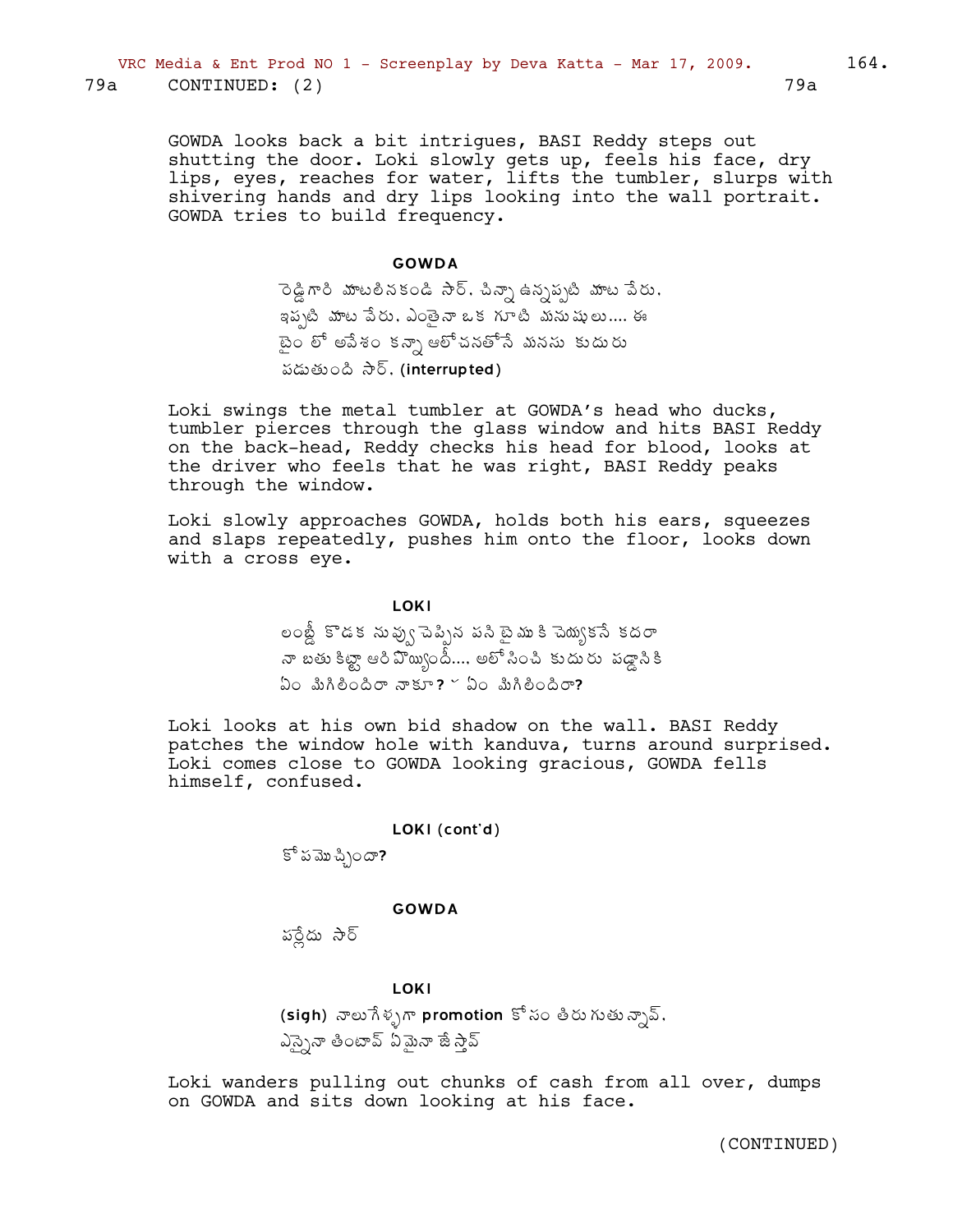```
LOKI (cont'd)
```
ఈ డబ్బులు నీకే

## **GOWDA**

(humble) అర్ధమైంది సార్

**LOKI** 

(repetitive)

ఈ డబ్బులు సీకే

### **GOWDA**

 $(firm)$ అర్ధమైంది సార్

**LOKI** 

(stretchy & assertive) ఈ డబ్బులు సీకేరా

### **GOWDA**

## (angry)

అర్ధమైంది సార్

## **LOKI**

 $2 \text{ m} \leq \frac{1}{2}$ 

Angry GOWDA pushes Loki away and gets up.

## **GOWDA**

ఇం కో శాత్తీ మూట గట్టు కురావాలసి అర్ధమైంది. అప్పటిదాకా నాలుగు మెతుకులు మింగి ప్రాణాల్తో ఉండు

GOWDA walks brisk toward the door talking to himself.

## **LOKI**

ెండు శాల్తీలు

GOWDA pauses.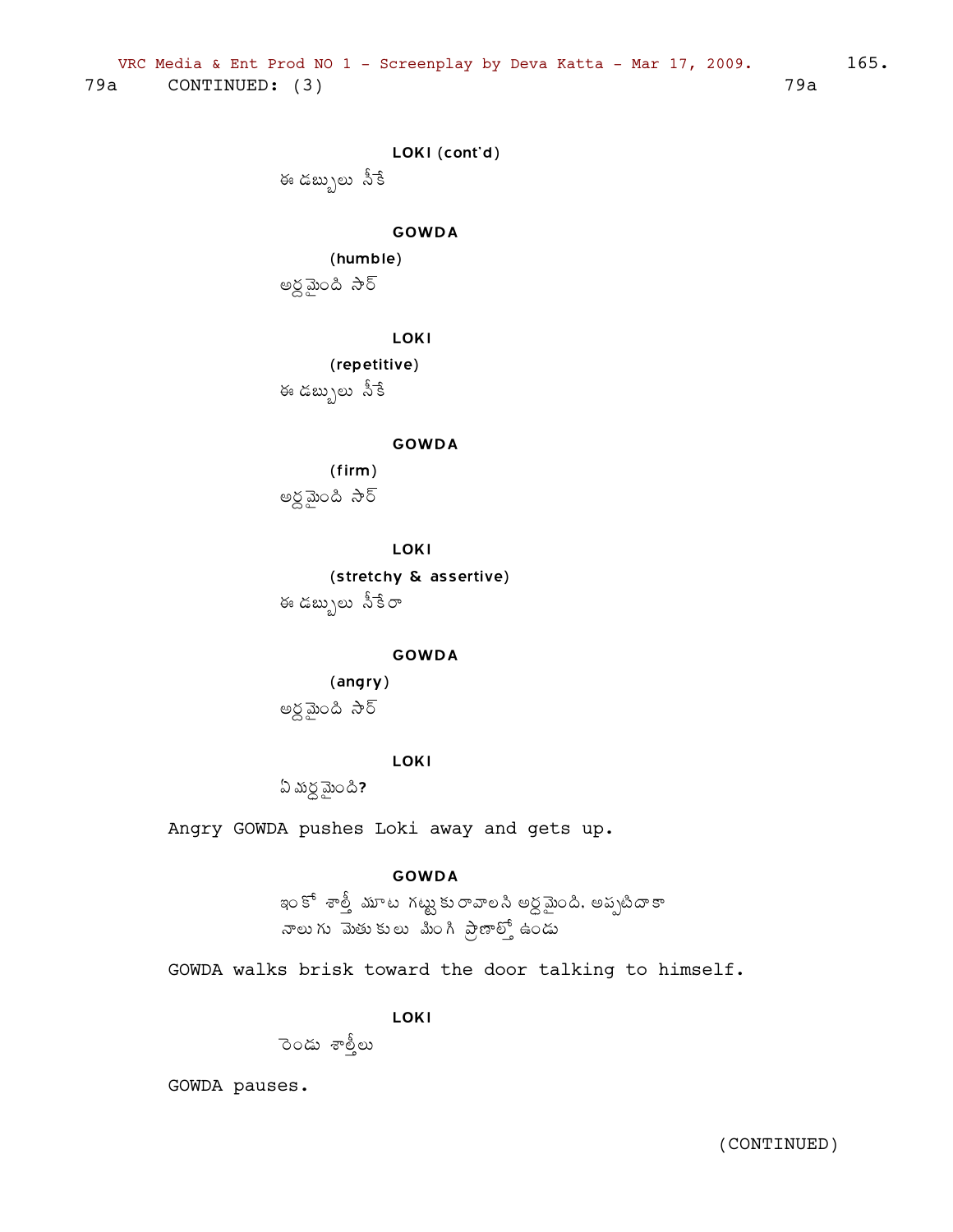## LOKI (cont'd)

¤Â´Â ÁÆ™Â

GOWDA pauses thinking for a moment, nods with agreement.

### GOWDA

ెండు సెలల్లో సేను SP సి కాకపోతే నువ్వు మూడో శాల్తీ అవుతావ్

Loki ignores with a smirk, GOWDA exits.

CUT TO: BASI REDDY

79b EXT. LOKI HOME - DAY : CLEANUP 79b

BASI Reddy anxiously follows GOWDA towards the gate.

## BASI REDDY

ఉడు కు చల్లాంితే మళ్ళీ అబ్బా కొడు కులొ కటయ్యే  $\sim$  స్త మాంది!  $\rm \hat{S}$ ో మావో granite lands  $\stackrel{\rm f}{\rm d}$ పీద stay  $\overline{\text{order}}$  తె గి  $\mathfrak{D}^{\text{in}}$  నుా చనలు న్నాథు్, పసిలో పసి, ఆ దు ర్గా ™డ్ని గూడా కత్తిరించెయ్, ఈ term కి పిలన్ లెవ్వరూ లె కుండా బోతారు

GOWDA looks serious at BASI Reddy, shakes head and walk apart.

CUT TO: LOKI

LOKI PICKS UP THE CANDLE AND LOOKS AROUND THE PAINTS AND TURNS INCREASINGLY INTROSPECTIVE, AGITATED AND NOSTALGIC, WANDERS AROUND SWEATING, FOLLOWING HIS OWN SHADOW ON WALLS ALL AROUND THE ROOM.

80 EXT. RURAL CROSS ROADS - DAY : GOLIE 60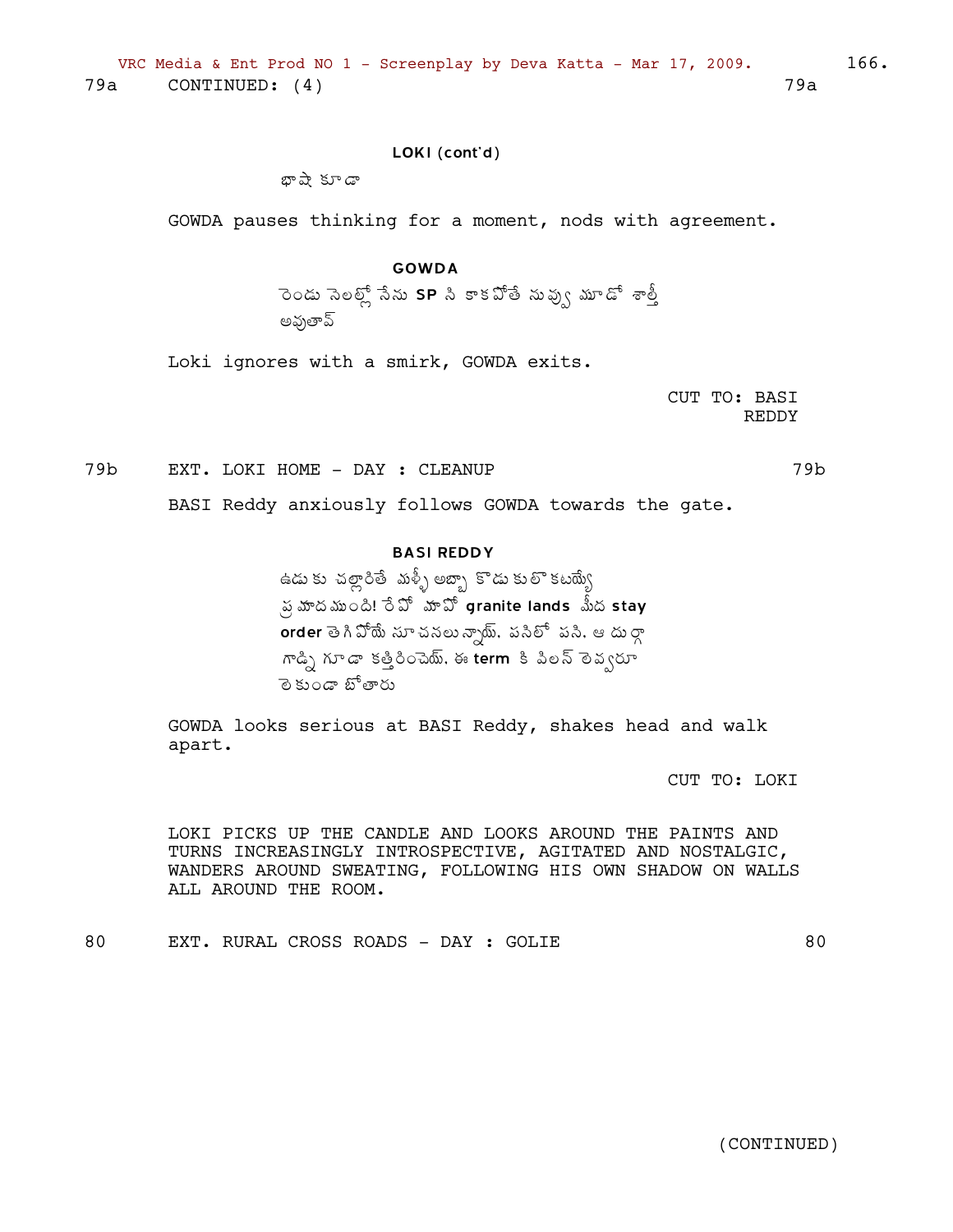PAN FROM 'PENTA PADU' TO A MOPED ON DIRT ROAD. GOLIE IS SINGING, WIDE SHOT ON A DUSTY ROAD AS A JEEP APPROACHES OPPOSITE.

Golie cuts in front of the jeep at the turn, GOWDA honks continuously from behind as Golie rides at 10kph, Pissed by the horn, Golie stops the moped in the middle of the narrow road and walk towards the jeep in style.

### GOLIE

 $\Gamma$ ంచెం ఈ brand చదు వుతావా

#### GOWDA

(stares)

stetson

#### **GOLIE**

original cowboy brand, three hundred dollars! (shirt) Georgio Armani two hundred dollars! (shorts) Tommy Hillfiger, hundred dollars! underwear మృప్పై, ఇస్ఫెర్ నలభై all brands, US DAlars!

Golie leans on the window.

### GOLIE (cont'd)

ఒంటి మీద పాతికపేల రూ పాయల బట్టల్ కప్పుకుని నీ  $\sim$ డబ్బారేకుల జీపెనకాల మట్టిగొట్టు కుంటూ పెళ్ళమంటావురా ఊర్లో కి? నౌండ్ చెయ్కుండా ఫాలో గాబే

Golie gets back on the moped, starts off, looking back cool.

Golie notice the jeep racing straight onto him from behind, gets into a tiffin center by the roadside, lands on Som Babu's plate, springs up and dusts off like Kramer.

CUT TO: GOLIE

80a INT/EXT. TEA BUNK - DAY : VETAGADU 80a

Sombabu is pissed, looking at the moped tire parked in his plate.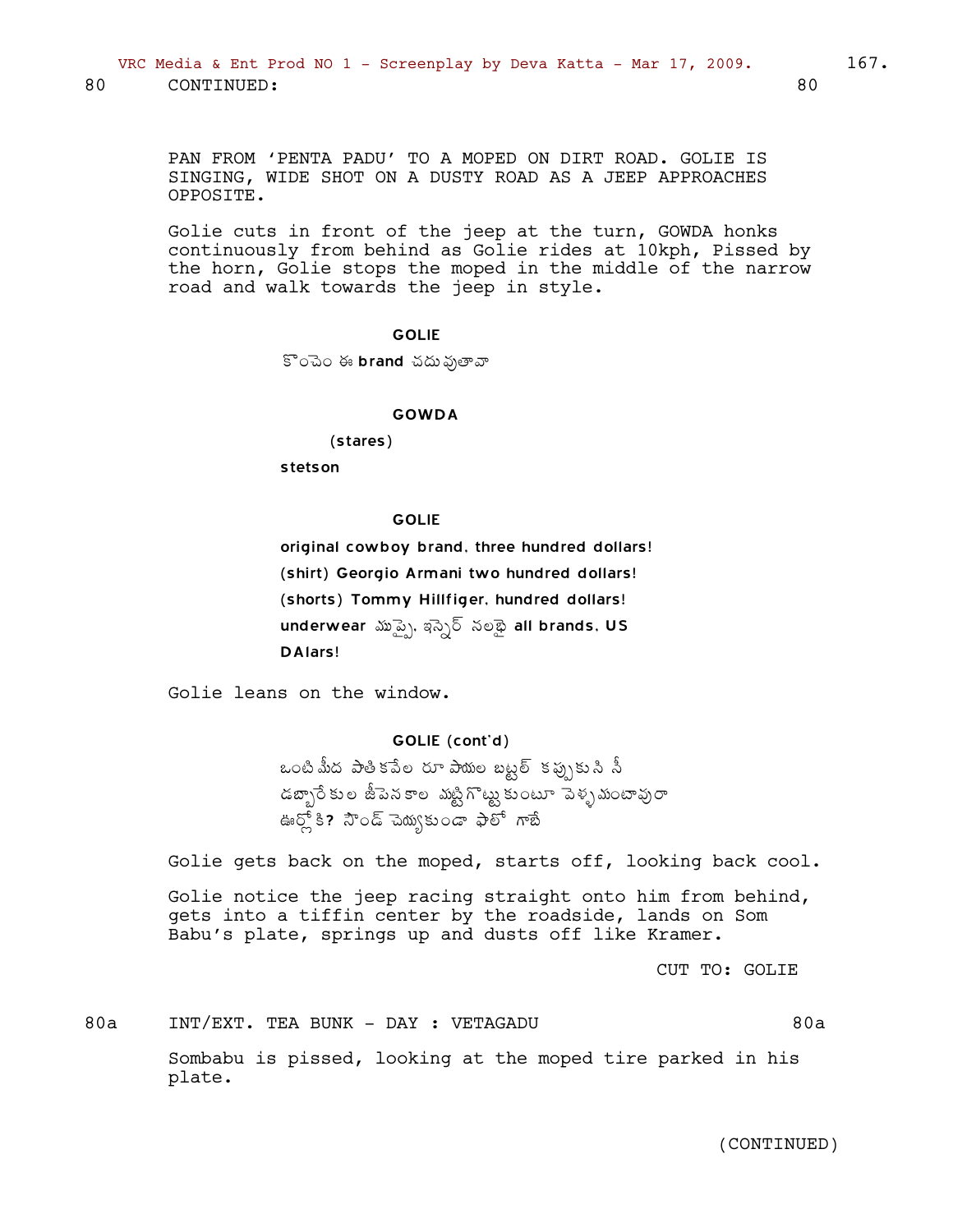### **GOLIE**

#### one king and a strong tea boss

Owner hands in tea and cigarette, Sombabu keeps staring at Golie as he lights the cigarette.

## GOLIE (cont'd)

ఆడికో ప్లేట్ ఇడ్లీ గొట్టు, లేటైతే నన్ను తిసేట్టున్నాడు

Looks around in style.

## GOLIE (cont'd)

మీ ఊరి కి పేరేంట్రా ఇలా పెట్టారూ ? పెంట. పాడు! రెండూ ెచెంట పదాలీ కదరా? style గా pentville అసి ్టెట్టు కో వచ్చుగా? (turns to Sombabu) ఇక్కడ మిత్రా గాడిస్లై క్కడ?

No response from Sombabu.

## GOLIE (cont'd) ఏంటీ? మీ పెంట పాడులో అందరికీ సెఫుడా గురువా?

Sombabu gets off the table, ties up his lungee, approach Golie looking cold and angry.

## GOLIE (cont'd)

.సీరియస్ అవుతాపేంది బాబాయ్? sensitometer చెక్ జేత్త న్నానంతే!

Sombabu smacks Golie, pull the headset out.

### **SOMBABU**

ఎవుడి కి రా సెవ్వుడు ? మిషన్ పెట్టు కుంది ను వ్వా సేనా?

Golie pulls back the headset.

**GOLIE** ~ లో! ఇది బ్లూటూత్! మీ పెంటాపాడు చేరడానికి ఇంకో శతాబ్దం పట్టుద్ది!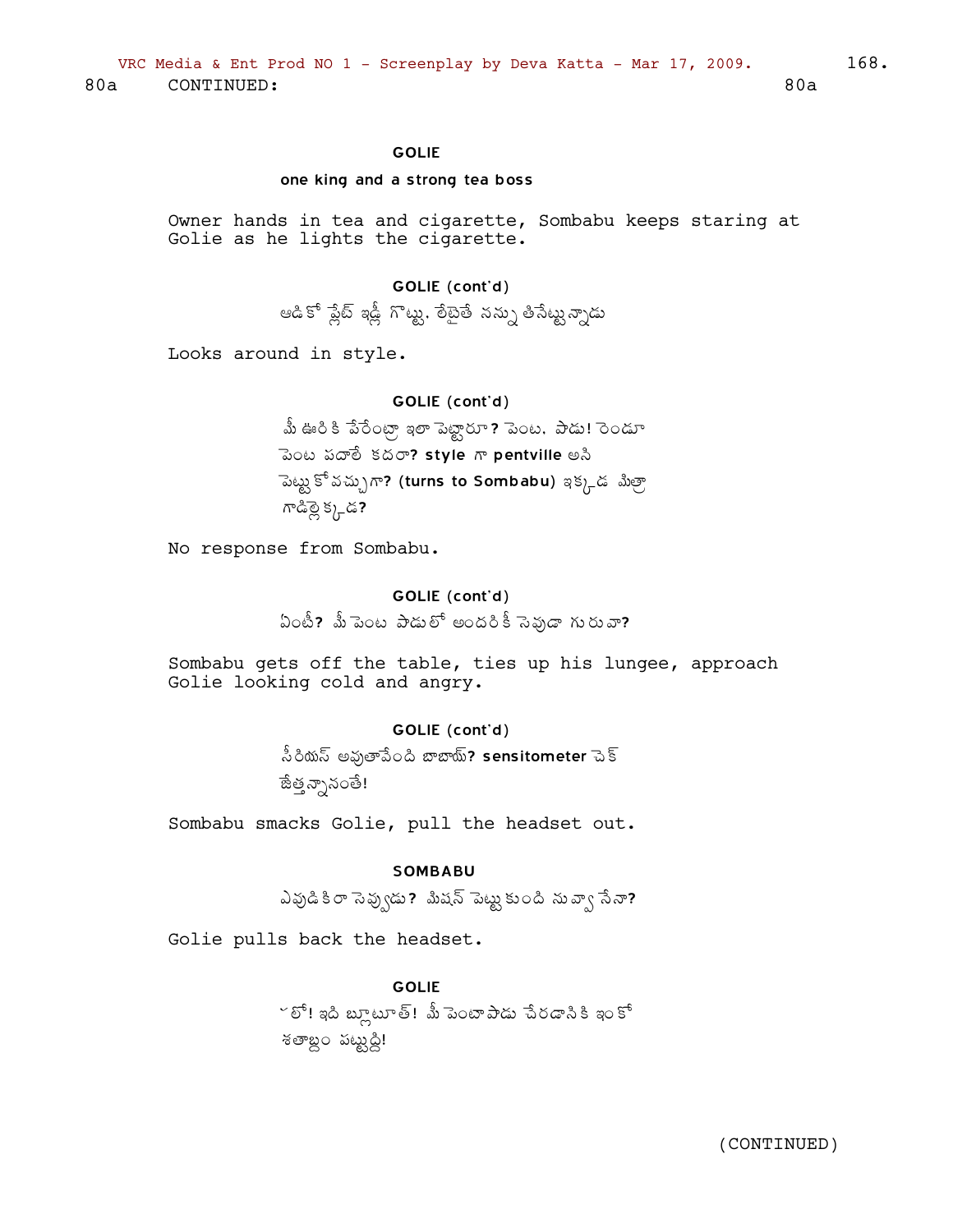### **SOMBABU**

ఒరే! ఈడికి సెఫుడు గాదంటా! బూటూత్ అంట!

VILLAGER FACE UP, SITTING BACK.

### **VILLAGER**

జాబ్సా? మోండరొలానా? జాబ్స్ అయుతే మన దగ్గీర శాన్హీ ేందు రే!

Sombabu walks Golie to a corner.

### **SOMBABU**

ఇఫ్చుడు తెలిసిందా ఏ శతాబ్దంలో ఉండావో?

Start slapping intermittently.

### SOMBABU (cont'd)

తారు రోడ్డు దిగి ముట్టిరోడ్డెక్కుంగానే లిబ్బి లెగిని పొద్దిరా .<br>మీకు! అసలా సిక్కనేంట్రా? సిక్కనే సుకు సి తిరిగే వయసారా ఇది? సంటిపిల్లోల్లు దడుసుకుసేట్టు నొక్కా మీద ఆ <u>బొ మ్మేంట్రా? అనలాడెవుడో తెలు సా సీకు? సీ టెం కాయ్</u> ఫేసు కీ మల్లీ ఏటగాడు టోపీ ఒకటి! ఈ బుడక పేషంలో వచ్చి మిత్రా, గాడెక్కడ అనడానికి ఎంత గాడురా నీకు?

Golie tries to answer in between every slap.

Sombabu (cont'd) అటు వొలల్గ్ పడి ఊర్గ్ కి దొడ్డిదార్నెల్లు, రైతులు నడిసే దార్లో నడిశావంటే అడ్డంగిప్పటీసి గాడిదమీదెక్కిత్తా సింపిరి నా కొడకా, ఎట్లో!

**GOLIE** 

అన్నా నా మొప్పెడు

Kicks him again.

#### **OWNER**

మొప్పెడూ లేదు (beep) లేదెల్లో! సాయంత్రం ఫుల్ల్ పాంటే సు కొచ్చి తీసు కోటో!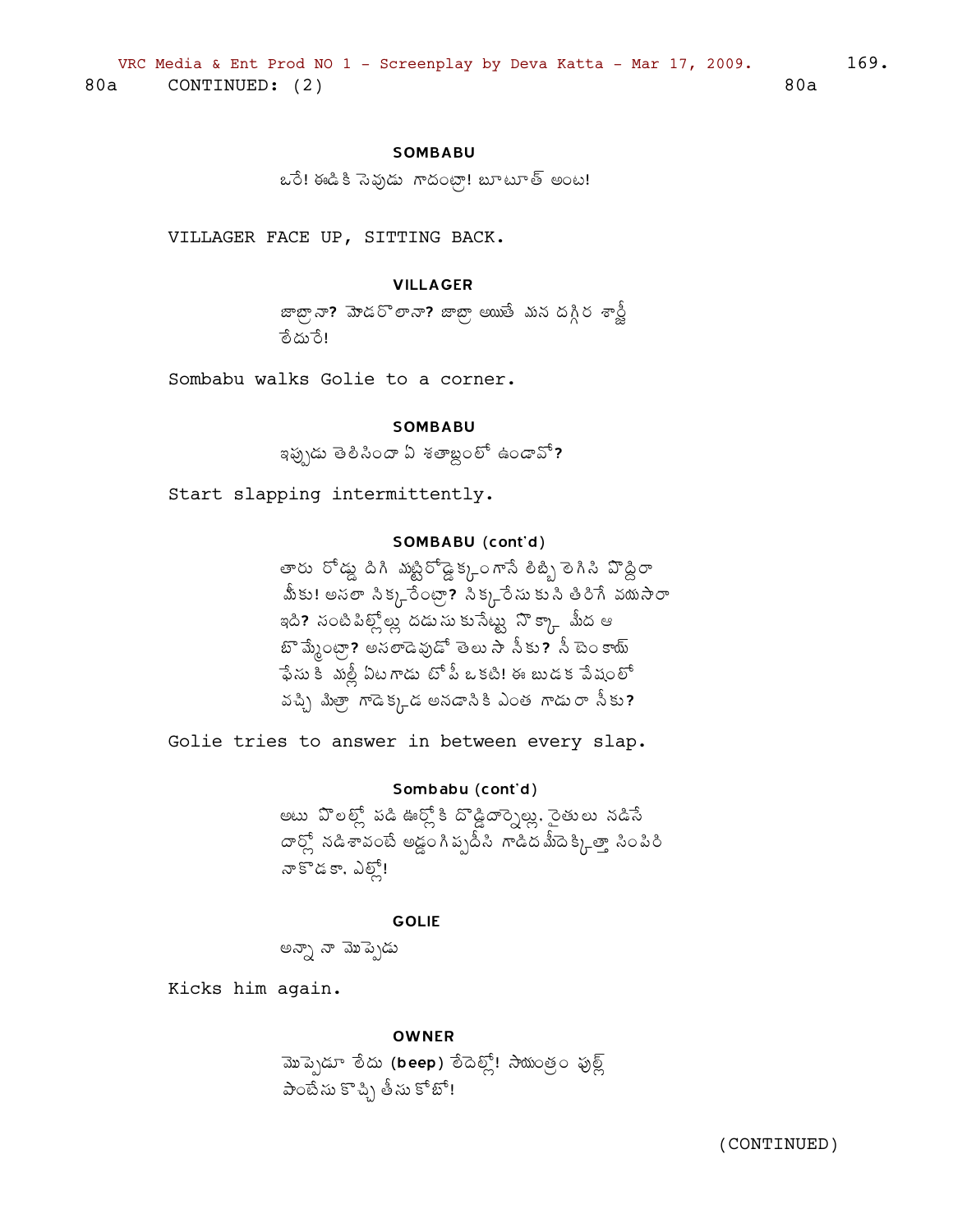SOMBABU STARTS THE MOPED AND RIDES AWAY.

WIDE SHOT AS GOLIE RUNS ACROSS THE FIELDS, SUDDENTLY STOPS AND TURNS BACK TO NOTICE A BUNCH OF BULLOCKS RUNNING TOWARDS, DROPS THE BOXER IN THE FIELDS AND RUNS ON HEELS SCREAMING.

> CUT TO: BANGARU **NAIDU**

81 INT/EXT. VILLAGE HOME - DAY : RETURN OF BANGARU

81

## **CHEBROLU**

గుర్రం గుర్ముకే మీ ఓటు, గుర్రం గుర్ముకే మీ ఓటు, గుర్రం  $\kappa$  )  $\kappa$   $\zeta$   $\zeta$   $\zeta$   $\zeta$   $\zeta$   $\zeta$ 

### **BANGARU**

ఏరా బాబు గారు న్నారా

Bangaru and Chebrolu walk into the yard, Som babu is fixing the phone, turns around.

#### **SOMBABU**

ఎవుడి బాబండే?

Bangaru notice Mithra on the ladder painting the door top.

### **BANGARU**

అడిగో ఆ బాబు గారే, మీరలా సిప్వెరపో కండి, సేసేం పాత కశలు గుర్తెట్టుకోసి పగపట్టి రాలీదు

### **SOMBABU**

పడితే మాత్రం పీకేదేంటో

## **BANGARU**

తమరు కామెడీ పాజ్ పేస్తా,సీరీస్ గా అలయన్ స్ మాటాడదా మనొచ్చా మీక్క<sub>ా</sub>డ

Sombabu looks pissed at Chebrolu.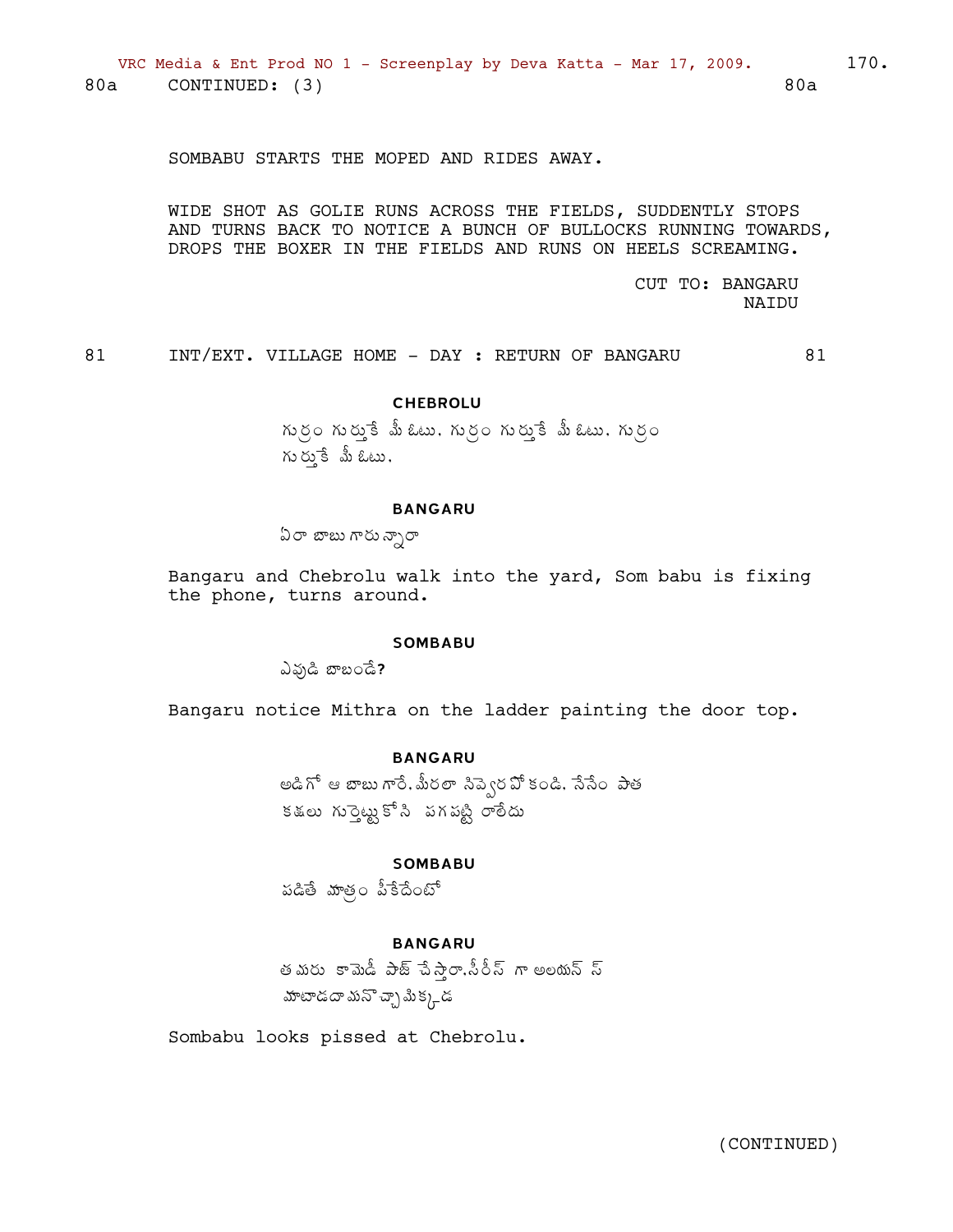## **SOMBABU**

ఎవుడ్గా సీకు కామెడీగా గసిపిత్తాందిక్కడి? ఆయినా సేనా?

### **MITHRA**

ను వ్వాపరా, ఏంటి పిషయం?

Mithra gets off the ladder stirring the paint.

## **BANGARU**

గత రెండు వారాలుగా మీ కుటుంబంలో జరిగిన ఘోరాలు పిసి నా మనసు చెదిరిపోయింది బాబూ

Chebrolu interrupts.

### **CHEBROLU**

అదేనండీ మండల ఎలక్షన్ లు ముందుకొచ్చినయ్ గదా, ఈసారి మీతో alliance పెట్టుకుని ముండ మోద్దామని decide అయ్యారు

## **MITHRA**

ను వ్వు నుంచుంటు న్నావా? నన్ను నుంచో మంటు న్నావా?

Bangaru feels shy to express his interest, Chebrolu spells.

## **CHEBROLU**

మీరు సప్పోట్ జేత్తే ఆయిన నుంచుంటారండే, అప్పోజ్ జేత్తే మిమ్మల్ని ను ౦చోబెడతార౦డే. ఎదైతేసే౦! ఓ కోటిరూ పాయలు వదిలిచ్చుకోడానికి దూలగున్నారండే!

Bangaru looks pissed.

### **BANGARU**

ను వ్వు మాట్లాడి అగ్రి మెంటేసు కు సి రారా, సే బండెక్కుతాను

CHEBROLU shuts his mouth.

### **BANGARU** (cont'd)

చూడు బాబూ ఇప్పుడు మసిద్ధరికీ పిరోధి ఒక్కడే కదా? .<br>మీరు నా వీపూ సేను మీ వీపూ గోక్కుంటే ఇద్దరి దూ లా త్రుద్ధిగదా అసేది నా పాయింట్

(CONTINUED)

81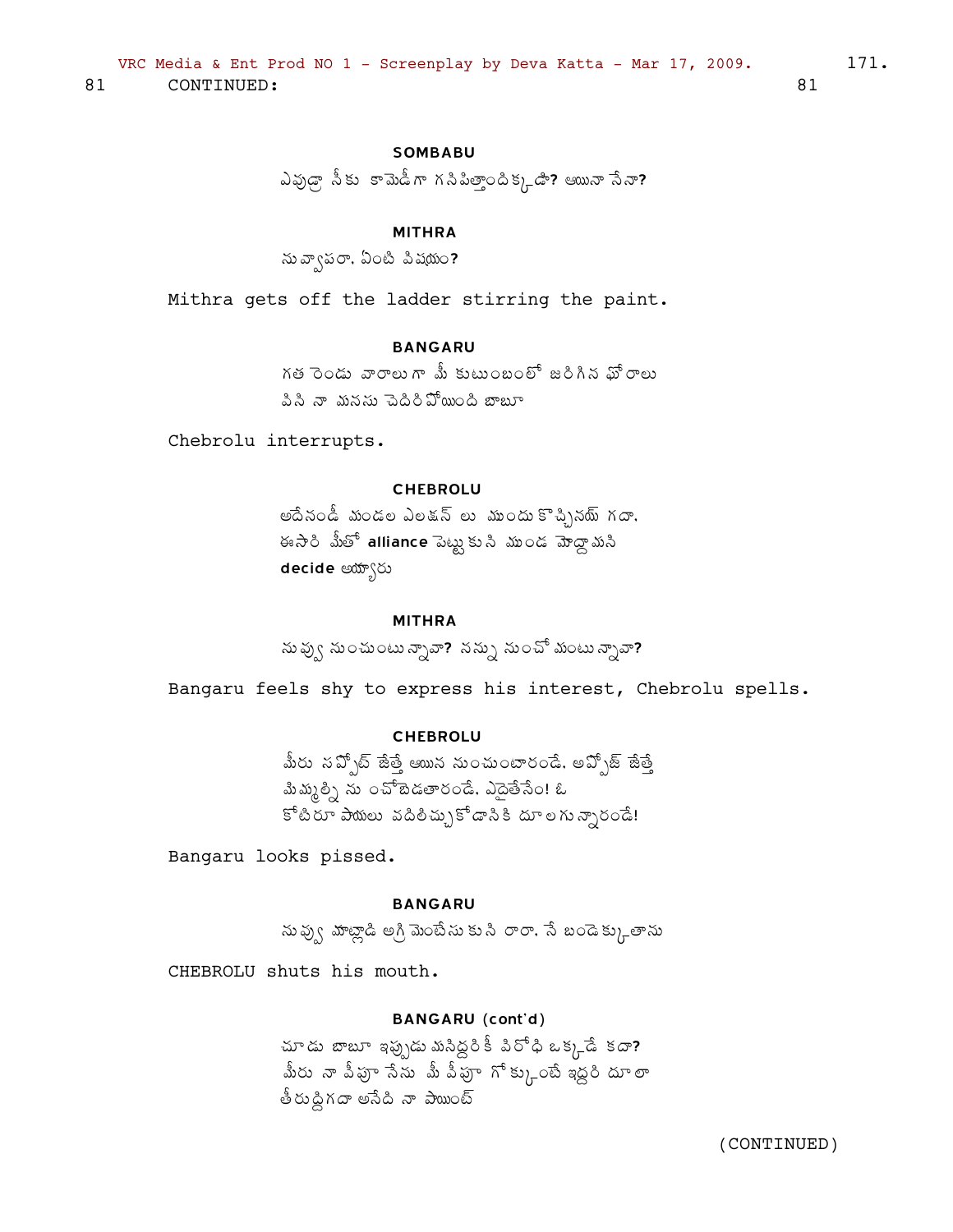### **MITHRA**

ఇంత కూ పిరోధైవడో

## **BANGARU**

ఇంకెవడూ? ఆ లో కనాదం గాడే!

Mithra puts the paint tin away, wipes his hands and kicks Bangaru out into the cattle shelter.

#### **CEBROLU**

ఎందు కో ఈ కిక్కును ముందే expect చేశా

### **MITHRA**

మరక బడినంత మాత్రాన బంగారం ఇత్తైడ్ మోదు నా గడప తొ క్కి. నా సీడలో నుంచుని మా నాన్ససి గాడు అనటాసికి నీకెంత గాడు పట్టిందిరా? (turn to Sombabu) మళ్ళీ ఎలడనంటూ నడ్డెగేత్తన్నాడు.నోం బాబూ! ఈసారి నాయిడు గోర్సేం జేత్తావో సీ ఇష్టం.

Mithra walks inside as Som Babu spits pawn, picks up a chikkam and walks to Bangaru.

### **CEBROLU**

ఇప్పుడేంటీ? చిక్కం గట్టి ఎలచ్చన్యయేగాకా పాకలో గబ్లేత్తావా?

### **SOMBABU**

అరే! సేను కుంటన్నా నువ్వసేశావ్ సేట్స్ లో!

Sombabu ties Bangaru to the 'gunja' insie the 'paga'.

### Sombabu (cont'd)

కామెడీ పిలన్ కెక్కువ serious పిల్లన్ కి తక్కువ. సెప్పిన పాటమే ఎస్పిసార్లు జెప్పాల్గా సీకు?

### **BANGARU**

### (threatens)

ేయ్ మళ్ళీ జెప్నన్సా! కామెడీ character సీరియస్ అయితే  $\stackrel{5}{\sim}$ ియన్ character లు కామెడీ అయిపోతాయ్!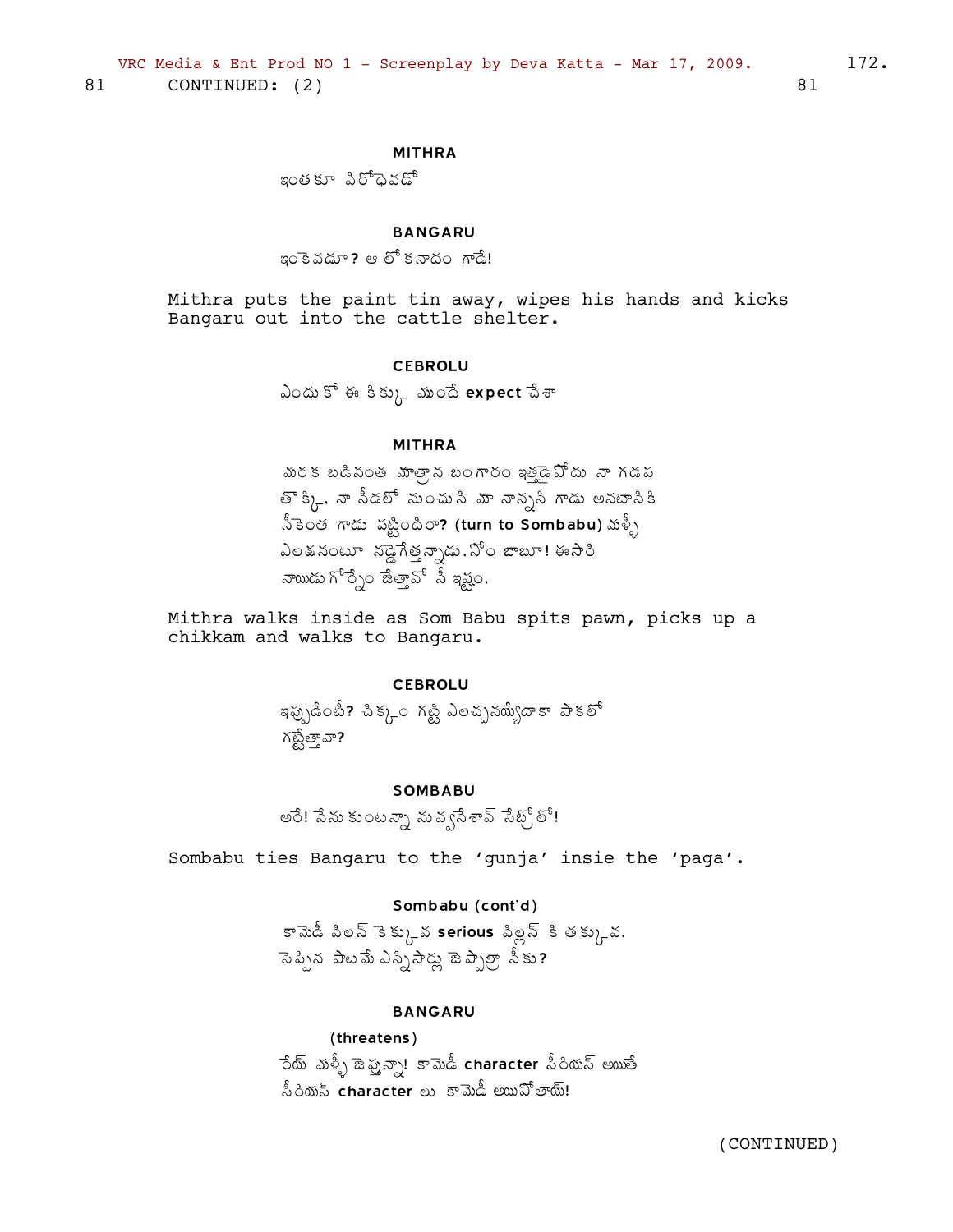### **SOMBABU**

```
తప్పు నాయిడో కామెడీ కారక్టర్ సీరియస్ అయితే, ఇంకా
డా మెడ్ అయిగ్రస్గ్
```
Sombabu ties him tight, fits a 'chikkam' around Bangaru's mouth and turn to Chebrolu.

### Sombabu (cont'd)

ఇం కా ఈడేం చేత్తన్నావ్ రా ను వ్వు?

#### **CHEBROLU**

(concerned) ఆయ్వగారికి భోజన నదు పాయాలూ అవీ మీరే జూ స్కుంటారా, మేం అరేంజ్ జేన్కోవాలా అసీ?

Sombabu leans on Chebrolu

### **SOMBABU**

 $(folsy)$ సేట్స్లో : సుట్యా ఇస్సి గేదెలు తవుడు తీసి కుడితి తాగుతుంటే. మీ అయ్యిగో ర్క్గితక్కువ జేతా్హ జెప్పు? ఆ .<br>మాత్రం మిసిమం మర్యాదల్ దెలీదేంది మాకా? నుప్వెల్లి .<br>పో*ష్*ర్ లు గొటుౖబో, నా మినేనన్ దగ్గరడుతో౦ది

Chebrolu nods and walks away chanting.

### **CHEBROLU**

గుర్రం గురుకే మన ఓటు! గుర్రం గురుకే మన ఓటు!

Stuffed with a chikkam, Bangaru struggles to speak.

CUT TO: LATHA

82 EXT. VILLAGE HOME TERRACE - EVENING : SONG PRELUDE 82

> PAN FOLLOW A JEEP CIRCLING AROUND TANGENTIAL STREETS, INTERCUT TO GOWDA SURVEILING, ACCOMPANIED BY DAMU, CUTS OF BREWING CYCLONIC ATMOSPHERE, LOOMING CLOUDS AND WIND. TILT TO LATHA ON THE TERRACE, COLLECTING CLOTHES.

Kids run around, pause and whisper looking at Latha.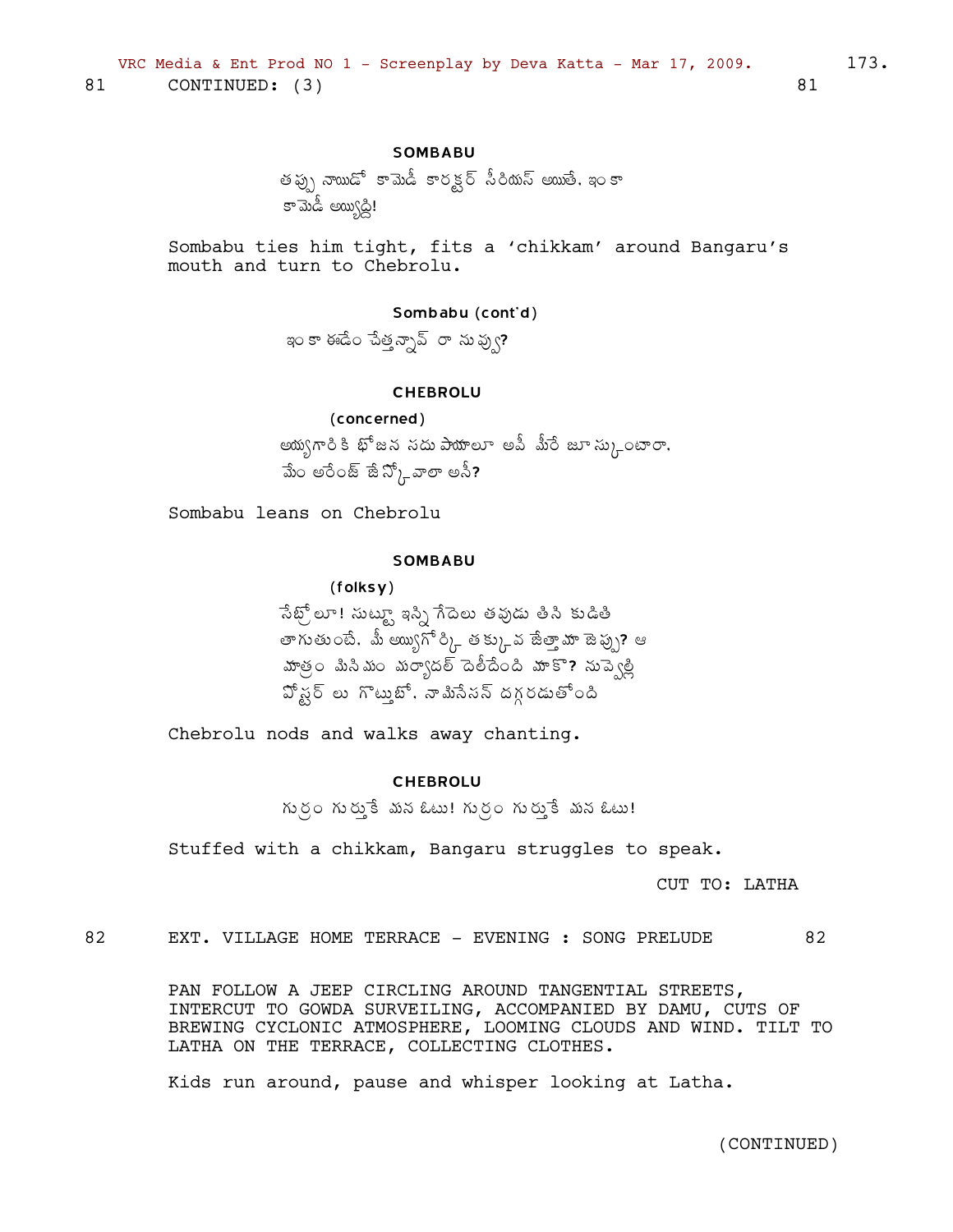**VIKKI** ేనేను చెప్పానా? ఎప్పుడూ మావయ్య బట్టల పక్కనే అత్తమ్మ బట్టలుంటాయసి

**NIKKI** 

ఉంటే ఏంటి

**VIKKI** 

(whispers) పెళ్ళి చేసు కుంటారు

Nikki pushes away Vikki

**NIKKI** 

పోరా సుత్తిగా

**LATHA** 

(commanding)  $\delta$ ్យ ఏంటి గు నగు నలు?

Nikki blinks with doubt.

**NIKKI** 

(hesitant) ను వ్యూ, మావయ్య పెళ్ళి చేస్కు $\sim$ లాం?

**LATHA** 

పిచ్చి కూతలు కూశారంటే పెంపలు మోగుతాయ్! వర్షం వ స్తోంది బట్టలు తియ్యండి

**VIKKI** 

(innocent)

నువ్వు బట్టలు పేర్చిన style చూస్తే మాకర్ధమైందితే!

Latha chases them down from terrace.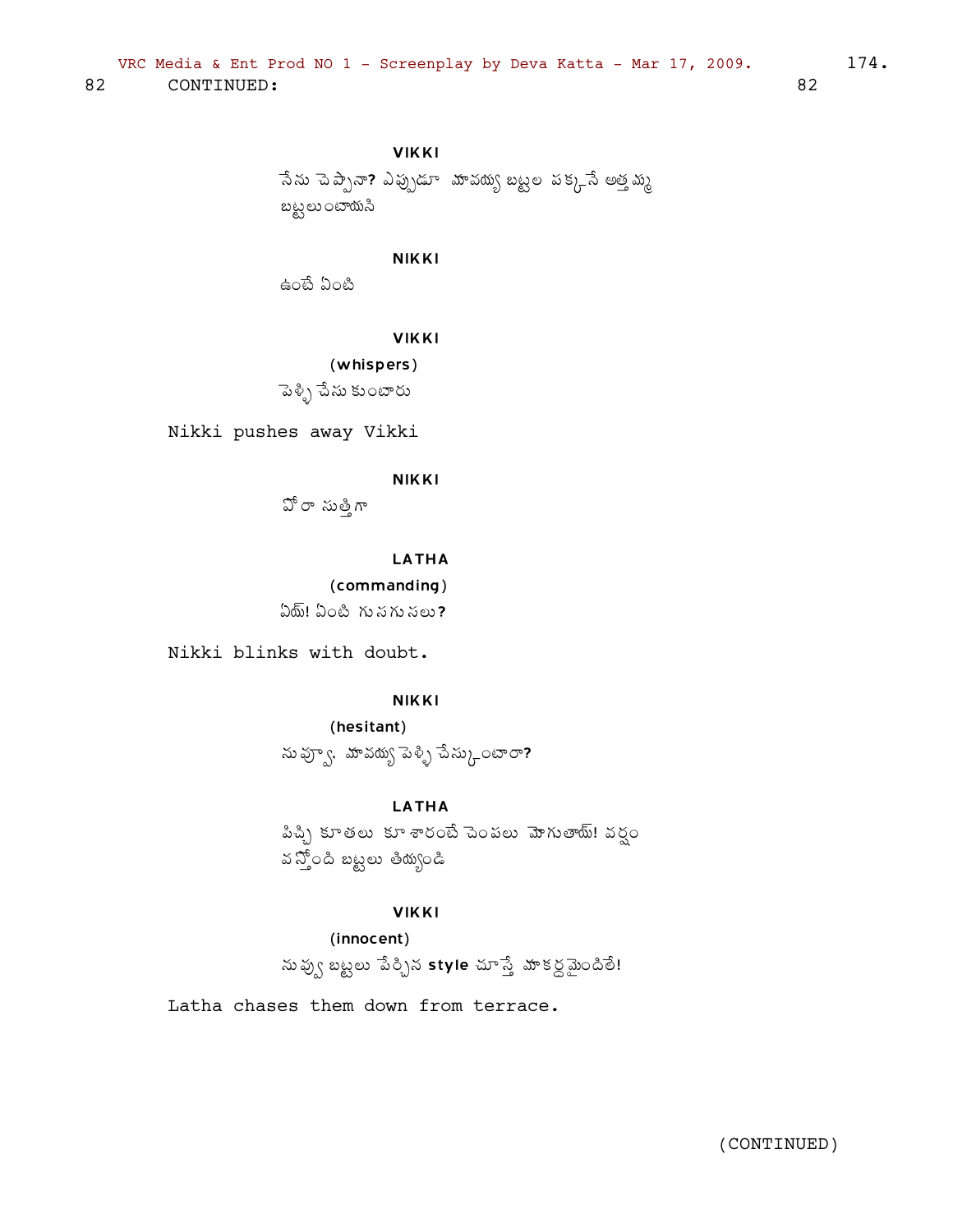## **LATHA**

నో ర్కుసు కు సి పెళ్ళండిద్దరూ! ఆ వ్రశ్నేదో మీ మావయ్యసే అడు గు

Vikki & Nikki run down with clothes.

## **VIKKI**

మావద్యు ఎప్పుడో జారి వోయాడులే. నుప్వే ఇం కా లె పిల్ పీకుతున్నావ్!

Vikki & Nikki give a face to her and run downstairs, rain pours in.

FOLLOW LATHA'S FEET AND 'GAJJAL' INTO A B&W SET, POEM, FOLK ETC.

CUT TO: SONG 7

EXT. MULTIPLE FIELDS - DAY : SONG 7 83

83

(Black & White, poem and folk. Fields, coconuts and other materials.

END CUT: LATHA WALKS OUT WITH CLOTHES UNDER FLOODING RAIN.)

CUT TO: BOILING **WATER** 

INT. LAUNDRY HOME - DAY : DURGA'S ASSASSINATION 84 84

> CAMERA ON BOILING WATER AS DURGA ADDS BLEACH AND FILL THE CONTAINER WITH CLOTHES, PAN TO SPLIT CURTAIN, KID IS BUSY WITH HOMEWORK IN FRONT OF A LAMP. GOWDA PULLS THE DOOR TOGETHER, LOCKS UP AND CLOSES THE CURTAIN.

#### **GOWDA**

బిజీ గు న్నవా దు ర్గా?

Durga turns around to notice GOWDA and his accomplices.

**DURGA** 

ఎవరండే?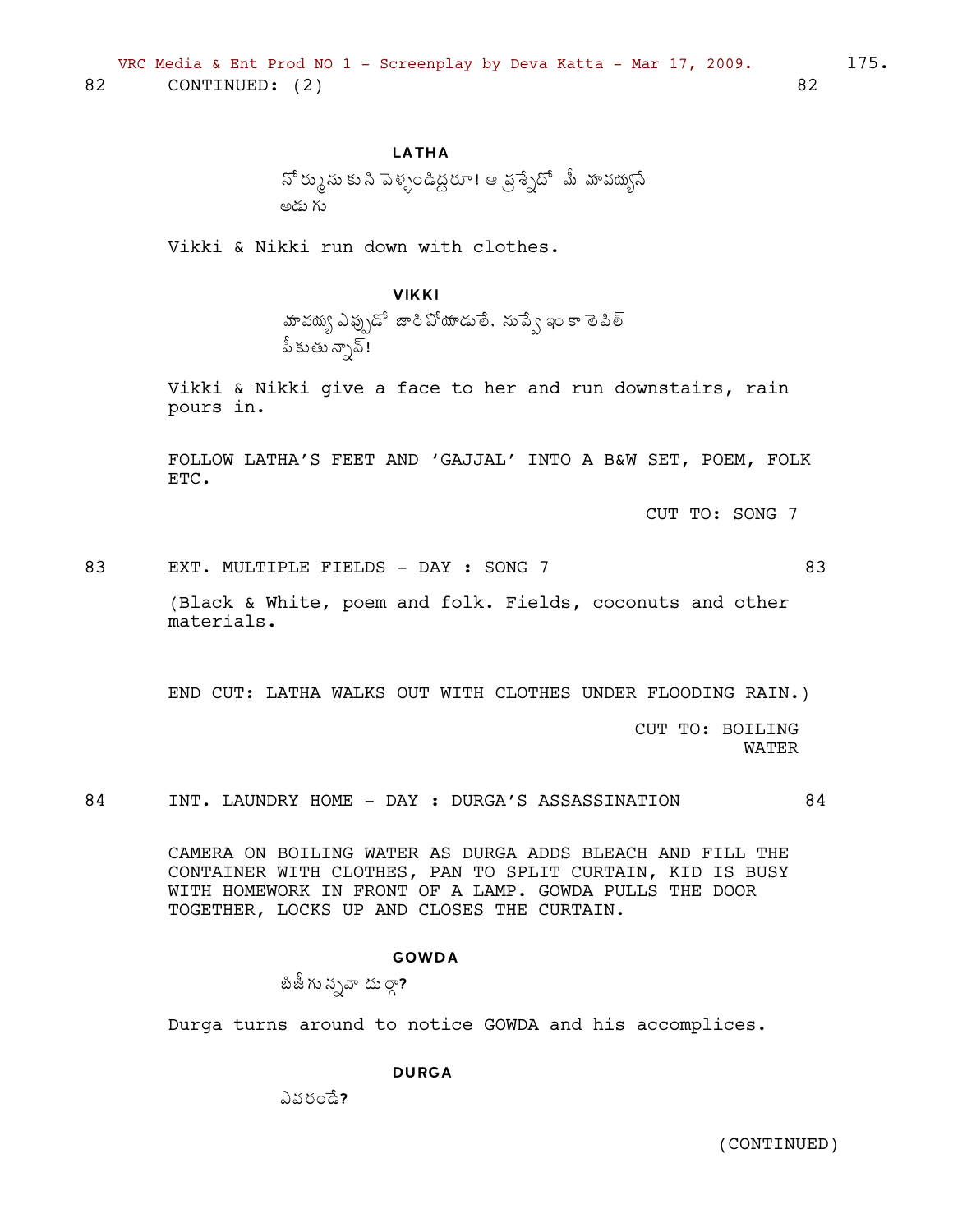associates shut the exit door, GOWDA lights a cigarette, Associates who swarm onto Durga, fill his mouth with a cloth and hold him down on the iron table, Durga resists in vain.

GOWDA PICKS UP A FUNNEL AND A BOWL, SITS DOWN NEAR DURGA, REPLACES CLOTH WITH FUNNEL IN MOUTH, START POURING WATER.

### **GOWDA**

ఇప్చిన్ డబ్బుల్ దో వ్కో సి సైడై వో రా లంబ్డీ అంటే, దేసికి రా ఉద్భమాలు సీకు?

Gowda throws the bowl away and gets up holding towel, look down at the fuming vapor rising out of Durga's mouth.

#### GOWDA (cont'd)

ప్రాణం సుస్సితమైంది కొడకా, ఉప్పుమంటే ఆరి పోతుంది! ఉద్భవాలు జేస్తే ఎక్కువ రోజులులుండదు

CAMERA PAN ONTO THE CHILLED ASSISTANTS, STILL HOLDING DURGA.

#### GOWDA (cont'd)

ఆయ్యగారు చేరు కున్నారు, వదలండ్రా

GOWDA walks to the exit mumbling.

### GOWDA (cont'd)

ి, సినీమాలొచ్చినాక సౌండ్లు పెరిగాయి గానీ ఎఫెక్ట్స్ లే కుండా బొయ్యింది

Gowda walks out into rain as associates follow, as Gowda takes off in his jeep, Durga's kid runs out of home and cries back inside.

> CUT TO: JEEP **TTRES**

85 INT. VILLAGE HOME - NIGHT : DURGA'S NEWS 85

(CONTINUED)

84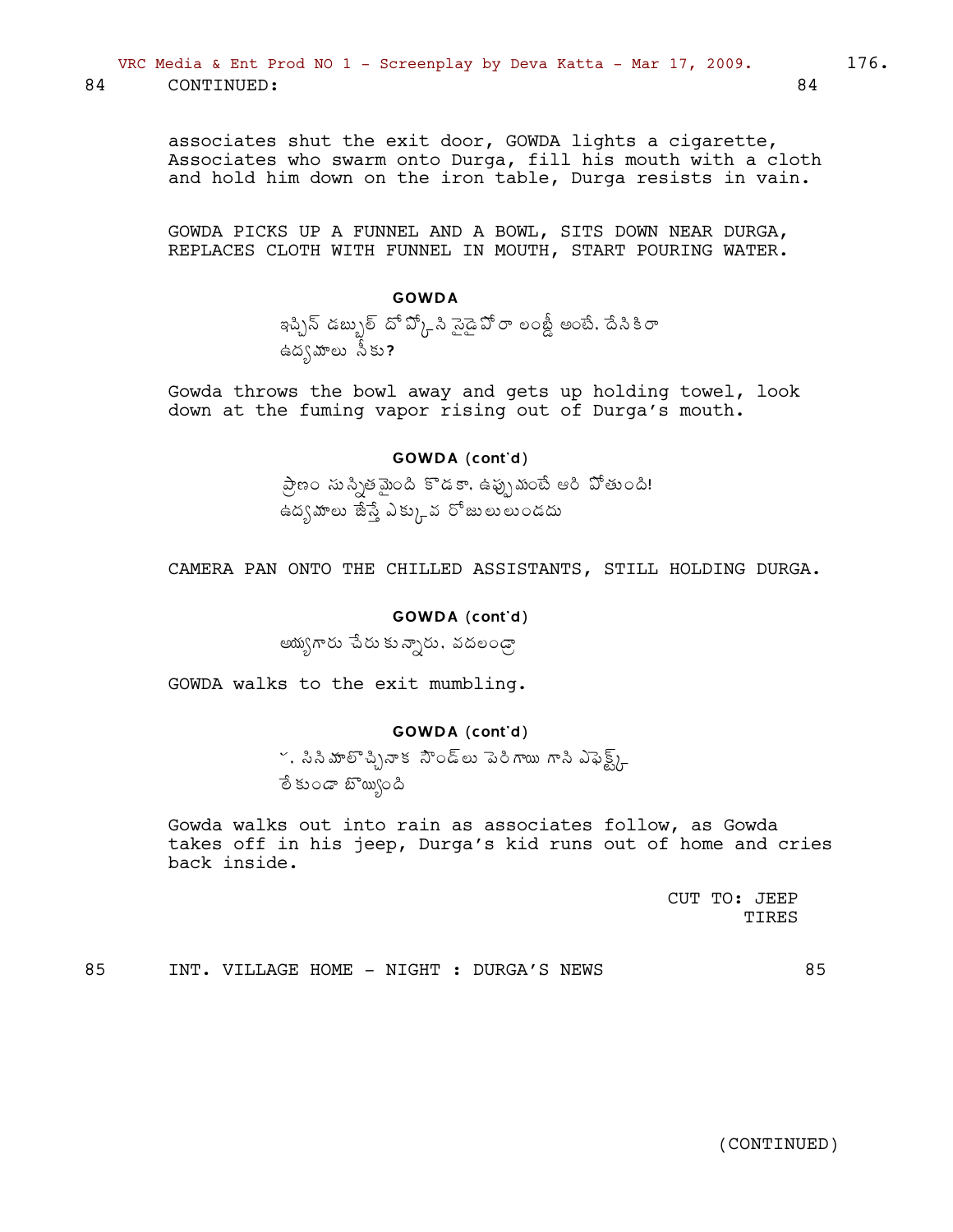UNDER POURING RAIN GOWDA'S JEEP HALTS NEAR AN INTERSECTION CLOSE TO MITHRA'S HOME, PAN TO LATHA READING NEAR THE WINDOW, VIKKI AND NIKKI BUSY WITH HOMEWORK.

Mithra and a couple of workers are busy peeling coconuts, sitting in front of TV and a pile of coconuts by the side. Mithra turns attentive to the news.

### NEWS READER (ON TV)

Breaking news, మాసికొండ granite భూ ముల contract మీద మూడు సెల క్రితం supreme court తీర్కా సించిన stay order సి ఈరోజు రద్దు చేయడం జరిగింది. మరోవైపు granite భూ ముల సిర్వాసితుల సంఘం నాయకుడు దుర్గా ఫ్ర సాద్ అకస్మేత్తుగా మరణించారు, దీని పెను క*ొ*న ముఖ కాంట్రాక్టర్ బాసి రెడ్డి  $\check{\;}$ స్తం ఉందంటూ వచ్చిన అరో పణల్నీ ఆయన పెంటసే తిప్పి కొట్టారు

Mithra gets up as Sombabu and a few people show up at the front door.

#### SOMBABU

దు ర్గాసి చంపేశారండే, లంజోడు కులు ఇంటి మీద బడి  $\sigma$ řín $\alpha$ ř $\alpha$  30 $\sigma$ 

ZOOM PAN ON MITHRA REACHING OUT FOR THE SHIRT, AND WALK OUT, ANGLED FROM TV.

CUT TO YARD.

#### MITHRA

ను ప్వింట్లో ఉండు

Mithra gets in the jeep, accelerates on dirty wet drive way. GOWDA notice Mitrha's jeep approaching, turns off lights and lean onto the wheel posing to be sleeping.

CUT TO: CROWD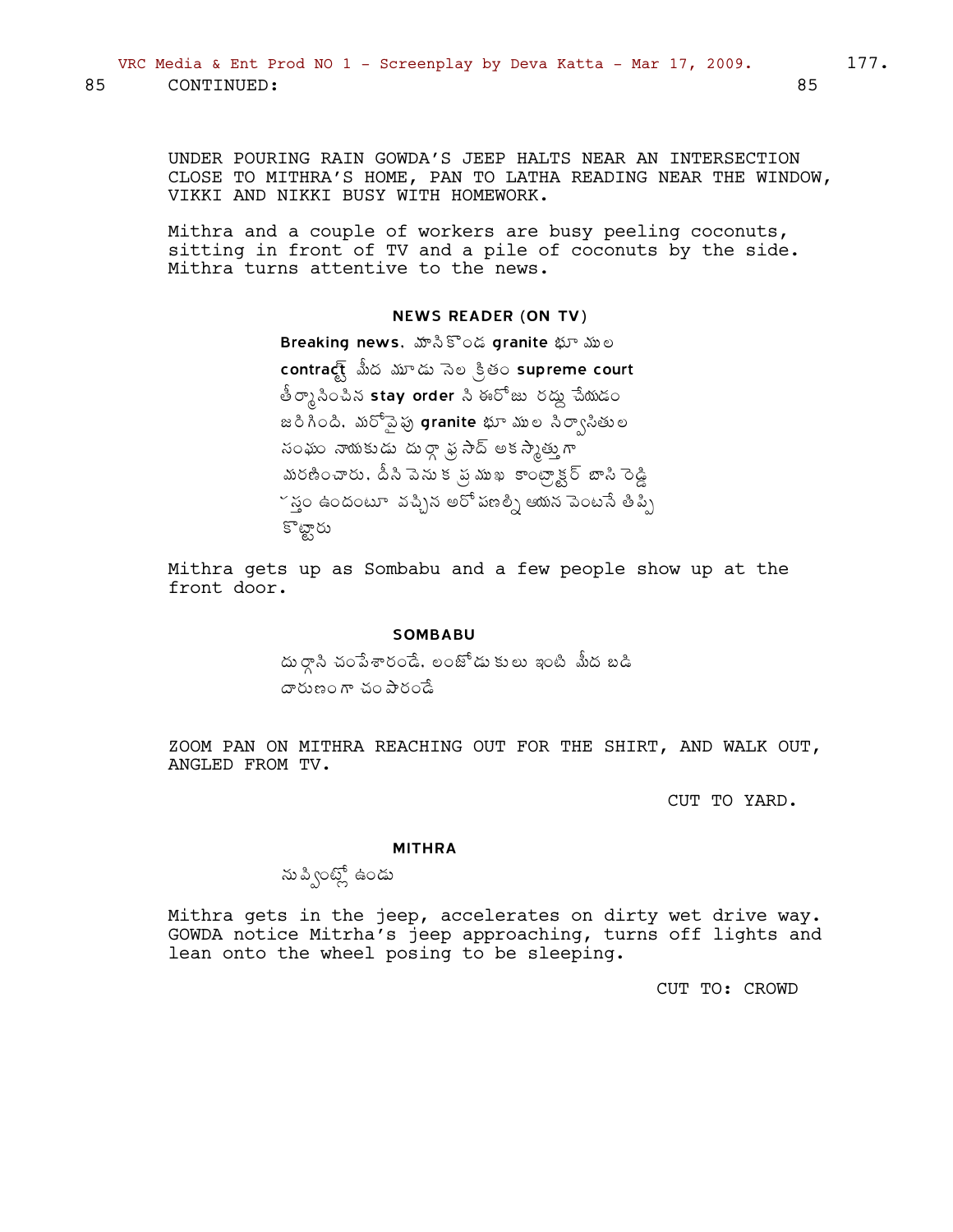86 INT. DURGA HOME - NIGHT : MOURN AND ANGER 86

Mithra looks down at Durga's mourning family and kids, walks back into the crowd on the street, a lorry halts in front of Mithra filled with angry villagers with various weapons.

#### VILLAGER 1

.<br>దీనె మ్మా టెజవాడ మొత్తం తగలడిఏో వాల్ రెయ్, సౌంతంగుంటే రెకతం దాగుతున్నార్ నా కొడుకులు,

### VILLAGER 2

 $6$ ండ్రా, ఏొద్దు సీకల్లా ఆ బాసి రెడ్డి గాడు క్లుసే పో వాల, నా కొడు కు*మడ్డ* మృడం మంగంపేటొళ్ళకే āల్పను కు*న్నా*డా?

#### VILLAGER3

ఆ లో కి గాడి సంగతి గూడా తేలుద్దాం పదరా, ధ్రీ లంజా కొడూ కు

Mithra notice Durga's elder kid following the crowd, getting in the lorry, boiling with innocent anger.

Mithra notice Durga's kid, grinding teeth shivering with anger under rain, lurking mobility. Mithra walks to the kid and pulls him out of the crowd and walks away. Protestors pause and look at Mithra, most of them follow gradually.

> CUT TO: DOCUMENTS

87 INT. COLLECTOR HOME - NIGHT : BADI OR BASI REDDY 87

Mithra places the documents on dining table, sitting across the collector.

#### MITHRA

ring road మీద supreme court approve సేసిన original sketch

Mithra pulls the kid close.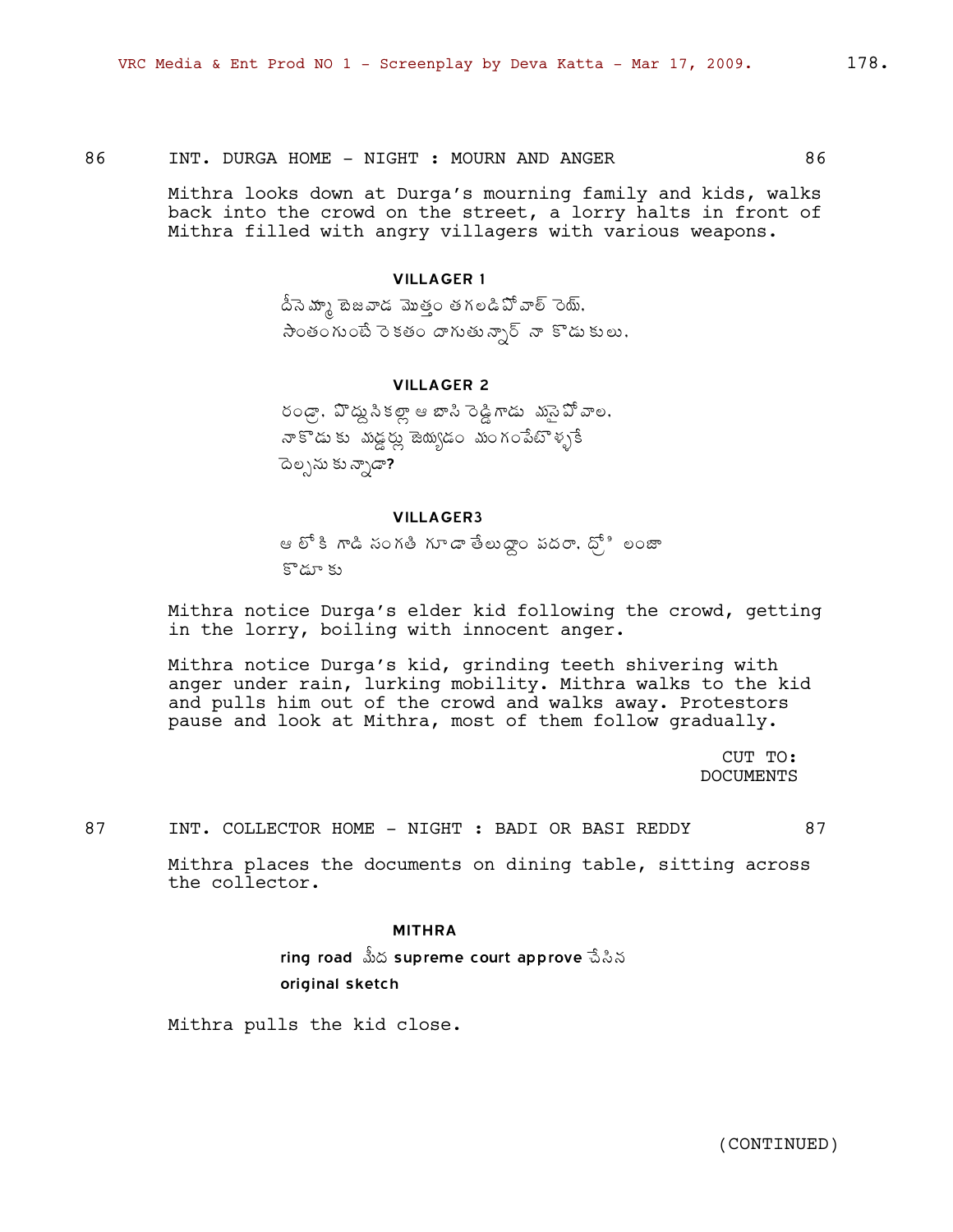## MITHRA (cont'd)

,<br>వీడు దుర్గా కొడుకు, పొద్దున ఫున్హకం పట్టుకుని  $\bm{a}$  a  $\vec{a}$  and  $\vec{a}$  is a canal whole  $\vec{a}$  is  $\vec{b}$  and  $\vec{b}$  is  $\vec{b}$ ఉంది. ఈ స్కాం ల<sup>ే</sup> బలిసిన కాంట్రా<sub>న్</sub>ర్ లతో పాటు  $x$  బలమైన నాయకులున్నారసి గూడా మీకు పెలుసు, కానీ ఈరోజేదీ వాళ్ళ కళ్ళల్లో పొంగే కసి కన్నా బలమైంది కాదు.

Mithra pause and leans forward.

#### MITHRA (cont'd)

కఠెక్టర్ గారూ! ఈ ఏొంగు నన్నడ్డ కోడానికి మీకిరపై నాలు గు $\sim$ గంటాలు టై మీస్తున్నా, అది దాటితే ఆ గుంపులో సేనూ ఒకడ్చౌతా

Mithra gets up and walks with the kid as Collector looks at the file.

CUT TO: CATTLE

88 INT/EXT. VILLAGE HOME - NIGHT : OMNI TRUTH & ZERO GRAVITY 88

Pan from cattle onto Gowda & his associate jumping the wall, settle down hiding behind the cattle. Bangaru wakes up from sleep noticing the gang, panics and acts sleepy when GOWDA turns to him with the sniper. GOWDA notice Latha and kids dining inside by the window.

GOWDA shows the spot to Damu in the drive way, Damu moves out holding the bomb,starts digging, Bangaru feels increasingly nervous.

Damu plants bomb in the ditch and covers it up and runs back, Approaching jeep through the rain, far away.

(Distant conversation

NIKI ఆ! ఆ పెండి గ్లాస్ నాదీ

**VIKKI** 

అవో. నాదీ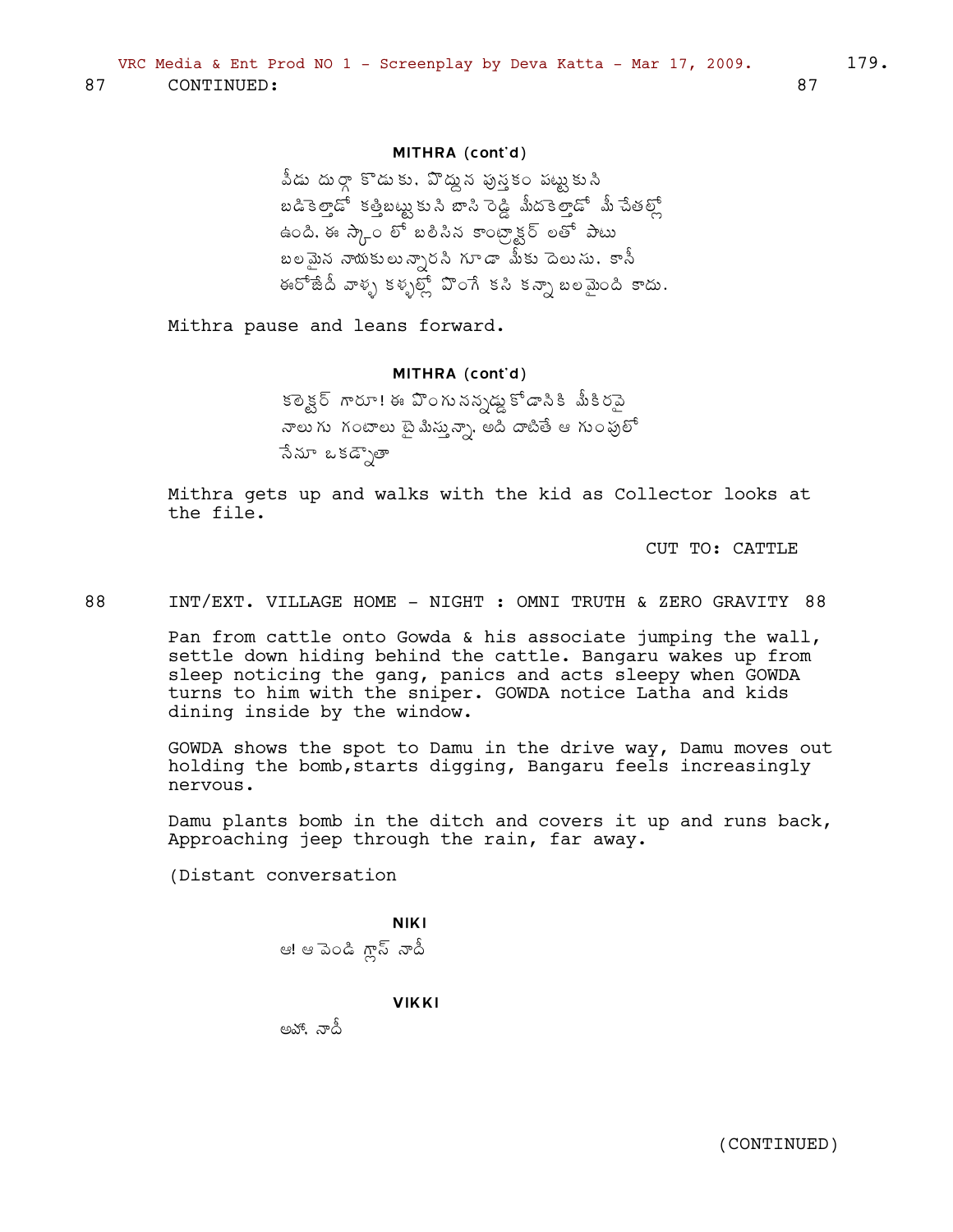**LATHA** 

చిన్నోడు గదా వదిలిపెట్టైవే, ఇంకోటి కొనిపెడతాను నీకూ

**NIKKI** 

చిన్సోడేం గాదు, రౌడీ వాడు

### **LATHA**

ఏయ్ చు ప్! గ మ్మున తీను!

Nikki turns to plate as Vikki poses victorious).

Nikki suddenly screams pointing to the window on the other side, Latha turns to notice Bhasha lurking and jump off the wall like a ghost, Sombabu and others rush out to chase.

#### **SOMBABU**

ఏథ్! ఎవడ్రా అక్కడా? రేథ్!

Bhasha's shadow under the approaching jeep lights, fades into dark, Mithra halts the jeep in the drive way.

#### **MITHRA**

ವಿತುಂದಿರ್?

### **SOMBABU**

ఎవరో కాపు గాత్తచ్చారు బాబూ. పాప జూ సి దడుసుకుంది. దొరికినట్టున్నాడు నాయాలు

Mithra looks back as Golie is screaming and fluttering as people carry him under rain.

### **GOLIE**

ఒరేయ్ మీ chase కీ నాకూ ఏమాత్రం లింకు లెదురా! నా మొ~ రాశే మోగాని, border తొ క్కిన దగ్గర్సుంచి కనిపిచ్చిన ేగడల్లా కు మ్మొదులు వ్నాడు

SomBabu recognizes Golie and start punching.

88

180.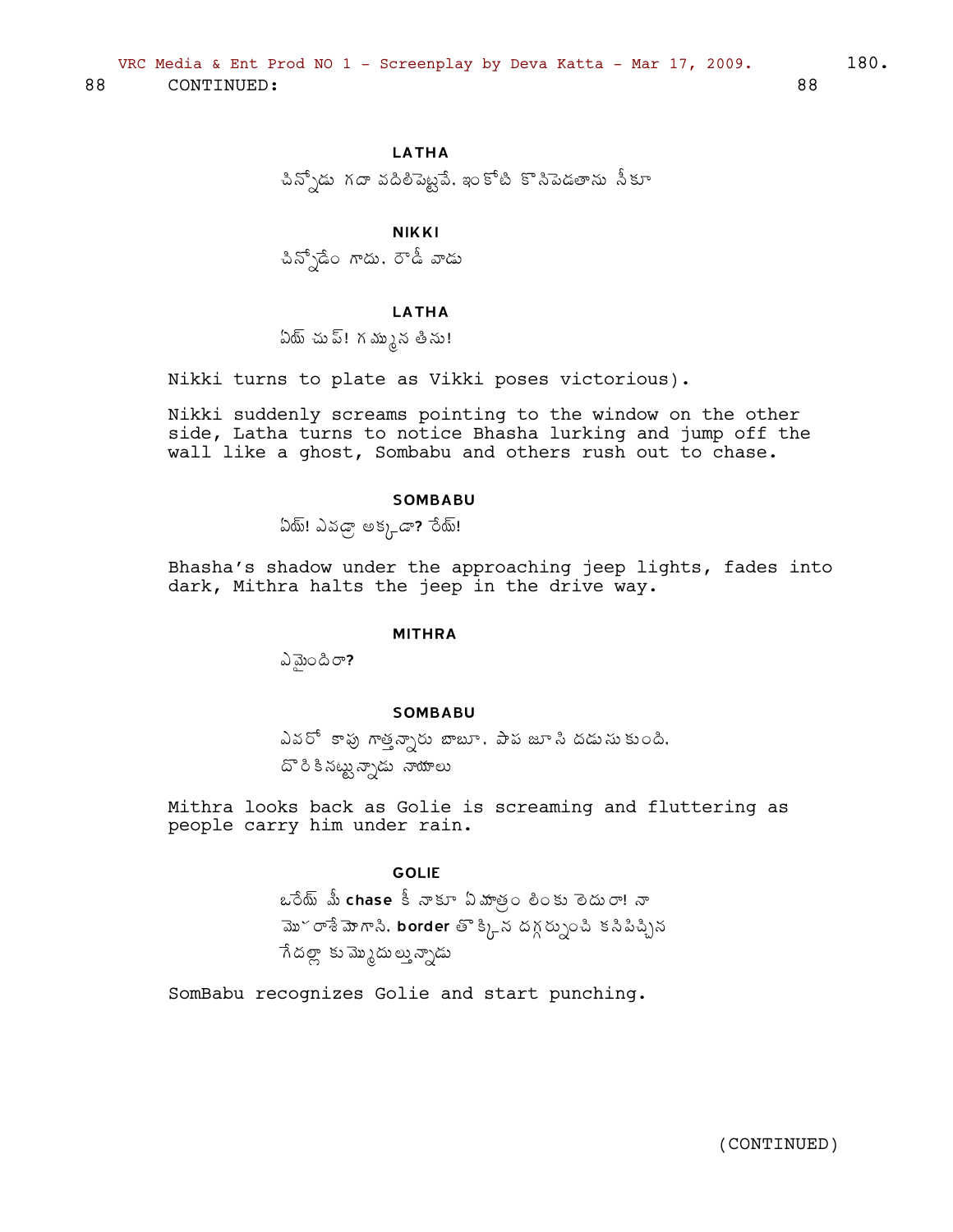### **SOMBABU**

GOLIE

(crying)

బావా,

ఒరే నువ్వా, ఎస్ని దమ్ములుంటే నస్నే దారడు గుతాఫురా**?** హెద్దు స్ పిఫిన్ కొట్లో దారడిగేడు బాటో, ఏజెంటను కుసి ఒదిలేశా, ఎవరు పంపార్గా నా కొడకా సిన్సూ

Mithra recognizes Golie in dark.

## MITHRA

ఆడ్పొదల్గా, ము ష్టేషతారంలో ఇక్కడేం జేత్తన్నావురా ను వ్వూ?

#### GOLIE

(crying)

అయ్యేయస్ ఫైలయాςను జావా

#### MITHRA

అంటే పాసవుతానసి అంత బలంగా నమ్మానా? లో నకి డీస్కెల్లీ సెత్తిన సీళ్ళు బొయ్

Golie is lead by the people on driveway, sniper view, cam pan from the bomb onto Mithra, people approach. GOWDA turns to Damu holding the remote, signals the sequence of events for, (sniper, bomb blast and point blank attacks).

Bangaru moans and struggles as Mithra approach the spot, shocked to notice someone in between. Bhasha stands blocking the sniper view. Bhasha smacks GOWDA with a thick metal chain, looks at Damu holding the remote, smacks him, associates take shots at Bhasha who runs into the cattle untying them one by one.

Mithra rush to the shelter, GOWDA triggers the bomb, Bhasha delivers a death blow to GOWDA. Mithra ducks the mis-timed blast and looks through cattle to find all four of the perpetrators lying down amidst restless cattle. Bangaru unties himself and runs through the drive way screaming, Damu craws up, jumps off the wall and runs into the street.

# BANGARU వామ్కో బాంబో! ఓర్సాయనో బాంబో! బాంబో!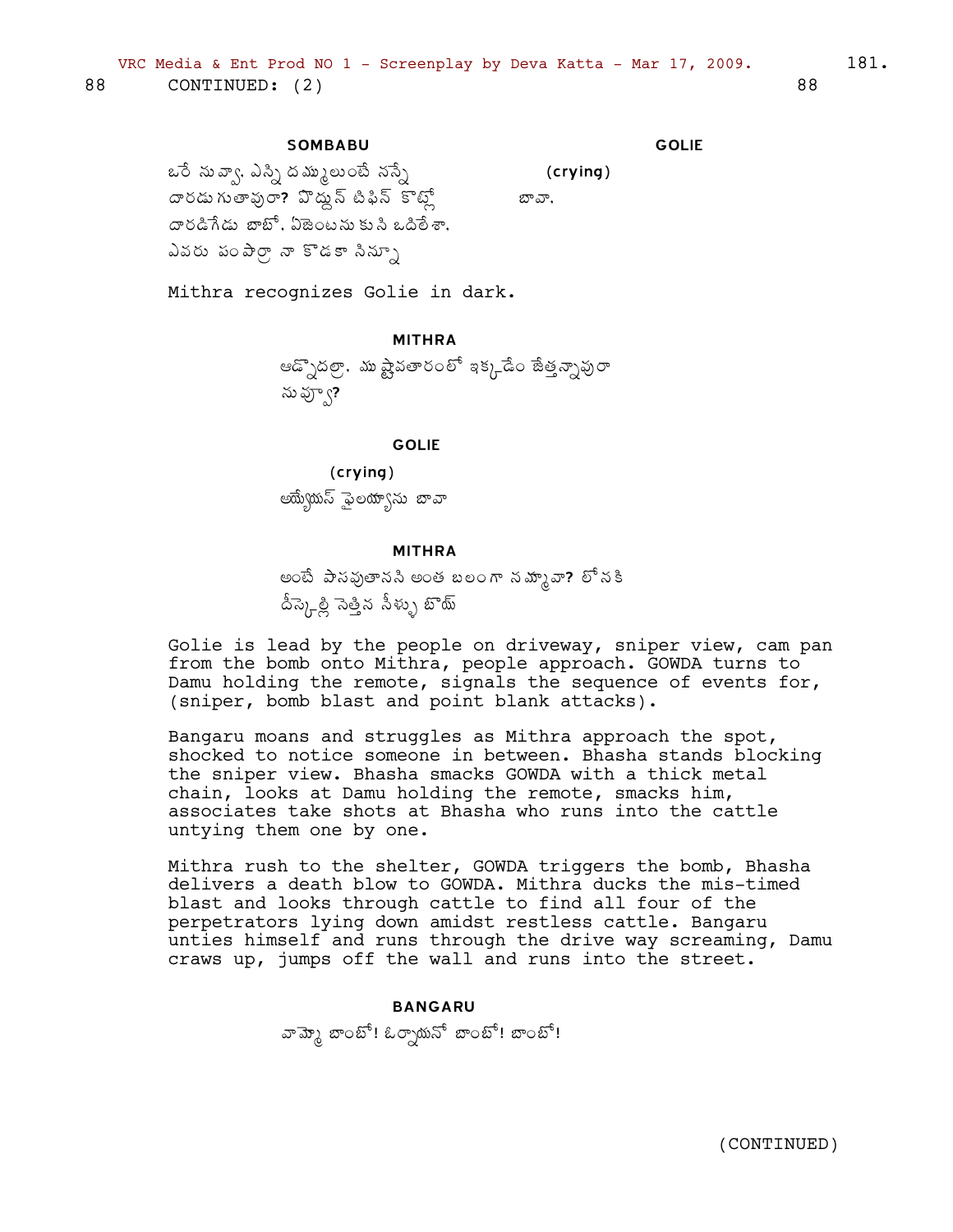SOMBABU SHACKLES THE CATTLE BACK INTO THE SHELTER AS MITHRA FOLLOWS BHASHA WALKING EVASIVE.

#### MITHRA

భా ష<u>ా</u>!

Bhasha looks into Mithra's eyes drifts away.

#### MITHRA (cont'd)

బా ష<u>ా</u>!

Bhasha runs onto the streets grunting, Mithra chases him deep into the village and grabs him back at the cattle shelter, Bhasha look disturbed and tries to break away.

#### MITHRA (cont'd)

#### (shakes up)

భా*షే*, భాషే, నన్ను చూడు!

Bhasha looks deep into Mithra's eyes, tries to run away, Mithra holds him with force yelling.

### MITHRA (cont'd)

 $x^2$ ఫా షా ఎ $y^2 + y^2 = 2$ శ్వల్లో పేశ్రీ పేశ్రీ పేరు గడబ్బాద్

Bhasha slides down to Mithra's knees.

#### BHASHA

### (ruptured and dense)

పిముక్తి కోసం, పిముక్తి కోసం పరుగుదీనన్నా స్వామీ! పాతిక సంవత్సరాలు *మ*డిగట్టుకున్న పాపాన్ని మోసి బరుపై పిముక్తి కోసం పరుగుదీన్తన్నా సామీ!

Bhasha cries hold Mithra's knees tight, Mithra is puzzled.

SLOW ZOOM ONTO BHASHA.

CUT TO: PHONE

89 INT. LOKI HOME - NIGHT : THE SETBACK 89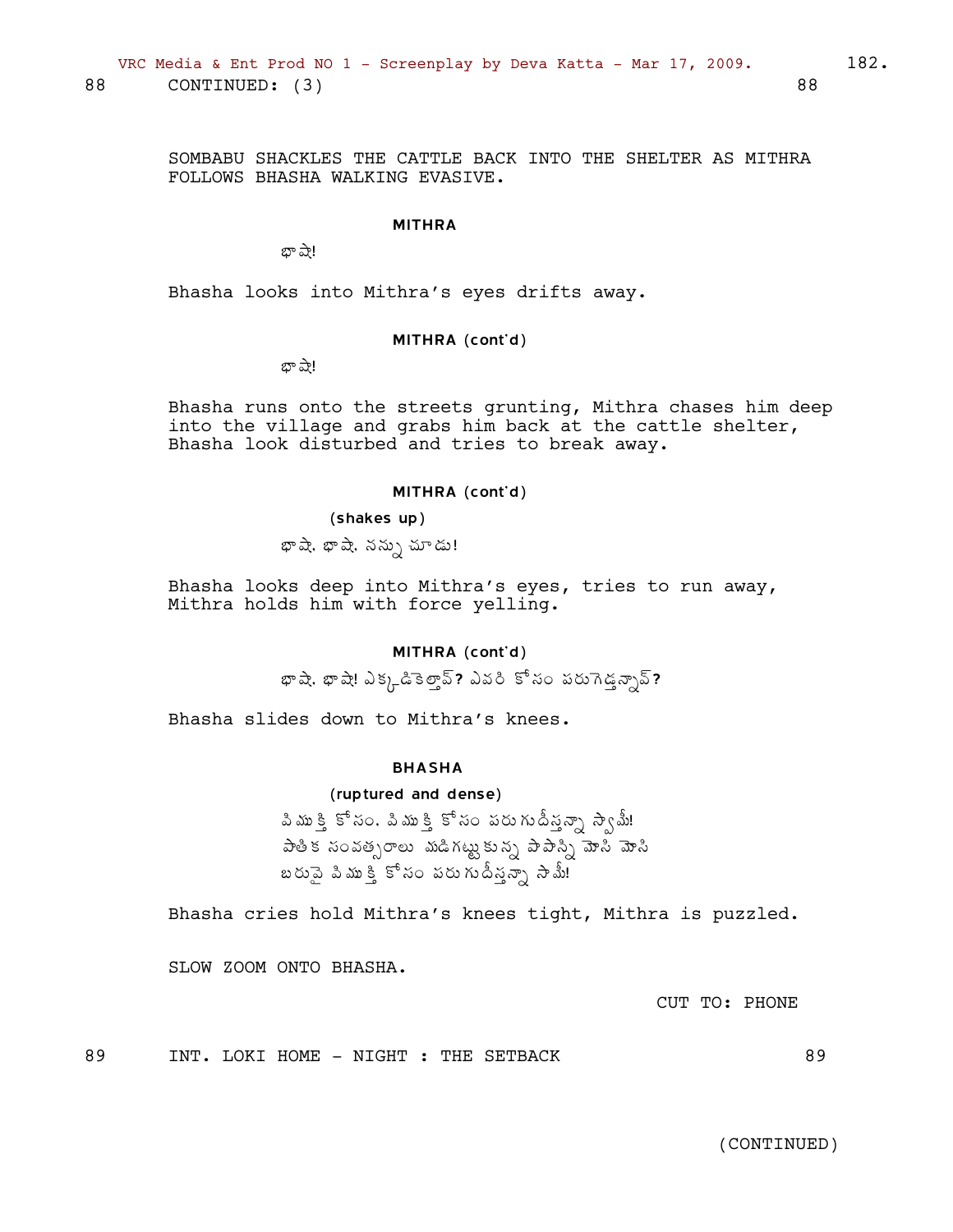FOLLOW PHONE, GOWDA PICKS UP THE PHONE.

## DAMU (V.O.)

target backfire అయ్యంది సార్. మాధైలో ఎవడో భాషా అంట, చెదర గొట్టాడు

GOWDA hangs the phone and looks at Loki.

#### BASI REDDY

(pause)

భా ష<u>ా</u>!

Loki looks with a smirk, finishes the drink, Basi Reddy gets up a bit nervous.

### Basi REDDY (cont'd)

సేసింటి కి బొ్ే మనుషుల్ని పంపిస్తాే గాసి, అప్పుడుదాక తలు పు్లే న్క్లోసి జాగర్గగా ఉండు

Loki seem uninterested.

LOKI అవసరం లేదెల్లి పడుకో రెడ్డే, నా పేట పగతో కాదు, ప్రేణాల కోసం కాసేకాదు.... సివురు జీల్పీ హెక్కుతున్న ఒక సిజాన్సాపడసికి...

Basi Reddy scratches head in confusion, thinks Loki is mad and walks out of the room.

#### BASI REDDY

 $t$ arget miss అవడం మామూలే నాయుడో, ఈరోజు కాకుంటే రేఫు

## LOKI

ఇ
$$
\frac{1}{2}
$$
 **targets** ఏం మిగల్లేదు ఎల్లి పడు కో రెడ్డే

Basi Reddy stares for a moment in confusion, leaves the office, Loki gets up amidst intense thunder, wind and lightening, walks towards a shelf, pulls out a revolver, checks for bullets and flips it closed.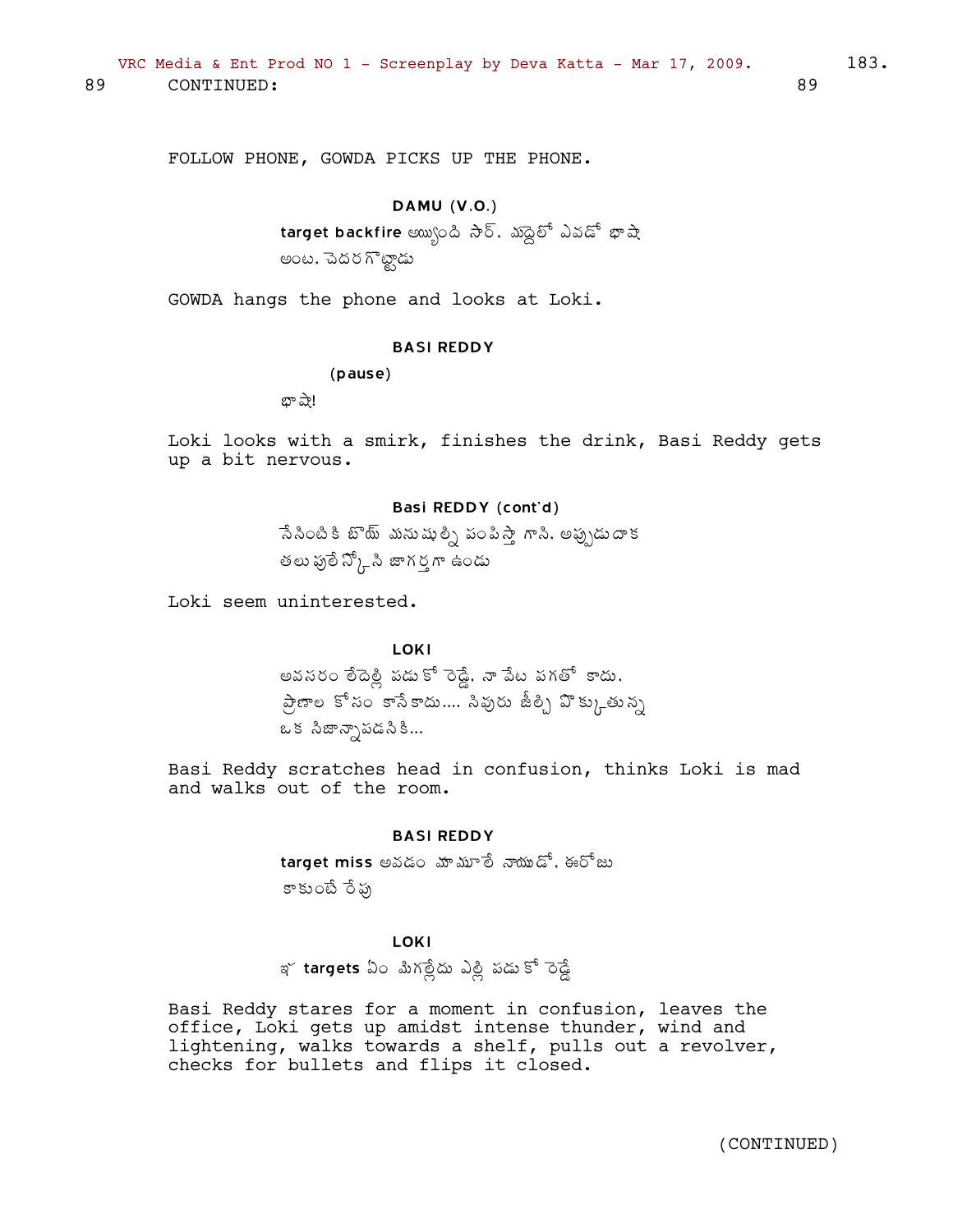WIDE VIEW AS LOKI WALKS TOWARDS THE ENTRY DOOR AND SETS IT WIDE OPEN AS HARD WIND BLOWS THROUGH THE CURTAINS, SITS AT THE DINING TABLE, FIXES A DRINK AND LOOKS AT THE PORTRAIT OF VISHVA ROOPAM.

LOKI SLOWLY SLIPS BACK TO THINKING THE GRAND ECLIPSE.

(Transition BGM into black & white flash back).

CUT TO: KOTA GIRI

90 EXT. VILLAGE OUTSKIRTS - DUSK : THE GRAND ECLIPSE 90

FLASH CUTS OF CAMPAIGN CONFLICT AT DUSK, KOTA GIRI STABS KESAVA AND ABSCONDS WITH ALL HIS PEOPLE, LOKI CHASES KOTA GIRI BUT TURNS BACK TO ATTEND KESAVA, GETS KESAVA INTO THE OPEN TOP JEEP UNDER THE BREEZY DUSK, BHASHA DRIVES.

AS THE SUN TURNS RED FACING A TOTAL ECLIPSE, LOKI IS SITTING IN THE BACK HOLDING KESAVA'S HEAD ON LAP, JEEP PIERCE THROUGH BY THE FIELDS FACING THE VULNERABLE SUN, KESAVA FEELS DRIED OUT.

### KESAVA

లో కీ! సీళ్ళు

## LOKI

ఒక గంటలో ఆస్సిటల్ కెలాౖమన్సా, ఇప్పుడు సీళ్ళు తాగొడ్డు

Kesava struggles and coils in pain.

### KESAVA

ఒంట్లో ఏ మీ లేదురా, పది సిమిషేలు కూడా బతకలేను ఆపండ్గా, ఒంట్లో ఏం లేదు రా…

Loki feels worried looking at Kesava.

LOKI

 $x^{\frac{1}{2}}$ బండా  $\mathfrak A$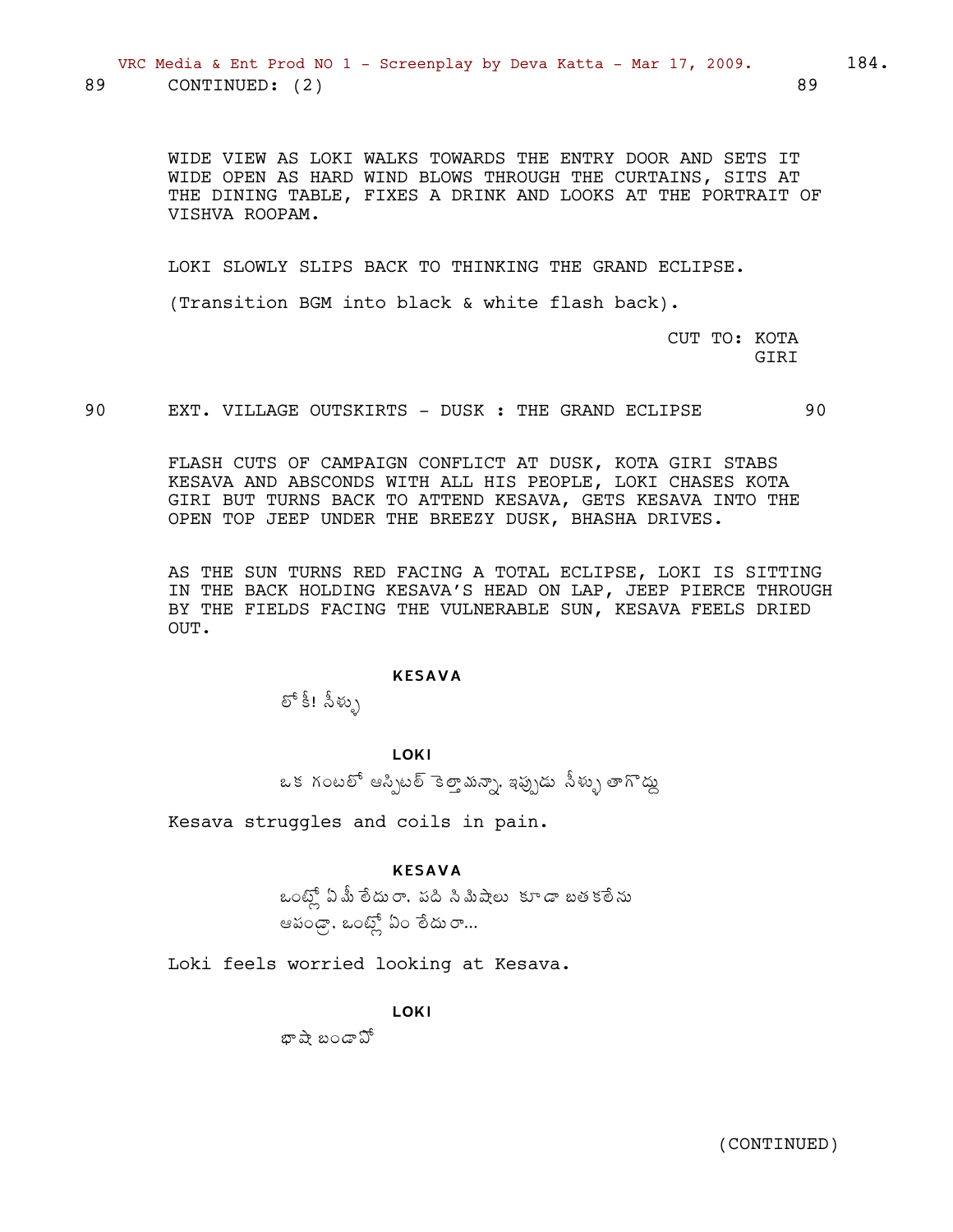Jeep stops on the road amidst paddy fields, Bhasha runs into the fields with a can, Loki holds Kesava in his lap, A moment of silence and anxiety.

#### KESAVA

## (groany)

 $\varepsilon^5$ နီ....

Loki is inattentive and looking out for Bhasha.

### KESAVA (cont'd)

(airy)

 $E^{\text{th}}$ ీ... సేను ఏోతే నా స్థానంలో నుంచుంటావా?

Loki turns a bit puzzled (Intercut from present Loki).

## KESAVA (cont'd)

సేను చస్తే నా స్తానంలో నుంచుంటావా?

### KESAVA (cont'd)

నా పిల్లలకి తండ్రిగా.. నా తండ్రికి బిడ్డగా నుంచుంటావా? ఊరి నాయకుడిగా నుంచుంటావా?

Loki looks down touched and nods, picks up water from Bhasha and feeds, Kesava settles down, Bhasha runs to the front.

JEEP TAKES OFF, INTERCUTS AS KESAVA START FEELING BETTER.

Loki's faces an increasing conflict of thoughts as the eclipse progresses.

RAMP CUTS ON WOUND, LOKI, KESAVA, ECLIPSE AND BHASHA, LOKI LOOKS DOWN AT KESAVA AS HE COMES TO THE EVIL DETERMINATION, BHASHA NOTICE THE DEADLY SILENCE FROM REAR VIEW MIRROR AS IT TURNS COMPLETELY DARK UNDER TOTAL ECLIPSE.

## KESAVA (V.O.) (cont'd)

సేను ఏోతే నా స్తానంలో నుంచుంటావా?? .....సేను ఏోతే నా  $\lambda$ సైనంలో నుంచుంటావా? ఊరి నాయకుడిగా నుంచుంటావా?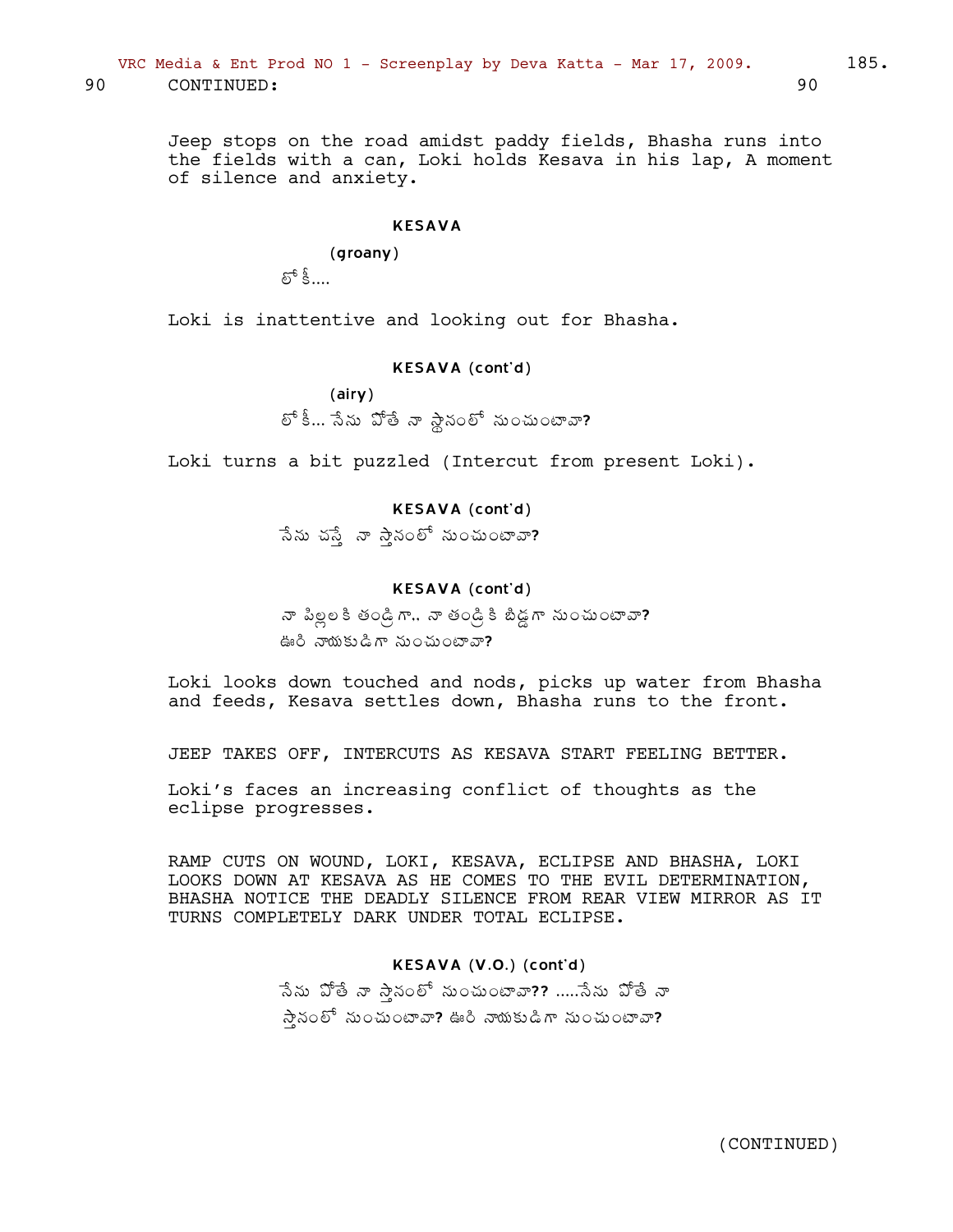LOKI GRADUALLY CLUTCHES KESAVA'S NECK WITH BOTH HANDS SOUEEZES TIGHT WITH UTMOST DETERMINATION, KESAVA FLUTTERS FOR LIFE, BHASHA NOTICES THE SCENE FROM REAR VIEW MIRROR, DRIVES THE JEEP INTO THE PADDY FIELDS.

BHASHA RUNS TO THE REAR OF THE JEEP, NOTICE KESAVA LYING STILL, LOKI LOOKS ACCOMPLISHED AND GRADUALLY TURNS CONSCIOUS AS THE SUN COMES OUT, LOKI LOOKS AT KESAVA STUNNED, FEELS INCREASING DISTURBED WITH REMORSE.

**LOKI** 

అన్నా, అన్నా, అన్నా, అన్నా,

LOKI GETS OUT OF THE JEEP FEELING BREATHELESS, WANDERS IN THE FIELDS.

## LOKI (cont'd)

ఈ పసి పేసింది సేను కాదురా, నాకేదో ఫూసింది, భాషే!

Long wide zoom as Loki covers face with both hands.

## LOKI (cont'd)

ఆయ్యో భాషా. భాషా!.!. ఈ పాపాస్సెలా మొయ్యను రా. ఈ పా పాస్సెలా మొయ్యను రా దేవుడా!

Loki grabs Bhasha with overwhelming quilt, controls himself.

## LOKI (cont'd)

ఎల్లి పెద్దయ్యకి చెప్పూ, జెప్సరా, వచ్చి నన్ను నరికెయ్యమన్రా

## **BHASHA**

సేను పెద్దయ్య మనిషిని కాదయా్య, నీ మనిషిని...

Loki looks at Bhasha with changing thoughts.

### **LOKI**

 $\hat{\mathbb{S}}$  లెక్క,  $\hat{\mathbb{S}}$  యజమానితో, నా లెక్క, నా యజమానితో

TIME TRANSITION AS THE SON COMPLETELY COMES OUT OF THE ECLIPSE, LOKI STANDS LOOKING AT BHASHA, THINKING IN GUSTY BREEZE.

90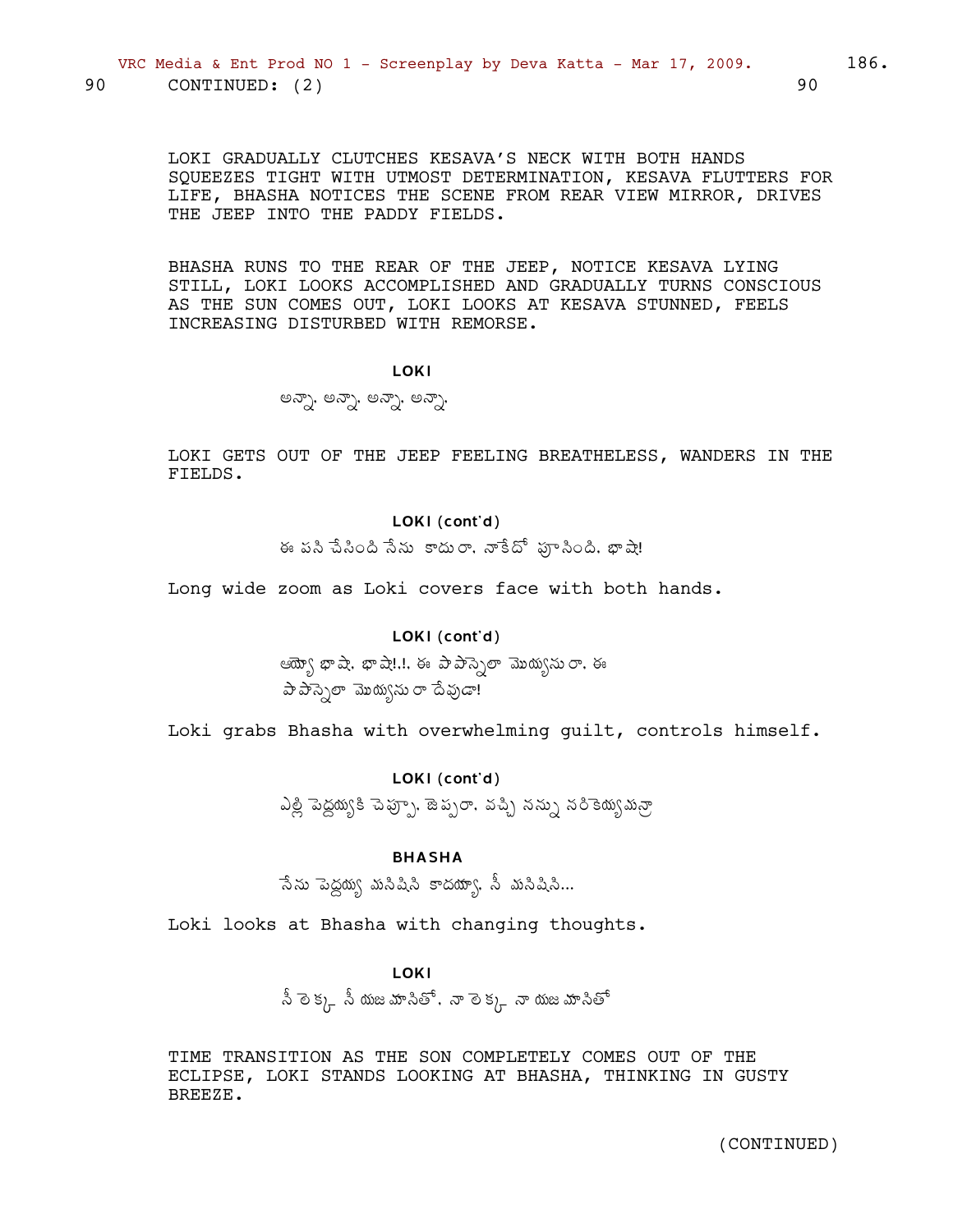VRC Media & Ent Prod NO 1 - Screenplay by Deva Katta - Mar 17, 2009. 90 CONTINUED: (3)

187.

90

91

CAMERA PAN TO BHASHA'S YOUNG AND CLEAR FACE, TRANS TO THE OLD GUILTY FACE.

> VOICE CUT TO: **BHASHA**

91 INT. VILLAGE HOME - NIGHT : ZERO GRAVITY

## BHASHA (V.O.)

అందరి లెక్కలూ తేల్చే యజమాని పైను న్నాడని తెలు ను కోడానికి జీపిత కాలం పట్టింది స్వామీ

MITHRA STANDS NUMB UNDER 'ZERO GRAVITY'. (REF: TARKOVSKY'S SOLARIS) THE RAIN, CATTLE AND OTHER FLYING OBJECTS SUSPENDED FREE OF GRAVITY AS MITHRA LIFTS BHASHA UP CLOSE TO HIS FACE, IN SHEER DISBELIEF.

#### BHASHA (cont'd)

ఈ సిజం దాచడం కన్నా పెప్పడంలోనే ఎక్కువ నొప్పుందసి తెలిసి కూడా, బరువు మొయ్యలేక జెప్తున్నా స్వామీ

Bhasha looks light and free, lightening, shelter collapses under the wind as gravity comes alive.

CUT TO: LOKI

92 INT. LOKI HOME - NIGHT : AXIS OF TIME 92

LOKI LIGHTS CIGAR, COCKS THE GUN AND WAITS LOOKING AT THE WAVY CURTAIN, PAN. INTERCUT OF LOKI TAPPING THE GUN ON TABLE WITH FEAR OF SILENCE.

PAN FROM THE DRIPPING SHAKY TABLE CANDLE TOWARDS THE FRONT DOOR AS MITHRA EMERGES, FOLLOW OUT FOCUS IN LOKI'S POV AS MITHRA APPROACHES, SITS ACROSS LOOKING INTO LOKI'S EYES.

LOKI POINTS THE GUN AT MITHRA AS BHASHA STANDS AT FRONT DOOR, LOKI HOLDS THE GUN WITH A DEJECTED SMIRK.

A long silence, Loki holds the gun back.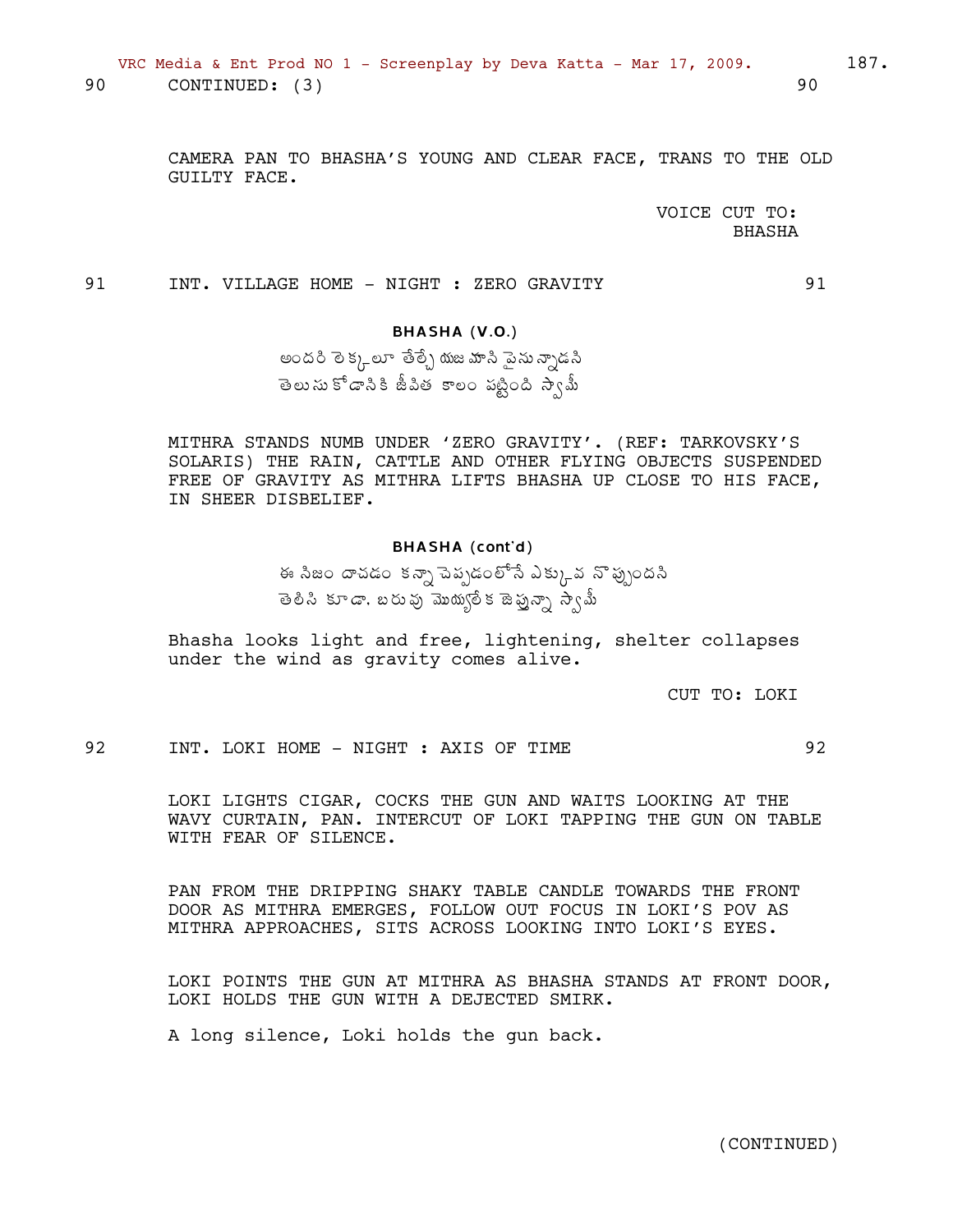## **MITHRA**

~ు్, చావుకన్నా సిజమే భార మసి వదిలేస్తున్నావా?…చంపు.. ఇంకా సిజమేంటో తెలీసి థ్ర మలో ఉన్నా...సిజాన్సీ జీర్ణించు కుసే లో పు చంపు...

Loki gets up and stands away looking at Savithri's image.

RETRACTIVE-ZOOM (BG CONTROL) FROM BEHIND.

#### MITHRA (cont'd)

పెతికేళ్ళుగా నీ పాపాస్ని చేసిన గూట్లోనే పాతిపెట్టావ్!", ఎస్సి పురాణాలెతికినా సిన్సు తేల గొట్టే పాత్ర లేదు... సీకు తీరుృసిచ్చే శాసనం లేదు

Loki walks across the table as the candle flaps to survive.

**LOKI** 

ూ, ఓ సారి ఆ ఫురాణాలు దాటి చూడు, అవసరాల కోసం దార్లు తొక్కే పాత్రలు తప్ప<sup>ీ</sup> రోలూ పిలన్లూ ేంరీనాటకంలో...

Loki turns to Mithra with wide eyes.

## LOKI (cont'd)

~! మంచి చెడులంత తేటగా కనిపించే సూత్రాలైతే దేనికో ఇస్సీ శా స్త్రాలూ. మతాలూ? మనిషిలో కూరు కు వొయిన ధర్మం ఒక్కబే. అ~ం! పాకే ప్రాణిసి కదిపే సిజం ఒక్కబే. ఆకలి! పరితపించే ఆత్మనల్లా శాశించే శక్తొకటే, ఆశ!

Loki mellows down thinking back in time.

### LOKI (cont'd)

ఆశ ముసిరినప్పుడు ఆలోచన మనక బారుతుంది. నీతీ సిజాయింలు కొలిమిలో కొవ్వాత్తుల్లా కరిగిపోతాయ్.... ఆ రోజు స్వాధీనంలో లేకుండా చేసిన తప్పు కోసం జీపిత మంతా లెక్కు చెల్లిస్తూనే ఉన్నా... తండ్రితా. భర్తలా, బంట్రో తులా... ఆలోచించి తప్పు చేసిన వాడ్నైతే ఆరోజే వీడ్ని చంపి సిజాస్సి పాతిపెట్టేవాడ్ని

92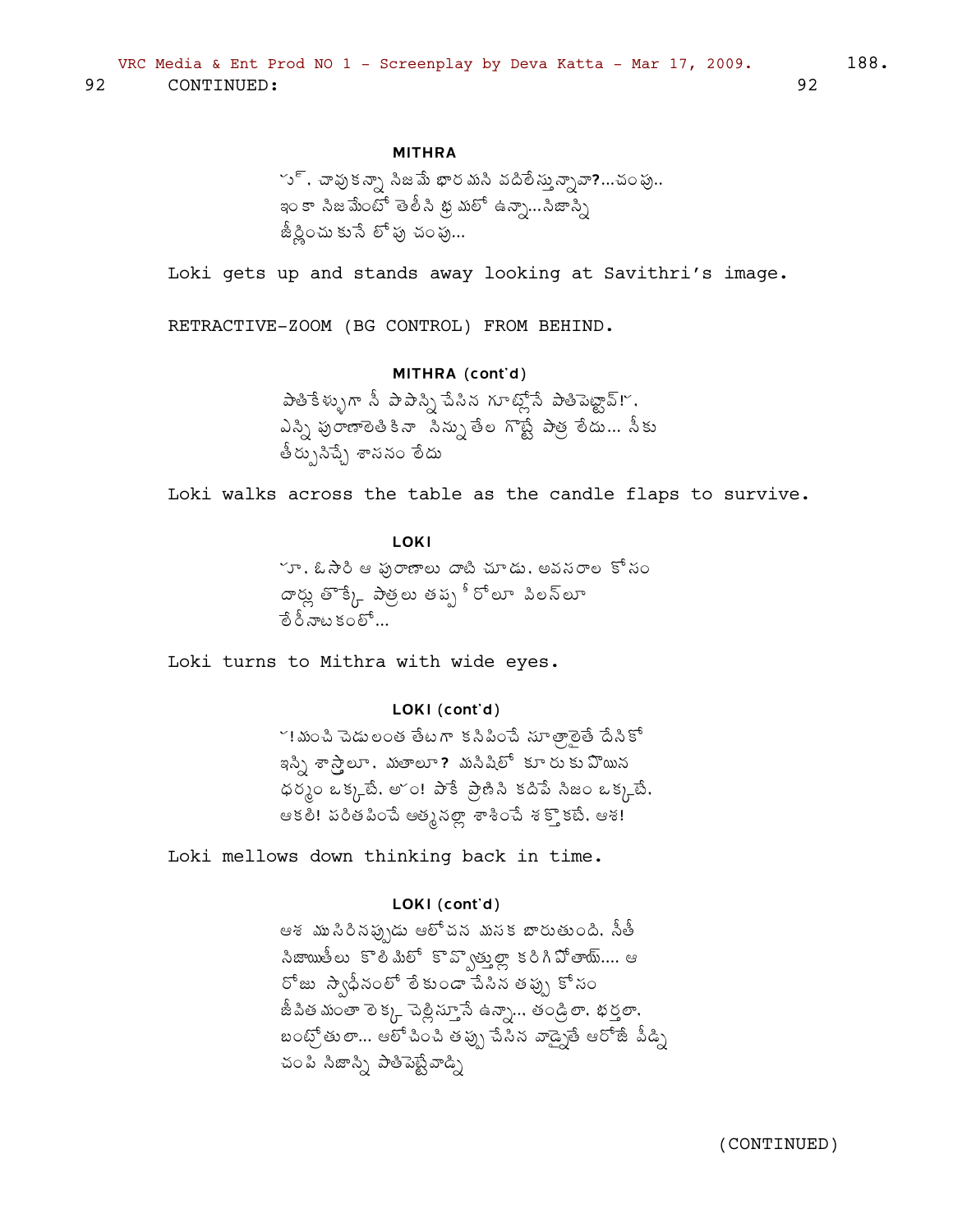## LOKI (cont'd)

కానీ ఈ వ్రస్థానంలో ఈ గంట దాటి సేను బతకాలంటే మీరు చావాలి, నా స్వరూ పాస్ని ఎత్తిచూ పే గుర్తులన్నీ పెరిగి పో వాలి....

Loki points gun at Bhasha, Mithra pushes it away, gun slides out. Bhasha gets into the muddle and try to muscle Loki away, Mithra commands Bhasha to stay away and lets Loki continue the beating.

#### LOKI (cont'd)

నీ పెలుతురుతో నాకున్న ఒకే ఒక దీపాస్ని చీకటి చేశావ్, నన్ను సిజంగా రాశ్వుడ్ని పేశావ్... కసాయి సిజాస్ని చూ డాలనొచ్చావా? చూడూ, చూ సి నాలో ఉన్న చీకటిని చీకటి మింగు, లేదంటే ఆ చీకట్లో కలిసిపో.

As Loki gets tired of beating, Mithra holds his knees tight, moaning something that catches Loki in a surprise.

#### **MITHRA**

#### (in agony)

$$
\sigma \sigma \gamma \dots \sigma \sigma \gamma \dots
$$

Loki is stuck with Mithra's connotation, puzzled, drops the wedge, collapses in the chair with a heavy heart.

#### MITHRA (cont'd)

ేనేను సిన్ను చంపాలసి రాలీదు నాన్సా.... సీచేతిలో చచ్చేంత ్షేమ సీ మీదుందిగానీ, ఇం కా సిన్సు చంపేంత కో పం రావట్లేదు నాన్నా.... నుప్వే సీజమని బతుకుతున్నా... నువ్వబద్ధమైతే భరించలేను నాన్నా.... బతికుంటే మా నాన్నసి కూడా ఇంతగా అభి మాసించేవాడ్సి కాదేమో

Mithra looks up at Loki, distorted and determined.

## MITHRA (cont'd)

నా ప్రాణాల్తో చల్లబడతావంటే తీసు కో....

Loki turns pale, Mithra bows both hands with gushing tears.

92

189.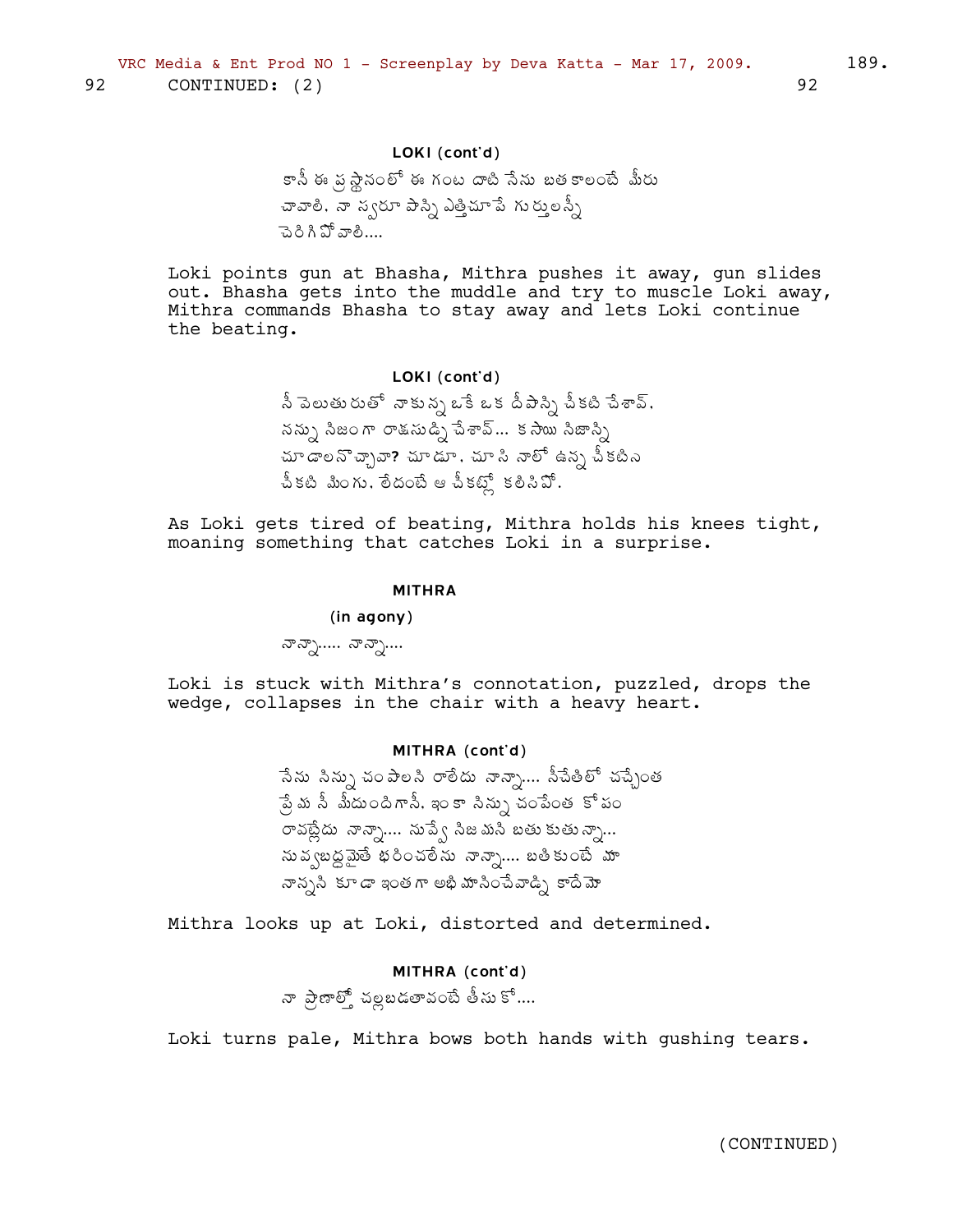## MITHRA (cont'd)

నుపే్ం చెప్సావో నాకర్దం కాలేదు....కానీ నీ పేషం చెరపకుండా ఈ నాటకం ఇలాగే ముగి స్తా.....ఈ సీజం నా దేవతను జేరకుండా చూ స్తావా?.....

LOKI REMAINS NUMB LOOKING AT MITHRA.

CAM RETRACT REVEALING INTERPOLATED MIRROR REFLECTIONS AND FRACTAL IMAGERY, STREET LIGHTS TURN UP, SURROUNDING ROOMS LIT UP, EXCEPT FOR THE LIVING ROOM.

CUT TO: STREET

92a EXT. STREET - NIGHT : EESWARA

(vaalina poddunu chusi iruvuru eesvaraaa.... parameswara)

CAMERA PAN ONTO MITHRA SLOWLY WALKING THROUGH THE WET STREET HOLDING SAVITHRI'S PHOTO AGAINST CHEST.

CUT TO: CLOCK

CAMERA ON CLOCK, FLAPPING CANDLE DRIPPING WINDOW SILLS, CAMERA TIGHT ON LOKI TURNING TO BHASHA STANDING BY THE DOOR, LOKI IS STILL, BHASHA SLOWLY WALKS OUT LEAVING LOKI ALONE.

LOKI SHUTS THE MAIN DOOR AND WINDOWS ALL AROUND, CUTS THE GAS TUBE WITH CIGAR CUTTER.

CAMERA PAN FROM BLURRY SHOWCASE REVEALING MYTHICAL IMAGERY ON THE WALLS, REVEAL LOKI STANDING WITH A CANDLE IN FRONT OF THE INTERPOLATED MIRRORS, PULLS IT CLOSE TO LIGHT THE CIGAR.

CANDLE TURNS OFF IN THE WIND, A MOMENT OF PITCH DARK, FLARING CIGAR TIP AS LOKI INHALES IN FRONT OF THE MIRROR, TRIGGER A LOOMING FIRE BALL, BHASHA STOPS FOR MOMENT HEARING THE SOUND.

INTERCUTS OF FLOWING GAS, SAVITHRI LIGHTING CANDLES IN FRONT OF IDOLS, MITHRA ON THE SWING LOOKING AT DASARADH'S IMAGE.

(CONTINUED)

 $92a$